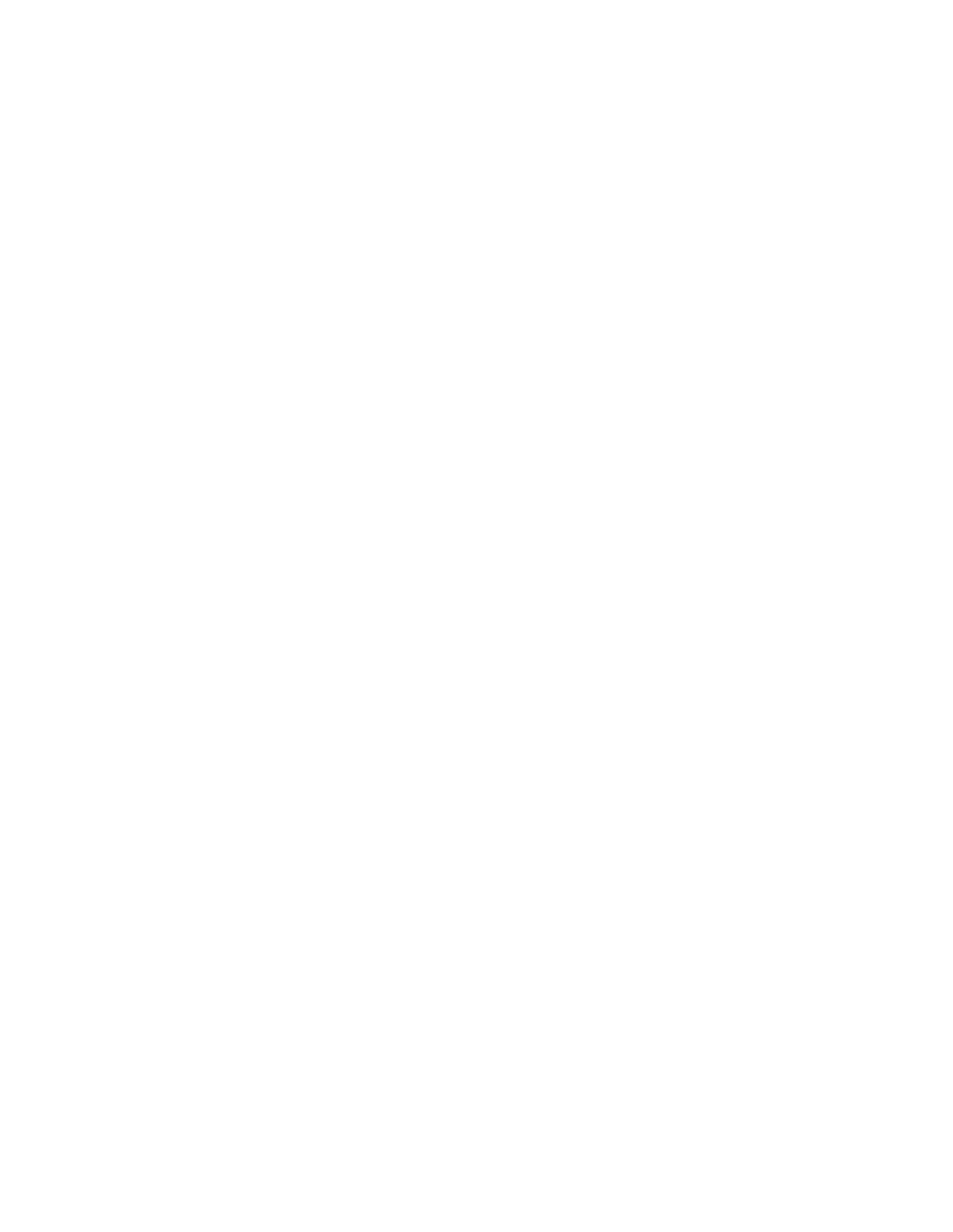## **Contents**

| About this guide                                    |     |
|-----------------------------------------------------|-----|
|                                                     |     |
|                                                     |     |
|                                                     |     |
|                                                     |     |
|                                                     |     |
| Chapter 1: Third-Party Software Usage and Licenses9 |     |
|                                                     |     |
|                                                     |     |
|                                                     |     |
|                                                     |     |
|                                                     |     |
|                                                     |     |
|                                                     |     |
|                                                     |     |
|                                                     |     |
|                                                     |     |
| Chapter 3: Open Source Licenses and Copyrights39    |     |
|                                                     |     |
|                                                     |     |
|                                                     |     |
|                                                     |     |
|                                                     |     |
|                                                     |     |
|                                                     |     |
|                                                     |     |
|                                                     |     |
|                                                     |     |
|                                                     |     |
|                                                     |     |
|                                                     |     |
|                                                     |     |
|                                                     |     |
|                                                     |     |
|                                                     |     |
|                                                     |     |
|                                                     |     |
|                                                     |     |
|                                                     |     |
|                                                     |     |
|                                                     |     |
|                                                     |     |
|                                                     |     |
|                                                     |     |
|                                                     | 101 |
|                                                     |     |
|                                                     |     |
|                                                     |     |
|                                                     |     |
|                                                     |     |
|                                                     |     |
|                                                     |     |
|                                                     |     |
|                                                     |     |
|                                                     |     |
|                                                     |     |
|                                                     |     |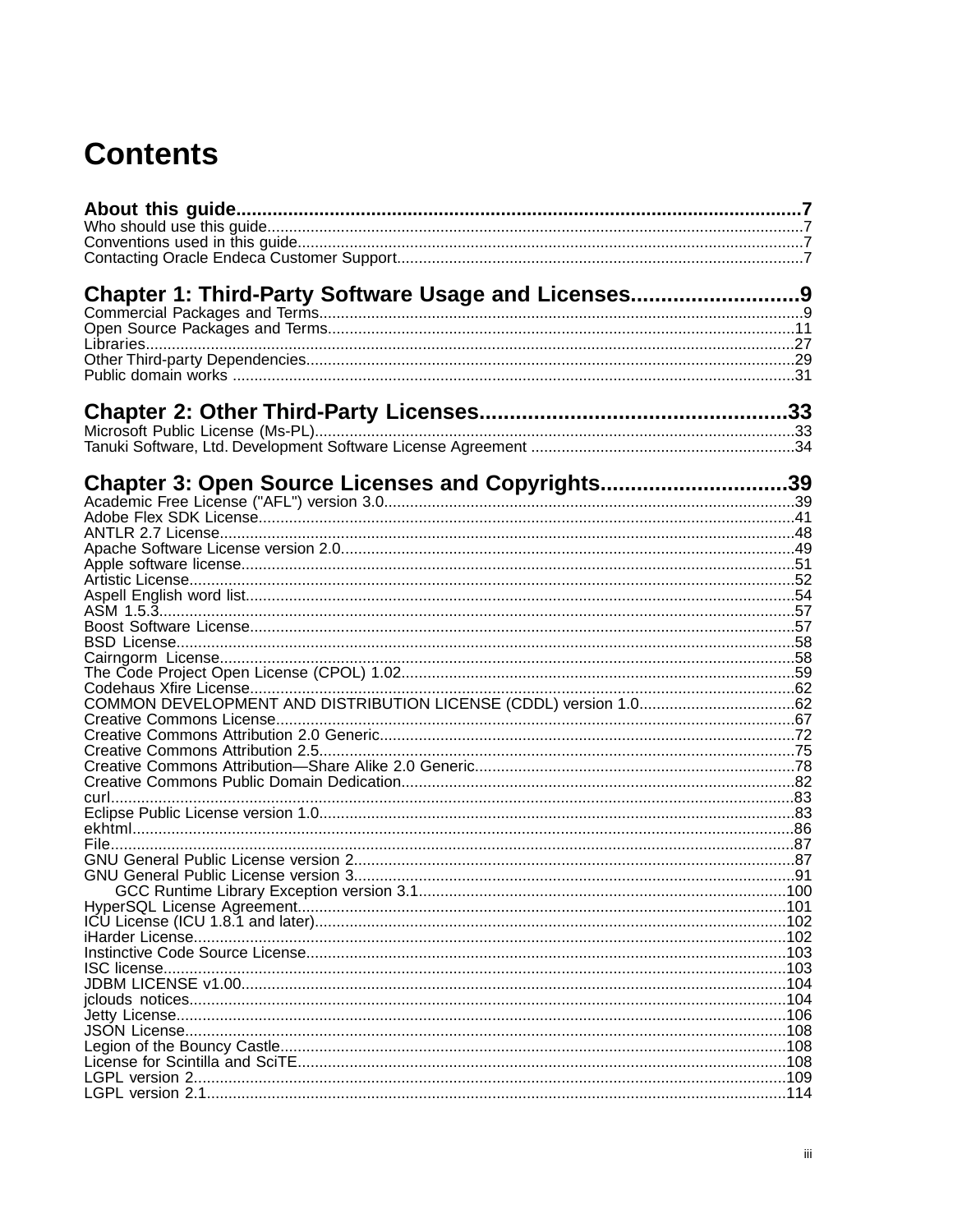| 120                      |  |
|--------------------------|--|
| 123                      |  |
| .123                     |  |
|                          |  |
|                          |  |
|                          |  |
|                          |  |
|                          |  |
|                          |  |
|                          |  |
|                          |  |
|                          |  |
| <b>TCMalloc License.</b> |  |
|                          |  |
|                          |  |
| 137                      |  |
| .138                     |  |
|                          |  |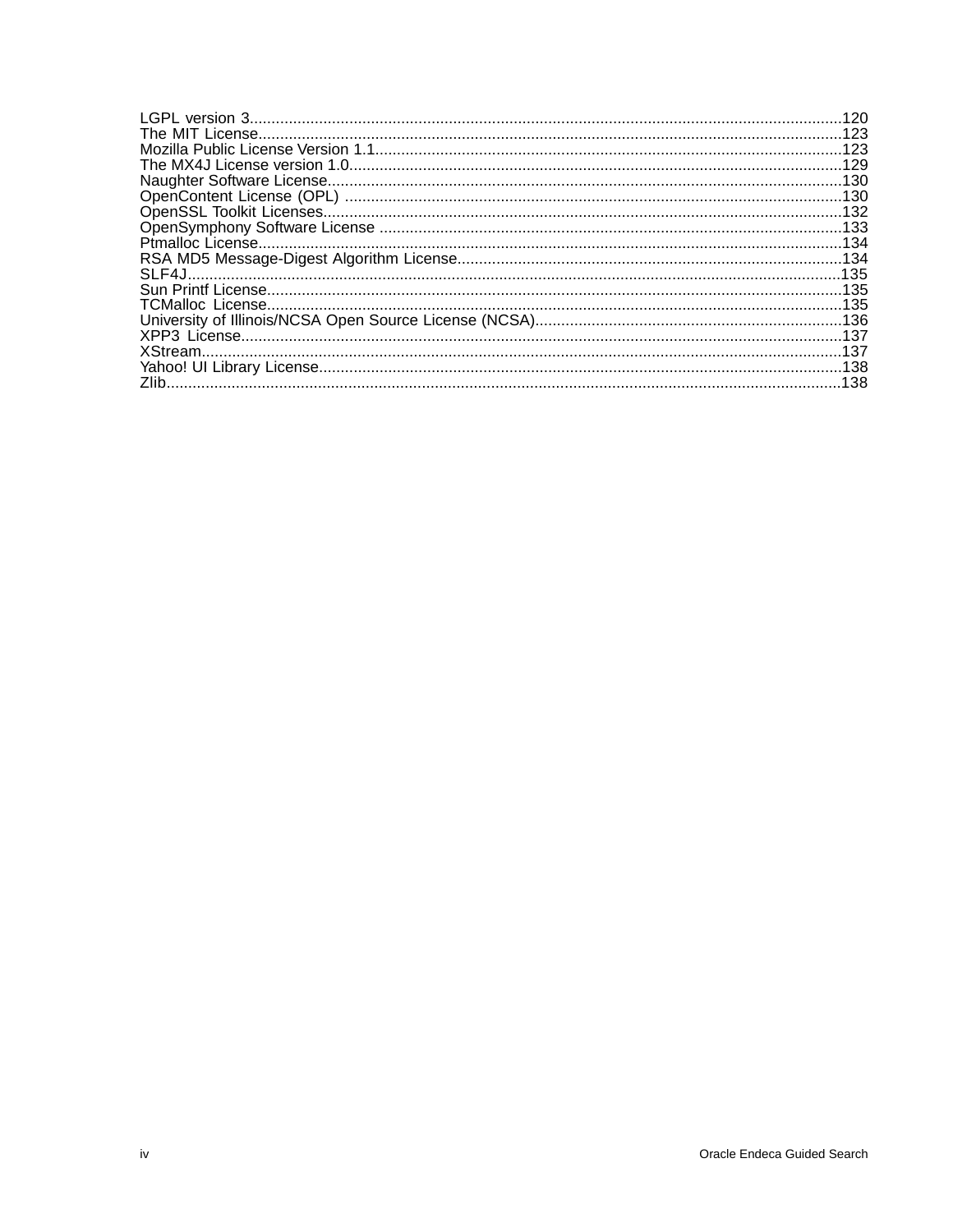

Copyright © 2003, 2012, Oracle and/or its affiliates. All rights reserved.

Oracle and Java are registered trademarks of Oracle and/or its affiliates. Other names may be trademarks of their respective owners. UNIX is a registered trademark of The Open Group.

This software and related documentation are provided under a license agreement containing restrictions on use and disclosure and are protected by intellectual property laws. Except as expressly permitted in your license agreement or allowed by law, you may not use, copy, reproduce, translate, broadcast, modify, license, transmit, distribute, exhibit, perform, publish or display any part, in any form, or by any means. Reverse engineering, disassembly, or decompilation of this software, unless required by law for interoperability, is prohibited.

The information contained herein is subject to change without notice and is not warranted to be error-free. If you find any errors, please report them to us in writing.

If this is software or related documentation that is delivered to the U.S. Government or anyone licensing it on behalf of the U.S. Government, the following notice is applicable:

U.S. GOVERNMENT END USERS: Oracle programs, including any operating system, integrated software, any programs installed on the hardware, and/or documentation, delivered to U.S. Government end users are "commercial computer software" pursuant to the applicable Federal Acquisition Regulation and agency-specific supplemental regulations. As such, use, duplication, disclosure, modification, and adaptation of the programs, including any operating system, integrated software, any programs installed on the hardware, and/or documentation, shall be subject to license terms and license restrictions applicable to the programs. No other rights are granted to the U.S. Government.

This software or hardware is developed for general use in a variety of information management applications. It is not developed or intended for use in any inherently dangerous applications, including applications that may create a risk of personal injury. If you use this software or hardware in dangerous applications, then you shall be responsible to take all appropriate fail-safe, backup, redundancy, and other measures to ensure its safe use. Oracle Corporation and its affiliates disclaim any liability for any damages caused by use of this software or hardware in dangerous applications.

This software or hardware and documentation may provide access to or information on content, products and services from third parties. Oracle Corporation and its affiliates are not responsible for and expressly disclaim all warranties of any kind with respect to third-party content, products, and services. Oracle Corporation and its affiliates will not be responsible for any loss, costs, or damages incurred due to your access to or use of third-party content, products, or services.

Rosette® Linguistics Platform Copyright © 2000-2011 Basis Technology Corp. All rights reserved.

Teragram Language Identification Software Copyright © 1997-2005 Teragram Corporation. All rights reserved.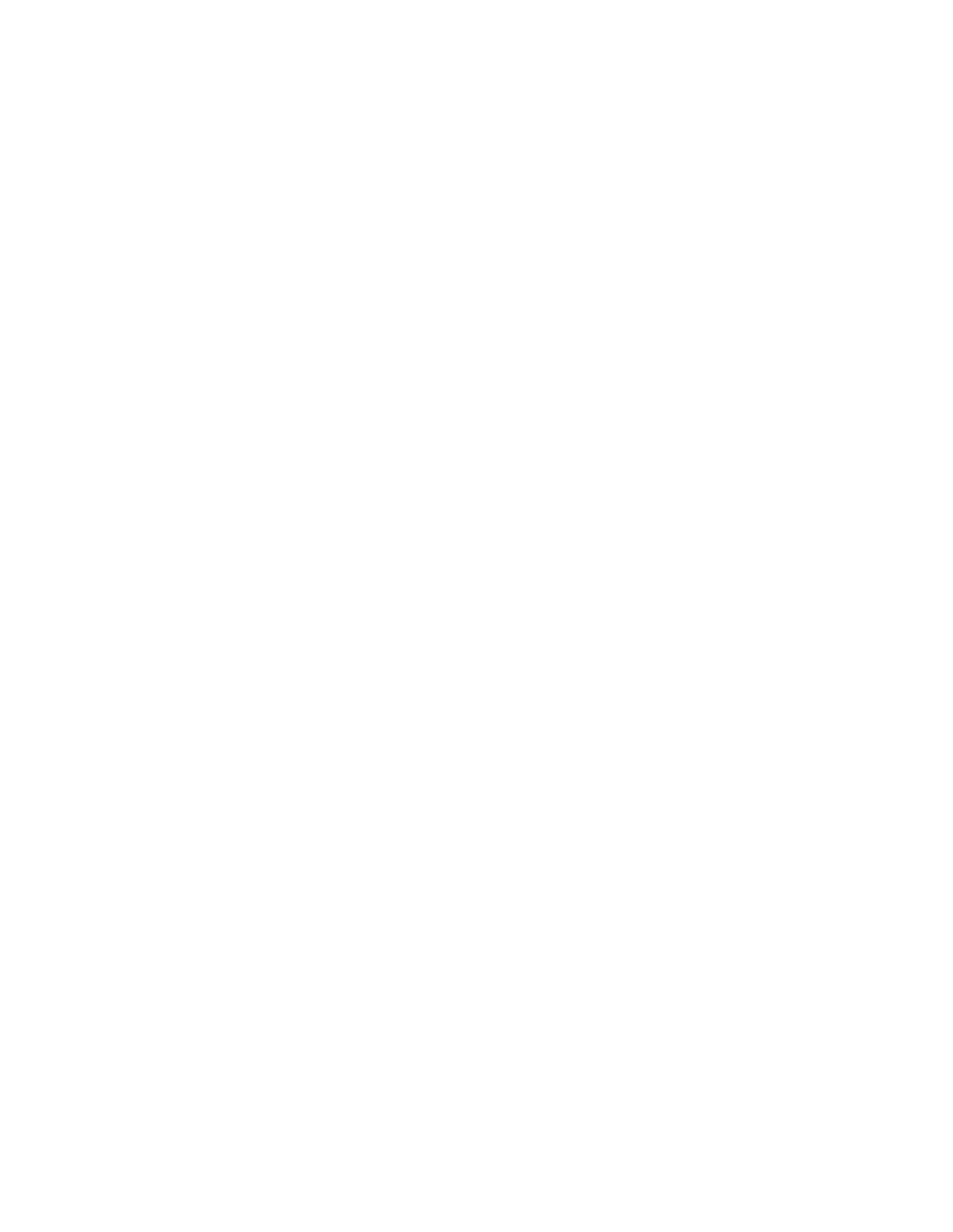# <span id="page-6-0"></span>**About this guide**

This guide provides copyright, license agreement, and/or disclaimer of warranty information for any third-party software packages and other components that are incorporated into the Oracle Endeca Guided Search product and related modules.

#### <span id="page-6-1"></span>**Who should use this guide**

This guide is intended for all audiences of Oracle Endeca Guided Search and Oracle Endeca Experience Manager.

### <span id="page-6-2"></span>**Conventions used in this guide**

This guide uses the following typographical conventions:

Code examples, inline references to code elements, file names, and user input are set in monospace font. In the case of long lines of code, or when inline monospace text occurs at the end of a line, the following symbol is used to show that the content continues on to the next line:  $\neg$ 

<span id="page-6-3"></span>When copying and pasting such examples, ensure that any occurrences of the symbol and the corresponding line break are deleted and any remaining space is closed up.

### **Contacting Oracle Endeca Customer Support**

Oracle Endeca Customer Support provides registered users with important information regarding Oracle Endeca software, implementation questions, product and solution help, as well as overall news and updates.

You can contact Oracle Endeca Customer Support through Oracle's Support portal, My Oracle Support at *<https://support.oracle.com>*.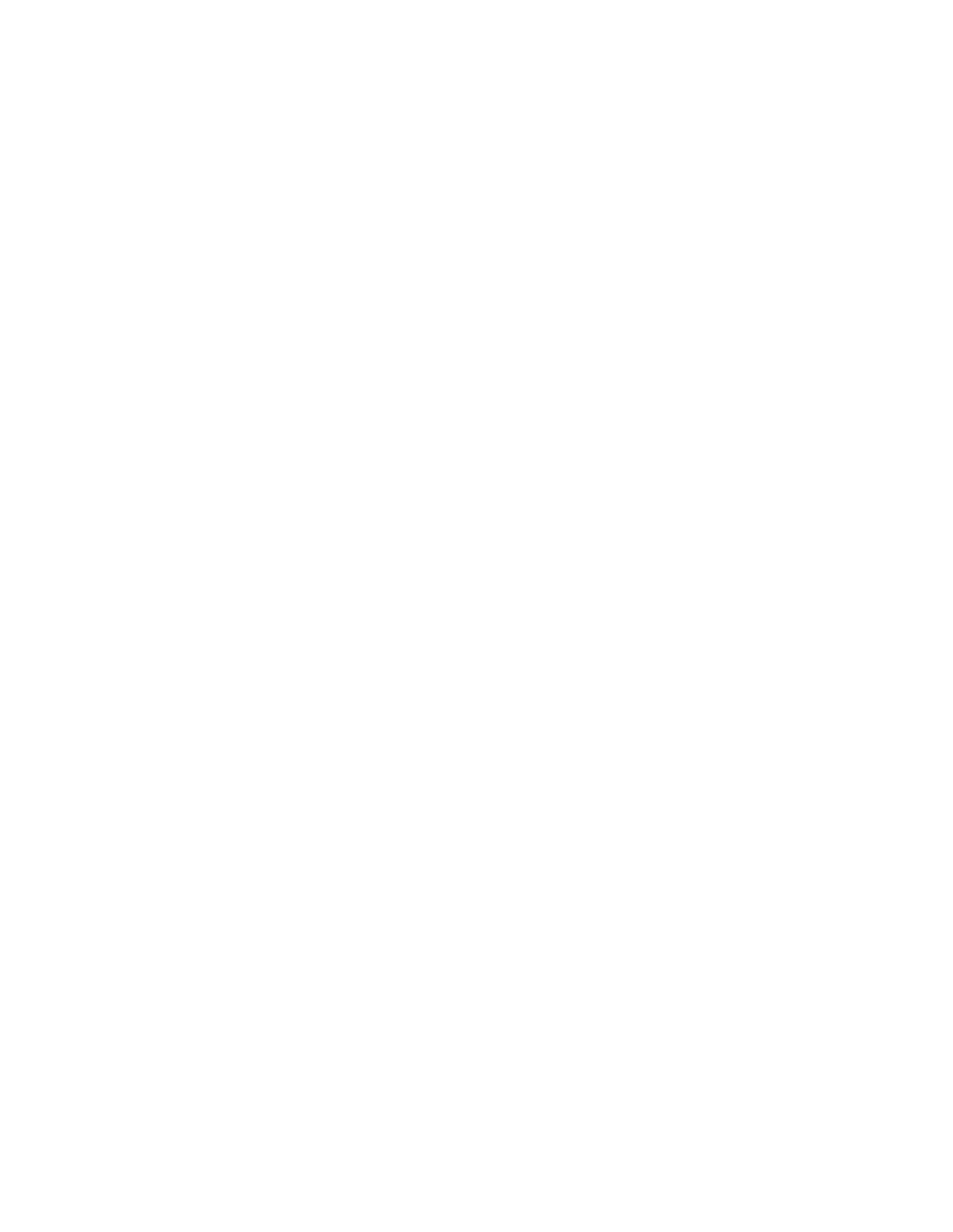<span id="page-8-0"></span>

This section lists the third-party software packages, including commercial and widely available free software libraries that Oracle Endeca software incorporates.

### <span id="page-8-1"></span>**Commercial Packages and Terms**

The following software packages are commercially available and protected by each company's respective licensing, copyrights, and trademarks.

| Package                                                     | <b>Terms</b>                                                                                                                                                                                                                                                                                                                                                                                                                      |
|-------------------------------------------------------------|-----------------------------------------------------------------------------------------------------------------------------------------------------------------------------------------------------------------------------------------------------------------------------------------------------------------------------------------------------------------------------------------------------------------------------------|
| Alias-i LingPipe                                            | Copyright © 2003-2007 Alias-i.                                                                                                                                                                                                                                                                                                                                                                                                    |
| CloverETL Designer Visual Data Transformation<br>Designer   | Copyright $\circ$ 2005-2010 Javlin, a.s.                                                                                                                                                                                                                                                                                                                                                                                          |
| Content Repository for Java Technology API<br>Specification | Copyright © 2005 Day Management AG, Basel,<br>Switzerland. All rights reserved.                                                                                                                                                                                                                                                                                                                                                   |
| Corda Builder <sup>™</sup>                                  | Copyright © 1996-2005 Corda Technologies, Inc.                                                                                                                                                                                                                                                                                                                                                                                    |
| EntropySoft ECI                                             | Copyright © 2005-2009 EntropySoft SAS. All Rights<br>Reserved.                                                                                                                                                                                                                                                                                                                                                                    |
| Ext JS <sup>®</sup> JavaScript Framework                    | Copyright $\circ$ 2006-2010 Ext JS Inc.<br>Important: Users are not entitled to develop<br>with the ExtJS Framework without<br>purchasing their own licenses. Oracle<br>Endeca's coverage does not extend to any<br>developer outside Oracle Endeca. Any user<br>developing a component, modifying an<br>existing component or, in any other way,<br>developing with the ExtJS Framework must<br>have a commercial ExtJS license. |
| Free Adobe Flex SDK                                         | Licensed under the Adobe Flex SDK license<br>because it contains a mixture of open and closed<br>source components. See Adobe Flex SDK License<br>on page 41.                                                                                                                                                                                                                                                                     |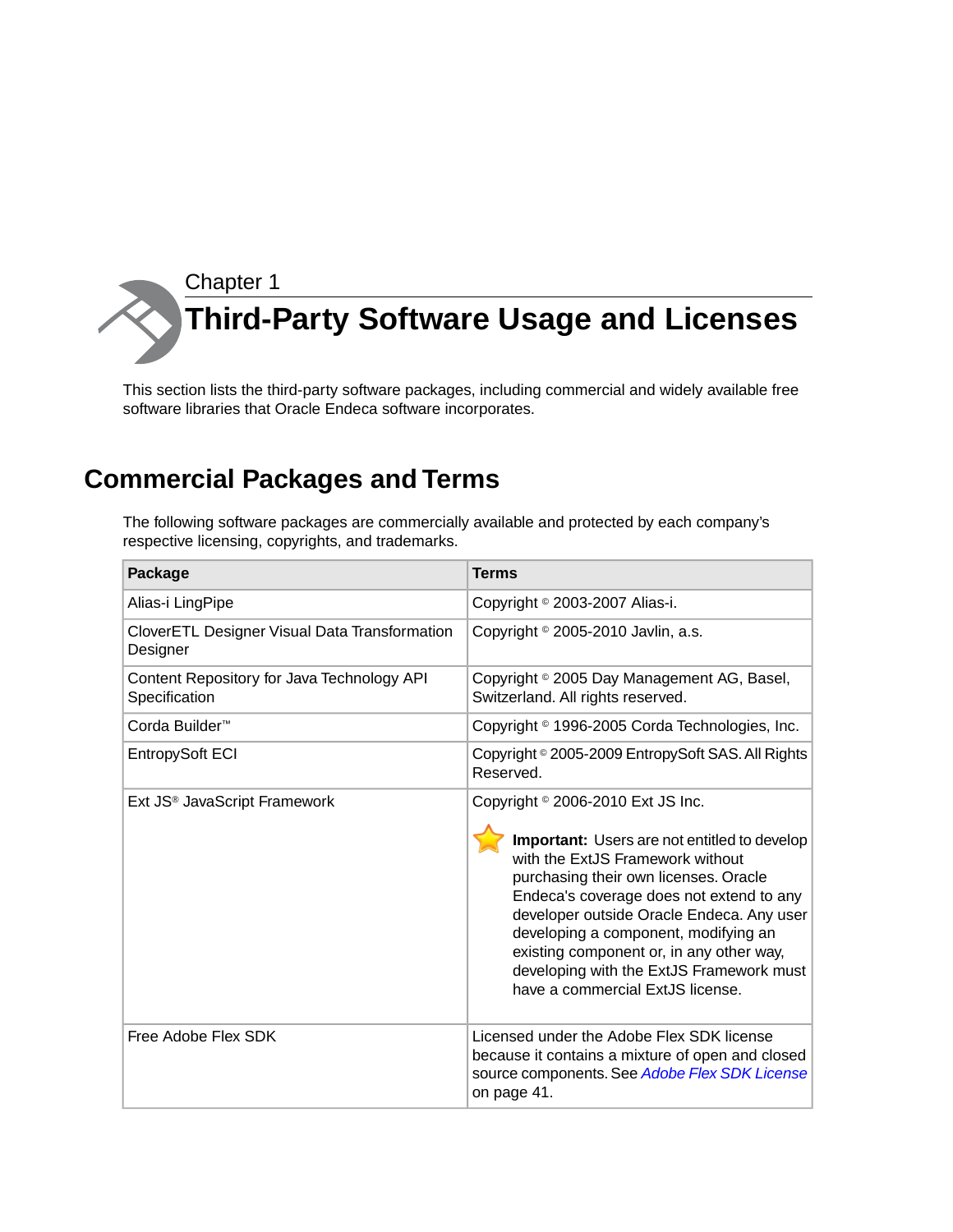| <b>Package</b>                                        | <b>Terms</b>                                                                                                                                                                                       |
|-------------------------------------------------------|----------------------------------------------------------------------------------------------------------------------------------------------------------------------------------------------------|
| gSOAP                                                 | Copyright © 2000-2005 Robert A. van Engelen,<br>Genivia, Inc. All Rights Reserved.                                                                                                                 |
| InstallAware 10                                       | Copyright © 1996 - 2011 InstallAware Software<br>Corporation.                                                                                                                                      |
| InstallShield 12                                      | Copyright © 1996 - 2011 Flexera Software.                                                                                                                                                          |
| Java 2 Platform Standard Edition Development Kit<br>6 | Copyright © 2009 Sun Microsystems, Inc., 4150<br>Network Circle, Santa Clara, California 95054,<br>U.S.A. All rights reserved. U.S. This product<br>includes code licensed from RSA Data Security. |
| Java API for XML Processing (JAXP)                    | Copyright © 1994-2007 Sun Microsystems, Inc.,<br>4150 Network Circle, Santa Clara, California<br>95054, U.S.A. All rights reserved.                                                                |
| Java Message Service (JMS)                            | Copyright © 1994-2007 Sun Microsystems, Inc.,<br>4150 Network Circle, Santa Clara, California<br>95054, U.S.A. All rights reserved.                                                                |
| Java Management Extensions (JMX)                      | Copyright © 1994-2007 Sun Microsystems, Inc.,<br>4150 Network Circle, Santa Clara, California<br>95054, U.S.A. All rights reserved.                                                                |
| Java Persistence API 1.0                              | Copyright © 1994-2007 Sun Microsystems, Inc.,<br>4150 Network Circle, Santa Clara, California<br>95054, U.S.A. All rights reserved.                                                                |
| Java Secure Socket Extension (JSSE) 1.0.3             | Copyright © 2006 Sun Microsystems, Inc., 4150<br>Network Circle, Santa Clara, California 95054,<br>U.S.A. All rights reserved. U.S.                                                                |
| Java Service Wrapper, Standard Edition 3.3.2          | Copyright Tanuki Software, Ltd. See Tanuki<br>Software, Ltd. Development Software License<br>Agreement on page 34.                                                                                 |
| Java Transaction API (JTA)                            | Copyright © 1994-2007 Sun Microsystems, Inc.,<br>4150 Network Circle, Santa Clara, California<br>95054, U.S.A. All rights reserved.                                                                |
| JavaBeans Activation Framework (JAF) 1.1              | Copyright © 1994-2007 Sun Microsystems, Inc.,<br>4150 Network Circle, Santa Clara, California<br>95054, U.S.A. All rights reserved.                                                                |
| JavaMail API 1.4                                      | Copyright © 1994-2007 Sun Microsystems, Inc.,<br>4150 Network Circle, Santa Clara, California<br>95054, U.S.A. All rights reserved.                                                                |
| Jaxen 1.1                                             | Copyright © 2001-2007 The Codehaus.                                                                                                                                                                |
| <b>JDOM 1.0</b>                                       | Copyright © 2000-2004 Jason Hunter, Brett<br>McLaughlin. All Rights Reserved.                                                                                                                      |
| Liferay Portal Enterprise Edition <sup>®</sup>        | Copyright © 2004-2010 Liferay Inc.                                                                                                                                                                 |
| MicroQuill SmartHeap™                                 | Copyright © 1991-2006 Compuware Corporation.<br>All Rights Reserved.                                                                                                                               |
| Outside In <sup>®</sup> Search Export 8.3.7           | Copyright © 2011 Oracle. All rights reserved.                                                                                                                                                      |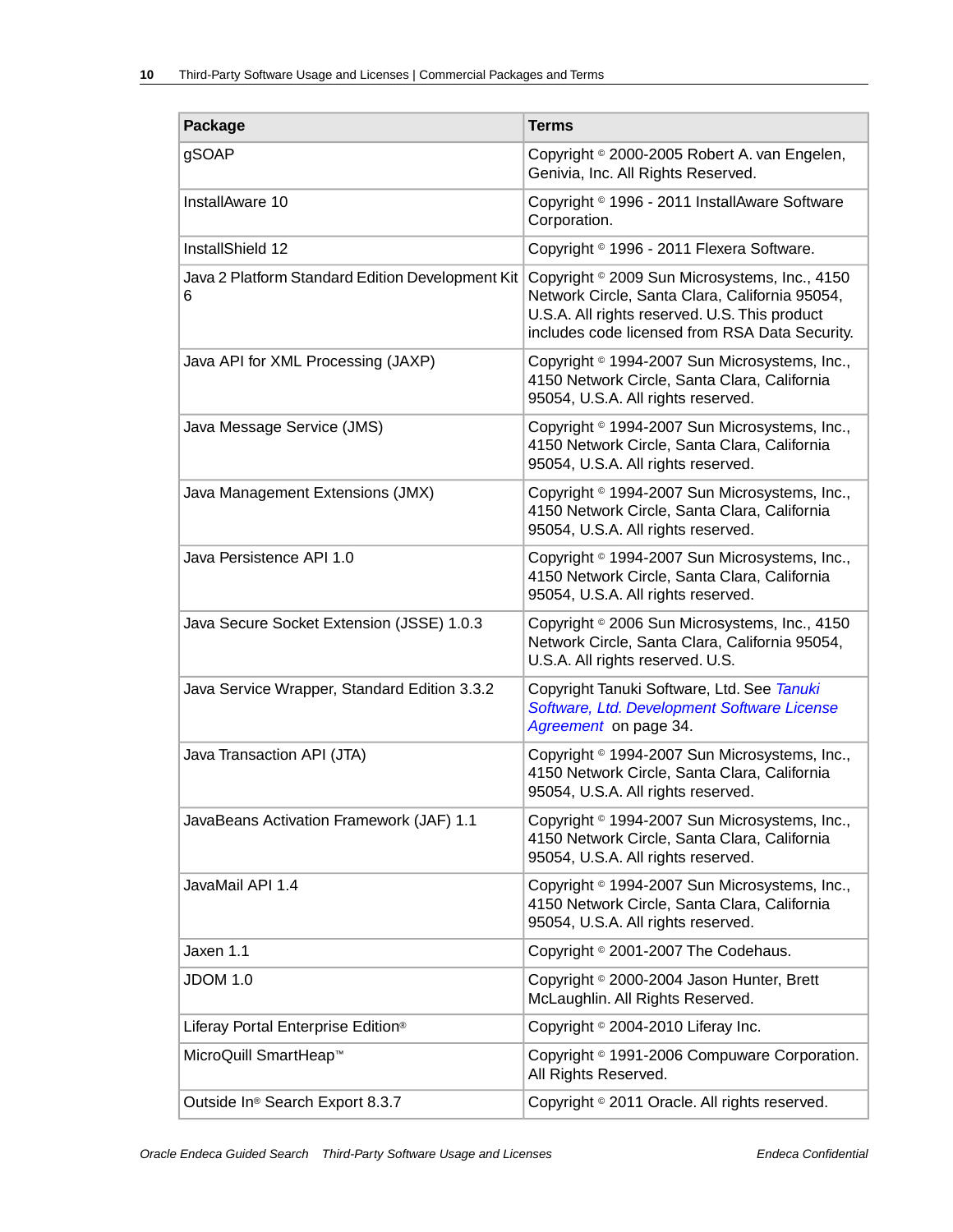| Package                                                                                                             | Terms                                                                       |
|---------------------------------------------------------------------------------------------------------------------|-----------------------------------------------------------------------------|
| Rosette <sup>®</sup> Linguistics Platform 7.4                                                                       | Copyright © 2000-2011 Basis Technology<br>Corporation. All rights reserved. |
| Salience Engine and SalienceLight Engine                                                                            | Copyright © 2008 Lexalytics, Inc.                                           |
| Teragram Language Identification Software                                                                           | Copyright © 1997-2006 Teragram Corporation. All<br>rights reserved.         |
| Re-distributable msvc*71.dll and vjs*.dll files from<br>Microsoft Development Environment 2003 (on<br>Windows only) | Copyright © 1987-2002 Microsoft Corporation. All<br>rights reserved.        |
| Re-distributable msvc*80.dll files from Microsoft<br>Development Environment 2005 (on Windows only)                 | Copyright © 2005 Microsoft Corporation. All rights<br>reserved.             |
| Re-distributable dbghelp.dll file (on Windows only)<br>from Microsoft Debugging Tools for Windows                   | Copyright Microsoft Corporation.                                            |

### <span id="page-10-0"></span>**Open Source Packages and Terms**

The following software packages are open source, GPL, LGPL, or other form of freely re-distributable software.

These packages are covered by their respective copyrights, license agreements, and/or disclaimers of warranty, presented in *[Open Source Licenses and Copyrights](#page-38-2)* on page 39 and in the following table. Source distributions of open-source packages, and any Oracle Endeca build procedures or files required by these licenses, are available to Oracle customers on request. For information, contact Oracle Endeca Customer Support.

| Package                              | <b>Terms</b>                                                                                                                                                                                                                                                                                    |
|--------------------------------------|-------------------------------------------------------------------------------------------------------------------------------------------------------------------------------------------------------------------------------------------------------------------------------------------------|
| Ad Gallery                           | Copyright © 2010 Anders Ekdahl<br>(http://coffeescripter.com/) Ad Gallery is licensed<br>under The MIT License on page 123.                                                                                                                                                                     |
| Adobe Flex test automation libraries | Licensed under the Mozilla Public License. See<br><i>Mozilla Public License Version 1.1</i> on page 123.                                                                                                                                                                                        |
| ajaxload.info generated icons        | ajaxload.info: "Generated GIFs are totally free for<br>use."                                                                                                                                                                                                                                    |
| Android MapView Balloons             | Android MapView Balloons is licensed under the<br>Apache software license. See Apache Software<br>License version 2.0 on page 49.                                                                                                                                                               |
| ANTLR 2.7                            | ANTLR is fully in the public domain. An individual or<br>company may do whatever they wish with source<br>code distributed with ANTLR or the code generated<br>by ANTLR, including the incorporation of ANTLR, or<br>its output, into commercial software. See ANTLR 2.7<br>License on page 48. |
| Apache Aries                         | Apache Aries is licensed under the Apache software<br>license. See Apache Software License version 2.0<br>on page 49.                                                                                                                                                                           |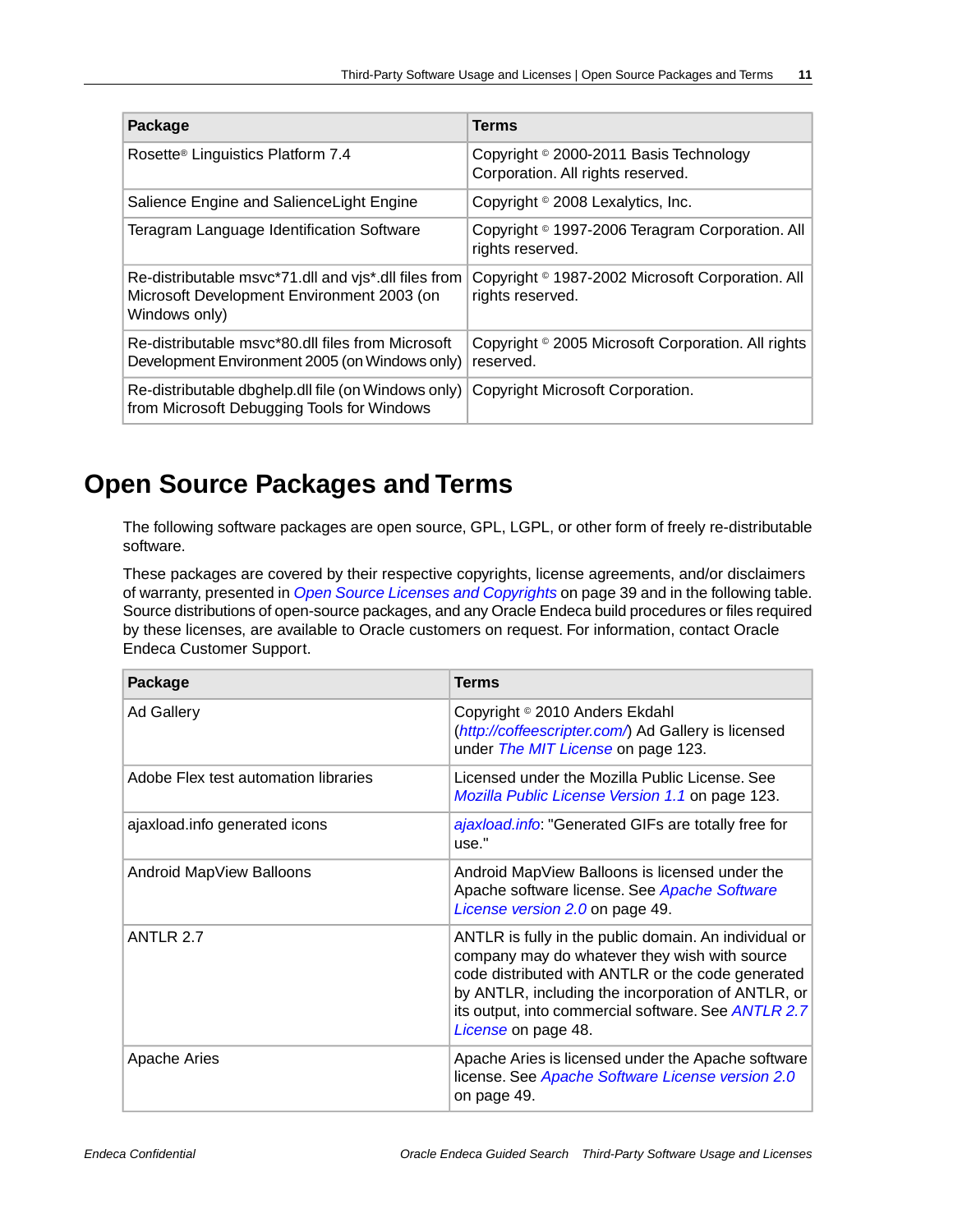| Package                        | <b>Terms</b>                                                                                                                        |
|--------------------------------|-------------------------------------------------------------------------------------------------------------------------------------|
| Apache Axion                   | Apache Axiom is licensed under the Apache software<br>license. See Apache Software License version 2.0<br>on page 49.               |
| Apache Axis                    | Apache Axis is licensed under the Apache software<br>license. See Apache Software License version 2.0<br>on page 49.                |
| Apache Axis2 1.4.1, 1.5.1      | Apache Axis2 is licensed under the Apache software<br>license. See Apache Software License version 2.0<br>on page 49.               |
| Apache Commons BeanUtils       | Apache Commons BeanUtils is licensed under the<br>Apache software license. See Apache Software<br>License version 2.0 on page 49.   |
| Apache Commons CLI 1.1         | Apache Commons CLI is licensed under the Apache<br>software license. See Apache Software License<br>version 2.0 on page 49.         |
| Apache Commons Codec           | Apache Commons Codec is licensed under the<br>Apache software license. See Apache Software<br>License version 2.0 on page 49.       |
| Apache Commons Collections 3.2 | Apache Commons Collections is licensed under the<br>Apache software license. See Apache Software<br>License version 2.0 on page 49. |
| Apache Commons Compress        | Apache Commons Compress is licensed under the<br>Apache software license. See Apache Software<br>License version 2.0 on page 49.    |
| Apache Commons Digester        | Apache Commons Digester is licensed under the<br>Apache software license. See Apache Software<br>License version 2.0 on page 49.    |
| Apache Commons Discovery       | Apache Commons Discovery is licensed under the<br>Apache software license. See Apache Software<br>License version 2.0 on page 49.   |
| Apache Commons EL              | Apache Commons EL is licensed under the Apache<br>software license. See Apache Software License<br>version 2.0 on page 49.          |
| Apache Commons FileUpload      | Apache Commons FileUpload is licensed under the<br>Apache software license. See Apache Software<br>License version 2.0 on page 49.  |
| Apache Commons HTTP Client     | Apache Commons HTTP Client is licensed under the<br>Apache software license. See Apache Software<br>License version 2.0 on page 49. |
| Apache Commons IO 1.3.2        | Apache Commons IO 1.3.2 is licensed under the<br>Apache software license. See Apache Software<br>License version 2.0 on page 49.    |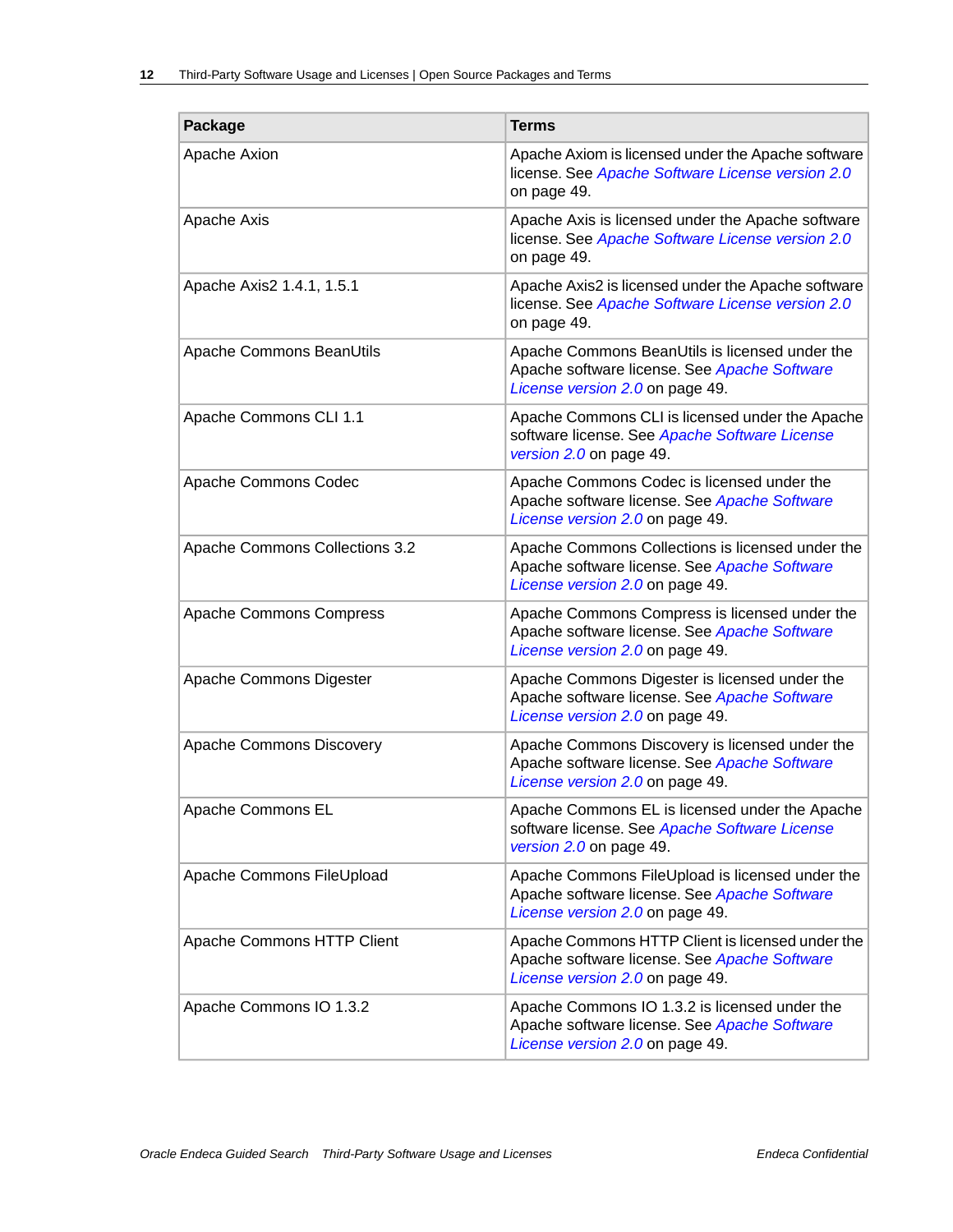| <b>Package</b>                                         | <b>Terms</b>                                                                                                                                                                        |
|--------------------------------------------------------|-------------------------------------------------------------------------------------------------------------------------------------------------------------------------------------|
| Apache Commons Lang                                    | Apache Commons Lang is licensed under the Apache<br>software license. See Apache Software License<br>version 2.0 on page 49.                                                        |
| Apache Commons Logging                                 | Apache Commons Logging is licensed under the<br>Apache software license. See Apache Software<br>License version 2.0 on page 49.                                                     |
| Apache Commons Math                                    | Apache Commons Math is licensed under the Apache<br>software license. See Apache Software License<br>version 2.0 on page 49.                                                        |
| Apache Commons Net                                     | Apache Commons Net is licensed under the Apache<br>software license. See Apache Software License<br>version 2.0 on page 49.                                                         |
| Apache Commons Proper                                  | Apache Commons Proper is licensed under the<br>Apache software license. See Apache Software<br>License version 2.0 on page 49.                                                      |
| Apache Commons Sandbox                                 | Apache Commons Sandbox is licensed under the<br>Apache software license. See Apache Software<br>License version 2.0 on page 49.                                                     |
| Apache Component Companion for log4j 1.2               | Apache Component Companion for log4j 1.2 is<br>licensed under the Apache software license. See<br>Apache Software License version 2.0 on page 49.                                   |
| Apache CXF 2.2.8                                       | Apache CXF 2.2.8 is licensed under the Apache<br>software license. See Apache Software License<br>version 2.0 on page 49.                                                           |
| Apache DB Derby                                        | Derby is licensed under the Apache software license.<br>See Apache Software License version 2.0 on page<br>49.                                                                      |
| Apache Excalibur (Avalon Framework)                    | Apache Excalibur is licensed under the Apache<br>software license. See Apache Software License<br>version 2.0 on page 49.                                                           |
| <b>Apache Felix</b>                                    | Apache Felix is licensed under the Apache software<br>license. See Apache Software License version 2.0<br>on page 49.                                                               |
| Apache File upload component for Java<br>servlets, 1.0 | Apache File upload component for Java servlets is<br>licensed under the Apache software license. See<br>Apache Software License version 2.0 on page 49.                             |
| Apache Geronimo 2.2                                    | Apache Geronimo 2.2 is licensed under the Apache<br>software license. See Apache Software License<br>version 2.0 on page 49.                                                        |
|                                                        | Note: The only libraries from the Geronimo<br>bundle that the Oracle Endeca software uses<br>are included in the "APACHE GERONIMO<br>DEPENDENCIES" part of the Geronimo<br>license. |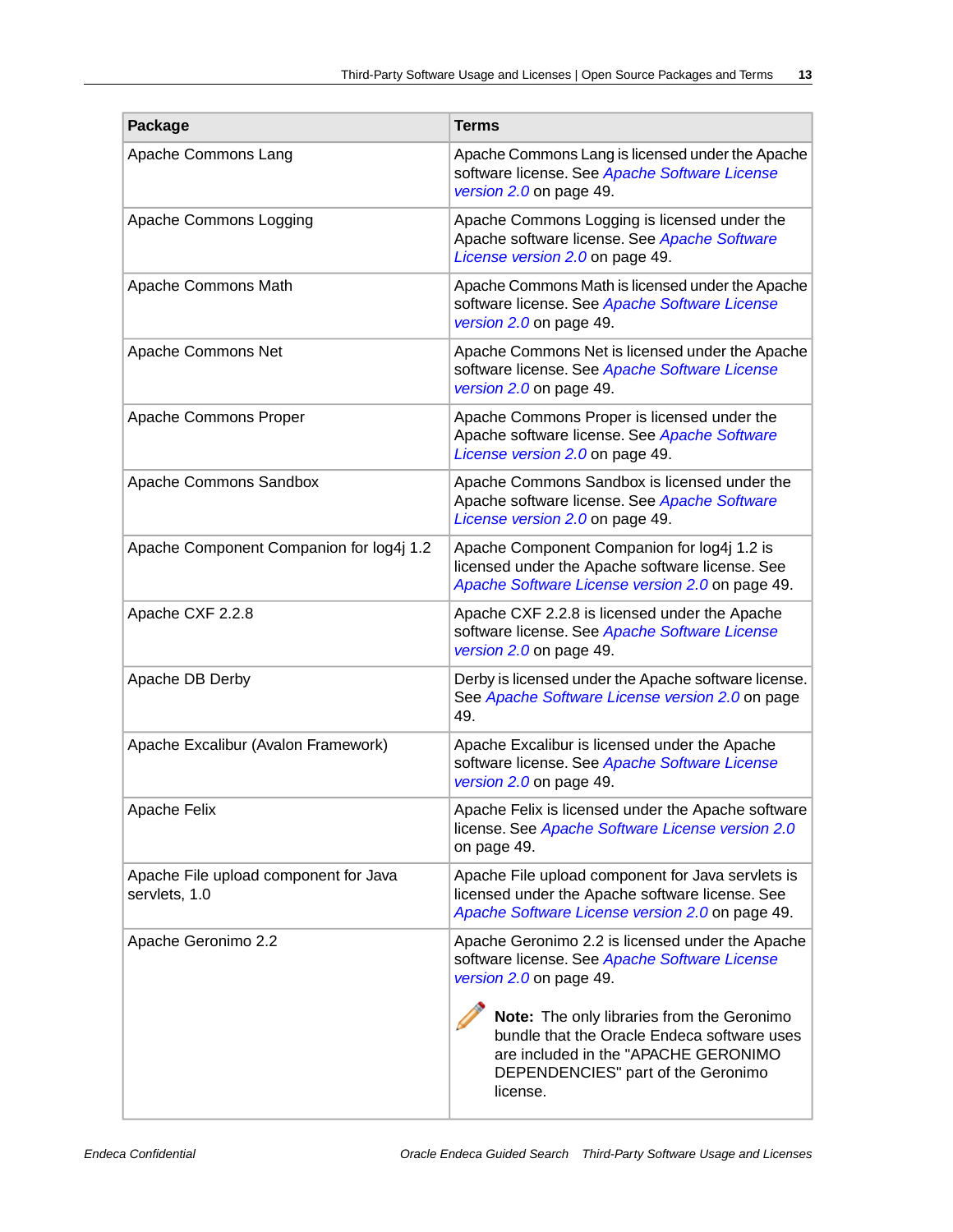| <b>Package</b>               | <b>Terms</b>                                                                                                                          |
|------------------------------|---------------------------------------------------------------------------------------------------------------------------------------|
| Apache Hadoop                | Apache Hadoop is licensed under the Apache<br>software license. See Apache Software License<br>version 2.0 on page 49.                |
|                              | Oracle has modified this third-party package.                                                                                         |
| Apache Hive 0.7.1            | Apache Hive 0.7.1 is licensed under the Apache<br>software license. See Apache Software License<br>version 2.0 on page 49.            |
| Apache HttpComponents Client | Apache HttpComponents Client is licensed under the<br>Apache software license. See Apache Software<br>License version 2.0 on page 49. |
| Apache HttpComponents Core   | Apache HttpComponents Core is licensed under the<br>Apache software license. See Apache Software<br>License version 2.0 on page 49.   |
| Apache Jackrabbit            | Apache Jackrabbit is licensed under the Apache<br>software license. See Apache Software License<br>version 2.0 on page 49.            |
| Apache Lucene                | Apache Lucene is licensed under the Apache<br>software license. See Apache Software License<br>version 2.0 on page 49.                |
| Apache Maven Ant Tasks       | Apache Maven Ant Tasks is licensed under the<br>Apache software license. See Apache Software<br>License version 2.0 on page 49.       |
| Apache Oozie                 | Apache Oozie is licensed under the Apache software<br>license. See Apache Software License version 2.0<br>on page 49.                 |
| Apache PDFBox                | Apache PDFBox is licensed under the Apache<br>software license. See Apache Software License<br>version 2.0 on page 49.                |
| Apache POI                   | Apache POI is licensed under the Apache software<br>license. See Apache Software License version 2.0<br>on page 49.                   |
| Apache Sling 5.0.0           | Apache Sling is licensed under the Apache software<br>license. See Apache Software License version 2.0<br>on page 49.                 |
| Apache Taglibs               | Apache Taglibs is licensed under the Apache software<br>license. See Apache Software License version 2.0<br>on page 49.               |
| Apache Tika                  | Apache Tika is licensed under the Apache software<br>license. See Apache Software License version 2.0<br>on page 49.                  |
| Apache Tomahawk Core 1.1.7   | Apache Tomahawk Core is licensed under the<br>Apache software license. See Apache Software<br>License version 2.0 on page 49.         |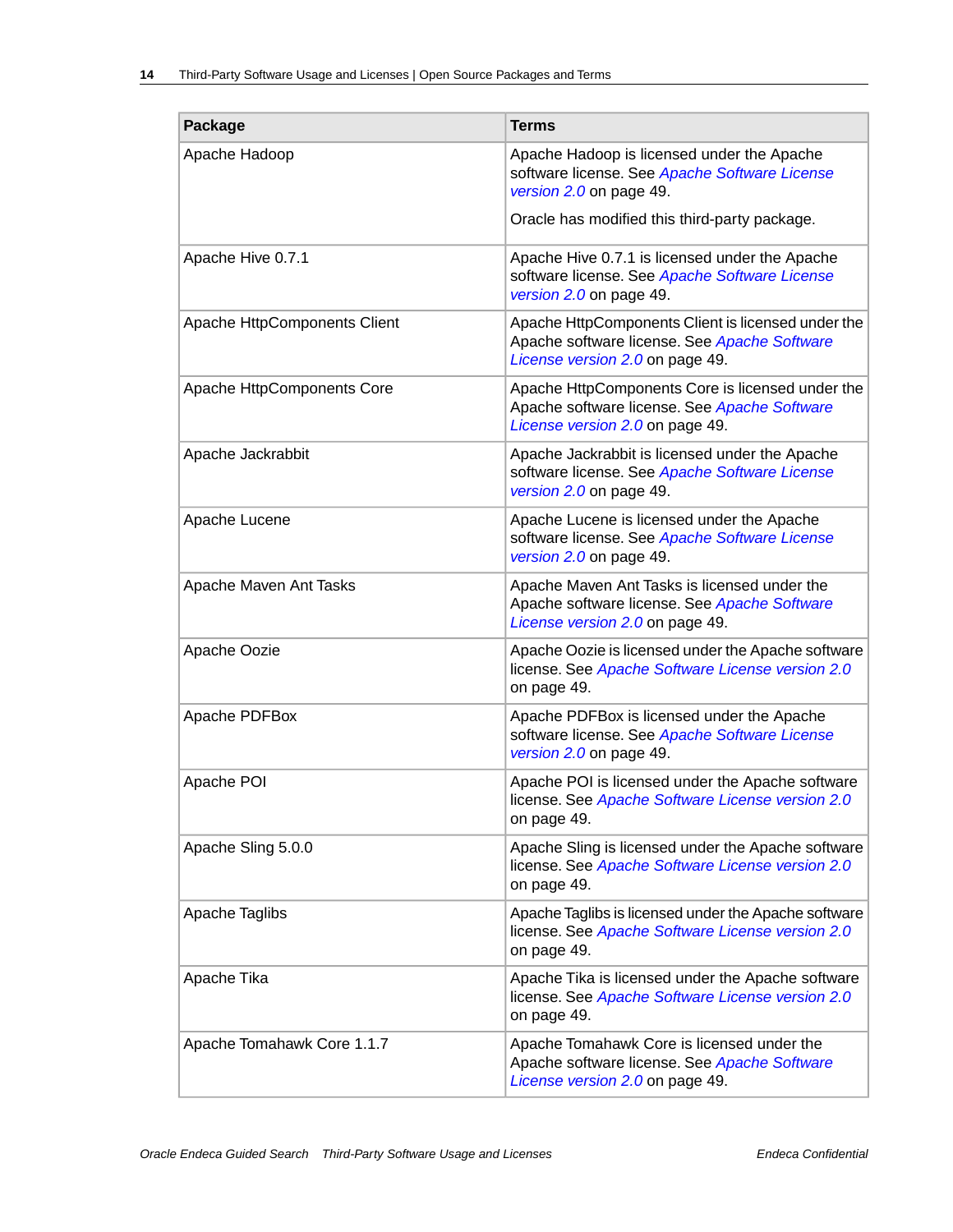| <b>Package</b>                                                  | <b>Terms</b>                                                                                                                                                                                                                                                                        |
|-----------------------------------------------------------------|-------------------------------------------------------------------------------------------------------------------------------------------------------------------------------------------------------------------------------------------------------------------------------------|
| <b>Apache Velocity</b>                                          | Apache Velocity is licensed under the Apache<br>software license. See Apache Software License<br>version 2.0 on page 49.                                                                                                                                                            |
| Apache XMLSchema 1.4.3 (part of Apache Web<br>Services Commons) | Apache XMLSchema 1.4.3 is licensed under the<br>Apache software license. See Apache Software<br>License version 2.0 on page 49.                                                                                                                                                     |
| Apache XML Security                                             | Apache XML Security is licensed under the Apache<br>software license. See Apache Software License<br>version 2.0 on page 49.                                                                                                                                                        |
| Apache ZooKeeper                                                | Apache ZooKeeper is licensed under the Apache<br>software license. See Apache Software License<br>version 2.0 on page 49.                                                                                                                                                           |
| ASIHTTPRequest                                                  | Copyright (c) 2007-2011, All-Seeing Interactive. All<br>rights reserved. ASIHTTPRequest is licensed under<br>the BSD style license. See <b>BSD License</b> on page 58.                                                                                                              |
| ASM 1.5.3                                                       | Copyright © 1999-2007 OW2 Consortium. See ASM<br>1.5.3 on page 57.                                                                                                                                                                                                                  |
| Aspell 0.60.4 and Aspell English word list 6.0.0                | Aspell is licensed under the LGPL version 2.1. See<br>LGPL version 2.1 on page 114. The English word list<br>is a collective work Copyright 2000-2004 by Kevin<br>Atkinson as well as the copyrights listed in its<br>separate license. See Aspell English word list on page<br>54. |
| bcprov-jdk14-121.jar                                            | JCE implementation included in the Bouncy Castle<br>Crypto package. See Legion of the Bouncy Castle<br>on page 108.                                                                                                                                                                 |
| <b>BeanShell</b>                                                | BeanShell is licensed under the Apache software<br>license. See Apache Software License version 2.0<br>on page 49.                                                                                                                                                                  |
| <b>BlazeDS</b>                                                  | Copyright © 2004-2008 Adobe Systems Incorporated.<br>All rights reserved. See LGPL version 3 on page 120.                                                                                                                                                                           |
| Boost Libraries 1.3.7                                           | Boost is licensed under the Boost Software License,<br>Version 1.0. See Boost Software License on page<br>57.                                                                                                                                                                       |
| Boxy 0.1.4 (jQuery plugin)                                      | Boxy 0.1.4 is licensed under The MIT License on<br>page 123.                                                                                                                                                                                                                        |
| C++ GCC Runtime Library libstdc++.so.5 and<br>libstdc++.so.6    | The libstdc++.so.5 and libstdc++.so.6 runtime libraries<br>are licensed under an exception to GNU 3 called the<br>GCC Runtime Library Exception. See GCC Runtime<br>Library Exception version 3.1 on page 100.                                                                      |
| C <sub>3</sub> P <sub>0</sub>                                   | C3P0 is licensed under the LGPL version 2.1. See<br>LGPL version 2.1 on page 114.                                                                                                                                                                                                   |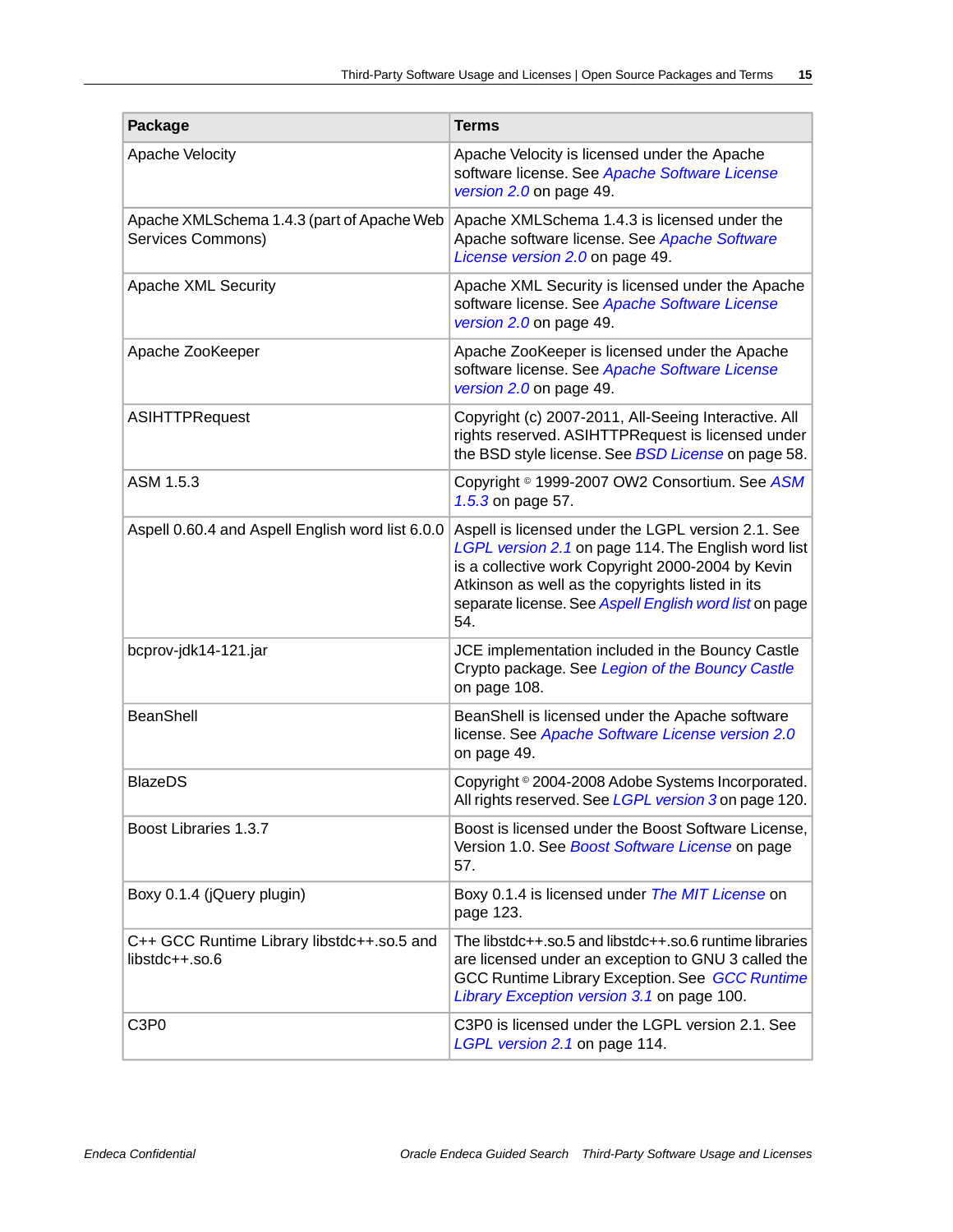| Package                            | <b>Terms</b>                                                                                                                                                                                                                                                          |
|------------------------------------|-----------------------------------------------------------------------------------------------------------------------------------------------------------------------------------------------------------------------------------------------------------------------|
| Cairngorm 2.2.1                    | Copyright © 2007-2008 Adobe Systems Incorporated.<br>All rights reserved. See Cairngorm License on page<br>58.                                                                                                                                                        |
| Castor 1.0.3                       | Castor is licensed under the Apache software license.<br>See Apache Software License version 2.0 on page<br>49.                                                                                                                                                       |
| CLabel 1.6                         | Written by by Norm Almond. This article has no<br>explicit license attached to it but may contain usage<br>terms in the article text or the download files<br>themselves. Article and source code available from<br>http://www.codeproject.com/KB/static/clabel.aspx. |
| Code Generation Library (cglib)    | Code Generation Library is licensed under the Apache<br>software license. See Apache Software License<br>version 2.0 on page 49.                                                                                                                                      |
| <b>Codehaus Xfire</b>              | License terms appear in Codehaus Xfire License on<br>page 62.                                                                                                                                                                                                         |
| <b>Collected Java Practices</b>    | © 2002-2009 Hirondelle Systems. Collected Java<br>Practices is licensed under the BSD license. See BSD<br>License on page 58.                                                                                                                                         |
| ColorField                         | ColorField is an ExtJS community extension. Original<br>author (forum name "bendy") states, "Please feel free<br>to use the ColorField for any purposes as a work in<br>the public domain."                                                                           |
| corelib ActionScript 3 Library .92 | corelib ActionScript 3 Library .92 is licensed under<br>the <b>BSD</b> License on page 58.                                                                                                                                                                            |
| curl                               | curl is licensed as described in <i>curl</i> on page 83.                                                                                                                                                                                                              |
| CXF 2.2.3                          | CXF is licensed under the Apache software license.<br>See Apache Software License version 2.0 on page<br>49.                                                                                                                                                          |
| Ditchnet JSP Tabs taglib           | Todd Ditchendorf. The Ditchnet JSP Tabs taglib is<br>licensed under the BSD license. See BSD License<br>on page 58.                                                                                                                                                   |
| dmalloc 2.8.4                      | By Doug Lea. dmalloc is released under the Creative<br>Commons license. See Creative Commons License<br>on page 67.                                                                                                                                                   |
| dom4j                              | Dom4j is licensed under the BSD style license. See<br><b>BSD License on page 58.</b>                                                                                                                                                                                  |
| EasyMock 3.7                       | Copyright © 2001-2010 OFFIS, Tammo Freese, Henri<br>Tremblay. EasyMock is licensed under the Apache<br>software license. See Apache Software License<br>version 2.0 on page 49.                                                                                       |
| <b>Eclipse Equinox</b>             | Eclipse Equinox is licensed under the Eclipse Public<br>License 1.0. See Eclipse Public License version 1.0<br>on page 83.                                                                                                                                            |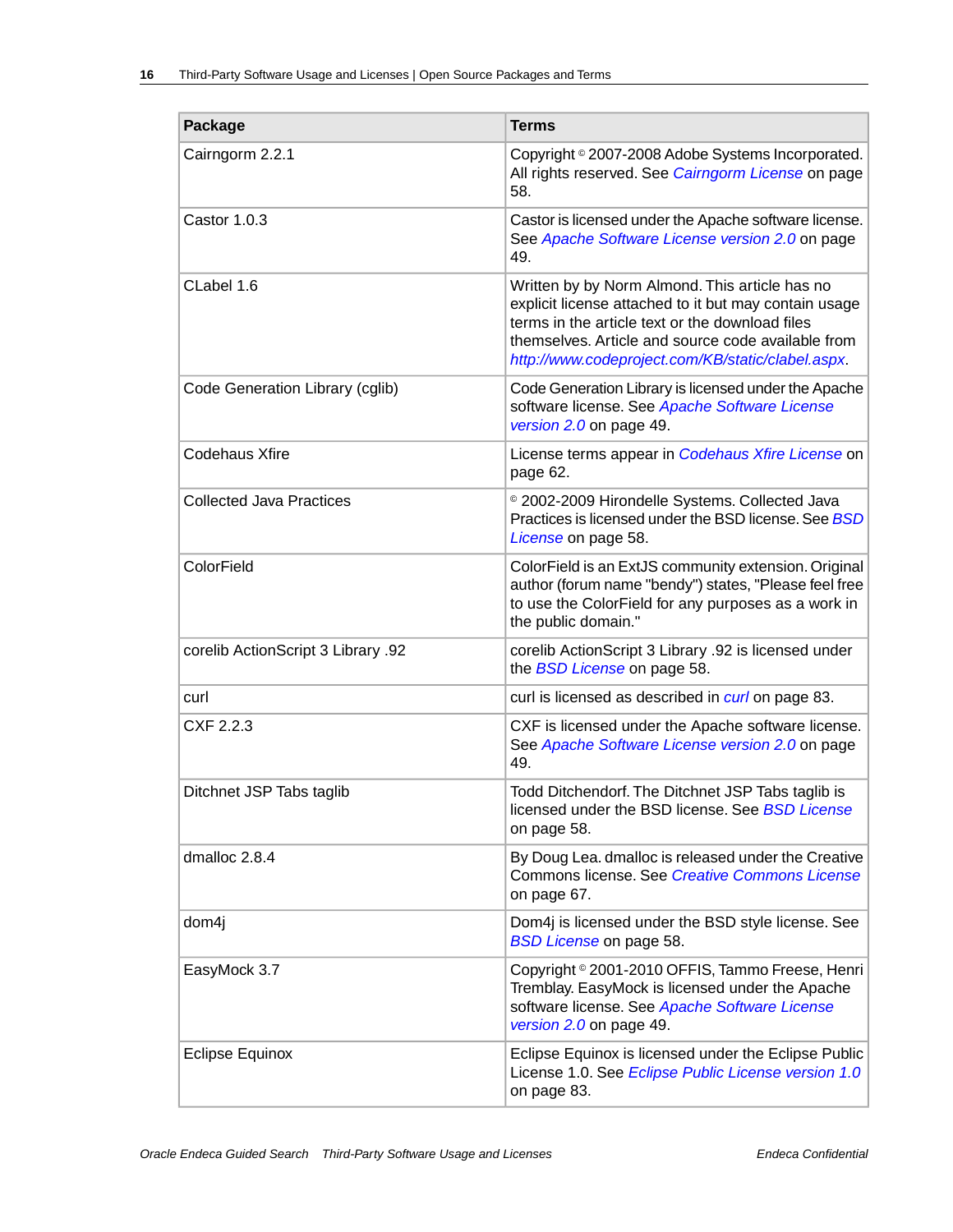| Package                         | <b>Terms</b>                                                                                                                             |
|---------------------------------|------------------------------------------------------------------------------------------------------------------------------------------|
| Eclipse Infocenter              | Eclipse Infocenter is licensed under the Eclipse Public<br>License 1.0. See Eclipse Public License version 1.0<br>on page 83.            |
| ehcache                         | ehcache is licensed under the Apache software<br>license. See Apache Software License version 2.0<br>on page 49.                         |
| Ekhtml                          | License terms appear in <i>ekhtml</i> on page 86.                                                                                        |
| <b>ETAData Xtractor</b>         | ETAData Xtractor is licensed under the Apache<br>software license. See Apache Software License<br>version 2.0 on page 49.                |
| EZMorph 1.0.6                   | EZMorph is licensed under the Apache software<br>license. See Apache Software License version 2.0<br>on page 49.                         |
| Facebook iOS SDK                | Facebook iOS SDK is licensed under the Apache<br>software license. See Apache Software License<br>version 2.0 on page 49.                |
| Fast Infoset Project 1.2.7      | Fast Infoset Project is licensed under the Apache<br>software license. See Apache Software License<br>version 2.0 on page 49.            |
| File                            | License terms appear in File on page 87.                                                                                                 |
| flex: the fast lexical analyser | Copyright © 2008 The Flex Project. flex is licensed<br>under the BSD style license. See BSD License on<br>page 58.                       |
| flexlib 2.4                     | flexlib is licensed under The MIT License on page<br>123.                                                                                |
| <b>FunFX</b>                    | Copyright © 2007 Peter Nicolai Motzfeldt. FunFX is<br>licensed under the MIT/X Consortium License. See<br>The MIT License on page 123.   |
| Google Collections Library 1.0  | Google Collections Library is licensed under the<br>Apache software license. See Apache Software<br>License version 2.0 on page 49.      |
| Google Maps API v3 sample code  | Google Maps API v3 sample code is licensed under<br>the Apache software license. See Apache Software<br>License version 2.0 on page 49.  |
| Google-perftools 0.7, 1.1, 1.6  | Copyright © 2005, Google Inc. All rights reserved.<br>Google-perftools is licensed under the BSD license.<br>See BSD License on page 58. |
| Google Protocol Buffers         | Google Protocol Buffers is licensed under the BSD<br>style license. See BSD License on page 58.                                          |
| Groovy                          | Groovy is licensed under the Apache software license.<br>See Apache Software License version 2.0 on page<br>49.                          |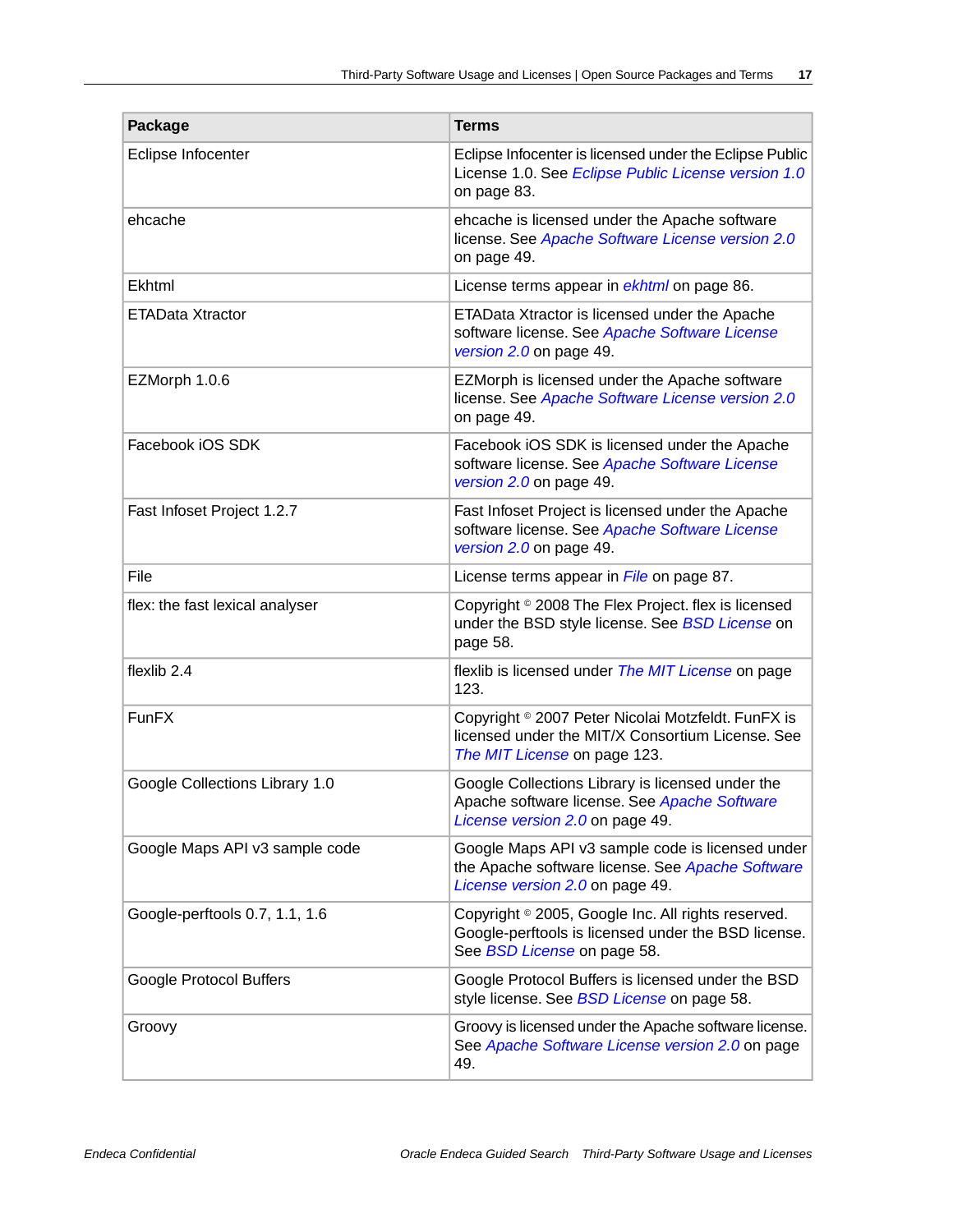| <b>Package</b>                                              | <b>Terms</b>                                                                                                                                                                                  |
|-------------------------------------------------------------|-----------------------------------------------------------------------------------------------------------------------------------------------------------------------------------------------|
| Gson                                                        | Gson is licensed under the Apache software license.<br>See Apache Software License version 2.0 on page<br>49.                                                                                 |
| hash.c                                                      | By Bob Jenkins, Jan 4 1997. bob_jenkins@com-<br>puserve.com. You may use this code any way you<br>wish, private, educational, or commercial, as long as<br>this whole comment accompanies it. |
|                                                             | See http://burtleburtle.net/bob/hash/evahash.html                                                                                                                                             |
|                                                             | Use for hash table lookup, or anything where one<br>collision in 2^^64 is acceptable. Do not use for<br>cryptographic purposes.                                                               |
| Hibernate 3.3                                               | Hibernate is licensed under the LGPL version 2.1.<br>See LGPL version 2.1 on page 114. Dependent<br>packages of Hibernate are listed separately.                                              |
| hoverIntent                                                 | Copyright <sup>®</sup> Brian Cherne bri-<br>an@cherne.net.hoverIntent is licensed under The<br>MIT License on page 123.                                                                       |
| HyperSQL (HSQLDB) Java Database                             | HyperSQL is licensed under a BSD-style license. See<br>HyperSQL License Agreement on page 101.                                                                                                |
| iHarder Base64 2.0.2                                        | By Robert Harder. iHarder is licensed under the<br><i>iHarder License</i> on page 102.                                                                                                        |
| in-spirit MultipartURLLoader                                | By Eugene Zatepyakin.                                                                                                                                                                         |
|                                                             | in-spirit MultipartURLLoader is licensed under The<br>MIT License on page 123.                                                                                                                |
| The International Components for Unicode (ICU)<br>libraries | License terms appear in <i>ICU License (ICU 1.8.1 and</i><br>later) on page 102.                                                                                                              |
| <b>IQEngines API</b>                                        | Copyright © 2010 App Empire Inc, Robots And<br>Pencils. IQEngines API is licensed under The MIT<br>License on page 123.                                                                       |
| jabsorb                                                     | jabsorb is licensed under the Apache software<br>license. See Apache Software License version 2.0<br>on page 49.                                                                              |
| Jackson                                                     | Jackson is licensed under the Apache software<br>license. See Apache Software License version 2.0<br>on page 49.                                                                              |
| <b>Jakarta Commons</b>                                      | Jakarta Commons is licensed under the Apache<br>software license. See Apache Software License<br>version 2.0 on page 49.                                                                      |
| <b>Jakarta Commons DbUtils</b>                              | Jakarta Commons DbUtils is licensed under the<br>Apache software license. See Apache Software<br>License version 2.0 on page 49.                                                              |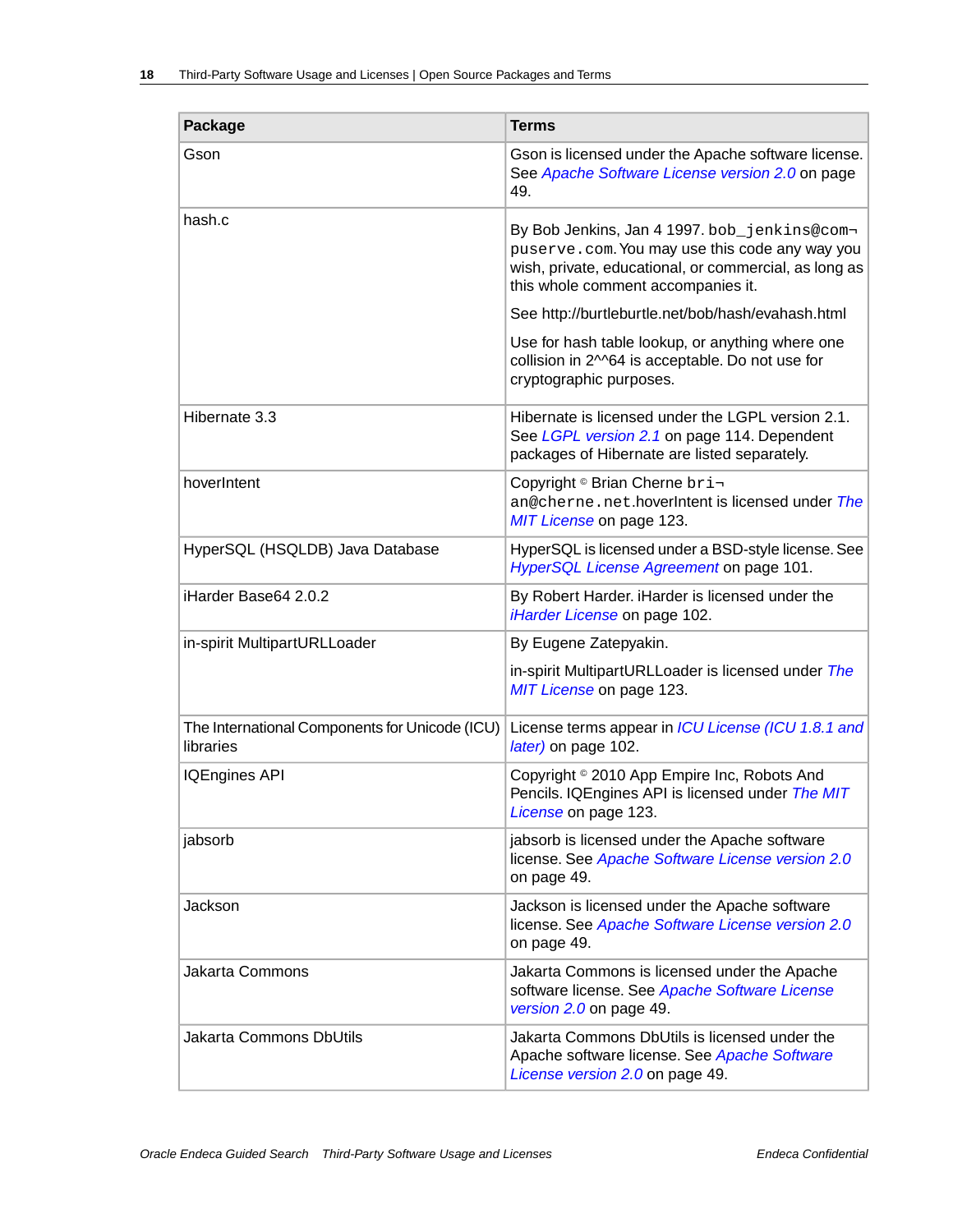| Package                                        | <b>Terms</b>                                                                                                                                                                                                                   |
|------------------------------------------------|--------------------------------------------------------------------------------------------------------------------------------------------------------------------------------------------------------------------------------|
| Jakarta Feedparser 0.6                         | Jakarta Feedparser 0.6 is licensed under the Apache<br>software license. See Apache Software License<br>version 2.0 on page 49.                                                                                                |
| Jakarta HttpClient                             | Jakarta HttpClient is licensed under the Apache<br>software license. See Apache Software License<br>version 2.0 on page 49.                                                                                                    |
| Jakarta ORO                                    | Jakarta ORO is licensed under the Apache software<br>license. See Apache Software License version 2.0<br>on page 49.                                                                                                           |
| Jakarta Slide                                  | Jakarta Slide is licensed under the Apache software<br>license. See Apache Software License version 2.0<br>on page 49.                                                                                                         |
| Jakarta Taglibs                                | Jakarta Taglibs is licensed under the Apache software<br>license. See Apache Software License version 2.0<br>on page 49.                                                                                                       |
| Javassist (Java Programming Assistant)         | Javassist is licensed under the Mozilla Public License.<br>See Mozilla Public License Version 1.1 on page 123.                                                                                                                 |
| Java Activation API 1.1.1                      | Java Activation API 1.1.1 is licensed under the<br>COMMON DEVELOPMENT AND DISTRIBUTION<br>LICENSE. For license terms see COMMON<br>DEVELOPMENT AND DISTRIBUTION LICENSE<br>(CDDL) version 1.0 on page 62.                      |
| Java Architecture for XML Binding (JAXB) 2.1.7 | Java Architecture for XML Binding 2.1.7 is licensed<br>under the COMMON DEVELOPMENT AND<br>DISTRIBUTION LICENSE. For license terms see<br><b>COMMON DEVELOPMENT AND DISTRIBUTION</b><br>LICENSE (CDDL) version 1.0 on page 62. |
| Java Mail 1.4.1                                | Java Mail 1.4.1 is licensed under the COMMON<br>DEVELOPMENT AND DISTRIBUTION LICENSE.<br>For license terms see COMMON DEVELOPMENT<br>AND DISTRIBUTION LICENSE (CDDL) version 1.0<br>on page 62.                                |
| Java Messaging System API 1.1.0                | Java Messaging System API 1.1.0 is licensed under<br>the COMMON DEVELOPMENT AND DISTRIBUTION<br>LICENSE. For license terms see <i>COMMON</i><br>DEVELOPMENT AND DISTRIBUTION LICENSE<br>(CDDL) version 1.0 on page 62.         |
| Java Native Access (JNA) 3.2.5                 | Timothy Wall. Java Native Access (JNA) is licensed<br>under LGPL version 2.1 on page 114.                                                                                                                                      |
| Java Plug-in Framework (JPF)                   | Java Plug-in Framework (JPF) is licensed under the<br>LGPL version 2.1 on page 114.                                                                                                                                            |
| Java SOAP API 1.3.0                            | Java SOAP API 1.3.0 is licensed under the COMMON<br>DEVELOPMENT AND DISTRIBUTION LICENSE.<br>For license terms see COMMON DEVELOPMENT                                                                                          |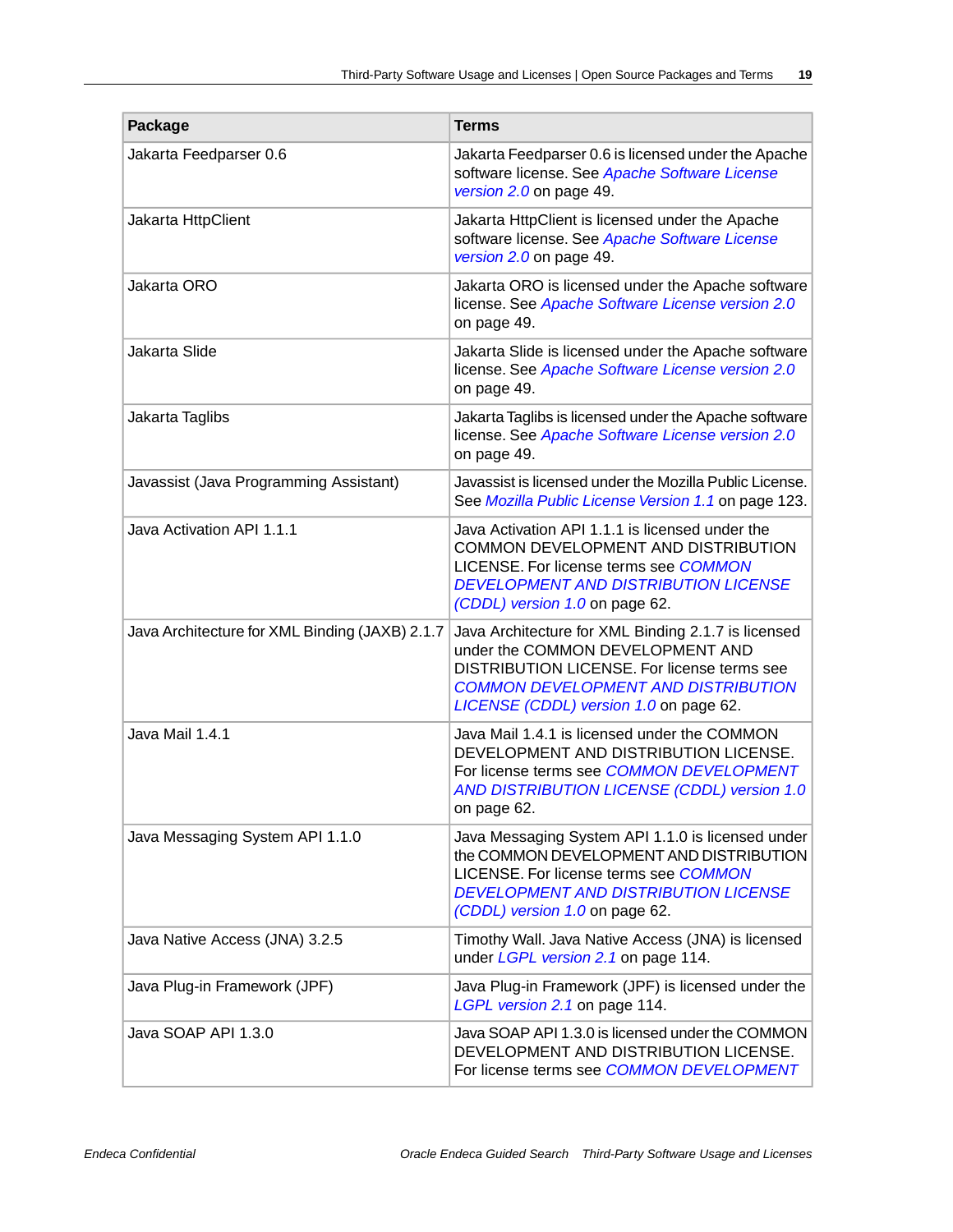| Package                                         | <b>Terms</b>                                                                                                                                                                                                                     |
|-------------------------------------------------|----------------------------------------------------------------------------------------------------------------------------------------------------------------------------------------------------------------------------------|
|                                                 | AND DISTRIBUTION LICENSE (CDDL) version 1.0<br>on page 62.                                                                                                                                                                       |
| Java XML RPC API 1.1.0                          | Java XML RPC API 1.1.0 is licensed under the<br>COMMON DEVELOPMENT AND DISTRIBUTION<br>LICENSE. For license terms see COMMON<br><b>DEVELOPMENT AND DISTRIBUTION LICENSE</b><br>(CDDL) version 1.0 on page 62.                    |
| JavaScript Micro-Templating                     | JavaScript Micro-Templating © John Resig<br>(http://ejohn.org/). JavaScript Micro-Templating is<br>licensed under The MIT License on page 123.                                                                                   |
| JavaServer Faces AJAX framework API 3.2.1<br>GA | JavaServer Faces AJAX framework API is licensed<br>under the Apache software license. See Apache<br>Software License version 2.0 on page 49.                                                                                     |
| JavaServer Faces 1.2_08                         | JavaServer Faces is licensed under the Apache<br>software license. See Apache Software License<br>version 2.0 on page 49.                                                                                                        |
| JavaServer Pages Standard Tag Library 1.1       | JavaServer Pages Standard Tag Library 1.1 is<br>licensed under the Apache Software License version<br>2.0 on page 49.                                                                                                            |
| JavaServer Pages Standard Tag Library 1.2       | JavaServer Pages Standard Tag Library 1.2 is<br>licensed under the COMMON DEVELOPMENT AND<br>DISTRIBUTION LICENSE. For license terms see<br><b>COMMON DEVELOPMENT AND DISTRIBUTION</b><br>LICENSE (CDDL) version 1.0 on page 62. |
| <b>JAX-WS 2.0</b>                               | JAX-WS is part of the Metro project<br>(https://metro.dev.java.net). For license terms see<br><b>COMMON DEVELOPMENT AND DISTRIBUTION</b><br>LICENSE (CDDL) version 1.0 on page 62.                                               |
| JAXB 2.1.12                                     | JAXB is part of the Metro project<br>(https://metro.dev.java.net). For license terms see<br><b>COMMON DEVELOPMENT AND DISTRIBUTION</b><br>LICENSE (CDDL) version 1.0 on page 62.                                                 |
| jCarousel                                       | Copyright © 2006 Jan Sorgalla (http://sorgalla.com)<br>jCarousel is licensed under The MIT License on page<br>123.                                                                                                               |
| jCarousel Lite                                  | Copyright © 2007 Ganeshji Marwaha (gmarwaha.com)<br>jCarousel Lite is licensed under The MIT License on<br>page 123.                                                                                                             |
| jclouds 1.1.1                                   | Copyright 2009-2011 jclouds, Inc. jclouds is licensed<br>under the Apache Software License version 2.0 on<br>page 49. See also the jolouds notices on page 104.                                                                  |
| JCommon                                         | JCommon is licensed under the LGPL (GNU Lesser<br>General Public License) version 3. See LGPL version<br>3 on page 120.                                                                                                          |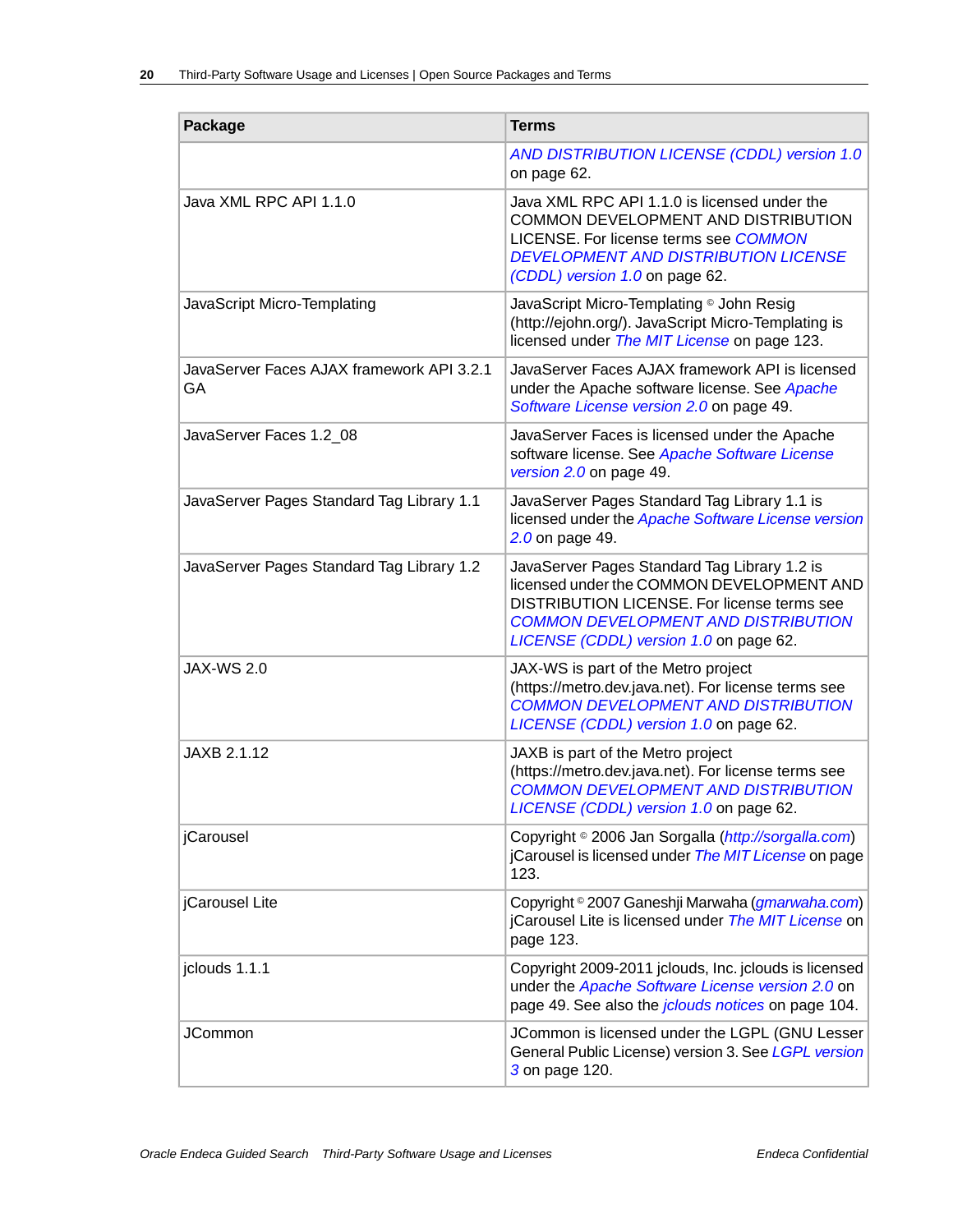| Package                                                           | <b>Terms</b>                                                                                                                                                                        |
|-------------------------------------------------------------------|-------------------------------------------------------------------------------------------------------------------------------------------------------------------------------------|
| JCraft Java Secure Channel (JSch)                                 | Copyright © 2002-2011 Atsuhiko Yamanaka, JCraft,<br>Inc. All rights reserved. JCraft Java Secure Channel<br>is licensed under the BSD style license. See BSD<br>License on page 58. |
| <b>JDBM</b>                                                       | JDBM is licensed in the JDBM License v 1.00. For<br>license terms, see JDBM LICENSE v1.00 on page<br>104.                                                                           |
| Jetty (limited to org.mortbay.jetty.jar and<br>javax.servlet.jar) | The Jetty license is derived from the Artistic license.<br>See Jetty License on page 106.                                                                                           |
| <b>JFreeChart</b>                                                 | JFreeChart is licensed under the LGPL (GNU Lesser<br>General Public License) version 3. See LGPL version<br>3 on page 120.                                                          |
| <b>JLine</b>                                                      | JLine is licensed under the BSD License. See BSD<br>License on page 58.                                                                                                             |
| Joda-Time                                                         | Joda-Time is licensed under the Apache software<br>license. See Apache Software License version 2.0<br>on page 49.                                                                  |
| jqfloatbox                                                        | Copyright © 2008 Leonardo Rossetti<br>(motw.leo@gmail.com) jqfloatbox is licensed under<br>The MIT License on page 123.                                                             |
| jQuery 1.3.2, 1.4.3, 1.4.4 and 1.5.2                              | Copyright © 2011 John Resig, http://jquery.com/<br>jQuery is licensed under The MIT License on page<br>123.                                                                         |
| jQuery Autocomplete Plugin 1.1                                    | Copyright © 2009 Jörn Zaefferer. jQuery Autocomplete<br>plugin is licensed under The MIT License on page<br>123.                                                                    |
| jQuery ColorBox 1.1                                               | By Jack Moore.                                                                                                                                                                      |
|                                                                   | jQuery ColorBox 1.1 is licensed under The MIT<br>License on page 123.                                                                                                               |
| jQuery Cookie Plugin 1.0                                          | Copyright © 2010 Klaus Hartl (stilbuero.de). jQuery<br>Cookie plugin is licensed under The MIT License on<br>page 123.                                                              |
| jQuery Cycle Plugin                                               | Copyright © 2007-2010 M. Alsup. jQuery Cycle Plugin<br>is licensed under The MIT License on page 123.                                                                               |
| jQuery Form Plugin                                                | jQuery Form Plugin is licensed under The MIT<br>License on page 123.                                                                                                                |
| jQuery Google Bubbles 0.7                                         | Copyright © 2010 timmy willison.                                                                                                                                                    |
|                                                                   | jQuery Google Bubbles 0.7 is licensed under The MIT<br>License on page 123.                                                                                                         |
| jQuery UI 1.6 and 1.7.2                                           | Copyright © 2011 Paul Bakaus, http://jqueryui.com/<br>jQuery UI is licensed under The MIT License on page<br>123.                                                                   |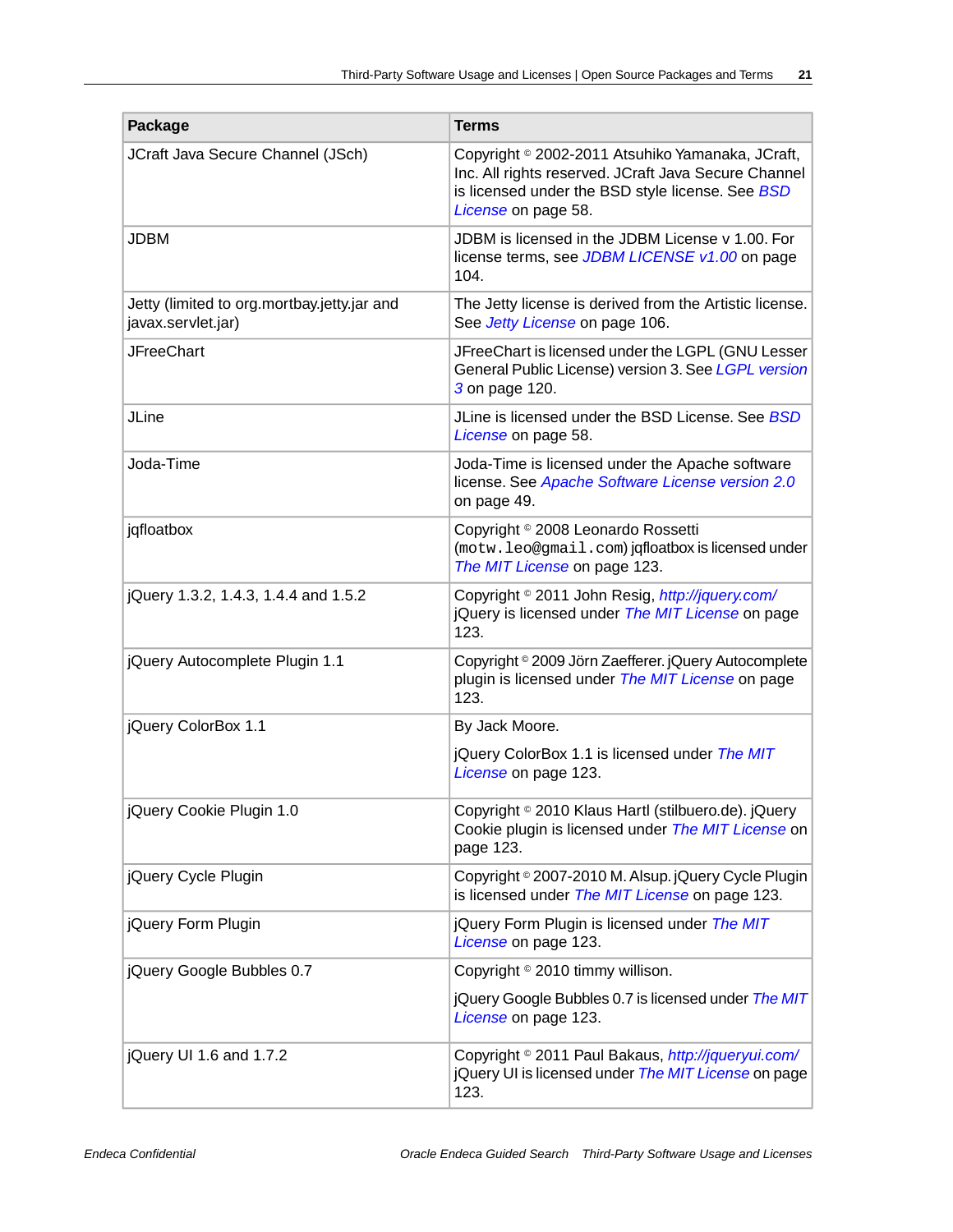| Package                           | <b>Terms</b>                                                                                                                                    |
|-----------------------------------|-------------------------------------------------------------------------------------------------------------------------------------------------|
| jslint4java 1.4.3                 | jslint4java 1.4.3 is licensed under the new BSD<br>license. See <b>BSD</b> License on page 58.                                                  |
| <b>JSON</b>                       | License terms appear in JSON License on page 108.                                                                                               |
| json.js                           | By Kevin N.                                                                                                                                     |
|                                   | json.js is licensed under The MIT License on page<br>123.                                                                                       |
| Json-lib 2.4                      | Json-lib is licensed under the Apache software<br>license. See Apache Software License version 2.0<br>on page 49.                               |
| JSON.simple                       | JSON simple is licensed under the Apache software<br>license. See Apache Software License version 2.0<br>on page 49.                            |
| jsTree                            | jsTree is licensed under the MIT License. See The<br>MIT License on page 123.                                                                   |
| jUI                               | Copyright © 2007 - 2011 jUI Project Members.                                                                                                    |
|                                   | jUI is licensed under The MIT License on page 123.                                                                                              |
| jul-log4j-bridge 1.0              | jul-log4j-bridge 1.0 is licensed under the Apache<br>software license. See Apache Software License<br>version 2.0 on page 49.                   |
| kuwamoto.org - Autocomplete Input | By Sho Kuwamoto. This code is released under the<br>Creative Commons license. See Creative Commons<br>License on page 67.                       |
| LiveQuery                         | LiveQuery is a plugin for jQuery, licensed under the<br>The MIT License on page 123 and the GNU General<br>Public License version 2 on page 87. |
| Log4j 1.2                         | Log4j is licensed under the Apache software license.<br>See Apache Software License version 2.0 on page<br>49.                                  |
| Makeself                          | Makeself is licensed under the GNU General Public<br>License version 2 on page 87.                                                              |
| MGTwitterEngine                   | By Matt Gemmell (http://mattgemmell.com/).<br>MGTwitterEngine is licensed under the <i>Instinctive</i><br>Code Source License on page 103.      |
| <b>MSYS binutils</b>              | Free Software Foundation. MSYS is licensed under<br>the GNU General Public License version 3 on page<br>91.                                     |
| MX4J                              | MX4J is licensed under the The MX4J License version<br>1.0 on page 129.                                                                         |
| Ndoc 1.3.1                        | dkackman, jcman, kdowns. Ndoc is licensed under<br>the GNU General Public License version 2 on page<br>87.                                      |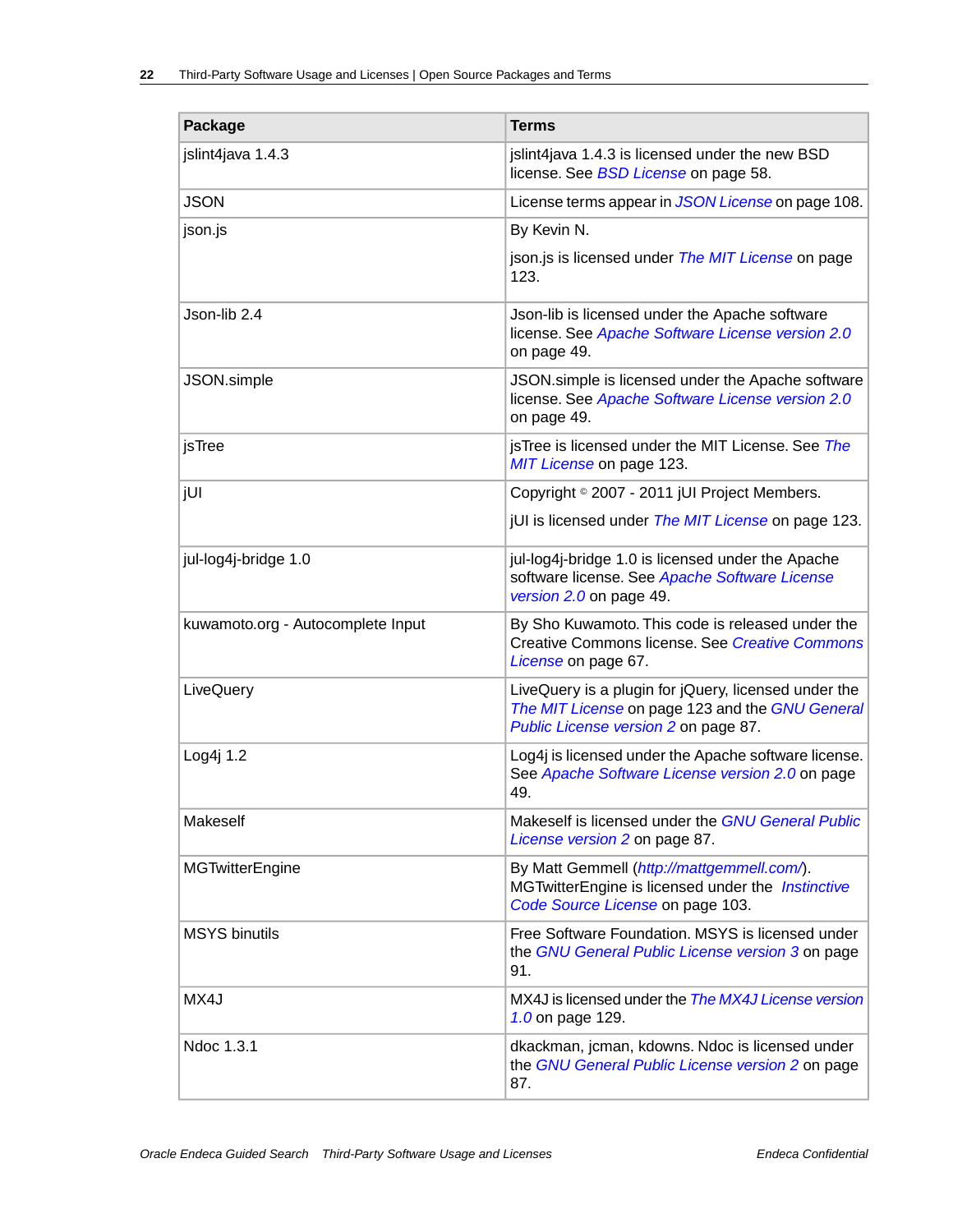| Package              | <b>Terms</b>                                                                                                                                                                                                                                                      |
|----------------------|-------------------------------------------------------------------------------------------------------------------------------------------------------------------------------------------------------------------------------------------------------------------|
| <b>NekoHTML</b>      | NekoHTML is licensed under the Apache software<br>license. See Apache Software License version 2.0<br>on page 49.                                                                                                                                                 |
| Neethi 2.0           | Neethi is licensed under the Apache software license.<br>See Apache Software License version 2.0 on page<br>49.                                                                                                                                                   |
| <b>Nutch</b>         | Nutch is licensed under the Apache software license.<br>See Apache Software License version 2.0 on page<br>49.                                                                                                                                                    |
|                      | Oracle has modified this third-party package.                                                                                                                                                                                                                     |
| oAuthConsumer4iPhone | Copyright 2007 Kaboomerang LLC. All rights<br>reserved. oAuthConsumer4iPhone is licensed under<br>The MIT License on page 123.                                                                                                                                    |
| OpenSSL Toolkit      | The OpenSSL toolkit is subject to dual licenses, which<br>appear in OpenSSL Toolkit Licenses on page 132.                                                                                                                                                         |
| PagingStore 0.5      | PagingStore 0.5 is an ExtJS community extension,<br>licensed under The MIT License on page 123.                                                                                                                                                                   |
| Perl (libperl)       | Copyright © 1993, 1994, 1995, 1996, 1997, 1998,<br>1999, 2000, 2001, by Larry Wall and others. All rights<br>reserved.                                                                                                                                            |
|                      | Perl is free software. It can be redistributed under the<br>terms of either the GNU General Public License<br>version 2 on page 87 as published by the Free<br>Software Foundation (either version 1 or any later<br>version) or the Artistic License on page 52. |
| Perl TimeDate module | Graham Barr, The Perl TimeDate module is licensed<br>under the <b>Artistic License</b> on page 52.                                                                                                                                                                |
| Postgres             | PostgreSQL Database Management System                                                                                                                                                                                                                             |
|                      | Portions Copyright © 1996-2004, The PostgreSQL<br><b>Global Development Group</b>                                                                                                                                                                                 |
|                      | Portions Copyright © 1994, The Regents of the<br>University of California                                                                                                                                                                                         |
|                      | License terms appear in <b>BSD License</b> on page 58.                                                                                                                                                                                                            |
| PrintfFormat         | Copyright © 2000 Sun Microsystems, Inc. All rights<br>reserved. License terms appear in Sun Printf License<br>on page 135.                                                                                                                                        |
| Ptmalloc             | License terms appear in <i>Ptmalloc License</i> on page<br>134.                                                                                                                                                                                                   |
| qTip                 | Copyright © 2009 Craig Thompson. qTip is licensed<br>under The MIT License on page 123.                                                                                                                                                                           |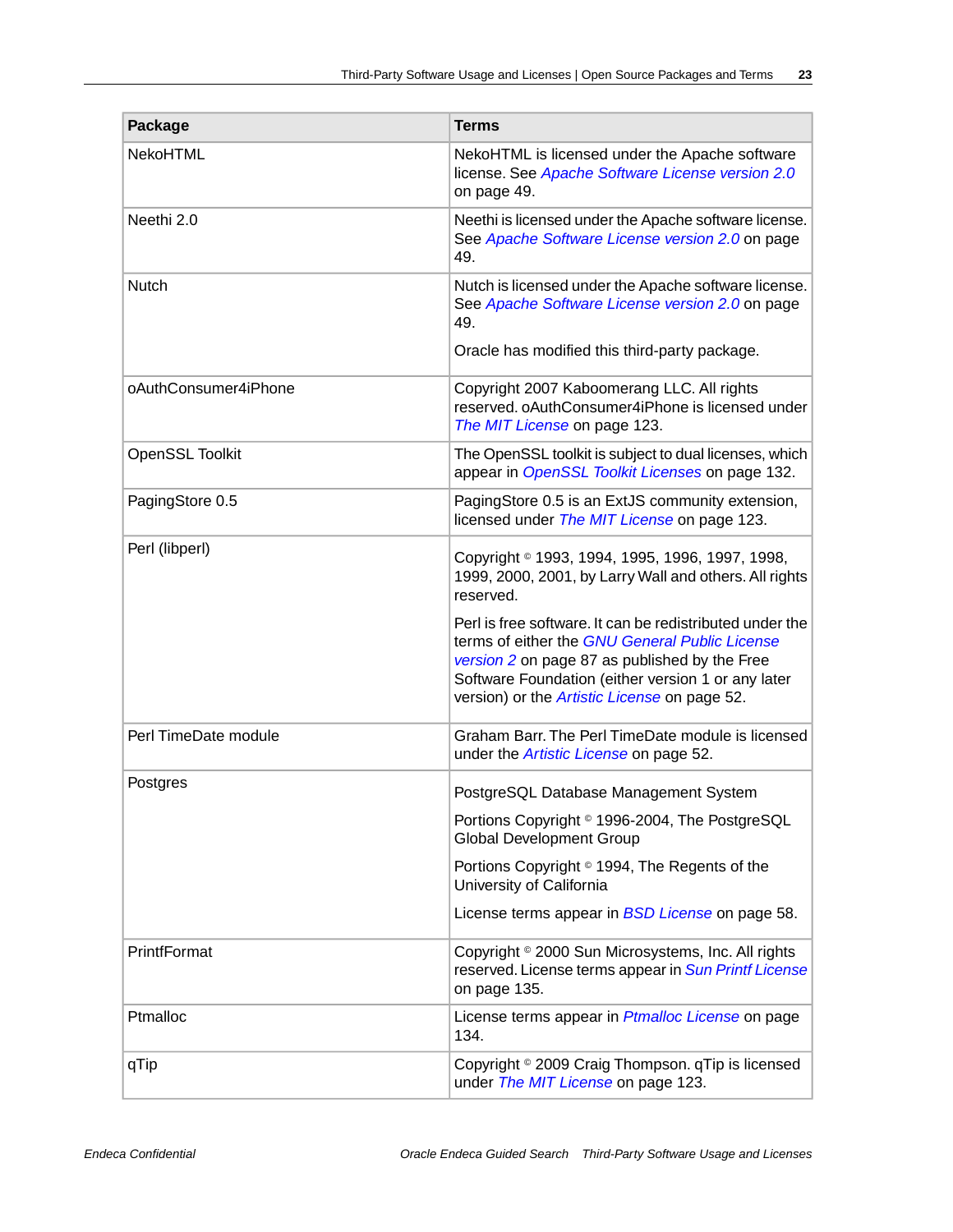| Package                                | <b>Terms</b>                                                                                                                                                                                                                                                                                                                              |
|----------------------------------------|-------------------------------------------------------------------------------------------------------------------------------------------------------------------------------------------------------------------------------------------------------------------------------------------------------------------------------------------|
| Reachability                           | Based on Apple's Reachability project, copyright ©<br>2009 Apple Inc. All Rights Reserved. Apple's<br>Reachability is licensed under the Apple software<br>license on page 51. Extensions copyright © 2009<br>Donoho Design Group, LLC. The Donoho extensions<br>are licensed under the BSD style license. See BSD<br>License on page 58. |
| <b>RestFB</b>                          | Copyright © 2010 Mark Allen. RestFB is licensed<br>under The MIT License on page 123.                                                                                                                                                                                                                                                     |
| RSA MD5 Message-Digest Algorithm       | License terms appear in RSA MD5 Message-Digest<br>Algorithm License on page 134.                                                                                                                                                                                                                                                          |
| SAAJ Standard Implementation 1.3       | SAAJ is part of the GlassFish project<br>(https://glassfish.dev.java.net). For license terms, see<br><b>COMMON DEVELOPMENT AND DISTRIBUTION</b><br>LICENSE (CDDL) version 1.0 on page 62.                                                                                                                                                 |
| Scannotation 1.0.2                     | Scannotation is licensed under the Apache software<br>license. See Apache Software License version 2.0<br>on page 49.                                                                                                                                                                                                                     |
| Scintilla source code editor component | License terms appear in License for Scintilla and<br>SciTE on page 108.                                                                                                                                                                                                                                                                   |
| SecondString                           | Copyright (c) 2003 Carnegie Mellon University. All<br>rights reserved. SecondString is licensed under the<br>University of Illinois/NCSA Open Source License<br>(NCSA) on page 136.                                                                                                                                                       |
| SHTTPD (Simple HTTP Daemon) 1.38       | SHTTP (http://shttpd.sourceforge.net/) is licensed<br>under the following:                                                                                                                                                                                                                                                                |
|                                        | "THE BEER-WARE LICENSE" (Revision 42): Sergey<br>Lyubka wrote this software. As long as you retain this<br>notice you can do whatever you want with this stuff.<br>If we meet some day, and you think this stuff is worth<br>it, you can buy me a beer in return.                                                                         |
| Silk icon set 1.3                      | Silk icon set 1.3 is licensed under the <i>Creative</i><br>Commons Attribution 2.5 on page 75. For more<br>information on Silk, see<br>http://www.famfamfam.com/lab/icons/silk/                                                                                                                                                           |
| Simple Logging Facade for Java (SLF4J) | Copyright © 2004-2007 QOS.ch. All rights reserved.<br>For license terms see <i>SLF4J</i> on page 135.                                                                                                                                                                                                                                     |
| SiteMesh 2.4.1                         | This product includes software developed by the<br><b>OpenSymphony Group</b><br>(http://www.opensymphony.com/). SiteMesh is<br>licensed under the OpenSymphony Software License<br>on page 133.                                                                                                                                           |
| Sizzle JavaScript Selector Library     | Sizzle is licensed under The MIT License on page<br>123.                                                                                                                                                                                                                                                                                  |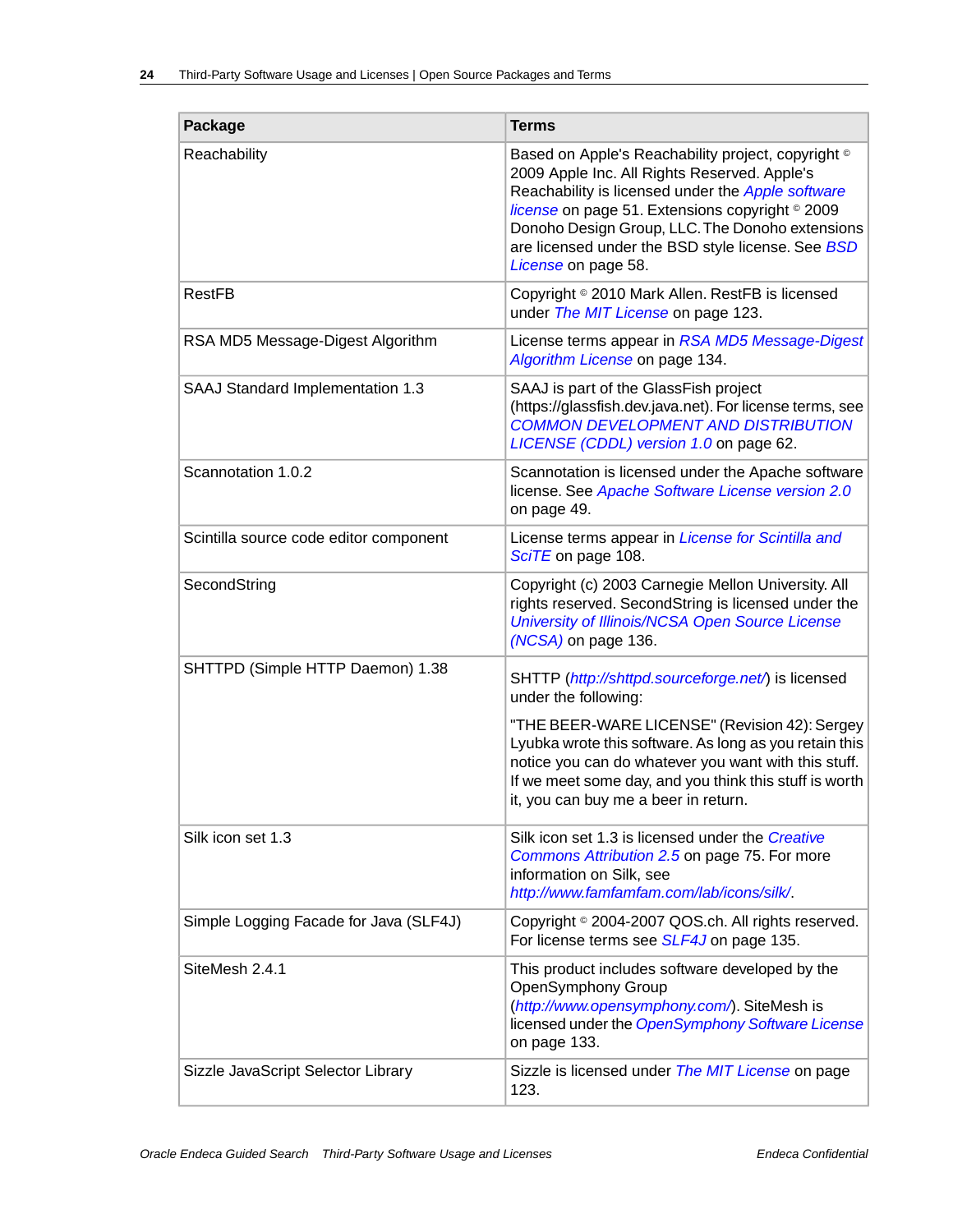| Package                                 | <b>Terms</b>                                                                                                                                                                                    |
|-----------------------------------------|-------------------------------------------------------------------------------------------------------------------------------------------------------------------------------------------------|
| Snowball                                | Snowball is licensed under the BSD style license.<br>See BSD License on page 58.                                                                                                                |
| <b>Spring Framework</b>                 | Spring Framework is licensed under the Apache<br>software license. See Apache Software License<br>version 2.0 on page 49.                                                                       |
| Stripes 1.4.3                           | Stripes 1.4.3 is licensed under the Apache software<br>license. See Apache Software License version 2.0<br>on page 49.                                                                          |
| SWFObject v2.2                          | SWFObject is licensed under The MIT License on<br>page 123.                                                                                                                                     |
| Tag Library Documentation Generator 1.3 | Tag Library Documentation Generator is licensed<br>under the BSD style license. See BSD License on<br>page 58.                                                                                  |
| TagSoup                                 | TagSoup is licensed under the Academic Free<br>License, version 3.0. See Academic Free License<br>("AFL") version 3.0 on page 39.                                                               |
| <b>TCMalloc</b>                         | License terms appear in <b>TCMalloc License</b> on page<br>135.                                                                                                                                 |
| Three20                                 | Copyright 2008 Joe Hewitt. Three 20 is licensed under<br>the Apache software license. See Apache Software<br>License version 2.0 on page 49.                                                    |
|                                         | Oracle has modified this third-party package.                                                                                                                                                   |
| Tomcat 5.5.27                           | Tomcat is licensed under the Apache software<br>license. See Apache Software License version 2.0<br>on page 49.                                                                                 |
| Tomcat 6.0.20                           | Tomcat is licensed under the Apache software<br>license. See Apache Software License version 2.0<br>on page 49.                                                                                 |
| The Streaming API for XML (StAX) 1.2.0  | Copyright © 2001-2007 The Codehaus. The Streaming<br>API for XML 1.2.0 is licensed under the Apache<br>software license. See Apache Software License<br>version 2.0 on page 49.                 |
| Twitter+OAuth                           | Copyright 2009 Stand Alone, Inc - All rights<br>reserved. Includes Twitter+OAuth code by Ben<br>Gottlieb. Twitter+OAuth is licensed under the BSD<br>style license. See BSD License on page 58. |
| Ullmage resizing code                   | By Trevor Harmon. Free for both personal and<br>commercial use, with or without modification. No<br>warranty is expressed or implied.                                                           |
| <b>URL</b> Encoder                      | Written 2002 by ChandraSekar Vuppalapati.                                                                                                                                                       |
| <b>UrlRewriteFilter</b>                 | Copyright Paul Tuckey 2007. UrlRewriteFilter is<br>distributed under the BSD License. See <b>BSD License</b><br>on page 58.                                                                     |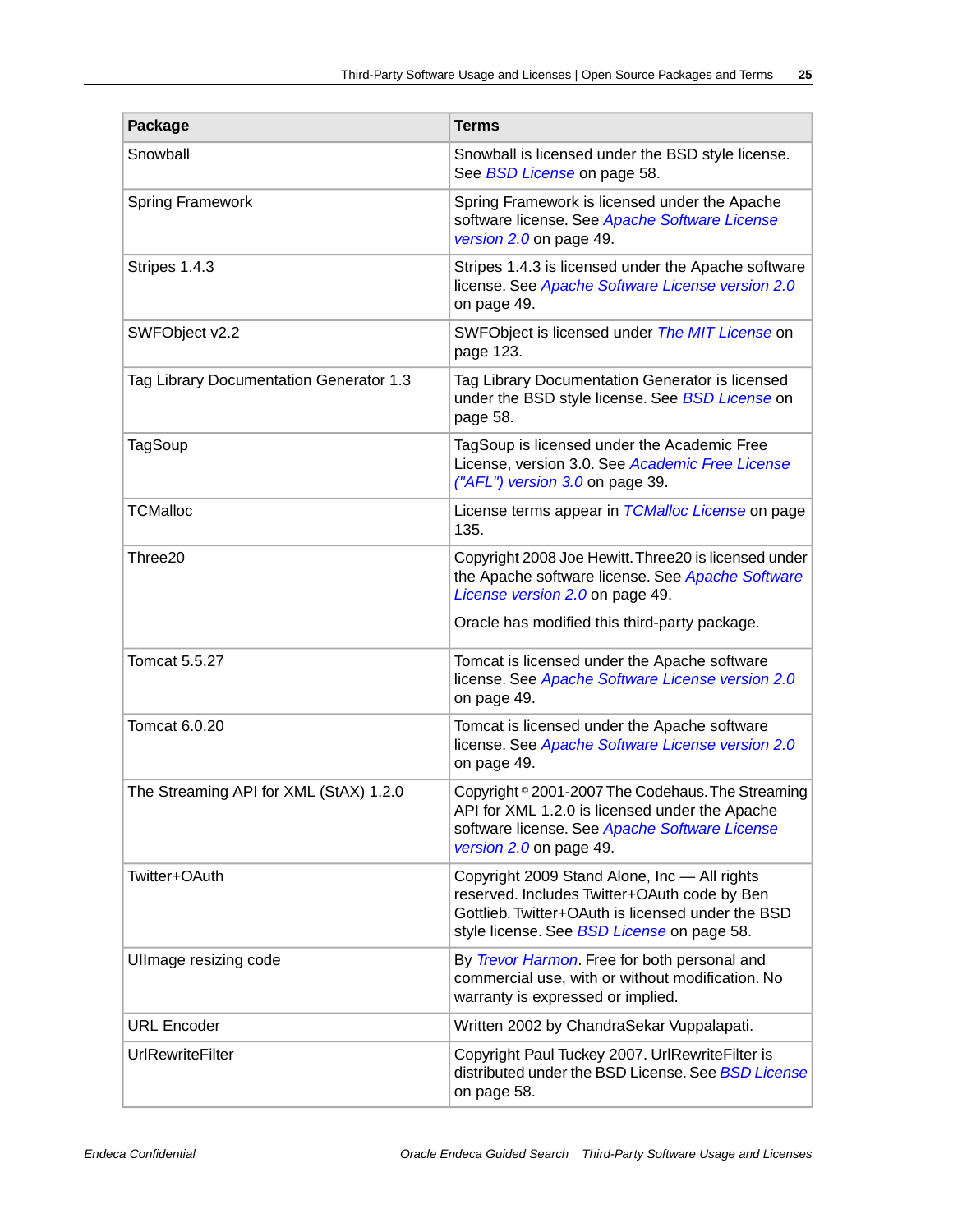| Package                         | <b>Terms</b>                                                                                                                                                                   |
|---------------------------------|--------------------------------------------------------------------------------------------------------------------------------------------------------------------------------|
| <b>Vertical Tab Panel</b>       | Vertical Tab Panel is an ExtJS community extension.<br>Written by Carina Stumph.                                                                                               |
| WoodSToX                        | WoodSTox is licensed under the Apache software<br>license and the LGPL 2.1 license. See Apache<br>Software License version 2.0 on page 49 and LGPL<br>version 2.1 on page 114. |
| Xalan 1.10                      | Xalan 1.10 is licensed under the Apache software<br>license. See Apache Software License version 2.0<br>on page 49.                                                            |
| Xalan 2.6                       | Xalan is licensed under the Apache software license.<br>See Apache Software License version 2.0 on page<br>49.                                                                 |
| Xerces                          | Xerces is licensed under the Apache software license.<br>See Apache Software License version 2.0 on page<br>49.                                                                |
| Xerces-C 2.7.0                  | Xerces-C 2.7.0 is licensed under the Apache software<br>license. See Apache Software License version 2.0<br>on page 49.                                                        |
| <b>XMLBeans</b>                 | XMLBeans is licensed under the Apache software<br>license. See Apache Software License version 2.0<br>on page 49.                                                              |
| XML Pull Parser (XPP)           | Copyright © 2002 Extreme! Lab, Indiana University.<br>All rights reserved. See XPP3 License on page 137.                                                                       |
| <b>XML Commons</b>              | XML Commons is licensed under the Apache software<br>license. See Apache Software License version 2.0<br>on page 49.                                                           |
| XMLSchema                       | XMLSchema is licensed under the Apache software<br>license. See Apache Software License version 2.0<br>on page 49.                                                             |
| <b>XStream</b>                  | Copyright © 2003-2006 Joe Walnes. Copyright ©<br>2006-2007 XStream Committers. All rights reserved.<br>See XStream on page 137.                                                |
| Yahoo! UI Library               | License terms appear in Yahoo! UI Library License<br>on page 138.                                                                                                              |
| YAJL (Yet Another JSON Library) | Copyright © 2007-2011, Lloyd Hilaiel. YAJL is released<br>under the <i>ISC license</i> on page 103.                                                                            |
| <b>YUI Compressor</b>           | Copyright © 2011, Yahoo! Inc. YUI Compressor is<br>licensed under the BSD style license. See BSD<br>License on page 58.                                                        |
| Zlib                            | License terms appear in Zlib on page 138.                                                                                                                                      |
| <b>ZXing</b>                    | ZXing is licensed under the Apache software license.<br>See Apache Software License version 2.0 on page<br>49.                                                                 |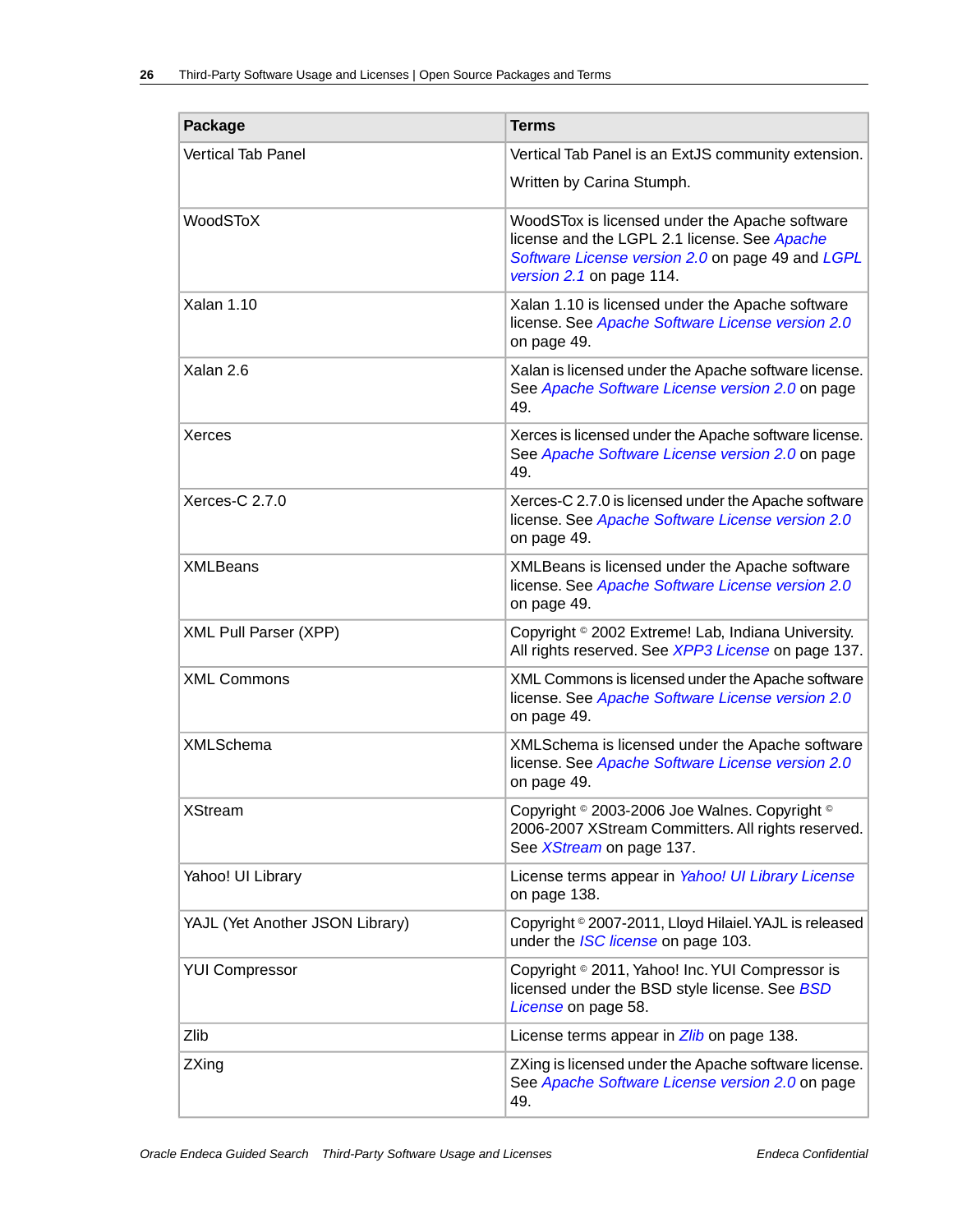| Package                                                             | Terms                                                                                                                                                                                |
|---------------------------------------------------------------------|--------------------------------------------------------------------------------------------------------------------------------------------------------------------------------------|
| Items contained in<br>\EndecaRoot\version\utilities for<br>Windows. | Items in the utilities directories are licensed under the<br><b>GNU General Public License (GPL). License terms</b><br>appear in GNU General Public License version 2 on<br>page 87. |
| Items contained in /EndecaRoot/utilities<br>for UNIX.               |                                                                                                                                                                                      |

### <span id="page-26-0"></span>**Libraries**

The following Perl libraries are all licensed subject to the Artistic License.

| Library        | Copyright                                                                                                                                                                                                                                                      |
|----------------|----------------------------------------------------------------------------------------------------------------------------------------------------------------------------------------------------------------------------------------------------------------|
| Bit::Vector    | Copyright (c) 1995 - 2004 by Steffen Beyer.                                                                                                                                                                                                                    |
|                | All rights reserved. This program is free software;<br>you can redistribute it and/or modify it under the<br>same terms as Perl itself, i.e., under the terms of<br>the Artistic License on page 52 or the GNU<br>General Public License version 2 on page 87. |
|                | The C library at the core of this Perl module can<br>additionally be used, modified and redistributed<br>under the terms of the GNU General Public License<br>version 2 on page 87.                                                                            |
| Carp::Clan     | Copyright (c) 2001 - 2004 by Steffen Beyer.<br>All rights reserved. This program is free software;<br>you can redistribute it and/or modify it under the<br>same terms as Perl itself.                                                                         |
| Compress::Zlib | Copyright (c) 1995-2005 Paul Marquess. All rights<br>reserved. This program is free software; you can<br>redistribute it and/or modify it under the same terms<br>as Perl itself.                                                                              |
| Crypt::SSLeay  | Copyright (c) 1999-2003 Joshua Chamas.                                                                                                                                                                                                                         |
|                | Copyright (c) 1998 Gisle Aas.                                                                                                                                                                                                                                  |
|                | This program is free software; you can redistribute<br>it and/or modify it under the same terms as Perl<br>itself.                                                                                                                                             |
| Date::Calc     | Copyright (c) 1995 - 2004 by Steffen Beyer.                                                                                                                                                                                                                    |
|                | All rights reserved.                                                                                                                                                                                                                                           |
|                | This package is free software; you can use, modify<br>and redistribute it under the same terms as Perl                                                                                                                                                         |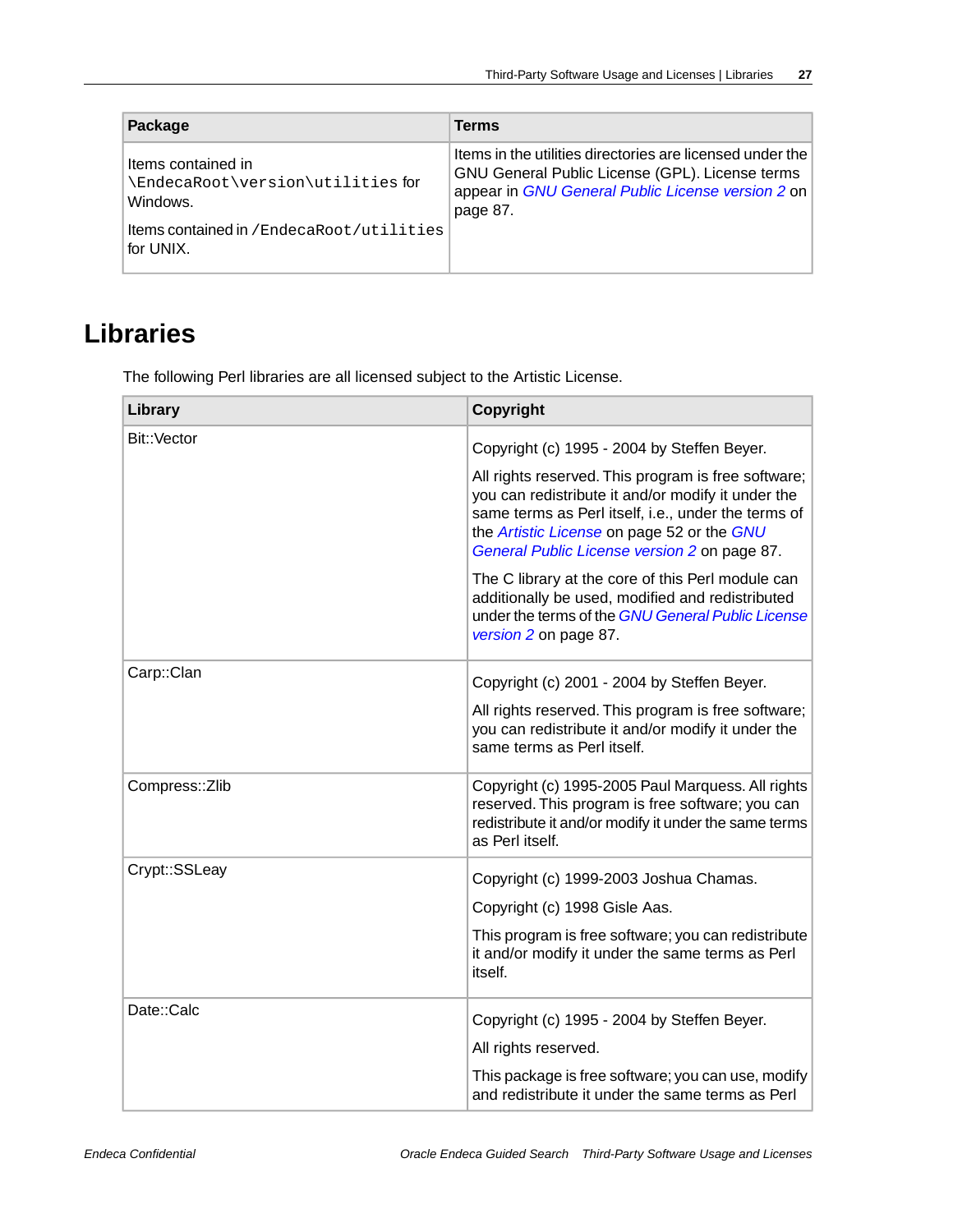| Library                  | Copyright                                                                                                                                                                           |
|--------------------------|-------------------------------------------------------------------------------------------------------------------------------------------------------------------------------------|
|                          | itself, i.e., under the terms of the Artistic License<br>on page 52 or the GNU General Public License<br>version 2 on page 87.                                                      |
|                          | The C library at the core of this Perl module can<br>additionally be used, modified and redistributed<br>under the terms of the GNU General Public License<br>version 2 on page 87. |
| File-Copy-Recursive 0.38 | Copyright (c) 2004 Daniel Muey                                                                                                                                                      |
|                          | This library is free software; you can redistribute it<br>and/or modify it under the same terms as Perl itself.                                                                     |
| <b>HTML-Parser</b>       | The HTML-Parser distribution is a collection of<br>modules including:                                                                                                               |
|                          | HTML::Parser, HTML::Entities, HTML::HeadParser,<br>HTML::LinkExtor, HTML::PullParser,<br>HTML::TokeParser                                                                           |
|                          | © 1995-2006 Gisle Aas. All rights reserved.                                                                                                                                         |
|                          | © 1999-2000 Michael A. Chase. All rights reserved.                                                                                                                                  |
|                          | This library is free software; you can redistribute it<br>and/or modify it under the same terms as Perl itself.                                                                     |
| HTML::Tagset             | Copyright 1999,2000 Sean M. Burke<br><sburke@cpan.org>;</sburke@cpan.org>                                                                                                           |
|                          | Copyright 1995-2000 Gisle Aas; all rights reserved.                                                                                                                                 |
|                          | This library is free software; you can redistribute it<br>and/or modify it under the same terms as Perl itself.                                                                     |
| Libnet                   | Libnet distribution is a collection of modules<br>including: Net::FTP, Net::SMTP, Net::Time,<br>Net::Time, Net::NNTP, Net::POP3                                                     |
|                          | © 1996-2004 Graham Barr. All rights reserved.                                                                                                                                       |
|                          | This library is free software; you can redistribute it<br>and/or modify it under the same terms as Perl itself.                                                                     |
| Libwin32                 | (c) 1995 Microsoft Corporation. All rights reserved.<br>Developed by ActiveWare Internet Corp.,<br>http://www.ActiveWare.com                                                        |
|                          | Other modifications (c) 1997-2000 by Gurusamy<br>Sarathy <gsar@activestate.com></gsar@activestate.com>                                                                              |
|                          | (c) 1999-2002 by ActiveState Corp.                                                                                                                                                  |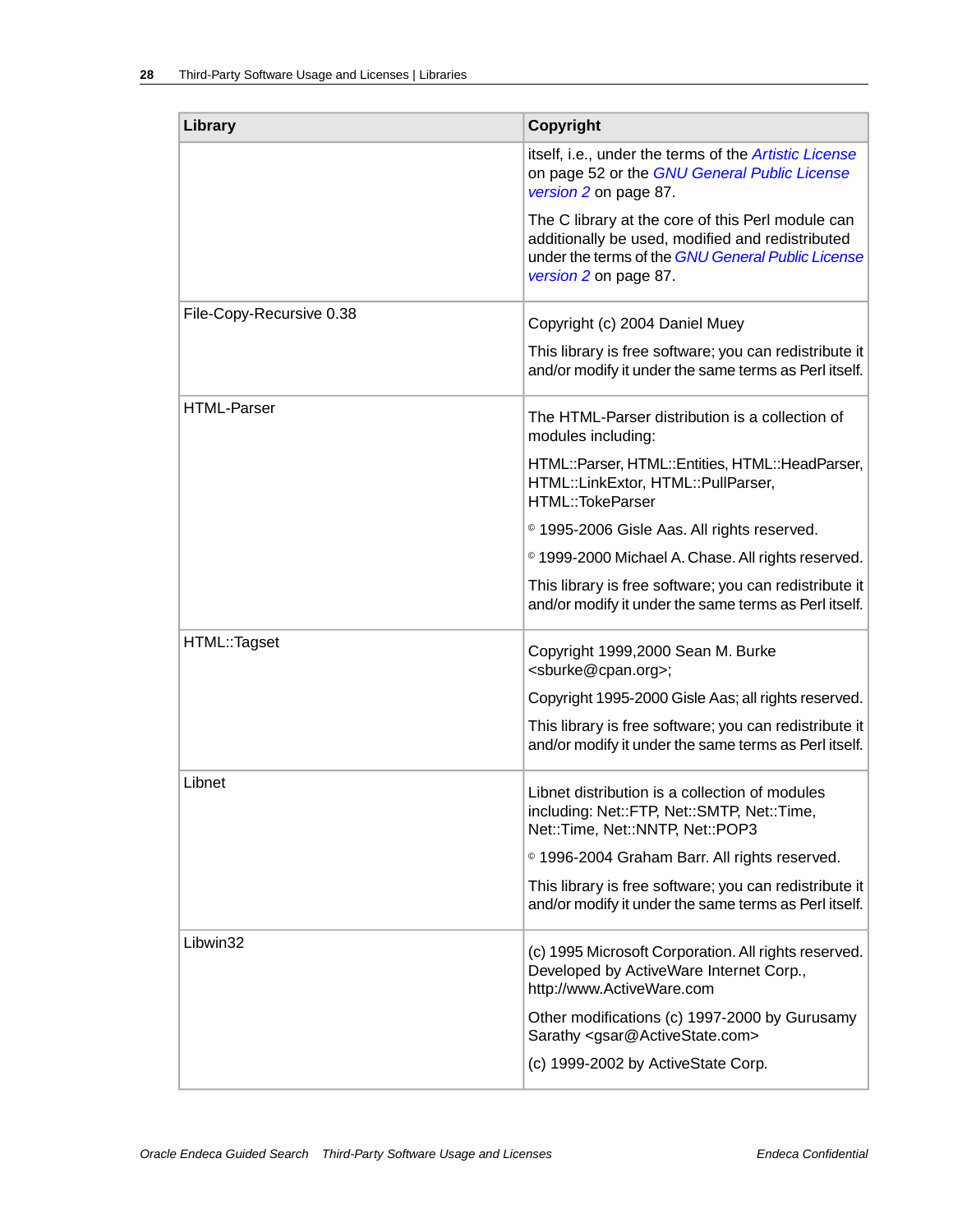| Library               | Copyright                                                                                                                                                                                                         |
|-----------------------|-------------------------------------------------------------------------------------------------------------------------------------------------------------------------------------------------------------------|
|                       | You may distribute under the terms of either the<br>of the GNU General Public License version 2 on<br>page 87 or the Artistic License on page 52, as<br>specified in the README file of the Perl<br>distribution. |
| Libwww-perl           | © 1995-2005 Gisle Aas. All rights reserved.                                                                                                                                                                       |
|                       | © 1995 Martijn Koster. All rights reserved.                                                                                                                                                                       |
|                       | This library is free software; you can redistribute it<br>and/or modify it under the same terms as Perl itself.                                                                                                   |
| Mime-Base64           | Copyright 1995-1999, 2001-2004 Gisle Aas<br><gisle@activestate.com></gisle@activestate.com>                                                                                                                       |
|                       | This library is free software; you can redistribute it<br>and/or modify it under the same terms as Perl itself.                                                                                                   |
| Proc::Background 1.08 | Copyright (C) 1998-2002 Blair Zajac. All rights<br>reserved.                                                                                                                                                      |
|                       | This package is free software; you can redistribute<br>it and/or modify it under the same terms as Perl<br>itself.                                                                                                |
| Unicode::String       | Copyright 1997-2000 Gisle Aas. This library is free<br>software; you can redistribute it and/or modify it<br>under the same terms as Perl itself.                                                                 |
| <b>URI</b>            | Copyright 1998-2003 Gisle Aas.                                                                                                                                                                                    |
|                       | Copyright 1998 Graham Barr.                                                                                                                                                                                       |
|                       | This library is free software; you can redistribute it<br>and/or modify it under the same terms as Perl itself.                                                                                                   |
| <b>XML-DOM-Lite</b>   | Copyright (C) 2005 Richard Hundt                                                                                                                                                                                  |
|                       | This library is free software and may be used under<br>the same terms as Perl itself.                                                                                                                             |

### <span id="page-28-0"></span>**Other Third-party Dependencies**

This section lists non-software dependencies.

The images listed in the following table are used in the Endeca Content Assembler reference implementation. Details on the Creative Commons licenses can be found here:

- *[Creative Commons Attribution 2.0 Generic](#page-71-0)* on page 72
- *[Creative Commons Attribution](#page-77-0)—Share Alike 2.0 Generic* on page 78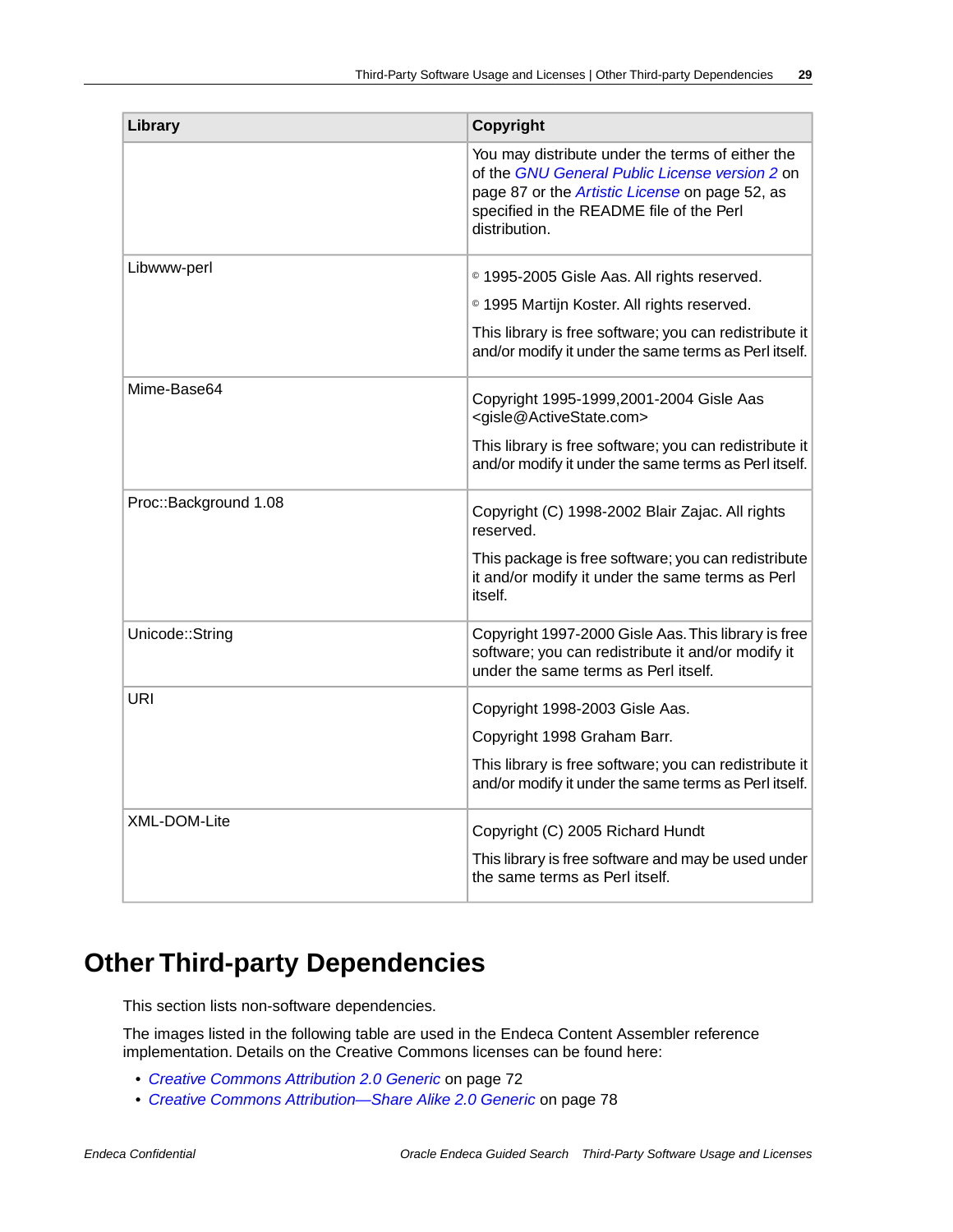|  |  |  |  |  |  | • Creative Commons Public Domain Dedication on page 82 |
|--|--|--|--|--|--|--------------------------------------------------------|
|--|--|--|--|--|--|--------------------------------------------------------|

| <b>Short Description and Filename(s)</b><br>Link |                                                                                                         | Copyright                                                                                                                     |
|--------------------------------------------------|---------------------------------------------------------------------------------------------------------|-------------------------------------------------------------------------------------------------------------------------------|
| <b>Glass of port</b>                             | main-dessert.jpg<br>spotlight-dessert.jpg<br>sm-glass-of-port.jpg<br>one-record-banner-dessert-wine.jpg | By Jon Sullivan. This image is<br>licensed under the Creative<br><b>Commons Public Domain</b><br>Dedication license.          |
| <b>Glass of red wine</b>                         | main-red.jpg<br>spotlight-red.jpg<br>sm-red-wine-glass.jpg                                              | By Paolo Neo. This image is<br>licensed under the Creative<br><b>Commons Public Domain</b><br>Dedication license.             |
| <b>Glass of white wine</b>                       | main-white.jpg<br>spotlight-white.jpg<br>sm-white-wine-glass.jpg<br>one-record-banner-white-wine.jpg    | By Jon Sullivan. This image is<br>licensed under the Creative<br><b>Commons Public Domain</b><br>Dedication license.          |
| <b>Glass of champagne</b>                        | main-sparkling.jpg<br>spotlight-sparkling.jpg                                                           | By la fattina. This image is<br>licensed under the Creative<br><b>Commons Attribution-Share</b><br>Alike 2.0 Generic license. |
| <b>Green grapes</b>                              | site-banner-green-grapes.jpg<br>one-record-banner-green-grapes.jpg                                      | By batega. This image is<br>licensed under the Creative<br>Commons Attribution 2.0<br>Generic license.                        |
| <b>Empty glass with</b><br><b>strawberries</b>   | sm-empty-glass.jpg<br>one-record-banner-empty-glass.jpg                                                 | By ansik. This image is licensed<br>under the Creative Commons<br>Attribution 2.0 Generic license.                            |
| White wine with hand                             | one-record-banner-white-wine-with-hand.jpg<br>sm-white-wine-with-hand.jpg                               | By paulaloe. This image is<br>licensed under the Creative<br>Commons Attribution 2.0<br>Generic license.                      |
| Champagne on ice                                 | one-record-banner-bottles-on-ice.jpg<br>sm-bottles-on-ice.jpg                                           | By alceste99. This image is<br>licensed under the Creative<br><b>Commons Attribution 2.0</b><br>Generic license.              |
| Wine glass at dusk                               | one-record-banner-dusk-glass.jpg<br>sm-dusk-glass.jpg                                                   | By jurvetson. This image is<br>licensed under the Creative<br>Commons Attribution 2.0<br>Generic license.                     |
| Wine glass at sunset                             | sm-sunset-wine.jpg                                                                                      | By jurvetson. This image is<br>licensed under the Creative<br><b>Commons Attribution 2.0</b><br>Generic license.              |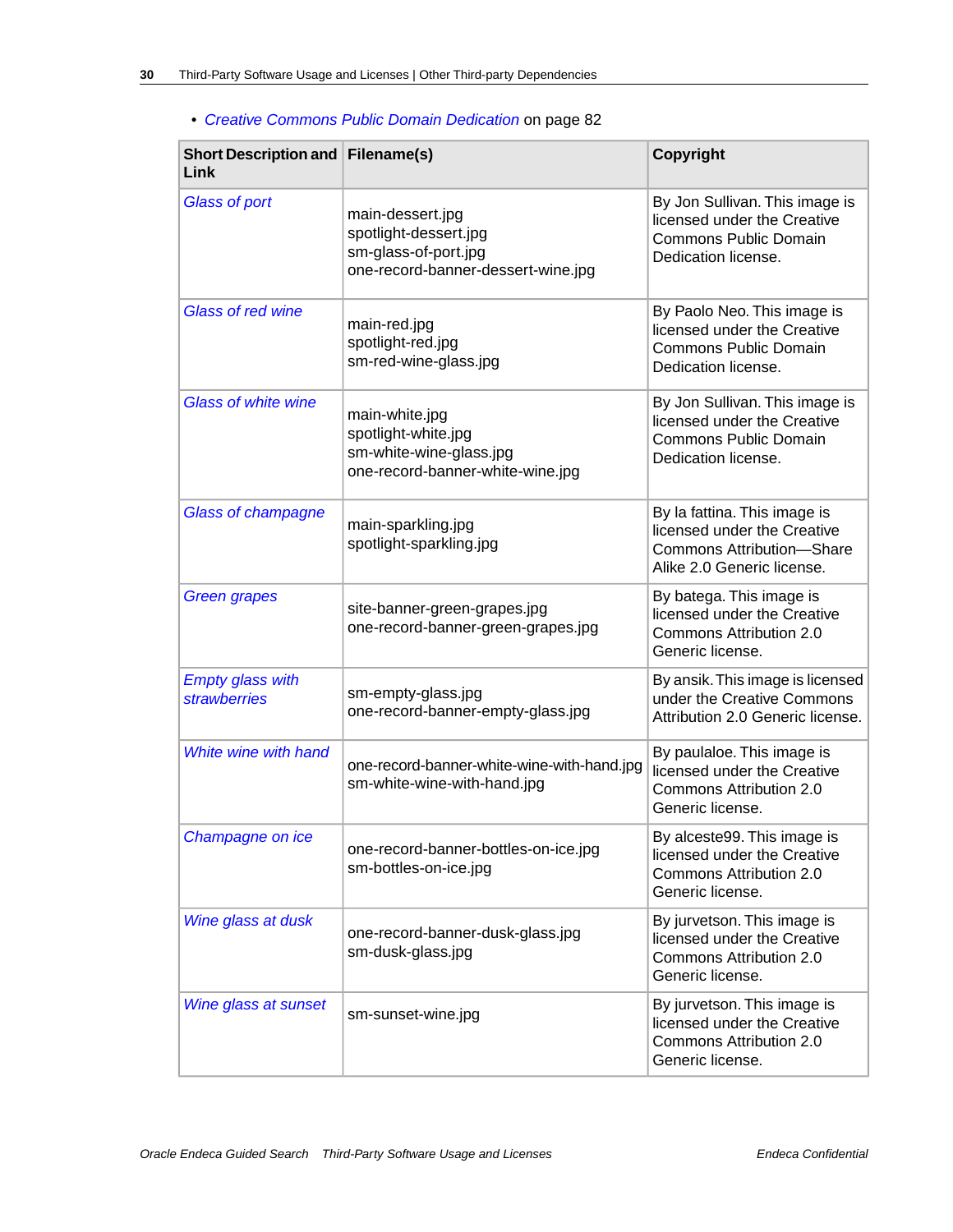| Short Description and Filename(s)<br>Link |                                                                     | Copyright                                                                                                                      |
|-------------------------------------------|---------------------------------------------------------------------|--------------------------------------------------------------------------------------------------------------------------------|
| <b>Rose wine being</b><br>poured          | one-record-banner-wine-being-poured.jpg<br>sm-wine-being-poured.jpg | By sammikins1976. This image<br>is licensed under the Creative<br>Commons Attribution-Share<br>Alike 2.0 Generic license.      |
| Red wine being poured                     | sm-red-wine-being-poured.jpg                                        | By yashima. This image is<br>licensed under the Creative<br>Commons Attribution-Share<br>Alike 2.0 Generic license.            |
| Red wine on table                         | sm-red-wine-on-table.jpg                                            | By Jeff Kubina. This image is<br>licensed under the Creative<br><b>Commons Attribution-Share</b><br>Alike 2.0 Generic license. |
| White wine with trees                     | sm-white-wine-trees.jpg                                             | By jesiehart. This image is<br>licensed under the Creative<br>Commons Attribution 2.0<br>Generic license.                      |
| <b>Row of barrels</b>                     | site-banner-barrels.jpg                                             | By dawnzy58. This image is<br>licensed under the Creative<br>Commons Attribution 2.0<br>Generic license.                       |
| <b>Row of bottles</b>                     | site-banner-bottles.jpg                                             | By r3v    cls. This image is<br>licensed under the Creative<br><b>Commons Attribution-Share</b><br>Alike 2.0 Generic license.  |

#### **Sample data**

| Package                     | <b>Terms</b>                                                                                                                                             |
|-----------------------------|----------------------------------------------------------------------------------------------------------------------------------------------------------|
| "Discover Electronics" data | © 2002-2010 ICEcat.biz. Product information from Open ICEcat<br>is licensed under the OpenContent License (OPL) on page<br>130.                          |
|                             | This sample data is used with the sample application for Oracle<br>Endeca Guided Search and Oracle Endeca Experience Manager<br>(version 3.0 and later). |

### <span id="page-30-0"></span>**Public domain works**

This section lists files and packages that are in the public domain.

| Package or file name | <b>Attribution and description</b>                  |
|----------------------|-----------------------------------------------------|
| AOP Alliance         | By AOP Alliance http://aopalliance.sourceforge.net/ |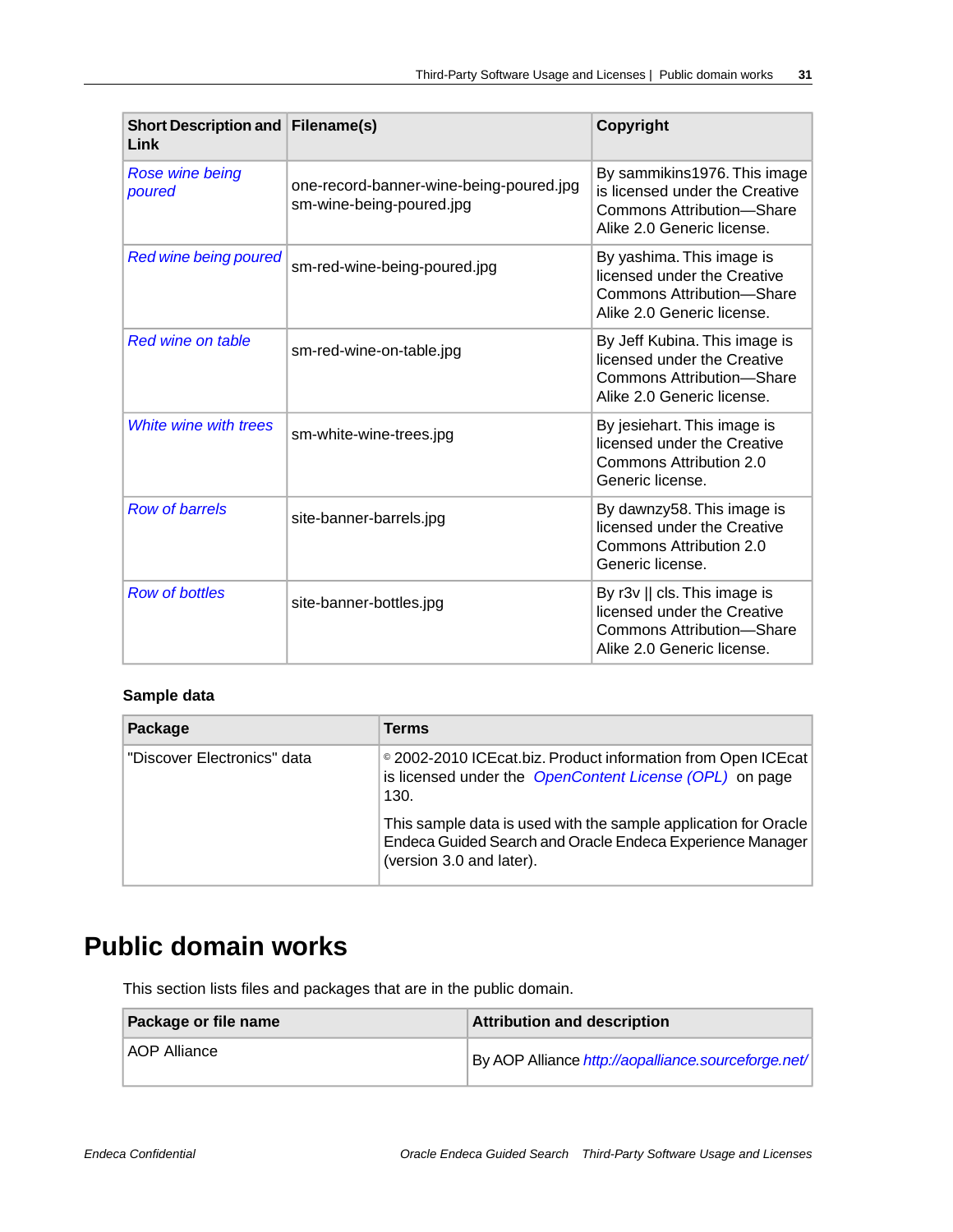| Package or file name     | <b>Attribution and description</b>                                                                                                                                                                                                                                                                                                                      |
|--------------------------|---------------------------------------------------------------------------------------------------------------------------------------------------------------------------------------------------------------------------------------------------------------------------------------------------------------------------------------------------------|
| backport-util-concurrent | Copyright © 2004-2007 Distributed Computing<br>Laboratory, Emory University. All rights reserved.<br>The backport is released under the Creative<br>Commons Public Domain Dedication on page 82.<br>The code can be used for any purpose, modified,<br>and redistributed without acknowledgment. No<br>warranty is provided, either express or implied. |
| Reset.css                | By Eric Meyer (http://meyerweb.com/) with<br>modifications by Oracle.<br>Used in the Endeca Content Assembler reference<br>applications. See the source file for additional<br>terms and conditions.                                                                                                                                                    |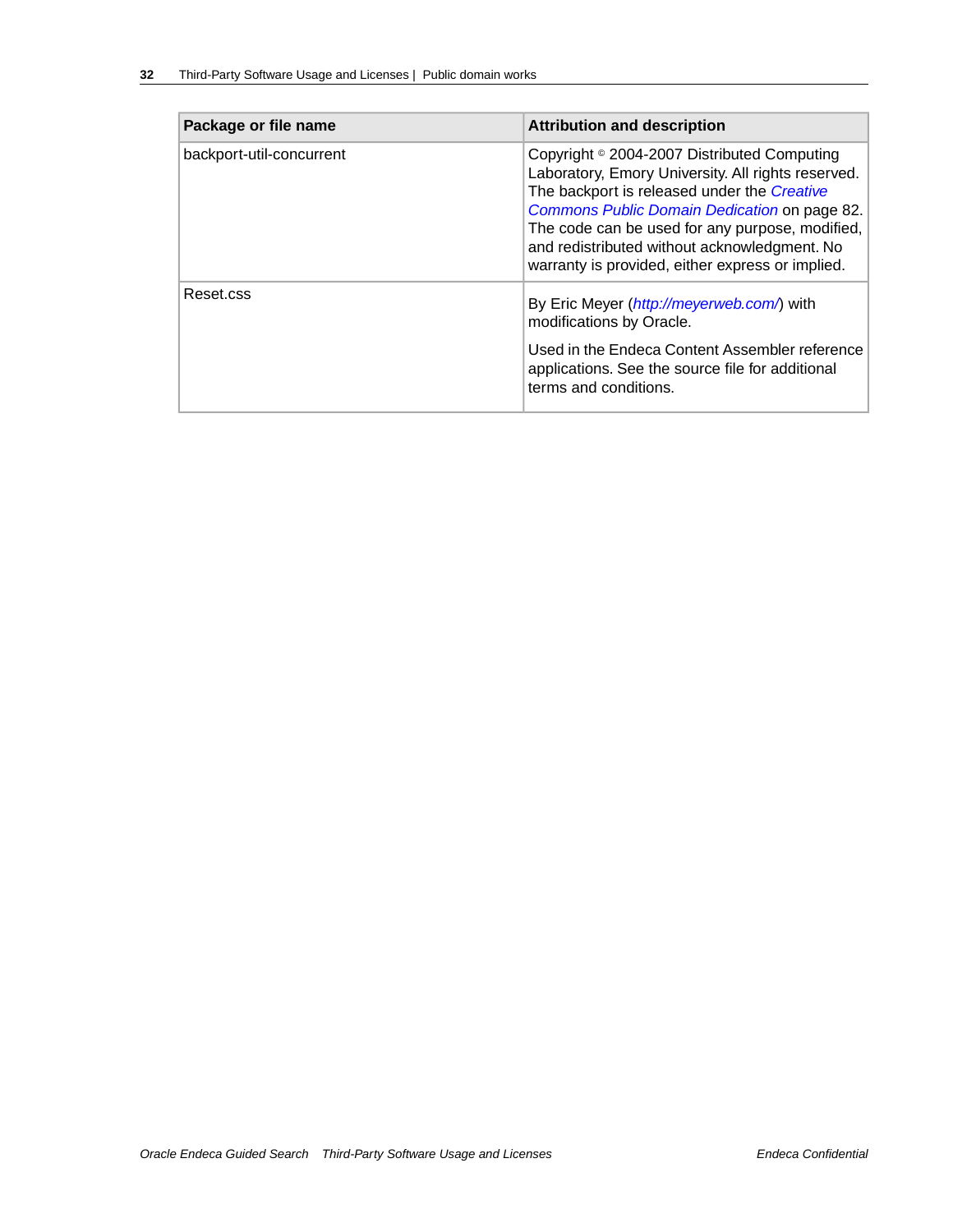<span id="page-32-0"></span>

This section lists the licenses and copyrights for other third-party software packages that Oracle Endeca software incorporates.

### <span id="page-32-1"></span>**Microsoft Public License (Ms-PL)**

This license governs use of the accompanying software. If you use the software, you accept this license. If you do not accept the license, do not use the software.

#### 1. Definitions

The terms "reproduce," "reproduction," "derivative works," and "distribution" have the same meaning here as under U.S. copyright law.

A "contribution" is the original software, or any additions or changes to the software.

A "contributor" is any person that distributes its contribution under this license.

"Licensed patents" are a contributor's patent claims that read directly on its contribution.

2. Grant of Rights

(A) Copyright Grant- Subject to the terms of this license, including the license conditions and limitations in section 3, each contributor grants you a non-exclusive, worldwide, royalty-free copyright license to reproduce its contribution, prepare derivative works of its contribution, and distribute its contribution or any derivative works that you create.

(B) Patent Grant- Subject to the terms of this license, including the license conditions and limitations in section 3, each contributor grants you a non-exclusive, worldwide, royalty-free license under its licensed patents to make, have made, use, sell, offer for sale, import, and/or otherwise dispose of its contribution in the software or derivative works of the contribution in the software.

3. Conditions and Limitations

(A) No Trademark License- This license does not grant you rights to use any contributors' name, logo, or trademarks.

(B) If you bring a patent claim against any contributor over patents that you claim are infringed by the software, your patent license from such contributor to the software ends automatically.

(C) If you distribute any portion of the software, you must retain all copyright, patent, trademark, and attribution notices that are present in the software.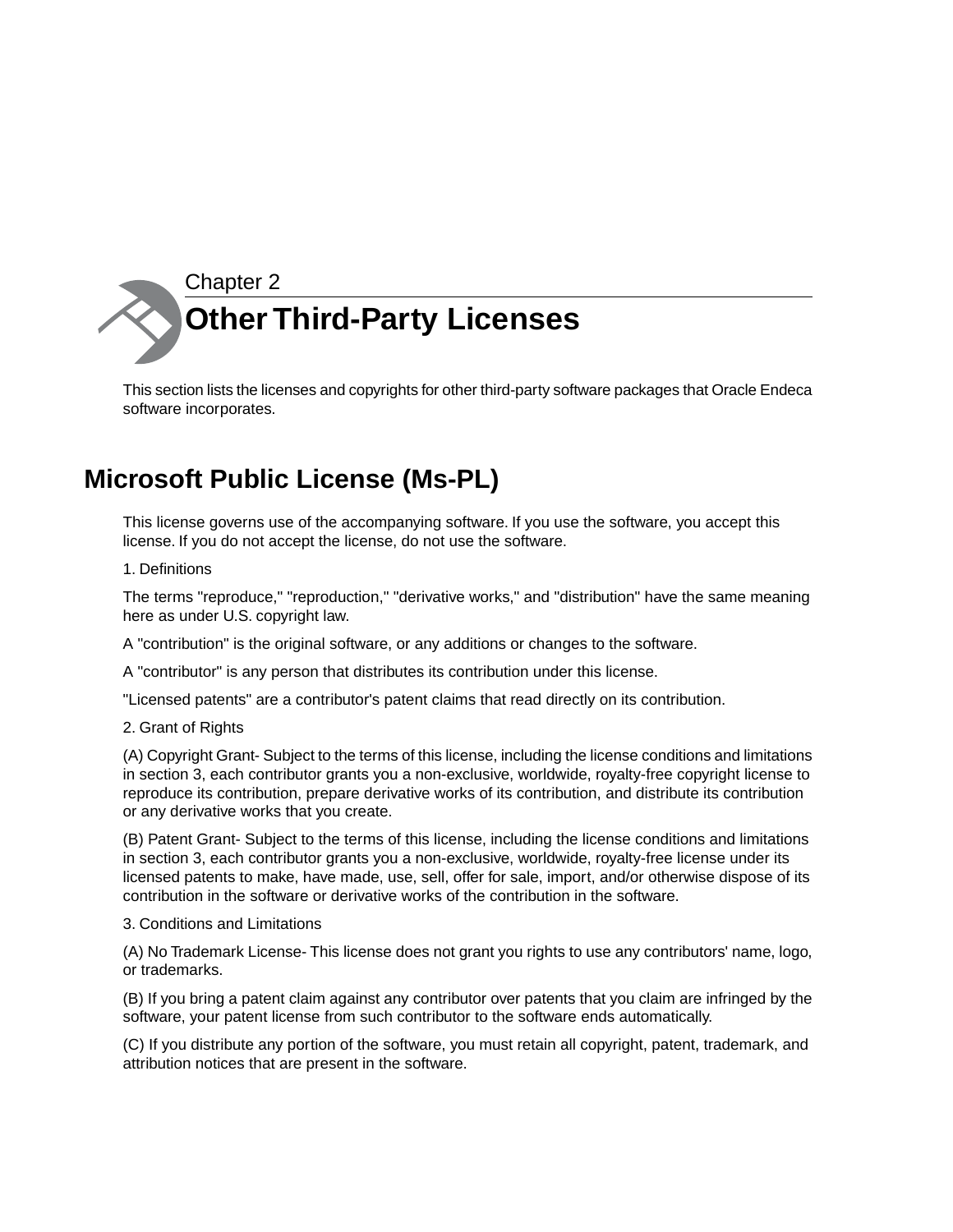(D) If you distribute any portion of the software in source code form, you may do so only under this license by including a complete copy of this license with your distribution. If you distribute any portion of the software in compiled or object code form, you may only do so under a license that complies with this license.

(E) The software is licensed "as-is." You bear the risk of using it. The contributors give no express warranties, guarantees or conditions.You may have additional consumer rights under your local laws which this license cannot change. To the extent permitted under your local laws, the contributors exclude the implied warranties of merchantability, fitness for a particular purpose and non-infringement.

### <span id="page-33-0"></span>**Tanuki Software, Ltd. Development Software License Agreement**

Tanuki Software, Ltd. Development Software License Agreement Version 1.0

License Agreement Number: TSILA-

Pursuant to this DEVELOPMENT SOFTWARE LICENSE AGREEMENT (the "Agreement") dated this \_\_th day of \_\_\_\_\_\_, 20\_\_ (the "Effective Date"), \_\_\_\_\_\_\_\_\_\_\_\_\_\_\_\_\_\_\_\_\_ ("Licensee") and Tanuki Software, Ltd. ("TSI") agree to the following terms and conditions:

IMPORTANT-READ CAREFULLY: This license agreement is a legal agreement between you and Tanuki Software, Ltd.("TSI"), which includes computer software, associated media, printed materials, and may include online or electronic documentation ( Software ). PLEASE READ THIS AGREEMENT CAREFULLY BEFORE YOU INSTALL, COPY, DOWNLOAD OR USE THE SOFTWARE ACCOMPANYING THIS PACKAGE.

#### **Section 1 - Grant of License**

Effective upon the payment of the license fees presented in Exhibit 1, TSI grants to Licensee a non-exclusive, non-transferable, worldwide right and license to use, reproduce or display and sell, lease or otherwise distribute or transfer copies, directly or indirectly, of the Software Program and documentation, in executable code form only, as parts of Licensee Products, for the purposes of marketing such Products to Licensee customers and for internal development of Products during the term of this Agreement. Licensee may not, under any circumstances, distribute or resell the Software as a stand-alone product, nor use the Software to construct any product to directly compete with the Software.

#### **Section 2 - Definitions**

2.1. "Software Program" shall mean the computer software and license file provided by TSI under this Agreement, including all new releases, corrections, enhancements and updates to such computer software, which TSI makes generally available and which Licensee receive pursuant to Licensee subscription to TSI's Maintenance Services as described herein. Some specific features or platforms may not be enabled if they do not fall under the feature set(s) covered by the specific license fees paid. 2.2. "Product" shall mean the computer programs, that are provided by Licensee to Licensee customers or potential customers, and that contain both the Software Program as a component of the Product, and a component or components (other than the Software Program) that provide the material functionality of the Product. If the Product is released in source form, the Software Program or any of its components may only be included in executable form.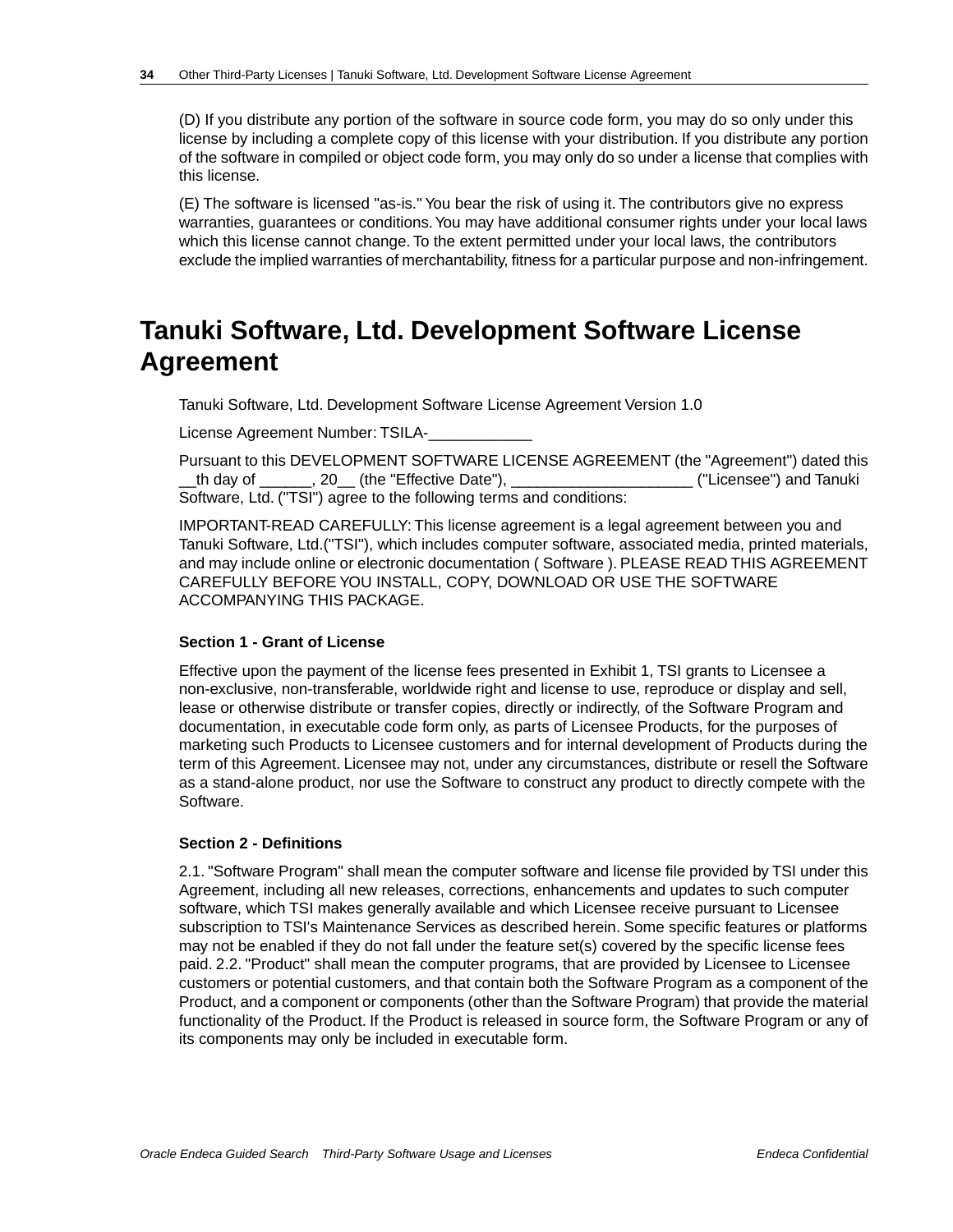#### **Section 3 - Licensee Obligations**

Licensee shall be solely responsible for all marketing, manufacturing, packaging, documentation production, distribution and customer pricing of the Products. Except as otherwise provided in this Agreement, Licensee shall also assume all responsibility and liability to customers for related support and assistance. Under no circumstances may Licensee modify, decompile or reverse assemble any executable code contained within the Software Program. Licensee agree that Licensee will not, nor will Licensee authorize or license another to, sell, market or license the Software Program, or any portion thereof, as a standalone computer software program, component or software development tool, or as a component or components of a computer software program, the chief marketability and functionality of which is the Software Program. Licensee further agree that Licensee will not publish, present or document the application programming interface (API) of the Software Program except as required for specific use within the Product. A copy of this license must be distributed in full with the Product in a location that is obvious to Licensee customers.The Software Program may not be modified, nor may the Product in any way obfuscate or obstruct the copyright notice and license information displayed in the console and log files by the Software Program on startup.

#### **Section 4 - Copyright and Trademark**

Licensee acknowledges that all copyrights in the Software Program and the goodwill associated therewith are vested in and belong to TSI.

#### **Section 5 - Maintenance Services**

5.1 Scope and Duration TSI Maintenance Services ("TSIMS") are provided on an annual basis for certain TSI Software.The initial order for TSIMS shall be included in the initial fees paid for the license. After the first year of TSIMS and for the remainder of the Term, Licensee shall automatically receive TSIMS for successive one (1) year periods at the rates for such Maintenance Services. TSI shall provide Licensee with notice of such renewal, via invoice, at least thirty (30) days prior to such renewal date, and Licensee may elect to discontinue TSIMS by written notification delivered to TSI prior to such renewal date.

5.2 Maintenance Obligations of the Parties Licensee agrees to provide first line support for the Product and Software Program to Licensee customers which support will include (i) appropriate number of trained personnel available to provide, in a competent manner, first line support of the Software Program to Licensee customers, (ii) log of all communication between Licensee and Licensee customer, as well as a reproducible test case (wherever possible) and any relevant information for any second line support cases that have been opened by Licensee with TSI.

#### **Section 6 - Warranty and Limited Liability**

Software Warranty: TSI warrants that, for a period of ninety (90) days from the initial delivery of the software to Licensee, the Software, if used by Licensee in accordance with the Documentation, shall operate in material conformity with the Documentation for such Software. TSI does not warrant that the Software will meet all of Licensee requirements or that the use of the Software will be uninterrupted or error free.TSI's entire liability, and Licensee exclusive remedy, under this limited Software Warranty shall be for TSI (i) to attempt, through reasonable efforts, to correct any reproducible material nonconformity discovered within the ninety (90) day warranty period; or (ii) to replace the nonconforming Software with Software which conforms to the foregoing warranty. In the event TSI is unable to cure the breach of warranty described in this Section 6, after attempting the remedies described in (i) and (ii) above, Licensee may return the Software and TSI shall refund any license and maintenance fees paid by Licensee to TSI for the Software. The above remedies are available only if TSI is promptly notified in writing, within the warranty period, upon discovery of the nonconformity by Licensee and TSI's examination of the Software discloses that such nonconformity exists, and that the Software has not been (i) altered or modified, other than by TSI, (ii) subjected to negligence, or computer or electrical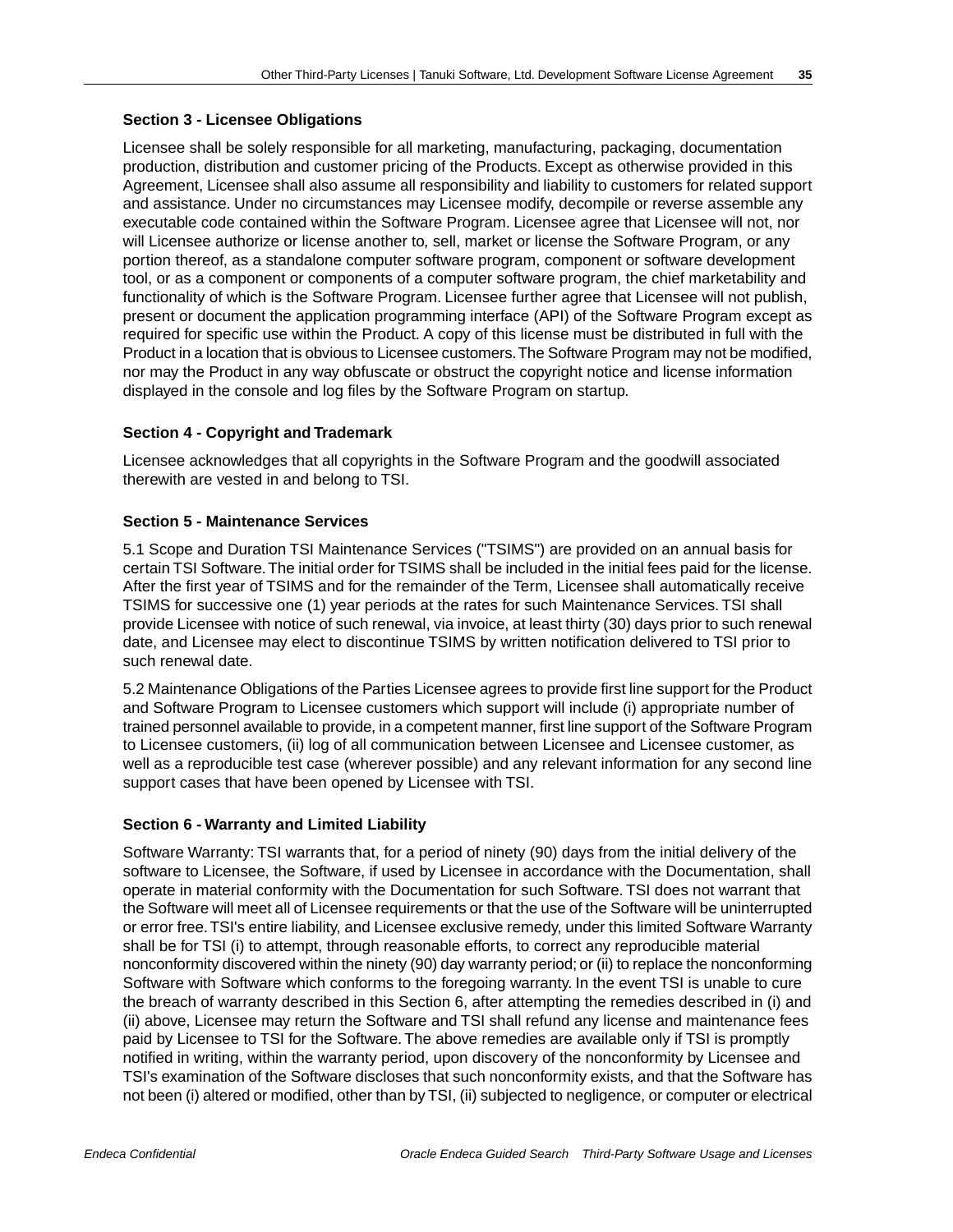malfunctions, or (iii) used, adjusted, or installed other than in accordance with the Documentation. Maintenance Services and Other Services Warranty: TSI warrants that any Maintenance Services or other Services performed pursuant to the terms of this Agreement shall be performed in a professional and workmanlike manner consistent with generally accepted industry standards. TSI's entire liability and Licensee exclusive remedy under this limited Maintenance Services and Other Services Warranty shall be for Licensee to recover the fees paid for such nonconforming services

Disclaimer: THE EXPRESS LIMITED WARRANTIES SET FORTH ABOVE ARE EXCLUSIVE AND IN LIEU OF ALL OTHER WARRANTIES, EXPRESS, IMPLIED OR STATUTORY WITH RESPECT TO THE SOFTWARE, AND TSI EXPRESSLY DISCLAIMS ANY IMPLIED WARRANTIES, INCLUDING WITHOUT LIMITATION, WARRANTIES OF MERCHANTABILITY AND FITNESS FOR A PARTICULAR PURPOSE.

Limitation of Liability: EXCEPT FOR CLAIMS MADE UNDER SECTION 7 (INDEMNIFICATION), IN NO EVENT SHALL EITHER PARTY'S LIABILITY ARISING OUT OF THIS AGREEMENT OR THE TERMINATION OF THIS AGREEMENT EXCEED THE AMOUNTS PAID OR DUE TO TSI HEREUNDER. IN NO EVENT SHALL EITHER PARTY HAVE ANY LIABILITY FOR ANY SPECIAL, INDIRECT OR CONSEQUENTIAL DAMAGES INCLUDING, WITHOUT LIMITATION, DAMAGES FOR LOST PROFITS, LOSS OF DATA OR COSTS OF PROCUREMENT OF SUBSTITUTE GOODS OR SERVICES, ARISING IN ANY WAY OUT OF THIS AGREEMENT UNDER ANY CAUSE OF ACTION, WHETHER OR NOT THE OTHER PARTY HAS BEEN ADVISED OF THE POSSIBILITY OF SUCH DAMAGES. THESE LIMITATIONS SHALL APPLY NOTWITHSTANDING THE FAILURE OF THE ESSENTIAL PURPOSE OF ANY LIMITED REMEDY.

Warranty Claims: Any claims made by Licensee for the breach of a warranty set forth in this Section 6, shall be made in writing and delivered in writing to TSI, and Licensee shall provide TSI a reproducible test case, if applicable, demonstrating the breach of warranty.

#### **Section 7 - Indemnification**

TSI warrants that the use or distribution of unaltered Software Program(s), or the exercise of the licenses granted hereunder, will not infringe any copyright or patent, or other intellectual property rights of any third party, and TSI has all rights necessary for the grant of the rights and licenses granted by this Agreement.TSI agrees to indemnify, defend and hold Licensee harmless from any and all actions, causes of action, claims, demands, reasonable costs, liabilities, reasonable expenses (including attorney's fees) and damages (collectively, a "Loss" or "Losses") arising from any claim that the Software Program infringes any copyright or patent, or other intellectual property right of a third party, provided, however:

- 1. Licensee shall promptly deliver to TSI notice in writing of any claim for recovery under this section, and, if known, specify in reasonable detail the nature of the Loss and the amount, or an estimate of the amount, of the liability arising there-from. Licensee shall, at TSI's expense, provide to TSI as promptly as practicable thereafter information and documentation reasonably requested by TSI to support and verify the claim assert-ed, provided that, in so doing, it may restrict or condition any disclosure in the interest of preserving privileges of importance in any foreseeable litigation.
- 2. If the facts pertaining to the Loss arise out of the claim of a third party, or if there is any claim against a third party available by virtue of the circumstances of the Loss, TSI shall assume the defense or the prosecution thereof, including the employment of counsel or accountants, at its cost and expense. Licensee shall have the right to employ counsel separate from counsel employed by TSI in any such action and to participate therein, but the fees and expenses of such counsel employed by Licensee shall be at Licensee expense. TSI shall have the right to determine and adopt (or, in the case of a proposal by Licensee, to approve) a settlement of such matter in its reasonable discretion. TSI shall not be liable for any settlement of any claim effected without its prior written consent, which shall not be unreasonably withheld. Whether or not TSI chooses to so defend or prosecute such claim, Licensee and TSI shall cooperate in the defense or prosecution thereof and shall furnish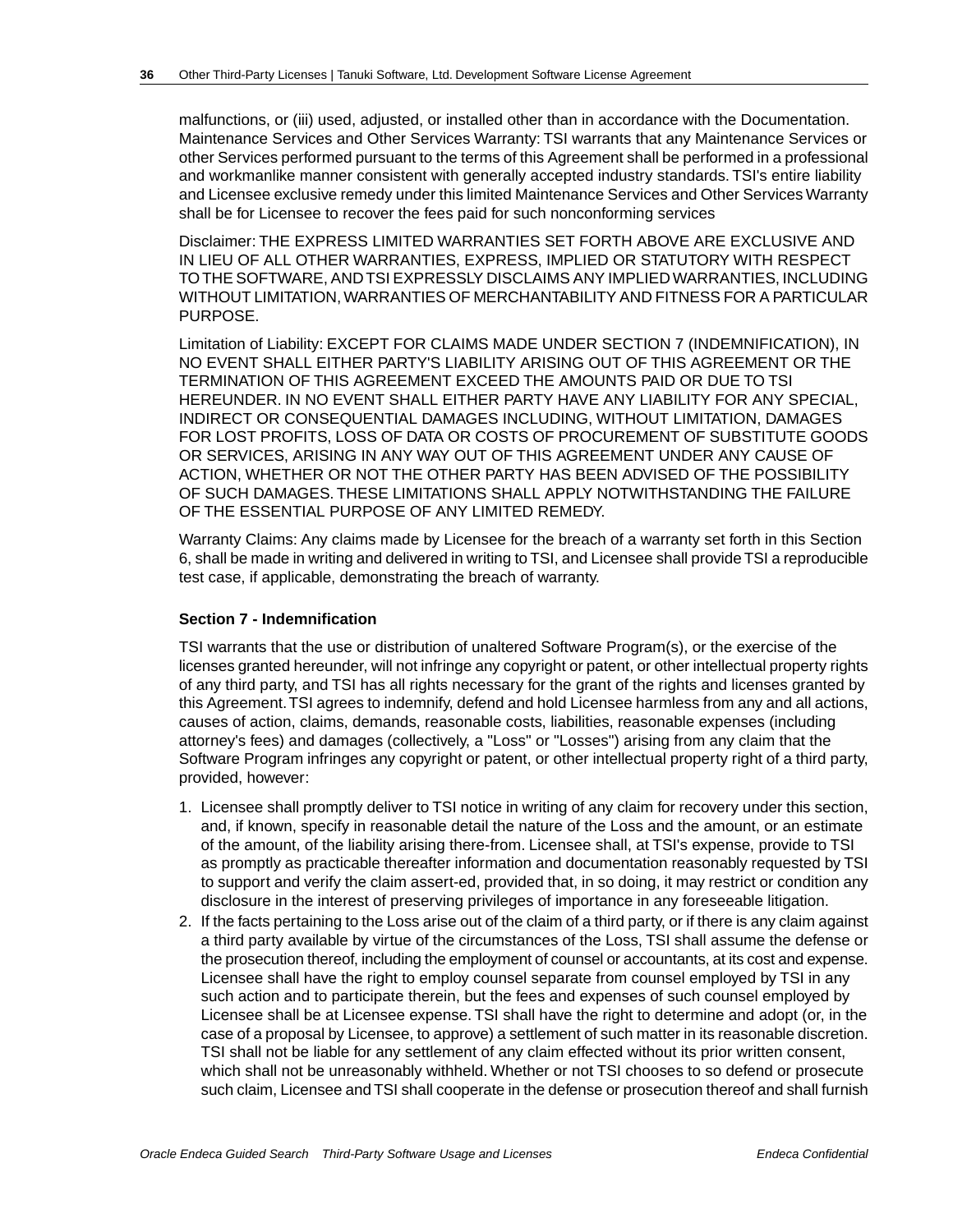such records, information and testimony, and attend such conferences, discovery proceedings, hearings, trials and appeals, as may be reasonably requested in connection therewith.

- 3. If such a claim arises, or in either party's judgment is likely to arise, Licensee agree to allow TSI, at TSI's option, to either (i) procure the right to permit the continued exercise of the rights and licenses in the Software Program granted under this Agreement; (ii) replace or modify the Software Program so it be-comes non-infringing, while affording equivalent performance; or (iii) as its sole obligation, terminate the license for the infringing Software Program and upon return thereof by Licensee, refund the unearned portion of any license fees paid by Licensee for the remainder of the current term hereof.
- 4. TSI shall have no indemnity obligation for claims of infringement resulting from any combination, operation or use of the Software Program, or any components thereof, with any software programs or data not supplied by TSI if such infringement would have been avoided by use of the Software Program alone. Licensee acknowledges and agrees that these four items are the exclusive remedy of Licensee for damages for breach of warranty or representations contained in this Section 7.

## **Section 8 - Termination**

Section 8 - Termination Should either party commit a material breach of its obligations hereunder, the other party may, at its option, terminate this Agreement by written notice to the party in default. Such notice shall identify and describe the default upon which termination is based. The defaulting party shall have thirty (30) days from the effective delivery of the notice to cure such default, which, if effected, shall prevent termination by virtue of such default. Upon termination of this Agreement, Licensee will either return to TSI or destroy all copies of the Software Program and documentation then in your possession. Licenses to the Software Program granted in the normal course of business by Licensee to your customers shall survive termination of this Agreement. Licensee shall, within thirty (30) days after the date of such termination furnish TSI with a certificate of compliance in accordance with this Section. The parties agree that TSI shall have the right to enforce the obligations arising under this Section by seeking specific performance and to enjoin or compel Licensee through injunctive relief. Licensee may retain a commercially reasonable number of copies of the Software Program and documentation solely for the purpose of supporting Licensee customers.

## **Section 9 - Export Controls**

Licensee shall comply with, and request of and/or notify Licensee sublicensees and resellers that they comply with, all applicable laws, regulations, rulings and executive orders of Japan relating to the export and re-export of Products containing the Software Program. Licensee shall not directly or indirectly export or re-export any Products containing the Software Program unless Licensee have obtained a license to do so if such a license is required.

## **Section 10 - Entire Agreement**

This Agreement, including any attachments, constitutes the entire agreement of the parties with respect to the subject matter hereof and supersedes all prior agreements, both oral and written, representations, statements, negotiations and undertakings, with respect to the subject matter hereof, which such agreements, representations, statements, negotiations and undertakings are merged herein. No amendment or modification of this Agreement or any provision or attachment of this Agreement shall be effective unless it is in writing and signed by both parties.

## **Section 11 - Governing Law**

The validity, construction and performance of this Agreement shall be governed by the substantive laws of Japan (excluding conflicts of law principles). Each party hereto expressly consents to the personal jurisdiction of, and venue in, such courts. If any legal action is undertaken to enforce the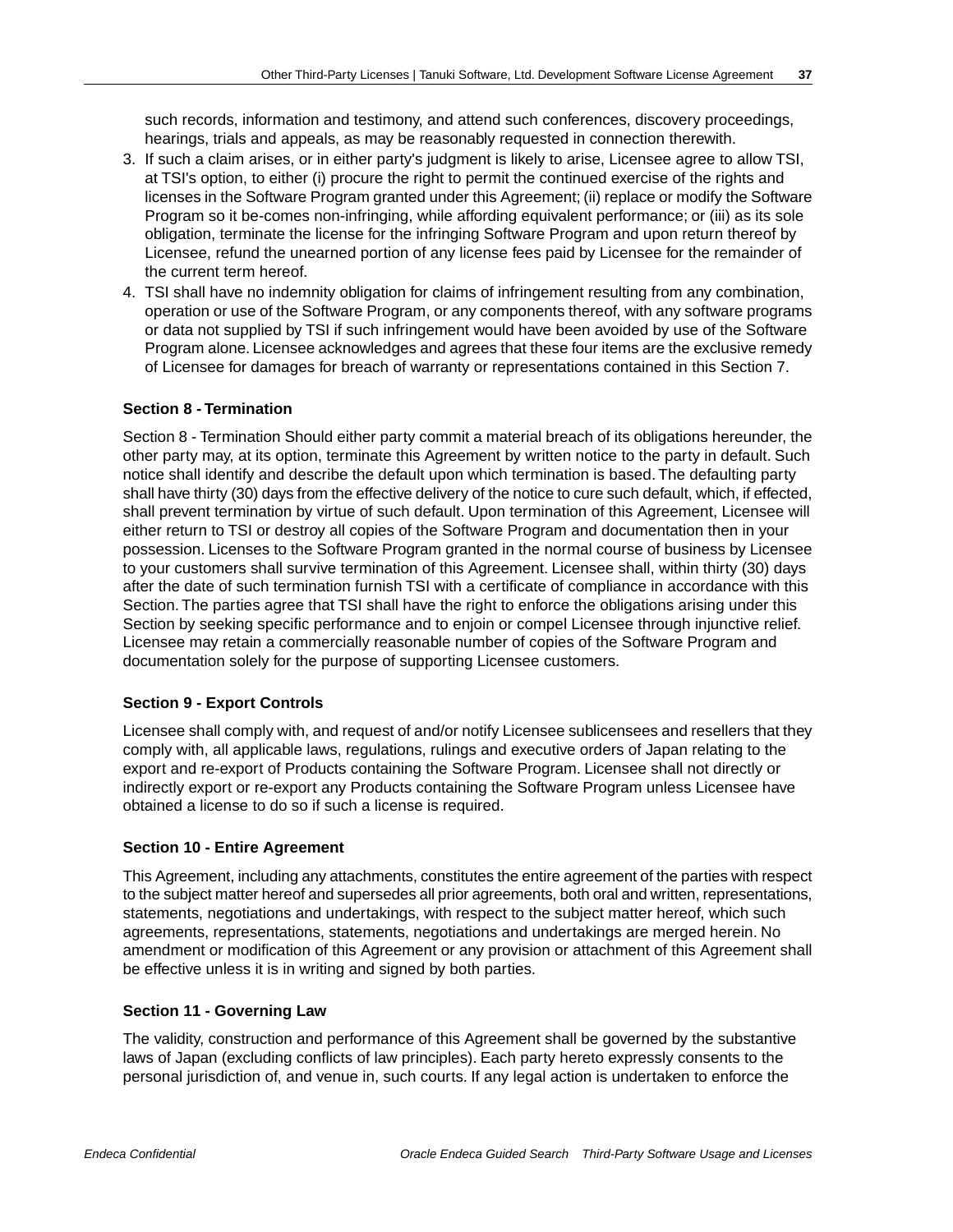terms of this Agreement, the prevailing party shall be entitled to reasonable attorney's fees and costs in addition to any other relief to which that party may be entitled.

#### **Section 12 - Assignment and Benefit**

Without the consent of the other party in writing, neither party may assign this Agreement; provided, however, TSI or Licensee may assign this Agreement to a wholly-owned subsidiary of the respective corporation or a corporation in which the shareholders of the respective corporation own a majority interest of the voting control provided that the assigning party remains obligated hereunder; further provided, however, TSI or Licensee may assign this Agreement to another corporation which acquires or has acquired substantially all of the stock or assets of the assignor so long as, if the assignor is Licensee, the assignee's license to use the Software Program is limited to use in Products which were offered by Licensee to Licensee customers or potential customers and the assignee is prohibited from use of the Software Program in other products or parts of products developed, sold or distributed by the assignee.

This Agreement shall be binding upon and shall inure to the benefit of Licensee and TSI and each party's successors, subject to the other provisions of this Section.

#### **Section 13 - 3rd Party Components**

(1) The Software Program includes software and documentation components developed in part by Silver Egg Technology, Inc.("SET") prior to 2001. All SET components were released under the following license.

Copyright (c) 2001 Silver Egg Technology

Permission is hereby granted, free of charge, to any person obtaining a copy of this software and associated documentation files (the "Software"), to deal in the Software without restriction, including without limitation the rights to use, copy, modify, merge, publish, distribute, sub-license, and/or sell copies of the Software, and to permit persons to whom the Software is furnished to do so, subject to the following conditions:

The above copyright notice and this permission notice shall be included in all copies or substantial portions of the Software.

THE SOFTWARE IS PROVIDED "AS IS", WITHOUT WARRANTY OF ANY KIND, EXPRESS OR IMPLIED, INCLUDING BUT NOT LIMITED TO THE WARRANTIES OF MERCHANTABILITY, FITNESS FOR A PARTICULAR PURPOSE AND NON-INFRINGEMENT. IN NO EVENT SHALL THE AUTHORS OR COPYRIGHT HOLDERS BE LIABLE FOR ANY CLAIM, DAMAGES OR OTHER LIABILITY, WHETHER IN AN ACTION OF CONTRACT, TORT OR OTHERWISE, ARISING FROM, OUT OF OR IN CONNECTION WITH THE SOFTWARE OR THE USE OR OTHER DEALINGS IN THE SOFTWARE.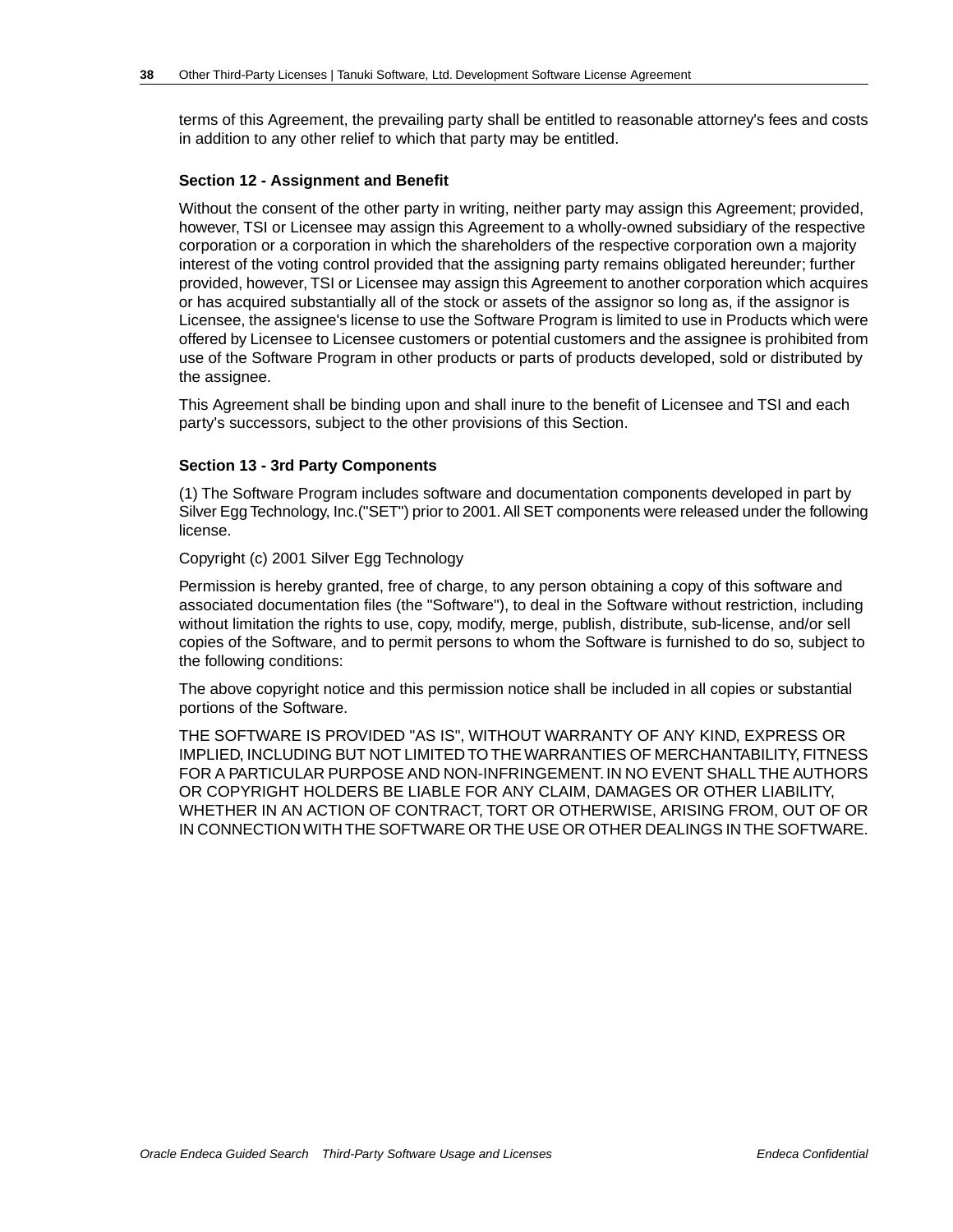

This section lists the full license text and copyrights of the third-party software packages that Oracle Endeca software incorporates.

# **Academic Free License ("AFL") version 3.0**

This Academic Free License (the "License") applies to any original work of authorship (the "Original Work") whose owner (the "Licensor") has placed the following licensing notice adjacent to the copyright notice for the Original Work:

Licensed under the Academic Free License version 3.0

Grant of Copyright License. Licensor grants You a worldwide, royalty-free, non-exclusive, sublicensable license, for the duration of the copyright, to do the following:

to reproduce the Original Work in copies, either alone or as part of a collective work;

to translate, adapt, alter, transform, modify, or arrange the Original Work, thereby creating derivative works ("Derivative Works") based upon the Original Work;

to distribute or communicate copies of the Original Work and Derivative Works to the public, under any license of your choice that does not contradict the terms and conditions, including Licensor's reserved rights and remedies, in this Academic Free License;

to perform the Original Work publicly; and

to display the Original Work publicly.

Grant of Patent License. Licensor grants You a worldwide, royalty-free, non-exclusive, sublicensable license, under patent claims owned or controlled by the Licensor that are embodied in the Original Work as furnished by the Licensor, for the duration of the patents, to make, use, sell, offer for sale, have made, and import the Original Work and Derivative Works.

Grant of Source Code License. The term "Source Code" means the preferred form of the Original Work for making modifications to it and all available documentation describing how to modify the Original Work. Licensor agrees to provide a machine-readable copy of the Source Code of the Original Work along with each copy of the Original Work that Licensor distributes. Licensor reserves the right to satisfy this obligation by placing a machine-readable copy of the Source Code in an information repository reasonably calculated to permit inexpensive and convenient access by You for as long as Licensor continues to distribute the Original Work.

Exclusions From License Grant. Neither the names of Licensor, nor the names of any contributors to the Original Work, nor any of their trademarks or service marks, may be used to endorse or promote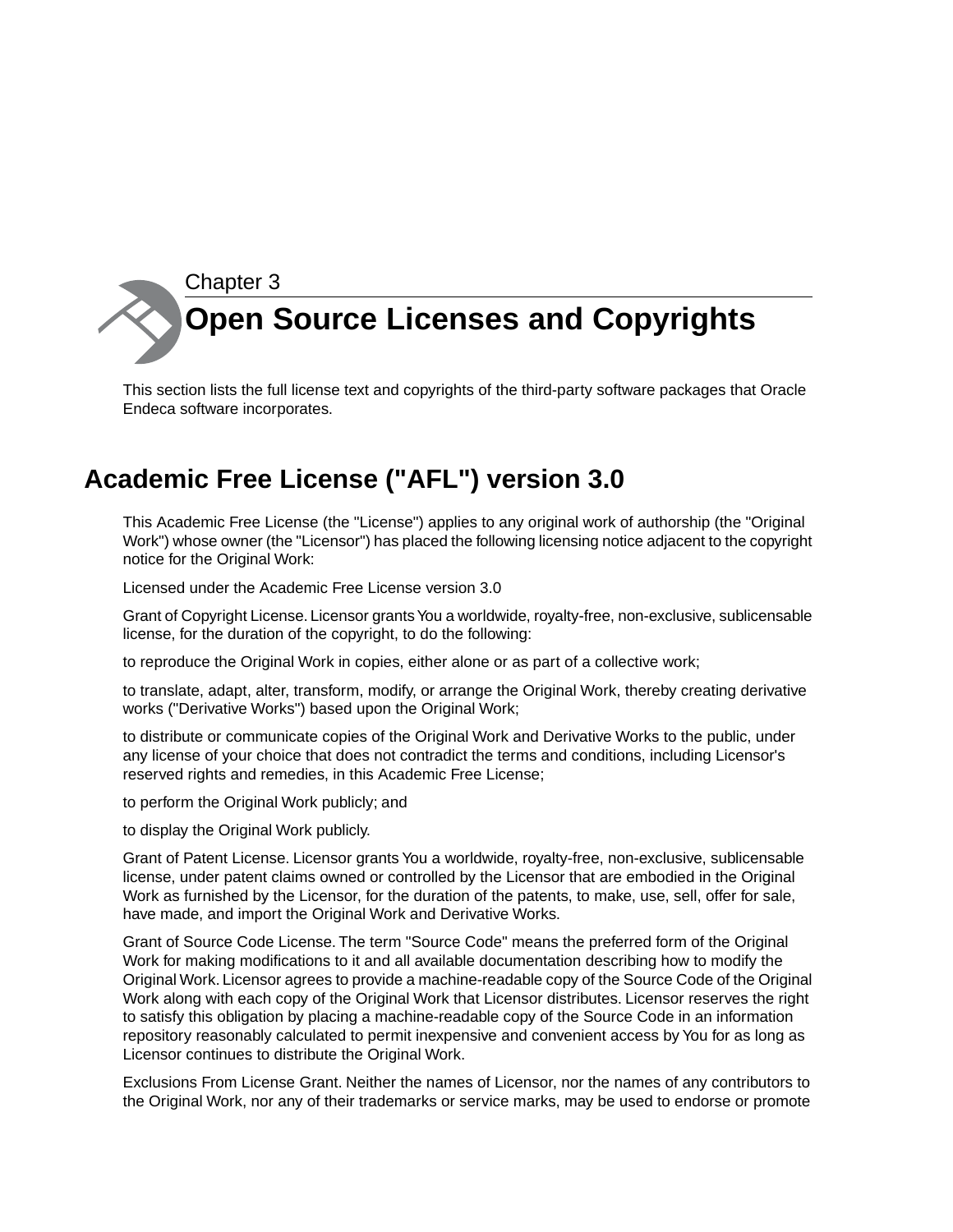products derived from this Original Work without express prior permission of the Licensor. Except as expressly stated herein, nothing in this License grants any license to Licensor's trademarks, copyrights, patents, trade secrets or any other intellectual property. No patent license is granted to make, use, sell, offer for sale, have made, or import embodiments of any patent claims other than the licensed claims defined in Section 2. No license is granted to the trademarks of Licensor even if such marks are included in the Original Work. Nothing in this License shall be interpreted to prohibit Licensor from licensing under terms different from this License any Original Work that Licensor otherwise would have a right to license.

External Deployment.The term "External Deployment" means the use, distribution, or communication of the Original Work or Derivative Works in any way such that the Original Work or Derivative Works may be used by anyone other than You, whether those works are distributed or communicated to those persons or made available as an application intended for use over a network. As an express condition for the grants of license hereunder, You must treat any External Deployment by You of the Original Work or a Derivative Work as a distribution under section 1(c).

Attribution Rights.You must retain, in the Source Code of any Derivative Works that You create, all copyright, patent, or trademark notices from the Source Code of the Original Work, as well as any notices of licensing and any descriptive text identified therein as an "Attribution Notice." You must cause the Source Code for any Derivative Works that You create to carry a prominent Attribution Notice reasonably calculated to inform recipients that You have modified the Original Work.

Warranty of Provenance and Disclaimer of Warranty. Licensor warrants that the copyright in and to the Original Work and the patent rights granted herein by Licensor are owned by the Licensor or are sublicensed to You under the terms of this License with the permission of the contributor(s) of those copyrights and patent rights. Except as expressly stated in the immediately preceding sentence, the Original Work is provided under this License on an "AS IS" BASIS and WITHOUT WARRANTY, either express or implied, including, without limitation, the warranties of non-infringement, merchantability or fitness for a particular purpose.THE ENTIRE RISK AS TO THE QUALITY OF THE ORIGINAL WORK IS WITH YOU. This DISCLAIMER OF WARRANTY constitutes an essential part of this License. No license to the Original Work is granted by this License except under this disclaimer.

Limitation of Liability. Under no circumstances and under no legal theory, whether in tort (including negligence), contract, or otherwise, shall the Licensor be liable to anyone for any indirect, special, incidental, or consequential damages of any character arising as a result of this License or the use of the Original Work including, without limitation, damages for loss of goodwill, work stoppage, computer failure or malfunction, or any and all other commercial damages or losses. This limitation of liability shall not apply to the extent applicable law prohibits such limitation.

Acceptance and Termination. If, at any time, You expressly assented to this License, that assent indicates your clear and irrevocable acceptance of this License and all of its terms and conditions. If You distribute or communicate copies of the Original Work or a Derivative Work, You must make a reasonable effort under the circumstances to obtain the express assent of recipients to the terms of this License.This License conditions your rights to undertake the activities listed in Section 1, including your right to create Derivative Works based upon the Original Work, and doing so without honoring these terms and conditions is prohibited by copyright law and international treaty. Nothing in this License is intended to affect copyright exceptions and limitations (including "fair use" or "fair dealing"). This License shall terminate immediately and You may no longer exercise any of the rights granted to You by this License upon your failure to honor the conditions in Section 1(c).

Termination for Patent Action. This License shall terminate automatically and You may no longer exercise any of the rights granted to You by this License as of the date You commence an action, including a cross-claim or counterclaim, against Licensor or any licensee alleging that the Original Work infringes a patent. This termination provision shall not apply for an action alleging patent infringement by combinations of the Original Work with other software or hardware.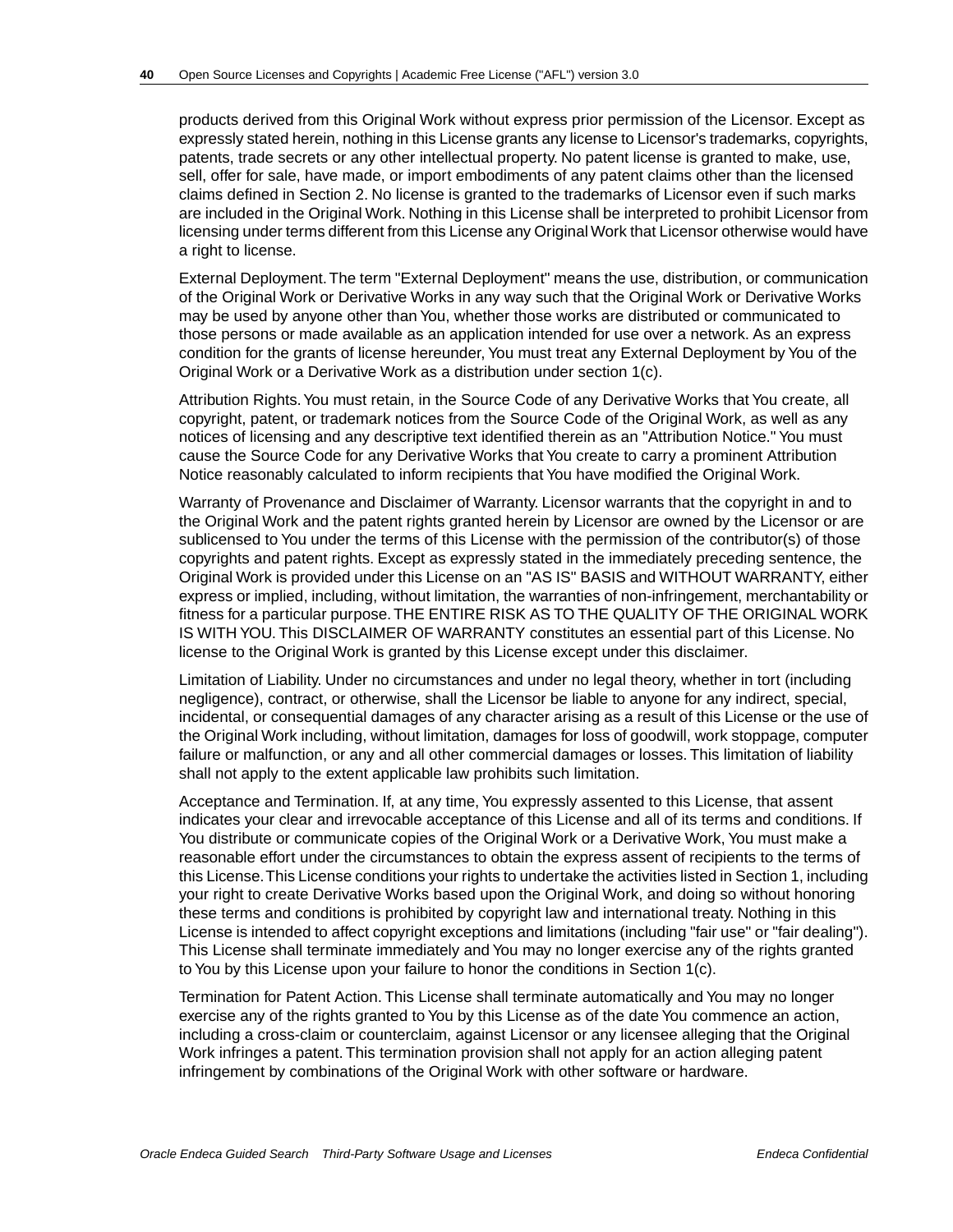Jurisdiction, Venue and Governing Law. Any action or suit relating to this License may be brought only in the courts of a jurisdiction wherein the Licensor resides or in which Licensor conducts its primary business, and under the laws of that jurisdiction excluding its conflict-of-law provisions.The application of the United Nations Convention on Contracts for the International Sale of Goods is expressly excluded. Any use of the Original Work outside the scope of this License or after its termination shall be subject to the requirements and penalties of copyright or patent law in the appropriate jurisdiction.This section shall survive the termination of this License.

Attorneys' Fees. In any action to enforce the terms of this License or seeking damages relating thereto, the prevailing party shall be entitled to recover its costs and expenses, including, without limitation, reasonable attorneys' fees and costs incurred in connection with such action, including any appeal of such action. This section shall survive the termination of this License.

Miscellaneous. If any provision of this License is held to be unenforceable, such provision shall be reformed only to the extent necessary to make it enforceable.

Definition of "You" in This License. "You" throughout this License, whether in upper or lower case, means an individual or a legal entity exercising rights under, and complying with all of the terms of, this License. For legal entities, "You" includes any entity that controls, is controlled by, or is under common control with you. For purposes of this definition, "control" means (i) the power, direct or indirect, to cause the direction or management of such entity, whether by contract or otherwise, or (ii) ownership of fifty percent (50%) or more of the outstanding shares, or (iii) beneficial ownership of such entity.

Right to Use.You may use the Original Work in all ways not otherwise restricted or conditioned by this License or by law, and Licensor promises not to interfere with or be responsible for such uses by You.

Modification of This License.This License is Copyright © 2005 Lawrence Rosen. Permission is granted to copy, distribute, or communicate this License without modification. Nothing in this License permits You to modify this License as applied to the Original Work or to Derivative Works. However, You may modify the text of this License and copy, distribute or communicate your modified version (the "Modified License") and apply it to other original works of authorship subject to the following conditions: (i) You may not indicate in any way that your Modified License is the "Academic Free License" or "AFL" and you may not use those names in the name of your Modified License; (ii) You must replace the notice specified in the first paragraph above with the notice "Licensed under <insert your license name here>" or with a notice of your own that is not confusingly similar to the notice in this License; and (iii) You may not claim that your original works are open source software unless your Modified License has been approved by Open Source Initiative (OSI) and You comply with its license review and certification process.

# **Adobe Flex SDK License**

ADOBE SYSTEMS INCORPORATED

ADOBE FLEX SOFTWARE DEVELOPMENT KIT

Software License Agreement.

NOTICE TO USER: THIS LICENSE AGREEMENT GOVERNS INSTALLATION AND USE OF THE ADOBE SOFTWARE DESCRIBED HEREIN BY LICENSEES OF SUCH SOFTWARE. LICENSEE AGREES THAT THIS AGREEMENT IS LIKE ANY WRITTEN NEGOTIATED AGREEMENT SIGNED BY LICENSEE. BY CLICKING TO ACKNOWLEDGE AGREEMENT TO BE BOUND DURING REVIEW OF AN ELECTRONIC VERSION OF THIS LICENSE, OR DOWNLOADING, COPYING, INSTALLING OR USING THE SOFTWARE, LICENSEE ACCEPTS ALL THE TERMS AND CONDITIONS OF THIS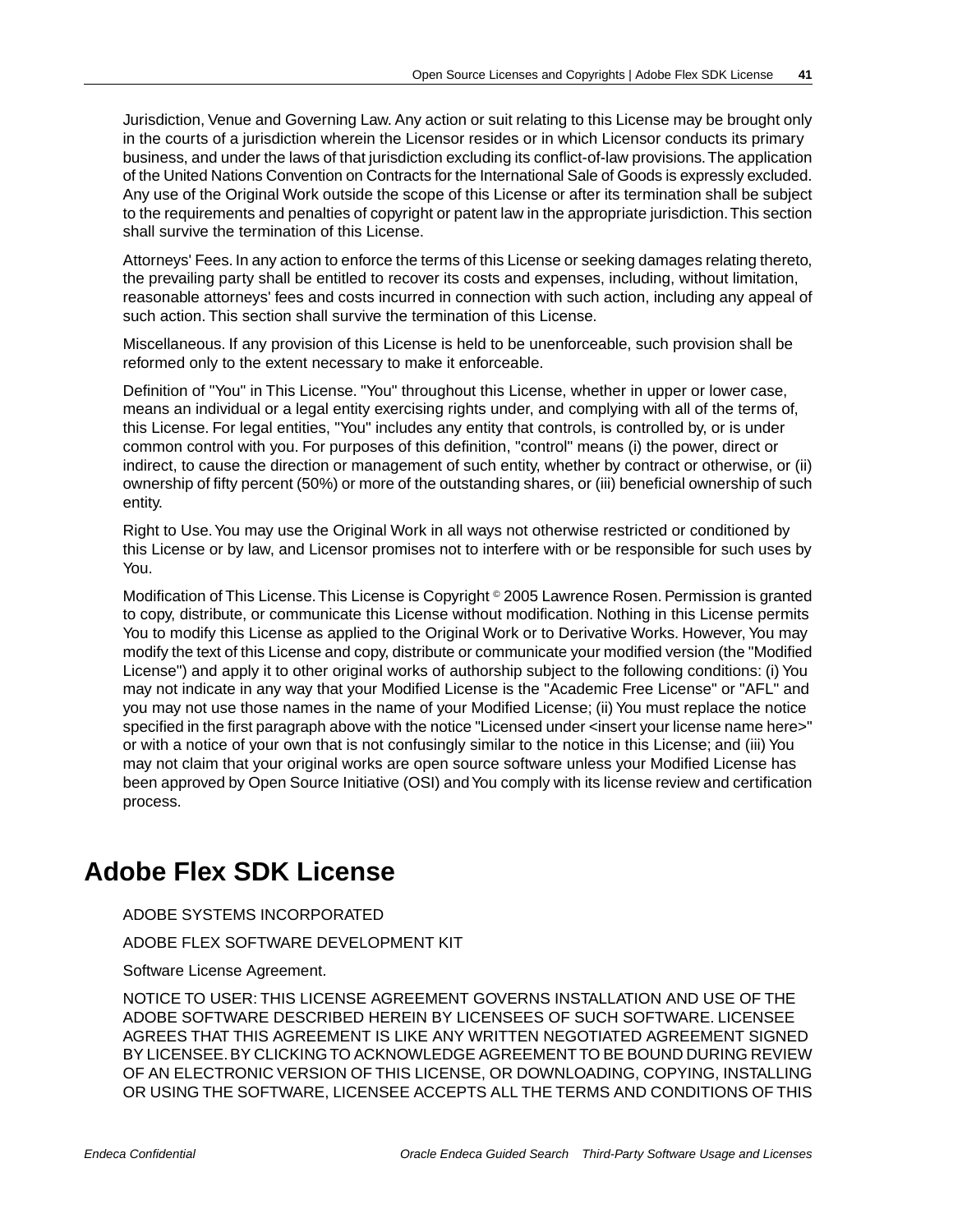AGREEMENT. THIS AGREEMENT IS ENFORCEABLE AGAINST ANY PERSON OR ENTITY THAT INSTALLS AND USES THE SOFTWARE AND ANY PERSON OR ENTITY (E.G., SYSTEM INTEGRATOR, CONSULTANT OR CONTRACTOR) THAT INSTALLS OR USES THE SOFTWARE ON ANOTHER PERSON'S OR ENTITY'S BEHALF.

THIS AGREEMENT SHALL APPLY ONLY TO THE SOFTWARE TO WHICH LICENSEE HAS OBTAINED A VALID LICENSE, REGARDLESS OF WHETHER OTHER SOFTWARE IS REFERRED TO OR DESCRIBED HEREIN.

LICENSEE'S RIGHTS UNDER THIS AGREEMENT MAY BE SUBJECT TO ADDITIONAL TERMS AND CONDITIONS IN A SEPARATE WRITTEN AGREEMENT WITH ADOBE THAT SUPPLEMENTS OR SUPERSEDES ALL OR PORTIONS OF THIS AGREEMENT.

## **1. Definitions.**

1.1 "Adobe" means Adobe Systems Incorporated, a Delaware corporation, 345 Park Avenue, San Jose, California 95110, if subsection 7(a) of this Agreement applies; otherwise it means Adobe Systems Software Ireland Limited, Unit 3100, Lake Drive, City West Campus, Saggart D24, Dublin, Republic of Ireland, a company organized under the laws of Ireland and an affiliate and licensee of Adobe Systems Incorporated.

1.2 "Authorized Users" means employees and individual contractors (i.e., temporary employees) of Licensee.

1.3 "Computer" means one or more central processing units ("CPU") in a hardware device (including hardware devices accessed by multiple users through a network ("Server")) that accepts information in digital or similar form and manipulates it for a specific result based on a sequence of instructions.

1.4 "Internal Network" means Licensee's private, proprietary network resource accessible only by Authorized Users. "Internal Network" specifically excludes the Internet (as such term is commonly defined) or any other network community open to the public, including membership or subscription driven groups, associations or similar organizations. Connection by secure links such as VPN or dial up to Licensee's Internal Network for the purpose of allowing Authorized Users to use the SDK Components should be deemed use over an Internal Network.

1.5 "Sample Code" means sample software in source code format and found in directories labeled "samples" and "templates."

1.6 "SDK Components" means the files, libraries, and executables (i) contained in the directories labeled flex\_sdk\_3, or as applicable, subsequently labeled directories(e.g. flex\_sdk\_4, etc.) , and/or (ii) that are described in a "Read Me" file or other similar file as being included as part of the Flex Software Development Kit and/or SDK Components and governed by this Agreement, including the Professional Component Source Files (as defined below in Section 2.1), build files, compilers, and related information, as well as the file format specifications, if any.

## **2. License.**

Subject to the terms and conditions of this Agreement, Adobe grants to Licensee a perpetual, non-exclusive license to use the SDK Components delivered hereunder according to the terms and conditions of this Agreement, on Computers connected to Licensee's Internal Network, on the licensed platforms and configurations.

2.1 SDK Components.

## 2.1.1 License Grant.

(a) SDK Components. Subject to the terms and conditions of this Agreement, Adobe grants Licensee a non-exclusive, nontransferable license to (A) use the SDK Components for the sole purpose of internally developing Developer Programs, and (B) use the SDK Components as part of Licensee's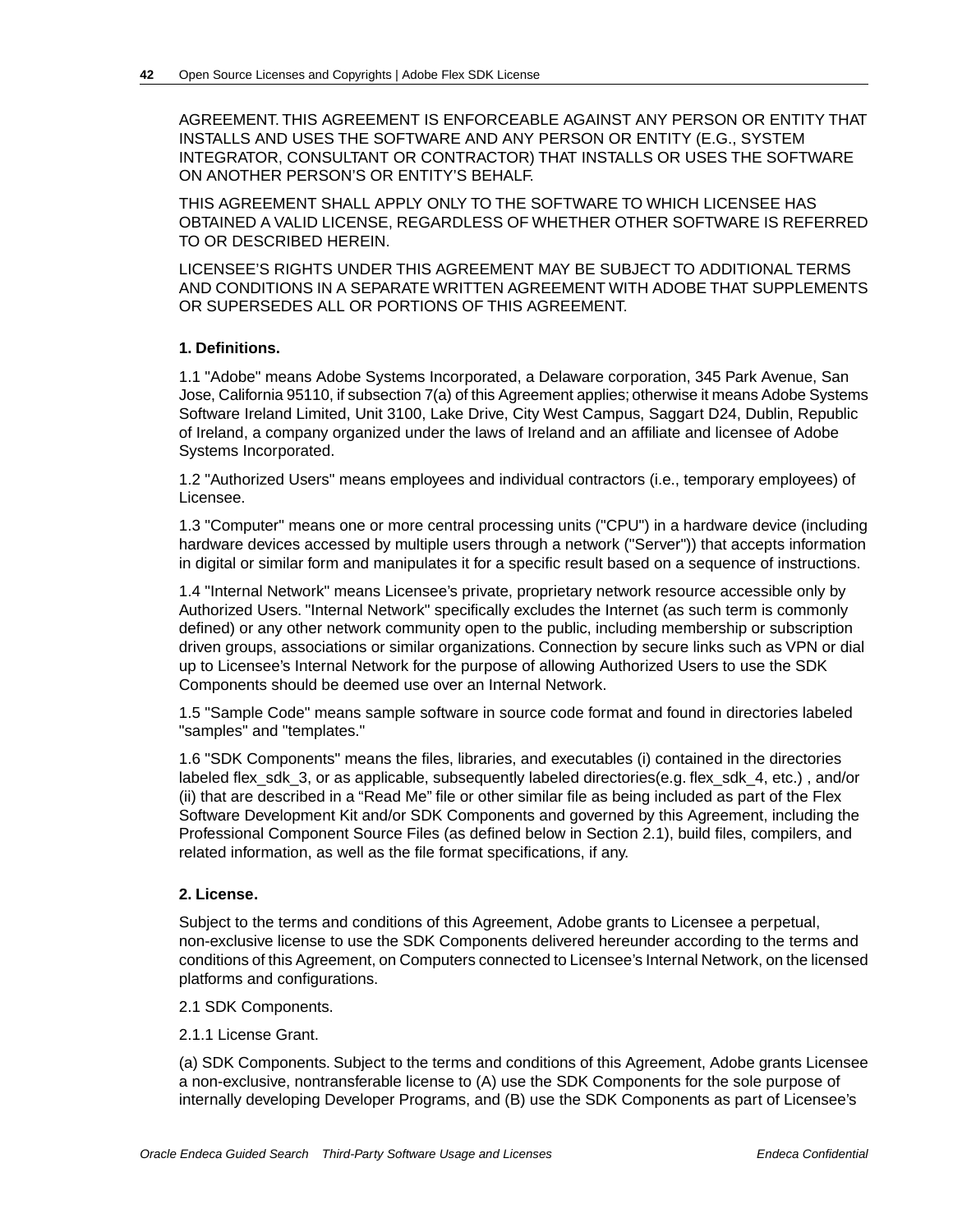website for the sole purpose of compiling the Developer Programs that are distributed through the Licensee's website.

(b) Professional Component Source Files. Subject to the terms and conditions of this Agreement, with respect to each Professional Component Source File, Adobe grants Licensee a non-exclusive, nontransferable license to (A) modify and reproduce such Professional Component Source File (as defined below) for use as a component of Developer Programs that add Material Improvements to such Professional Component Source File, and (B) distribute such Professional Component Source File in object code form and/or source code form only as a component of Developer Programs that add Material Improvements to such Professional Component Source File, provided that (1) such Developer Programs are designed to operate in connection with Adobe Flex Builder, Adobe Flex Data Services Software, Adobe LiveCycle Data Services Software or the SDK Components, (2) Licensee distributes such object code and/or source code under the terms and conditions of an End User License Agreement, (3) Licensee includes a copyright notice reflecting the copyright ownership of Developer in such Developer Programs, (4) Licensee shall be solely responsible to its customers for any update or support obligation or other liability which may arise from such distribution, (5) Licensee does not make any statements that its Developer Program is "certified," or that its performance is guaranteed, by Adobe, (6) Licensee does not use Adobe's name or trademarks to market its Developer Programs without written permission of Adobe, (7) Licensee does not delete or in any manner alter the copyright notices, trademarks, logos or related notices, or other proprietary rights notices of Adobe (and its licensors, if any) appearing on or within such Professional Component Source File and/or SDK Components, or any documentation relating to the SDK Components, (8) Licensee causes any modified files to carry prominent notices stating that Licensee changed the files, (9) Licensee does not use "mx," "mxml," "flex," "flash," "livecycle" or "adobe" in any new package or class names distributed with such Professional Component Source File, and (10) Licensee complies with the below Adobe® AIR™ Trademark Use Terms. Any modified or merged portion of Professional Component Source Files is subject to this Agreement. For the avoidance of doubt, Licensee shall have no rights to the Professional Component Source Files (or the object code form of such files), except to the extent such Professional Component Source Files are provided to Licensee in connection with Licensee's licensing of Flex Builder Professional.

(c) "Adobe® AIR™" is a trademark of Adobe that may not be used by others except under a written license from Adobe. Licensee may not incorporate the Adobe AIR trademark, or any other Adobe trademark, in whole or in part, in the title of your Developer Programs or in your company name, domain name or the name of a service related to Adobe AIR. Licensee may indicate the interoperability of its Developer Program with the Adobe AIR runtime software, if true, by stating, for example, "works with Adobe® AIR™" or "for Adobe® AIR™." Licensee may use the Adobe AIR trademark to refer to its Developer Program as an "Adobe® AIR™ application" only as a statement that its Developer Program interoperates with the Adobe AIR runtime software. For purposes of this Agreement, the terms in this paragraph shall constitute the "Adobe® AIR™ Trademark Use Terms."

2.1.2 Definitions Related To SDK Components.

(a) "Developer Programs" shall mean programs that are built consisting partly of the Professional Component Source Files and other SDK Components and partly of user's Material Improvement to add to or extend the Professional Component Source Files.

(b) "End User License Agreement" means an end user license agreement that provides a: (1) limited, nonexclusive right to use the subject Developer Program; (2) set of provisions that ensures that any sublicensee of Licensee exercising the rights in such End User License Agreement complies with all restrictions and obligations set forth herein with respect to SDK Components; (3) prohibition against reverse engineering, decompiling, disassembling or otherwise attempting to discover the source code of the subject Developer Program that is substantially similar to that set forth in Section 2.3.1 below; (4) statement that, if Licensee's customer requires any Adobe software in order to use the Developer Program, (i) Licensee's customer must obtain such Adobe software via a valid license, and (ii) Licensee's customer's use of such Adobe software must be in accordance with the terms and conditions of the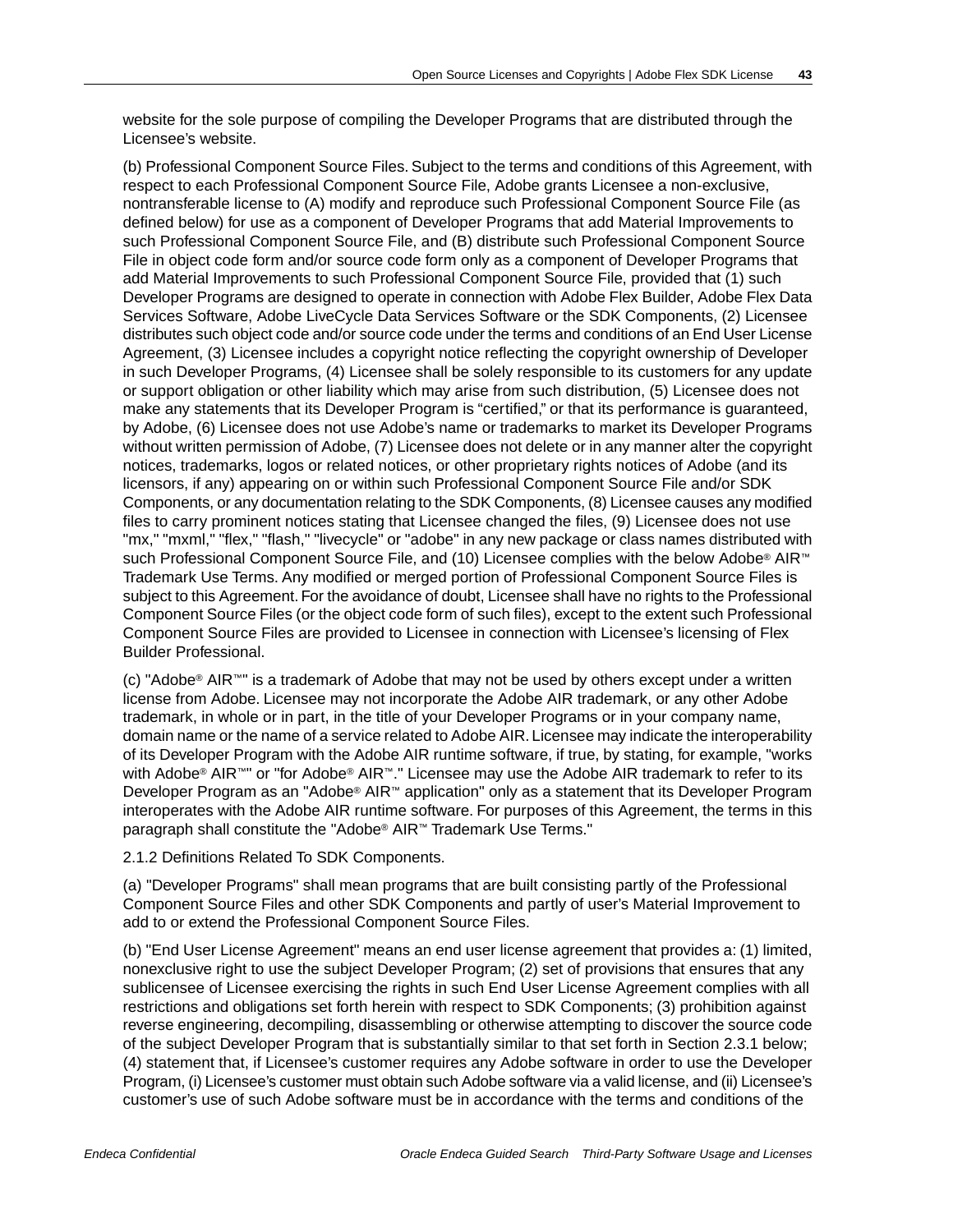end user license agreement that ships with such Adobe software; (5) statement that Licensee and its suppliers retain all right, title and interest in the subject Developer Program that is substantially similar to that set forth as Section 3 below, (6) statement that Licensee's suppliers disclaim all warranties, conditions, representations or terms with respect to the subject Developer Program, and (7) limit of liability that disclaims all liability for the benefit of Licensee's suppliers.

(c) "Material Improvement" shall mean perceptible, measurable and definable improvements to the Professional Component Source Files that provide extended or additional significant and primary functionality that add significant business value to the Professional Component Source Files.

(d) "Professional Component Source File" shall mean, if Licensee receives the SDK Components in connection with licensing Flex Builder, each Flex Framework source code file that is provided with the SDK Components in the directory labeled fbpro and/or another directory or directories as specified by Adobe from time to time.

#### 2.1.3 Restrictions.

(a) General Restrictions. Except for the limited distribution rights as provided in Section 2.1.1 above with respect to Professional Component Source Files, Licensee may not distribute, sell, sublicense, rent, loan, or lease the SDK Components and/or any component thereof to any third party. Licensee also agrees not to add or delete any program files that would modify the functionality and/or appearance of other Adobe software and/or any component thereof.

(b) Development Restrictions. Licensee agrees that Licensee will not use the SDK Components to create, develop or use any program, software or service which (1) contains any viruses, Trojan horses, worms, time bombs, cancelbots or other computer programming routines that are intended to damage, detrimentally interfere with, surreptitiously intercept or expropriate any system, data or personal information; (2) when used in the manner in which it is intended, violates any material law, statute, ordinance or regulation (including without limitation the laws and regulations governing export control, unfair competition, antidiscrimination or false advertising); or (3) interferes with the operability of other Adobe or third-party programs or software.

(c) Indemnification. Licensee agrees to defend, indemnify, and hold Adobe and its suppliers harmless from and against any claims or lawsuits, including attorneys' reasonable fees, that arise or result from the use or distribution of Developer Programs, provided that Adobe gives Licensee prompt written notice of any such claim, tenders to Licensee the defense or settlement of such a claim at Licensee's expense, and cooperates with Licensee, at Licensee's expense, in defending or settling such claim.

2.2 Sample Code. Licensee may modify the Sample Code solely for the purposes of designing, developing and testing Licensee's own software applications. However, Licensee is permitted to use, copy and redistribute its modified Sample Code only if all of the following conditions are met: (a) Licensee includes Adobe's copyright notice (if any) with Licensee's application, including every location in which any other copyright notice appears in such application; and (b) Licensee does not otherwise use Adobe's name, logos or other Adobe trademarks to market Licensee's application. Licensee agrees to defend, indemnify, and hold Adobe and its suppliers harmless from and against any claims or lawsuits, including attorneys' reasonable fees, that arise or result from the use or distribution of Licensee's applications, provided that Adobe gives Licensee prompt written notice of any such claim, tenders to Licensee the defense or settlement of such a claim at Licensee's expense, and cooperates with Licensee, at Licensee's expense, in defending or settling such claim.

## 2.3 Restrictions

2.3.1 No Modifications, No Reverse Engineering. Except as specifically provided herein , Licensee shall not modify, port, adapt or translate the SDK Components. Licensee shall not reverse engineer, decompile, disassemble or otherwise attempt to discover the source code of the SDK Components. Notwithstanding the foregoing, decompiling the SDK Components is permitted to the extent the laws of Licensee's jurisdiction give Licensee the right to do so to obtain information necessary to render the SDK Components interoperable with other software; provided, however, that Licensee must first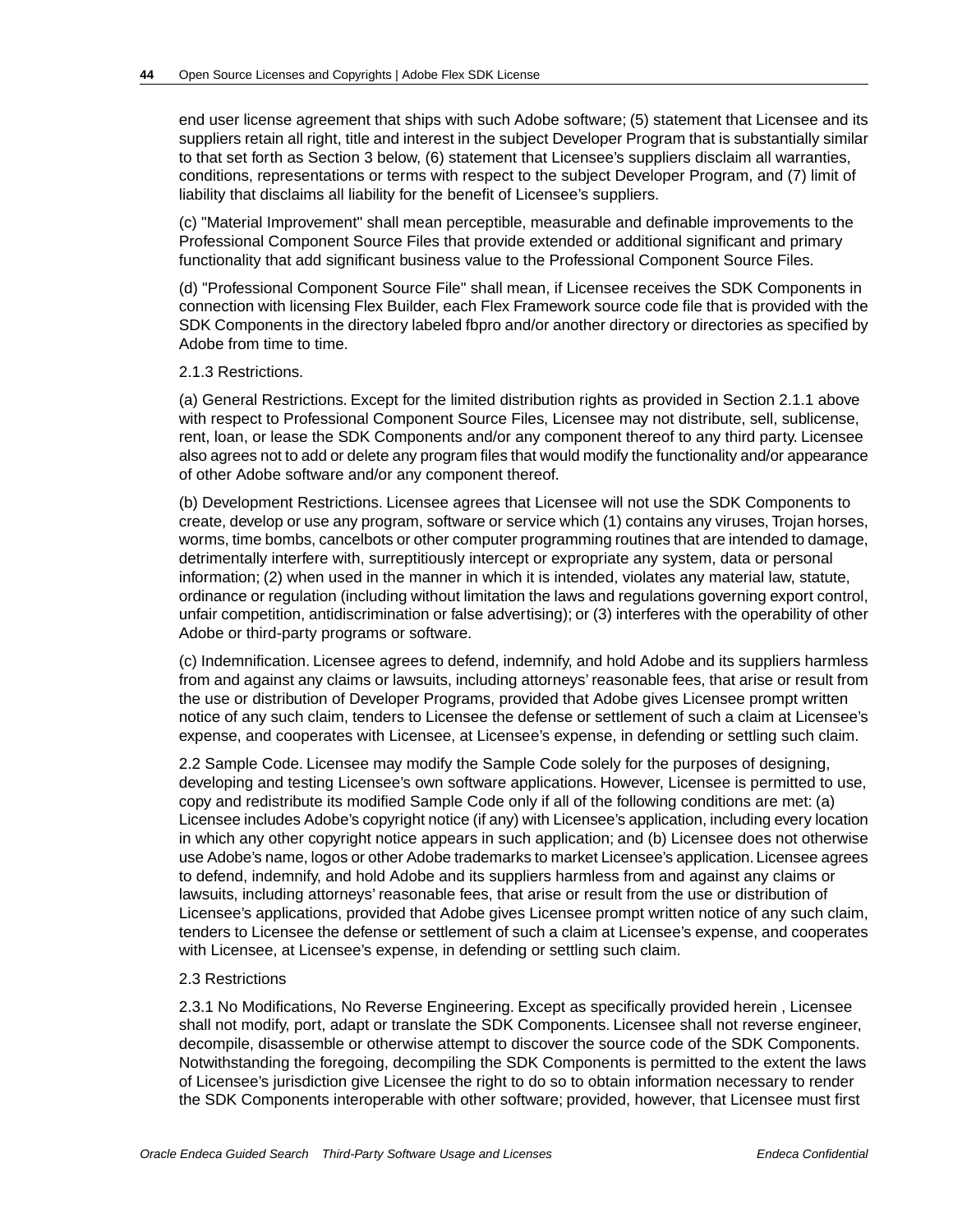request such information from Adobe and Adobe may, in its discretion, either provide such information to Licensee or impose reasonable conditions, including a reasonable fee, on such use of the source code to ensure that Adobe's and its suppliers' proprietary rights in the source code for the SDK Components are protected.

2.3.2 No Unbundling.The SDK Components may include various applications, utilities and components, may support multiple platforms and languages or may be provided to Licensee on multiple media or in multiple copies. Nonetheless, the SDK Components are designed and provided to Licensee as a single product to be used as a single product on Computers and platforms as permitted herein. Licensee is not required to use all component parts of the SDK Components, but Licensee shall not unbundle the component parts of the SDK Components for use on different Computers. Licensee shall not unbundle or repackage the SDK Components for distribution, transfer or resale.

2.3.3 No Transfer. Licensee shall not sublicense, assign or transfer the SDK Components or Licensee's rights in the SDK Components, or authorize any portion of the SDK Components to be copied onto or accessed from another individual's or entity's Computer except as may be explicitly provided in this Agreement. Notwithstanding anything to the contrary in this Section 2.3.3, Licensee may transfer copies of the SDK Components installed on one of Licensee's Computers to another one of Licensee's Computers provided that the resulting installation and use of the SDK Components is in accordance with the terms of this Agreement and does not cause Licensee to exceed Licensee's right to use the SDK Components under this Agreement.

2.3.4 Prohibited Use. Except as expressly authorized under this Agreement, Licensee is prohibited from: (a) using the SDK Components on behalf of third parties; (b) renting, leasing, lending or granting other rights in the SDK Components including rights on a membership or subscription basis; and (c) providing use of the SDK Components in a computer service business, third party outsourcing facility or service, service bureau arrangement, network, or time sharing basis.

2.3.5 Export Rules. Licensee agrees that the SDK Components will not be shipped, transferred or exported into any country or used in any manner prohibited by the United States Export Administration Act or any other export laws, restrictions or regulations (collectively the "Export Laws"). In addition, if the SDK Components is identified as an export controlled item under the Export Laws, Licensee represents and warrants that Licensee is not a citizen of, or located within, an embargoed or otherwise restricted nation (including Iran, Iraq, Syria, Sudan, Libya, Cuba and North Korea) and that Licensee is not otherwise prohibited under the Export Laws from receiving the SDK Components. All rights to install and use the SDK Components are granted on condition that such rights are forfeited if Licensee fails to comply with the terms of this Agreement.

## **3. Intellectual Property Rights.**

The SDK Components and any copies that Licensee is authorized by Adobe to make are the intellectual property of and are owned by Adobe Systems Incorporated and its suppliers.The structure, organization and code of the SDK Components are the valuable trade secrets and confidential information of Adobe Systems Incorporated and its suppliers. The SDK Components is protected by copyright, including without limitation by United States Copyright Law, international treaty provisions and applicable laws in the country in which it is being used. Except as expressly stated herein, this Agreement does not grant Licensee any intellectual property rights in the SDK Components and all rights not expressly granted are reserved by Adobe.

## **4. Updates.**

If the SDK Components is an upgrade or update to a previous version of the SDK Components, Licensee must possess a valid license to such previous version in order to use such upgrade or update. All upgrades and updates are provided to Licensee subject to the terms of this Agreement on a license exchange basis. Licensee agrees that by using an upgrade or update, Licensee voluntarily terminates Licensee's right to use any previous version of the SDK Components. As an exception, Licensee may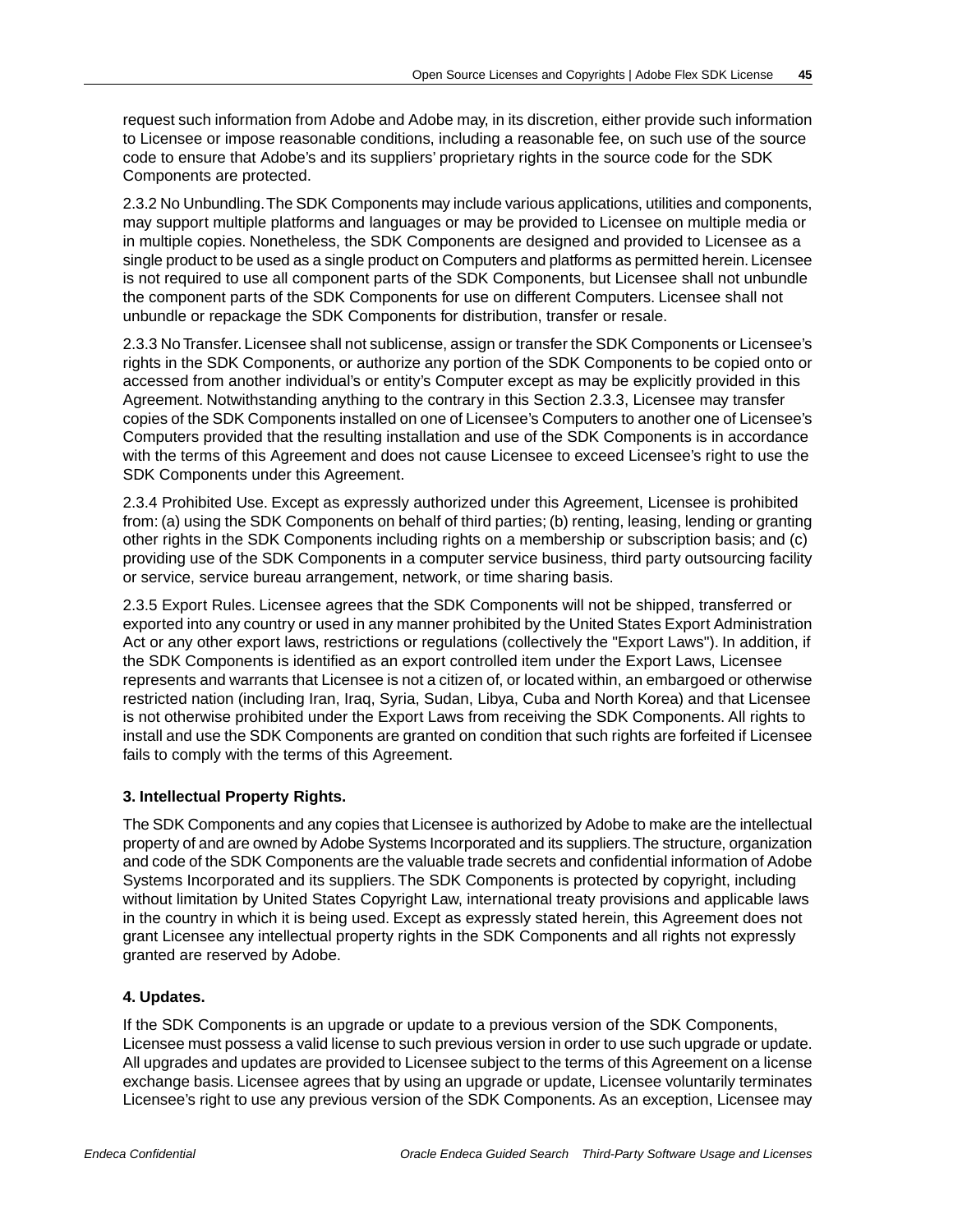continue to use previous versions of the SDK Components on Licensee's Computers after Licensee obtains the upgrade or update but only for a reasonable period of time to assist Licensee in the transition to the upgrade or update, and further provided that such simultaneous use shall not be deemed to increase the number of copies, licensed amounts or scope of use granted to Licensee hereunder. Upgrades and updates may be licensed to Licensee by Adobe with additional or different terms.

## **5. NO WARRANTY.**

No Warranty. Licensee acknowledges that the SDK Components is provided to Licensee "AS IS," and Adobe disclaims any warranty or liability obligations to Licensee of any kind. Licensee acknowledges that ADOBE MAKES NO EXPRESS, IMPLIED, OR STATUTORY WARRANTY OF ANY KIND WITH RESPECT TO THE SDK COMPONENTS INCLUDING, BUT NOT LIMITED TO, ANY WARRANTY WITH REGARD TO PERFORMANCE, MERCHANTABILITY, SATISFACTORY QUALITY, NONINFRINGEMENT OR FITNESS FOR ANY PARTICULAR PURPOSE. Adobe is not obligated to provide maintenance, technical support or updates to Licensee for any SDK Components.The foregoing limitations, exclusions and limitations shall apply to the maximum extent permitted by applicable law, even if any remedy fails its essential purpose.

## **6. LIMITATION OF LIABILITY.**

IN NO EVENT WILL ADOBE, ITS AFFILIATES OR ITS SUPPLIERS BE LIABLE TO LICENSEE FOR ANY LOSS, DAMAGES, CLAIMS OR COSTS WHATSOEVER INCLUDING ANY CONSEQUENTIAL, INDIRECT OR INCIDENTAL DAMAGES, ANY LOST PROFITS OR LOST SAVINGS, ANY DAMAGES RESULTING FROM BUSINESS INTERRUPTION, PERSONAL INJURY OR FAILURE TO MEET ANY DUTY OF CARE, OR CLAIMS BY A THIRD PARTY EVEN IF AN ADOBE REPRESENTATIVE HAS BEEN ADVISED OF THE POSSIBILITY OF SUCH LOSS, DAMAGES, CLAIMS OR COSTS. THE FOREGOING LIMITATIONS AND EXCLUSIONS APPLY TO THE EXTENT PERMITTED BY APPLICABLE LAW IN LICENSEE'S JURISDICTION. ADOBE'S AGGREGATE LIABILITY AND THAT OF ITS AFFILIATES AND SUPPLIERS UNDER OR IN CONNECTION WITH THIS AGREEMENT SHALL BE LIMITED TO THE AMOUNT PAID FOR THE SDK COMPONENTS, IF ANY. THIS LIMITATION WILL APPLY EVEN IN THE EVENT OF A FUNDAMENTAL OR MATERIAL BREACH OR A BREACH OF THE FUNDAMENTAL OR MATERIAL TERMS OF THIS AGREEMENT. Nothing contained in this Agreement limits Adobe's liability to Licensee in the event of death or personal injury resulting from Adobe's negligence or for the tort of deceit (fraud). Adobe is acting on behalf of its affiliates and suppliers for the purpose of disclaiming, excluding and limiting obligations, warranties and liability, but in no other respects and for no other purpose. For further information, please see the jurisdiction specific information at the end of this agreement, if any, or contact Adobe's Licensee Support Department.

## **7. Governing Law.**

This Agreement, each transaction entered into hereunder, and all matters arising from or related to this Agreement (including its validity and interpretation), will be governed and enforced by and construed in accordance with the substantive laws in force in: (a) the State of California, if a license to the SDK Components is acquired when Licensee is in the United States, Canada, or Mexico; or (b) Japan, if a license to the SDK Components is acquired when Licensee is in Japan, China, Korea, or other Southeast Asian country where all official languages are written in either an ideographic script (e.g., hanzi, kanji, or hanja), and/or other script based upon or similar in structure to an ideographic script, such as hangul or kana; or (c) England, if a license to the SDK Components is purchased when Licensee is in any other jurisdiction not described above. The respective courts of Santa Clara County, California when California law applies, Tokyo District Court in Japan, when Japanese law applies, and the competent courts of London, England, when the law of England applies, shall each have non-exclusive jurisdiction over all disputes relating to this Agreement.This Agreement will not be governed by the conflict of law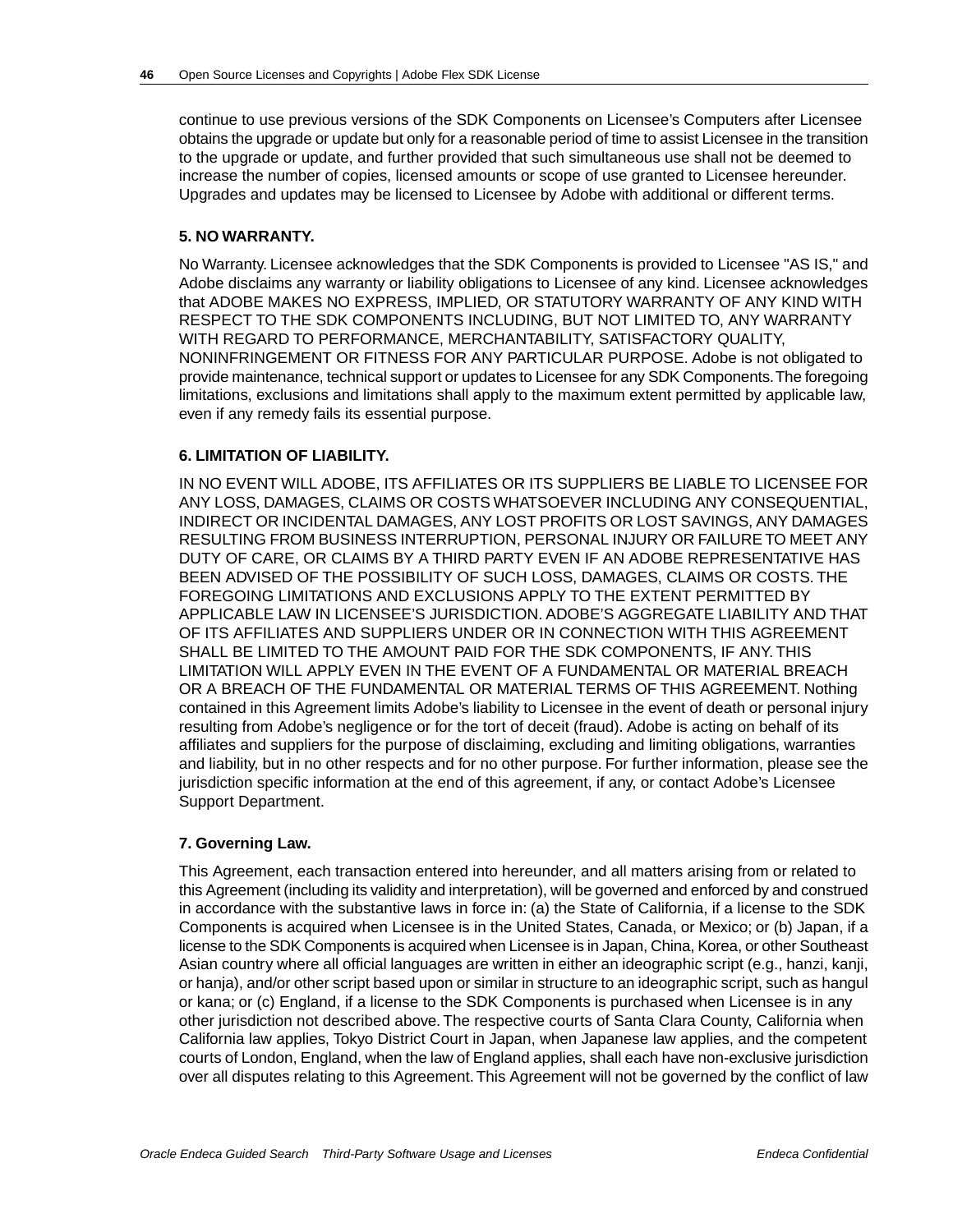rules of any jurisdiction or the United Nations Convention on Contracts for the International Sale of Goods, the application of which is expressly excluded.

## **8. General Provisions.**

If any part of this Agreement is found void and unenforceable, it will not affect the validity of the balance of this Agreement, which shall remain valid and enforceable according to its terms. Updates may be licensed to Licensee by Adobe with additional or different terms.The English version of this Agreement shall be the version used when interpreting or construing this Agreement.This is the entire agreement between Adobe and Licensee relating to the SDK Components and it supersedes any prior representations, discussions, undertakings, communications or advertising relating to the SDK Components.

## **9. Notice to U.S. Government End Users.**

9.1 Commercial Items. The SDK Components and any documentation are "Commercial Item(s)," as that term is defined at 48 C.F.R. Section 2.101, consisting of "Commercial Computer Software" and "Commercial Computer Software Documentation," as such terms are used in 48 C.F.R. Section 12.212 or 48 C.F.R. Section 227.7202, as applicable. Consistent with 48 C.F.R. Section 12.212 or 48 C.F.R. Sections 227.7202-1 through 227.7202-4, as applicable, the Commercial Computer Software and Commercial Computer Software Documentation are being licensed to U.S. Government end users (a) only as Commercial Items and (b) with only those rights as are granted to all other end users pursuant to the terms and conditions herein. Unpublished-rights reserved under the copyright laws of the United States. Adobe Systems Incorporated, 345 Park Avenue, San Jose, CA 95110-2704, USA.

9.2 U.S. Government Licensing of Adobe Technology. Licensee agrees that when licensing Adobe SDK Components for acquisition by the U.S. Government, or any contractor therefore, Licensee will license consistent with the policies set forth in 48 C.F.R. Section 12.212 (for civilian agencies) and 48 C.F.R. Sections 227-7202-1 and 227-7202-4 (for the Department of Defense). For U.S. Government End Users, Adobe agrees to comply with all applicable equal opportunity laws including, if appropriate, the provisions of Executive Order 11246, as amended, Section 402 of the Vietnam Era Veterans Readjustment Assistance Act of 1974 (38 USC 4212), and Section 503 of the Rehabilitation Act of 1973, as amended, and the regulations at 41 CFR Parts 60-1 through 60-60, 60-250, and 60-741.The affirmative action clause and regulations contained in the preceding sentence shall be incorporated by reference in this Agreement.

## **10. Compliance with Licenses.**

Adobe may, at its expense, and no more than once every twelve (12) months, appoint its own personnel or an independent third party to verify the number of copies and installations as well as usage of the Adobe software in use by Licensee. Any such verification shall be conducted upon seven (7) business days notice, during regular business hours at Licensee's offices and shall not unreasonably interfere with Licensee's business activities. Both Adobe and its auditors shall execute a commercially reasonable non-disclosure agreement with Licensee before proceeding with the verification. If such verification shows that Licensee is using a greater number of copies of the SDK Components than that legitimately licensed, or are deploying or using the SDK Components in any way not permitted under this Agreement and which would require additional license fees, Licensee shall pay the applicable fees for such additional copies within thirty (30) days of invoice date, with such underpaid fees being the license fees as per Adobe's then-current, country specific, license fee list. If underpaid fees are in excess of five percent (5%) of the value of the fees paid under this Agreement, then Licensee shall pay such underpaid fees and Adobe's reasonable costs of conducting the verification.This Section shall survive expiration or termination of this Agreement for a period of two (2) years.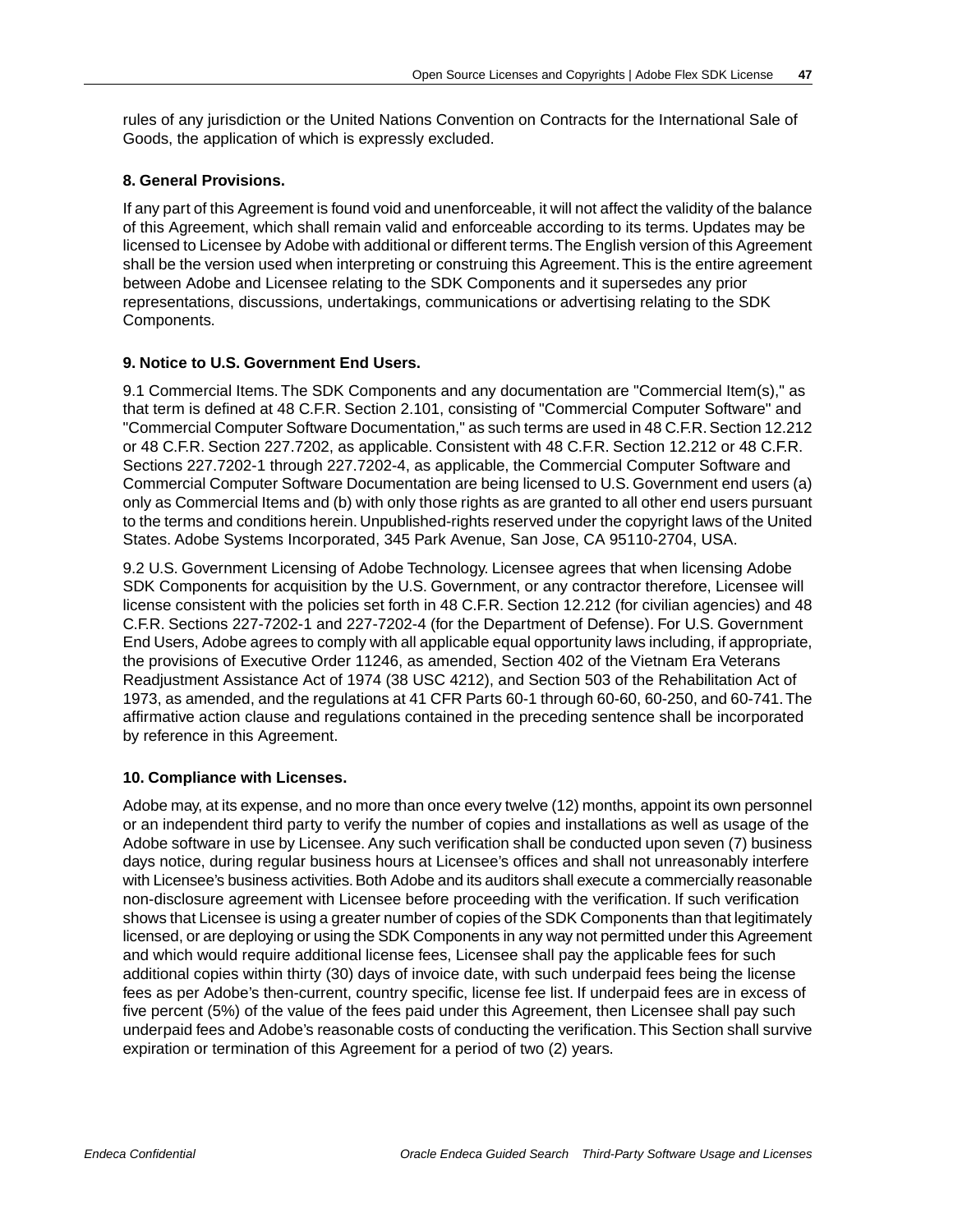#### **11.Third-Party Beneficiary.**

Licensee acknowledges and agrees that Adobe's licensors (and/or Adobe if Licensee obtained the SDK Components from any party other than Adobe) are third party beneficiaries of this Agreement, with the right to enforce the obligations set forth herein with respect to the respective technology of such licensors and/or Adobe.

### **12. Specific Provisions and Exceptions.**

This section sets forth specific provisions related to certain components of the SDK Components as well as limited exceptions to the above terms and conditions. To the extent that any provision in this section is in conflict with any other term or condition in this agreement, this section will supersede such other term or condition.

12.1 Limitation of Liability for Users Residing in Germany and Austria.

12.1.1 If Licensee obtained the SDK Components in Germany or Austria, and Licensee usually resides in such country, then Section 6 does not apply. Instead, subject to the provisions in Section 12.1.2, Adobe and its affiliates' statutory liability for damages will be limited as follows: (i) Adobe and its affiliates will be liable only up to the amount of damages as typically foreseeable at the time of entering into the purchase agreement in respect of damages caused by a slightly negligent breach of a material contractual obligation and (ii) Adobe and its affiliates will not be liable for damages caused by a slightly negligent breach of a non-material contractual obligation.

12.1.2 The aforesaid limitation of liability will not apply to any mandatory statutory liability, in particular, to liability under the German Product Liability Act, liability for assuming a specific guarantee or liability for culpably caused personal injuries.

12.1.3 Licensee is required to take all reasonable measures to avoid and reduce damages, in particular to make back-up copies of the SDK Components and Licensee's computer data subject to the provisions of this agreement.

#### **13.Third Party Software.**

The Software may contain third party software which requires notices and/or additional terms and conditions. Such required third party software notices and/or additional terms and conditions are located at http://www.adobe.com/go/thirdparty (or a successor website thereto) and are made a part of and incorporated by reference into this Agreement.

If Licensee has any questions regarding this agreement or if Licensee wishes to request any information from Adobe please use the address and contact information included with this product to contact the Adobe office serving Licensee's jurisdiction.

Adobe is either a registered trademark or trademark of Adobe Systems Incorporated in the United States and/or other countries.

Adobe\_Flex\_Software\_Development\_Kit-en\_US-20071221\_1748

## **ANTLR 2.7 License**

ANTLR 1989-2004 Developed by Terence Parr

Partially supported by University of San Francisco & jGuru.com

We reserve no legal rights to the ANTLR--it is fully in the public domain. An individual or company may do whatever they wish with source code distributed with ANTLR or the code generated by ANTLR, including the incorporation of ANTLR, or its output, into commercial software.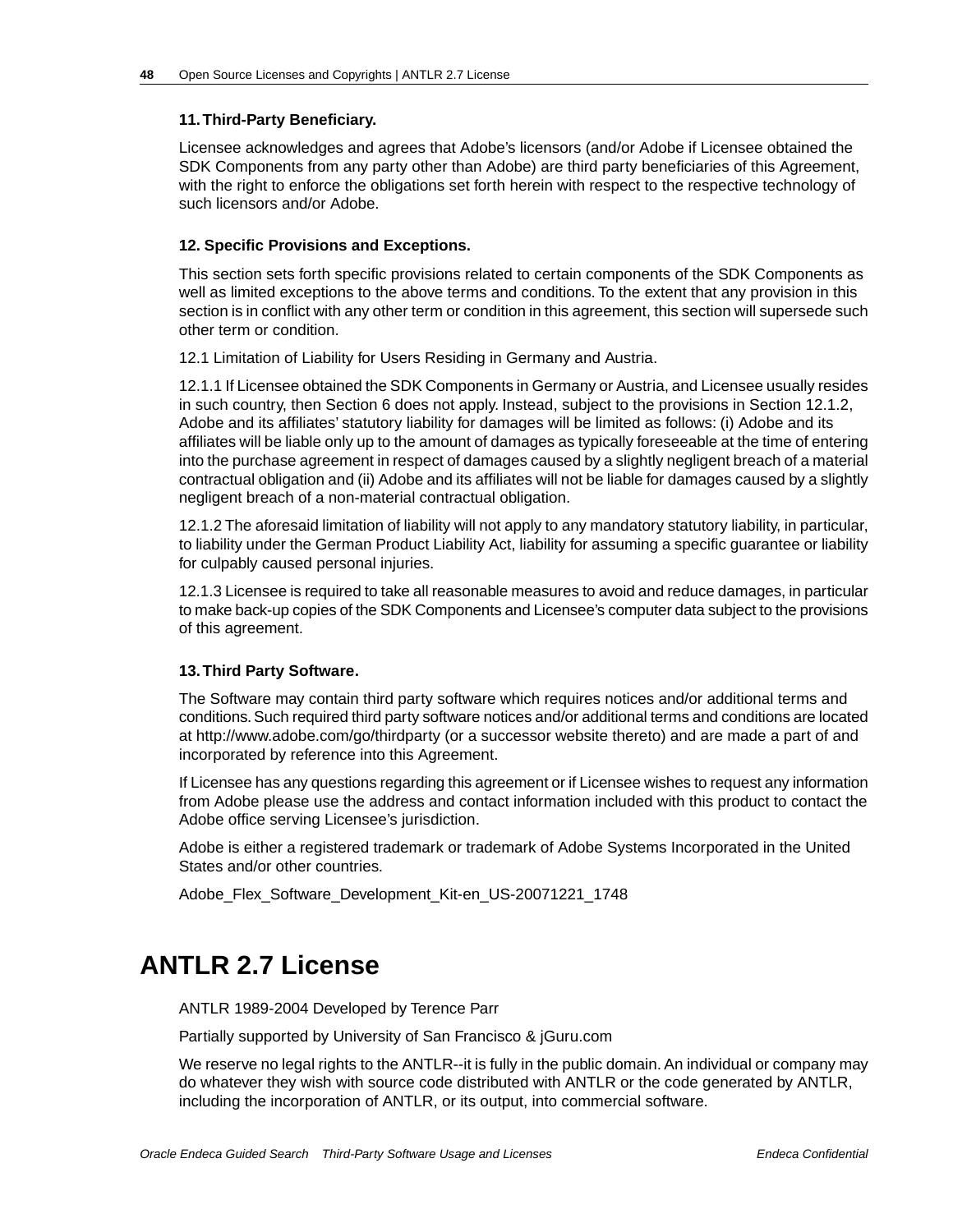We encourage users to develop software with ANTLR. However, we do ask that credit is given to us for developing ANTLR. By "credit", we mean that if you use ANTLR or incorporate any source code into one of your programs (commercial product, research project, or otherwise) that you acknowledge this fact somewhere in the documentation, research report, etc... If you like ANTLR and have developed a nice tool with the output, please mention that you developed it using ANTLR. In addition, we ask that the headers remain intact in our source code. As long as these guidelines are kept, we expect to continue enhancing this system and expect to make other tools available as they are completed.

The primary ANTLR guy:

Terence Parr

parrt@cs.usfca.edu

parrt@antlr.org

# **Apache Software License version 2.0**

Apache License

Version 2.0, January 2004

http://www.apache.org/licenses/

TERMS AND CONDITIONS FOR USE, REPRODUCTION, AND DISTRIBUTION

1. Definitions.

"License" shall mean the terms and conditions for use, reproduction, and distribution as defined by Sections 1 through 9 of this document.

"Licensor" shall mean the copyright owner or entity authorized by the copyright owner that is granting the License.

"Legal Entity" shall mean the union of the acting entity and all other entities that control, are controlled by, or are under common control with that entity. For the purposes of this definition, "control" means (i) the power, direct or indirect, to cause the direction or management of such entity, whether by contract or otherwise, or (ii) ownership of fifty percent (50%) or more of the outstanding shares, or (iii) beneficial ownership of such entity.

"You" (or "Your") shall mean an individual or Legal Entity exercising permissions granted by this License.

"Source" form shall mean the preferred form for making modifications, including but not limited to software source code, documentation source, and configuration files.

"Object" form shall mean any form resulting from mechanical transformation or translation of a Source form, including but not limited to compiled object code, generated documentation, and conversions to other media types.

"Work" shall mean the work of authorship, whether in Source or Object form, made available under the License, as indicated by a copyright notice that is included in or attached to the work (an example is provided in the Appendix below).

"Derivative Works" shall mean any work, whether in Source or Object form, that is based on (or derived from) the Work and for which the editorial revisions, annotations, elaborations, or other modifications represent, as a whole, an original work of authorship. For the purposes of this License, Derivative Works shall not include works that remain separable from, or merely link (or bind by name) to the interfaces of, the Work and Derivative Works thereof.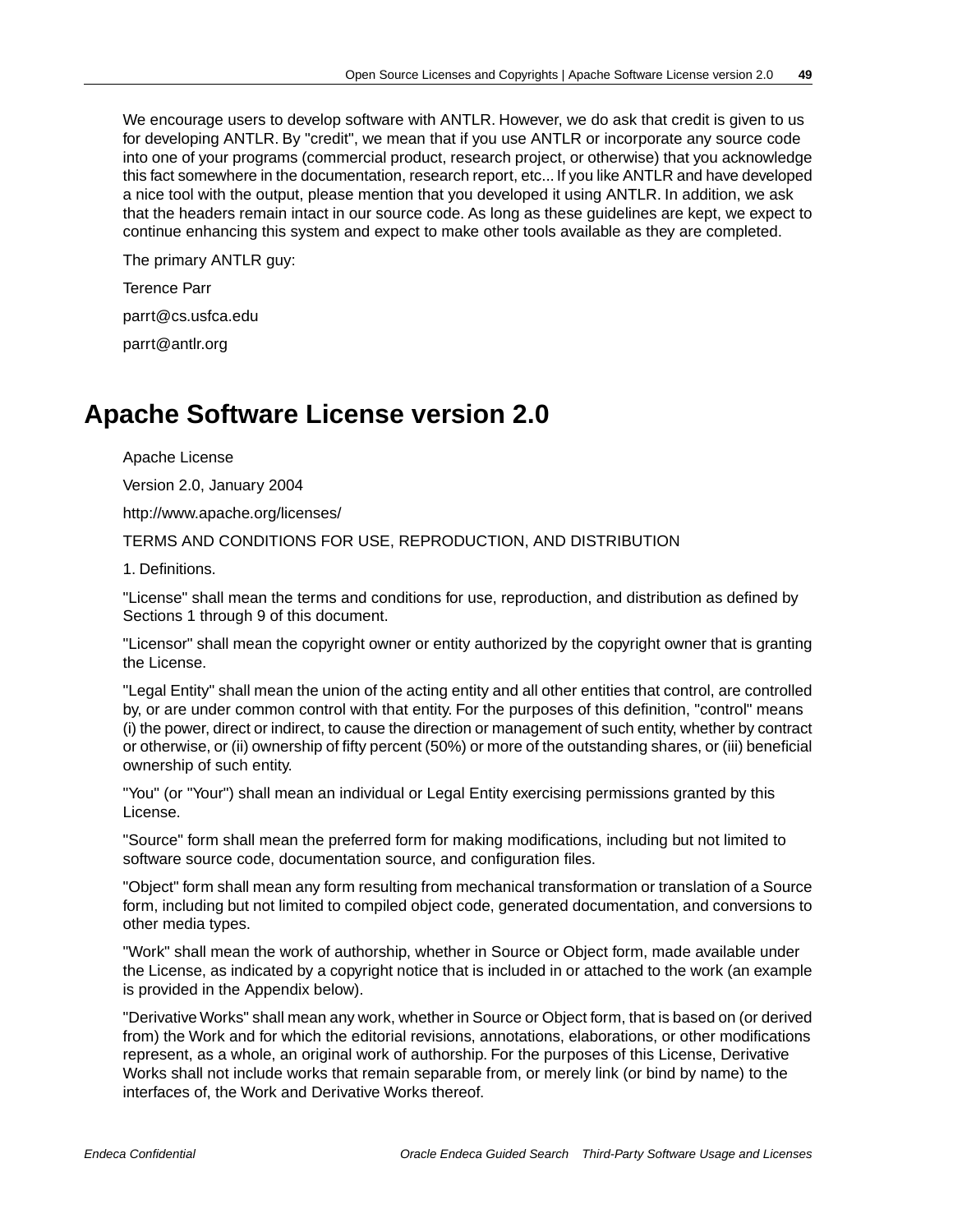"Contribution" shall mean any work of authorship, including the original version of the Work and any modifications or additions to that Work or Derivative Works thereof, that is intentionally submitted to Licensor for inclusion in the Work by the copyright owner or by an individual or Legal Entity authorized to submit on behalf of the copyright owner. For the purposes of this definition, "submitted" means any form of electronic, verbal, or written communication sent to the Licensor or its representatives, including but not limited to communication on electronic mailing lists, source code control systems, and issue tracking systems that are managed by, or on behalf of, the Licensor for the purpose of discussing and improving the Work, but excluding communication that is conspicuously marked or otherwise designated in writing by the copyright owner as "Not a Contribution."

"Contributor" shall mean Licensor and any individual or Legal Entity on behalf of whom a Contribution has been received by Licensor and subsequently incorporated within the Work.

2. Grant of Copyright License. Subject to the terms and conditions of this License, each Contributor hereby grants to You a perpetual, worldwide, non-exclusive, no-charge, royalty-free, irrevocable copyright license to reproduce, prepare Derivative Works of, publicly display, publicly perform, sublicense, and distribute the Work and such Derivative Works in Source or Object form.

3. Grant of Patent License. Subject to the terms and conditions of this License, each Contributor hereby grants to You a perpetual, worldwide, non-exclusive, no-charge, royalty-free, irrevocable (except as stated in this section) patent license to make, have made, use, offer to sell, sell, import, and otherwise transfer the Work, where such license applies only to those patent claims licensable by such Contributor that are necessarily infringed by their Contribution(s) alone or by combination of their Contribution(s) with the Work to which such Contribution(s) was submitted. If You institute patent litigation against any entity (including a cross-claim or counterclaim in a lawsuit) alleging that the Work or a Contribution incorporated within the Work constitutes direct or contributory patent infringement, then any patent licenses granted to You under this License for that Work shall terminate as of the date such litigation is filed.

4. Redistribution.You may reproduce and distribute copies of the Work or Derivative Works thereof in any medium, with or without modifications, and in Source or Object form, provided that You meet the following conditions:

(a) You must give any other recipients of the Work or Derivative Works a copy of this License; and

(b) You must cause any modified files to carry prominent notices stating that You changed the files; and

(c) You must retain, in the Source form of any Derivative Works that You distribute, all copyright, patent, trademark, and attribution notices from the Source form of the Work, excluding those notices that do not pertain to any part of the Derivative Works; and

(d) If the Work includes a "NOTICE" text file as part of its distribution, then any Derivative Works that You distribute must include a readable copy of the attribution notices contained within such NOTICE file, excluding those notices that do not pertain to any part of the Derivative Works, in at least one of the following places: within a NOTICE text file distributed as part of the Derivative Works; within the Source form or documentation, if provided along with the Derivative Works; or, within a display generated by the Derivative Works, if and wherever such third-party notices normally appear. The contents of the NOTICE file are for informational purposes only and do not modify the License. You may add Your own attribution notices within Derivative Works that You distribute, alongside or as an addendum to the NOTICE text from the Work, provided that such additional attribution notices cannot be construed as modifying the License.

You may add Your own copyright statement to Your modifications and may provide additional or different license terms and conditions for use, reproduction, or distribution of Your modifications, or for any such Derivative Works as a whole, provided Your use, reproduction, and distribution of the Work otherwise complies with the conditions stated in this License.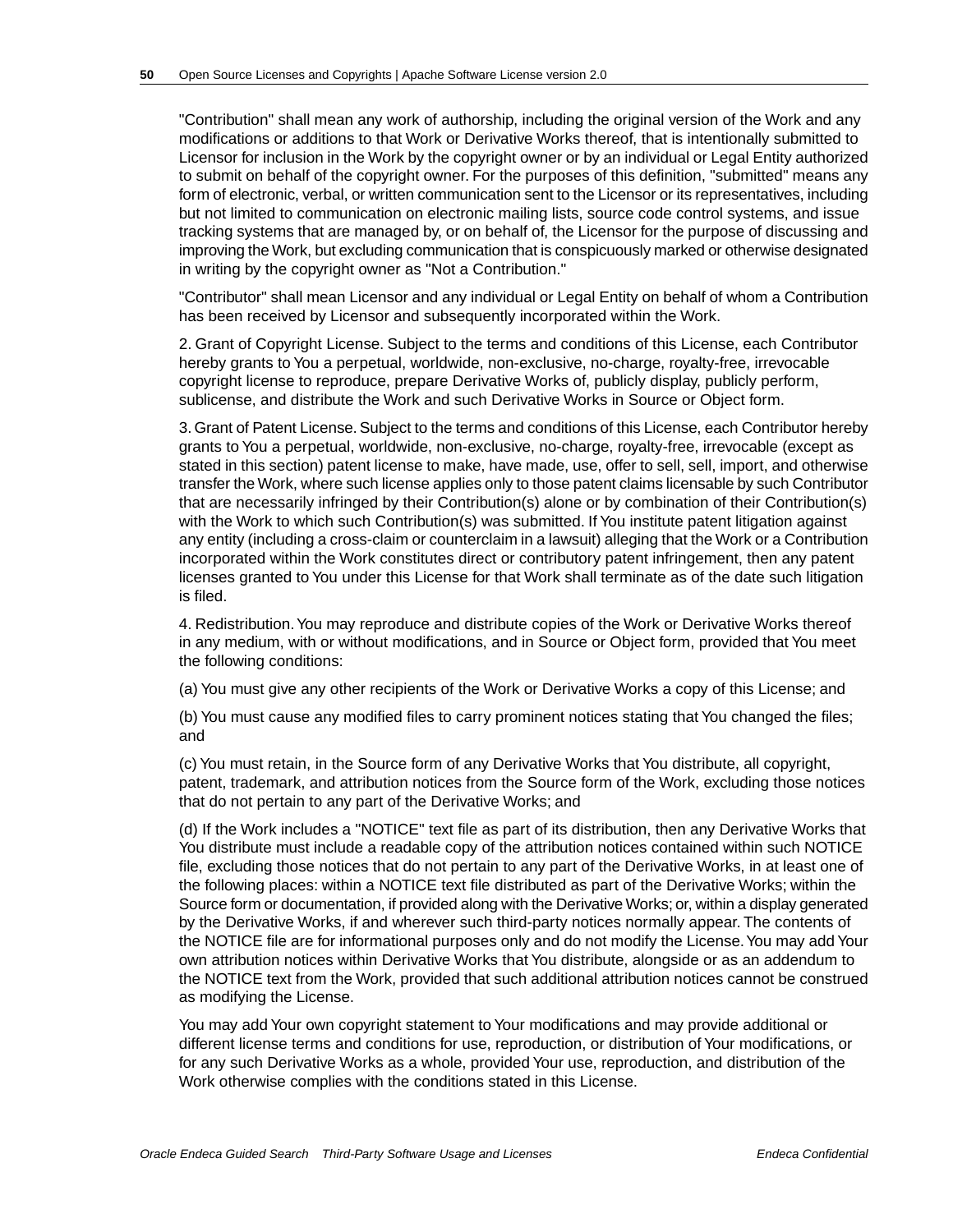5. Submission of Contributions. Unless You explicitly state otherwise, any Contribution intentionally submitted for inclusion in the Work by You to the Licensor shall be under the terms and conditions of this License, without any additional terms or conditions. Notwithstanding the above, nothing herein shall supersede or modify the terms of any separate license agreement you may have executed with Licensor regarding such Contributions.

6. Trademarks. This License does not grant permission to use the trade names, trademarks, service marks, or product names of the Licensor, except as required for reasonable and customary use in describing the origin of the Work and reproducing the content of the NOTICE file.

7. Disclaimer of Warranty. Unless required by applicable law or agreed to in writing, Licensor provides the Work (and each Contributor provides its Contributions) on an "AS IS" BASIS, WITHOUT WARRANTIES OR CONDITIONS OF ANY KIND, either express or implied, including, without limitation, any warranties or conditions of TITLE, NON-INFRINGEMENT, MERCHANTABILITY, or FITNESS FOR A PARTICULAR PURPOSE. You are solely responsible for determining the appropriateness of using or redistributing the Work and assume any risks associated with Your exercise of permissions under this License.

8. Limitation of Liability. In no event and under no legal theory, whether in tort (including negligence), contract, or otherwise, unless required by applicable law (such as deliberate and grossly negligent acts) or agreed to in writing, shall any Contributor be liable to You for damages, including any direct, indirect, special, incidental, or consequential damages of any character arising as a result of this License or out of the use or inability to use the Work (including but not limited to damages for loss of goodwill, work stoppage, computer failure or malfunction, or any and all other commercial damages or losses), even if such Contributor has been advised of the possibility of such damages.

9. Accepting Warranty or Additional Liability.While redistributing the Work or Derivative Works thereof, You may choose to offer, and charge a fee for, acceptance of support, warranty, indemnity, or other liability obligations and/or rights consistent with this License. However, in accepting such obligations, You may act only on Your own behalf and on Your sole responsibility, not on behalf of any other Contributor, and only if You agree to indemnify, defend, and hold each Contributor harmless for any liability incurred by, or claims asserted against, such Contributor by reason of your accepting any such warranty or additional liability.

END OF TERMS AND CONDITIONS

## **Apple software license**

Disclaimer: IMPORTANT:This Apple software is supplied to you by Apple Inc. ("Apple") in consideration of your agreement to the following terms, and your use, installation, modification or redistribution of this Apple software constitutes acceptance of these terms. If you do not agree with these terms, please do not use, install, modify or redistribute this Apple software.

In consideration of your agreement to abide by the following terms, and subject to these terms, Apple grants you a personal, non-exclusive license, under Apple's copyrights in this original Apple software (the "Apple Software"), to use, reproduce, modify and redistribute the Apple Software, with or without modifications, in source and/or binary forms; provided that if you redistribute the Apple Software in its entirety and without modifications, you must retain this notice and the following text and disclaimers in all such redistributions of the Apple Software.

Neither the name, trademarks, service marks or logos of Apple Inc. may be used to endorse or promote products derived from the Apple Software without specific prior written permission from Apple. Except as expressly stated in this notice, no other rights or licenses, express or implied, are granted by Apple herein, including but not limited to any patent rights that may be infringed by your derivative works or by other works in which the Apple Software may be incorporated.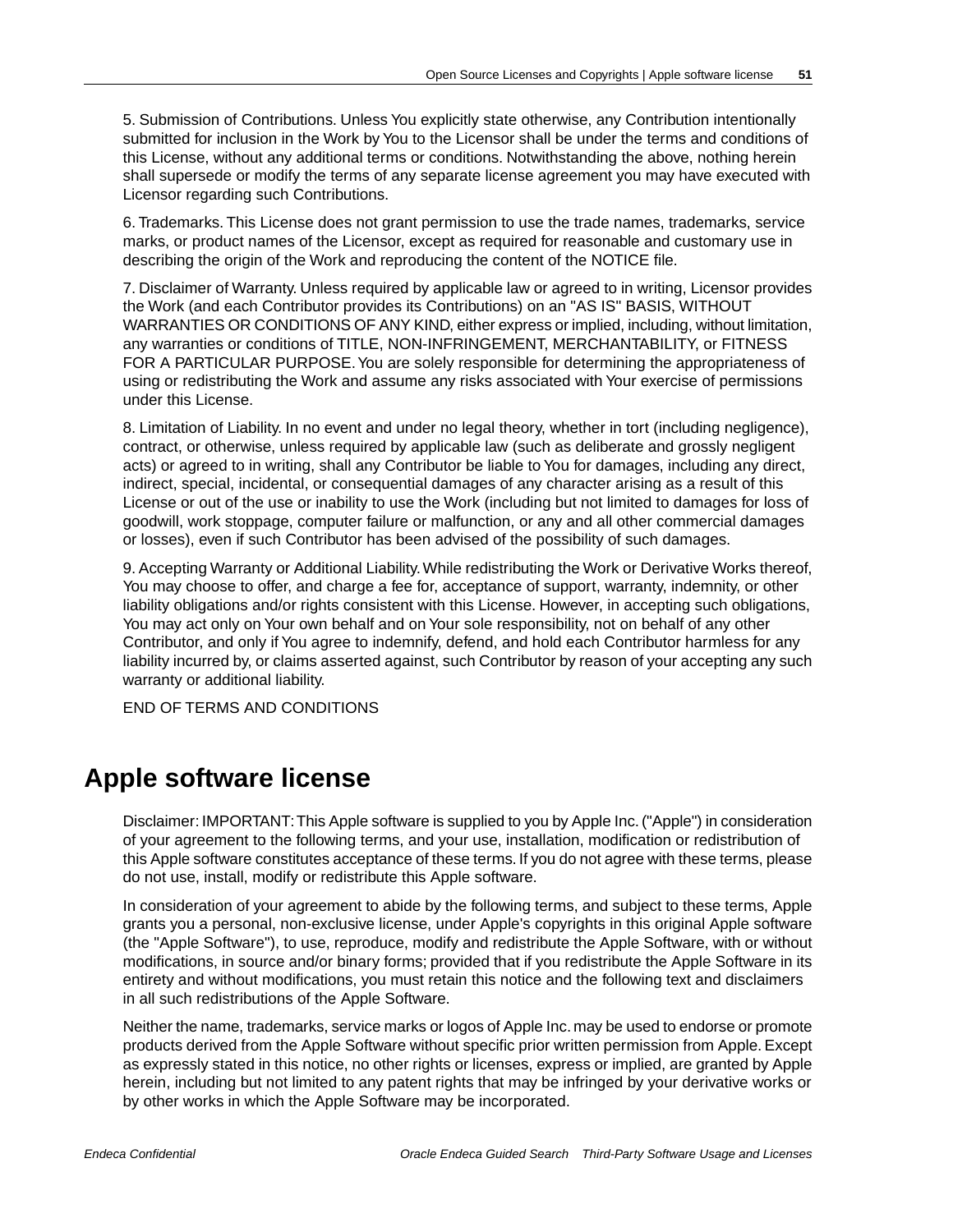The Apple Software is provided by Apple on an "AS IS" basis. APPLE MAKES NO WARRANTIES, EXPRESS OR IMPLIED, INCLUDING WITHOUT LIMITATION THE IMPLIED WARRANTIES OF NON-INFRINGEMENT, MERCHANTABILITY AND FITNESS FOR A PARTICULAR PURPOSE, REGARDING THE APPLE SOFTWARE OR ITS USE AND OPERATION ALONE OR IN COMBINATION WITH YOUR PRODUCTS.

IN NO EVENT SHALL APPLE BE LIABLE FOR ANY SPECIAL, INDIRECT, INCIDENTAL OR CONSEQUENTIAL DAMAGES (INCLUDING, BUT NOT LIMITED TO, PROCUREMENT OF SUBSTITUTE GOODS OR SERVICES; LOSS OF USE, DATA, OR PROFITS; OR BUSINESS INTERRUPTION) ARISING IN ANY WAY OUT OF THE USE, REPRODUCTION, MODIFICATION AND/OR DISTRIBUTION OF THE APPLE SOFTWARE, HOWEVER CAUSED AND WHETHER UNDER THEORY OF CONTRACT, TORT (INCLUDING NEGLIGENCE), STRICT LIABILITY OR OTHERWISE, EVEN IF APPLE HAS BEEN ADVISED OF THE POSSIBILITY OF SUCH DAMAGE.

# **Artistic License**

The "Artistic License"

#### **Preamble**

The intent of this document is to state the conditions under which a Package may be copied, such that the Copyright Holder maintains some semblance of artistic control over the development of the package, while giving the users of the package the right to use and distribute the Package in a more-or-less customary fashion, plus the right to make reasonable modifications.

### **Definitions:**

"Package" refers to the collection of files distributed by the Copyright Holder, and derivatives of that collection of files created through textual modification.

"Standard Version" refers to such a Package if it has not been modified, or has been modified in accordance with the wishes of the Copyright Holder as specified below.

"Copyright Holder" is whoever is named in the copyright or copyrights for the package.

"You" is you, if you're thinking about copying or distributing this Package.

"Reasonable copying fee" is whatever you can justify on the basis of media cost, duplication charges, time of people involved, and so on. (You will not be required to justify it to the Copyright Holder, but only to the computing community at large as a market that must bear the fee.

"Freely Available" means that no fee is charged for the item itself, though there may be fees involved in handling the item. It also means that recipients of the item may redistribute it under the same conditions they received it.

- 1. You may make and give away verbatim copies of the source form of the Standard Version of this Package without restriction, provided that you duplicate all of the original copyright notices and associated disclaimers.
- 2. You may apply bug fixes, portability fixes and other modifications derived from the Public Domain or from the Copyright Holder. A Package modified in such a way shall still be considered the Standard Version.
- 3. You may otherwise modify your copy of this Package in any way, provided that you insert a prominent notice in each changed file stating how and when you changed that file, and provided that you do at least ONE of the following: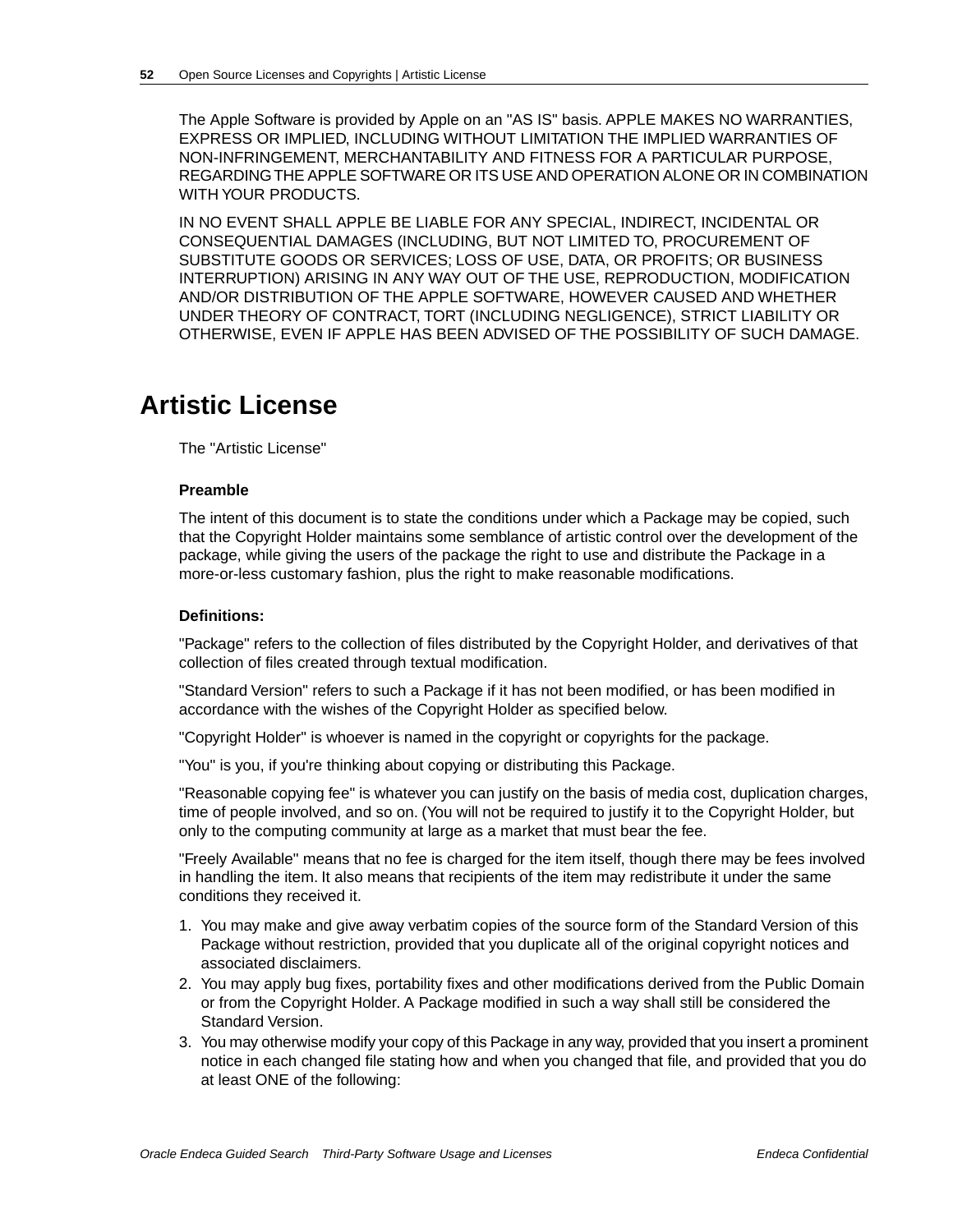a. place your modifications in the Public Domain or otherwise make them Freely Available, such as by posting said modifications to Usenet or an equivalent medium, or placing the modifications on a major archive site such as uunet.uu.net, or by allowing the Copyright Holder to include your modifications in the Standard Version of the Package.

b. use the modified Package only within your corporation or organization.

c. rename any non-standard executables so the names do not conflict with standard executables, which must also be provided, and provide a separate manual page for each non-standard executable that clearly documents how it differs from the Standard Version.

d. make other distribution arrangements with the Copyright Holder.

4. You may distribute the programs of this Package in object code or executable form, provided that you do at least ONE of the following:

a. distribute a Standard Version of the executables and library files, together with instructions (in the manual page or equivalent) on where to get the Standard Version.

b. accompany the distribution with the machine-readable source of the Package with your modifications.

c. give non-standard executables non-standard names, and clearly document the differences in manual pages (or equivalent), together with instructions on where to get the Standard Version.

d. make other distribution arrangements with the Copyright Holder.

- 5. You may charge a reasonable copying fee for any distribution of this Package. You may charge any fee you choose for support of this Package. You may not charge a fee for this Package itself. However, you may distribute this Package in aggregate with other (possibly commercial) programs as part of a larger (possibly commercial) software distribution provided that you do not advertise this Package as a product of your own.You may embed this Package's interpreter within an executable of yours (by linking); this shall be construed as a mere form of aggregation, provided that the complete Standard Version of the interpreter is so embedded.
- 6. The scripts and library files supplied as input to or produced as output from the programs of this Package do not automatically fall under the copyright of this Package, but belong to whoever generated them, and may be sold commercially, and may be aggregated with this Package. If such scripts or library files are aggregated with this Package via the so-called "undump" or "unexec" methods of producing a binary executable image, then distribution of such an image shall neither be construed as a distribution of this Package nor shall it fall under the restrictions of Paragraphs 3 and 4, provided that you do not represent such an executable image as a Standard Version of this Package.
- 7. C subroutines (or comparably compiled subroutines in other languages) supplied by you and linked into this Package in order to emulate subroutines and variables of the language defined by this Package shall not be considered part of this Package, but are the equivalent of input as in Paragraph 6, provided these subroutines do not change the language in any way that would cause it to fail the regression tests for the language.
- 8. Aggregation of this Package with a commercial distribution is always permitted provided that the use of this Package is embedded; that is, when no overt attempt is made to make this Package's interfaces visible to the end user of the commercial distribution. Such use shall not be construed as a distribution of this Package.
- 9. The name of the Copyright Holder may not be used to endorse or promote products derived from this software without specific prior written permission.
- 10. THIS PACKAGE IS PROVIDED "AS IS" AND WITHOUT ANY EXPRESS OR IMPLIED WARRANTIES, INCLUDING, WITHOUT LIMITATION, THE IMPLIED WARRANTIES OF MERCHANTIBILITY AND FITNESS FOR A PARTICULAR PURPOSE.

The End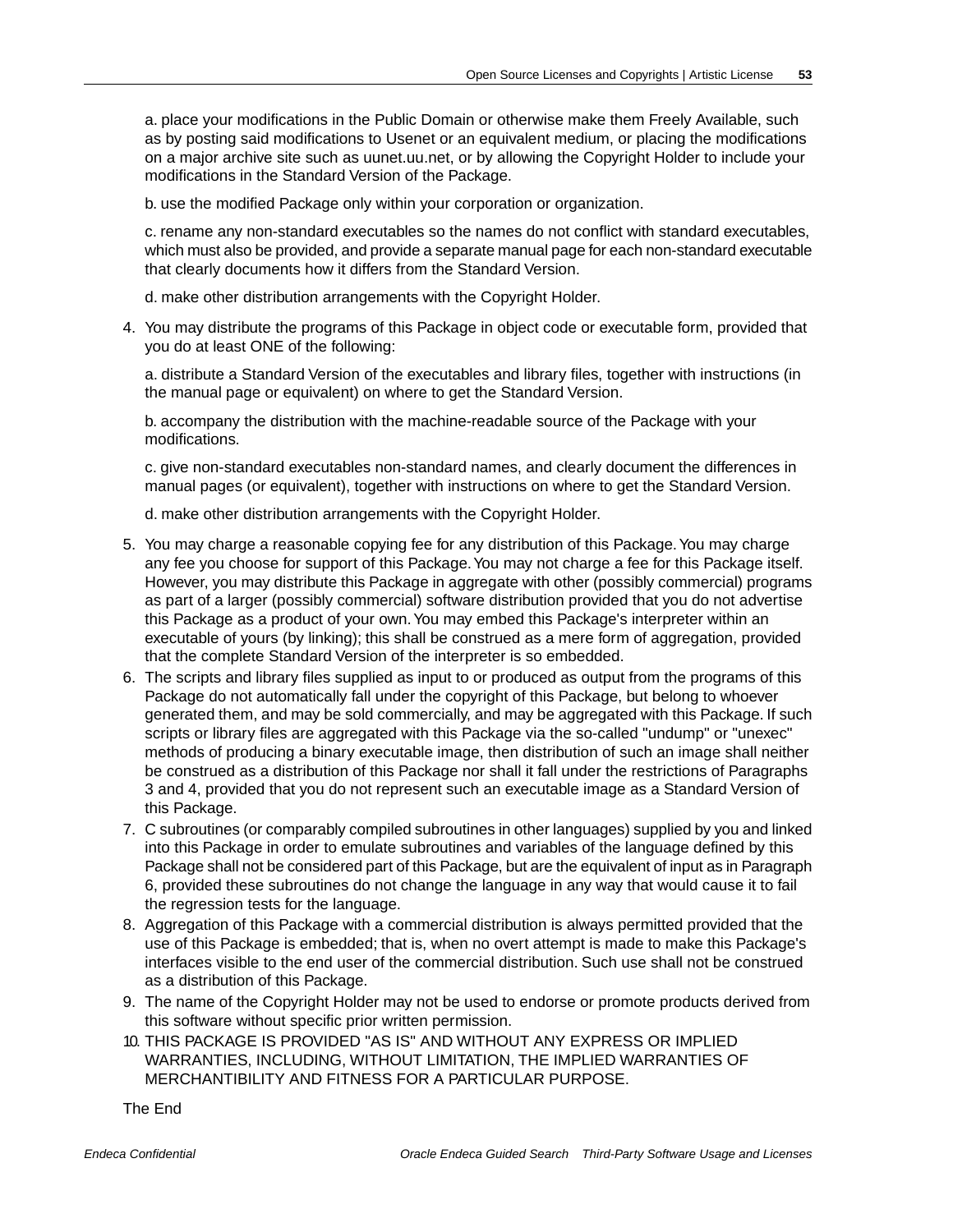# **Aspell English word list**

This English word list is comes directly from SCOWL 6 (up to level 60, using the src/make-aspell-dict script, http://wordlist.sourceforge.net/) and is thus under the same copyright of SCOWL. The affix file (only included in the aspell6 package) is based on the Ispell one which is under the same copyright of Ispell. Part of SCOWL is also based on Ispell thus the Ispell copyright is included with the SCOWL copyright.

The collective work is Copyright 2000-2004 by Kevin Atkinson as well as any of the copyrights mentioned below:

Copyright 2000-2004 by Kevin Atkinson

Permission to use, copy, modify, distribute and sell these word lists, the associated scripts, the output created from the scripts, and its documentation for any purpose is hereby granted without fee, provided that the above copyright notice appears in all copies and that both that copyright notice and this permission notice appear in supporting documentation. Kevin Atkinson makes no representations about the suitability of this array for any purpose. It is provided "as is" without express or implied warranty.

Alan Beale <biljir@pobox.com> also deserves special credit as he has, in addition to providing the 12Dicts package and being a major contributor to the ENABLE word list, given me an incredible amount of feedback and created a number of special lists (those found in the Supplement) in order to help improve the overall quality of SCOWL.

The 10 level includes the 1000 most common English words (according to the Moby (TM) Words II [MWords] package), a subset of the 1000 most common words on the Internet (again, according to Moby Words II), and frequently class 16 from Brian Kelk's "UK English Wordlist with Frequency Classification".

The MWords package was explicitly placed in the public domain:

The Moby lexicon project is complete and has been place into the public domain. Use, sell, rework, excerpt and use in any way on any platform.

Placing this material on internal or public servers is also encouraged. The compiler is not aware of any export restrictions so freely distribute world-wide.

You can verify the public domain status by contacting

Grady Ward

3449 Martha Ct.

Arcata, CA 95521-4884

grady@netcom.com

grady@northcoast.com

The "UK English Wordlist With Frequency Classification" is also in the Public Domain:

Date: Sat, 08 Jul 2000 20:27:21 +0100

From: Brian Kelk <Brian.Kelk@cl.cam.ac.uk>

> I was wondering what the copyright status of your "UK English

> Wordlist With Frequency Classification" word list as it seems to

> be lacking any copyright notice.

There were many many sources in total, but any text marked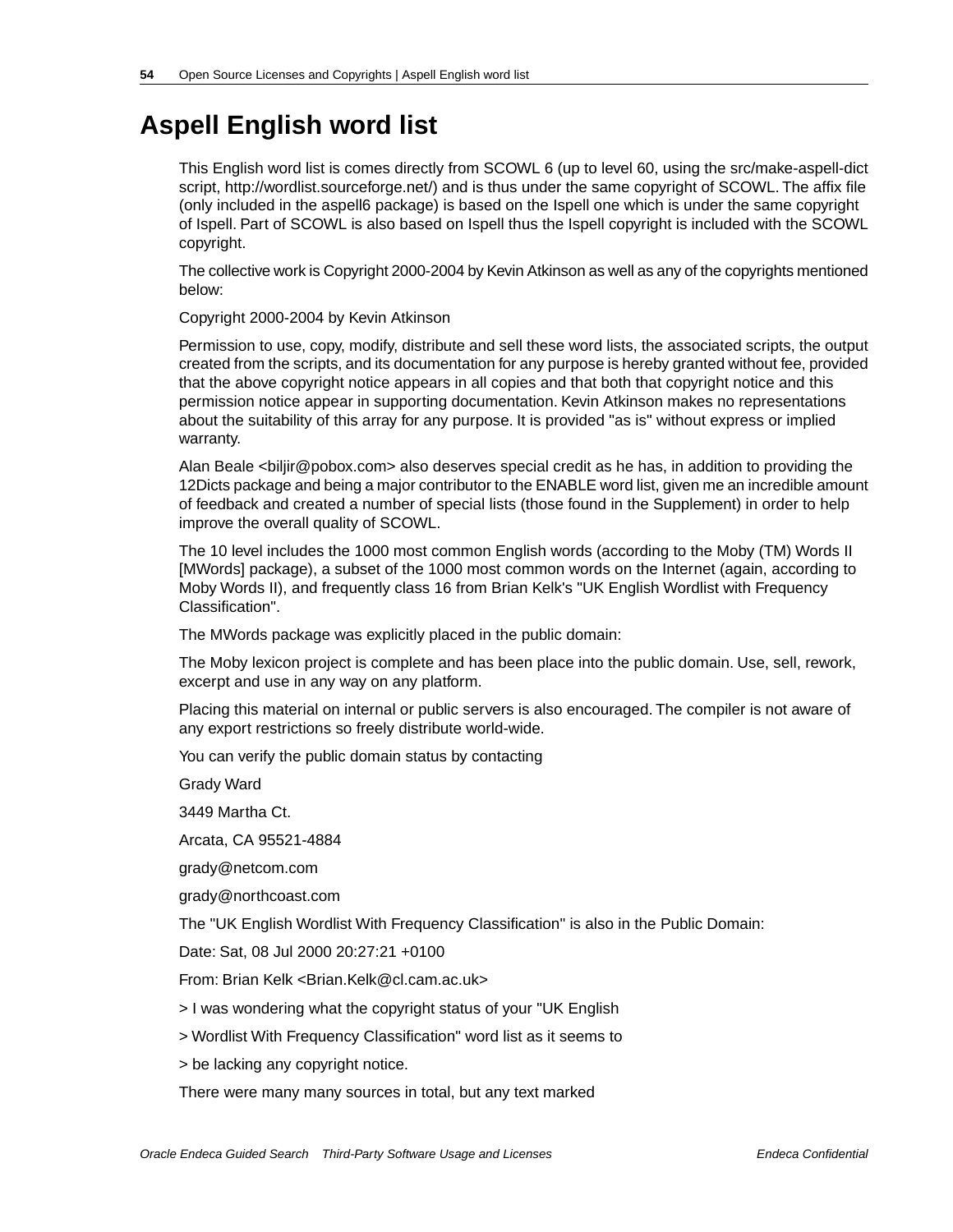"copyright" was avoided. Locally-written documentation was one source. An earlier version of the list resided in a filespace called PUBLIC on the University mainframe, because it was considered public domain.

Date: Tue, 11 Jul 2000 19:31:34 +0100

> So are you saying your word list is also in the public domain?

That is the intention.

The 20 level includes frequency classes 7-15 from Brian's word list.

The 35 level includes frequency classes 2-6 and words appearing in at least 11 of 12 dictionaries as indicated in the 12Dicts package. All words from the 12Dicts package have had likely inflections added via my inflection database.

The 12Dicts package and Supplement is in the Public Domain.

The WordNet database, which was used in the creation of the Inflections database, is under the following copyright:

This software and database is being provided to you, the LICENSEE, by Princeton University under the following license. By obtaining, using and/or copying this software and database, you agree that you have read, understood, and will comply with these terms and conditions.:

Permission to use, copy, modify and distribute this software and database and its documentation for any purpose and without fee or royalty is hereby granted, provided that you agree to comply with the following copyright notice and statements, including the disclaimer, and that the same appear on ALL copies of the software, database and documentation, including modifications that you make for internal use or for distribution.

WordNet 1.6 Copyright 1997 by Princeton University. All rights reserved.

THIS SOFTWARE AND DATABASE IS PROVIDED "AS IS" AND PRINCETON UNIVERSITY MAKES NO REPRESENTATIONS OR WARRANTIES, EXPRESS OR IMPLIED. BY WAY OF EXAMPLE, BUT NOT LIMITATION, PRINCETON UNIVERSITY MAKES NO REPRESENTATIONS OR WARRANTIES OF MERCHANT-ABILITY OR FITNESS FOR ANY PARTICULAR PURPOSE OR THAT THE USE OF THE LICENSED SOFTWARE, DATABASE OR DOCUMENTATION WILL NOT INFRINGE ANY THIRD PARTY PATENTS, COPYRIGHTS, TRADEMARKS OR OTHER RIGHTS.

The name of Princeton University or Princeton may not be used in advertising or publicity pertaining to distribution of the software and/or database. Title to copyright in this software, database and any associated documentation shall at all times remain with Princeton University and LICENSEE agrees to preserve same.

The 40 level includes words from Alan's 3esl list found in version 4.0 of his 12dicts package. Like his other stuff the 3esl list is also in the public domain.

The 50 level includes Brian's frequency class 1, words words appearing in at least 5 of 12 of the dictionaries as indicated in the 12Dicts package, and uppercase words in at least 4 of the previous 12 dictionaries. A decent number of proper names is also included: The top 1000 male, female, and Last names from the 1990 Census report; a list of names sent to me by Alan Beale; and a few names that I added myself. Finally a small list of abbreviations not commonly found in other word lists is included.

The name files form the Census report is a government document which I don't think can be copyrighted.

The file special-jargon.50 uses common.lst and word.lst from the "Unofficial Jargon File Word Lists" which is derived from "The Jargon File". All of which is in the Public Domain. This file also contain a few extra UNIX terms which are found in the file "unix-terms" in the special/ directory.

The 55 level includes words from Alan's 2of4brif list found in version 4.0 of his 12dicts package. Like his other stuff the 2of4brif is also in the public domain.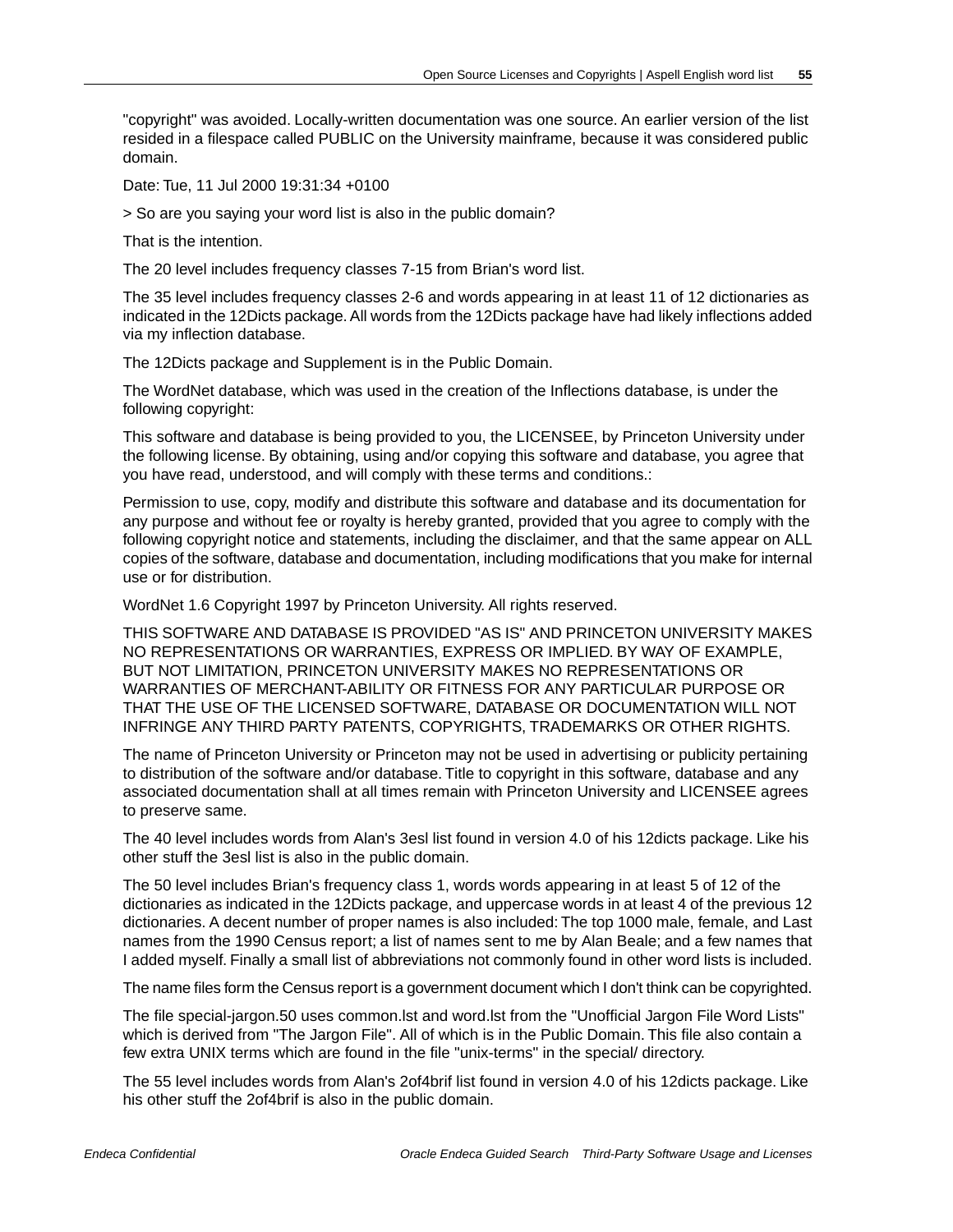The 60 level includes Brian's frequency class 0 and all words appearing in at least 2 of the 12 dictionaries as indicated by the 12Dicts package. A large number of names are also included: The 4,946 female names and the 3,897 male names from the MWords package.

The 70 level includes the 74,550 common dictionary words and the 21,986 names list from the MWords package. The common dictionary words, like those from the 12Dicts package, have had all likely inflections added. The 70 level also included the 5desk list from version 4.0 of the 12Dics package which is the public domain.

The 80 level includes the ENABLE word list, all the lists in the ENABLE supplement package (except for ABLE), the "UK Advanced Cryptics Dictionary" (UKACD), the list of signature words in from YAWL package, and the 10,196 places list from the MWords package.

The ENABLE package, mainted by M\Cooper <thegrendel@theriver.com>, is in the Public Domain:

The ENABLE master word list, WORD.LST, is herewith formally released into the Public Domain. Anyone is free to use it or distribute it in any manner they see fit. No fee or registration is required for its use nor are "contributions" solicited (if you feel you absolutely must contribute something for your own peace of mind, the authors of the ENABLE list ask that you make a donation on their behalf to your favorite charity). This word list is our gift to the Scrabble community, as an alternate to "official" word lists. Game designers may feel free to incorporate the WORD.LST into their games. Please mention the source and credit us as originators of the list. Note that if you, as a game designer, use the WORD.LST in your product, you may still copyright and protect your product, but you may \*not\* legally copyright or in any way restrict redistribution of the WORD.LST portion of your product. This \*may\* under law restrict your rights to restrict your users' rights, but that is only fair.

UKACD, by J Ross Beresford <ross@bryson.demon.co.uk>, is under the following copyright:

Copyright (c) J Ross Beresford 1993-1999. All Rights Reserved.

The following restriction is placed on the use of this publication: if The UK Advanced Cryptics Dictionary is used in a software package or redistributed in any form, the copyright notice must be prominently displayed and the text of this document must be included verbatim.

There are no other restrictions: I would like to see the list distributed as widely as possible.

The 95 level includes the 354,984 single words and 256,772 compound words from the MWords package, ABLE.LST from the ENABLE Supplement, and some additional words found in my part-of-speech database that were not found anywhere else.

Accent information was taken from UKACD.

My VARCON package was used to create the American, British, and Canadian word list.

Since the original word lists used used in the VARCON package came from the Ispell distribution they are under the Ispell copyright:

Copyright 1993, Geoff Kuenning, Granada Hills, CA

All rights reserved.

Redistribution and use in source and binary forms, with or without modification, are permitted provided that the following conditions are met:

- 1. Redistributions of source code must retain the above copyright notice, this list of conditions and the following disclaimer.
- 2. Redistributions in binary form must reproduce the above copyright notice, this list of conditions and the following disclaimer in the documentation and/or other materials provided with the distribution.
- 3. All modifications to the source code must be clearly marked as such. Binary redistributions based on modified source code must be clearly marked as modified versions in the documentation and/or other materials provided with the distribution.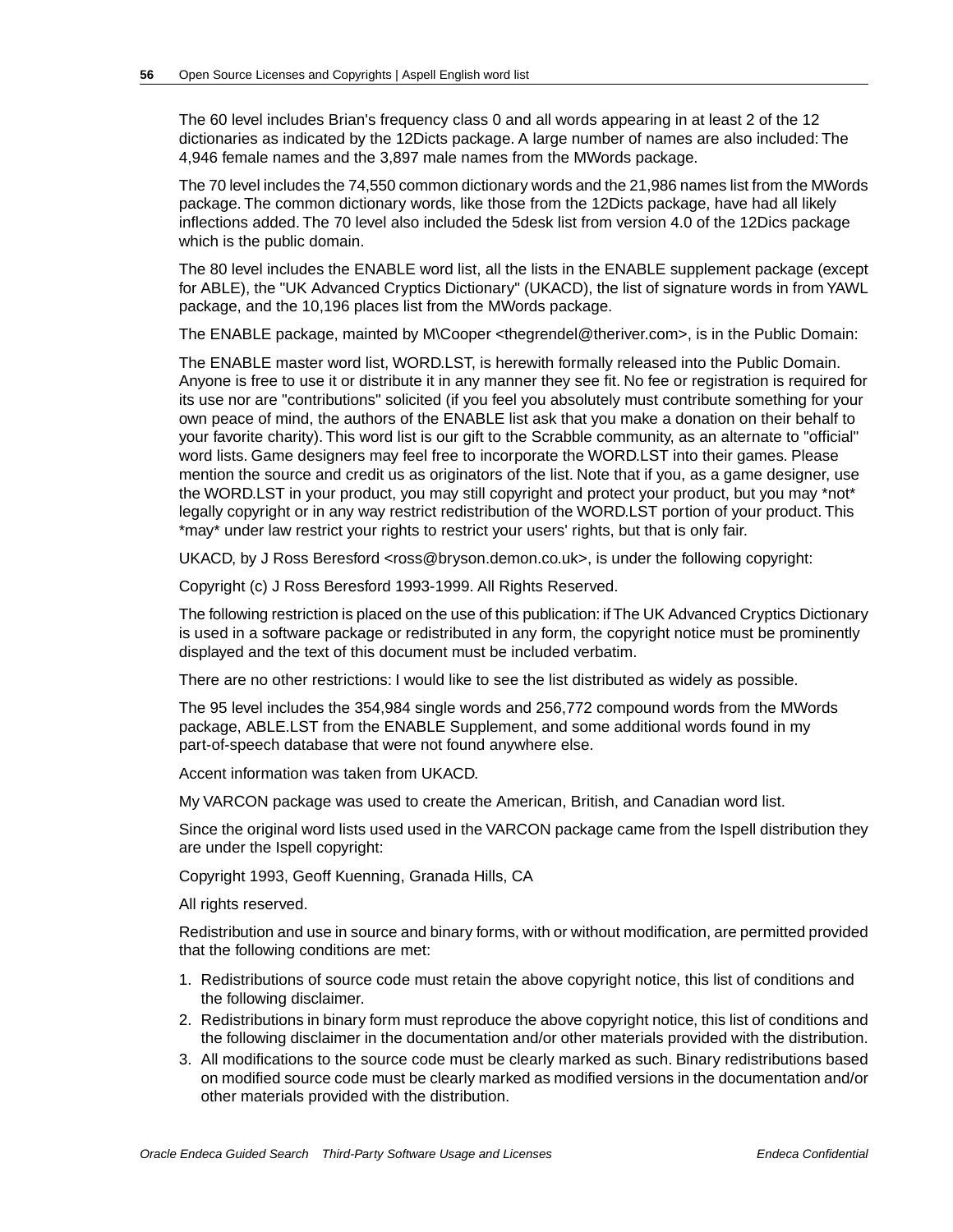- 4. (clause 4 removed with permission from Geoff Kuenning)
- 5. The name of Geoff Kuenning may not be used to endorse or promote products derived from this software without specific prior written permission.

THIS SOFTWARE IS PROVIDED BY GEOFF KUENNING AND CONTRIBUTORS ``AS IS'' AND ANY EXPRESS OR IMPLIED WARRANTIES, INCLUDING, BUT NOT LIMITED TO, THE IMPLIED WARRANTIES OF MERCHANTABILITY AND FITNESS FOR A PARTICULAR PURPOSE ARE DISCLAIMED. IN NO EVENT SHALL GEOFF KUENNING OR CONTRIBUTORS BE LIABLE FOR ANY DIRECT, INDIRECT, INCIDENTAL, SPECIAL, EXEMPLARY, OR CONSEQUENTIAL DAMAGES (INCLUDING, BUT NOT LIMITED TO, PROCUREMENT OF SUBSTITUTE GOODS OR SERVICES; LOSS OF USE, DATA, OR PROFITS; OR BUSINESS INTERRUPTION) HOWEVER CAUSED AND ON ANY THEORY OF LIABILITY, WHETHER IN CONTRACT, STRICT LIABILITY, OR TORT (INCLUDING NEGLIGENCE OR OTHERWISE) ARISING IN ANY WAY OUT OF THE USE OF THIS SOFTWARE, EVEN IF ADVISED OF THE POSSIBILITY OF SUCH DAMAGE.

## **ASM 1.5.3**

Copyright (c) 2000-2005 INRIA, France Telecom

All rights reserved.

Redistribution and use in source and binary forms, with or without modification, are permitted provided that the following conditions are met:

- 1. Redistributions of source code must retain the above copyright notice, this list of conditions and the following disclaimer.
- 2. Redistributions in binary form must reproduce the above copyright notice, this list of conditions and the following disclaimer in the documentation and/or other materials provided with the distribution.
- 3. Neither the name of the copyright holders nor the names of its contributors may be used to endorse or promote products derived from this software without specific prior written permission.

THIS SOFTWARE IS PROVIDED BY THE COPYRIGHT HOLDERS AND CONTRIBUTORS "AS IS" AND ANY EXPRESS OR IMPLIED WARRANTIES, INCLUDING, BUT NOT LIMITED TO, THE IMPLIED WARRANTIES OF MERCHANTABILITY AND FITNESS FOR A PARTICULAR PURPOSE ARE DISCLAIMED. IN NO EVENT SHALL THE COPYRIGHT OWNER OR CONTRIBUTORS BE LIABLE FOR ANY DIRECT, INDIRECT, INCIDENTAL, SPECIAL, EXEMPLARY, OR CONSEQUENTIAL DAMAGES (INCLUDING, BUT NOT LIMITED TO, PROCUREMENT OF SUBSTITUTE GOODS OR SERVICES; LOSS OF USE, DATA, OR PROFITS; OR BUSINESS INTERRUPTION) HOWEVER CAUSED AND ON ANY THEORY OF LIABILITY, WHETHER IN CONTRACT, STRICT LIABILITY, OR TORT (INCLUDING NEGLIGENCE OR OTHERWISE) ARISING IN ANY WAY OUT OF THE USE OF THIS SOFTWARE, EVEN IF ADVISED OF THE POSSIBILITY OF SUCH DAMAGE.

## **Boost Software License**

Boost Software License - Version 1.0 - August 17th, 2003

Permission is hereby granted, free of charge, to any person or organization obtaining a copy of the software and accompanying documentation covered by this license (the "Software") to use, reproduce, display, distribute, execute, and transmit the Software, and to prepare derivative works of the Software, and to permit third-parties to whom the Software is furnished to do so, all subject to the following: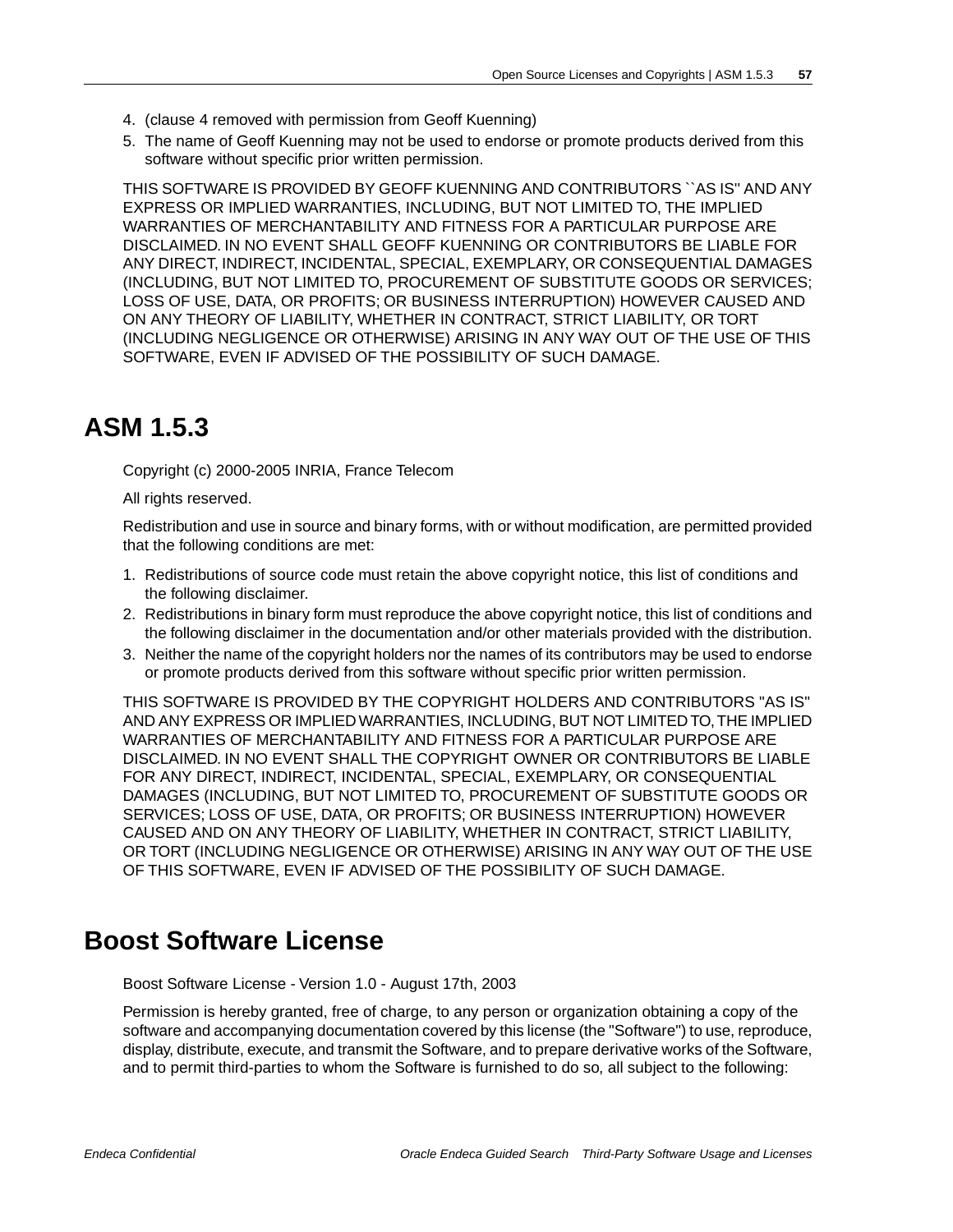The copyright notices in the Software and this entire statement, including the above license grant, this restriction and the following disclaimer, must be included in all copies of the Software, in whole or in part, and all derivative works of the Software, unless such copies or derivative works are solely in the form of machine-executable object code generated by a source language processor.

THE SOFTWARE IS PROVIDED "AS IS", WITHOUT WARRANTY OF ANY KIND, EXPRESS OR IMPLIED, INCLUDING BUT NOT LIMITED TO THE WARRANTIES OF MERCHANTABILITY, FITNESS FOR A PARTICULAR PURPOSE, TITLE AND NON-INFRINGEMENT. IN NO EVENT SHALL THE COPYRIGHT HOLDERS OR ANYONE DISTRIBUTING THE SOFTWARE BE LIABLE FOR ANY DAMAGES OR OTHER LIABILITY, WHETHER IN CONTRACT, TORT OR OTHERWISE, ARISING FROM, OUT OF OR IN CONNECTION WITH THE SOFTWARE OR THE USE OR OTHER DEALINGS IN THE SOFTWARE.

## **BSD License**

Redistribution and use in source and binary forms, with or without modification, are permitted provided that the following conditions are met:

- Redistributions of source code must retain the above copyright notice, this list of conditions and the following disclaimer.
- Redistributions in binary form must reproduce the above copyright notice, this list of conditions and the following disclaimer in the documentation and/or other materials provided with the distribution.
- The names of its contributors may not be used to endorse or promote products derived from this software without specific prior written permission.

THIS SOFTWARE IS PROVIDED BY THE COPYRIGHT HOLDERS AND CONTRIBUTORS "AS IS" AND ANY EXPRESS OR IMPLIED WARRANTIES, INCLUDING, BUT NOT LIMITED TO, THE IMPLIED WARRANTIES OF MERCHANTABILITY AND FITNESS FOR A PARTICULAR PURPOSE ARE DISCLAIMED. IN NO EVENT SHALL THE COPYRIGHT OWNER OR CONTRIBUTORS BE LIABLE FOR ANY DIRECT, INDIRECT, INCIDENTAL, SPECIAL, EXEMPLARY, OR CONSEQUENTIAL DAMAGES (INCLUDING, BUT NOT LIMITED TO, PROCUREMENT OF SUBSTITUTE GOODS OR SERVICES; LOSS OF USE, DATA, OR PROFITS; OR BUSINESS INTERRUPTION) HOWEVER CAUSED AND ON ANY THEORY OF LIABILITY, WHETHER IN CONTRACT, STRICT LIABILITY, OR TORT (INCLUDING NEGLIGENCE OR OTHERWISE) ARISING IN ANY WAY OUT OF THE USE OF THIS SOFTWARE, EVEN IF ADVISED OF THE POSSIBILITY OF SUCH DAMAGE.

## **Cairngorm License**

Copyright (c) 2007 - 2008 Adobe

All rights reserved.

Permission is hereby granted, free of charge, to any person obtaining a copy of this software and associated documentation files (the "Software"), to deal in the Software without restriction, including without limitation the rights to use, copy, modify, merge, publish, distribute, sublicense, and/or sell copies of the Software, and to permit persons to whom the Software is furnished to do so, subject to the following conditions:

The above copyright notice and this permission notice shall be included in all copies or substantial portions of the Software.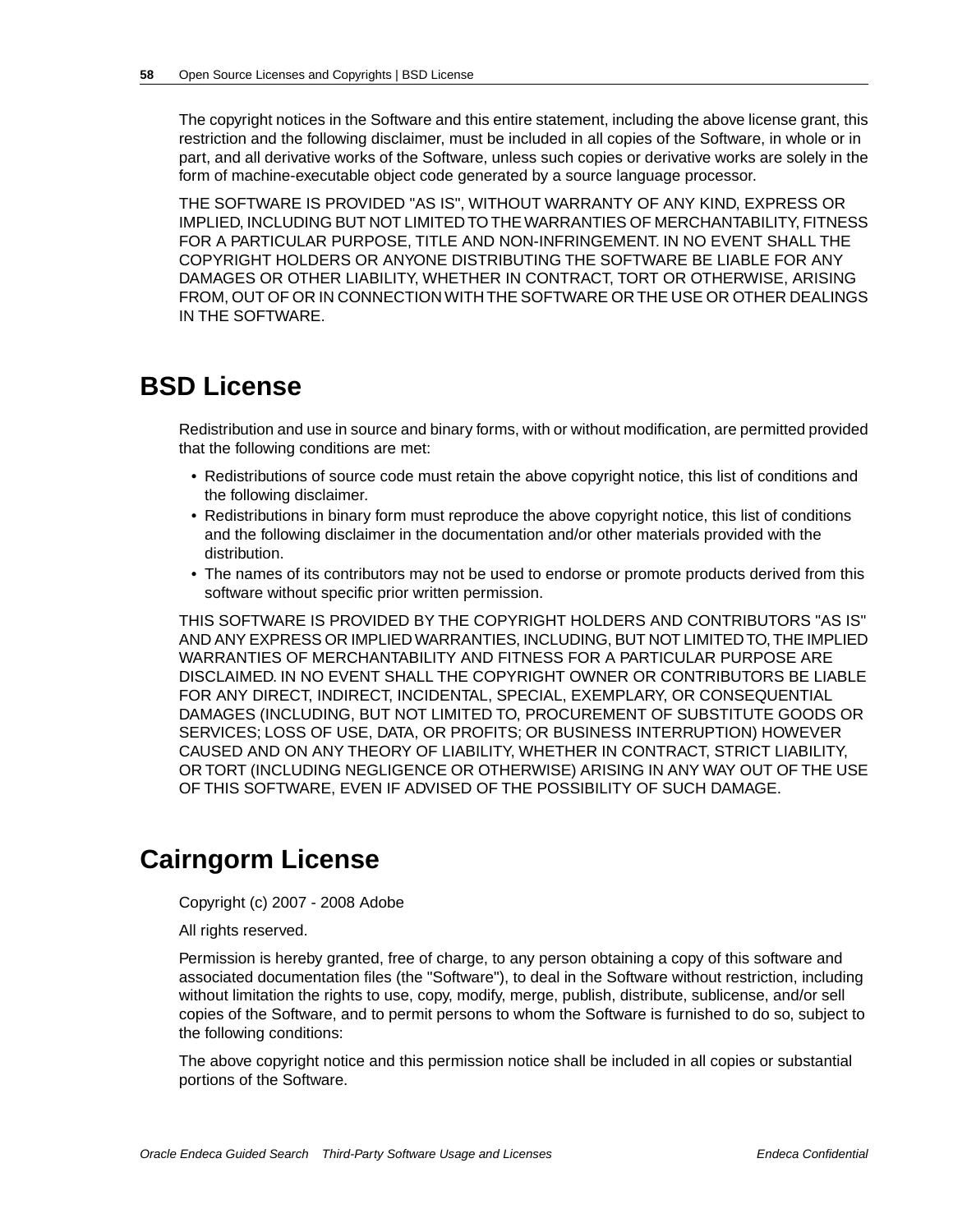THE SOFTWARE IS PROVIDED "AS IS", WITHOUT WARRANTY OF ANY KIND, EXPRESS OR IMPLIED, INCLUDING BUT NOT LIMITED TO THE WARRANTIES OF MERCHANTABILITY, FITNESS FOR A PARTICULAR PURPOSE AND NONINFRINGEMENT. IN NO EVENT SHALL THE AUTHORS OR COPYRIGHT HOLDERS BE LIABLE FOR ANY CLAIM, DAMAGES OR OTHER LIABILITY, WHETHER IN AN ACTION OF CONTRACT, TORT OR OTHERWISE, ARISING FROM, OUT OF OR IN CONNECTION WITH THE SOFTWARE OR THE USE OR OTHER DEALINGS IN THE SOFTWARE.

# **The Code Project Open License (CPOL) 1.02**

## **Preamble**

This License governs Your use of the Work. This License is intended to allow developers to use the Source Code and Executable Files provided as part of the Work in any application in any form.

The main points subject to the terms of the License are:

- Source Code and Executable Files can be used in commercial applications;
- Source Code and Executable Files can be redistributed; and
- Source Code can be modified to create derivative works.
- No claim of suitability, guarantee, or any warranty whatsoever is provided. The software is provided "as-is".
- The Article accompanying the Work may not be distributed or republished without the Author's consent

This License is entered between You, the individual or other entity reading or otherwise making use of the Work licensed pursuant to this License and the individual or other entity which offers the Work under the terms of this License ("Author").

## **License**

THE WORK (AS DEFINED BELOW) IS PROVIDED UNDER THE TERMS OF THIS CODE PROJECT OPEN LICENSE ("LICENSE"). THE WORK IS PROTECTED BY COPYRIGHT AND/OR OTHER APPLICABLE LAW. ANY USE OF THE WORK OTHER THAN AS AUTHORIZED UNDER THIS LICENSE OR COPYRIGHT LAW IS PROHIBITED.

BY EXERCISING ANY RIGHTS TO THE WORK PROVIDED HEREIN, YOU ACCEPT AND AGREE TO BE BOUND BY THE TERMS OF THIS LICENSE. THE AUTHOR GRANTS YOU THE RIGHTS CONTAINED HEREIN IN CONSIDERATION OF YOUR ACCEPTANCE OF SUCH TERMS AND CONDITIONS. IF YOU DO NOT AGREE TO ACCEPT AND BE BOUND BY THE TERMS OF THIS LICENSE, YOU CANNOT MAKE ANY USE OF THE WORK.

#### 1. **Definitions.**

- a. **"Articles"** means, collectively, all articles written by Author which describes how the Source Code and Executable Files for the Work may be used by a user.
- b. **"Author"** means the individual or entity that offers the Work under the terms of this License.
- c. **"Derivative Work"** means a work based upon the Work or upon the Work and other pre-existing works.
- d. **"Executable Files"** refer to the executables, binary files, configuration and any required data files included in the Work.
- e. **"Publisher"** means the provider of the website, magazine, CD-ROM, DVD or other medium from or by which the Work is obtained by You.
- f. **"Source Code"** refers to the collection of source code and configuration files used to create the Executable Files.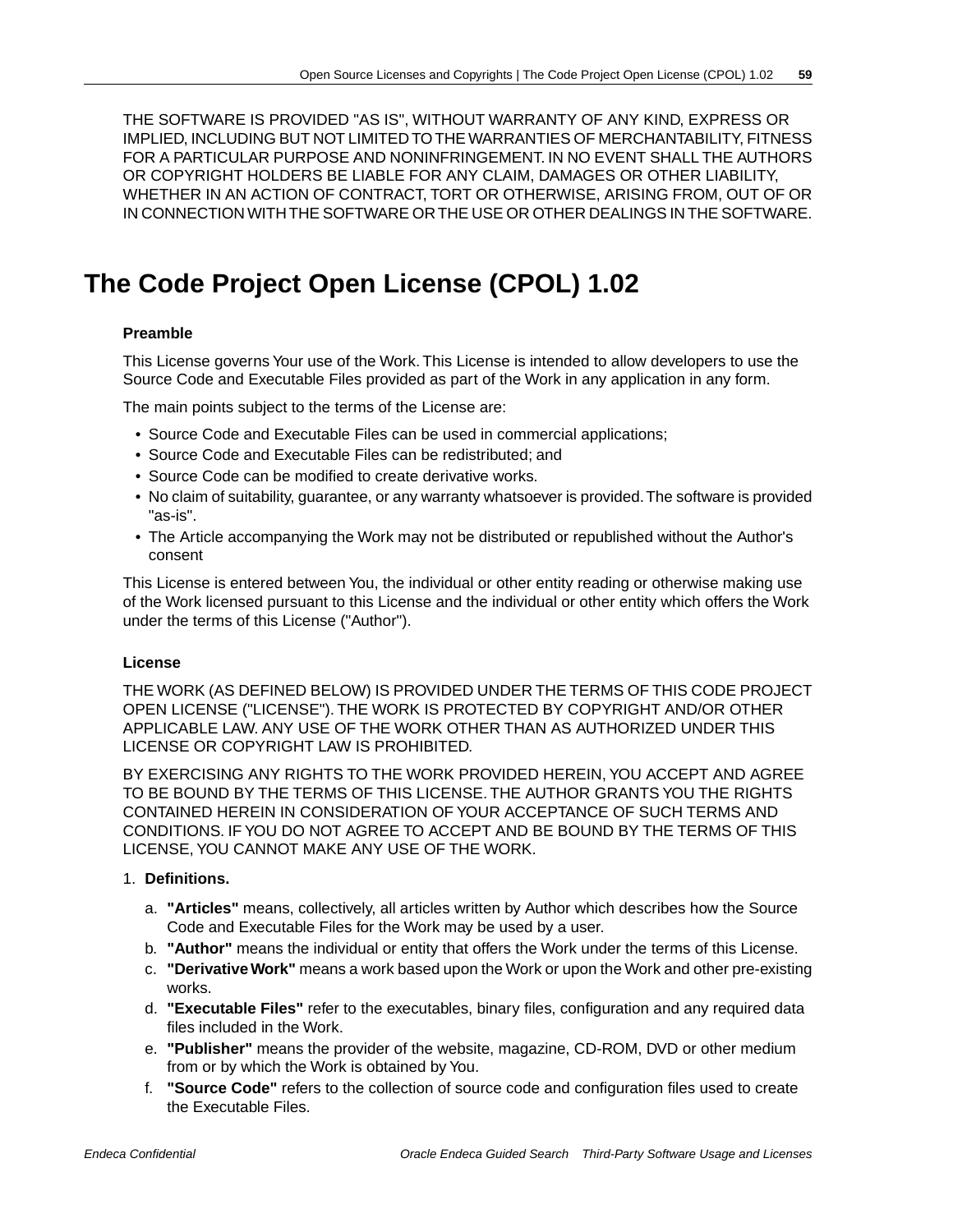- g. **"Standard Version"** refers to such a Work if it has not been modified, or has been modified in accordance with the consent of the Author, such consent being in the full discretion of the Author.
- h. **"Work"** refers to the collection of files distributed by the Publisher, including the Source Code, Executable Files, binaries, data files, documentation, whitepapers and the Articles.
- i. **"You"** is you, an individual or entity wishing to use the Work and exercise your rights under this License.
- 2. **Fair Use/Fair Use Rights.** Nothing in this License is intended to reduce, limit, or restrict any rights arising from fair use, fair dealing, first sale or other limitations on the exclusive rights of the copyright owner under copyright law or other applicable laws.
- 3. **License Grant.** Subject to the terms and conditions of this License, the Author hereby grants You a worldwide, royalty-free, non-exclusive, perpetual (for the duration of the applicable copyright) license to exercise the rights in the Work as stated below:
	- a. You may use the standard version of the Source Code or Executable Files in Your own applications.
	- b. You may apply bug fixes, portability fixes and other modifications obtained from the Public Domain or from the Author. A Work modified in such a way shall still be considered the standard version and will be subject to this License.
	- c. You may otherwise modify Your copy of this Work (excluding the Articles) in any way to create a Derivative Work, provided that You insert a prominent notice in each changed file stating how, when and where You changed that file.
	- d. You may distribute the standard version of the Executable Files and Source Code or Derivative Work in aggregate with other (possibly commercial) programs as part of a larger (possibly commercial) software distribution.
	- e. The Articles discussing the Work published in any form by the author may not be distributed or republished without the Author's consent.The author retains copyright to any such Articles.You may use the Executable Files and Source Code pursuant to this License but you may not repost or republish or otherwise distribute or make available the Articles, without the prior written consent of the Author.

Any subroutines or modules supplied by You and linked into the Source Code or Executable Files this Work shall not be considered part of this Work and will not be subject to the terms of this License.

- 4. **Patent License.** Subject to the terms and conditions of this License, each Author hereby grants to You a perpetual, worldwide, non-exclusive, no-charge, royalty-free, irrevocable (except as stated in this section) patent license to make, have made, use, import, and otherwise transfer the Work.
- 5. **Restrictions.** The license granted in Section 3 above is expressly made subject to and limited by the following restrictions:
	- a. You agree not to remove any of the original copyright, patent, trademark, and attribution notices and associated disclaimers that may appear in the Source Code or Executable Files.
	- b. You agree not to advertise or in any way imply that this Work is a product of Your own.
	- c. The name of the Author may not be used to endorse or promote products derived from the Work without the prior written consent of the Author.
	- d. You agree not to sell, lease, or rent any part of the Work.This does not restrict you from including the Work or any part of the Work inside a larger software distribution that itself is being sold. The Work by itself, though, cannot be sold, leased or rented.
	- e. You may distribute the Executable Files and Source Code only under the terms of this License, and You must include a copy of, or the Uniform Resource Identifier for, this License with every copy of the Executable Files or Source Code You distribute and ensure that anyone receiving such Executable Files and Source Code agrees that the terms of this License apply to such Executable Files and/or Source Code.You may not offer or impose any terms on the Work that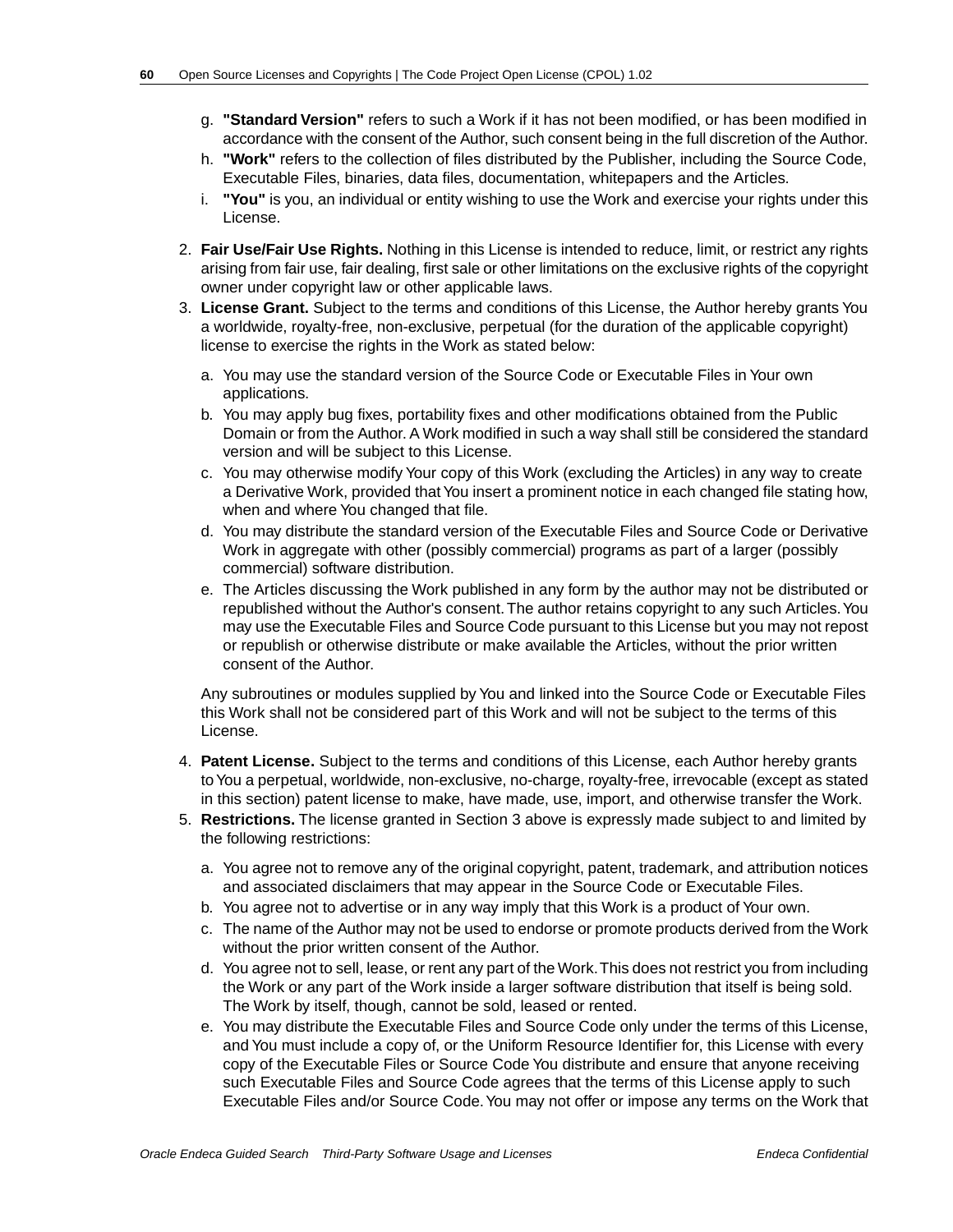alter or restrict the terms of this License or the recipients' exercise of the rights granted hereunder. You may not sublicense the Work.You must keep intact all notices that refer to this License and to the disclaimer of warranties.You may not distribute the Executable Files or Source Code with any technological measures that control access or use of the Work in a manner inconsistent with the terms of this License.

- f. You agree not to use the Work for illegal, immoral or improper purposes, or on pages containing illegal, immoral or improper material. The Work is subject to applicable export laws.You agree to comply with all such laws and regulations that may apply to the Work after Your receipt of the Work.
- 6. **Representations, Warranties and Disclaimer.** THIS WORK IS PROVIDED "AS IS", "WHERE IS" AND "AS AVAILABLE", WITHOUT ANY EXPRESS OR IMPLIED WARRANTIES OR CONDITIONS OR GUARANTEES.YOU, THE USER, ASSUME ALL RISK IN ITS USE, INCLUDING COPYRIGHT INFRINGEMENT, PATENT INFRINGEMENT, SUITABILITY, ETC. AUTHOR EXPRESSLY DISCLAIMS ALL EXPRESS, IMPLIED OR STATUTORY WARRANTIES OR CONDITIONS, INCLUDING WITHOUT LIMITATION, WARRANTIES OR CONDITIONS OF MERCHANTABILITY, MERCHANTABLE QUALITY OR FITNESS FOR A PARTICULAR PURPOSE, OR ANY WARRANTY OF TITLE OR NON-INFRINGEMENT, OR THAT THE WORK (OR ANY PORTION THEREOF) IS CORRECT, USEFUL, BUG-FREE OR FREE OF VIRUSES.YOU MUST PASS THIS DISCLAIMER ON WHENEVER YOU DISTRIBUTE THE WORK OR DERIVATIVE WORKS.
- 7. **Indemnity.** You agree to defend, indemnify and hold harmless the Author and the Publisher from and against any claims, suits, losses, damages, liabilities, costs, and expenses (including reasonable legal or attorneys' fees) resulting from or relating to any use of the Work by You.
- 8. **Limitation on Liability.** EXCEPT TO THE EXTENT REQUIRED BY APPLICABLE LAW, IN NO EVENT WILL THE AUTHOR OR THE PUBLISHER BE LIABLE TO YOU ON ANY LEGAL THEORY FOR ANY SPECIAL, INCIDENTAL, CONSEQUENTIAL, PUNITIVE OR EXEMPLARY DAMAGES ARISING OUT OF THIS LICENSE OR THE USE OF THE WORK OR OTHERWISE, EVEN IF THE AUTHOR OR THE PUBLISHER HAS BEEN ADVISED OF THE POSSIBILITY OF SUCH DAMAGES.
- 9. **Termination.**
	- a. This License and the rights granted hereunder will terminate automatically upon any breach by You of any term of this License. Individuals or entities who have received Derivative Works from You under this License, however, will not have their licenses terminated provided such individuals or entities remain in full compliance with those licenses. Sections 1, 2, 6, 7, 8, 9, 10 and 11 will survive any termination of this License.
	- b. If You bring a copyright, trademark, patent or any other infringement claim against any contributor over infringements You claim are made by the Work, your License from such contributor to the Work ends automatically.
	- c. Subject to the above terms and conditions, this License is perpetual (for the duration of the applicable copyright in the Work). Notwithstanding the above, the Author reserves the right to release the Work under different license terms or to stop distributing the Work at any time; provided, however that any such election will not serve to withdraw this License (or any other license that has been, or is required to be, granted under the terms of this License), and this License will continue in full force and effect unless terminated as stated above.
- 10. **Publisher.** The parties hereby confirm that the Publisher shall not, under any circumstances, be responsible for and shall not have any liability in respect of the subject matter of this License. The Publisher makes no warranty whatsoever in connection with the Work and shall not be liable to You or any party on any legal theory for any damages whatsoever, including without limitation any general, special, incidental or consequential damages arising in connection to this license. The Publisher reserves the right to cease making the Work available to You at any time without notice
- 11. **Miscellaneous**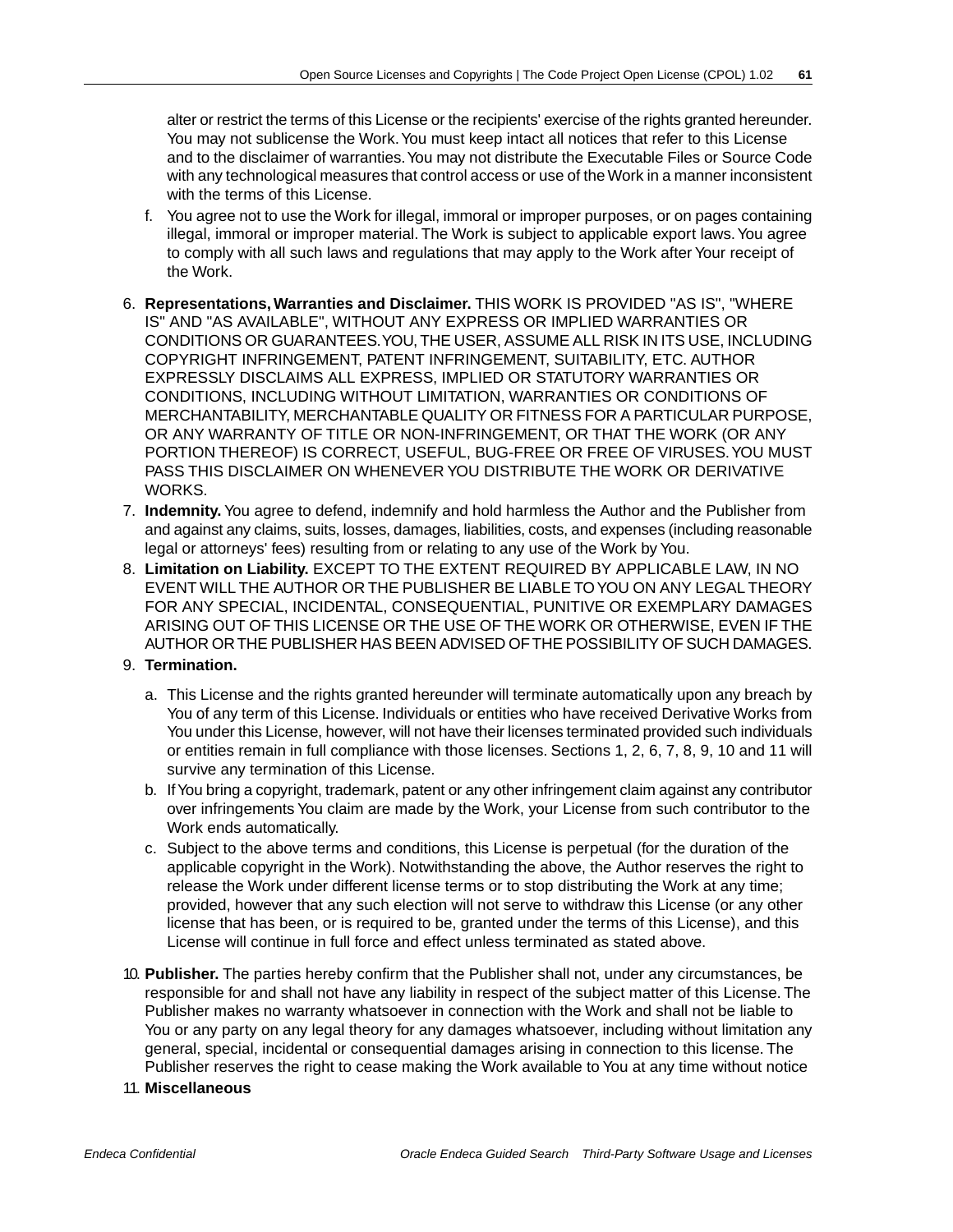- a. This License shall be governed by the laws of the location of the head office of the Author or if the Author is an individual, the laws of location of the principal place of residence of the Author.
- b. If any provision of this License is invalid or unenforceable under applicable law, it shall not affect the validity or enforceability of the remainder of the terms of this License, and without further action by the parties to this License, such provision shall be reformed to the minimum extent necessary to make such provision valid and enforceable.
- c. No term or provision of this License shall be deemed waived and no breach consented to unless such waiver or consent shall be in writing and signed by the party to be charged with such waiver or consent.
- d. This License constitutes the entire agreement between the parties with respect to the Work licensed herein. There are no understandings, agreements or representations with respect to the Work not specified herein. The Author shall not be bound by any additional provisions that may appear in any communication from You. This License may not be modified without the mutual written agreement of the Author and You.

# **Codehaus Xfire License**

Copyright © 2005 Envoi Solutions LLC

Permission is hereby granted, free of charge, to any person obtaining a copy of this software and associated documentation files (the "Software"), to deal in the Software without restriction, including without limitation the rights to use, copy, modify, merge, publish, distribute, sublicense, and/or sell copies of the Software, and to permit persons to whom the Software is furnished to do so, subject to the following conditions:

The above copyright notice and this permission notice shall be included in all copies or substantial portions of the Software.

THE SOFTWARE IS PROVIDED "AS IS", WITHOUT WARRANTY OF ANY KIND, EXPRESS OR IMPLIED, INCLUDING BUT NOT LIMITED TO THE WARRANTIES OF MERCHANTABILITY, FITNESS FOR A PARTICULAR PURPOSE AND NONINFRINGEMENT. IN NO EVENT SHALL THE AUTHORS OR COPYRIGHT HOLDERS BE LIABLE FOR ANY CLAIM, DAMAGES OR OTHER LIABILITY, WHETHER IN AN ACTION OF CONTRACT, TORT OR OTHERWISE, ARISING FROM, OUT OF OR IN CONNECTION WITH THE SOFTWARE OR THE USE OR OTHER DEALINGS IN THE SOFTWARE.

# **COMMON DEVELOPMENT AND DISTRIBUTION LICENSE (CDDL) version 1.0**

Submitted by nelson on Thu, 2007-06-07 16:10. ::

COMMON DEVELOPMENT AND DISTRIBUTION LICENSE (CDDL) Version 1.0

## **1. Definitions.**

1.1. "Contributor" means each individual or entity that creates or contributes to the creation of Modifications.

1.2. "Contributor Version" means the combination of the Original Software, prior Modifications used by a Contributor (if any), and the Modifications made by that particular Contributor.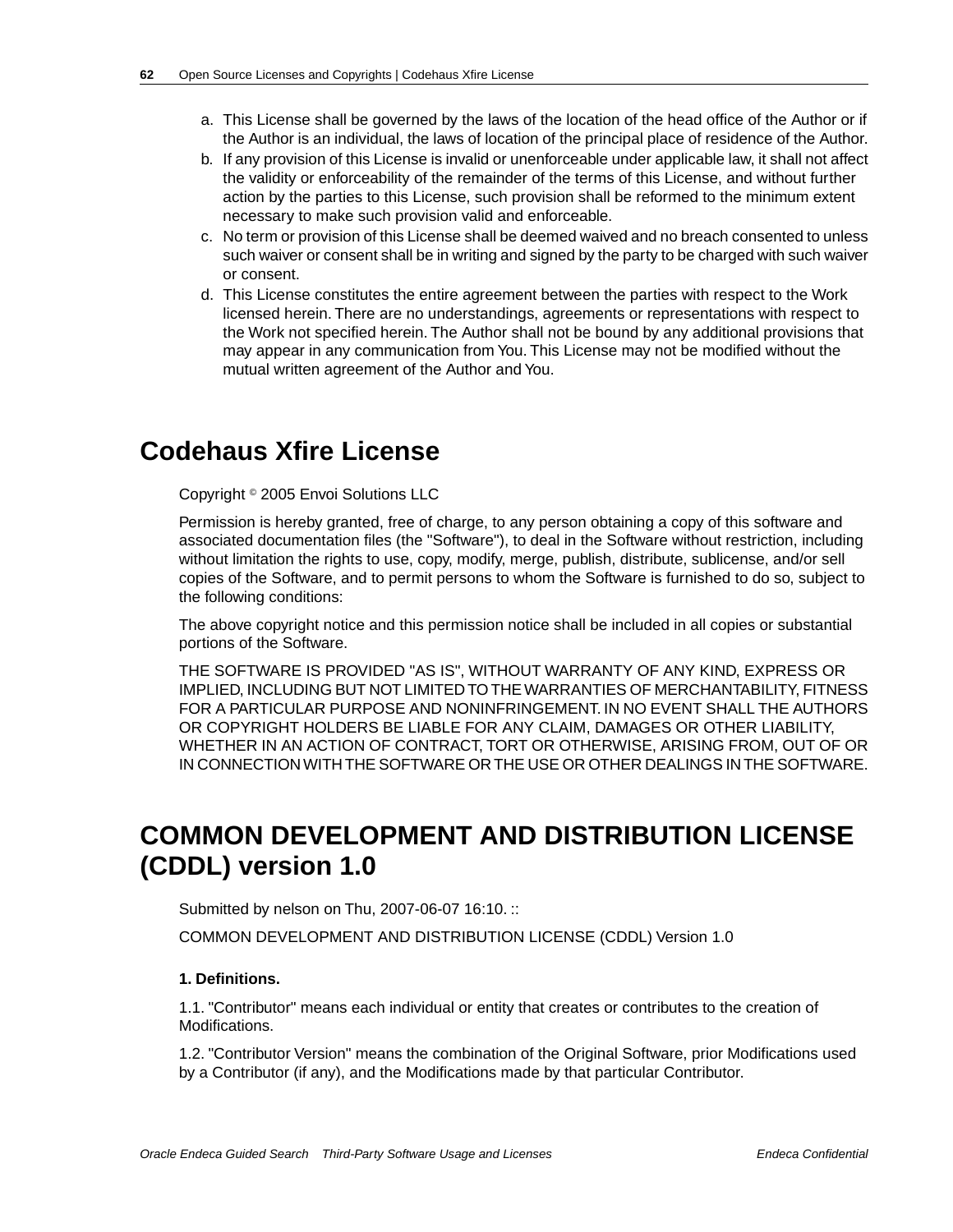1.3. "Covered Software" means (a) the Original Software, or (b) Modifications, or (c) the combination of files containing Original Software with files containing Modifications, in each case including portions thereof.

1.4. "Executable" means the Covered Software in any form other than Source Code.

1.5. "Initial Developer" means the individual or entity that first makes Original Software available under this License.

1.6. "Larger Work" means a work which combines Covered Software or portions thereof with code not governed by the terms of this License.

1.7. "License" means this document.

1.8. "Licensable" means having the right to grant, to the maximum extent possible, whether at the time of the initial grant or subsequently acquired, any and all of the rights conveyed herein.

1.9. "Modifications" means the Source Code and Executable form of any of the following:

A. Any file that results from an addition to, deletion from or modification of the contents of a file containing Original Software or previous Modifications;

B. Any new file that contains any part of the Original Software or previous Modification; or

C. Any new file that is contributed or otherwise made available under the terms of this License.

1.10. "Original Software" means the Source Code and Executable form of computer software code that is originally released under this License.

1.11. "Patent Claims" means any patent claim(s), now owned or hereafter acquired, including without limitation, method, process, and apparatus claims, in any patent Licensable by grantor.

1.12. "Source Code" means (a) the common form of computer software code in which modifications are made and (b) associated documentation included in or with such code.

1.13. "You" (or "Your") means an individual or a legal entity exercising rights under, and complying with all of the terms of, this License. For legal entities, "You" includes any entity which controls, is controlled by, or is under common control with You. For purposes of this definition, "control" means (a) the power, direct or indirect, to cause the direction or management of such entity, whether by contract or otherwise, or (b) ownership of more than fifty percent (50%) of the outstanding shares or beneficial ownership of such entity.

## **2. License Grants.**

2.1. The Initial Developer Grant.

Conditioned upon Your compliance with Section 3.1 below and subject to third party intellectual property claims, the Initial Developer hereby grants You a world-wide, royalty-free, non-exclusive license:

(a) under intellectual property rights (other than patent or trademark) Licensable by Initial Developer, to use, reproduce, modify, display, perform, sublicense and distribute the Original Software (or portions thereof), with or without Modifications, and/or as part of a Larger Work; and

(b) under Patent Claims infringed by the making, using or selling of Original Software, to make, have made, use, practice, sell, and offer for sale, and/or otherwise dispose of the Original Software (or portions thereof).

(c) The licenses granted in Sections 2.1(a) and (b) are effective on the date Initial Developer first distributes or otherwise makes the Original Software available to a third party under the terms of this License.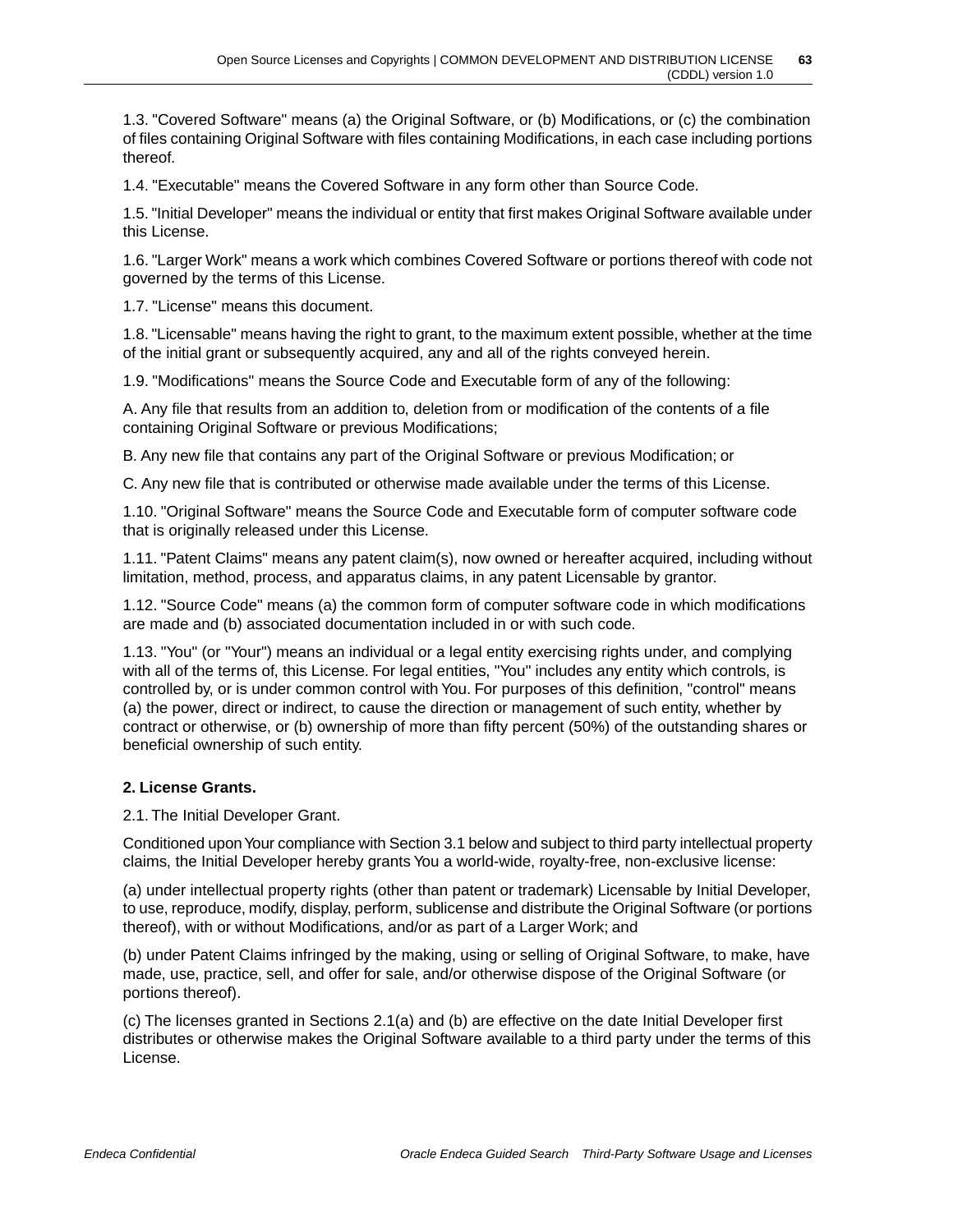(d) Notwithstanding Section 2.1(b) above, no patent license is granted: (1) for code that You delete from the Original Software, or (2) for infringements caused by: (i) the modification of the Original Software, or (ii) the combination of the Original Software with other software or devices.

## 2.2. Contributor Grant.

Conditioned upon Your compliance with Section 3.1 below and subject to third party intellectual property claims, each Contributor hereby grants You a world-wide, royalty-free, non-exclusive license:

(a) under intellectual property rights (other than patent or trademark) Licensable by Contributor to use, reproduce, modify, display, perform, sublicense and distribute the Modifications created by such Contributor (or portions thereof), either on an unmodified basis, with other Modifications, as Covered Software and/or as part of a Larger Work; and

(b) under Patent Claims infringed by the making, using, or selling of Modifications made by that Contributor either alone and/or in combination with its Contributor Version (or portions of such combination), to make, use, sell, offer for sale, have made, and/or otherwise dispose of: (1) Modifications made by that Contributor (or portions thereof); and (2) the combination of Modifications made by that Contributor with its Contributor Version (or portions of such combination).

(c) The licenses granted in Sections 2.2(a) and 2.2(b) are effective on the date Contributor first distributes or otherwise makes the Modifications available to a third party.

(d) Notwithstanding Section 2.2(b) above, no patent license is granted: (1) for any code that Contributor has deleted from the Contributor Version; (2) for infringements caused by: (i) third party modifications of Contributor Version, or (ii) the combination of Modifications made by that Contributor with other software (except as part of the Contributor Version) or other devices; or (3) under Patent Claims infringed by Covered Software in the absence of Modifications made by that Contributor.

## **3. Distribution Obligations.**

## 3.1. Availability of Source Code.

Any Covered Software that You distribute or otherwise make available in Executable form must also be made available in Source Code form and that Source Code form must be distributed only under the terms of this License.You must include a copy of this License with every copy of the Source Code form of the Covered Software You distribute or otherwise make available. You must inform recipients of any such Covered Software in Executable form as to how they can obtain such Covered Software in Source Code form in a reasonable manner on or through a medium customarily used for software exchange.

## 3.2. Modifications.

The Modifications that You create or to which You contribute are governed by the terms of this License. You represent that You believe Your Modifications are Your original creation(s) and/or You have sufficient rights to grant the rights conveyed by this License.

## 3.3. Required Notices.

You must include a notice in each of Your Modifications that identifies You as the Contributor of the Modification.You may not remove or alter any copyright, patent or trademark notices contained within the Covered Software, or any notices of licensing or any descriptive text giving attribution to any Contributor or the Initial Developer.

## 3.4. Application of Additional Terms.

You may not offer or impose any terms on any Covered Software in Source Code form that alters or restricts the applicable version of this License or the recipients' rights hereunder.You may choose to offer, and to charge a fee for, warranty, support, indemnity or liability obligations to one or more recipients of Covered Software. However, you may do so only on Your own behalf, and not on behalf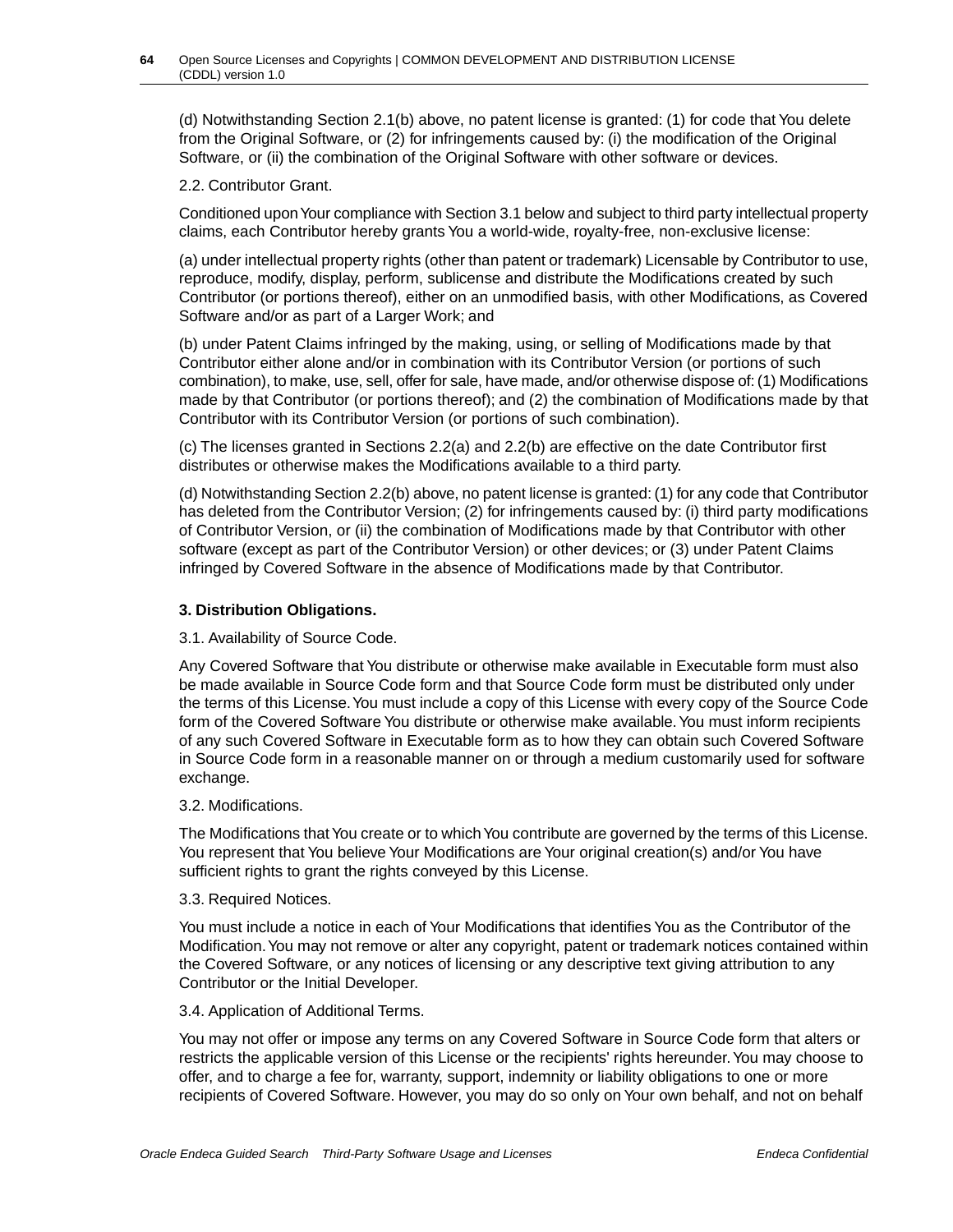of the Initial Developer or any Contributor.You must make it absolutely clear that any such warranty, support, indemnity or liability obligation is offered by You alone, and You hereby agree to indemnify the Initial Developer and every Contributor for any liability incurred by the Initial Developer or such Contributor as a result of warranty, support, indemnity or liability terms You offer.

## 3.5. Distribution of Executable Versions.

You may distribute the Executable form of the Covered Software under the terms of this License or under the terms of a license of Your choice, which may contain terms different from this License, provided that You are in compliance with the terms of this License and that the license for the Executable form does not attempt to limit or alter the recipient's rights in the Source Code form from the rights set forth in this License. If You distribute the Covered Software in Executable form under a different license, You must make it absolutely clear that any terms which differ from this License are offered by You alone, not by the Initial Developer or Contributor.You hereby agree to indemnify the Initial Developer and every Contributor for any liability incurred by the Initial Developer or such Contributor as a result of any such terms You offer.

## 3.6. Larger Works.

You may create a Larger Work by combining Covered Software with other code not governed by the terms of this License and distribute the Larger Work as a single product. In such a case, You must make sure the requirements of this License are fulfilled for the Covered Software.

## **4.Versions of the License.**

## 4.1. New Versions.

Sun Microsystems, Inc. is the initial license steward and may publish revised and/or new versions of this License from time to time. Each version will be given a distinguishing version number. Except as provided in Section 4.3, no one other than the license steward has the right to modify this License.

## 4.2. Effect of New Versions.

You may always continue to use, distribute or otherwise make the Covered Software available under the terms of the version of the License under which You originally received the Covered Software. If the Initial Developer includes a notice in the Original Software prohibiting it from being distributed or otherwise made available under any subsequent version of the License, You must distribute and make the Covered Software available under the terms of the version of the License under which You originally received the Covered Software. Otherwise, You may also choose to use, distribute or otherwise make the Covered Software available under the terms of any subsequent version of the License published by the license steward.

## 4.3. Modified Versions.

When You are an Initial Developer and You want to create a new license for Your Original Software, You may create and use a modified version of this License if You: (a) rename the license and remove any references to the name of the license steward (except to note that the license differs from this License); and (b) otherwise make it clear that the license contains terms which differ from this License.

## **5. DISCLAIMER OF WARRANTY.**

COVERED SOFTWARE IS PROVIDED UNDER THIS LICENSE ON AN "AS IS" BASIS, WITHOUT WARRANTY OF ANY KIND, EITHER EXPRESSED OR IMPLIED, INCLUDING, WITHOUT LIMITATION, WARRANTIES THAT THE COVERED SOFTWARE IS FREE OF DEFECTS, MERCHANTABLE, FIT FOR A PARTICULAR PURPOSE OR NON-INFRINGING. THE ENTIRE RISK AS TO THE QUALITY AND PERFORMANCE OF THE COVERED SOFTWARE IS WITH YOU. SHOULD ANY COVERED SOFTWARE PROVE DEFECTIVE IN ANY RESPECT, YOU (NOT THE INITIAL DEVELOPER OR ANY OTHER CONTRIBUTOR) ASSUME THE COST OF ANY NECESSARY SERVICING, REPAIR OR CORRECTION. THIS DISCLAIMER OF WARRANTY CONSTITUTES AN ESSENTIAL PART OF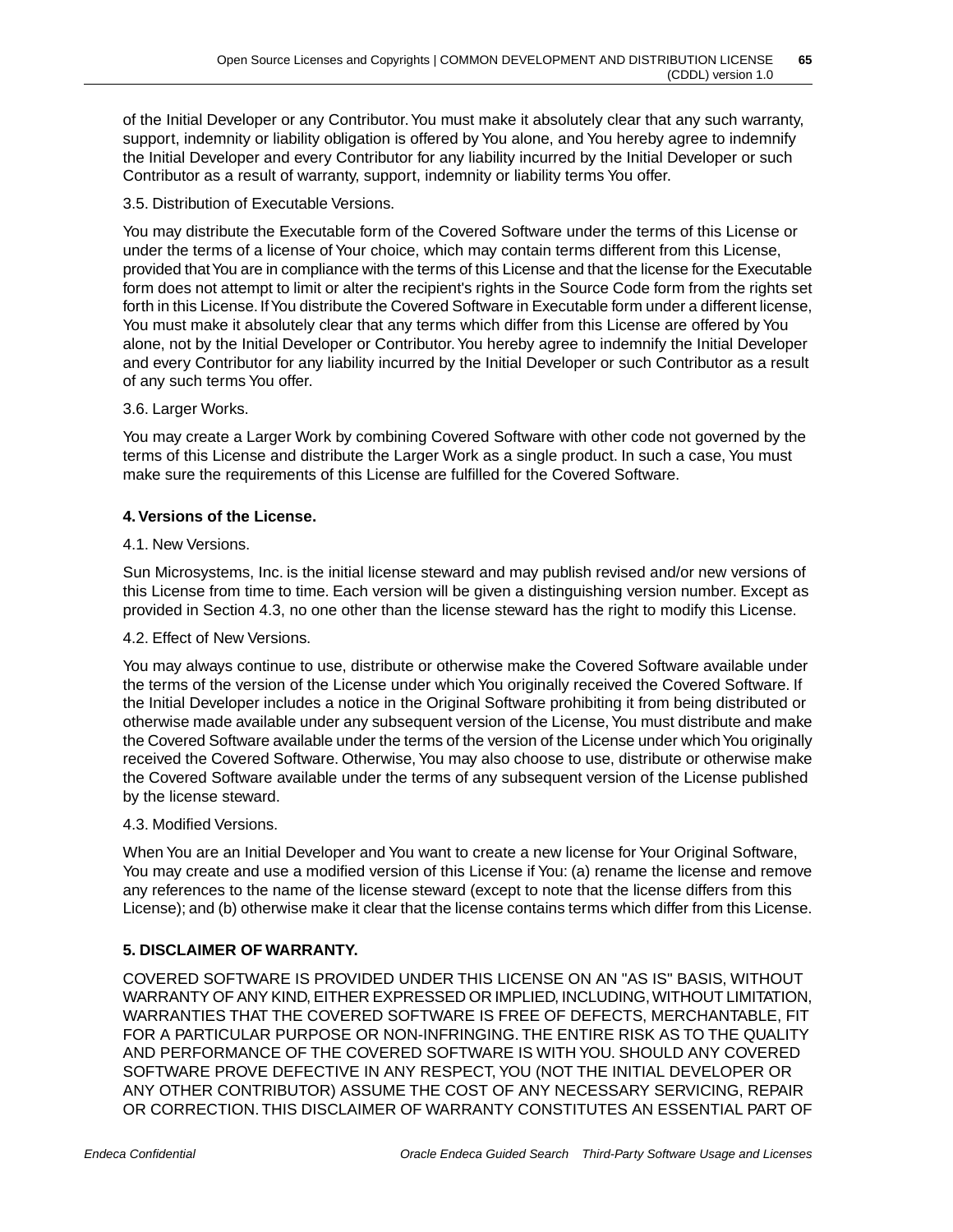THIS LICENSE. NO USE OF ANY COVERED SOFTWARE IS AUTHORIZED HEREUNDER EXCEPT UNDER THIS DISCLAIMER.

## **6.TERMINATION.**

6.1. This License and the rights granted hereunder will terminate automatically if You fail to comply with terms herein and fail to cure such breach within 30 days of becoming aware of the breach. Provisions which, by their nature, must remain in effect beyond the termination of this License shall survive.

6.2. If You assert a patent infringement claim (excluding declaratory judgment actions) against Initial Developer or a Contributor (the Initial Developer or Contributor against whom You assert such claim is referred to as "Participant") alleging that the Participant Software (meaning the Contributor Version where the Participant is a Contributor or the Original Software where the Participant is the Initial Developer) directly or indirectly infringes any patent, then any and all rights granted directly or indirectly to You by such Participant, the Initial Developer (if the Initial Developer is not the Participant) and all Contributors under Sections 2.1 and/or 2.2 of this License shall, upon 60 days notice from Participant terminate prospectively and automatically at the expiration of such 60 day notice period, unless if within such 60 day period You withdraw Your claim with respect to the Participant Software against such Participant either unilaterally or pursuant to a written agreement with Participant.

6.3. In the event of termination under Sections 6.1 or 6.2 above, all end user licenses that have been validly granted by You or any distributor hereunder prior to termination (excluding licenses granted to You by any distributor) shall survive termination.

## **7. LIMITATION OF LIABILITY.**

UNDER NO CIRCUMSTANCES AND UNDER NO LEGAL THEORY, WHETHER TORT (INCLUDING NEGLIGENCE), CONTRACT, OR OTHERWISE, SHALL YOU, THE INITIAL DEVELOPER, ANY OTHER CONTRIBUTOR, OR ANY DISTRIBUTOR OF COVERED SOFTWARE, OR ANY SUPPLIER OF ANY OF SUCH PARTIES, BE LIABLE TO ANY PERSON FOR ANY INDIRECT, SPECIAL, INCIDENTAL, OR CONSEQUENTIAL DAMAGES OF ANY CHARACTER INCLUDING, WITHOUT LIMITATION, DAMAGES FOR LOST PROFITS, LOSS OF GOODWILL, WORK STOPPAGE, COMPUTER FAILURE OR MALFUNCTION, OR ANY AND ALL OTHER COMMERCIAL DAMAGES OR LOSSES, EVEN IF SUCH PARTY SHALL HAVE BEEN INFORMED OF THE POSSIBILITY OF SUCH DAMAGES. THIS LIMITATION OF LIABILITY SHALL NOT APPLY TO LIABILITY FOR DEATH OR PERSONAL INJURY RESULTING FROM SUCH PARTY'S NEGLIGENCE TO THE EXTENT APPLICABLE LAW PROHIBITS SUCH LIMITATION. SOME JURISDICTIONS DO NOT ALLOW THE EXCLUSION OR LIMITATION OF INCIDENTAL OR CONSEQUENTIAL DAMAGES, SO THIS EXCLUSION AND LIMITATION MAY NOT APPLY TO YOU.

## **8. U.S. GOVERNMENT END USERS.**

The Covered Software is a "commercial item," as that term is defined in 48 C.F.R. 2.101 (Oct. 1995), consisting of "commercial computer software" (as that term is defined at 48 C.F.R. § 252.227-7014(a)(1)) and "commercial computer software documentation" as such terms are used in 48 C.F.R. 12.212 (Sept. 1995). Consistent with 48 C.F.R. 12.212 and 48 C.F.R. 227.7202-1 through 227.7202-4 (June 1995), all U.S. Government End Users acquire Covered Software with only those rights set forth herein. This U.S. Government Rights clause is in lieu of, and supersedes, any other FAR, DFAR, or other clause or provision that addresses Government rights in computer software under this License.

#### **9. MISCELLANEOUS.**

This License represents the complete agreement concerning subject matter hereof. If any provision of this License is held to be unenforceable, such provision shall be reformed only to the extent necessary to make it enforceable. This License shall be governed by the law of the jurisdiction specified in a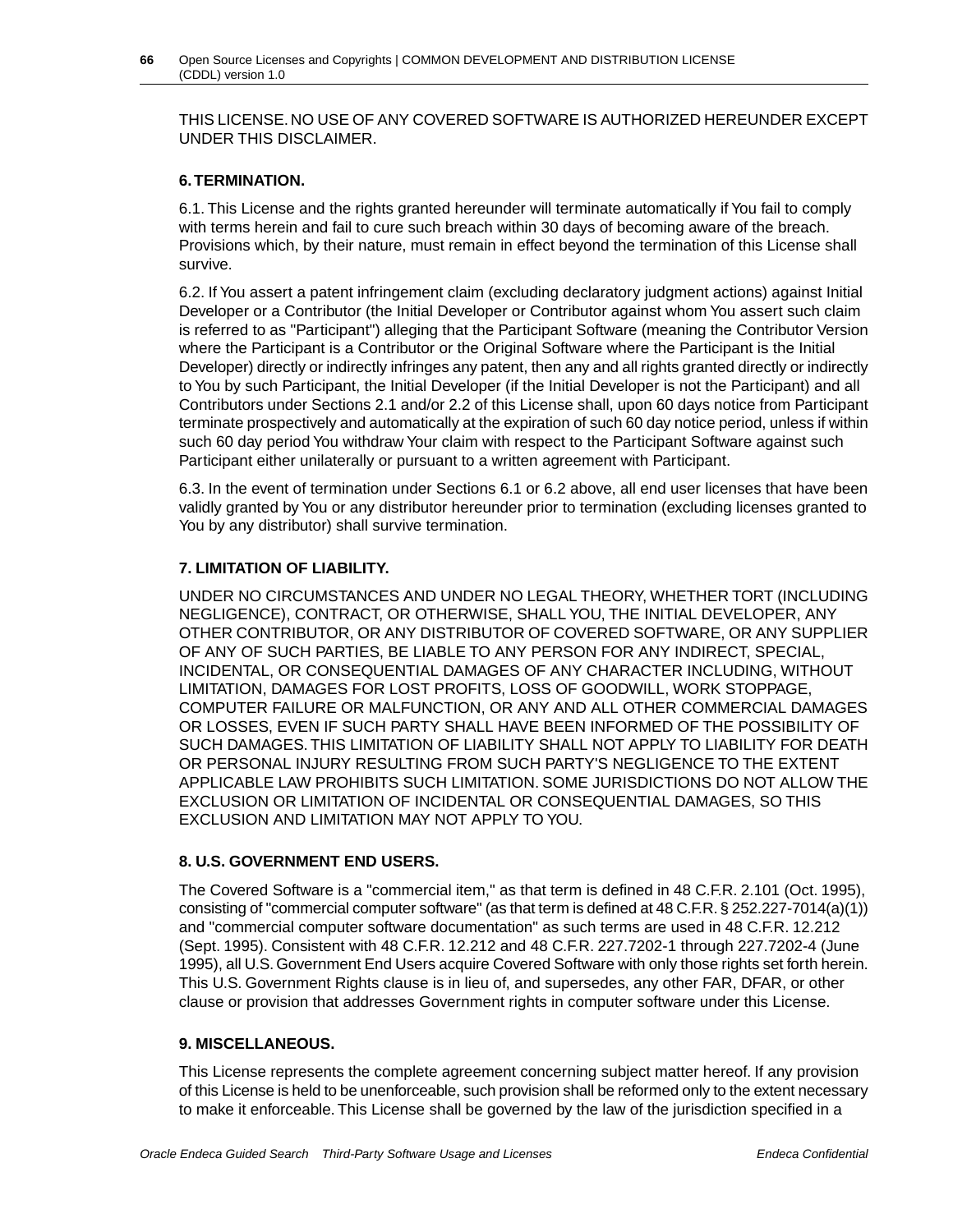notice contained within the Original Software (except to the extent applicable law, if any, provides otherwise), excluding such jurisdiction's conflict-of-law provisions. Any litigation relating to this License shall be subject to the jurisdiction of the courts located in the jurisdiction and venue specified in a notice contained within the Original Software, with the losing party responsible for costs, including, without limitation, court costs and reasonable attorneys' fees and expenses. The application of the United Nations Convention on Contracts for the International Sale of Goods is expressly excluded. Any law or regulation which provides that the language of a contract shall be construed against the drafter shall not apply to this License.You agree that You alone are responsible for compliance with the United States export administration regulations (and the export control laws and regulation of any other countries) when You use, distribute or otherwise make available any Covered Software.

## **10. RESPONSIBILITY FOR CLAIMS.**

As between Initial Developer and the Contributors, each party is responsible for claims and damages arising, directly or indirectly, out of its utilization of rights under this License and You agree to work with Initial Developer and Contributors to distribute such responsibility on an equitable basis. Nothing herein is intended or shall be deemed to constitute any admission of liability.

## **Creative Commons License**

CREATIVE COMMONS CORPORATION IS NOT A LAW FIRM AND DOES NOT PROVIDE LEGAL SERVICES. DISTRIBUTION OF THIS LICENSE DOES NOT CREATE AN ATTORNEY-CLIENT RELATIONSHIP. CREATIVE COMMONS PROVIDES THIS INFORMATION ON AN "AS-IS" BASIS. CREATIVE COMMONS MAKES NO WARRANTIES REGARDING THE INFORMATION PROVIDED, AND DISCLAIMS LIABILITY FOR DAMAGES RESULTING FROM ITS USE.

#### License

THE WORK (AS DEFINED BELOW) IS PROVIDED UNDER THE TERMS OF THIS CREATIVE COMMONS PUBLIC LICENSE ("CCPL" OR "LICENSE"). THE WORK IS PROTECTED BY COPYRIGHT AND/OR OTHER APPLICABLE LAW. ANY USE OF THE WORK OTHER THAN AS AUTHORIZED UNDER THIS LICENSE OR COPYRIGHT LAW IS PROHIBITED.

BY EXERCISING ANY RIGHTS TO THE WORK PROVIDED HERE, YOU ACCEPT AND AGREE TO BE BOUND BY THE TERMS OF THIS LICENSE. TO THE EXTENT THIS LICENSE MAY BE CONSIDERED TO BE A CONTRACT, THE LICENSOR GRANTS YOU THE RIGHTS CONTAINED HERE IN CONSIDERATION OF YOUR ACCEPTANCE OF SUCH TERMS AND CONDITIONS.

#### 1. Definitions

"Adaptation" means a work based upon the Work, or upon the Work and other pre-existing works, such as a translation, adaptation, derivative work, arrangement of music or other alterations of a literary or artistic work, or phonogram or performance and includes cinematographic adaptations or any other form in which the Work may be recast, transformed, or adapted including in any form recognizably derived from the original, except that a work that constitutes a Collection will not be considered an Adaptation for the purpose of this License. For the avoidance of doubt, where the Work is a musical work, performance or phonogram, the synchronization of the Work in timed-relation with a moving image ("synching") will be considered an Adaptation for the purpose of this License.

"Collection" means a collection of literary or artistic works, such as encyclopedias and anthologies, or performances, phonograms or broadcasts, or other works or subject matter other than works listed in Section 1(f) below, which, by reason of the selection and arrangement of their contents, constitute intellectual creations, in which the Work is included in its entirety in unmodified form along with one or more other contributions, each constituting separate and independent works in themselves, which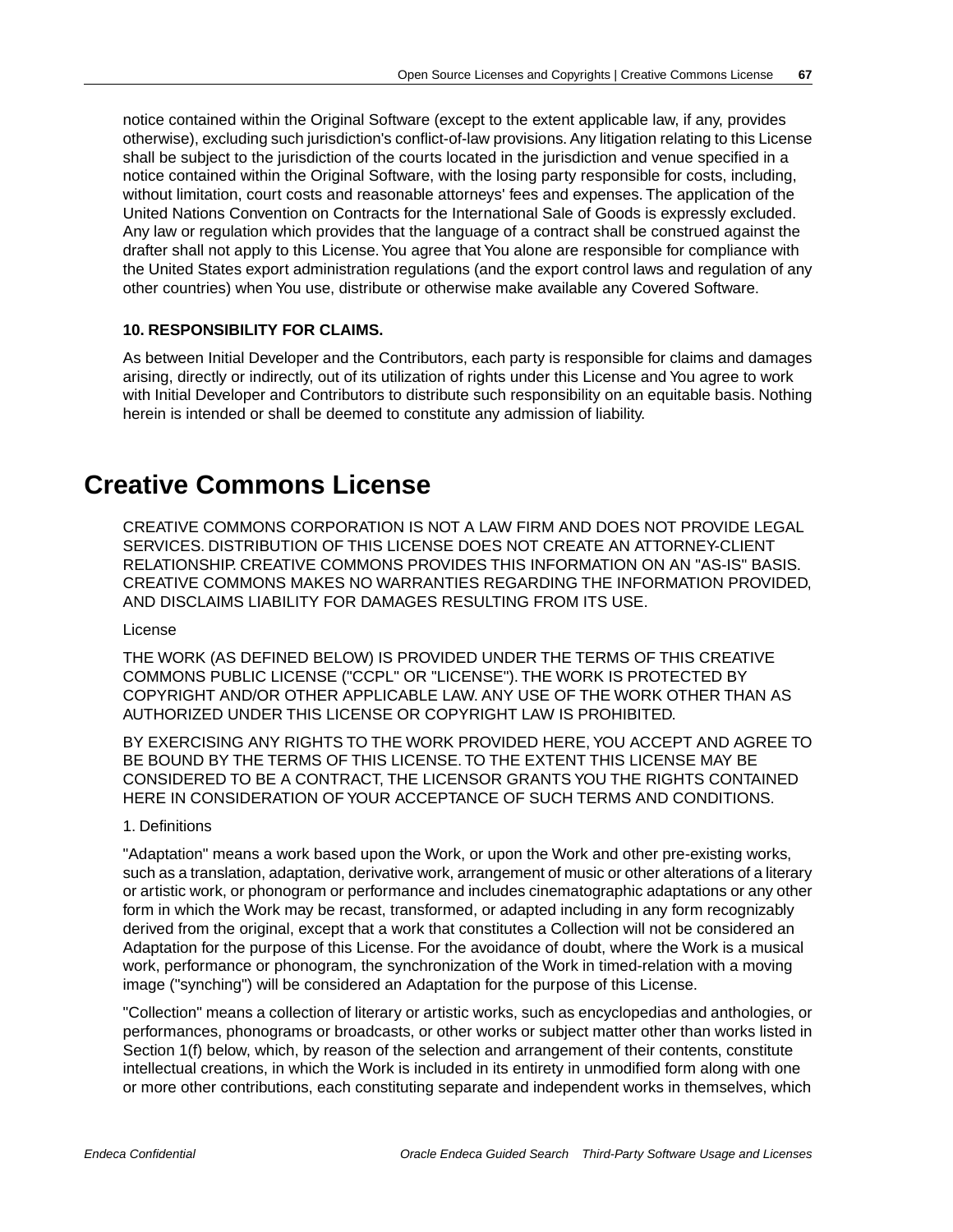together are assembled into a collective whole. A work that constitutes a Collection will not be considered an Adaptation (as defined below) for the purposes of this License.

"Creative Commons Compatible License" means a license that is listed at http://creativecommons.org/compatiblelicenses that has been approved by Creative Commons as being essentially equivalent to this License, including, at a minimum, because that license: (i) contains terms that have the same purpose, meaning and effect as the License Elements of this License; and, (ii) explicitly permits the relicensing of adaptations of works made available under that license under this License or a Creative Commons jurisdiction license with the same License Elements as this License.

"Distribute" means to make available to the public the original and copies of the Work or Adaptation, as appropriate, through sale or other transfer of ownership.

"License Elements" means the following high-level license attributes as selected by Licensor and indicated in the title of this License: Attribution, ShareAlike.

"Licensor" means the individual, individuals, entity or entities that offer(s) the Work under the terms of this License.

"Original Author" means, in the case of a literary or artistic work, the individual, individuals, entity or entities who created the Work or if no individual or entity can be identified, the publisher; and in addition (i) in the case of a performance the actors, singers, musicians, dancers, and other persons who act, sing, deliver, declaim, play in, interpret or otherwise perform literary or artistic works or expressions of folklore; (ii) in the case of a phonogram the producer being the person or legal entity who first fixes the sounds of a performance or other sounds; and, (iii) in the case of broadcasts, the organization that transmits the broadcast.

"Work" means the literary and/or artistic work offered under the terms of this License including without limitation any production in the literary, scientific and artistic domain, whatever may be the mode or form of its expression including digital form, such as a book, pamphlet and other writing; a lecture, address, sermon or other work of the same nature; a dramatic or dramatico-musical work; a choreographic work or entertainment in dumb show; a musical composition with or without words; a cinematographic work to which are assimilated works expressed by a process analogous to cinematography; a work of drawing, painting, architecture, sculpture, engraving or lithography; a photographic work to which are assimilated works expressed by a process analogous to photography; a work of applied art; an illustration, map, plan, sketch or three-dimensional work relative to geography, topography, architecture or science; a performance; a broadcast; a phonogram; a compilation of data to the extent it is protected as a copyrightable work; or a work performed by a variety or circus performer to the extent it is not otherwise considered a literary or artistic work.

"You" means an individual or entity exercising rights under this License who has not previously violated the terms of this License with respect to the Work, or who has received express permission from the Licensor to exercise rights under this License despite a previous violation.

"Publicly Perform" means to perform public recitations of the Work and to communicate to the public those public recitations, by any means or process, including by wire or wireless means or public digital performances; to make available to the public Works in such a way that members of the public may access these Works from a place and at a place individually chosen by them; to perform the Work to the public by any means or process and the communication to the public of the performances of the Work, including by public digital performance; to broadcast and rebroadcast the Work by any means including signs, sounds or images.

"Reproduce" means to make copies of the Work by any means including without limitation by sound or visual recordings and the right of fixation and reproducing fixations of the Work, including storage of a protected performance or phonogram in digital form or other electronic medium.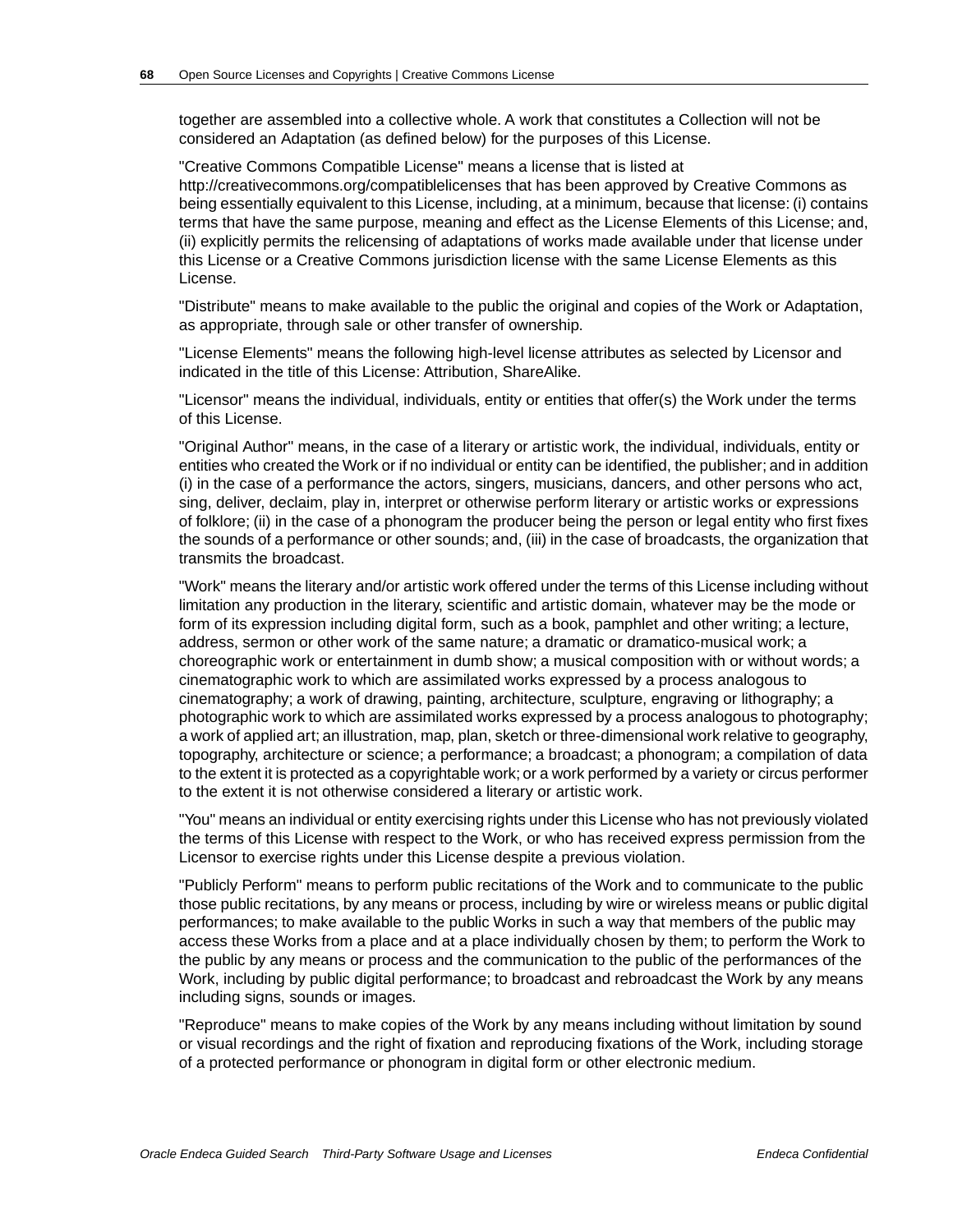2. Fair Dealing Rights. Nothing in this License is intended to reduce, limit, or restrict any uses free from copyright or rights arising from limitations or exceptions that are provided for in connection with the copyright protection under copyright law or other applicable laws.

3. License Grant. Subject to the terms and conditions of this License, Licensor hereby grants You a worldwide, royalty-free, non-exclusive, perpetual (for the duration of the applicable copyright) license to exercise the rights in the Work as stated below:

- to Reproduce the Work, to incorporate the Work into one or more Collections, and to Reproduce the Work as incorporated in the Collections;
- to create and Reproduce Adaptations provided that any such Adaptation, including any translation in any medium, takes reasonable steps to clearly label, demarcate or otherwise identify that changes were made to the original Work. For example, a translation could be marked "The original work was translated from English to Spanish," or a modification could indicate "The original work has been modified.";
- to Distribute and Publicly Perform the Work including as incorporated in Collections; and,
- to Distribute and Publicly Perform Adaptations.

For the avoidance of doubt:

Non-waivable Compulsory License Schemes. In those jurisdictions in which the right to collect royalties through any statutory or compulsory licensing scheme cannot be waived, the Licensor reserves the exclusive right to collect such royalties for any exercise by You of the rights granted under this License;

Waivable Compulsory License Schemes. In those jurisdictions in which the right to collect royalties through any statutory or compulsory licensing scheme can be waived, the Licensor waives the exclusive right to collect such royalties for any exercise by You of the rights granted under this License; and,

Voluntary License Schemes. The Licensor waives the right to collect royalties, whether individually or, in the event that the Licensor is a member of a collecting society that administers voluntary licensing schemes, via that society, from any exercise by You of the rights granted under this License.

The above rights may be exercised in all media and formats whether now known or hereafter devised. The above rights include the right to make such modifications as are technically necessary to exercise the rights in other media and formats. Subject to Section 8(f), all rights not expressly granted by Licensor are hereby reserved.

4. Restrictions. The license granted in Section 3 above is expressly made subject to and limited by the following restrictions:

You may Distribute or Publicly Perform the Work only under the terms of this License.You must include a copy of, or the Uniform Resource Identifier (URI) for, this License with every copy of the Work You Distribute or Publicly Perform.You may not offer or impose any terms on the Work that restrict the terms of this License or the ability of the recipient of the Work to exercise the rights granted to that recipient under the terms of the License.You may not sublicense the Work.You must keep intact all notices that refer to this License and to the disclaimer of warranties with every copy of the Work You Distribute or Publicly Perform. When You Distribute or Publicly Perform the Work, You may not impose any effective technological measures on the Work that restrict the ability of a recipient of the Work from You to exercise the rights granted to that recipient under the terms of the License. This Section 4(a) applies to the Work as incorporated in a Collection, but this does not require the Collection apart from the Work itself to be made subject to the terms of this License. If You create a Collection, upon notice from any Licensor You must, to the extent practicable, remove from the Collection any credit as required by Section 4(c), as requested. If You create an Adaptation, upon notice from any Licensor You must, to the extent practicable, remove from the Adaptation any credit as required by Section 4(c), as requested.

You may Distribute or Publicly Perform an Adaptation only under the terms of: (i) this License; (ii) a later version of this License with the same License Elements as this License; (iii) a Creative Commons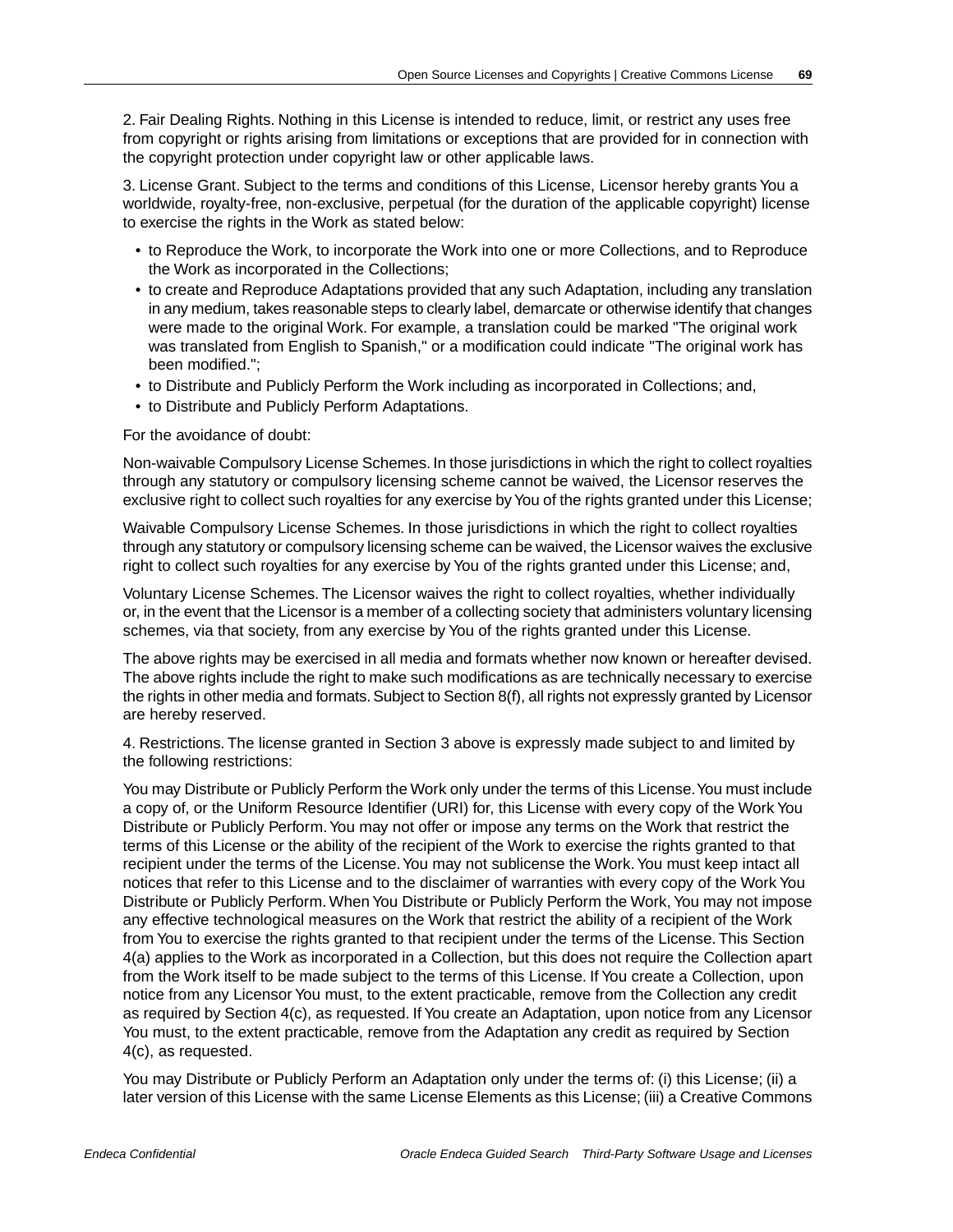jurisdiction license (either this or a later license version) that contains the same License Elements as this License (e.g., Attribution-ShareAlike 3.0 US)); (iv) a Creative Commons Compatible License. If you license the Adaptation under one of the licenses mentioned in (iv), you must comply with the terms of that license. If you license the Adaptation under the terms of any of the licenses mentioned in (i), (ii) or (iii) (the "Applicable License"), you must comply with the terms of the Applicable License generally and the following provisions: (I) You must include a copy of, or the URI for, the Applicable License with every copy of each Adaptation You Distribute or Publicly Perform; (II) You may not offer or impose any terms on the Adaptation that restrict the terms of the Applicable License or the ability of the recipient of the Adaptation to exercise the rights granted to that recipient under the terms of the Applicable License; (III) You must keep intact all notices that refer to the Applicable License and to the disclaimer of warranties with every copy of the Work as included in the Adaptation You Distribute or Publicly Perform; (IV) when You Distribute or Publicly Perform the Adaptation, You may not impose any effective technological measures on the Adaptation that restrict the ability of a recipient of the Adaptation from You to exercise the rights granted to that recipient under the terms of the Applicable License. This Section 4(b) applies to the Adaptation as incorporated in a Collection, but this does not require the Collection apart from the Adaptation itself to be made subject to the terms of the Applicable License.

If You Distribute, or Publicly Perform the Work or any Adaptations or Collections, You must, unless a request has been made pursuant to Section 4(a), keep intact all copyright notices for the Work and provide, reasonable to the medium or means You are utilizing: (i) the name of the Original Author (or pseudonym, if applicable) if supplied, and/or if the Original Author and/or Licensor designate another party or parties (e.g., a sponsor institute, publishing entity, journal) for attribution ("Attribution Parties") in Licensor's copyright notice, terms of service or by other reasonable means, the name of such party or parties; (ii) the title of the Work if supplied; (iii) to the extent reasonably practicable, the URI, if any, that Licensor specifies to be associated with the Work, unless such URI does not refer to the copyright notice or licensing information for the Work; and (iv) , consistent with Section 3(b), in the case of an Adaptation, a credit identifying the use of the Work in the Adaptation (e.g., "French translation of the Work by Original Author," or "Screenplay based on original Work by Original Author"). The credit required by this Section 4(c) may be implemented in any reasonable manner; provided, however, that in the case of a Adaptation or Collection, at a minimum such credit will appear, if a credit for all contributing authors of the Adaptation or Collection appears, then as part of these credits and in a manner at least as prominent as the credits for the other contributing authors. For the avoidance of doubt, You may only use the credit required by this Section for the purpose of attribution in the manner set out above and, by exercising Your rights under this License, You may not implicitly or explicitly assert or imply any connection with, sponsorship or endorsement by the Original Author, Licensor and/or Attribution Parties, as appropriate, of You or Your use of the Work, without the separate, express prior written permission of the Original Author, Licensor and/or Attribution Parties.

Except as otherwise agreed in writing by the Licensor or as may be otherwise permitted by applicable law, if You Reproduce, Distribute or Publicly Perform the Work either by itself or as part of any Adaptations or Collections, You must not distort, mutilate, modify or take other derogatory action in relation to the Work which would be prejudicial to the Original Author's honor or reputation. Licensor agrees that in those jurisdictions (e.g. Japan), in which any exercise of the right granted in Section 3(b) of this License (the right to make Adaptations) would be deemed to be a distortion, mutilation, modification or other derogatory action prejudicial to the Original Author's honor and reputation, the Licensor will waive or not assert, as appropriate, this Section, to the fullest extent permitted by the applicable national law, to enable You to reasonably exercise Your right under Section 3(b) of this License (right to make Adaptations) but not otherwise.

#### 5. Representations, Warranties and Disclaimer

UNLESS OTHERWISE MUTUALLY AGREED TO BY THE PARTIES IN WRITING, LICENSOR OFFERS THE WORK AS-IS AND MAKES NO REPRESENTATIONS OR WARRANTIES OF ANY KIND CONCERNING THE WORK, EXPRESS, IMPLIED, STATUTORY OR OTHERWISE, INCLUDING, WITHOUT LIMITATION, WARRANTIES OF TITLE, MERCHANTIBILITY, FITNESS FOR A PARTICULAR PURPOSE, NONINFRINGEMENT, OR THE ABSENCE OF LATENT OR OTHER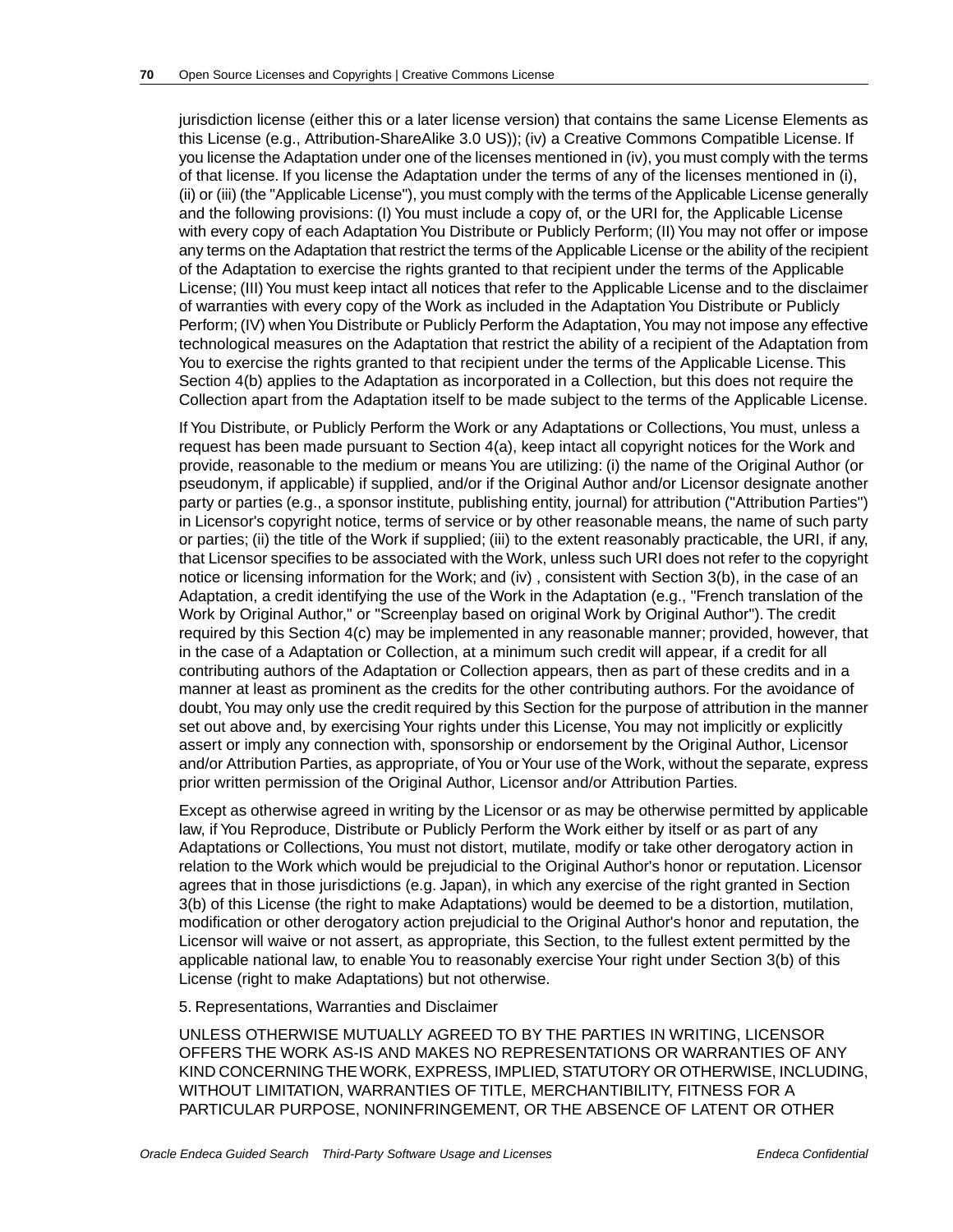DEFECTS, ACCURACY, OR THE PRESENCE OF ABSENCE OF ERRORS, WHETHER OR NOT DISCOVERABLE. SOME JURISDICTIONS DO NOT ALLOW THE EXCLUSION OF IMPLIED WARRANTIES, SO SUCH EXCLUSION MAY NOT APPLY TO YOU.

6. Limitation on Liability. EXCEPT TO THE EXTENT REQUIRED BY APPLICABLE LAW, IN NO EVENT WILL LICENSOR BE LIABLE TO YOU ON ANY LEGAL THEORY FOR ANY SPECIAL, INCIDENTAL, CONSEQUENTIAL, PUNITIVE OR EXEMPLARY DAMAGES ARISING OUT OF THIS LICENSE OR THE USE OF THE WORK, EVEN IF LICENSOR HAS BEEN ADVISED OF THE POSSIBILITY OF SUCH DAMAGES.

### 7. Termination

This License and the rights granted hereunder will terminate automatically upon any breach by You of the terms of this License. Individuals or entities who have received Adaptations or Collections from You under this License, however, will not have their licenses terminated provided such individuals or entities remain in full compliance with those licenses. Sections 1, 2, 5, 6, 7, and 8 will survive any termination of this License.

Subject to the above terms and conditions, the license granted here is perpetual (for the duration of the applicable copyright in the Work). Notwithstanding the above, Licensor reserves the right to release the Work under different license terms or to stop distributing the Work at any time; provided, however that any such election will not serve to withdraw this License (or any other license that has been, or is required to be, granted under the terms of this License), and this License will continue in full force and effect unless terminated as stated above.

#### 8. Miscellaneous

Each time You Distribute or Publicly Perform the Work or a Collection, the Licensor offers to the recipient a license to the Work on the same terms and conditions as the license granted to You under this License.

Each time You Distribute or Publicly Perform an Adaptation, Licensor offers to the recipient a license to the original Work on the same terms and conditions as the license granted to You under this License.

If any provision of this License is invalid or unenforceable under applicable law, it shall not affect the validity or enforceability of the remainder of the terms of this License, and without further action by the parties to this agreement, such provision shall be reformed to the minimum extent necessary to make such provision valid and enforceable.

No term or provision of this License shall be deemed waived and no breach consented to unless such waiver or consent shall be in writing and signed by the party to be charged with such waiver or consent.

This License constitutes the entire agreement between the parties with respect to the Work licensed here. There are no understandings, agreements or representations with respect to the Work not specified here. Licensor shall not be bound by any additional provisions that may appear in any communication from You. This License may not be modified without the mutual written agreement of the Licensor and You.

The rights granted under, and the subject matter referenced, in this License were drafted utilizing the terminology of the Berne Convention for the Protection of Literary and Artistic Works (as amended on September 28, 1979), the Rome Convention of 1961, the WIPO Copyright Treaty of 1996, the WIPO Performances and Phonograms Treaty of 1996 and the Universal Copyright Convention (as revised on July 24, 1971). These rights and subject matter take effect in the relevant jurisdiction in which the License terms are sought to be enforced according to the corresponding provisions of the implementation of those treaty provisions in the applicable national law. If the standard suite of rights granted under applicable copyright law includes additional rights not granted under this License, such additional rights are deemed to be included in the License; this License is not intended to restrict the license of any rights under applicable law.

Creative Commons Notice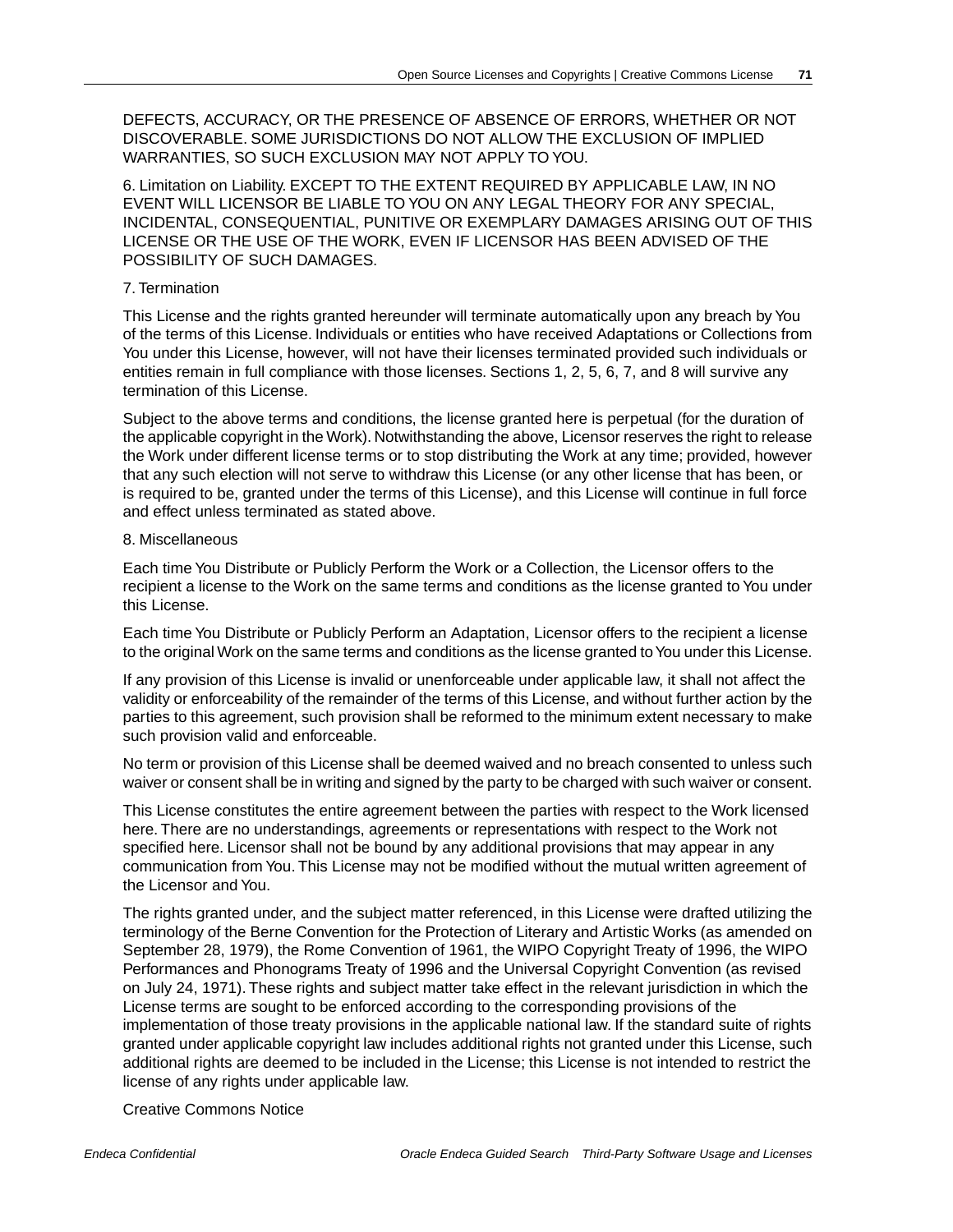Creative Commons is not a party to this License, and makes no warranty whatsoever in connection with the Work. Creative Commons will not be liable to You or any party on any legal theory for any damages whatsoever, including without limitation any general, special, incidental or consequential damages arising in connection to this license. Notwithstanding the foregoing two (2) sentences, if Creative Commons has expressly identified itself as the Licensor hereunder, it shall have all rights and obligations of Licensor.

Except for the limited purpose of indicating to the public that the Work is licensed under the CCPL, Creative Commons does not authorize the use by either party of the trademark "Creative Commons" or any related trademark or logo of Creative Commons without the prior written consent of Creative Commons. Any permitted use will be in compliance with Creative Commons' then-current trademark usage guidelines, as may be published on its website or otherwise made available upon request from time to time. For the avoidance of doubt, this trademark restriction does not form part of the License.

Creative Commons may be contacted at http://creativecommons.org/.

# **Creative Commons Attribution 2.0 Generic**

CREATIVE COMMONS CORPORATION IS NOT A LAW FIRM AND DOES NOT PROVIDE LEGAL SERVICES. DISTRIBUTION OF THIS LICENSE DOES NOT CREATE AN ATTORNEY-CLIENT RELATIONSHIP. CREATIVE COMMONS PROVIDES THIS INFORMATION ON AN "AS-IS" BASIS. CREATIVE COMMONS MAKES NO WARRANTIES REGARDING THE INFORMATION PROVIDED, AND DISCLAIMS LIABILITY FOR DAMAGES RESULTING FROM ITS USE.

#### License

THE WORK (AS DEFINED BELOW) IS PROVIDED UNDER THE TERMS OF THIS CREATIVE COMMONS PUBLIC LICENSE ("CCPL" OR "LICENSE"). THE WORK IS PROTECTED BY COPYRIGHT AND/OR OTHER APPLICABLE LAW. ANY USE OF THE WORK OTHER THAN AS AUTHORIZED UNDER THIS LICENSE OR COPYRIGHT LAW IS PROHIBITED.

BY EXERCISING ANY RIGHTS TO THE WORK PROVIDED HERE, YOU ACCEPT AND AGREE TO BE BOUND BY THE TERMS OF THIS LICENSE. THE LICENSOR GRANTS YOU THE RIGHTS CONTAINED HERE IN CONSIDERATION OF YOUR ACCEPTANCE OF SUCH TERMS AND CONDITIONS.

## 1. Definitions

a. "Collective Work" means a work, such as a periodical issue, anthology or encyclopedia, in which the Work in its entirety in unmodified form, along with a number of other contributions, constituting separate and independent works in themselves, are assembled into a collective whole. A work that constitutes a Collective Work will not be considered a Derivative Work (as defined below) for the purposes of this License.

b. "Derivative Work" means a work based upon the Work or upon the Work and other pre-existing works, such as a translation, musical arrangement, dramatization, fictionalization, motion picture version, sound recording, art reproduction, abridgment, condensation, or any other form in which the Work may be recast, transformed, or adapted, except that a work that constitutes a Collective Work will not be considered a Derivative Work for the purpose of this License. For the avoidance of doubt, where the Work is a musical composition or sound recording, the synchronization of the Work in timed-relation with a moving image ("synching") will be considered a Derivative Work for the purpose of this License.

- c. "Licensor" means the individual or entity that offers the Work under the terms of this License.
- d. "Original Author" means the individual or entity who created the Work.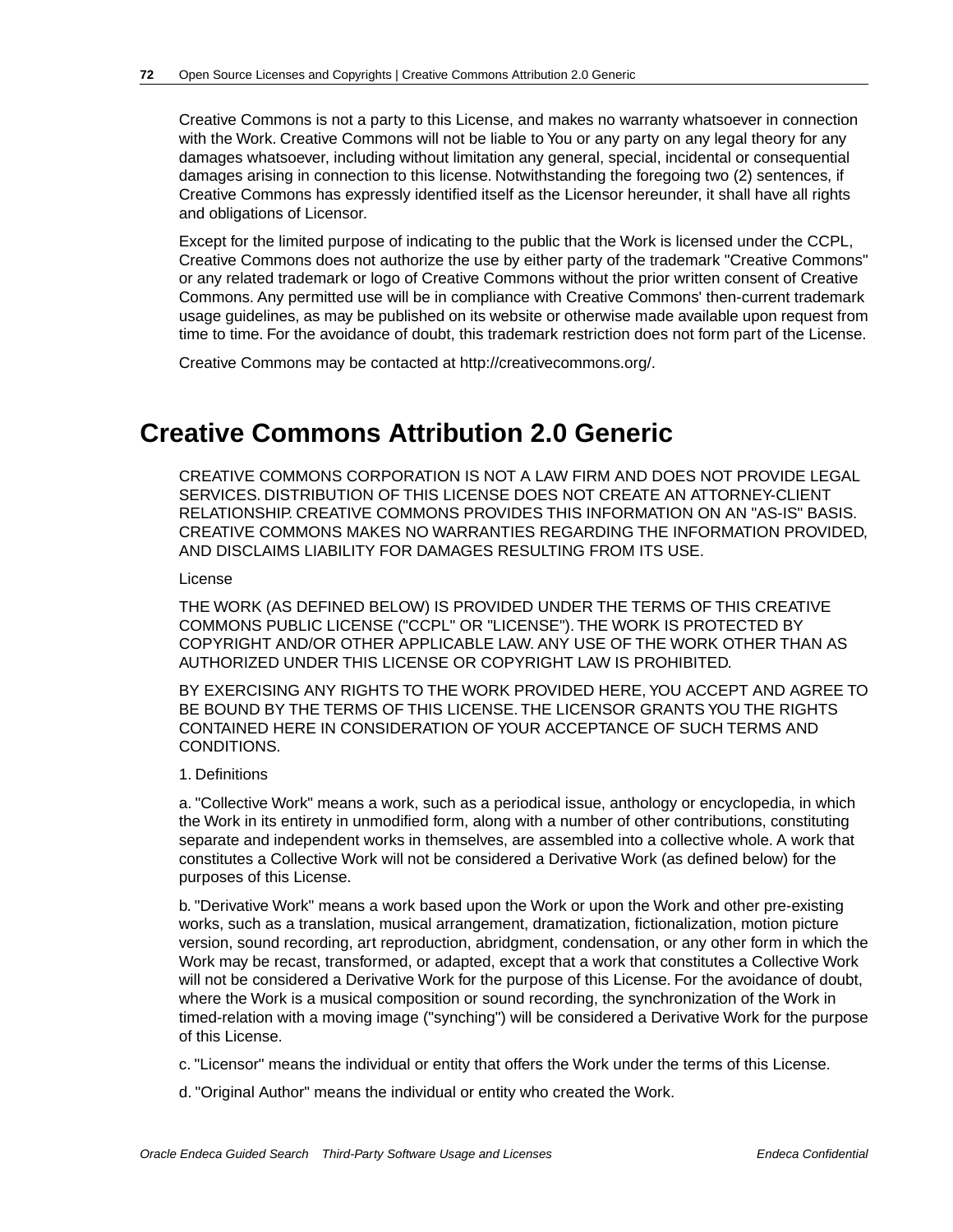e. "Work" means the copyrightable work of authorship offered under the terms of this License.

f. "You" means an individual or entity exercising rights under this License who has not previously violated the terms of this License with respect to the Work, or who has received express permission from the Licensor to exercise rights under this License despite a previous violation.

2. Fair Use Rights. Nothing in this license is intended to reduce, limit, or restrict any rights arising from fair use, first sale or other limitations on the exclusive rights of the copyright owner under copyright law or other applicable laws.

3. License Grant. Subject to the terms and conditions of this License, Licensor hereby grants You a worldwide, royalty-free, non-exclusive, perpetual (for the duration of the applicable copyright) license to exercise the rights in the Work as stated below:

a. to reproduce the Work, to incorporate the Work into one or more Collective Works, and to reproduce the Work as incorporated in the Collective Works;

b. to create and reproduce Derivative Works;

c. to distribute copies or phonorecords of, display publicly, perform publicly, and perform publicly by means of a digital audio transmission the Work including as incorporated in Collective Works;

d. to distribute copies or phonorecords of, display publicly, perform publicly, and perform publicly by means of a digital audio transmission Derivative Works.

e. For the avoidance of doubt, where the work is a musical composition:

i. Performance Royalties Under Blanket Licenses. Licensor waives the exclusive right to collect, whether individually or via a performance rights society (e.g. ASCAP, BMI, SESAC), royalties for the public performance or public digital performance (e.g. webcast) of the Work.

ii. Mechanical Rights and Statutory Royalties. Licensor waives the exclusive right to collect, whether individually or via a music rights agency or designated agent (e.g. Harry Fox Agency), royalties for any phonorecord You create from the Work ("cover version") and distribute, subject to the compulsory license created by 17 USC Section 115 of the US Copyright Act (or the equivalent in other jurisdictions).

f. Webcasting Rights and Statutory Royalties. For the avoidance of doubt, where the Work is a sound recording, Licensor waives the exclusive right to collect, whether individually or via a performance-rights society (e.g. SoundExchange), royalties for the public digital performance (e.g. webcast) of the Work, subject to the compulsory license created by 17 USC Section 114 of the US Copyright Act (or the equivalent in other jurisdictions).

The above rights may be exercised in all media and formats whether now known or hereafter devised. The above rights include the right to make such modifications as are technically necessary to exercise the rights in other media and formats. All rights not expressly granted by Licensor are hereby reserved.

4. Restrictions.The license granted in Section 3 above is expressly made subject to and limited by the following restrictions:

a.You may distribute, publicly display, publicly perform, or publicly digitally perform the Work only under the terms of this License, and You must include a copy of, or the Uniform Resource Identifier for, this License with every copy or phonorecord of the Work You distribute, publicly display, publicly perform, or publicly digitally perform.You may not offer or impose any terms on the Work that alter or restrict the terms of this License or the recipients' exercise of the rights granted hereunder.You may not sublicense the Work.You must keep intact all notices that refer to this License and to the disclaimer of warranties.You may not distribute, publicly display, publicly perform, or publicly digitally perform the Work with any technological measures that control access or use of the Work in a manner inconsistent with the terms of this License Agreement.The above applies to the Work as incorporated in a Collective Work, but this does not require the Collective Work apart from the Work itself to be made subject to the terms of this License. If You create a Collective Work, upon notice from any Licensor You must, to the extent practicable, remove from the Collective Work any reference to such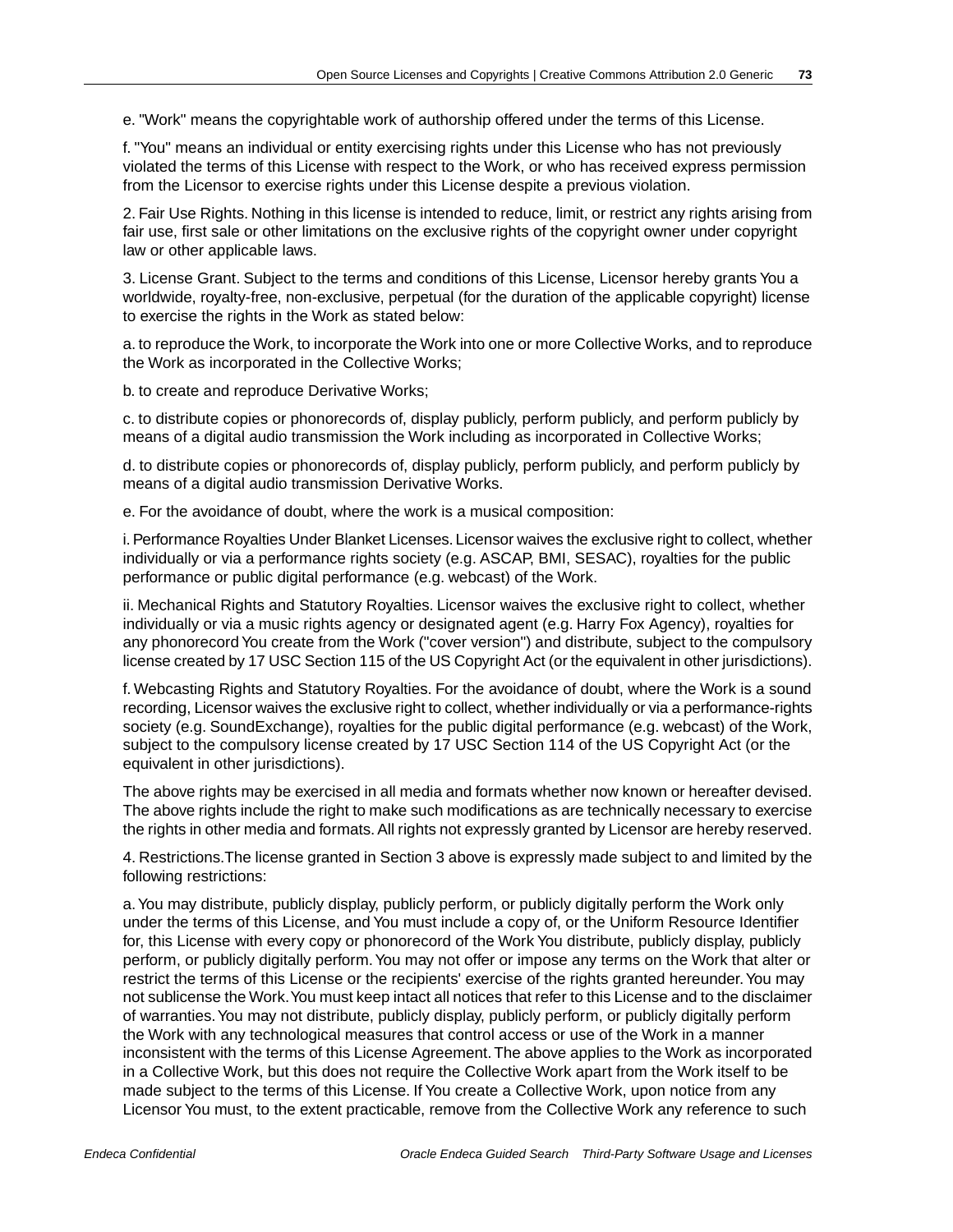Licensor or the Original Author, as requested. If You create a Derivative Work, upon notice from any Licensor You must, to the extent practicable, remove from the Derivative Work any reference to such Licensor or the Original Author, as requested.

b. If you distribute, publicly display, publicly perform, or publicly digitally perform the Work or any Derivative Works or Collective Works, You must keep intact all copyright notices for the Work and give the Original Author credit reasonable to the medium or means You are utilizing by conveying the name (or pseudonym if applicable) of the Original Author if supplied; the title of the Work if supplied; to the extent reasonably practicable, the Uniform Resource Identifier, if any, that Licensor specifies to be associated with the Work, unless such URI does not refer to the copyright notice or licensing information for the Work; and in the case of a Derivative Work, a credit identifying the use of the Work in the Derivative Work (e.g., "French translation of the Work by Original Author," or "Screenplay based on original Work by Original Author"). Such credit may be implemented in any reasonable manner; provided, however, that in the case of a Derivative Work or Collective Work, at a minimum such credit will appear where any other comparable authorship credit appears and in a manner at least as prominent as such other comparable authorship credit.

#### 5. Representations, Warranties and Disclaimer

UNLESS OTHERWISE MUTUALLY AGREED TO BY THE PARTIES IN WRITING, LICENSOR OFFERS THE WORK AS-IS AND MAKES NO REPRESENTATIONS OR WARRANTIES OF ANY KIND CONCERNING THE WORK, EXPRESS, IMPLIED, STATUTORY OR OTHERWISE, INCLUDING, WITHOUT LIMITATION, WARRANTIES OF TITLE, MERCHANTIBILITY, FITNESS FOR A PARTICULAR PURPOSE, NONINFRINGEMENT, OR THE ABSENCE OF LATENT OR OTHER DEFECTS, ACCURACY, OR THE PRESENCE OF ABSENCE OF ERRORS, WHETHER OR NOT DISCOVERABLE. SOME JURISDICTIONS DO NOT ALLOW THE EXCLUSION OF IMPLIED WARRANTIES, SO SUCH EXCLUSION MAY NOT APPLY TO YOU.

6. Limitation on Liability. EXCEPT TO THE EXTENT REQUIRED BY APPLICABLE LAW, IN NO EVENT WILL LICENSOR BE LIABLE TO YOU ON ANY LEGAL THEORY FOR ANY SPECIAL, INCIDENTAL, CONSEQUENTIAL, PUNITIVE OR EXEMPLARY DAMAGES ARISING OUT OF THIS LICENSE OR THE USE OF THE WORK, EVEN IF LICENSOR HAS BEEN ADVISED OF THE POSSIBILITY OF SUCH DAMAGES.

#### 7. Termination

a.This License and the rights granted hereunder will terminate automatically upon any breach by You of the terms of this License. Individuals or entities who have received Derivative Works or Collective Works from You under this License, however, will not have their licenses terminated provided such individuals or entities remain in full compliance with those licenses. Sections 1, 2, 5, 6, 7, and 8 will survive any termination of this License.

b. Subject to the above terms and conditions, the license granted here is perpetual (for the duration of the applicable copyright in the Work). Notwithstanding the above, Licensor reserves the right to release the Work under different license terms or to stop distributing the Work at any time; provided, however that any such election will not serve to withdraw this License (or any other license that has been, or is required to be, granted under the terms of this License), and this License will continue in full force and effect unless terminated as stated above.

#### 8. Miscellaneous

a. Each time You distribute or publicly digitally perform the Work or a Collective Work, the Licensor offers to the recipient a license to the Work on the same terms and conditions as the license granted to You under this License.

b. Each time You distribute or publicly digitally perform a Derivative Work, Licensor offers to the recipient a license to the original Work on the same terms and conditions as the license granted to You under this License.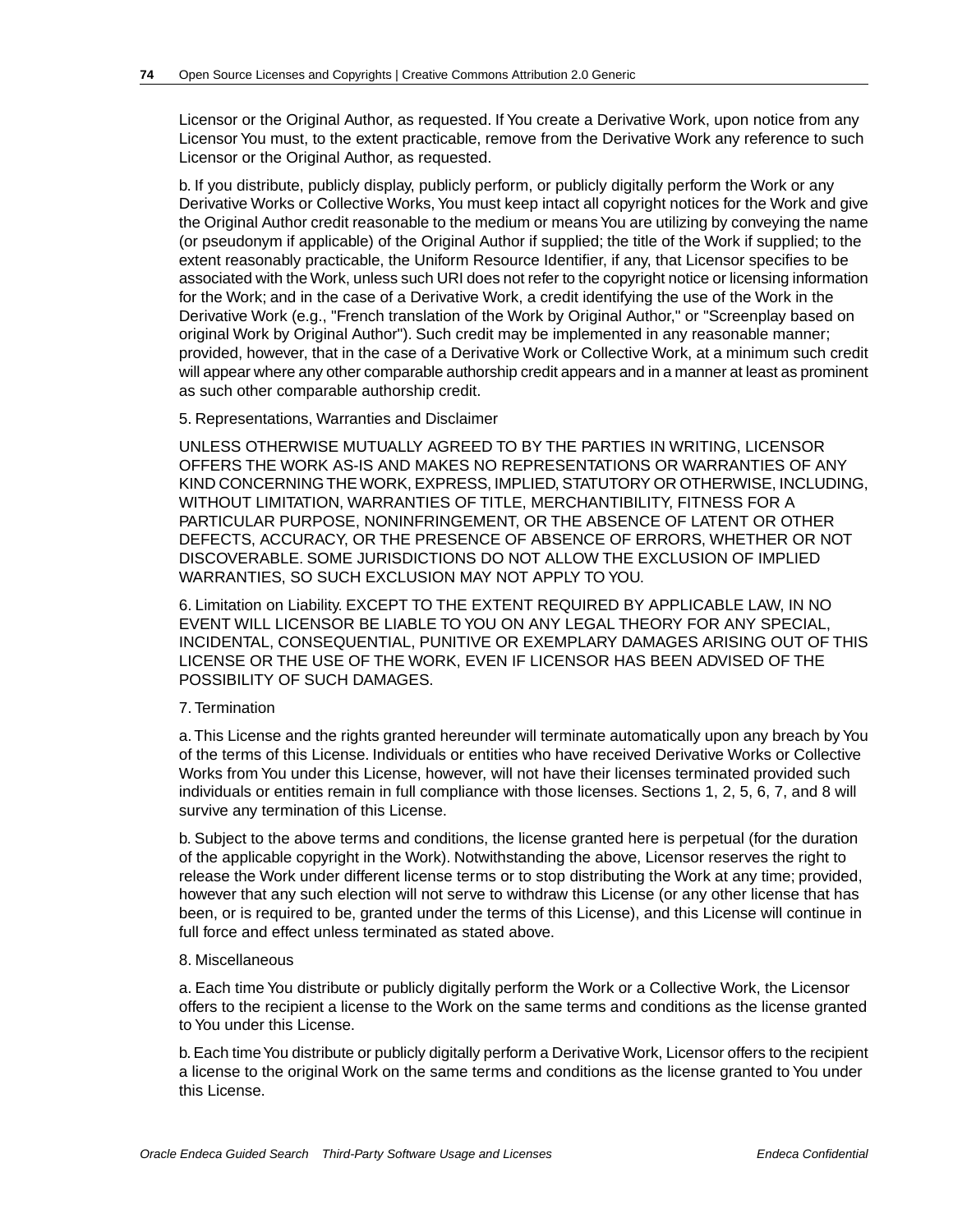c. If any provision of this License is invalid or unenforceable under applicable law, it shall not affect the validity or enforceability of the remainder of the terms of this License, and without further action by the parties to this agreement, such provision shall be reformed to the minimum extent necessary to make such provision valid and enforceable.

d. No term or provision of this License shall be deemed waived and no breach consented to unless such waiver or consent shall be in writing and signed by the party to be charged with such waiver or consent.

e.This License constitutes the entire agreement between the parties with respect to the Work licensed here. There are no understandings, agreements or representations with respect to the Work not specified here. Licensor shall not be bound by any additional provisions that may appear in any communication from You. This License may not be modified without the mutual written agreement of the Licensor and You.

Creative Commons is not a party to this License, and makes no warranty whatsoever in connection with the Work. Creative Commons will not be liable to You or any party on any legal theory for any damages whatsoever, including without limitation any general, special, incidental or consequential damages arising in connection to this license. Notwithstanding the foregoing two (2) sentences, if Creative Commons has expressly identified itself as the Licensor hereunder, it shall have all rights and obligations of Licensor.

Except for the limited purpose of indicating to the public that the Work is licensed under the CCPL, neither party will use the trademark "Creative Commons" or any related trademark or logo of Creative Commons without the prior written consent of Creative Commons. Any permitted use will be in compliance with Creative Commons' then-current trademark usage guidelines, as may be published on its website or otherwise made available upon request from time to time.

Creative Commons may be contacted at *<http://creativecommons.org>*.

# **Creative Commons Attribution 2.5**

CREATIVE COMMONS CORPORATION IS NOT A LAW FIRM AND DOES NOT PROVIDE LEGAL SERVICES. DISTRIBUTION OF THIS LICENSE DOES NOT CREATE AN ATTORNEY-CLIENT RELATIONSHIP. CREATIVE COMMONS PROVIDES THIS INFORMATION ON AN "AS-IS" BASIS. CREATIVE COMMONS MAKES NO WARRANTIES REGARDING THE INFORMATION PROVIDED, AND DISCLAIMS LIABILITY FOR DAMAGES RESULTING FROM ITS USE.

#### License

THE WORK (AS DEFINED BELOW) IS PROVIDED UNDER THE TERMS OF THIS CREATIVE COMMONS PUBLIC LICENSE ("CCPL" OR "LICENSE"). THE WORK IS PROTECTED BY COPYRIGHT AND/OR OTHER APPLICABLE LAW. ANY USE OF THE WORK OTHER THAN AS AUTHORIZED UNDER THIS LICENSE OR COPYRIGHT LAW IS PROHIBITED.

BY EXERCISING ANY RIGHTS TO THE WORK PROVIDED HERE, YOU ACCEPT AND AGREE TO BE BOUND BY THE TERMS OF THIS LICENSE. THE LICENSOR GRANTS YOU THE RIGHTS CONTAINED HERE IN CONSIDERATION OF YOUR ACCEPTANCE OF SUCH TERMS AND CONDITIONS.

1. Definitions

a. "Collective Work" means a work, such as a periodical issue, anthology or encyclopedia, in which the Work in its entirety in unmodified form, along with a number of other contributions, constituting separate and independent works in themselves, are assembled into a collective whole. A work that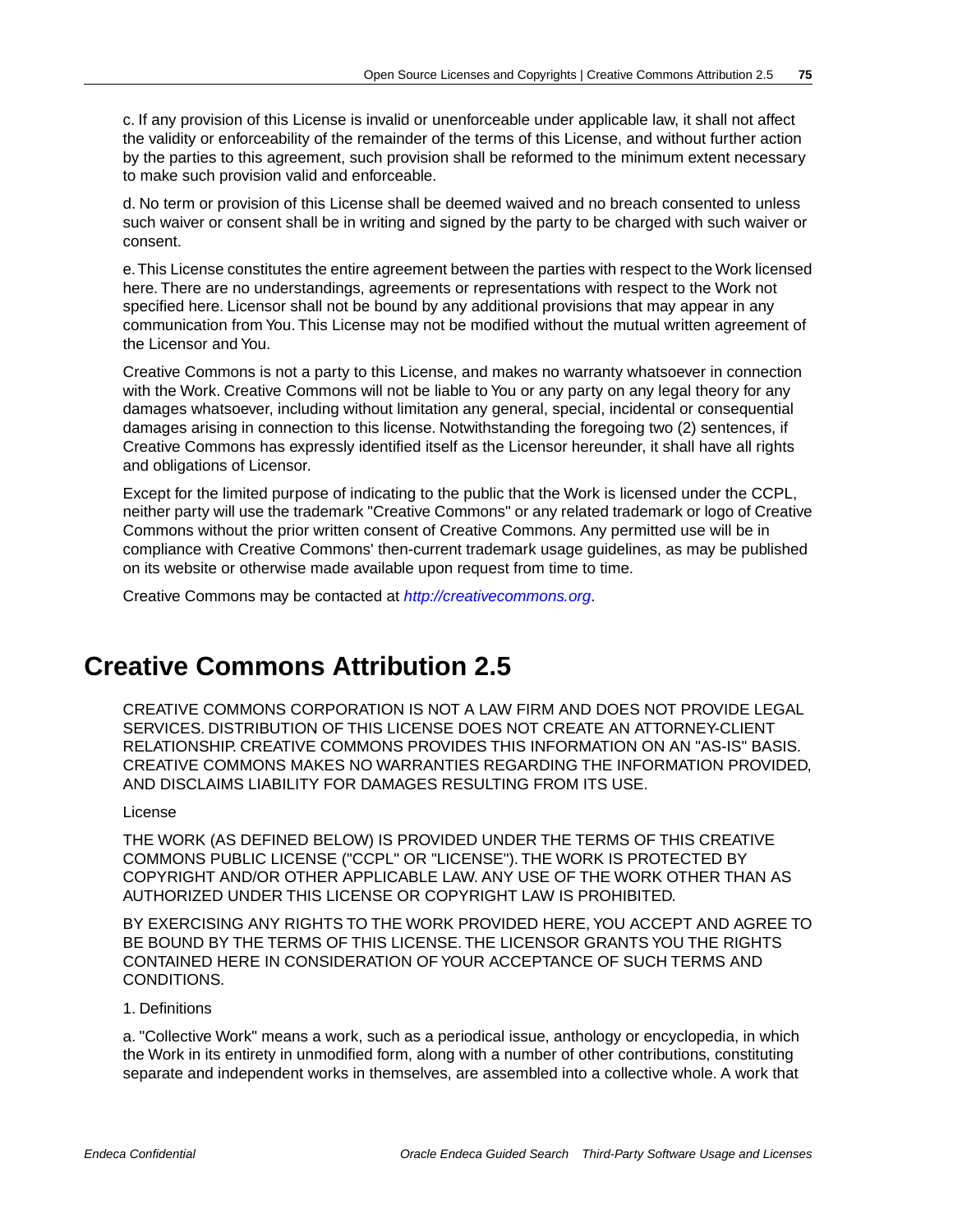constitutes a Collective Work will not be considered a Derivative Work (as defined below) for the purposes of this License.

b. "Derivative Work" means a work based upon the Work or upon the Work and other pre-existing works, such as a translation, musical arrangement, dramatization, fictionalization, motion picture version, sound recording, art reproduction, abridgment, condensation, or any other form in which the Work may be recast, transformed, or adapted, except that a work that constitutes a Collective Work will not be considered a Derivative Work for the purpose of this License. For the avoidance of doubt, where the Work is a musical composition or sound recording, the synchronization of the Work in timed-relation with a moving image ("synching") will be considered a Derivative Work for the purpose of this License.

c. "Licensor" means the individual or entity that offers the Work under the terms of this License.

d. "Original Author" means the individual or entity who created the Work.

e. "Work" means the copyrightable work of authorship offered under the terms of this License.

f. "You" means an individual or entity exercising rights under this License who has not previously violated the terms of this License with respect to the Work, or who has received express permission from the Licensor to exercise rights under this License despite a previous violation.

2. Fair Use Rights. Nothing in this license is intended to reduce, limit, or restrict any rights arising from fair use, first sale or other limitations on the exclusive rights of the copyright owner under copyright law or other applicable laws.

3. License Grant. Subject to the terms and conditions of this License, Licensor hereby grants You a worldwide, royalty-free, non-exclusive, perpetual (for the duration of the applicable copyright) license to exercise the rights in the Work as stated below:

a. to reproduce the Work, to incorporate the Work into one or more Collective Works, and to reproduce the Work as incorporated in the Collective Works;

b. to create and reproduce Derivative Works;

c. to distribute copies or phonorecords of, display publicly, perform publicly, and perform publicly by means of a digital audio transmission the Work including as incorporated in Collective Works;

d. to distribute copies or phonorecords of, display publicly, perform publicly, and perform publicly by means of a digital audio transmission Derivative Works.

e. For the avoidance of doubt, where the work is a musical composition:

i. Performance Royalties Under Blanket Licenses. Licensor waives the exclusive right to collect, whether individually or via a performance rights society (e.g. ASCAP, BMI, SESAC), royalties for the public performance or public digital performance (e.g. webcast) of the Work.

ii. Mechanical Rights and Statutory Royalties. Licensor waives the exclusive right to collect, whether individually or via a music rights agency or designated agent (e.g. Harry Fox Agency), royalties for any phonorecord You create from the Work ("cover version") and distribute, subject to the compulsory license created by 17 USC Section 115 of the US Copyright Act (or the equivalent in other jurisdictions).

f. Webcasting Rights and Statutory Royalties. For the avoidance of doubt, where the Work is a sound recording, Licensor waives the exclusive right to collect, whether individually or via a performance-rights society (e.g. SoundExchange), royalties for the public digital performance (e.g. webcast) of the Work, subject to the compulsory license created by 17 USC Section 114 of the US Copyright Act (or the equivalent in other jurisdictions).

The above rights may be exercised in all media and formats whether now known or hereafter devised. The above rights include the right to make such modifications as are technically necessary to exercise the rights in other media and formats. All rights not expressly granted by Licensor are hereby reserved.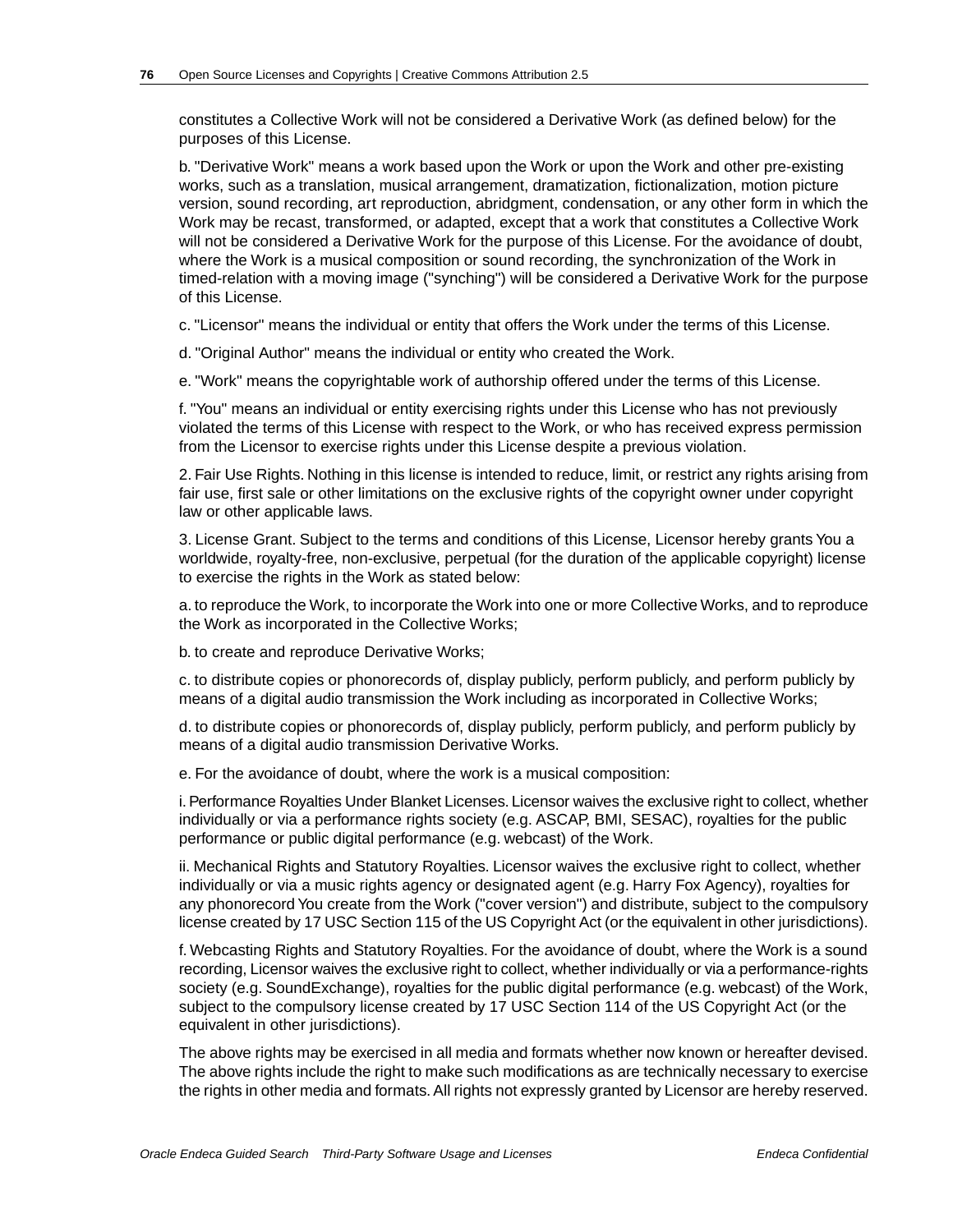4. Restrictions.The license granted in Section 3 above is expressly made subject to and limited by the following restrictions:

a.You may distribute, publicly display, publicly perform, or publicly digitally perform the Work only under the terms of this License, and You must include a copy of, or the Uniform Resource Identifier for, this License with every copy or phonorecord of the Work You distribute, publicly display, publicly perform, or publicly digitally perform.You may not offer or impose any terms on the Work that alter or restrict the terms of this License or the recipients' exercise of the rights granted hereunder. You may not sublicense the Work.You must keep intact all notices that refer to this License and to the disclaimer of warranties.You may not distribute, publicly display, publicly perform, or publicly digitally perform the Work with any technological measures that control access or use of the Work in a manner inconsistent with the terms of this License Agreement.The above applies to the Work as incorporated in a Collective Work, but this does not require the Collective Work apart from the Work itself to be made subject to the terms of this License. If You create a Collective Work, upon notice from any Licensor You must, to the extent practicable, remove from the Collective Work any credit as required by clause 4(b), as requested. If You create a Derivative Work, upon notice from any Licensor You must, to the extent practicable, remove from the Derivative Work any credit as required by clause 4(b), as requested.

b. If you distribute, publicly display, publicly perform, or publicly digitally perform the Work or any Derivative Works or Collective Works, You must keep intact all copyright notices for the Work and provide, reasonable to the medium or means You are utilizing: (i) the name of the Original Author (or pseudonym, if applicable) if supplied, and/or (ii) if the Original Author and/or Licensor designate another party or parties (e.g. a sponsor institute, publishing entity, journal) for attribution in Licensor's copyright notice, terms of service or by other reasonable means, the name of such party or parties; the title of the Work if supplied; to the extent reasonably practicable, the Uniform Resource Identifier, if any, that Licensor specifies to be associated with the Work, unless such URI does not refer to the copyright notice or licensing information for the Work; and in the case of a Derivative Work, a credit identifying the use of the Work in the Derivative Work (e.g., "French translation of the Work by Original Author," or "Screenplay based on original Work by Original Author"). Such credit may be implemented in any reasonable manner; provided, however, that in the case of a Derivative Work or Collective Work, at a minimum such credit will appear where any other comparable authorship credit appears and in a manner at least as prominent as such other comparable authorship credit.

#### 5. Representations, Warranties and Disclaimer

UNLESS OTHERWISE MUTUALLY AGREED TO BY THE PARTIES IN WRITING, LICENSOR OFFERS THE WORK AS-IS AND MAKES NO REPRESENTATIONS OR WARRANTIES OF ANY KIND CONCERNING THE WORK, EXPRESS, IMPLIED, STATUTORY OR OTHERWISE, INCLUDING, WITHOUT LIMITATION, WARRANTIES OF TITLE, MERCHANTIBILITY, FITNESS FOR A PARTICULAR PURPOSE, NONINFRINGEMENT, OR THE ABSENCE OF LATENT OR OTHER DEFECTS, ACCURACY, OR THE PRESENCE OF ABSENCE OF ERRORS, WHETHER OR NOT DISCOVERABLE. SOME JURISDICTIONS DO NOT ALLOW THE EXCLUSION OF IMPLIED WARRANTIES, SO SUCH EXCLUSION MAY NOT APPLY TO YOU.

6. Limitation on Liability. EXCEPT TO THE EXTENT REQUIRED BY APPLICABLE LAW, IN NO EVENT WILL LICENSOR BE LIABLE TO YOU ON ANY LEGAL THEORY FOR ANY SPECIAL, INCIDENTAL, CONSEQUENTIAL, PUNITIVE OR EXEMPLARY DAMAGES ARISING OUT OF THIS LICENSE OR THE USE OF THE WORK, EVEN IF LICENSOR HAS BEEN ADVISED OF THE POSSIBILITY OF SUCH DAMAGES.

#### 7. Termination

a.This License and the rights granted hereunder will terminate automatically upon any breach by You of the terms of this License. Individuals or entities who have received Derivative Works or Collective Works from You under this License, however, will not have their licenses terminated provided such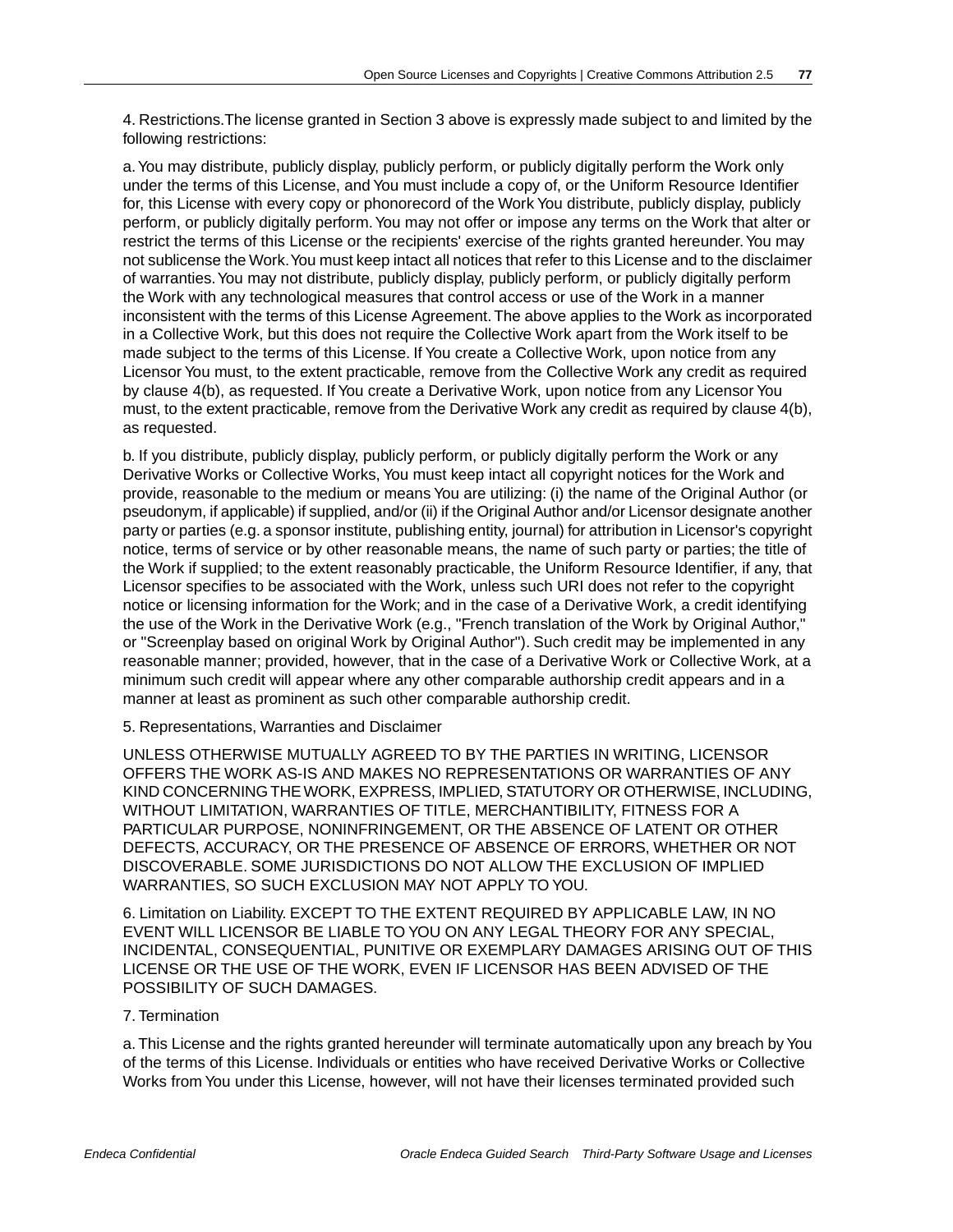individuals or entities remain in full compliance with those licenses. Sections 1, 2, 5, 6, 7, and 8 will survive any termination of this License.

b. Subject to the above terms and conditions, the license granted here is perpetual (for the duration of the applicable copyright in the Work). Notwithstanding the above, Licensor reserves the right to release the Work under different license terms or to stop distributing the Work at any time; provided, however that any such election will not serve to withdraw this License (or any other license that has been, or is required to be, granted under the terms of this License), and this License will continue in full force and effect unless terminated as stated above.

#### 8. Miscellaneous

a. Each time You distribute or publicly digitally perform the Work or a Collective Work, the Licensor offers to the recipient a license to the Work on the same terms and conditions as the license granted to You under this License.

b. Each time You distribute or publicly digitally perform a Derivative Work, Licensor offers to the recipient a license to the original Work on the same terms and conditions as the license granted to You under this License.

c. If any provision of this License is invalid or unenforceable under applicable law, it shall not affect the validity or enforceability of the remainder of the terms of this License, and without further action by the parties to this agreement, such provision shall be reformed to the minimum extent necessary to make such provision valid and enforceable.

d. No term or provision of this License shall be deemed waived and no breach consented to unless such waiver or consent shall be in writing and signed by the party to be charged with such waiver or consent.

e.This License constitutes the entire agreement between the parties with respect to the Work licensed here. There are no understandings, agreements or representations with respect to the Work not specified here. Licensor shall not be bound by any additional provisions that may appear in any communication from You. This License may not be modified without the mutual written agreement of the Licensor and You.

Creative Commons is not a party to this License, and makes no warranty whatsoever in connection with the Work. Creative Commons will not be liable to You or any party on any legal theory for any damages whatsoever, including without limitation any general, special, incidental or consequential damages arising in connection to this license. Notwithstanding the foregoing two (2) sentences, if Creative Commons has expressly identified itself as the Licensor hereunder, it shall have all rights and obligations of Licensor.

Except for the limited purpose of indicating to the public that the Work is licensed under the CCPL, neither party will use the trademark "Creative Commons" or any related trademark or logo of Creative Commons without the prior written consent of Creative Commons. Any permitted use will be in compliance with Creative Commons' then-current trademark usage guidelines, as may be published on its website or otherwise made available upon request from time to time.

Creative Commons may be contacted at *<http://creativecommons.org/>*.

# **Creative Commons Attribution—Share Alike 2.0 Generic**

CREATIVE COMMONS CORPORATION IS NOT A LAW FIRM AND DOES NOT PROVIDE LEGAL SERVICES. DISTRIBUTION OF THIS LICENSE DOES NOT CREATE AN ATTORNEY-CLIENT RELATIONSHIP. CREATIVE COMMONS PROVIDES THIS INFORMATION ON AN "AS-IS" BASIS.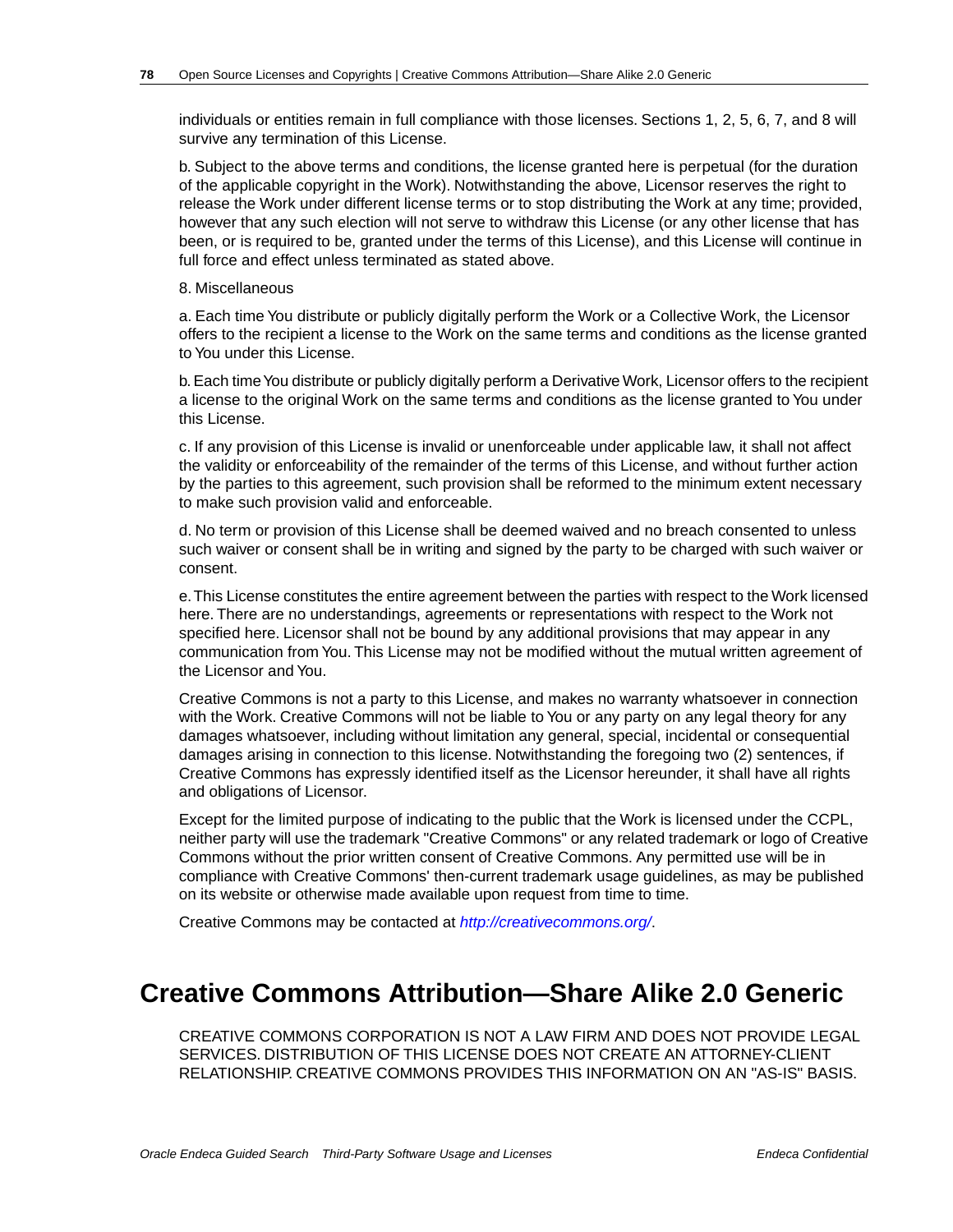CREATIVE COMMONS MAKES NO WARRANTIES REGARDING THE INFORMATION PROVIDED, AND DISCLAIMS LIABILITY FOR DAMAGES RESULTING FROM ITS USE.

#### License

THE WORK (AS DEFINED BELOW) IS PROVIDED UNDER THE TERMS OF THIS CREATIVE COMMONS PUBLIC LICENSE ("CCPL" OR "LICENSE"). THE WORK IS PROTECTED BY COPYRIGHT AND/OR OTHER APPLICABLE LAW. ANY USE OF THE WORK OTHER THAN AS AUTHORIZED UNDER THIS LICENSE OR COPYRIGHT LAW IS PROHIBITED.

BY EXERCISING ANY RIGHTS TO THE WORK PROVIDED HERE, YOU ACCEPT AND AGREE TO BE BOUND BY THE TERMS OF THIS LICENSE. THE LICENSOR GRANTS YOU THE RIGHTS CONTAINED HERE IN CONSIDERATION OF YOUR ACCEPTANCE OF SUCH TERMS AND CONDITIONS.

#### 1. Definitions

a. "Collective Work" means a work, such as a periodical issue, anthology or encyclopedia, in which the Work in its entirety in unmodified form, along with a number of other contributions, constituting separate and independent works in themselves, are assembled into a collective whole. A work that constitutes a Collective Work will not be considered a Derivative Work (as defined below) for the purposes of this License.

b. "Derivative Work" means a work based upon the Work or upon the Work and other pre-existing works, such as a translation, musical arrangement, dramatization, fictionalization, motion picture version, sound recording, art reproduction, abridgment, condensation, or any other form in which the Work may be recast, transformed, or adapted, except that a work that constitutes a Collective Work will not be considered a Derivative Work for the purpose of this License. For the avoidance of doubt, where the Work is a musical composition or sound recording, the synchronization of the Work in timed-relation with a moving image ("synching") will be considered a Derivative Work for the purpose of this License.

c. "Licensor" means the individual or entity that offers the Work under the terms of this License.

d. "Original Author" means the individual or entity who created the Work.

e. "Work" means the copyrightable work of authorship offered under the terms of this License.

f. "You" means an individual or entity exercising rights under this License who has not previously violated the terms of this License with respect to the Work, or who has received express permission from the Licensor to exercise rights under this License despite a previous violation.

g. "License Elements" means the following high-level license attributes as selected by Licensor and indicated in the title of this License: Attribution, ShareAlike.

2. Fair Use Rights. Nothing in this license is intended to reduce, limit, or restrict any rights arising from fair use, first sale or other limitations on the exclusive rights of the copyright owner under copyright law or other applicable laws.

3. License Grant. Subject to the terms and conditions of this License, Licensor hereby grants You a worldwide, royalty-free, non-exclusive, perpetual (for the duration of the applicable copyright) license to exercise the rights in the Work as stated below:

a. to reproduce the Work, to incorporate the Work into one or more Collective Works, and to reproduce the Work as incorporated in the Collective Works;

b. to create and reproduce Derivative Works;

c: to distribute copies or phonorecords of, display publicly, perform publicly, and perform publicly by means of a digital audio transmission the Work including as incorporated in Collective Works;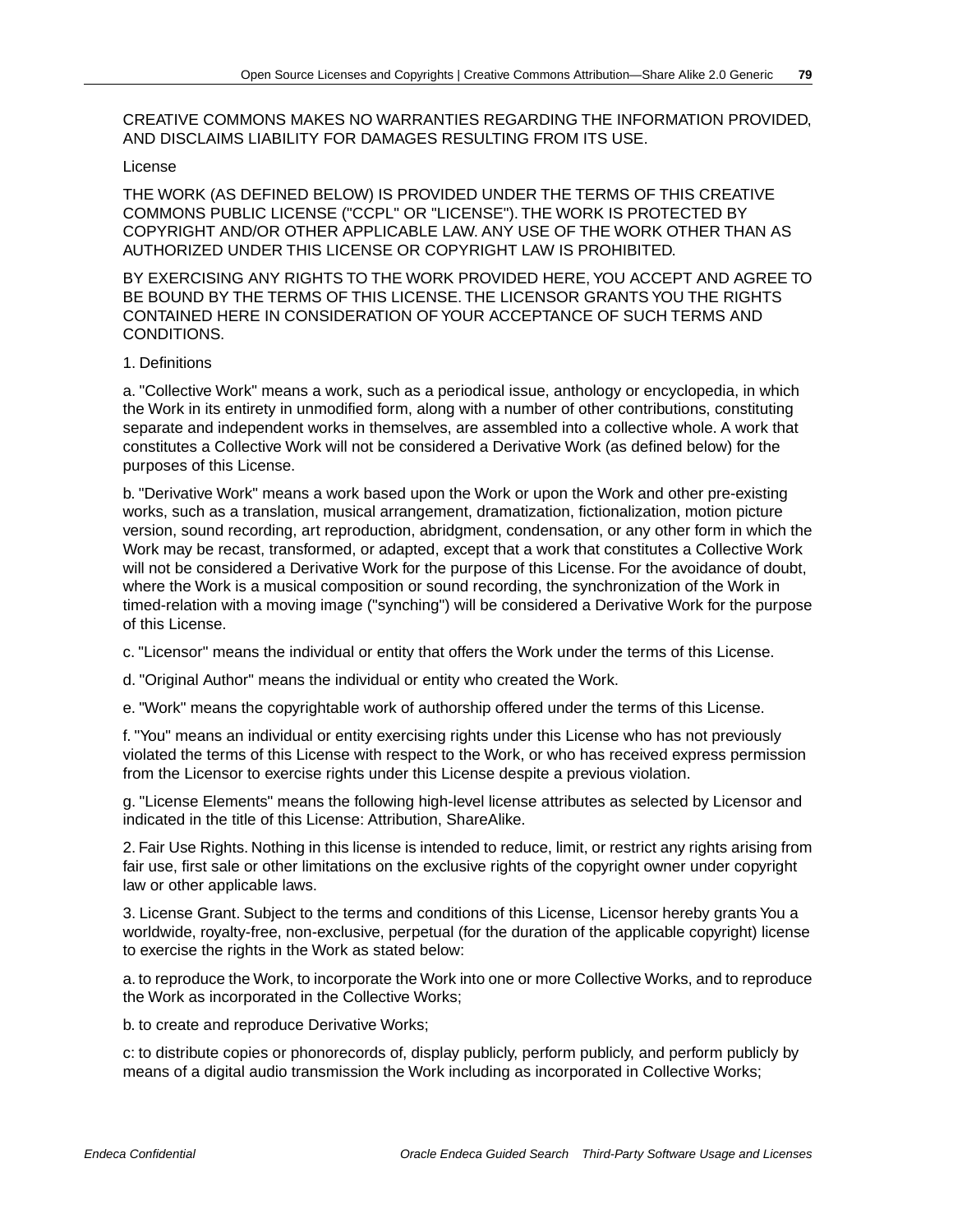d. to distribute copies or phonorecords of, display publicly, perform publicly, and perform publicly by means of a digital audio transmission Derivative Works.

e. For the avoidance of doubt, where the work is a musical composition:

i. Performance Royalties Under Blanket Licenses. Licensor waives the exclusive right to collect, whether individually or via a performance rights society (e.g. ASCAP, BMI, SESAC), royalties for the public performance or public digital performance (e.g. webcast) of the Work.

ii. Mechanical Rights and Statutory Royalties. Licensor waives the exclusive right to collect, whether individually or via a music rights society or designated agent (e.g. Harry Fox Agency), royalties for any phonorecord You create from the Work ("cover version") and distribute, subject to the compulsory license created by 17 USC Section 115 of the US Copyright Act (or the equivalent in other jurisdictions).

f: Webcasting Rights and Statutory Royalties. For the avoidance of doubt, where the Work is a sound recording, Licensor waives the exclusive right to collect, whether individually or via a performance-rights society (e.g. SoundExchange), royalties for the public digital performance (e.g. webcast) of the Work, subject to the compulsory license created by 17 USC Section 114 of the US Copyright Act (or the equivalent in other jurisdictions).

The above rights may be exercised in all media and formats whether now known or hereafter devised. The above rights include the right to make such modifications as are technically necessary to exercise the rights in other media and formats. All rights not expressly granted by Licensor are hereby reserved.

4. Restrictions. The license granted in Section 3 above is expressly made subject to and limited by the following restrictions:

a.You may distribute, publicly display, publicly perform, or publicly digitally perform the Work only under the terms of this License, and You must include a copy of, or the Uniform Resource Identifier for, this License with every copy or phonorecord of the Work You distribute, publicly display, publicly perform, or publicly digitally perform.You may not offer or impose any terms on the Work that alter or restrict the terms of this License or the recipients' exercise of the rights granted hereunder.You may not sublicense the Work.You must keep intact all notices that refer to this License and to the disclaimer of warranties.You may not distribute, publicly display, publicly perform, or publicly digitally perform the Work with any technological measures that control access or use of the Work in a manner inconsistent with the terms of this License Agreement.The above applies to the Work as incorporated in a Collective Work, but this does not require the Collective Work apart from the Work itself to be made subject to the terms of this License. If You create a Collective Work, upon notice from any Licensor You must, to the extent practicable, remove from the Collective Work any reference to such Licensor or the Original Author, as requested. If You create a Derivative Work, upon notice from any Licensor You must, to the extent practicable, remove from the Derivative Work any reference to such Licensor or the Original Author, as requested.

b.You may distribute, publicly display, publicly perform, or publicly digitally perform a Derivative Work only under the terms of this License, a later version of this License with the same License Elements as this License, or a Creative Commons iCommons license that contains the same License Elements as this License (e.g. Attribution-ShareAlike 2.0 Japan).You must include a copy of, or the Uniform Resource Identifier for, this License or other license specified in the previous sentence with every copy or phonorecord of each Derivative Work You distribute, publicly display, publicly perform, or publicly digitally perform.You may not offer or impose any terms on the Derivative Works that alter or restrict the terms of this License or the recipients' exercise of the rights granted hereunder, and You must keep intact all notices that refer to this License and to the disclaimer of warranties.You may not distribute, publicly display, publicly perform, or publicly digitally perform the Derivative Work with any technological measures that control access or use of the Work in a manner inconsistent with the terms of this License Agreement. The above applies to the Derivative Work as incorporated in a Collective Work, but this does not require the Collective Work apart from the Derivative Work itself to be made subject to the terms of this License.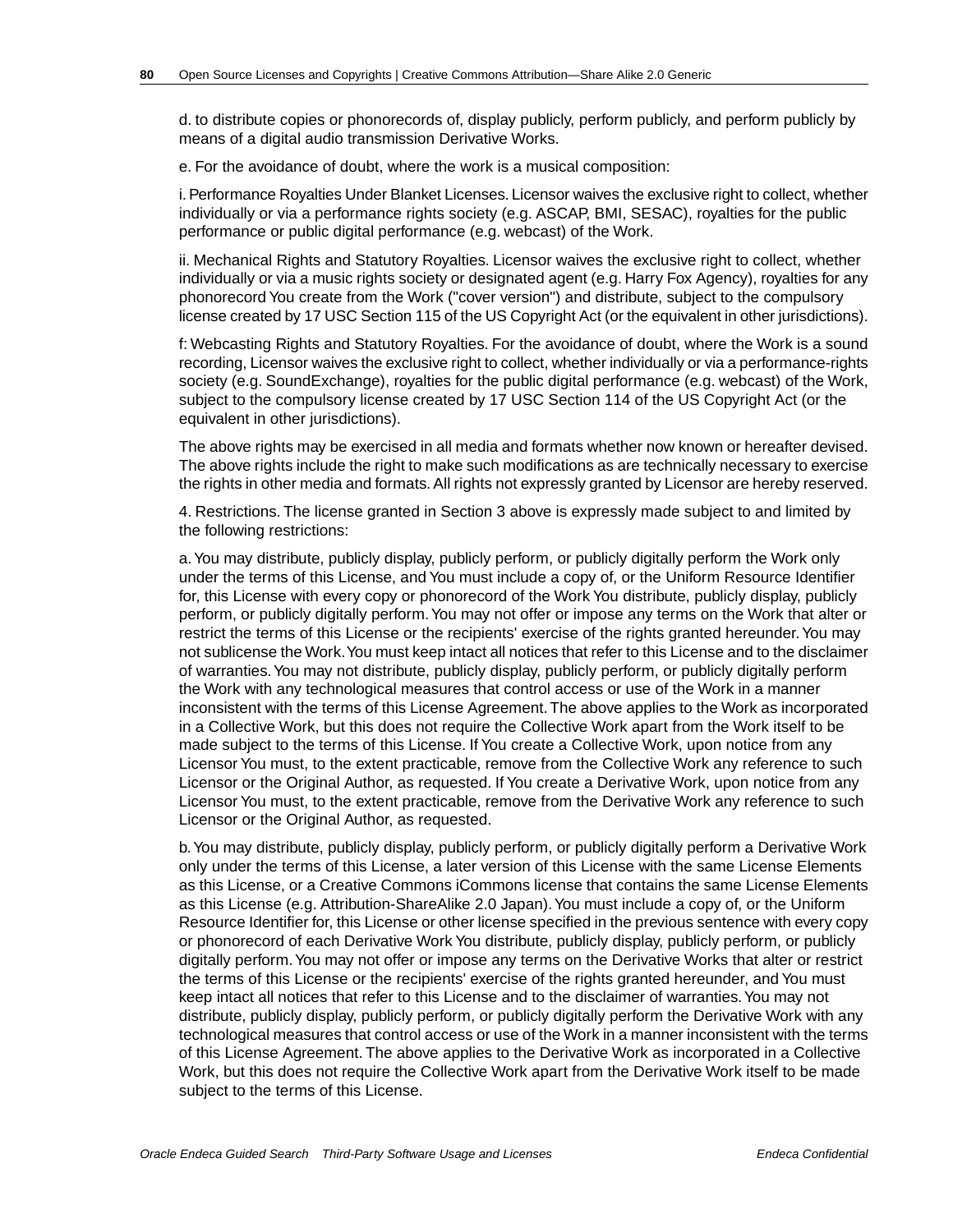c. If you distribute, publicly display, publicly perform, or publicly digitally perform the Work or any Derivative Works or Collective Works, You must keep intact all copyright notices for the Work and give the Original Author credit reasonable to the medium or means You are utilizing by conveying the name (or pseudonym if applicable) of the Original Author if supplied; the title of the Work if supplied; to the extent reasonably practicable, the Uniform Resource Identifier, if any, that Licensor specifies to be associated with the Work, unless such URI does not refer to the copyright notice or licensing information for the Work; and in the case of a Derivative Work, a credit identifying the use of the Work in the Derivative Work (e.g., "French translation of the Work by Original Author," or "Screenplay based on original Work by Original Author"). Such credit may be implemented in any reasonable manner; provided, however, that in the case of a Derivative Work or Collective Work, at a minimum such credit will appear where any other comparable authorship credit appears and in a manner at least as prominent as such other comparable authorship credit.

#### 5. Representations, Warranties and Disclaimer

UNLESS OTHERWISE AGREED TO BY THE PARTIES IN WRITING, LICENSOR OFFERS THE WORK AS-IS AND MAKES NO REPRESENTATIONS OR WARRANTIES OF ANY KIND CONCERNING THE MATERIALS, EXPRESS, IMPLIED, STATUTORY OR OTHERWISE, INCLUDING, WITHOUT LIMITATION, WARRANTIES OF TITLE, MERCHANTIBILITY, FITNESS FOR A PARTICULAR PURPOSE, NONINFRINGEMENT, OR THE ABSENCE OF LATENT OR OTHER DEFECTS, ACCURACY, OR THE PRESENCE OF ABSENCE OF ERRORS, WHETHER OR NOT DISCOVERABLE. SOME JURISDICTIONS DO NOT ALLOW THE EXCLUSION OF IMPLIED WARRANTIES, SO SUCH EXCLUSION MAY NOT APPLY TO YOU.

6. Limitation on Liability. EXCEPT TO THE EXTENT REQUIRED BY APPLICABLE LAW, IN NO EVENT WILL LICENSOR BE LIABLE TO YOU ON ANY LEGAL THEORY FOR ANY SPECIAL, INCIDENTAL, CONSEQUENTIAL, PUNITIVE OR EXEMPLARY DAMAGES ARISING OUT OF THIS LICENSE OR THE USE OF THE WORK, EVEN IF LICENSOR HAS BEEN ADVISED OF THE POSSIBILITY OF SUCH DAMAGES.

#### 7. Termination

a.This License and the rights granted hereunder will terminate automatically upon any breach by You of the terms of this License. Individuals or entities who have received Derivative Works or Collective Works from You under this License, however, will not have their licenses terminated provided such individuals or entities remain in full compliance with those licenses. Sections 1, 2, 5, 6, 7, and 8 will survive any termination of this License.

b. Subject to the above terms and conditions, the license granted here is perpetual (for the duration of the applicable copyright in the Work). Notwithstanding the above, Licensor reserves the right to release the Work under different license terms or to stop distributing the Work at any time; provided, however that any such election will not serve to withdraw this License (or any other license that has been, or is required to be, granted under the terms of this License), and this License will continue in full force and effect unless terminated as stated above.

#### 8. Miscellaneous

a. Each time You distribute or publicly digitally perform the Work or a Collective Work, the Licensor offers to the recipient a license to the Work on the same terms and conditions as the license granted to You under this License.

b. Each time You distribute or publicly digitally perform a Derivative Work, Licensor offers to the recipient a license to the original Work on the same terms and conditions as the license granted to You under this License.

c. If any provision of this License is invalid or unenforceable under applicable law, it shall not affect the validity or enforceability of the remainder of the terms of this License, and without further action by the parties to this agreement, such provision shall be reformed to the minimum extent necessary to make such provision valid and enforceable.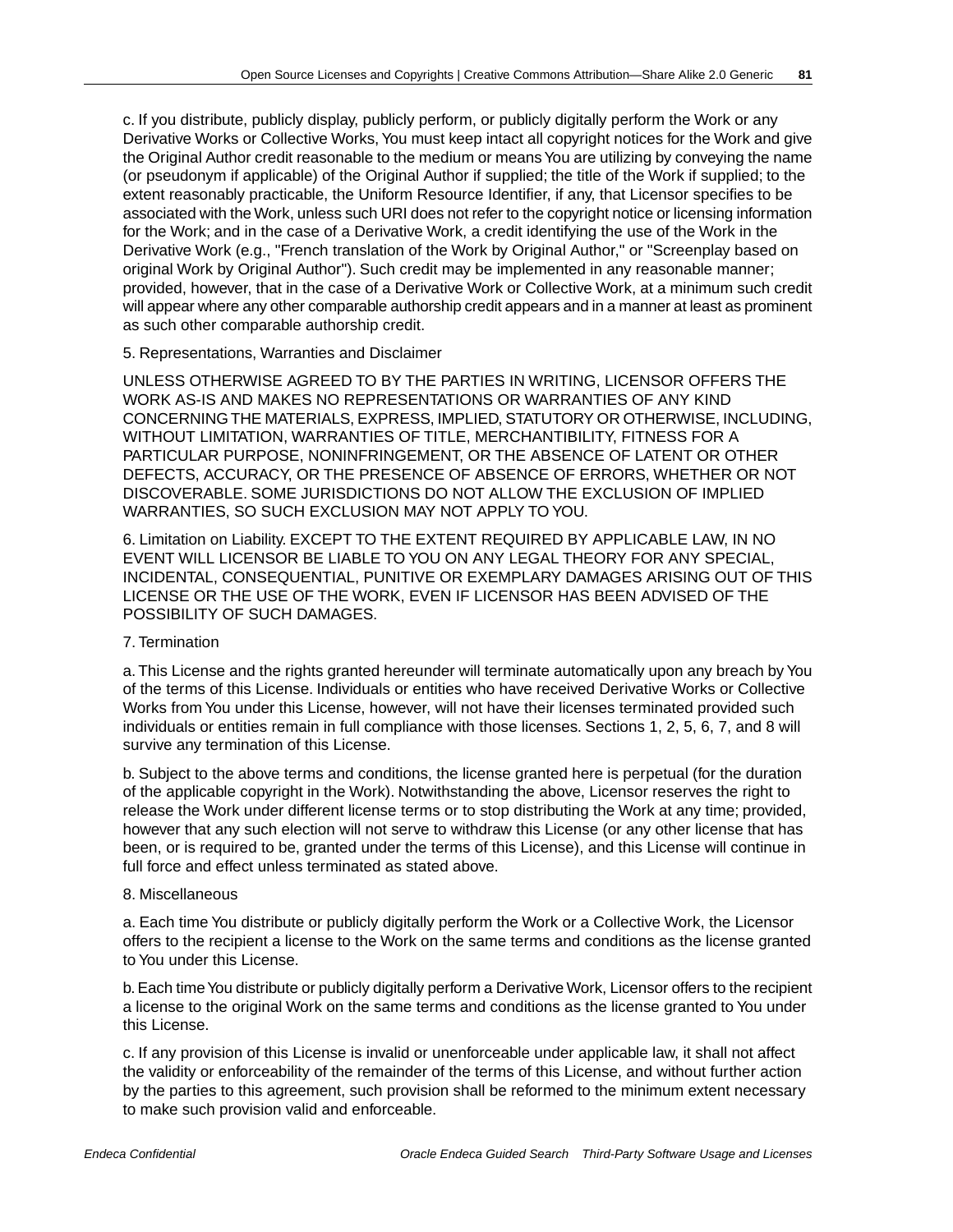d. No term or provision of this License shall be deemed waived and no breach consented to unless such waiver or consent shall be in writing and signed by the party to be charged with such waiver or consent.

e.This License constitutes the entire agreement between the parties with respect to the Work licensed here. There are no understandings, agreements or representations with respect to the Work not specified here. Licensor shall not be bound by any additional provisions that may appear in any communication from You. This License may not be modified without the mutual written agreement of the Licensor and You.

Creative Commons is not a party to this License, and makes no warranty whatsoever in connection with the Work. Creative Commons will not be liable to You or any party on any legal theory for any damages whatsoever, including without limitation any general, special, incidental or consequential damages arising in connection to this license. Notwithstanding the foregoing two (2) sentences, if Creative Commons has expressly identified itself as the Licensor hereunder, it shall have all rights and obligations of Licensor.

Except for the limited purpose of indicating to the public that the Work is licensed under the CCPL, neither party will use the trademark "Creative Commons" or any related trademark or logo of Creative Commons without the prior written consent of Creative Commons. Any permitted use will be in compliance with Creative Commons' then-current trademark usage guidelines, as may be published on its website or otherwise made available upon request from time to time.

Creative Commons may be contacted at *<http://creativecommons.org>*.

## **Creative Commons Public Domain Dedication**

Copyright-Only Dedication (based on United States law) or Public Domain Certification.

The person or persons who have associated work with this document (the "Dedicator" or "Certifier") hereby either (a) certifies that, to the best of his knowledge, the work of authorship identified is in the public domain of the country from which the work is published, or (b) hereby dedicates whatever copyright the dedicators holds in the work of authorship identified below (the "Work") to the public domain. A certifier, moreover, dedicates any copyright interest he may have in the associated work, and for these purposes, is described as a "dedicator" below.

A certifier has taken reasonable steps to verify the copyright status of this work. Certifier recognizes that his good faith efforts may not shield him from liability if in fact the work certified is not in the public domain.

Dedicator makes this dedication for the benefit of the public at large and to the detriment of the Dedicator's heirs and successors. Dedicator intends this dedication to be an overt act of relinquishment in perpetuity of all present and future rights under copyright law, whether vested or contingent, in the Work. Dedicator understands that such relinquishment of all rights includes the relinquishment of all rights to enforce (by lawsuit or otherwise) those copyrights in the Work.

Dedicator recognizes that, once placed in the public domain, the Work may be freely reproduced, distributed, transmitted, used, modified, built upon, or otherwise exploited by anyone for any purpose, commercial or non-commercial, and in any way, including by methods that have not yet been invented or conceived.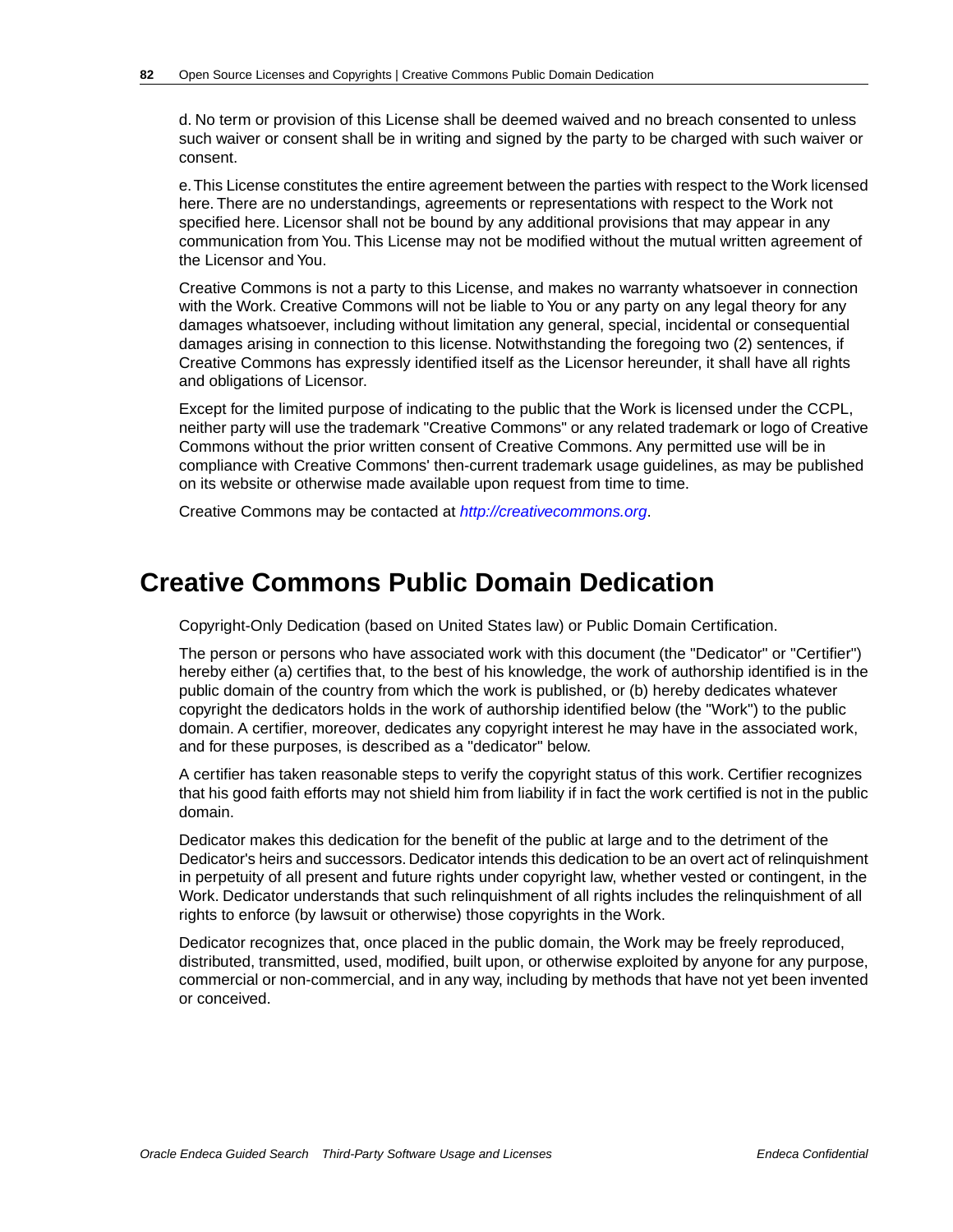### **curl**

Copyright (c) 1996 - 2010, Daniel Stenberg, <daniel@haxx.se>.

All rights reserved.

Permission to use, copy, modify, and distribute this software for any purpose with or without fee is hereby granted, provided that the above copyright notice and this permission notice appear in all copies.

THE SOFTWARE IS PROVIDED "AS IS", WITHOUT WARRANTY OF ANY KIND, EXPRESS OR IMPLIED, INCLUDING BUT NOT LIMITED TO THE WARRANTIES OF MERCHANTABILITY, FITNESS FOR A PARTICULAR PURPOSE AND NONINFRINGEMENT OF THIRD PARTY RIGHTS. IN NO EVENT SHALL THE AUTHORS OR COPYRIGHT HOLDERS BE LIABLE FOR ANY CLAIM, DAMAGES OR OTHER LIABILITY, WHETHER IN AN ACTION OF CONTRACT, TORT OR OTHERWISE, ARISING FROM, OUT OF OR IN CONNECTION WITH THE SOFTWARE OR THE USE OR OTHER DEALINGS IN THE SOFTWARE.

Except as contained in this notice, the name of a copyright holder shall not be used in advertising or otherwise to promote the sale, use or other dealings in this Software without prior written authorization of the copyright holder.

# **Eclipse Public License version 1.0**

Eclipse Public License - v 1.0

THE ACCOMPANYING PROGRAM IS PROVIDED UNDER THE TERMS OF THIS ECLIPSE PUBLIC LICENSE ("AGREEMENT"). ANY USE, REPRODUCTION OR DISTRIBUTION OF THE PROGRAM CONSTITUTES RECIPIENT'S ACCEPTANCE OF THIS AGREEMENT.

### **1. DEFINITIONS**

"Contribution" means:

a) in the case of the initial Contributor, the initial code and documentation distributed under this Agreement, and

b) in the case of each subsequent Contributor:

i) changes to the Program, and

ii) additions to the Program;

where such changes and/or additions to the Program originate from and are distributed by that particular Contributor. A Contribution 'originates' from a Contributor if it was added to the Program by such Contributor itself or anyone acting on such Contributor's behalf. Contributions do not include additions to the Program which: (i) are separate modules of software distributed in conjunction with the Program under their own license agreement, and (ii) are not derivative works of the Program.

"Contributor" means any person or entity that distributes the Program.

"Licensed Patents " mean patent claims licensable by a Contributor which are necessarily infringed by the use or sale of its Contribution alone or when combined with the Program.

"Program" means the Contributions distributed in accordance with this Agreement.

"Recipient" means anyone who receives the Program under this Agreement, including all Contributors.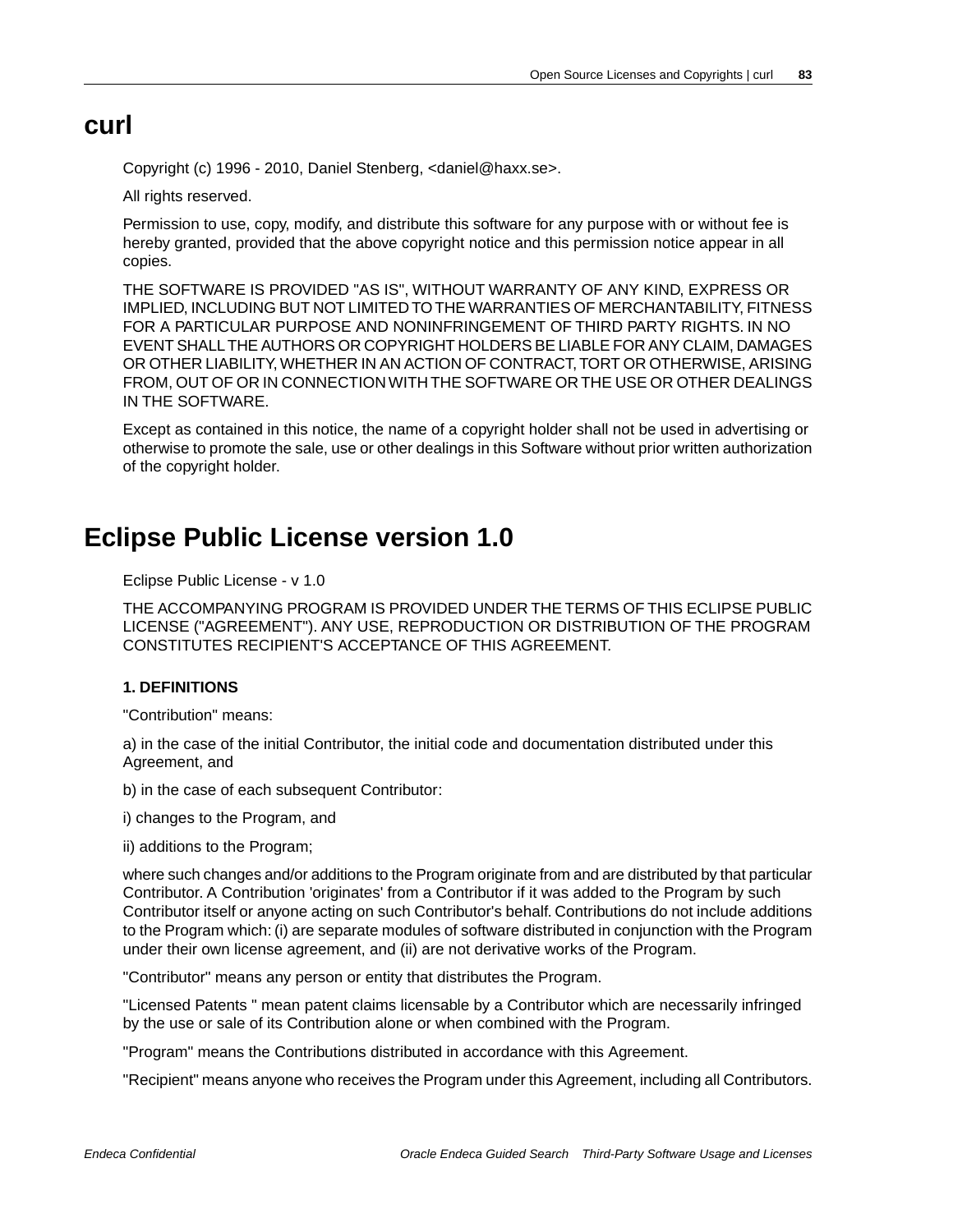#### **2. GRANT OF RIGHTS**

a) Subject to the terms of this Agreement, each Contributor hereby grants Recipient a non-exclusive, worldwide, royalty-free copyright license to reproduce, prepare derivative works of, publicly display, publicly perform, distribute and sublicense the Contribution of such Contributor, if any, and such derivative works, in source code and object code form.

b) Subject to the terms of this Agreement, each Contributor hereby grants Recipient a non-exclusive, worldwide, royalty-free patent license under Licensed Patents to make, use, sell, offer to sell, import and otherwise transfer the Contribution of such Contributor, if any, in source code and object code form. This patent license shall apply to the combination of the Contribution and the Program if, at the time the Contribution is added by the Contributor, such addition of the Contribution causes such combination to be covered by the Licensed Patents. The patent license shall not apply to any other combinations which include the Contribution. No hardware per se is licensed hereunder.

c) Recipient understands that although each Contributor grants the licenses to its Contributions set forth herein, no assurances are provided by any Contributor that the Program does not infringe the patent or other intellectual property rights of any other entity. Each Contributor disclaims any liability to Recipient for claims brought by any other entity based on infringement of intellectual property rights or otherwise. As a condition to exercising the rights and licenses granted hereunder, each Recipient hereby assumes sole responsibility to secure any other intellectual property rights needed, if any. For example, if a third party patent license is required to allow Recipient to distribute the Program, it is Recipient's responsibility to acquire that license before distributing the Program.

d) Each Contributor represents that to its knowledge it has sufficient copyright rights in its Contribution, if any, to grant the copyright license set forth in this Agreement.

#### **3. REQUIREMENTS**

A Contributor may choose to distribute the Program in object code form under its own license agreement, provided that:

a) it complies with the terms and conditions of this Agreement; and

b) its license agreement:

i) effectively disclaims on behalf of all Contributors all warranties and conditions, express and implied, including warranties or conditions of title and non-infringement, and implied warranties or conditions of merchantability and fitness for a particular purpose;

ii) effectively excludes on behalf of all Contributors all liability for damages, including direct, indirect, special, incidental and consequential damages, such as lost profits;

iii) states that any provisions which differ from this Agreement are offered by that Contributor alone and not by any other party; and

iv) states that source code for the Program is available from such Contributor, and informs licensees how to obtain it in a reasonable manner on or through a medium customarily used for software exchange.

When the Program is made available in source code form:

a) it must be made available under this Agreement; and

b) a copy of this Agreement must be included with each copy of the Program.

Contributors may not remove or alter any copyright notices contained within the Program.

Each Contributor must identify itself as the originator of its Contribution, if any, in a manner that reasonably allows subsequent Recipients to identify the originator of the Contribution.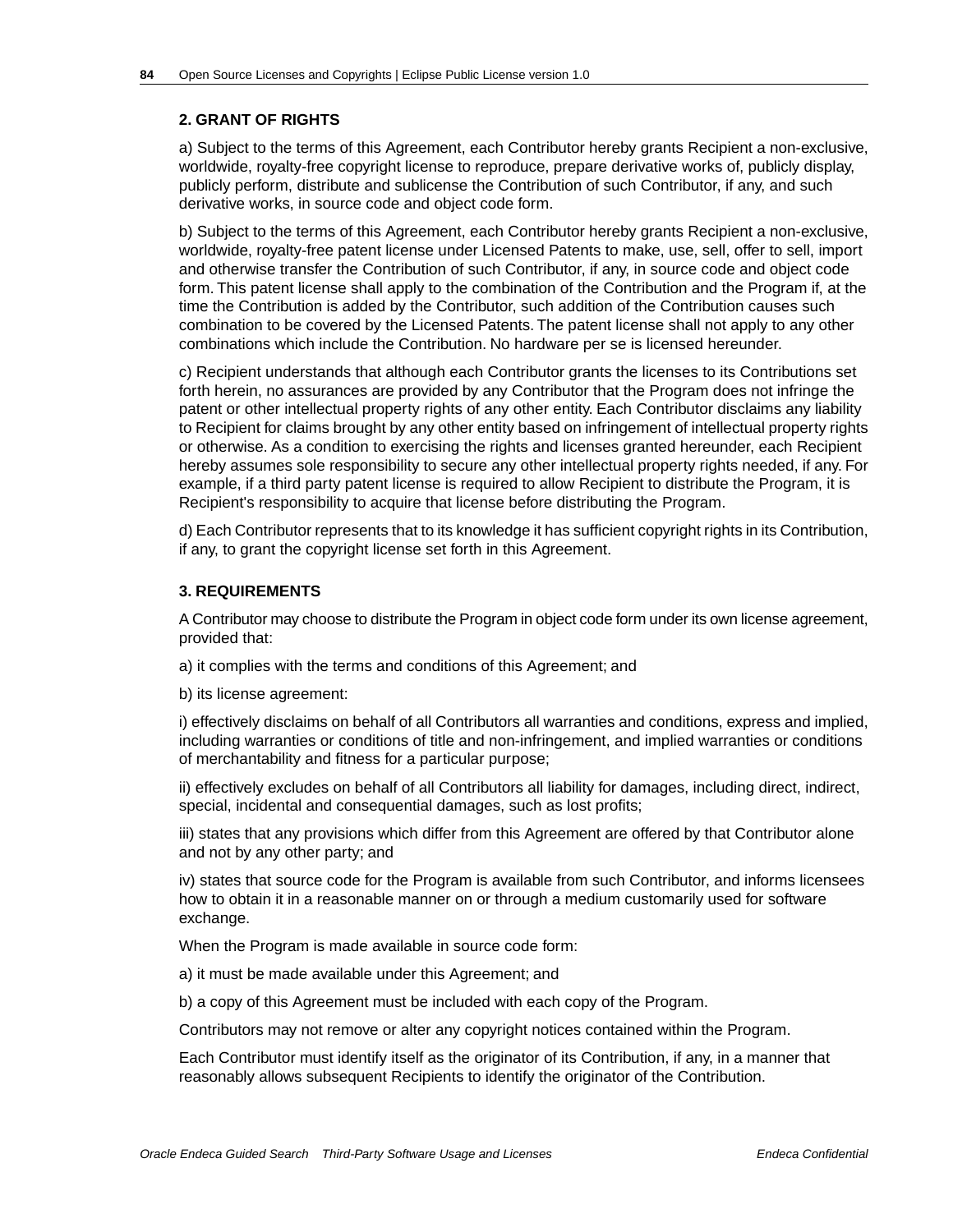#### **4. COMMERCIAL DISTRIBUTION**

Commercial distributors of software may accept certain responsibilities with respect to end users, business partners and the like. While this license is intended to facilitate the commercial use of the Program, the Contributor who includes the Program in a commercial product offering should do so in a manner which does not create potential liability for other Contributors. Therefore, if a Contributor includes the Program in a commercial product offering, such Contributor ("Commercial Contributor") hereby agrees to defend and indemnify every other Contributor ("Indemnified Contributor") against any losses, damages and costs (collectively "Losses") arising from claims, lawsuits and other legal actions brought by a third party against the Indemnified Contributor to the extent caused by the acts or omissions of such Commercial Contributor in connection with its distribution of the Program in a commercial product offering. The obligations in this section do not apply to any claims or Losses relating to any actual or alleged intellectual property infringement. In order to qualify, an Indemnified Contributor must: a) promptly notify the Commercial Contributor in writing of such claim, and b) allow the Commercial Contributor to control, and cooperate with the Commercial Contributor in, the defense and any related settlement negotiations.The Indemnified Contributor may participate in any such claim at its own expense.

For example, a Contributor might include the Program in a commercial product offering, Product X. That Contributor is then a Commercial Contributor. If that Commercial Contributor then makes performance claims, or offers warranties related to Product X, those performance claims and warranties are such Commercial Contributor's responsibility alone. Under this section, the Commercial Contributor would have to defend claims against the other Contributors related to those performance claims and warranties, and if a court requires any other Contributor to pay any damages as a result, the Commercial Contributor must pay those damages.

### **5. NO WARRANTY**

EXCEPT AS EXPRESSLY SET FORTH IN THIS AGREEMENT, THE PROGRAM IS PROVIDED ON AN "AS IS" BASIS, WITHOUT WARRANTIES OR CONDITIONS OF ANY KIND, EITHER EXPRESS OR IMPLIED INCLUDING, WITHOUT LIMITATION, ANY WARRANTIES OR CONDITIONS OF TITLE, NON-INFRINGEMENT, MERCHANTABILITY OR FITNESS FOR A PARTICULAR PURPOSE. Each Recipient is solely responsible for determining the appropriateness of using and distributing the Program and assumes all risks associated with its exercise of rights under this Agreement , including but not limited to the risks and costs of program errors, compliance with applicable laws, damage to or loss of data, programs or equipment, and unavailability or interruption of operations.

#### **6. DISCLAIMER OF LIABILITY**

EXCEPT AS EXPRESSLY SET FORTH IN THIS AGREEMENT, NEITHER RECIPIENT NOR ANY CONTRIBUTORS SHALL HAVE ANY LIABILITY FOR ANY DIRECT, INDIRECT, INCIDENTAL, SPECIAL, EXEMPLARY, OR CONSEQUENTIAL DAMAGES (INCLUDING WITHOUT LIMITATION LOST PROFITS), HOWEVER CAUSED AND ON ANY THEORY OF LIABILITY, WHETHER IN CONTRACT, STRICT LIABILITY, OR TORT (INCLUDING NEGLIGENCE OR OTHERWISE) ARISING IN ANY WAY OUT OF THE USE OR DISTRIBUTION OF THE PROGRAM OR THE EXERCISE OF ANY RIGHTS GRANTED HEREUNDER, EVEN IF ADVISED OF THE POSSIBILITY OF SUCH DAMAGES.

#### **7. GENERAL**

If any provision of this Agreement is invalid or unenforceable under applicable law, it shall not affect the validity or enforceability of the remainder of the terms of this Agreement, and without further action by the parties hereto, such provision shall be reformed to the minimum extent necessary to make such provision valid and enforceable.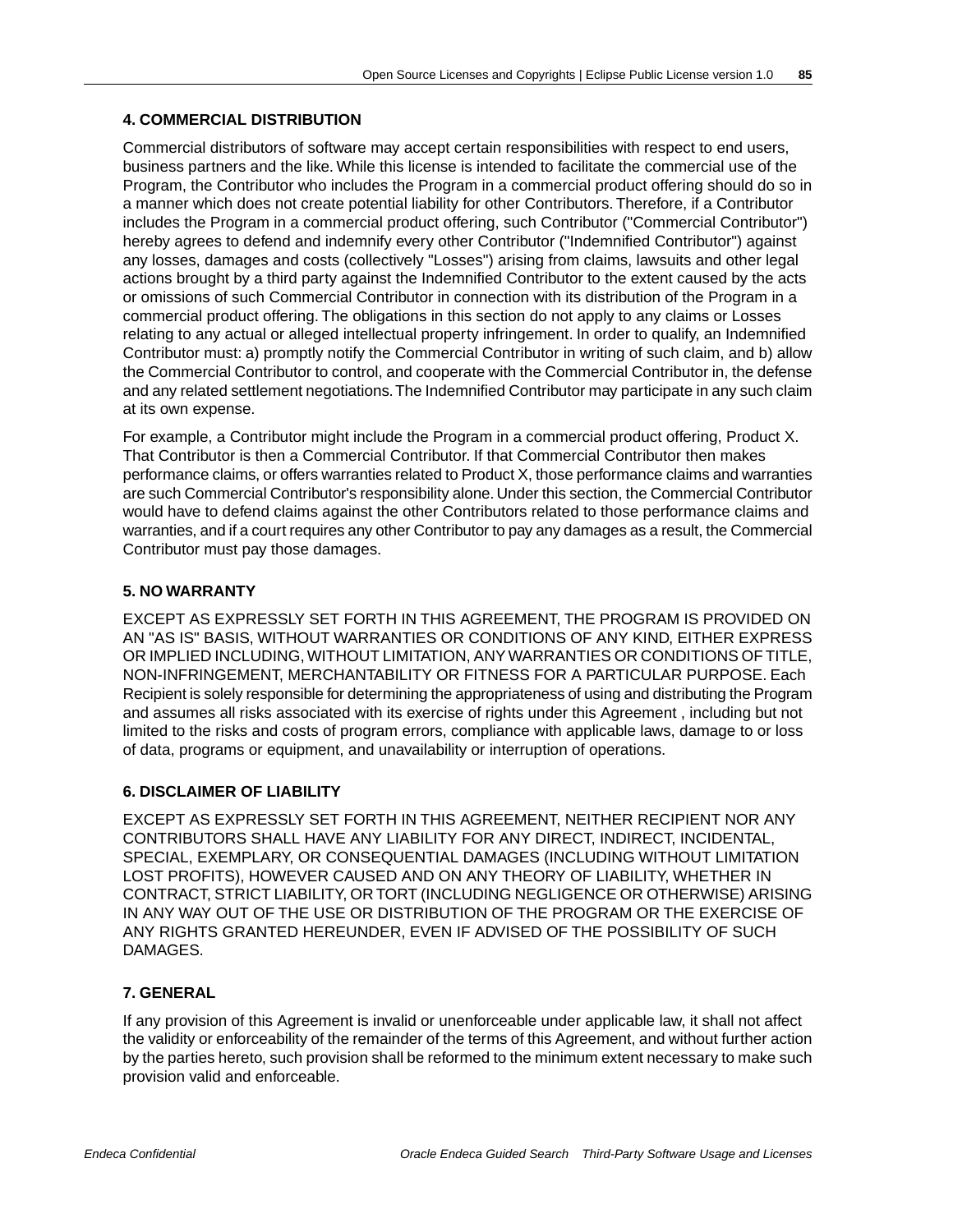If Recipient institutes patent litigation against any entity (including a cross-claim or counterclaim in a lawsuit) alleging that the Program itself (excluding combinations of the Program with other software or hardware) infringes such Recipient's patent(s), then such Recipient's rights granted under Section 2(b) shall terminate as of the date such litigation is filed.

All Recipient's rights under this Agreement shall terminate if it fails to comply with any of the material terms or conditions of this Agreement and does not cure such failure in a reasonable period of time after becoming aware of such noncompliance. If all Recipient's rights under this Agreement terminate, Recipient agrees to cease use and distribution of the Program as soon as reasonably practicable. However, Recipient's obligations under this Agreement and any licenses granted by Recipient relating to the Program shall continue and survive.

Everyone is permitted to copy and distribute copies of this Agreement, but in order to avoid inconsistency the Agreement is copyrighted and may only be modified in the following manner. The Agreement Steward reserves the right to publish new versions (including revisions) of this Agreement from time to time. No one other than the Agreement Steward has the right to modify this Agreement.The Eclipse Foundation is the initial Agreement Steward. The Eclipse Foundation may assign the responsibility to serve as the Agreement Steward to a suitable separate entity. Each new version of the Agreement will be given a distinguishing version number. The Program (including Contributions) may always be distributed subject to the version of the Agreement under which it was received. In addition, after a new version of the Agreement is published, Contributor may elect to distribute the Program (including its Contributions) under the new version. Except as expressly stated in Sections 2(a) and 2(b) above, Recipient receives no rights or licenses to the intellectual property of any Contributor under this Agreement, whether expressly, by implication, estoppel or otherwise. All rights in the Program not expressly granted under this Agreement are reserved.

This Agreement is governed by the laws of the State of New York and the intellectual property laws of the United States of America. No party to this Agreement will bring a legal action under this Agreement more than one year after the cause of action arose. Each party waives its rights to a jury trial in any resulting litigation.

## **ekhtml**

Copyright (c) 2002, Jon Travis

All rights reserved.

Redistribution and use in source and binary forms, with or without modification, are permitted provided that the following conditions are met:

- 1. Redistributions of source code must retain the above copyright notice, this list of conditions and the following disclaimer.
- 2. Redistributions in binary form must reproduce the above copyright notice, this list of conditions and the following disclaimer in the documentation and/or other materials provided with the distribution.

THIS SOFTWARE IS PROVIDED BY THE AUTHOR ``AS IS'' AND ANY EXPRESS OR IMPLIED WARRANTIES, INCLUDING, BUT NOT LIMITED TO, THE IMPLIED WARRANTIES OF MERCHANTABILITY AND FITNESS FOR A PARTICULAR PURPOSE ARE DISCLAIMED.

IN NO EVENT SHALL THE AUTHOR BE LIABLE FOR ANY DIRECT, INDIRECT, INCIDENTAL, SPECIAL, EXEMPLARY, OR CONSEQUENTIAL DAMAGES (INCLUDING, BUT NOT LIMITED TO, PROCUREMENT OF SUBSTITUTE GOODS OR SERVICES; LOSS OF USE, DATA, OR PROFITS; OR BUSINESS INTERRUPTION) HOWEVER CAUSED AND ON ANY THEORY OF LIABILITY, WHETHER IN CONTRACT, STRICT LIABILITY, OR TORT (INCLUDING NEGLIGENCE OR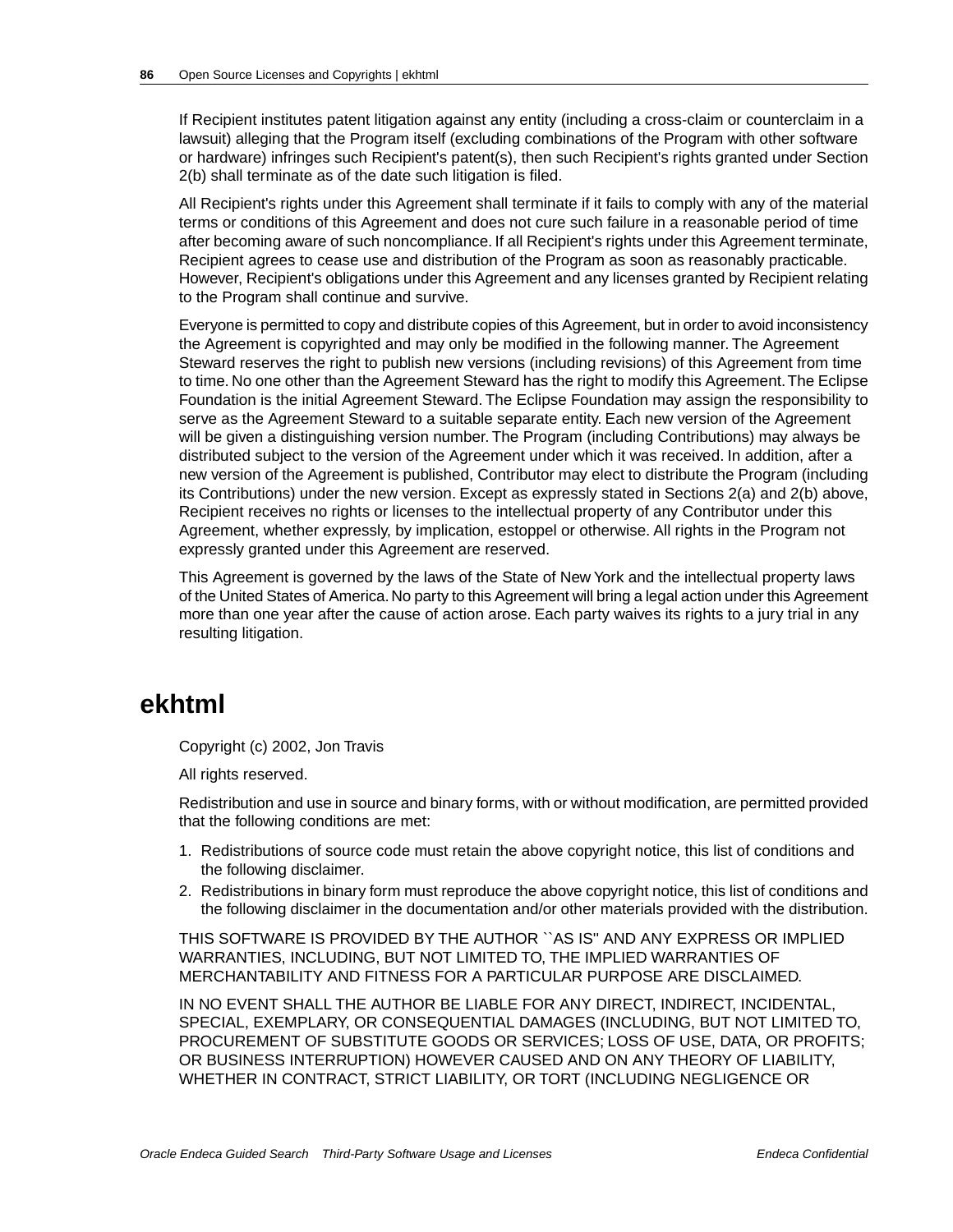OTHERWISE) ARISING IN ANY WAY OUT OF THE USE OF THIS SOFTWARE, EVEN IF ADVISED OF THE POSSIBILITY OF SUCH DAMAGE.

# **File**

Copyright (c) Ian F. Darwin 1986, 1987, 1989, 1990, 1991, 1992, 1994, 1995.

Software written by Ian F. Darwin and others; maintained 1994-1999 Christos Zoulas.

This software is not subject to any export provision of the United States Department of Commerce, and may be exported to any country or planet.

Redistribution and use in source and binary forms, with or without modification, are permitted provided that the following conditions are met:

- 1. Redistributions of source code must retain the above copyright notice immediately at the beginning of the file, without modification, this list of conditions, and the following disclaimer.
- 2. Redistributions in binary form must reproduce the above copyright notice, this list of conditions and the following disclaimer in the documentation and/or other materials provided with the distribution.
- 3. All advertising materials mentioning features or use of this software must display the following acknowledgement: This product includes software developed by Ian F. Darwin and others.
- 4. The name of the author may not be used to endorse or promote products derived from this software without specific prior written permission.

THIS SOFTWARE IS PROVIDED BY THE AUTHOR AND CONTRIBUTORS ``AS IS'' AND ANY EXPRESS OR IMPLIED WARRANTIES, INCLUDING, BUT NOT LIMITED TO, THE IMPLIED WARRANTIES OF MERCHANTABILITY AND FITNESS FOR A PARTICULAR PURPOSE ARE DISCLAIMED. IN NO EVENT SHALL THE AUTHOR OR CONTRIBUTORS BE LIABLE FOR ANY DIRECT, INDIRECT, INCIDENTAL, SPECIAL, EXEMPLARY, OR CONSEQUENTIAL DAMAGES (INCLUDING, BUT NOT LIMITED TO, PROCUREMENT OF SUBSTITUTE GOODS OR SERVICES; LOSS OF USE, DATA, OR PROFITS; OR BUSINESS INTERRUPTION) HOWEVER CAUSED AND ON ANY THEORY OF LIABILITY, WHETHER IN CONTRACT, STRICT LIABILITY, OR TORT (INCLUDING NEGLIGENCE OR OTHERWISE) ARISING IN ANY WAY OUT OF THE USE OF THIS SOFTWARE, EVEN IF ADVISED OF THE POSSIBILITY OF SUCH DAMAGE.

## **GNU General Public License version 2**

#### GNU GENERAL PUBLIC LICENSE

Version 2, June 1991

Copyright (C) 1989, 1991 Free Software Foundation, Inc.

59 Temple Place, Suite 330, Boston, MA 02111-1307 USA

Everyone is permitted to copy and distribute verbatim copies of this license document, but changing it is not allowed.

#### Preamble

The licenses for most software are designed to take away your freedom to share and change it. By contrast, the GNU General Public License is intended to guarantee your freedom to share and change free software--to make sure the software is free for all its users. This General Public License applies to most of the Free Software Foundation's software and to any other program whose authors commit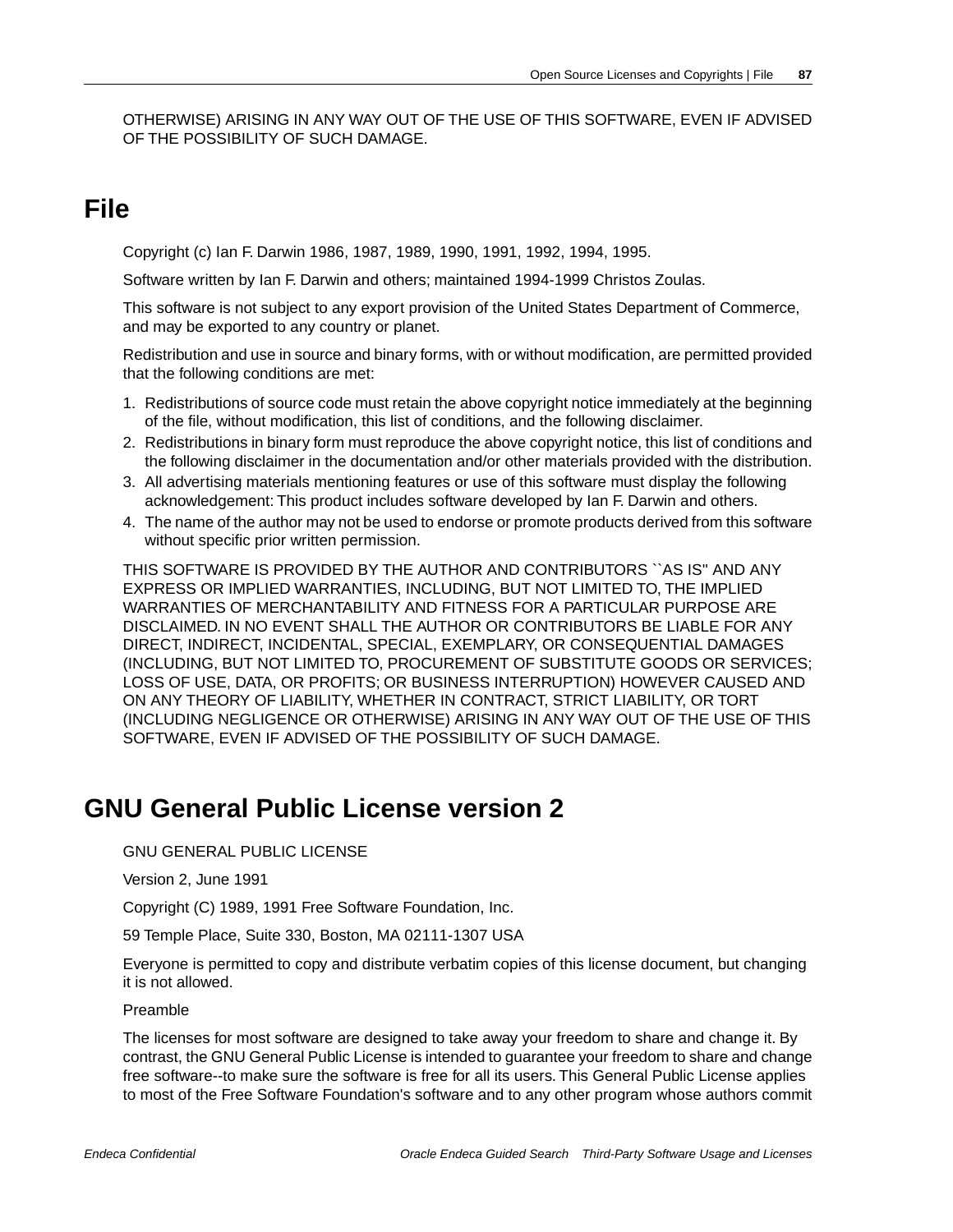to using it. (Some other Free Software Foundation software is covered by the GNU Library General Public License instead.) You can apply it to your programs, too.

When we speak of free software, we are referring to freedom, not price. Our General Public Licenses are designed to make sure that you have the freedom to distribute copies of free software (and charge for this service if you wish), that you receive source code or can get it if you want it, that you can change the software or use pieces of it in new free programs; and that you know you can do these things.

To protect your rights, we need to make restrictions that forbid anyone to deny you these rights or to ask you to surrender the rights.

These restrictions translate to certain responsibilities for you if you distribute copies of the software, or if you modify it.

For example, if you distribute copies of such a program, whether gratis or for a fee, you must give the recipients all the rights that you have.You must make sure that they, too, receive or can get the source code. And you must show them these terms so they know their rights.

We protect your rights with two steps:

(1) copyright the software, and

(2) offer you this license which gives you legal permission to copy, distribute and/or modify the software.

Also, for each author's protection and ours, we want to make certain that everyone understands that there is no warranty for this free software. If the software is modified by someone else and passed on, we want its recipients to know that what they have is not the original, so that any problems introduced by others will not reflect on the original authors' reputations.

Finally, any free program is threatened constantly by software patents. We wish to avoid the danger that redistributors of a free program will individually obtain patent licenses, in effect making the program proprietary. To prevent this, we have made it clear that any patent must be licensed for everyone's free use or not licensed at all.

The precise terms and conditions for copying, distribution and modification follow.

GNU GENERAL PUBLIC LICENSE

TERMS AND CONDITIONS FOR COPYING, DISTRIBUTION AND MODIFICATION

0. This License applies to any program or other work which contains a notice placed by the copyright holder saying it may be distributed under the terms of this General Public License. The "Program", below, refers to any such program or work, and a "work based on the Program" means either the Program or any derivative work under copyright law: that is to say, a work containing the Program or a portion of it, either verbatim or with modifications and/or translated into another language. (Hereinafter, translation is included without limitation in the term "modification".) Each licensee is addressed as "you".

Activities other than copying, distribution and modification are not covered by this License; they are outside its scope. The act of running the Program is not restricted, and the output from the Program is covered only if its contents constitute a work based on the Program (independent of having been made by running the Program).Whether that is true depends on what the Program does.

1.You may copy and distribute verbatim copies of the Program's source code as you receive it, in any medium, provided that you conspicuously and appropriately publish on each copy an appropriate copyright notice and disclaimer of warranty; keep intact all the notices that refer to this License and to the absence of any warranty; and give any other recipients of the Program a copy of this License along with the Program.

You may charge a fee for the physical act of transferring a copy, and you may at your option offer warranty protection in exchange for a fee.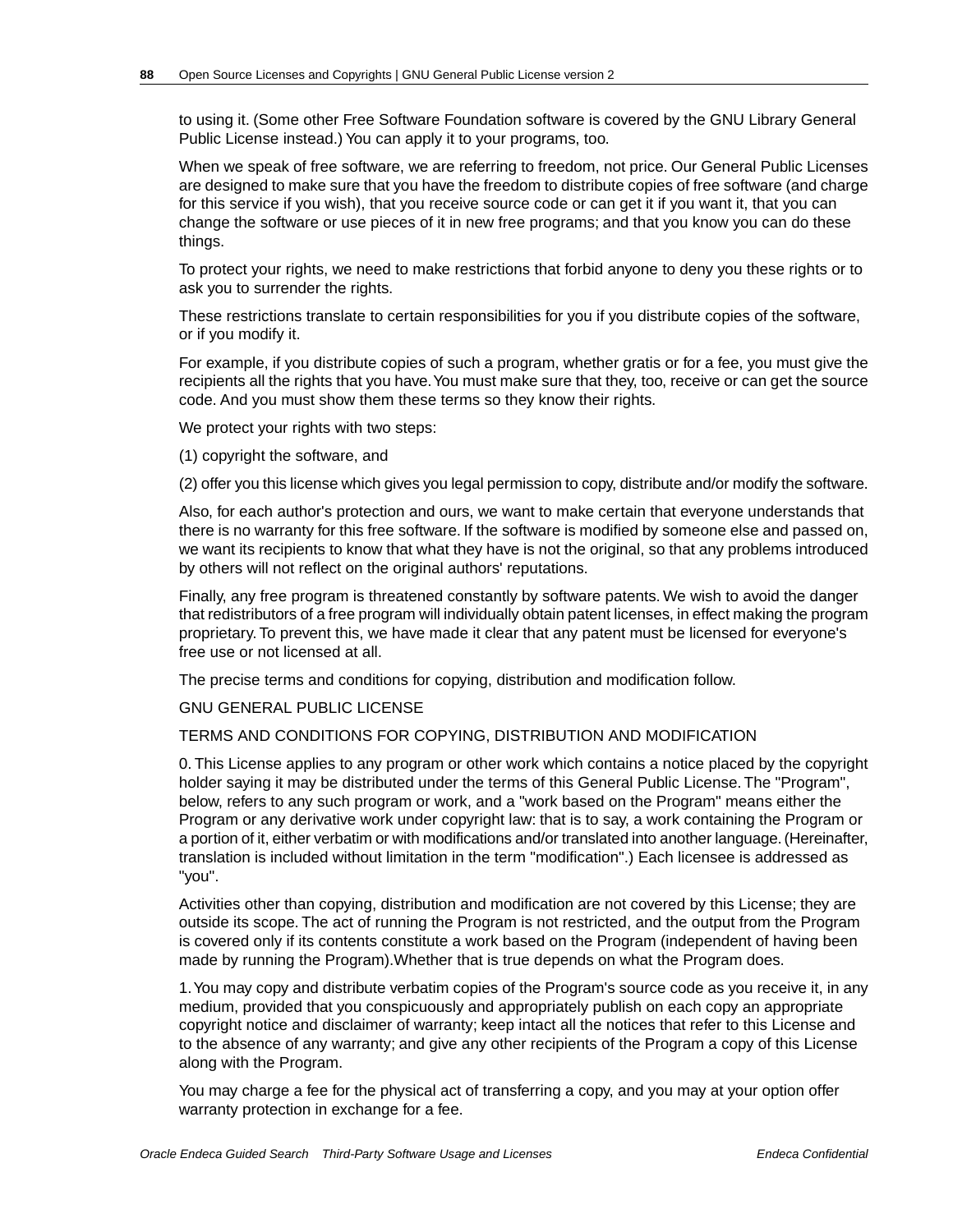2.You may modify your copy or copies of the Program or any portion of it, thus forming a work based on the Program, and copy and distribute such modifications or work under the terms of Section 1 above, provided that you also meet all of these conditions:

a) You must cause the modified files to carry prominent notices stating that you changed the files and the date of any change.

b) You must cause any work that you distribute or publish, that in whole or in part contains or is derived from the Program or any part thereof, to be licensed as a whole at no charge to all third parties under the terms of this License.

c) If the modified program normally reads commands interactively when run, you must cause it, when started running for such interactive use in the most ordinary way, to print or display an announcement including an appropriate copyright notice and a notice that there is no warranty (or else, saying that you provide a warranty) and that users may redistribute the program under these conditions, and telling the user how to view a copy of this License. (Exception: if the Program itself is interactive but does not normally print such an announcement, your work based on the Program is not required to print an announcement.)

These requirements apply to the modified work as a whole. If identifiable sections of that work are not derived from the Program, and can be reasonably considered independent and separate works in themselves, then this License, and its terms, do not apply to those sections when you distribute them as separate works. But when you distribute the same sections as part of a whole which is a work based on the Program, the distribution of the whole must be on the terms of this License, whose permissions for other licensees extend to the entire whole, and thus to each and every part regardless of who wrote it.

Thus, it is not the intent of this section to claim rights or contest your rights to work written entirely by you; rather, the intent is to exercise the right to control the distribution of derivative or collective works based on the Program.

In addition, mere aggregation of another work not based on the Program with the Program (or with a work based on the Program) on a volume of a storage or distribution medium does not bring the other work under the scope of this License.

3.You may copy and distribute the Program (or a work based on it, under Section 2) in object code or executable form under the terms of Sections 1 and 2 above provided that you also do one of the following:

a) Accompany it with the complete corresponding machine-readable source code, which must be distributed under the terms of Sections 1 and 2 above on a medium customarily used for software interchange; or,

b) Accompany it with a written offer, valid for at least three years, to give any third party, for a charge no more than your cost of physically performing source distribution, a complete machine-readable copy of the corresponding source code, to be distributed under the terms of Sections 1 and 2 above on a medium customarily used for software interchange; or,

c) Accompany it with the information you received as to the offer to distribute corresponding source code. (This alternative is allowed only for noncommercial distribution and only if you received the program in object code or executable form with such an offer, in accord with Subsection b above.)

The source code for a work means the preferred form of the work for making modifications to it. For an executable work, complete source code means all the source code for all modules it contains, plus any associated interface definition files, plus the scripts used to control compilation and installation of the executable. However, as a special exception, the source code distributed need not include anything that is normally distributed (in either source or binary form) with the major components (compiler, kernel, and so on) of the operating system on which the executable runs, unless that component itself accompanies the executable.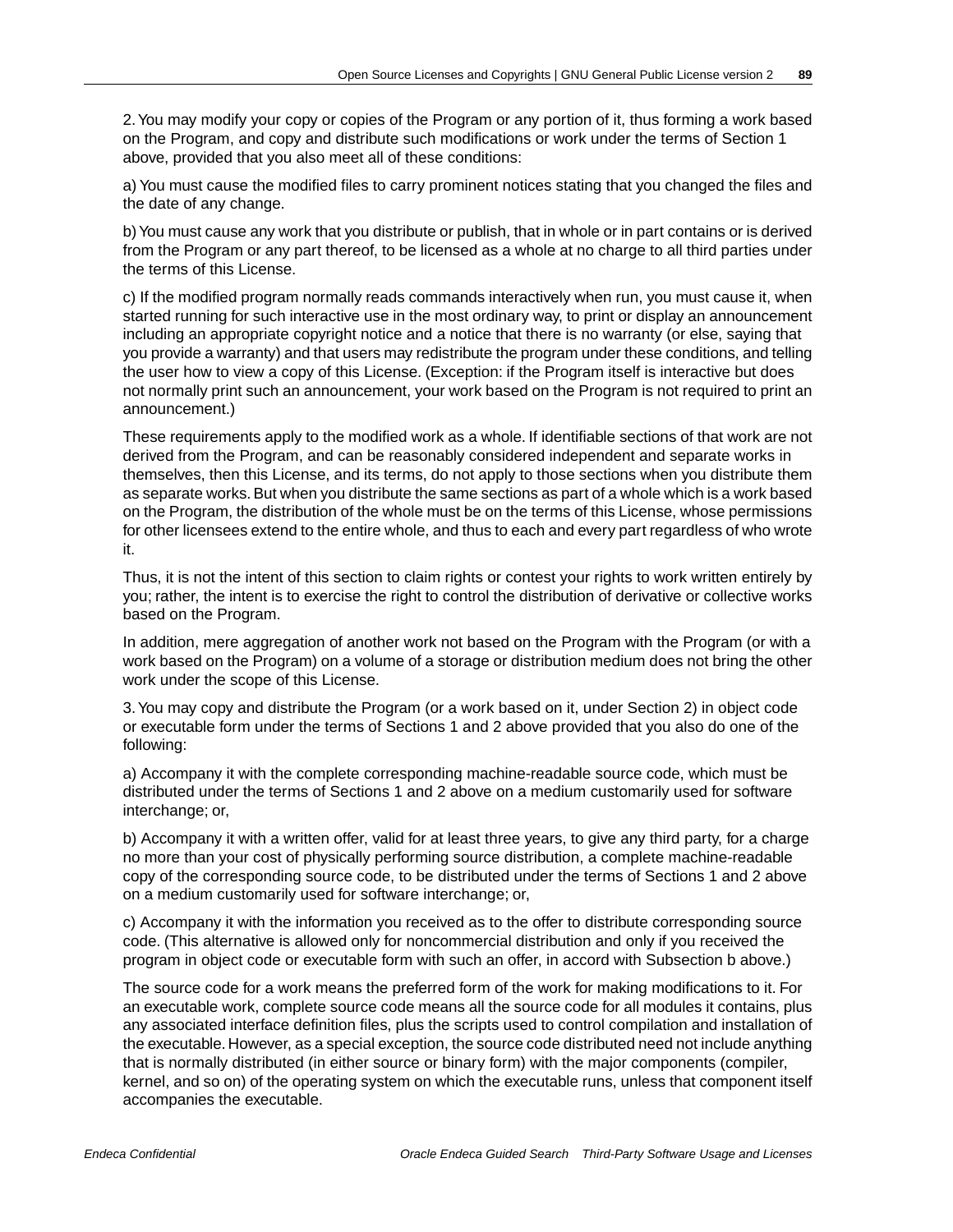If distribution of executable or object code is made by offering access to copy from a designated place, then offering equivalent access to copy the source code from the same place counts as distribution of the source code, even though third parties are not compelled to copy the source along with the object code.

4.You may not copy, modify, sublicense, or distribute the Program except as expressly provided under this License. Any attempt otherwise to copy, modify, sublicense or distribute the Program is void, and will automatically terminate your rights under this License. However, parties who have received copies, or rights, from you under this License will not have their licenses terminated so long as such parties remain in full compliance.

5.You are not required to accept this License, since you have not signed it. However, nothing else grants you permission to modify or distribute the Program or its derivative works. These actions are prohibited by law if you do not accept this License.Therefore, by modifying or distributing the Program (or any work based on the Program), you indicate your acceptance of this License to do so, and all its terms and conditions for copying, distributing or modifying the Program or works based on it.

6. Each time you redistribute the Program (or any work based on the Program), the recipient automatically receives a license from the original licensor to copy, distribute or modify the Program subject to these terms and conditions.You may not impose any further restrictions on the recipients' exercise of the rights granted herein.You are not responsible for enforcing compliance by third parties to this License.

7. If, as a consequence of a court judgment or allegation of patent infringement or for any other reason (not limited to patent issues), conditions are imposed on you (whether by court order, agreement or otherwise) that contradict the conditions of this License, they do not excuse you from the conditions of this License. If you cannot distribute so as to satisfy simultaneously your obligations under this License and any other pertinent obligations, then as a consequence you may not distribute the Program at all. For example, if a patent license would not permit royalty-free redistribution of the Program by all those who receive copies directly or indirectly through you, then the only way you could satisfy both it and this License would be to refrain entirely from distribution of the Program.

If any portion of this section is held invalid or unenforceable under any particular circumstance, the balance of the section is intended to apply and the section as a whole is intended to apply in other circumstances.

It is not the purpose of this section to induce you to infringe any patents or other property right claims or to contest validity of any such claims; this section has the sole purpose of protecting the integrity of the free software distribution system, which is implemented by public license practices. Many people have made generous contributions to the wide range of software distributed through that system in reliance on consistent application of that system; it is up to the author/donor to decide if he or she is willing to distribute software through any other system and a licensee cannot impose that choice.

This section is intended to make thoroughly clear what is believed to be a consequence of the rest of this License.

8. If the distribution and/or use of the Program is restricted in certain countries either by patents or by copyrighted interfaces, the

original copyright holder who places the Program under this License may add an explicit geographical distribution limitation excluding those countries, so that distribution is permitted only in or among countries not thus excluded. In such case, this License incorporates the limitation as if written in the body of this License.

9. The Free Software Foundation may publish revised and/or new versions of the General Public License from time to time. Such new versions will be similar in spirit to the present version, but may differ in detail to address new problems or concerns.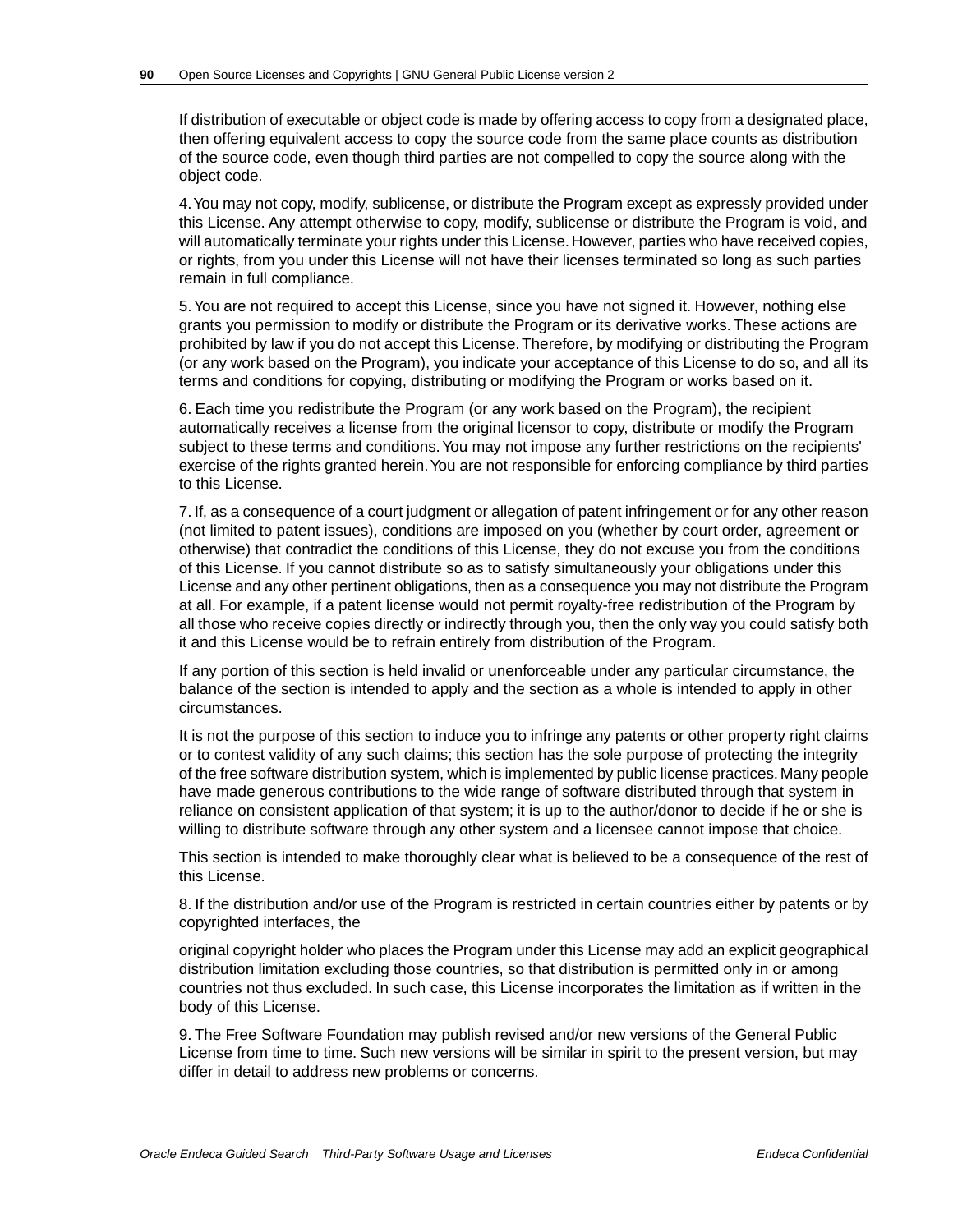Each version is given a distinguishing version number. If the Program specifies a version number of this License which applies to it and "any later version", you have the option of following the terms and conditions either of that version or of any later version published by the Free Software Foundation. If the Program does not specify a version number of this License, you may choose any version ever published by the Free Software Foundation.

10. If you wish to incorporate parts of the Program into other free programs whose distribution conditions are different, write to the author to ask for permission. For software which is copyrighted by the Free Software Foundation, write to the Free Software Foundation; we sometimes make exceptions for this. Our decision will be guided by the two goals of preserving the free status of all derivatives of our free software and of promoting the sharing and reuse of software generally.

#### NO WARRANTY

11. BECAUSE THE PROGRAM IS LICENSED FREE OF CHARGE, THERE IS NO WARRANTY FOR THE PROGRAM, TO THE EXTENT PERMITTED BY APPLICABLE LAW. EXCEPT WHEN OTHERWISE STATED IN WRITING THE COPYRIGHT HOLDERS AND/OR OTHER PARTIES PROVIDE THE PROGRAM "AS IS" WITHOUT WARRANTY OF ANY KIND, EITHER EXPRESSED OR IMPLIED, INCLUDING, BUT NOT LIMITED TO, THE IMPLIED WARRANTIES OF MERCHANTABILITY AND FITNESS FOR A PARTICULAR PURPOSE. THE ENTIRE RISK AS TO THE QUALITY AND PERFORMANCE OF THE PROGRAM IS WITH YOU. SHOULD THE PROGRAM PROVE DEFECTIVE, YOU ASSUME THE COST OF ALL NECESSARY SERVICING, REPAIR OR CORRECTION.

12. IN NO EVENT UNLESS REQUIRED BY APPLICABLE LAW OR AGREED TO IN WRITING WILL ANY COPYRIGHT HOLDER, OR ANY OTHER PARTY WHO MAY MODIFY AND/OR REDISTRIBUTE THE PROGRAM AS PERMITTED ABOVE, BE LIABLE TO YOU FOR DAMAGES, INCLUDING ANY GENERAL, SPECIAL, INCIDENTAL OR CONSEQUENTIAL DAMAGES ARISING OUT OF THE USE OR INABILITY TO USE THE PROGRAM (INCLUDING BUT NOT LIMITED TO LOSS OF DATA OR DATA BEING RENDERED INACCURATE OR LOSSES SUSTAINED BY YOU OR THIRD PARTIES OR A FAILURE OF THE PROGRAM TO OPERATE WITH ANY OTHER PROGRAMS), EVEN IF SUCH HOLDER OR OTHER PARTY HAS BEEN ADVISED OF THE POSSIBILITY OF SUCH **DAMAGES** 

END OF TERMS AND CONDITIONS

## **GNU General Public License version 3**

GNU GENERAL PUBLIC LICENSE

Version 3, 29 June 2007

Copyright (C) 2007 Free Software Foundation, Inc. <http://fsf.org/> Everyone is permitted to copy and distribute verbatim copies of this license document, but changing it is not allowed.

#### **Preamble**

The GNU General Public License is a free, copyleft license for software and other kinds of works.

The licenses for most software and other practical works are designed to take away your freedom to share and change the works. By contrast, the GNU General Public License is intended to guarantee your freedom to share and change all versions of a program--to make sure it remains free software for all its users. We, the Free Software Foundation, use the GNU General Public License for most of our software; it applies also to any other work released this way by its authors. You can apply it to your programs, too.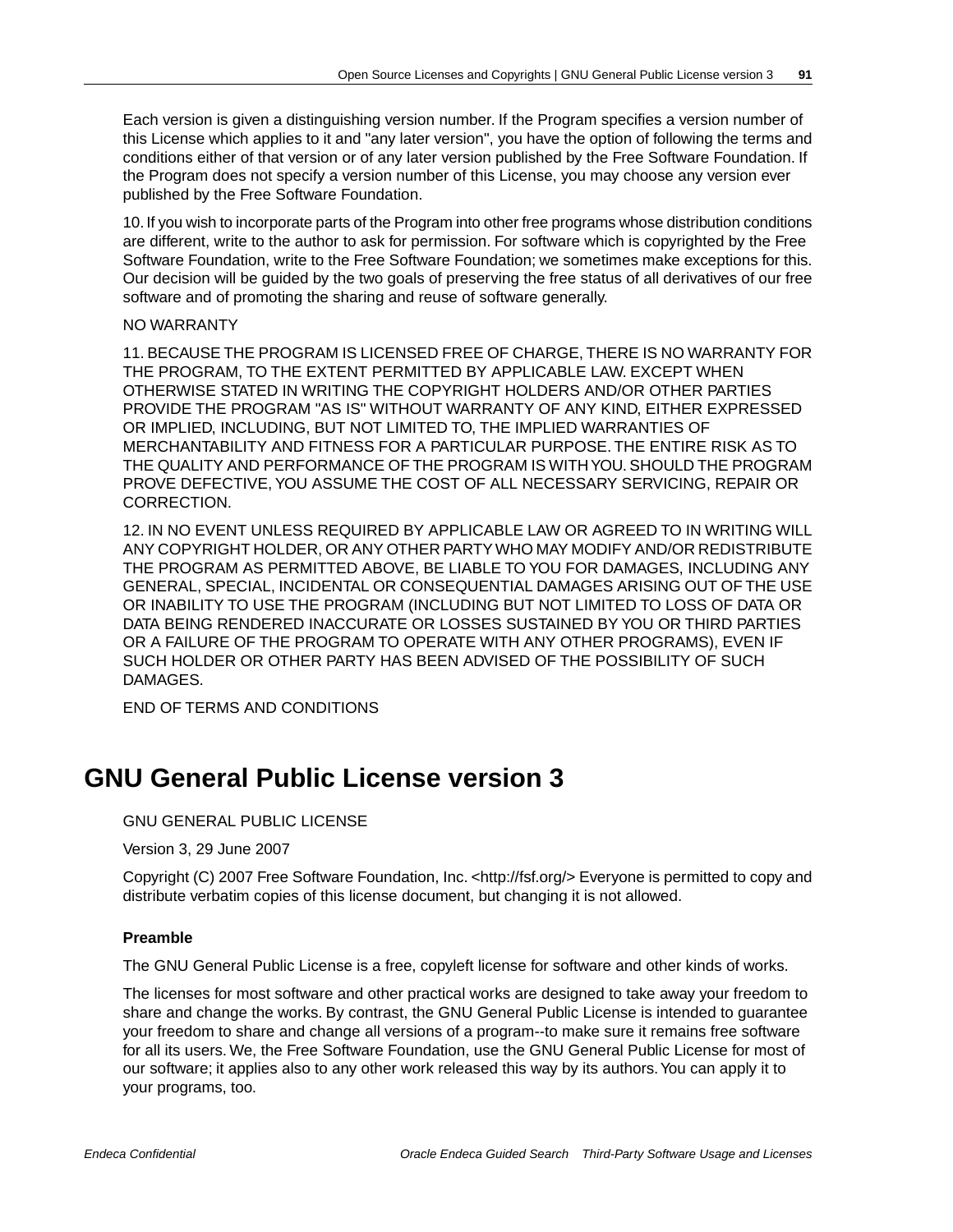When we speak of free software, we are referring to freedom, not price. Our General Public Licenses are designed to make sure that you have the freedom to distribute copies of free software (and charge for them if you wish), that you receive source code or can get it if you want it, that you can change the software or use pieces of it in new free programs, and that you know you can do these things.

To protect your rights, we need to prevent others from denying you these rights or asking you to surrender the rights.Therefore, you have certain responsibilities if you distribute copies of the software, or if you modify it: responsibilities to respect the freedom of others.

For example, if you distribute copies of such a program, whether gratis or for a fee, you must pass on to the recipients the same freedoms that you received.You must make sure that they, too, receive or can get the source code. And you must show them these terms so they know their rights.

Developers that use the GNU GPL protect your rights with two steps: (1) assert copyright on the software, and (2) offer you this License giving you legal permission to copy, distribute and/or modify it.

For the developers' and authors' protection, the GPL clearly explains that there is no warranty for this free software. For both users' and authors' sake, the GPL requires that modified versions be marked as changed, so that their problems will not be attributed erroneously to authors of previous versions.

Some devices are designed to deny users access to install or run modified versions of the software inside them, although the manufacturer can do so. This is fundamentally incompatible with the aim of protecting users' freedom to change the software.The systematic pattern of such abuse occurs in the area of products for individuals to use, which is precisely where it is most unacceptable. Therefore, we have designed this version of the GPL to prohibit the practice for those products. If such problems arise substantially in other domains, we stand ready to extend this provision to those domains in future versions of the GPL, as needed to protect the freedom of users.

Finally, every program is threatened constantly by software patents. States should not allow patents to restrict development and use of software on general-purpose computers, but in those that do, we wish to avoid the special danger that patents applied to a free program could make it effectively proprietary. To prevent this, the GPL assures that patents cannot be used to render the program non-free.

The precise terms and conditions for copying, distribution and modification follow.

TERMS AND CONDITIONS

#### **0. Definitions.**

"This License" refers to version 3 of the GNU General Public License.

"Copyright" also means copyright-like laws that apply to other kinds of works, such as semiconductor masks.

"The Program" refers to any copyrightable work licensed under this License. Each licensee is addressed as "you". "Licensees" and "recipients" may be individuals or organizations.

To "modify" a work means to copy from or adapt all or part of the work in a fashion requiring copyright permission, other than the making of an exact copy. The resulting work is called a "modified version" of the earlier work or a work "based on" the earlier work.

A "covered work" means either the unmodified Program or a work based on the Program.

To "propagate" a work means to do anything with it that, without permission, would make you directly or secondarily liable for infringement under applicable copyright law, except executing it on a computer or modifying a private copy. Propagation includes copying, distribution (with or without modification), making available to the public, and in some countries other activities as well.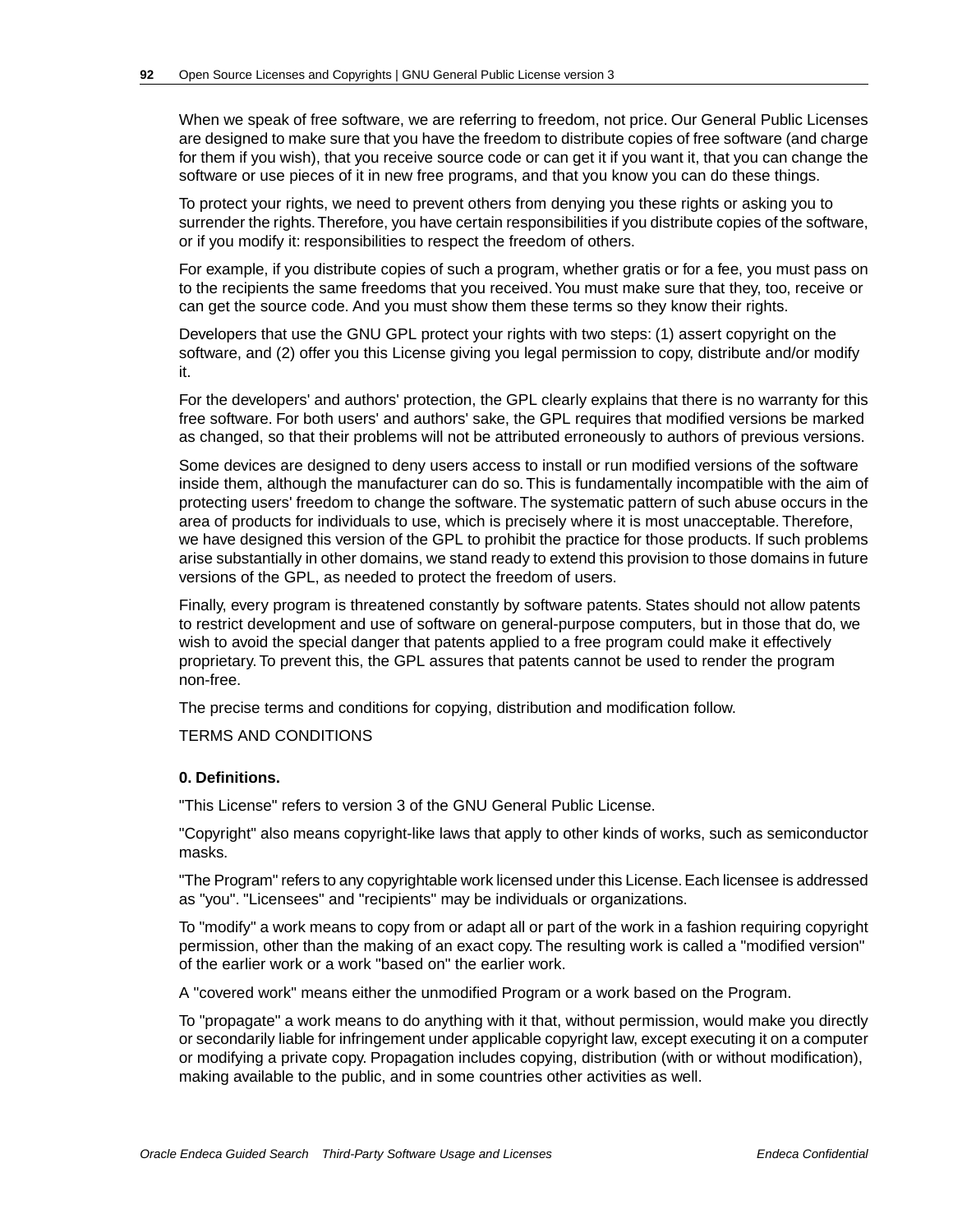To "convey" a work means any kind of propagation that enables other parties to make or receive copies. Mere interaction with a user through a computer network, with no transfer of a copy, is not conveying.

An interactive user interface displays "Appropriate Legal Notices" to the extent that it includes a convenient and prominently visible feature that (1) displays an appropriate copyright notice, and (2) tells the user that there is no warranty for the work (except to the extent that warranties are provided), that licensees may convey the work under this License, and how to view a copy of this License. If the interface presents a list of user commands or options, such as a menu, a prominent item in the list meets this criterion.

### **1. Source Code.**

The "source code" for a work means the preferred form of the work for making modifications to it. "Object code" means any non-source form of a work.

A "Standard Interface" means an interface that either is an official standard defined by a recognized standards body, or, in the case of interfaces specified for a particular programming language, one that is widely used among developers working in that language.

The "System Libraries" of an executable work include anything, other than the work as a whole, that (a) is included in the normal form of packaging a Major Component, but which is not part of that Major Component, and (b) serves only to enable use of the work with that Major Component, or to implement a Standard Interface for which an implementation is available to the public in source code form. A "Major Component", in this context, means a major essential component (kernel, window system, and so on) of the specific operating system (if any) on which the executable work runs, or a compiler used to produce the work, or an object code interpreter used to run it.

The "Corresponding Source" for a work in object code form means all the source code needed to generate, install, and (for an executable work) run the object code and to modify the work, including scripts to control those activities. However, it does not include the work's System Libraries, or general-purpose tools or generally available free programs which are used unmodified in performing those activities but which are not part of the work. For example, Corresponding Source includes interface definition files associated with source files for the work, and the source code for shared libraries and dynamically linked subprograms that the work is specifically designed to require, such as by intimate data communication or control flow between those subprograms and other parts of the work.

The Corresponding Source need not include anything that users can regenerate automatically from other parts of the Corresponding Source.

The Corresponding Source for a work in source code form is that same work.

### **2. Basic Permissions.**

All rights granted under this License are granted for the term of copyright on the Program, and are irrevocable provided the stated conditions are met. This License explicitly affirms your unlimited permission to run the unmodified Program.The output from running a covered work is covered by this License only if the output, given its content, constitutes a covered work. This License acknowledges your rights of fair use or other equivalent, as provided by copyright law.

You may make, run and propagate covered works that you do not convey, without conditions so long as your license otherwise remains in force. You may convey covered works to others for the sole purpose of having them make modifications exclusively for you, or provide you with facilities for running those works, provided that you comply with the terms of this License in conveying all material for which you do not control copyright. Those thus making or running the covered works for you must do so exclusively on your behalf, under your direction and control, on terms that prohibit them from making any copies of your copyrighted material outside their relationship with you.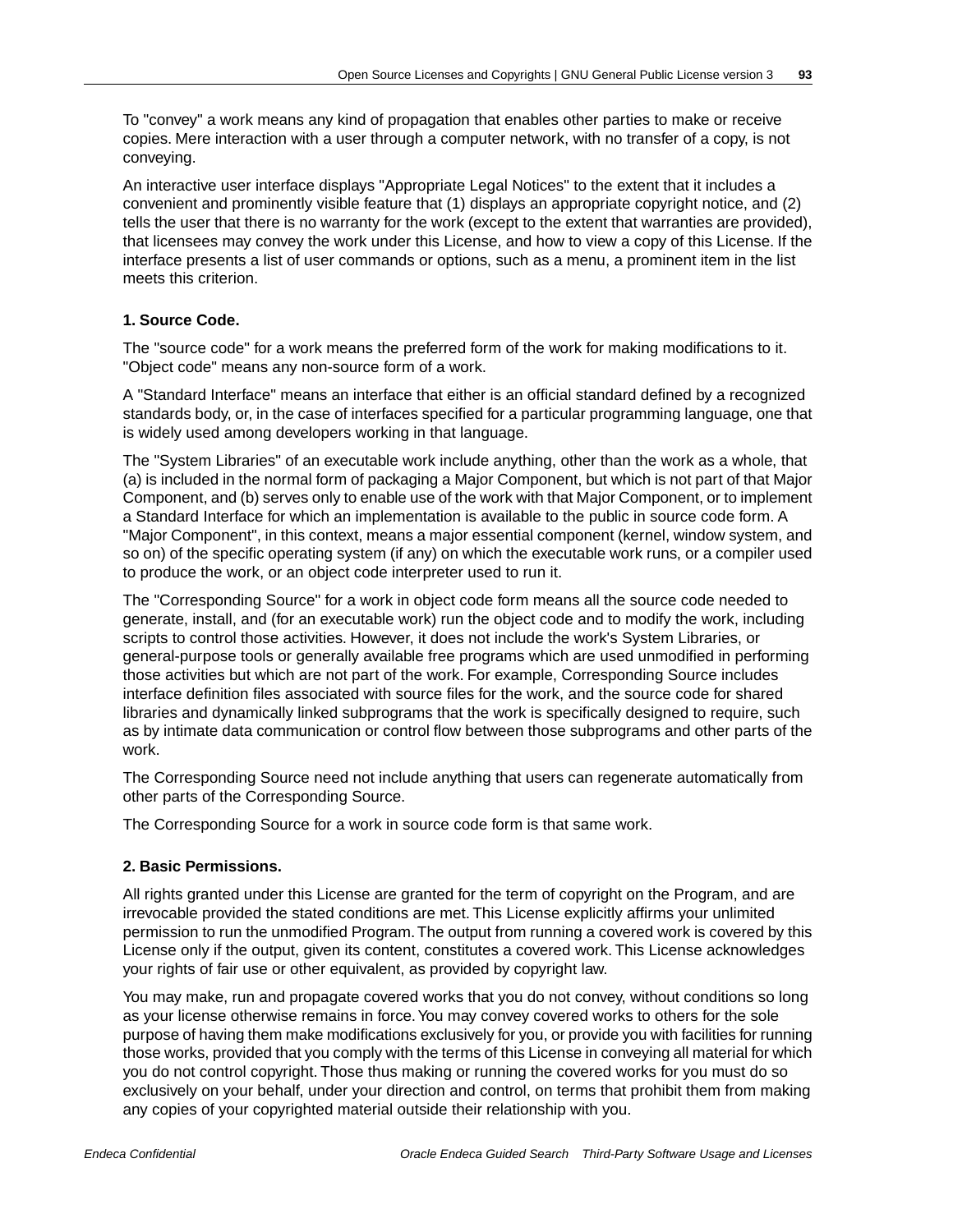Conveying under any other circumstances is permitted solely under the conditions stated below. Sublicensing is not allowed; section 10 makes it unnecessary.

#### **3. Protecting Users' Legal Rights From Anti-Circumvention Law.**

No covered work shall be deemed part of an effective technological measure under any applicable law fulfilling obligations under article 11 of the WIPO copyright treaty adopted on 20 December 1996, or similar laws prohibiting or restricting circumvention of such measures.

When you convey a covered work, you waive any legal power to forbid circumvention of technological measures to the extent such circumvention is effected by exercising rights under this License with respect to the covered work, and you disclaim any intention to limit operation or modification of the work as a means of enforcing, against the work's users, your or third parties' legal rights to forbid circumvention of technological measures.

#### **4. Conveying Verbatim Copies.**

You may convey verbatim copies of the Program's source code as you receive it, in any medium, provided that you conspicuously and appropriately publish on each copy an appropriate copyright notice; keep intact all notices stating that this License and any non-permissive terms added in accord with section 7 apply to the code; keep intact all notices of the absence of any warranty; and give all recipients a copy of this License along with the Program.

You may charge any price or no price for each copy that you convey, and you may offer support or warranty protection for a fee.

#### **5. Conveying Modified Source Versions.**

You may convey a work based on the Program, or the modifications to produce it from the Program, in the form of source code under the terms of section 4, provided that you also meet all of these conditions:

a) The work must carry prominent notices stating that you modified it, and giving a relevant date.

b) The work must carry prominent notices stating that it is released under this License and any conditions added under section 7. This requirement modifies the requirement in section 4 to "keep intact all notices".

c) You must license the entire work, as a whole, under this License to anyone who comes into possession of a copy. This License will therefore apply, along with any applicable section 7 additional terms, to the whole of the work, and all its parts, regardless of how they are packaged. This License gives no permission to license the work in any other way, but it does not invalidate such permission if you have separately received it.

d) If the work has interactive user interfaces, each must display Appropriate Legal Notices; however, if the Program has interactive interfaces that do not display Appropriate Legal Notices, your work need not make them do so.

A compilation of a covered work with other separate and independent works, which are not by their nature extensions of the covered work, and which are not combined with it such as to form a larger program, in or on a volume of a storage or distribution medium, is called an "aggregate" if the compilation and its resulting copyright are not used to limit the access or legal rights of the compilation's users beyond what the individual works permit. Inclusion of a covered work in an aggregate does not cause this License to apply to the other parts of the aggregate.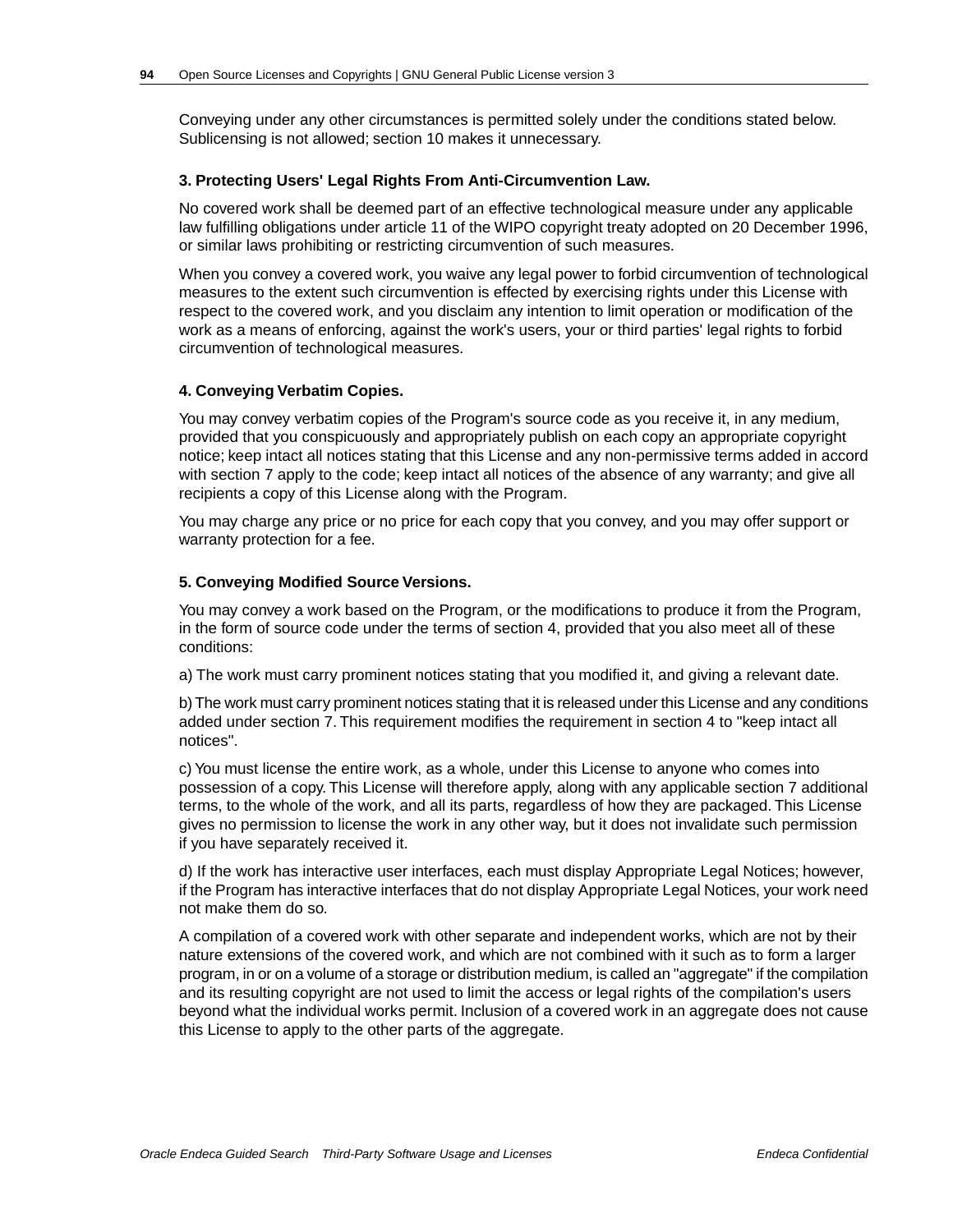#### **6. Conveying Non-Source Forms.**

You may convey a covered work in object code form under the terms of sections 4 and 5, provided that you also convey the machine-readable Corresponding Source under the terms of this License, in one of these ways:

a) Convey the object code in, or embodied in, a physical product (including a physical distribution medium), accompanied by the Corresponding Source fixed on a durable physical medium customarily used for software interchange.

b) Convey the object code in, or embodied in, a physical product (including a physical distribution medium), accompanied by a written offer, valid for at least three years and valid for as long as you offer spare parts or customer support for that product model, to give anyone who possesses the object code either (1) a copy of the Corresponding Source for all the software in the product that is covered by this License, on a durable physical medium customarily used for software interchange, for a price no more than your reasonable cost of physically performing this conveying of source, or (2) access to copy the Corresponding Source from a network server at no charge.

c) Convey individual copies of the object code with a copy of the written offer to provide the Corresponding Source. This alternative is allowed only occasionally and noncommercially, and only if you received the object code with such an offer, in accord with subsection 6b.

d) Convey the object code by offering access from a designated place (gratis or for a charge), and offer equivalent access to the Corresponding Source in the same way through the same place at no further charge. You need not require recipients to copy the Corresponding Source along with the object code. If the place to copy the object code is a network server, the Corresponding Source may be on a different server (operated by you or a third party) that supports equivalent copying facilities, provided you maintain clear directions next to the object code saying where to find the Corresponding Source. Regardless of what server hosts the Corresponding Source, you remain obligated to ensure that it is available for as long as needed to satisfy these requirements.

e) Convey the object code using peer-to-peer transmission, provided you inform other peers where the object code and Corresponding Source of the work are being offered to the general public at no charge under subsection 6d.

A separable portion of the object code, whose source code is excluded from the Corresponding Source as a System Library, need not be included in conveying the object code work.

A "User Product" is either (1) a "consumer product", which means any tangible personal property which is normally used for personal, family, or household purposes, or (2) anything designed or sold for incorporation into a dwelling. In determining whether a product is a consumer product, doubtful cases shall be resolved in favor of coverage. For a particular product received by a particular user, "normally used" refers to a typical or common use of that class of product, regardless of the status of the particular user or of the way in which the particular user actually uses, or expects or is expected to use, the product. A product is a consumer product regardless of whether the product has substantial commercial, industrial or non-consumer uses, unless such uses represent the only significant mode of use of the product.

"Installation Information" for a User Product means any methods, procedures, authorization keys, or other information required to install and execute modified versions of a covered work in that User Product from a modified version of its Corresponding Source. The information must suffice to ensure that the continued functioning of the modified object code is in no case prevented or interfered with solely because modification has been made.

If you convey an object code work under this section in, or with, or specifically for use in, a User Product, and the conveying occurs as part of a transaction in which the right of possession and use of the User Product is transferred to the recipient in perpetuity or for a fixed term (regardless of how the transaction is characterized), the Corresponding Source conveyed under this section must be accompanied by the Installation Information. But this requirement does not apply if neither you nor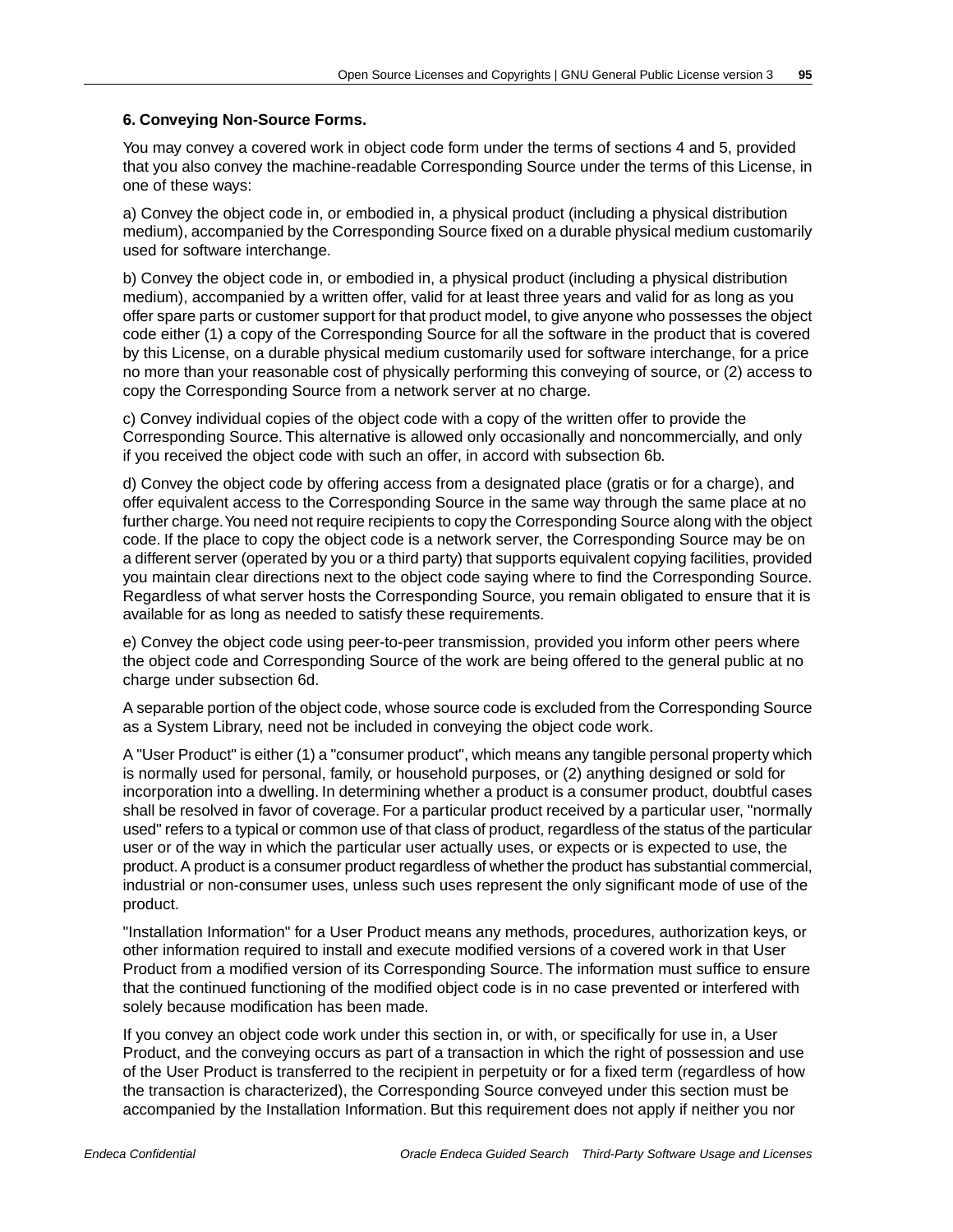any third party retains the ability to install modified object code on the User Product (for example, the work has been installed in ROM).

The requirement to provide Installation Information does not include a requirement to continue to provide support service, warranty, or updates for a work that has been modified or installed by the recipient, or for the User Product in which it has been modified or installed. Access to a network may be denied when the modification itself materially and adversely affects the operation of the network or violates the rules and protocols for communication across the network.

Corresponding Source conveyed, and Installation Information provided, in accord with this section must be in a format that is publicly documented (and with an implementation available to the public in source code form), and must require no special password or key for unpacking, reading or copying.

#### **7. Additional Terms.**

"Additional permissions" are terms that supplement the terms of this License by making exceptions from one or more of its conditions. Additional permissions that are applicable to the entire Program shall be treated as though they were included in this License, to the extent that they are valid under applicable law. If additional permissions apply only to part of the Program, that part may be used separately under those permissions, but the entire Program remains governed by this License without regard to the additional permissions.

When you convey a copy of a covered work, you may at your option remove any additional permissions from that copy, or from any part of it. (Additional permissions may be written to require their own removal in certain cases when you modify the work.) You may place additional permissions on material, added by you to a covered work, for which you have or can give appropriate copyright permission.

Notwithstanding any other provision of this License, for material you add to a covered work, you may (if authorized by the copyright holders of that material) supplement the terms of this License with terms:

a) Disclaiming warranty or limiting liability differently from the terms of sections 15 and 16 of this License; or

b) Requiring preservation of specified reasonable legal notices or author attributions in that material or in the Appropriate Legal Notices displayed by works containing it; or

c) Prohibiting misrepresentation of the origin of that material, or requiring that modified versions of such material be marked in reasonable ways as different from the original version; or

d) Limiting the use for publicity purposes of names of licensors or authors of the material; or

e) Declining to grant rights under trademark law for use of some trade names, trademarks, or service marks; or

f) Requiring indemnification of licensors and authors of that material by anyone who conveys the material (or modified versions of it) with contractual assumptions of liability to the recipient, for any liability that these contractual assumptions directly impose on those licensors and authors.

All other non-permissive additional terms are considered "further restrictions" within the meaning of section 10. If the Program as you received it, or any part of it, contains a notice stating that it is governed by this License along with a term that is a further restriction, you may remove that term. If a license document contains a further restriction but permits relicensing or conveying under this License, you may add to a covered work material governed by the terms of that license document, provided that the further restriction does not survive such relicensing or conveying.

If you add terms to a covered work in accord with this section, you must place, in the relevant source files, a statement of the additional terms that apply to those files, or a notice indicating where to find the applicable terms.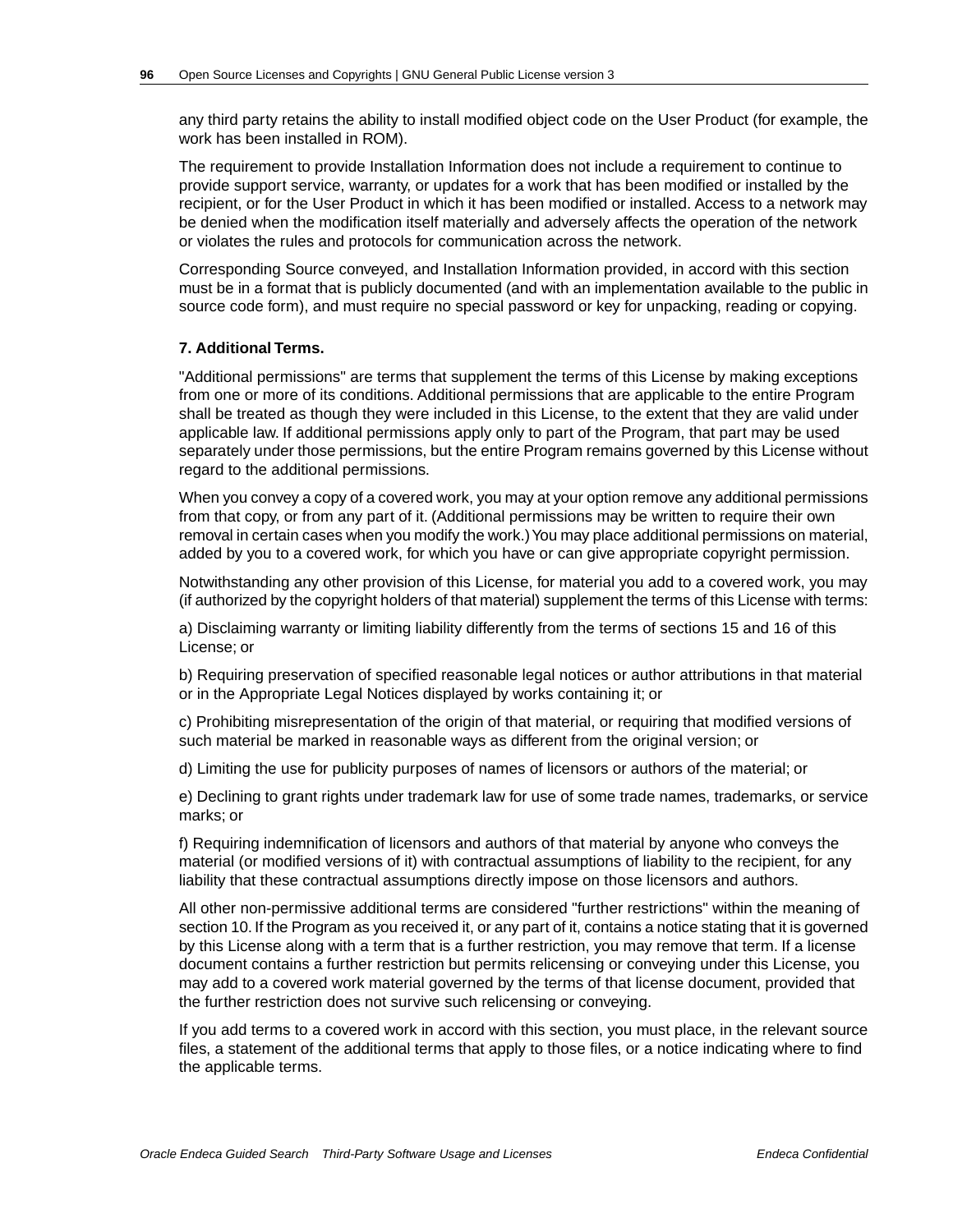Additional terms, permissive or non-permissive, may be stated in the form of a separately written license, or stated as exceptions; the above requirements apply either way.

#### **8.Termination.**

You may not propagate or modify a covered work except as expressly provided under this License. Any attempt otherwise to propagate or modify it is void, and will automatically terminate your rights under this License (including any patent licenses granted under the third paragraph of section 11).

However, if you cease all violation of this License, then your license from a particular copyright holder is reinstated (a) provisionally, unless and until the copyright holder explicitly and finally terminates your license, and (b) permanently, if the copyright holder fails to notify you of the violation by some reasonable means prior to 60 days after the cessation.

Moreover, your license from a particular copyright holder is reinstated permanently if the copyright holder notifies you of the violation by some reasonable means, this is the first time you have received notice of violation of this License (for any work) from that copyright holder, and you cure the violation prior to 30 days after your receipt of the notice.

Termination of your rights under this section does not terminate the licenses of parties who have received copies or rights from you under this License. If your rights have been terminated and not permanently reinstated, you do not qualify to receive new licenses for the same material under section 10.

#### **9. Acceptance Not Required for Having Copies.**

You are not required to accept this License in order to receive or run a copy of the Program. Ancillary propagation of a covered work occurring solely as a consequence of using peer-to-peer transmission to receive a copy likewise does not require acceptance. However, nothing other than this License grants you permission to propagate or modify any covered work. These actions infringe copyright if you do not accept this License. Therefore, by modifying or propagating a covered work, you indicate your acceptance of this License to do so.

#### **10. Automatic Licensing of Downstream Recipients.**

Each time you convey a covered work, the recipient automatically receives a license from the original licensors, to run, modify and propagate that work, subject to this License. You are not responsible for enforcing compliance by third parties with this License.

organization, or substantially all assets of one, or subdividing an organization, or merging organizations. If propagation of a covered work results from an entity transaction, each party to that transaction who receives a copy of the work also receives whatever licenses to the work the party's predecessor in interest had or could give under the previous paragraph, plus a right to possession of the Corresponding Source of the work from the predecessor in interest, if the predecessor has it or can get it with reasonable efforts.

You may not impose any further restrictions on the exercise of the rights granted or affirmed under this License. For example, you may not impose a license fee, royalty, or other charge for exercise of rights granted under this License, and you may not initiate litigation (including a cross-claim or counterclaim in a lawsuit) alleging that any patent claim is infringed by making, using, selling, offering for sale, or importing the Program or any portion of it.

#### **11. Patents.**

A "contributor" is a copyright holder who authorizes use under this License of the Program or a work on which the Program is based.The work thus licensed is called the contributor's "contributor version".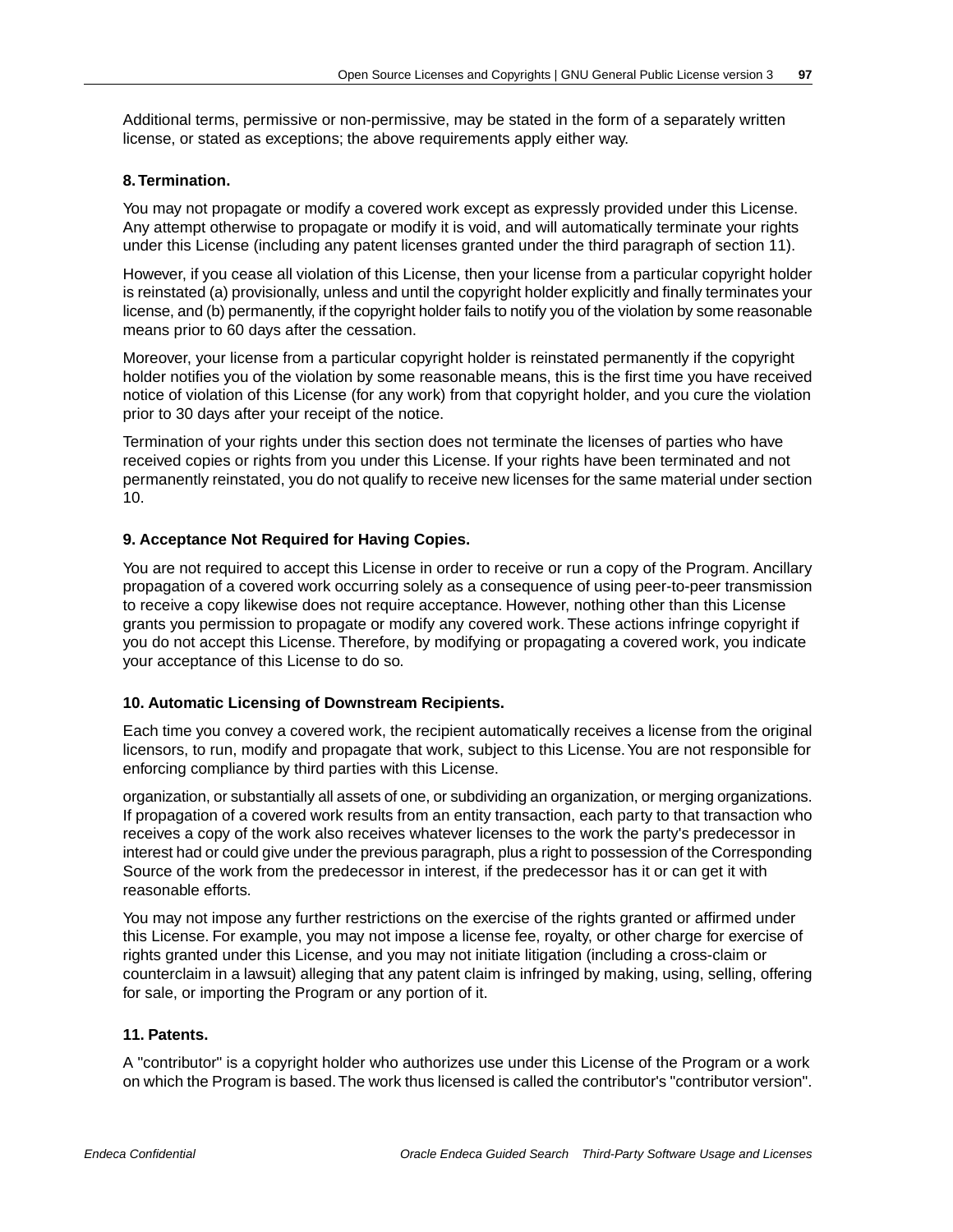A contributor's "essential patent claims" are all patent claims owned or controlled by the contributor, whether already acquired or hereafter acquired, that would be infringed by some manner, permitted by this License, of making, using, or selling its contributor version, but do not include claims that would be infringed only as a consequence of further modification of the contributor version. For purposes of this definition, "control" includes the right to grant patent sublicenses in a manner consistent with the requirements of this License.

Each contributor grants you a non-exclusive, worldwide, royalty-free patent license under the contributor's essential patent claims, to make, use, sell, offer for sale, import and otherwise run, modify and propagate the contents of its contributor version.

In the following three paragraphs, a "patent license" is any express agreement or commitment, however denominated, not to enforce a patent (such as an express permission to practice a patent or covenant not to sue for patent infringement). To "grant" such a patent license to a party means to make such an agreement or commitment not to enforce a patent against the party.

If you convey a covered work, knowingly relying on a patent license, and the Corresponding Source of the work is not available for anyone to copy, free of charge and under the terms of this License, through a publicly available network server or other readily accessible means, then you must either (1) cause the Corresponding Source to be so available, or (2) arrange to deprive yourself of the benefit of the patent license for this particular work, or (3) arrange, in a manner consistent with the requirements of this License, to extend the patent license to downstream recipients. "Knowingly relying" means you have actual knowledge that, but for the patent license, your conveying the covered work in a country, or your recipient's use of the covered work in a country, would infringe one or more identifiable patents in that country that you have reason to believe are valid.

If, pursuant to or in connection with a single transaction or arrangement, you convey, or propagate by procuring conveyance of, a covered work, and grant a patent license to some of the parties receiving the covered work authorizing them to use, propagate, modify or convey a specific copy of the covered work, then the patent license you grant is automatically extended to all recipients of the covered work and works based on it.

A patent license is "discriminatory" if it does not include within the scope of its coverage, prohibits the exercise of, or is conditioned on the non-exercise of one or more of the rights that are specifically granted under this License.You may not convey a covered work if you are a party to an arrangement with a third party that is in the business of distributing software, under which you make payment to the third party based on the extent of your activity of conveying the work, and under which the third party grants, to any of the parties who would receive the covered work from you, a discriminatory patent license (a) in connection with copies of the covered work conveyed by you (or copies made from those copies), or (b) primarily for and in connection with specific products or compilations that contain the covered work, unless you entered into that arrangement, or that patent license was granted, prior to 28 March 2007.

Nothing in this License shall be construed as excluding or limiting any implied license or other defenses to infringement that may otherwise be available to you under applicable patent law.

#### **12. No Surrender of Others' Freedom.**

If conditions are imposed on you (whether by court order, agreement or otherwise) that contradict the conditions of this License, they do not excuse you from the conditions of this License. If you cannot convey a covered work so as to satisfy simultaneously your obligations under this License and any other pertinent obligations, then as a consequence you may not convey it at all. For example, if you agree to terms that obligate you to collect a royalty for further conveying from those to whom you convey the Program, the only way you could satisfy both those terms and this License would be to refrain entirely from conveying the Program.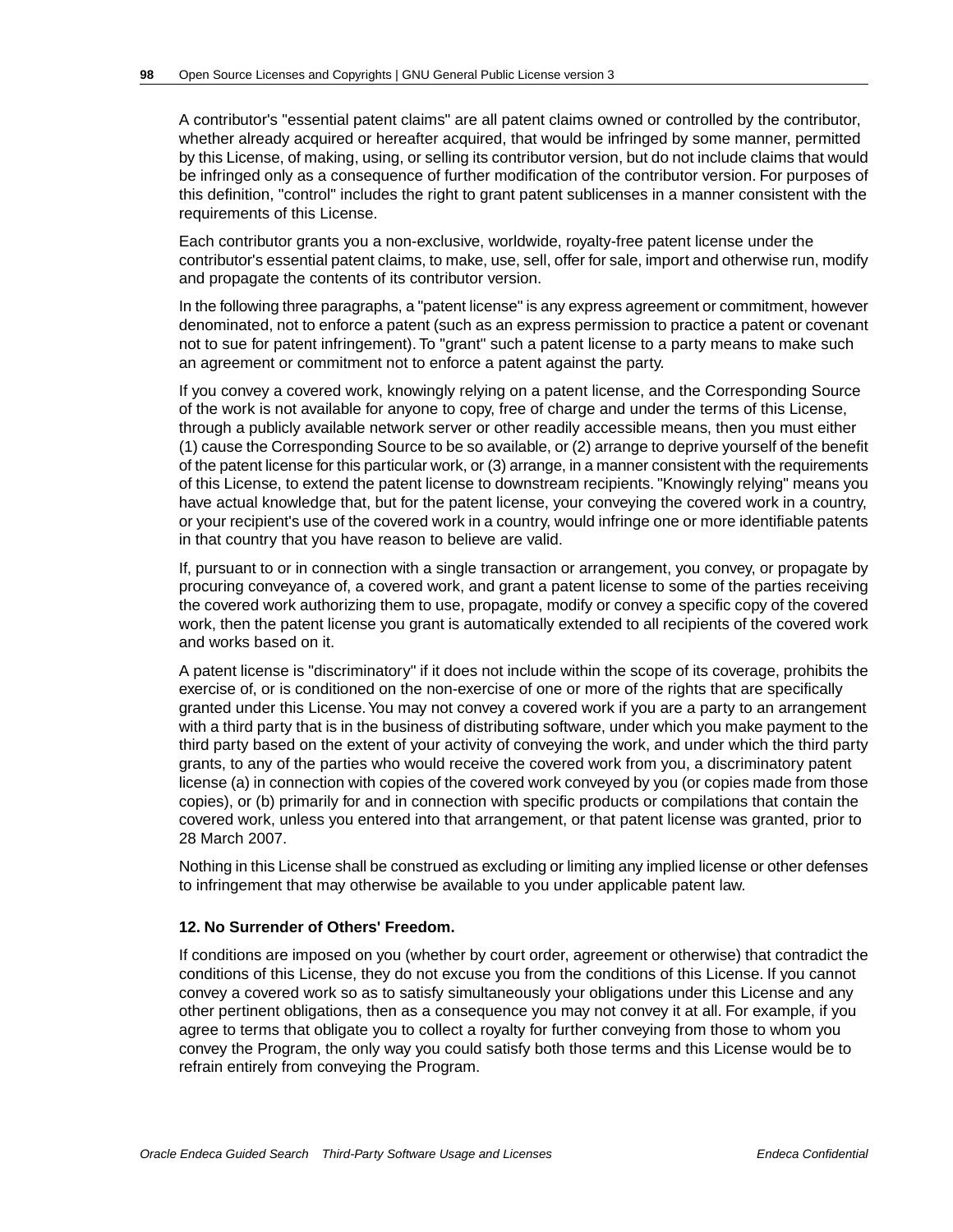#### **13. Use with the GNU Affero General Public License.**

Notwithstanding any other provision of this License, you have permission to link or combine any covered work with a work licensed under version 3 of the GNU Affero General Public License into a single combined work, and to convey the resulting work. The terms of this License will continue to apply to the part which is the covered work, but the special requirements of the GNU Affero General Public License, section 13, concerning interaction through a network will apply to the combination as such.

#### **14. Revised Versions of this License.**

The Free Software Foundation may publish revised and/or new versions of the GNU General Public License from time to time. Such new versions will be similar in spirit to the present version, but may differ in detail to address new problems or concerns.

Each version is given a distinguishing version number. If the Program specifies that a certain numbered version of the GNU General Public License "or any later version" applies to it, you have the option of following the terms and conditions either of that numbered version or of any later version published by the Free Software Foundation. If the Program does not specify a version number of the GNU General Public License, you may choose any version ever published by the Free Software Foundation.

If the Program specifies that a proxy can decide which future versions of the GNU General Public License can be used, that proxy's public statement of acceptance of a version permanently authorizes you to choose that version for the Program.

Later license versions may give you additional or different permissions. However, no additional obligations are imposed on any author or copyright holder as a result of your choosing to follow a later version.

#### **15. Disclaimer of Warranty.**

THERE IS NO WARRANTY FOR THE PROGRAM, TO THE EXTENT PERMITTED BY APPLICABLE LAW. EXCEPT WHEN OTHERWISE STATED IN WRITING THE COPYRIGHT HOLDERS AND/OR OTHER PARTIES PROVIDE THE PROGRAM "AS IS" WITHOUT WARRANTY OF ANY KIND, EITHER EXPRESSED OR IMPLIED, INCLUDING, BUT NOT LIMITED TO, THE IMPLIED WARRANTIES OF MERCHANTABILITY AND FITNESS FOR A PARTICULAR PURPOSE. THE ENTIRE RISK AS TO THE QUALITY AND PERFORMANCE OF THE PROGRAM IS WITH YOU. SHOULD THE PROGRAM PROVE DEFECTIVE, YOU ASSUME THE COST OF ALL NECESSARY SERVICING, REPAIR OR CORRECTION.

#### **16. Limitation of Liability.**

IN NO EVENT UNLESS REQUIRED BY APPLICABLE LAW OR AGREED TO IN WRITING WILL ANY COPYRIGHT HOLDER, OR ANY OTHER PARTY WHO MODIFIES AND/OR CONVEYS THE PROGRAM AS PERMITTED ABOVE, BE LIABLE TO YOU FOR DAMAGES, INCLUDING ANY GENERAL, SPECIAL, INCIDENTAL OR CONSEQUENTIAL DAMAGES ARISING OUT OF THE USE OR INABILITY TO USE THE PROGRAM (INCLUDING BUT NOT LIMITED TO LOSS OF DATA OR DATA BEING RENDERED INACCURATE OR LOSSES SUSTAINED BY YOU OR THIRD PARTIES OR A FAILURE OF THE PROGRAM TO OPERATE WITH ANY OTHER PROGRAMS), EVEN IF SUCH HOLDER OR OTHER PARTY HAS BEEN ADVISED OF THE POSSIBILITY OF SUCH **DAMAGES** 

#### **17. Interpretation of Sections 15 and 16.**

If the disclaimer of warranty and limitation of liability provided above cannot be given local legal effect according to their terms, reviewing courts shall apply local law that most closely approximates an absolute waiver of all civil liability in connection with the Program, unless a warranty or assumption of liability accompanies a copy of the Program in return for a fee.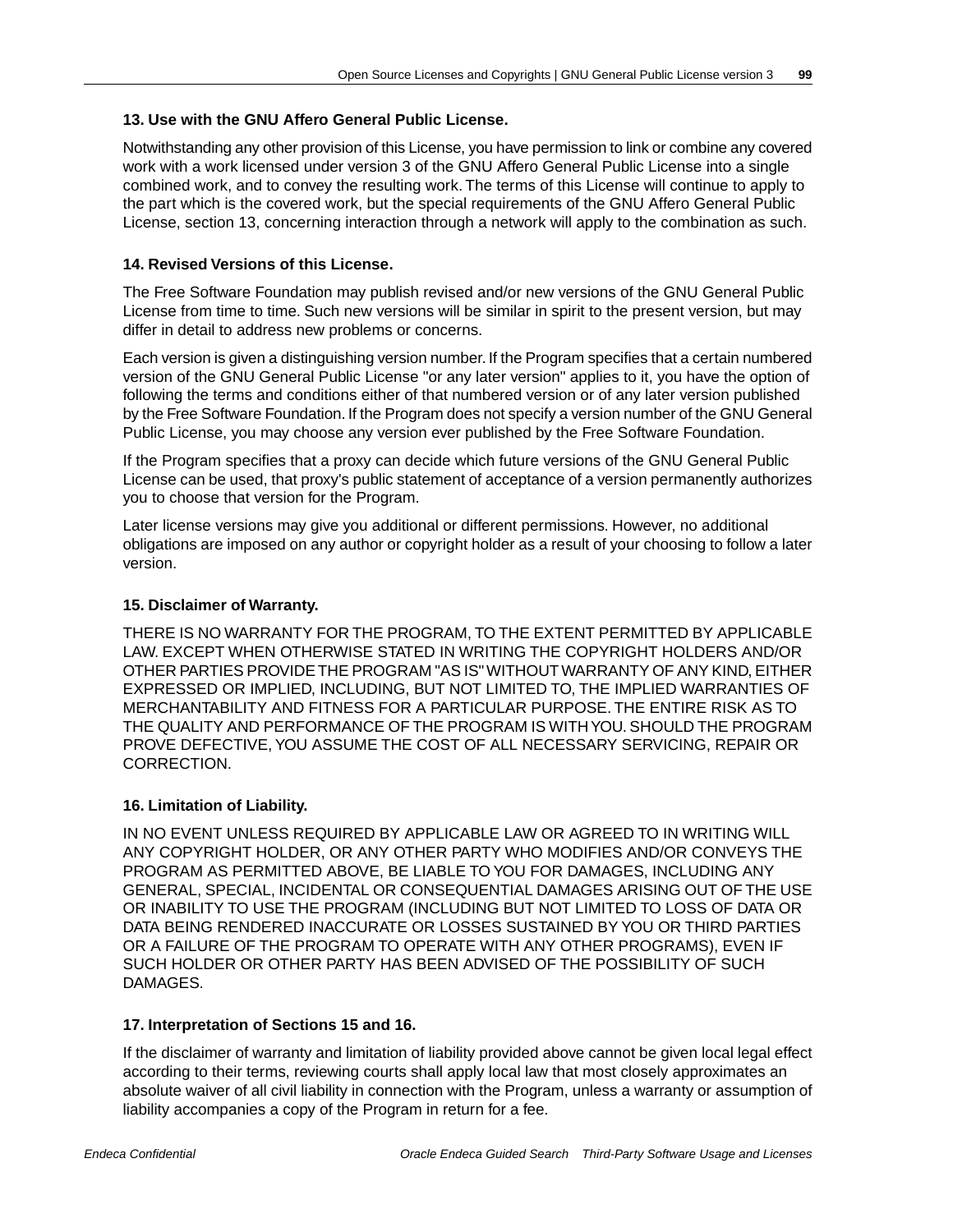### END OF TERMS AND CONDITIONS

### **GCC Runtime Library Exception version 3.1**

GCC RUNTIME LIBRARY EXCEPTION

Version 3.1, 31 March 2009

Copyright (C) 2009 Free Software Foundation, Inc.

Everyone is permitted to copy and distribute verbatim copies of this license document, but changing it is not allowed.

This GCC Runtime Library Exception ("Exception") is an additional permission under section 7 of the GNU General Public License, version 3 ("GPLv3"). It applies to a given file (the "Runtime Library") that bears a notice placed by the copyright holder of the file stating that the file is governed by GPLv3 along with this Exception.

When you use GCC to compile a program, GCC may combine portions of certain GCC header files and runtime libraries with the compiled program.The purpose of this Exception is to allow compilation of non-GPL (including proprietary) programs to use, in this way, the header files and runtime libraries covered by this Exception.

#### **0. Definitions.**

A file is an "Independent Module" if it either requires the Runtime Library for execution after a Compilation Process, or makes use of an interface provided by the Runtime Library, but is not otherwise based on the Runtime Library.

"GCC" means a version of the GNU Compiler Collection, with or without modifications, governed by version 3 (or a specified later version) of the GNU General Public License (GPL) with the option of using any subsequent versions published by the FSF.

"GPL-compatible Software" is software whose conditions of propagation, modification and use would permit combination with GCC in accord with the license of GCC.

"Target Code" refers to output from any compiler for a real or virtual target processor architecture, in executable form or suitable for input to an assembler, loader, linker and/or execution phase. Notwithstanding that, Target Code does not include data in any format that is used as a compiler intermediate representation, or used for producing a compiler intermediate representation.

The "Compilation Process" transforms code entirely represented in non-intermediate languages designed for human-written code, and/or in Java Virtual Machine byte code, into Target Code. Thus, for example, use of source code generators and preprocessors need not be considered part of the Compilation Process, since the Compilation Process can be understood as starting with the output of the generators or preprocessors.

A Compilation Process is "Eligible" if it is done using GCC, alone or with other GPL-compatible software, or if it is done without using any work based on GCC. For example, using non-GPL-compatible Software to optimize any GCC intermediate representations would not qualify as an Eligible Compilation Process.

### **1. Grant of Additional Permission.**

You have permission to propagate a work of Target Code formed by combining the Runtime Library with Independent Modules, even if such propagation would otherwise violate the terms of GPLv3, provided that all Target Code was generated by Eligible Compilation Processes.You may then convey such a combination under terms of your choice, consistent with the licensing of the Independent Modules.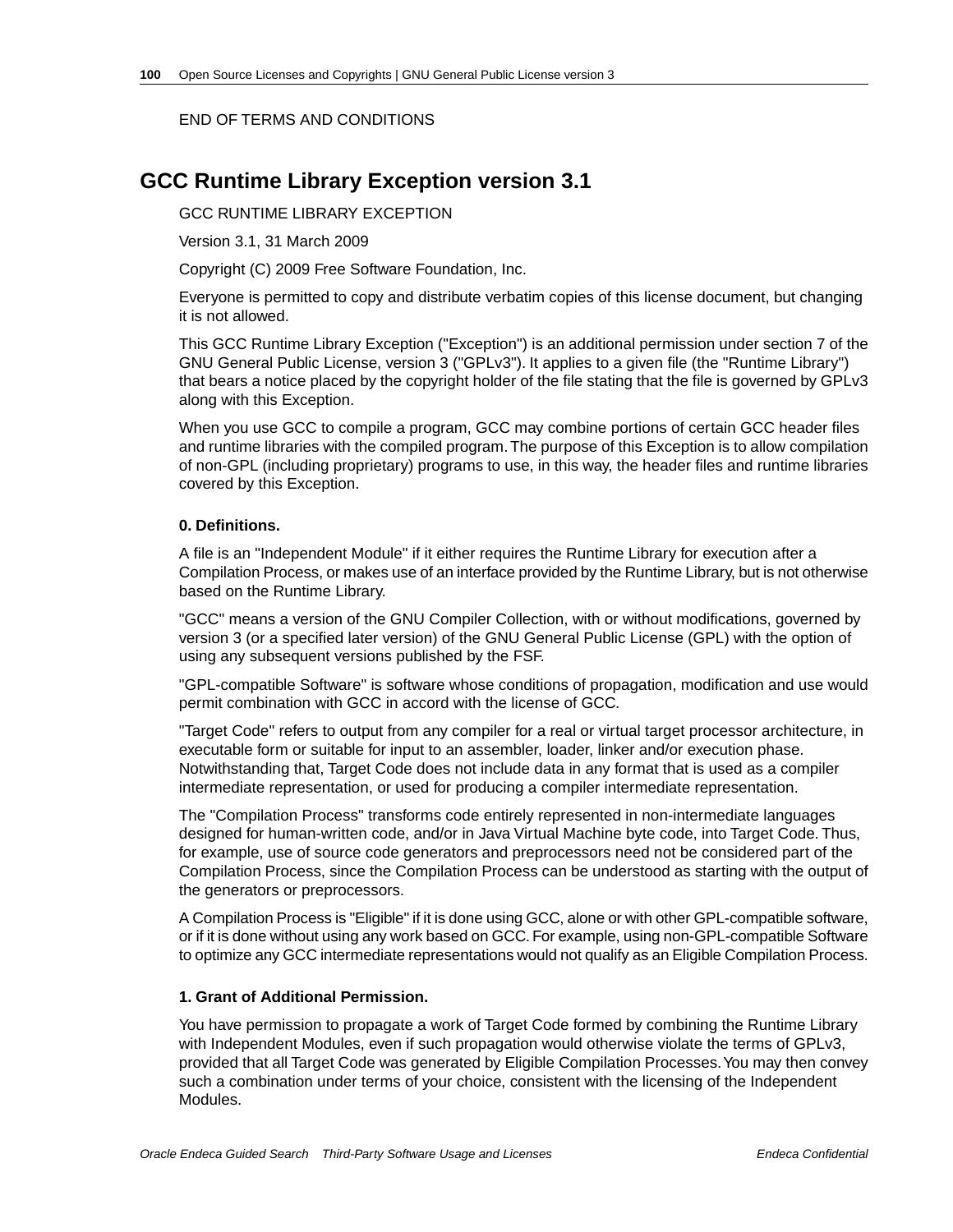#### **2. No Weakening of GCC Copyleft.**

The availability of this Exception does not imply any general presumption that third-party software is unaffected by the copyleft requirements of the license of GCC.

# **HyperSQL License Agreement**

#### **COPYRIGHTS AND LICENSES (based on BSD License)**

#### **For work developed by the HSQL Development Group:**

Copyright (c) 2001-2010, The HSQL Development Group All rights reserved.

Redistribution and use in source and binary forms, with or without modification, are permitted provided that the following conditions are met:

Redistributions of source code must retain the above copyright notice, this list of conditions and the following disclaimer.

Redistributions in binary form must reproduce the above copyright notice, this list of conditions and the following disclaimer in the documentation and/or other materials provided with the distribution.

Neither the name of the HSQL Development Group nor the names of its contributors may be used to endorse or promote products derived from this software without specific prior written permission.

THIS SOFTWARE IS PROVIDED BY THE COPYRIGHT HOLDERS AND CONTRIBUTORS "AS IS" AND ANY EXPRESS OR IMPLIED WARRANTIES, INCLUDING, BUT NOT LIMITED TO, THE IMPLIED WARRANTIES OF MERCHANTABILITY AND FITNESS FOR A PARTICULAR PURPOSE ARE DISCLAIMED. IN NO EVENT SHALL HSQL DEVELOPMENT GROUP, HSQLDB.ORG, OR CONTRIBUTORS BE LIABLE FOR ANY DIRECT, INDIRECT, INCIDENTAL, SPECIAL, EXEMPLARY, OR CONSEQUENTIAL DAMAGES (INCLUDING, BUT NOT LIMITED TO, PROCUREMENT OF SUBSTITUTE GOODS OR SERVICES; LOSS OF USE, DATA, OR PROFITS; OR BUSINESS INTERRUPTION) HOWEVER CAUSED AND ON ANY THEORY OF LIABILITY, WHETHER IN CONTRACT, STRICT LIABILITY, OR TORT (INCLUDING NEGLIGENCE OR OTHERWISE) ARISING IN ANY WAY OUT OF THE USE OF THIS SOFTWARE, EVEN IF ADVISED OF THE POSSIBILITY OF SUCH DAMAGE.

#### **For work originally developed by the Hypersonic SQL Group:**

Copyright (c) 1995-2000 by the Hypersonic SQL Group. All rights reserved.

Redistribution and use in source and binary forms, with or without modification, are permitted provided that the following conditions are met:

Redistributions of source code must retain the above copyright notice, this list of conditions and the following disclaimer.

Redistributions in binary form must reproduce the above copyright notice, this list of conditions and the following disclaimer in the documentation and/or other materials provided with the distribution.

Neither the name of the Hypersonic SQL Group nor the names of its contributors may be used to endorse or promote products derived from this software without specific prior written permission.

THIS SOFTWARE IS PROVIDED BY THE COPYRIGHT HOLDERS AND CONTRIBUTORS "AS IS" AND ANY EXPRESS OR IMPLIED WARRANTIES, INCLUDING, BUT NOT LIMITED TO, THE IMPLIED WARRANTIES OF MERCHANTABILITY AND FITNESS FOR A PARTICULAR PURPOSE ARE DISCLAIMED. IN NO EVENT SHALL THE HYPERSONIC SQL GROUP, OR CONTRIBUTORS BE LIABLE FOR ANY DIRECT, INDIRECT, INCIDENTAL, SPECIAL, EXEMPLARY, OR CONSEQUENTIAL DAMAGES (INCLUDING, BUT NOT LIMITED TO, PROCUREMENT OF SUBSTITUTE GOODS OR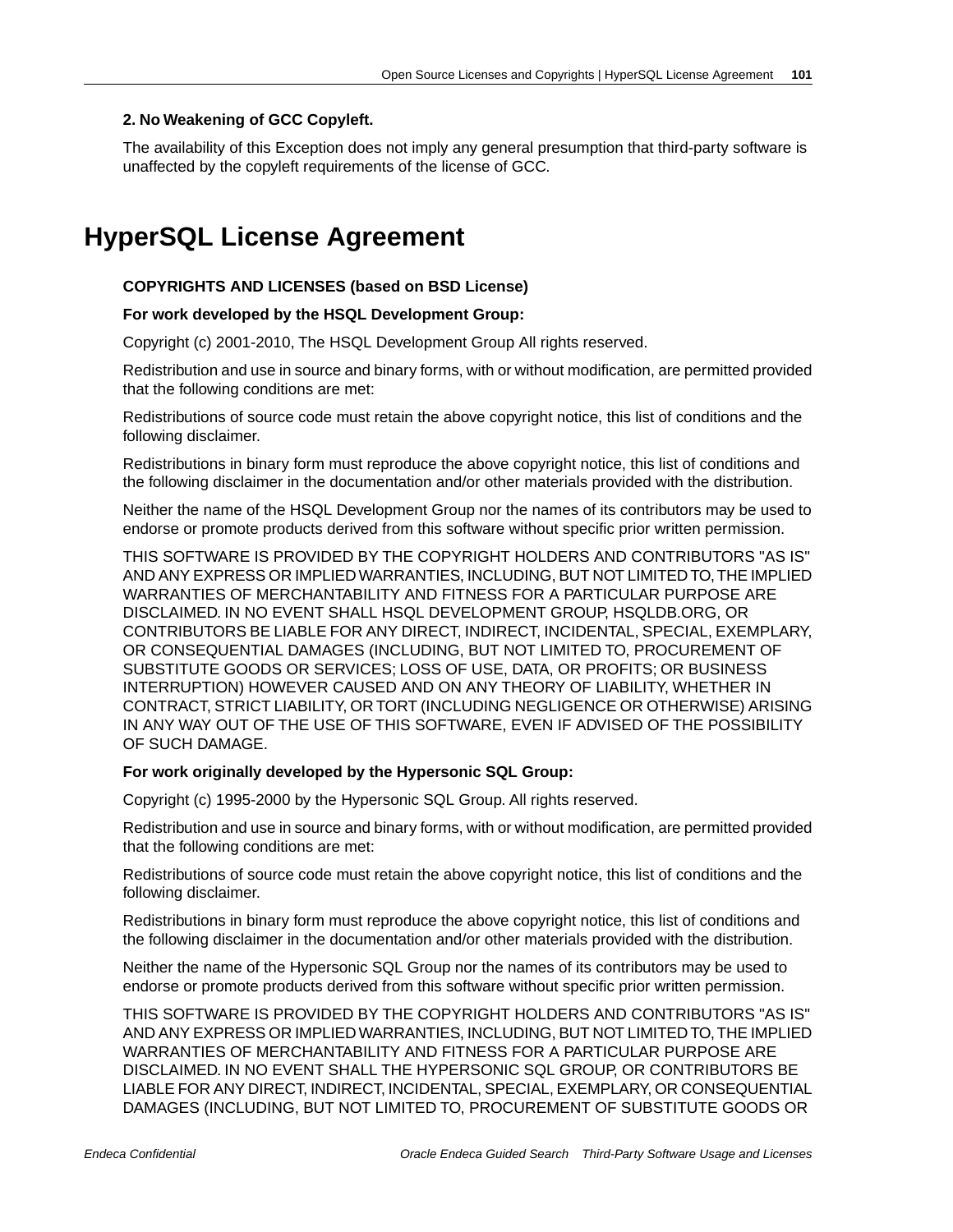SERVICES; LOSS OF USE, DATA, OR PROFITS; OR BUSINESS INTERRUPTION) HOWEVER CAUSED AND ON ANY THEORY OF LIABILITY, WHETHER IN CONTRACT, STRICT LIABILITY, OR TORT (INCLUDING NEGLIGENCE OR OTHERWISE) ARISING IN ANY WAY OUT OF THE USE OF THIS SOFTWARE, EVEN IF ADVISED OF THE POSSIBILITY OF SUCH DAMAGE.

This software consists of voluntary contributions made by many individuals on behalf of the Hypersonic SQL Group.

## **ICU License (ICU 1.8.1 and later)**

COPYRIGHT AND PERMISSION NOTICE

Copyright (c) 1995-2010 International Business Machines Corporation and others

All rights reserved.

Permission is hereby granted, free of charge, to any person obtaining a copy of this software and associated documentation files (the "Software"), to deal in the Software without restriction, including without limitation the rights to use, copy, modify, merge, publish, distribute, and/or sell copies of the Software, and to permit persons to whom the Software is furnished to do so, provided that the above copyright notice(s) and this permission notice appear in all copies of the Software and that both the above copyright notice(s) and this permission notice appear in supporting documentation.

THE SOFTWARE IS PROVIDED "AS IS", WITHOUT WARRANTY OF ANY KIND, EXPRESS OR IMPLIED, INCLUDING BUT NOT LIMITED TO THE WARRANTIES OF MERCHANTABILITY, FITNESS FOR A PARTICULAR PURPOSE AND NONINFRINGEMENT OF THIRD PARTY RIGHTS. IN NO EVENT SHALL THE COPYRIGHT HOLDER OR HOLDERS INCLUDED IN THIS NOTICE BE LIABLE FOR ANY CLAIM, OR ANY SPECIAL INDIRECT OR CONSEQUENTIAL DAMAGES, OR ANY DAMAGES WHATSOEVER RESULTING FROM LOSS OF USE, DATA OR PROFITS, WHETHER IN AN ACTION OF CONTRACT, NEGLIGENCE OR OTHER TORTIOUS ACTION, ARISING OUT OF OR IN CONNECTION WITH THE USE OR PERFORMANCE OF THIS SOFTWARE.

Except as contained in this notice, the name of a copyright holder shall not be used in advertising or otherwise to promote the sale, use or other dealings in this Software without prior written authorization of the copyright holder.

------------------------------------------------------------------

All trademarks and registered trademarks mentioned herein are the property of their respective owners.

## **iHarder License**

This is a Public Domain Java class providing very fast Base64 encoding and decoding in the form of convenience methods and input/output streams.

Sources:

http://iharder.sourceforge.net/current/java/base64/ \*\*AND\*\*

ReadMe.html file from Base64-2.0.2.zip (http://sourceforge.net/projects/iharder/files/base64/2.0/)

I am placing this code in the Public Domain. Do with it as you will.

This software comes with no guarantees or warranties but with plenty of well-wishing instead!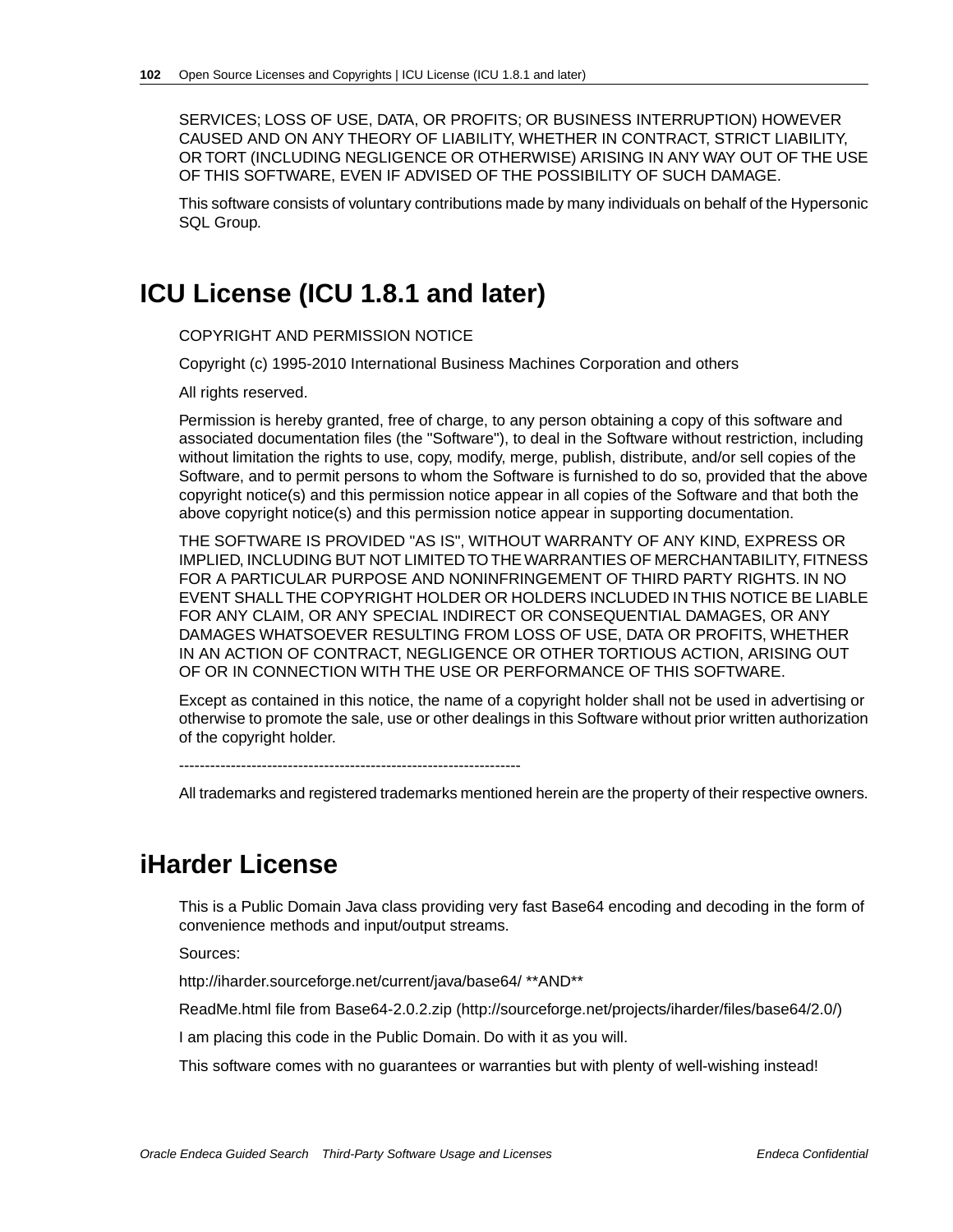\*Please visit <a href="http://iharder.net/xmlizable">http://iharder.net/base64</a> \* periodically to check for updates or to contribute improvements. \* </p>

Sources:

Base64.java file from Base64-2.0.2.zip (http://sourceforge.net/projects/iharder/files/base64/2.0/)

# **Instinctive Code Source License**

License Agreement for Source Code provided by Matt Gemmell

This software is supplied to you by Matt Gemmell in consideration of your agreement to the following terms, and your use, installation, modification or redistribution of this software constitutes acceptance of these terms. If you do not agree with these terms, please do not use, install, modify or redistribute this software.

In consideration of your agreement to abide by the following terms, and subject to these terms, Matt Gemmell grants you a personal, non-exclusive license, to use, reproduce, modify and redistribute the software, with or without modifications, in source and/or binary forms; provided that if you redistribute the software in its entirety and without modifications, you must retain this notice and the following text and disclaimers in all such redistributions of the software, and that in all cases attribution of Matt Gemmell as the original author of the source code shall be included in all such resulting software products or distributions. Neither the name, trademarks, service marks or logos of Matt Gemmell may be used to endorse or promote products derived from the software without specific prior written permission from Matt Gemmell. Except as expressly stated in this notice, no other rights or licenses, express or implied, are granted by Matt Gemmell herein, including but not limited to any patent rights that may be infringed by your derivative works or by other works in which the software may be incorporated.

The software is provided by Matt Gemmell on an "AS IS" basis. MATT GEMMELL MAKES NO WARRANTIES, EXPRESS OR IMPLIED, INCLUDING WITHOUT LIMITATION THE IMPLIED WARRANTIES OF NON-INFRINGEMENT, MERCHANTABILITY AND FITNESS FOR A PARTICULAR PURPOSE, REGARDING THE SOFTWARE OR ITS USE AND OPERATION ALONE OR IN COMBINATION WITH YOUR PRODUCTS.

IN NO EVENT SHALL MATT GEMMELL BE LIABLE FOR ANY SPECIAL, INDIRECT, INCIDENTAL OR CONSEQUENTIAL DAMAGES (INCLUDING, BUT NOT LIMITED TO, PROCUREMENT OF SUBSTITUTE GOODS OR SERVICES; LOSS OF USE, DATA, OR PROFITS; OR BUSINESS INTERRUPTION) ARISING IN ANY WAY OUT OF THE USE, REPRODUCTION, MODIFICATION AND/OR DISTRIBUTION OF THE SOFTWARE, HOWEVER CAUSED AND WHETHER UNDER THEORY OF CONTRACT, TORT (INCLUDING NEGLIGENCE), STRICT LIABILITY OR OTHERWISE, EVEN IF MATT GEMMELL HAS BEEN ADVISED OF THE POSSIBILITY OF SUCH DAMAGE.

# **ISC license**

Permission to use, copy, modify, and/or distribute this software for any purpose with or without fee is hereby granted, provided that the above copyright notice and this permission notice appear in all copies.

THE SOFTWARE IS PROVIDED "AS IS" AND THE AUTHOR DISCLAIMS ALL WARRANTIES WITH REGARD TO THIS SOFTWARE INCLUDING ALL IMPLIED WARRANTIES OF MERCHANTABILITY AND FITNESS. IN NO EVENT SHALL THE AUTHOR BE LIABLE FOR ANY SPECIAL, DIRECT, INDIRECT, OR CONSEQUENTIAL DAMAGES OR ANY DAMAGES WHATSOEVER RESULTING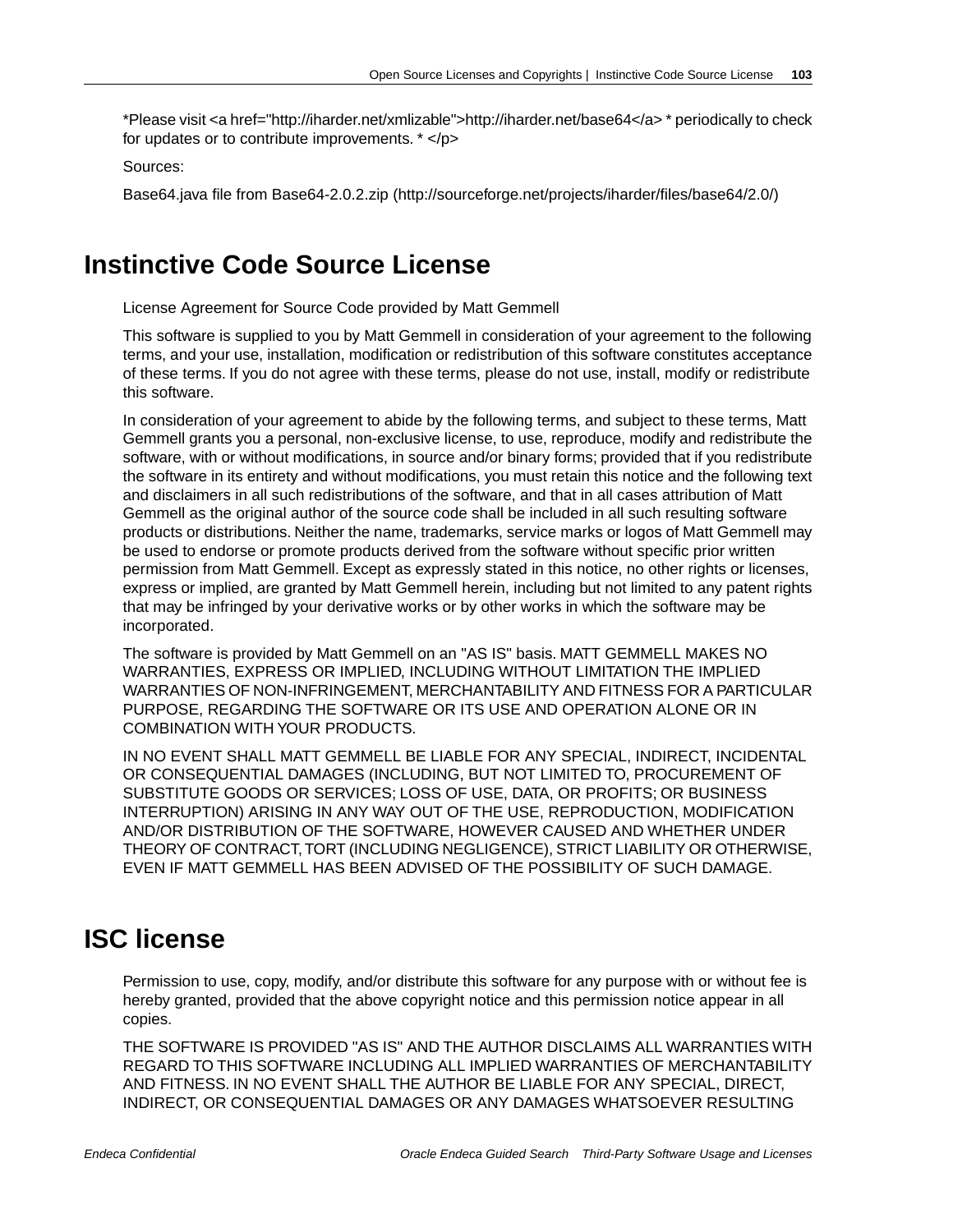FROM LOSS OF USE, DATA OR PROFITS, WHETHER IN AN ACTION OF CONTRACT, NEGLIGENCE OR OTHER TORTIOUS ACTION, ARISING OUT OF OR IN CONNECTION WITH THE USE OR PERFORMANCE OF THIS SOFTWARE.

# **JDBM LICENSE v1.00**

Redistribution and use of this software and associated documentation ("Software"), with or without modification, are permitted provided that the following conditions are met:

- 1. Redistributions of source code must retain copyright statements and notices. Redistributions must also contain a copy of this document.
- 2. Redistributions in binary form must reproduce the above copyright notice, this list of conditions and the following disclaimer in the documentation and/or other materials provided with the distribution.
- 3. The name "JDBM" must not be used to endorse or promote products derived from this Software without prior written permission of Cees de Groot. For written permission, please contact cg@cdegroot.com.
- 4. Products derived from this Software may not be called "JDBM" nor may "JDBM" appear in their names without prior written permission of Cees de Groot.
- 5. Due credit should be given to the JDBM Project (http://jdbm.sourceforge.net/).

THIS SOFTWARE IS PROVIDED BY THE JDBM PROJECT AND CONTRIBUTORS ``AS IS'' AND ANY EXPRESSED OR IMPLIED WARRANTIES, INCLUDING, BUT NOT LIMITED TO, THE IMPLIED WARRANTIES OF MERCHANTABILITY AND FITNESS FOR A PARTICULAR PURPOSE ARE DISCLAIMED. IN NO EVENT SHALL CEES DE GROOT OR ANY CONTRIBUTORS BE LIABLE FOR ANY DIRECT, INDIRECT, INCIDENTAL, SPECIAL, EXEMPLARY, OR CONSEQUENTIAL DAMAGES (INCLUDING, BUT NOT LIMITED TO, PROCUREMENT OF SUBSTITUTE GOODS OR SERVICES; LOSS OF USE, DATA, OR PROFITS; OR BUSINESS INTERRUPTION) HOWEVER CAUSED AND ON ANY THEORY OF LIABILITY, WHETHER IN CONTRACT, STRICT LIABILITY, OR TORT (INCLUDING NEGLIGENCE OR OTHERWISE) ARISING IN ANY WAY OUT OF THE USE OF THIS SOFTWARE, EVEN IF ADVISED OF THE POSSIBILITY OF SUCH DAMAGE.

Copyright 2000 (C) Cees de Groot. All Rights Reserved.

Contributions are Copyright (C) 2000 by their associated contributors.

# **jclouds notices**

 $====$ 

Licensed to jclouds, Inc. (jclouds) under one or more contributor license agreements. See the NOTICE file distributed with this work for additional information regarding copyright ownership. jclouds licenses this file to you under the Apache License, Version 2.0 (the "License"); you may not use this file except in compliance with the License.You may obtain a copy of the License at

http://www.apache.org/licenses/LICENSE-2.0

Unless required by applicable law or agreed to in writing, software distributed under the License is distributed on an "AS IS" BASIS, WITHOUT WARRANTIES OR CONDITIONS OF ANY KIND, either express or implied. See the License for the specific language governing permissions and limitations under the License.

 $====$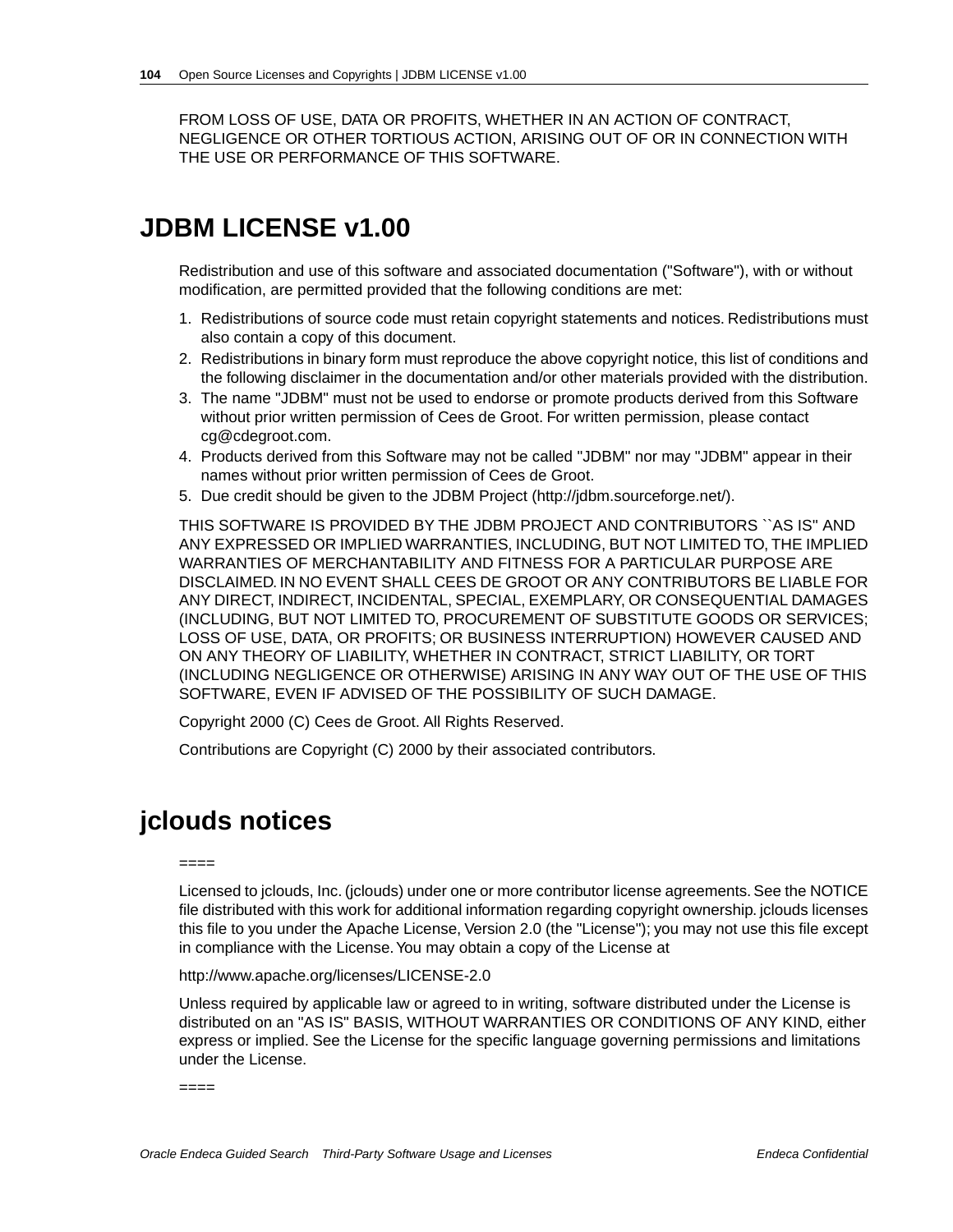jclouds Copyright 2009-2011 jclouds, Inc.

This product includes software developed at jclouds, Inc. (http://www.jclouds.org/).

This product includes Common Annotations (JSR 250, https://jsr250.dev.java.net/) distributed under the CDDL Version 1.0 license.

This product includes Jersey (https://jersey.dev.java.net/) distributed under the CDDL Version 1.0 license.

This product includes net.oauth.core distributed under the Apache Software License, Version 2.0.

net.oauth.signature.pem.PKCS1EncodedPublicKeySpec is taken from net.oauth.core distributed under the Apache Software License, Version 2.0.

(c) 1998-2009 AOL LLC

This product includes Gson (http://code.google.com/p/google-gson) distributed under the Apache Software License, Version 2.0.

com.google.gson.stream.JsonWriter patches the same class taken from Gson distributed under the Apache Software License, Version 2.0. (c) 2010 Google Inc.

com.google.gson.ObjectMapTypeAdapter contains pieces of Gson's MapTypeAdapter distributed under the Apache Software License, Version 2.0. (c) 2010 Google Inc.

This product includes Guice (http://code.google.com/p/google-guice) distributed under the Apache Software License, Version 2.0.

This product includes Guava (http://code.google.com/p/guava-libraries) distributed under the Apache Software License, Version 2.0.

This product includes BouncyCastle (http://www.bouncycastle.org/licence.html) distributed with the following notice:

"Copyright (c) 2000 - 2011 The Legion Of The Bouncy Castle (http://www.bouncycastle.org)

Permission is hereby granted, free of charge, to any person obtaining a copy of this software and associated documentation files (the "Software"), to deal in the Software without restriction, including without limitation the rights to use, copy, modify, merge, publish, distribute, sublicense, and/or sell copies of the Software, and to permit persons to whom the Software is furnished to do so, subject to the following conditions:

The above copyright notice and this permission notice shall be included in all copies or substantial portions of the Software.

THE SOFTWARE IS PROVIDED "AS IS", WITHOUT WARRANTY OF ANY KIND, EXPRESS OR IMPLIED, INCLUDING BUT NOT LIMITED TO THE WARRANTIES OF MERCHANTABILITY, FITNESS FOR A PARTICULAR PURPOSE AND NONINFRINGEMENT. IN NO EVENT SHALL THE AUTHORS OR COPYRIGHT HOLDERS BE LIABLE FOR ANY CLAIM, DAMAGES OR OTHER LIABILITY, WHETHER IN AN ACTION OF CONTRACT, TORT OR OTHERWISE, ARISING FROM, OUT OF OR IN CONNECTION WITH THE SOFTWARE OR THE USE OR OTHER DEALINGS IN THE SOFTWARE."

This product includes findbugs jsr305 (http://code.google.com/p/findbugs) distributed under the GNU Lesser GPL License, Version 3.0.

This product includes aopalliance (http://aopalliance.sourceforge.net/) distributed in the Public Domain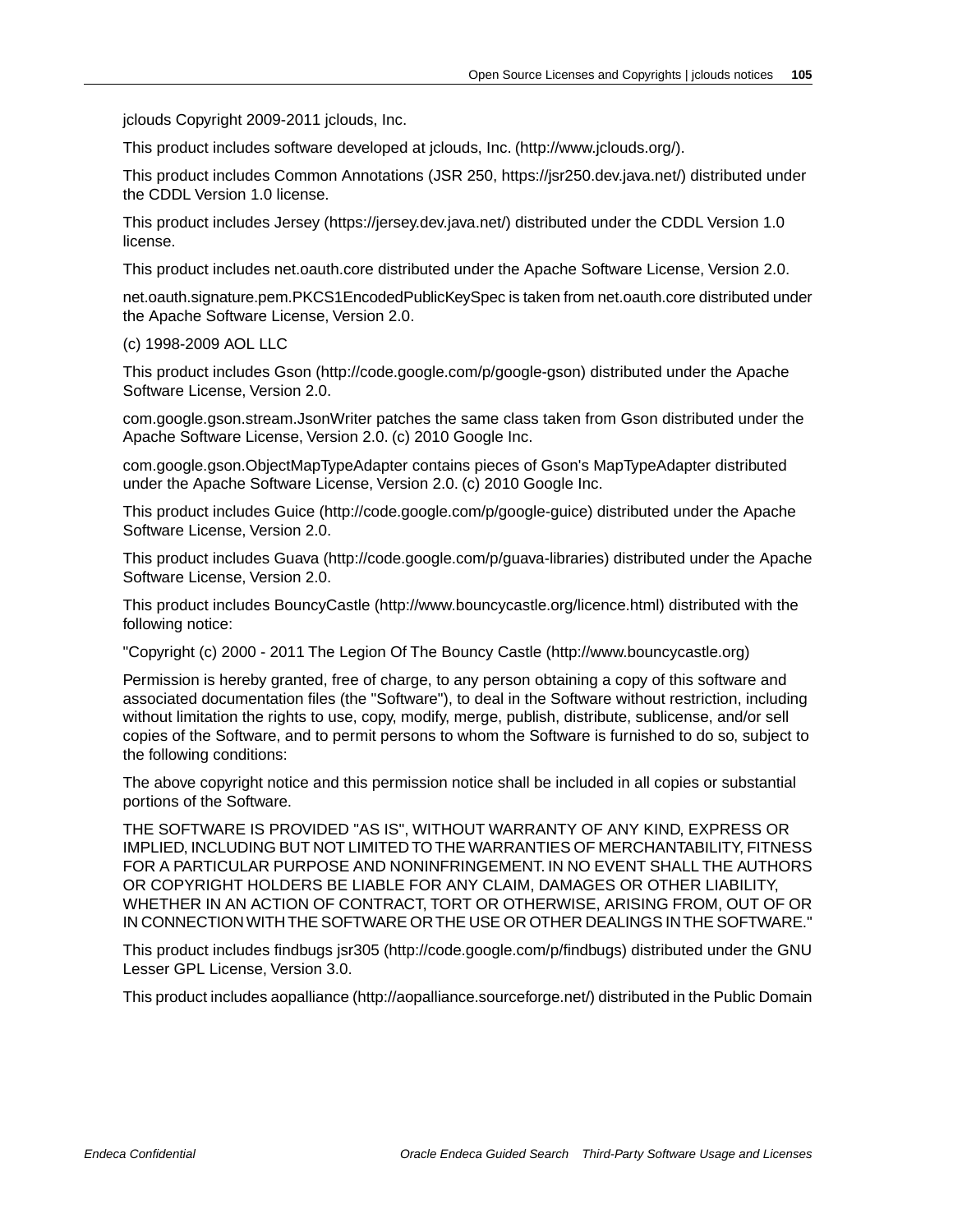# **Jetty License**

\$Revision: 3.7 \$

### **Preamble:**

The intent of this document is to state the conditions under which the Jetty Package may be copied, such that the Copyright Holder maintains some semblance of control over the development of the package, while giving the users of the package the right to use, distribute and make reasonable modifications to the Package in accordance with the goals and ideals of the Open Source concept as described at http://www.opensource.org.

It is the intent of this license to allow commercial usage of the Jetty package, so long as the source code is distributed or suitable visible credit given or other arrangements made with the copyright holders.

### **Definitions:**

"Jetty" refers to the collection of Java classes that are distributed as a HTTP server with servlet capabilities and associated utilities.

"Package" refers to the collection of files distributed by the Copyright Holder, and derivatives of that collection of files created through textual modification.

"Standard Version" refers to such a Package if it has not been modified, or has been modified in accordance with the wishes of the Copyright Holder.

"Copyright Holder" is whoever is named in the copyright or copyrights for the package. Mort Bay Consulting Pty. Ltd. (Australia) is the "Copyright Holder" for the Jetty package.

"You" is you, if you're thinking about copying or distributing this Package.

"Reasonable copying fee" is whatever you can justify on the basis of media cost, duplication charges, time of people involved, and so on. (You will not be required to justify it to the Copyright Holder, but only to the computing community at large as a market that must bear the fee.)

"Freely Available" means that no fee is charged for the item itself, though there may be fees involved in handling the item. It also means that recipients of the item may redistribute it under the same conditions they received it.

0. The Jetty Package is Copyright (c) Mort Bay Consulting Pty. Ltd. (Australia) and others. Individual files in this package may contain additional copyright notices.The javax.servlet packages are copyright Sun Microsystems Inc.

1. The Standard Version of the Jetty package is available from http://jetty.mortbay.org.

2.You may make and distribute verbatim copies of the source form of the Standard Version of this Package without restriction, provided that you include this license and all of the original copyright notices and associated disclaimers.

3.You may make and distribute verbatim copies of the compiled form of the Standard Version of this Package without restriction, provided that you include this license.

4.You may apply bug fixes, portability fixes and other modifications derived from the Public Domain or from the Copyright Holder. A Package modified in such a way shall still be considered the Standard Version.

5.You may otherwise modify your copy of this Package in any way, provided that you insert a prominent notice in each changed file stating how and when you changed that file, and provided that you do at least ONE of the following: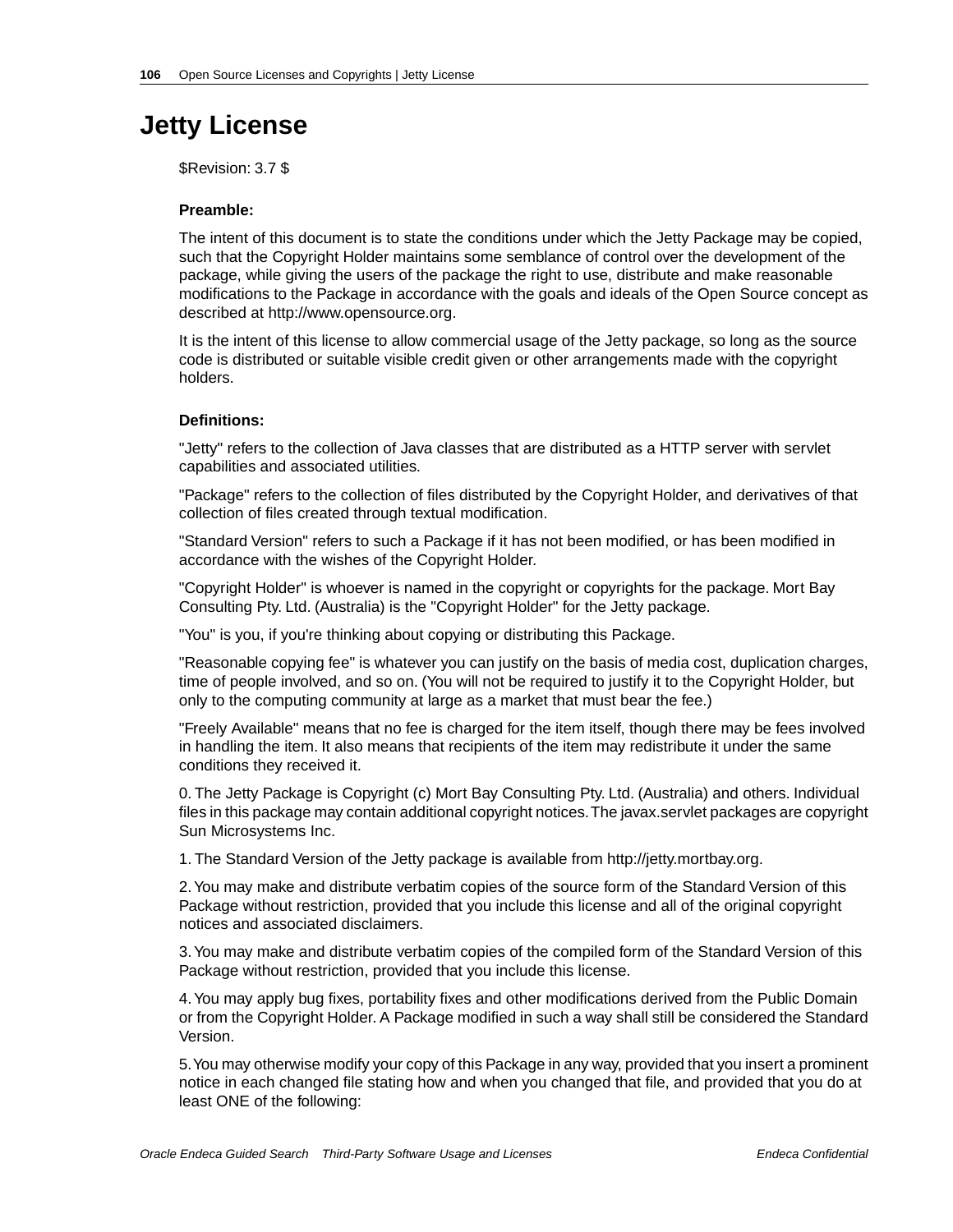a) Place your modifications in the Public Domain or otherwise make them Freely Available, such as by posting said modifications to Usenet or an equivalent medium, or placing the modifications on a major archive site such as ftp.uu.net, or by allowing the Copyright Holder to include your modifications in the Standard Version of the Package.

b) Use the modified Package only within your corporation or organization.

c) Rename any non-standard classes so the names do not conflict with standard classes, which must also be provided, and provide a separate manual page for each non-standard class that clearly documents how it differs from the Standard Version.

d) Make other arrangements with the Copyright Holder.

6.You may distribute modifications or subsets of this Package in source code or compiled form, provided that you do at least ONE of the following:

a) Distribute this license and all original copyright messages, together with instructions (in the about dialog, manual page or equivalent) on where to get the complete Standard Version.

b) Accompany the distribution with the machine-readable source of the Package with your modifications. The modified package must include this license and all of the original copyright notices and associated disclaimers, together with instructions on where to get the complete Standard Version.

c) Make other arrangements with the Copyright Holder.

7. You may charge a reasonable copying fee for any distribution of this Package. You may charge any fee you choose for support of this Package. You may not charge a fee for this Package itself. However, you may distribute this Package in aggregate with other (possibly commercial) programs as part of a larger (possibly commercial) software distribution provided that you meet the other distribution requirements of this license.

8. Input to or the output produced from the programs of this Package do not automatically fall under the copyright of this Package, but belong to whomever generated them, and may be sold commercially, and may be aggregated with this Package.

9. Any program subroutines supplied by you and linked into this Package shall not be considered part of this Package.

10. The name of the Copyright Holder may not be used to endorse or promote products derived from this software without specific prior written permission.

11.This license may change with each release of a Standard Version of the Package.You may choose to use the license associated with version you are using or the license of the latest Standard Version.

12. THIS PACKAGE IS PROVIDED "AS IS" AND WITHOUT ANY EXPRESS OR IMPLIED WARRANTIES, INCLUDING, WITHOUT LIMITATION, THE IMPLIED WARRANTIES OF MERCHANTABILITY AND FITNESS FOR A PARTICULAR PURPOSE.

13. If any superior law implies a warranty, the sole remedy under such shall be, at the Copyright Holders option either a) return of any price paid or b) use or reasonable endeavours to repair or replace the software.

14. This license shall be read under the laws of Australia.

The End

This license was derived from the Artistic license published on http://www.opensource.com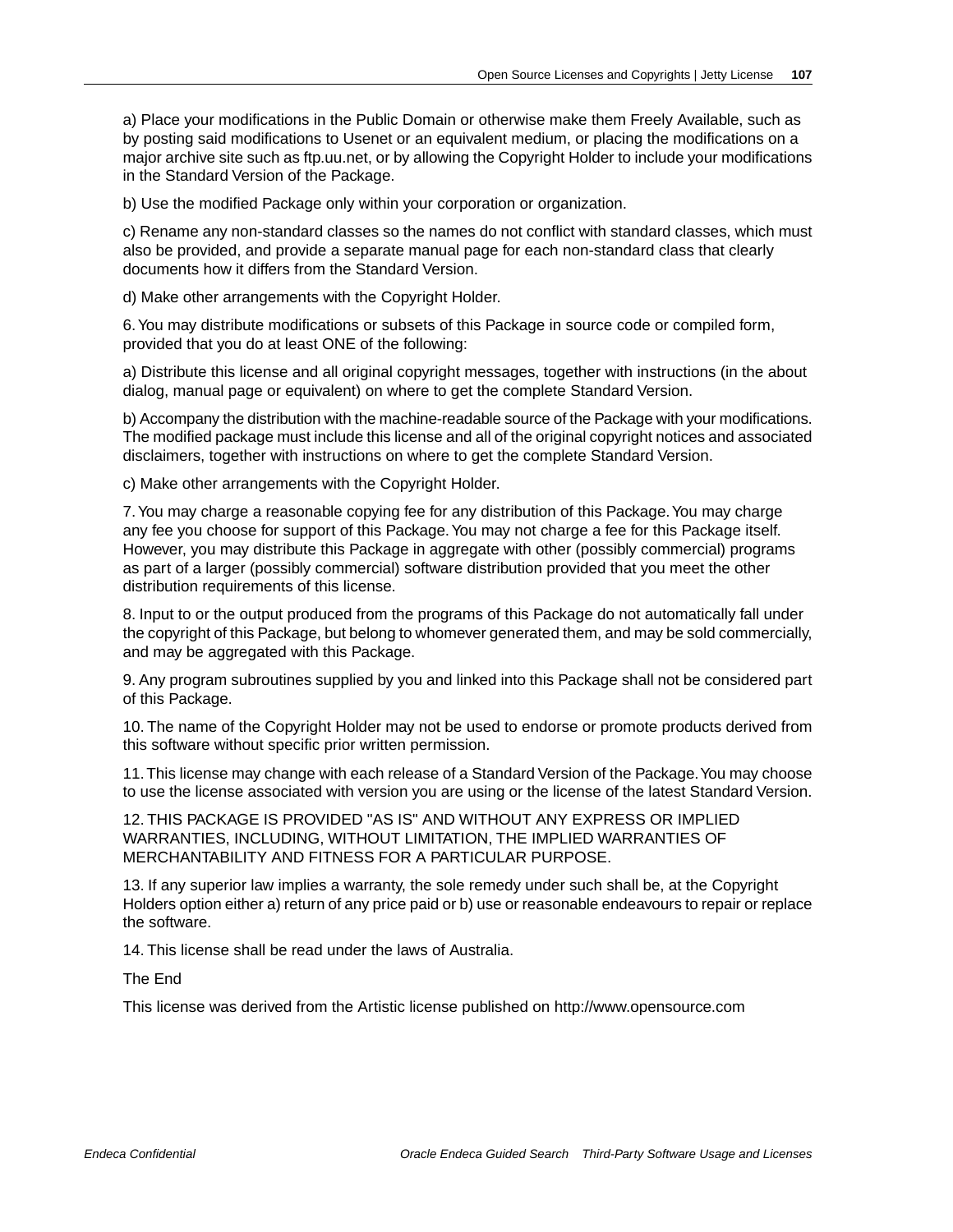# **JSON License**

Copyright © 2002 JSON.org

Permission is hereby granted, free of charge, to any person obtaining a copy of this software and associated documentation files (the "Software"), to deal in the Software without restriction, including without limitation the rights to use, copy, modify, merge, publish, distribute, sublicense, and/or sell copies of the Software, and to permit persons to whom the Software is furnished to do so, subject to the following conditions:

The above copyright notice and this permission notice shall be included in all copies or substantial portions of the Software.

The Software shall be used for Good, not Evil.

THE SOFTWARE IS PROVIDED "AS IS", WITHOUT WARRANTY OF ANY KIND, EXPRESS OR IMPLIED, INCLUDING BUT NOT LIMITED TO THE WARRANTIES OF MERCHANTABILITY, FITNESS FOR A PARTICULAR PURPOSE AND NONINFRINGEMENT. IN NO EVENT SHALL THE AUTHORS OR COPYRIGHT HOLDERS BE LIABLE FOR ANY CLAIM, DAMAGES OR OTHER LIABILITY, WHETHER IN AN ACTION OF CONTRACT, TORT OR OTHERWISE, ARISING FROM, OUT OF OR IN CONNECTION WITH THE SOFTWARE OR THE USE OR OTHER DEALINGS IN THE SOFTWARE.

## **Legion of the Bouncy Castle**

Copyright (c) 2000 The Legion Of The Bouncy Castle (http://www.bouncycastle.org)

Permission is hereby granted, free of charge, to any person obtaining a copy of this software and associated documentation files (the "Software"), to deal in the Software without restriction, including without limitation the rights to use, copy, modify, merge, publish, distribute, sublicense, and/or sell copies of the Software, and to permit persons to whom the Software is furnished to do so, subject to the following conditions:

The above copyright notice and this permission notice shall be included in all copies or substantial portions of the Software.

THE SOFTWARE IS PROVIDED "AS IS", WITHOUT WARRANTY OF ANY KIND, EXPRESS OR IMPLIED, INCLUDING BUT NOT LIMITED TO THE WARRANTIES OF MERCHANTABILITY, FITNESS FOR A PARTICULAR PURPOSE AND NONINFRINGEMENT. IN NO EVENT SHALL THE AUTHORS OR COPYRIGHT HOLDERS BE LIABLE FOR ANY CLAIM, DAMAGES OR OTHER LIABILITY, WHETHER IN AN ACTION OF CONTRACT, TORT OR OTHERWISE, ARISING FROM, OUT OF OR IN CONNECTION WITH THE SOFTWARE OR THE USE OR OTHER DEALINGS IN THE SOFTWARE.

# **License for Scintilla and SciTE**

Copyright 1998-2002 by Neil Hodgson <neilh@scintilla.org>

All Rights Reserved

Permission to use, copy, modify, and distribute this software and its documentation for any purpose and without fee is hereby granted, provided that the above copyright notice appear in all copies and that both that copyright notice and this permission notice appear in supporting documentation.

NEIL HODGSON DISCLAIMS ALL WARRANTIES WITH REGARD TO THIS SOFTWARE, INCLUDING ALL IMPLIED WARRANTIES OF MERCHANTABILITY AND FITNESS, IN NO EVENT SHALL NEIL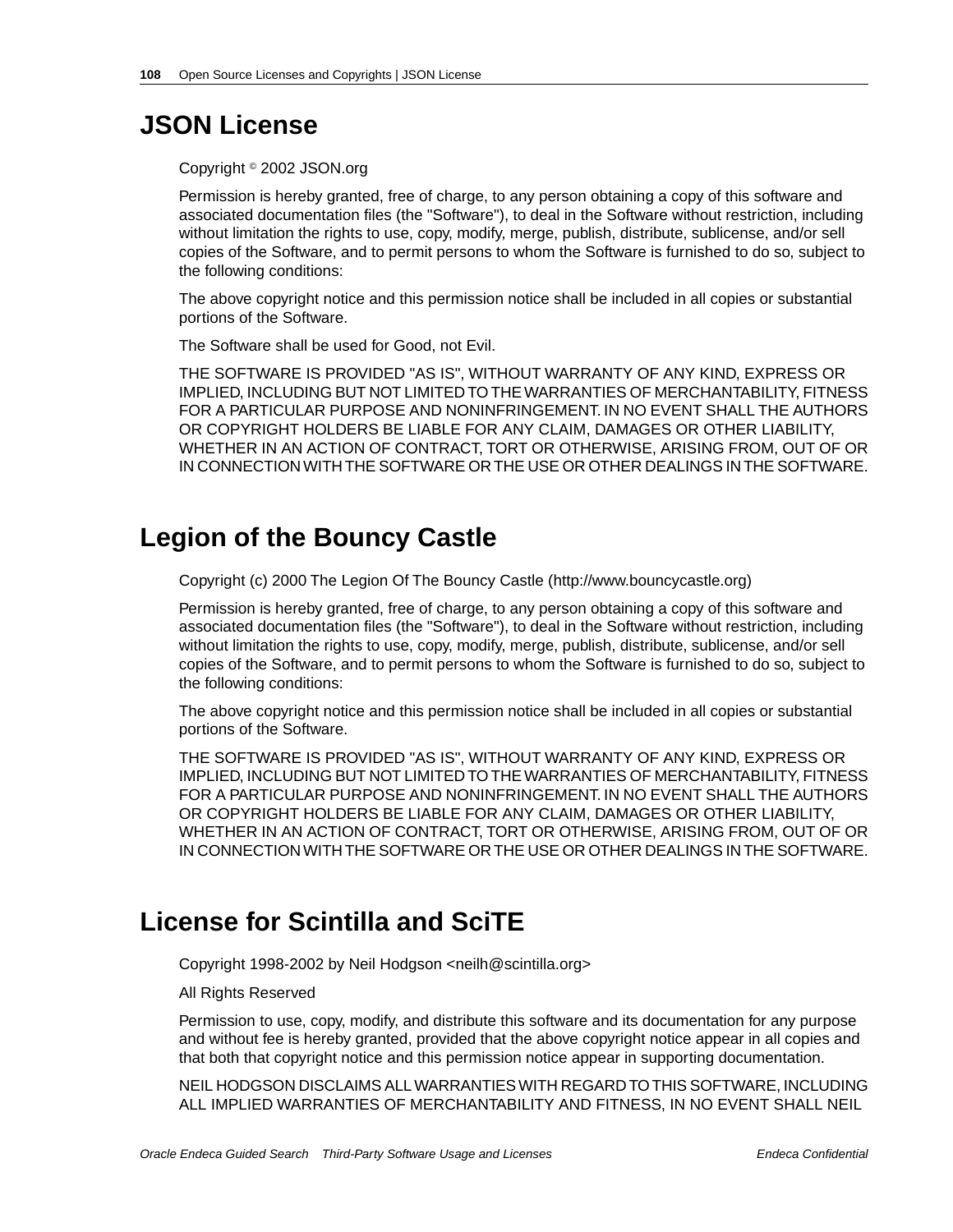HODGSON BE LIABLE FOR ANY SPECIAL, INDIRECT OR CONSEQUENTIAL DAMAGES OR ANY DAMAGES WHATSOEVER RESULTING FROM LOSS OF USE, DATA OR PROFITS, WHETHER IN AN ACTION OF CONTRACT, NEGLIGENCE OR OTHER TORTIOUS ACTION, ARISING OUT OF OR IN CONNECTION WITH THE USE OR PERFORMANCE OF THIS SOFTWARE.

## **LGPL version 2**

GNU LIBRARY GENERAL PUBLIC LICENSE

Version 2, June 1991

Copyright (C) 1991 Free Software Foundation, Inc.

59 Temple Place, Suite 330, Boston, MA 02111-1307 USA

Everyone is permitted to copy and distribute verbatim copies of this license document, but changing it is not allowed.

[This is the first released version of the library GPL. It is numbered 2 because it goes with version 2 of the ordinary GPL.]

#### Preamble

The licenses for most software are designed to take away your freedom to share and change it. By contrast, the GNU General Public Licenses are intended to guarantee your freedom to share and change free software -- to make sure the software is free for all its users.

This license, the Library General Public License, applies to some specially designated Free Software Foundation software, and to any other libraries whose authors decide to use it.You can use it for your libraries, too.

When we speak of free software, we are referring to freedom, not price. Our General Public Licenses are designed to make sure that you have the freedom to distribute copies of free software (and charge for this service if you wish), that you receive source code or can get it if you want it, that you can change the software or use pieces of it in new free programs; and that you know you can do these things.

To protect your rights, we need to make restrictions that forbid anyone to deny you these rights or to ask you to surrender the rights. These restrictions translate to certain responsibilities for you if you distribute copies of the library, or if you modify it.

For example, if you distribute copies of the library, whether gratis or for a fee, you must give the recipients all the rights that we gave you.You must make sure that they, too, receive or can get the source code. If you link a program with the library, you must provide complete object files to the recipients so that they can relink them with the library, after making changes to the library and recompiling it. And you must show them these terms so they know their rights.

Our method of protecting your rights has two steps: (1) copyright the library, and (2) offer you this license which gives you legal permission to copy, distribute and/or modify the library.

Also, for each distributor's protection, we want to make certain that everyone understands that there is no warranty for this free library. If the library is modified by someone else and passed on, we want its recipients to know that what they have is not the original version, so that any problems introduced by others will not reflect on the original authors' reputations.

Finally, any free program is threatened constantly by software patents. We wish to avoid the danger that companies distributing free software will individually obtain patent licenses, thus in effect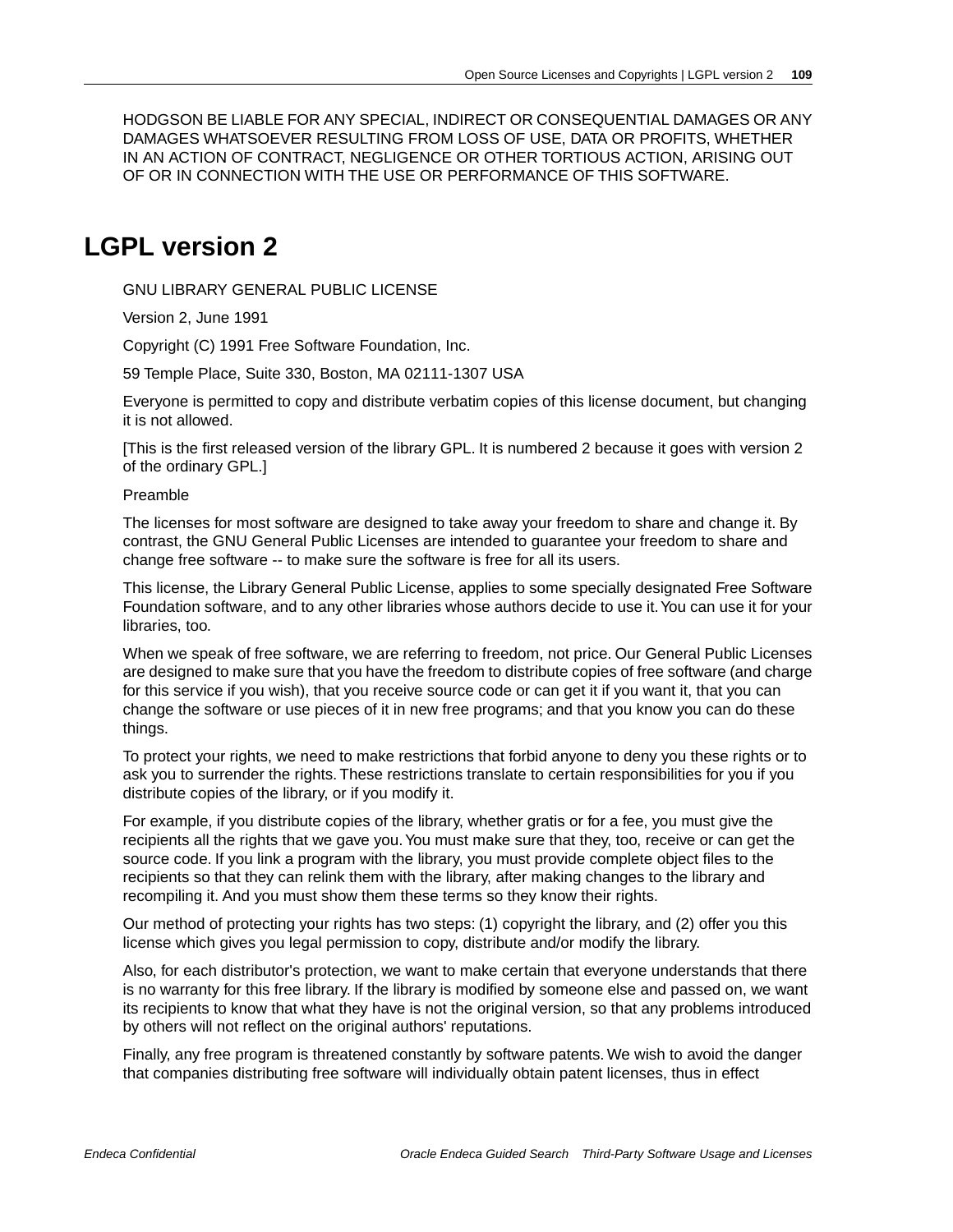transforming the program into proprietary software. To prevent this, we have made it clear that any patent must be licensed for everyone's free use or not licensed at all.

Most GNU software, including some libraries, is covered by the ordinary GNU General Public License, which was designed for utility programs.This license, the GNU Library General Public License, applies to certain designated libraries. This license is quite different from the ordinary one; be sure to read it in full, and don't assume that anything in it is the same as in the ordinary license.

The reason we have a separate public license for some libraries is that they blur the distinction we usually make between modifying or adding to a program and simply using it. Linking a program with a library, without changing the library, is in some sense simply using the library, and is analogous to running a utility program or application program. However, in a textual and legal sense, the linked executable is a combined work, a derivative of the original library, and the ordinary General Public License treats it as such.

Because of this blurred distinction, using the ordinary General Public License for libraries did not effectively promote software sharing, because most developers did not use the libraries.We concluded that weaker conditions might promote sharing better.

However, unrestricted linking of non-free programs would deprive the users of those programs of all benefit from the free status of the libraries themselves.This Library General Public License is intended to permit developers of non-free programs to use free libraries, while preserving your freedom as a user of such programs to change the free libraries that are incorporated in them. (We have not seen how to achieve this as regards changes in header files, but we have achieved it as regards changes in the actual functions of the Library.) The hope is that this will lead to faster development of free libraries.

The precise terms and conditions for copying, distribution and modification follow. Pay close attention to the difference between a "work based on the library" and a "work that uses the library". The former contains code derived from the library, while the latter only works together with the library.

Note that it is possible for a library to be covered by the ordinary General Public License rather than by this special one.

GNU LIBRARY GENERAL PUBLIC LICENSE

#### TERMS AND CONDITIONS FOR COPYING, DISTRIBUTION AND MODIFICATION

0. This License Agreement applies to any software library which contains a notice placed by the copyright holder or other authorized party saying it may be distributed under the terms of this Library General Public License (also called "this License"). Each licensee is addressed as "you".

A "library" means a collection of software functions and/or data prepared so as to be conveniently linked with application programs (which use some of those functions and data) to form executables.

The "Library", below, refers to any such software library or work which has been distributed under these terms. A "work based on the Library" means either the Library or any derivative work under copyright law: that is to say, a work containing the Library or a portion of it, either verbatim or with modifications and/or translated straightforwardly into another language. (Hereinafter, translation is included without limitation in the term "modification".)

"Source code" for a work means the preferred form of the work for making modifications to it. For a library, complete source code means all the source code for all modules it contains, plus any associated interface definition files, plus the scripts used to control compilation and installation of the library.

Activities other than copying, distribution and modification are not covered by this License; they are outside its scope. The act of running a program using the Library is not restricted, and output from such a program is covered only if its contents constitute a work based on the Library (independent of the use of the Library in a tool for writing it). Whether that is true depends on what the Library does and what the program that uses the Library does.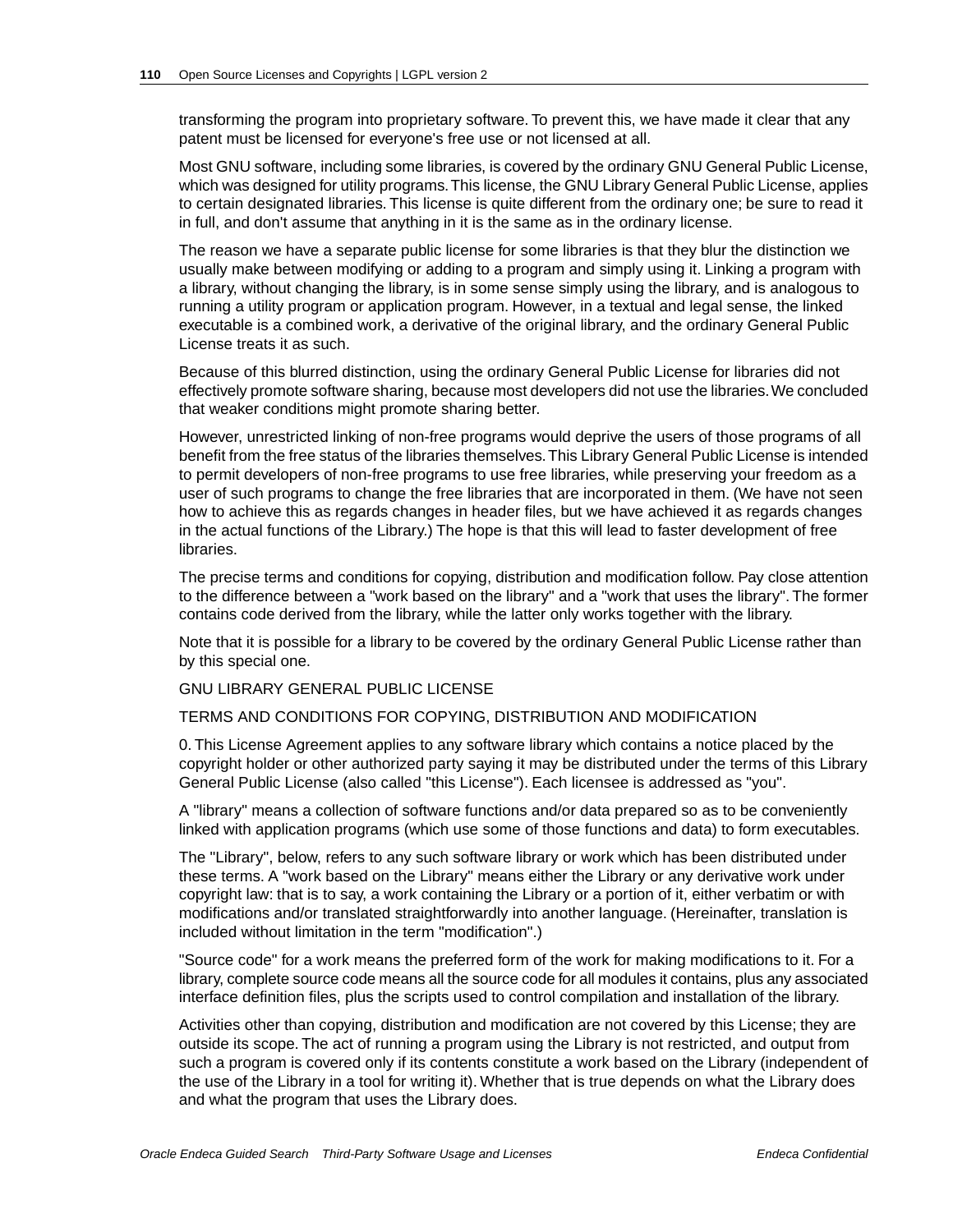1.You may copy and distribute verbatim copies of the Library's complete source code as you receive it, in any medium, provided that you conspicuously and appropriately publish on each copy an appropriate copyright notice and disclaimer of warranty; keep intact all the notices that refer to this License and to the absence of any warranty; and distribute a copy of this License along with the Library.

You may charge a fee for the physical act of transferring a copy, and you may at your option offer warranty protection in exchange for a fee.

2.You may modify your copy or copies of the Library or any portion of it, thus forming a work based on the Library, and copy and distribute such modifications or work under the terms of Section 1 above, provided that you also meet all of these conditions:

a. The modified work must itself be a software library.

b.You must cause the files modified to carry prominent notices stating that you changed the files and the date of any change.

c.You must cause the whole of the work to be licensed at no charge to all third parties under the terms of this License.

d. If a facility in the modified Library refers to a function or a table of data to be supplied by an application program that uses the facility, other than as an argument passed when the facility is invoked, then you must make a good faith effort to ensure that, in the event an application does not supply such function or table, the facility still operates, and performs whatever part of its purpose remains meaningful.

(For example, a function in a library to compute square roots has a purpose that is entirely well-defined independent of the application.Therefore, Subsection 2d requires that any application-supplied function or table used by this function must be optional: if the application does not supply it, the square root function must still compute square roots.)

These requirements apply to the modified work as a whole. If identifiable sections of that work are not derived from the Library, and can be reasonably considered independent and separate works in themselves, then this License, and its terms, do not apply to those sections when you distribute them as separate works. But when you distribute the same sections as part of a whole which is a work based on the Library, the distribution of the whole must be on the terms of this License, whose permissions for other licensees extend to the entire whole, and thus to each and every part regardless of who wrote it.

Thus, it is not the intent of this section to claim rights or contest your rights to work written entirely by you; rather, the intent is to exercise the right to control the distribution of derivative or collective works based on the Library.

In addition, mere aggregation of another work not based on the Library with the Library (or with a work based on the Library) on a volume of a storage or distribution medium does not bring the other work under the scope of this License.

3.You may opt to apply the terms of the ordinary GNU General Public License instead of this License to a given copy of the Library. To do this, you must alter all the notices that refer to this License, so that they refer to the ordinary GNU General Public License, version 2, instead of to this License. (If a newer version than version 2 of the ordinary GNU General Public License has appeared, then you can specify that version instead if you wish.) Do not make any other change in these notices.

Once this change is made in a given copy, it is irreversible for that copy, so the ordinary GNU General Public License applies to all subsequent copies and derivative works made from that copy.

This option is useful when you wish to copy part of the code of the Library into a program that is not a library.

4.You may copy and distribute the Library (or a portion or derivative of it, under Section 2) in object code or executable form under the terms of Sections 1 and 2 above provided that you accompany it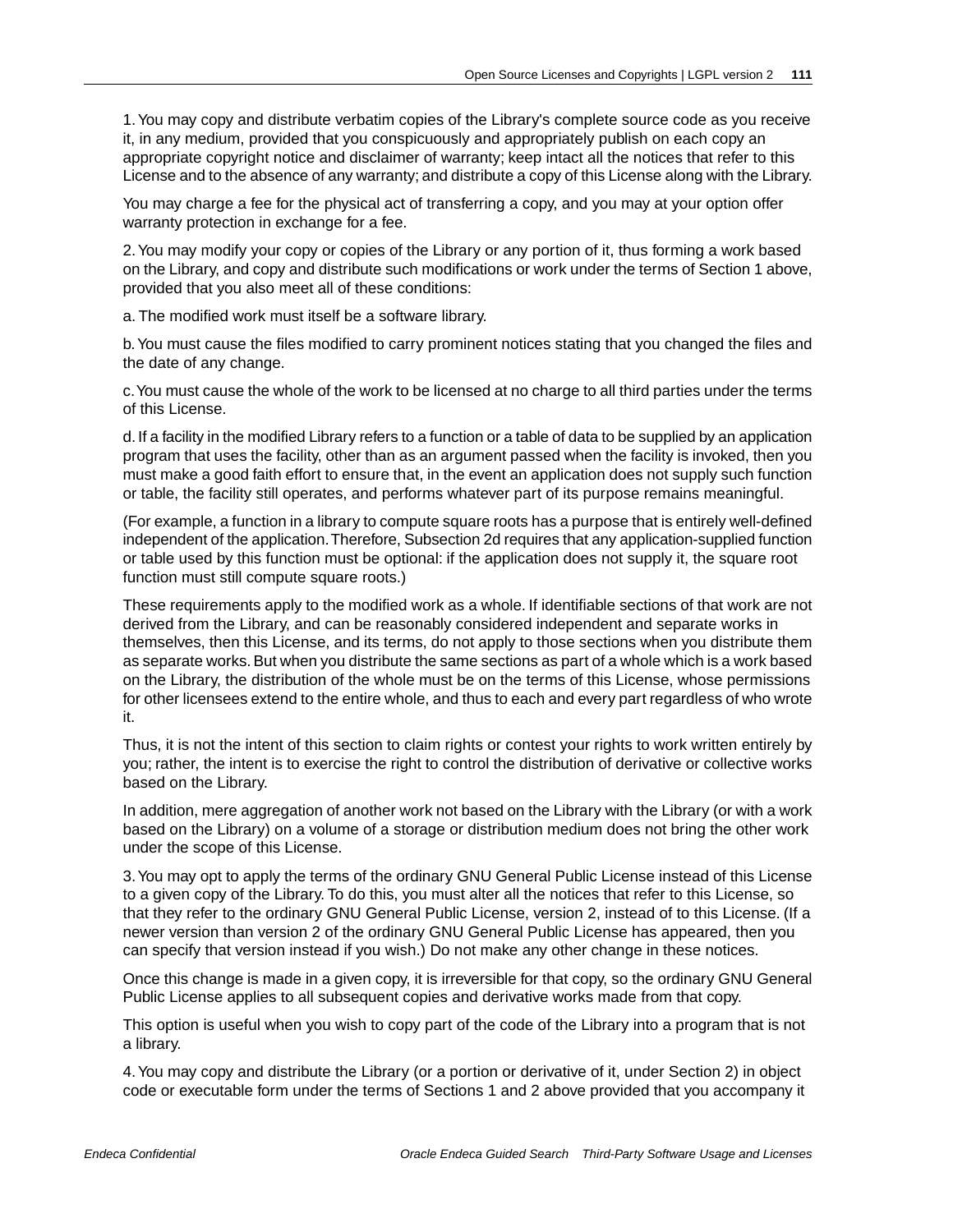with the complete corresponding machine-readable source code, which must be distributed under the terms of Sections 1 and 2 above on a medium customarily used for software interchange.

If distribution of object code is made by offering access to copy from a designated place, then offering equivalent access to copy the source code from the same place satisfies the requirement to distribute the source code, even though third parties are not compelled to copy the source along with the object code.

5. A program that contains no derivative of any portion of the Library, but is designed to work with the Library by being compiled or linked with it, is called a "work that uses the Library". Such a work, in isolation, is not a derivative work of the Library, and therefore falls outside the scope of this License.

However, linking a "work that uses the Library" with the Library creates an executable that is a derivative of the Library (because it contains portions of the Library), rather than a "work that uses the library". The executable is therefore covered by this License. Section 6 states terms for distribution of such executables.

When a "work that uses the Library" uses material from a header file that is part of the Library, the object code for the work may be a derivative work of the Library even though the source code is not. Whether this is true is especially significant if the work can be linked without the Library, or if the work is itself a library. The threshold for this to be true is not precisely defined by law.

If such an object file uses only numerical parameters, data structure layouts and accessors, and small macros and small inline functions (ten lines or less in length), then the use of the object file is unrestricted, regardless of whether it is legally a derivative work. (Executables containing this object code plus portions of the Library will still fall under Section 6.)

Otherwise, if the work is a derivative of the Library, you may distribute the object code for the work under the terms of Section 6. Any executables containing that work also fall under Section 6, whether or not they are linked directly with the Library itself.

6. As an exception to the Sections above, you may also compile or link a "work that uses the Library" with the Library to produce a work containing portions of the Library, and distribute that work under terms of your choice, provided that the terms permit modification of the work for the customer's own use and reverse engineering for debugging such modifications.

You must give prominent notice with each copy of the work that the Library is used in it and that the Library and its use are covered by this License. You must supply a copy of this License. If the work during execution displays copyright notices, you must include the copyright notice for the Library among them, as well as a reference directing the user to the copy of this License. Also, you must do one of these things:

a. Accompany the work with the complete corresponding machine-readable source code for the Library including whatever changes were used in the work (which must be distributed under Sections 1 and 2 above); and, if the work is an executable linked with the Library, with the complete machine-readable "work that uses the Library", as object code and/or source code, so that the user can modify the Library and then relink to produce a modified executable containing the modified Library. (It is understood that the user who changes the contents of definitions files in the Library will not necessarily be able to recompile the application to use the modified definitions.)

b. Accompany the work with a written offer, valid for at least three years, to give the same user the materials specified in Subsection 6a, above, for a charge no more than the cost of performing this distribution.

c. If distribution of the work is made by offering access to copy from a designated place, offer equivalent access to copy the above specified materials from the same place.

d. Verify that the user has already received a copy of these materials or that you have already sent this user a copy.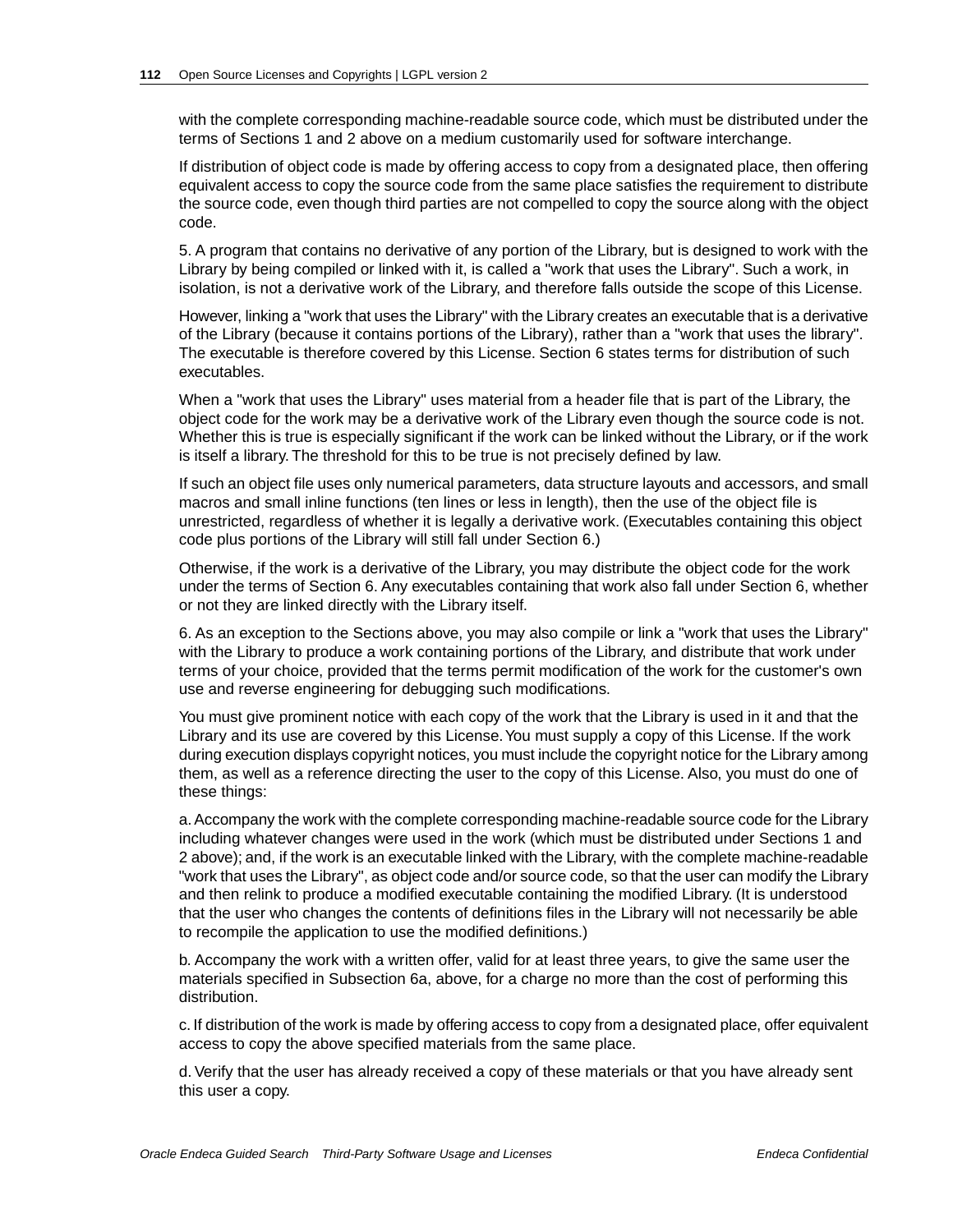For an executable, the required form of the "work that uses the Library" must include any data and utility programs needed for reproducing the executable from it. However, as a special exception, the source code distributed need not include anything that is normally distributed (in either source or binary form) with the major components (compiler, kernel, and so on) of the operating system on which the executable runs, unless that component itself accompanies the executable.

It may happen that this requirement contradicts the license restrictions of other proprietary libraries that do not normally accompany the operating system. Such a contradiction means you cannot use both them and the Library together in an executable that you distribute.

7.You may place library facilities that are a work based on the Library side-by-side in a single library together with other library facilities not covered by this License, and distribute such a combined library, provided that the separate distribution of the work based on the Library and of the other library facilities is otherwise permitted, and provided that you do these two things:

a. Accompany the combined library with a copy of the same work based on the Library, uncombined with any other library facilities. This must be distributed under the terms of the Sections above.

b. Give prominent notice with the combined library of the fact that part of it is a work based on the Library, and explaining where to find the accompanying uncombined form of the same work.

8.You may not copy, modify, sublicense, link with, or distribute the Library except as expressly provided under this License. Any attempt otherwise to copy, modify, sublicense, link with, or distribute the Library is void, and will automatically terminate your rights under this License. However, parties who have received copies, or rights, from you under this License will not have their licenses terminated so long as such parties remain in full compliance.

9.You are not required to accept this License, since you have not signed it. However, nothing else grants you permission to modify or distribute the Library or its derivative works. These actions are prohibited by law if you do not accept this License. Therefore, by modifying or distributing the Library (or any work based on the Library), you indicate your acceptance of this License to do so, and all its terms and conditions for copying, distributing or modifying the Library or works based on it.

10. Each time you redistribute the Library (or any work based on the Library), the recipient automatically receives a license from the original licensor to copy, distribute, link with or modify the Library subject to these terms and conditions.You may not impose any further restrictions on the recipients' exercise of the rights granted herein.You are not responsible for enforcing compliance by third parties to this License.

11. If, as a consequence of a court judgment or allegation of patent infringement or for any other reason (not limited to patent issues), conditions are imposed on you (whether by court order, agreement or otherwise) that contradict the conditions of this License, they do not excuse you from the conditions of this License. If you cannot distribute so as to satisfy simultaneously your obligations under this License and any other pertinent obligations, then as a consequence you may not distribute the Library at all. For example, if a patent license would not permit royalty-free redistribution of the Library by all those who receive copies directly or indirectly through you, then the only way you could satisfy both it and this License would be to refrain entirely from distribution of the Library.

If any portion of this section is held invalid or unenforceable under any particular circumstance, the balance of the section is intended to apply, and the section as a whole is intended to apply in other circumstances.

It is not the purpose of this section to induce you to infringe any patents or other property right claims or to contest validity of any such claims; this section has the sole purpose of protecting the integrity of the free software distribution system which is implemented by public license practices. Many people have made generous contributions to the wide range of software distributed through that system in reliance on consistent application of that system; it is up to the author/donor to decide if he or she is willing to distribute software through any other system and a licensee cannot impose that choice.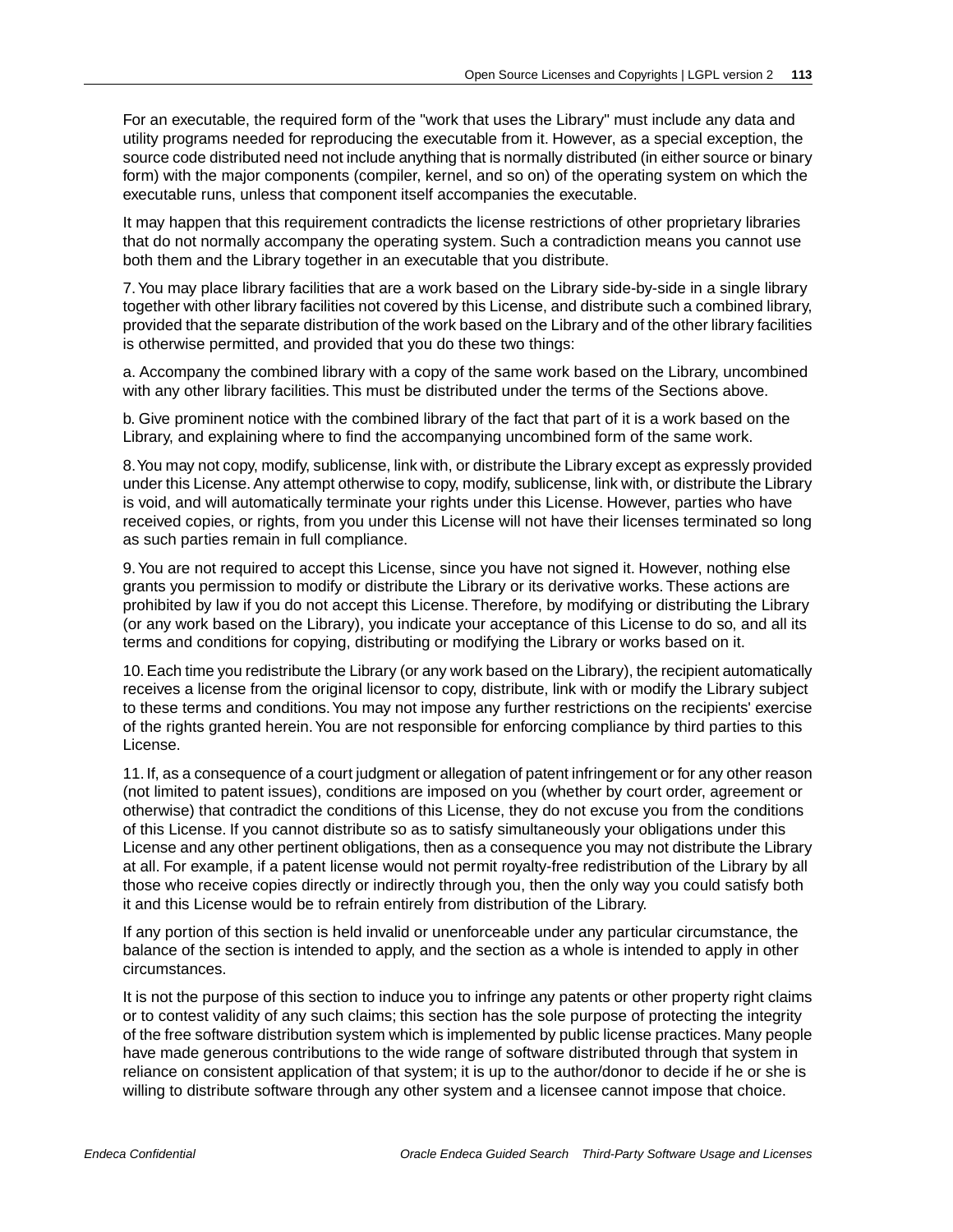This section is intended to make thoroughly clear what is believed to be a consequence of the rest of this License.

12. If the distribution and/or use of the Library is restricted in certain countries either by patents or by copyrighted interfaces, the original copyright holder who places the Library under this License may add an explicit geographical distribution limitation excluding those countries, so that distribution is permitted only in or among countries not thus excluded. In such case, this License incorporates the limitation as if written in the body of this License.

13. The Free Software Foundation may publish revised and/or new versions of the Library General Public License from time to time. Such new versions will be similar in spirit to the present version, but may differ in detail to address new problems or concerns.

Each version is given a distinguishing version number. If the Library specifies a version number of this License which applies to it and "any later version", you have the option of following the terms and conditions either of that version or of any later version published by the Free Software Foundation. If the Library does not specify a license version number, you may choose any version ever published by the Free Software Foundation.

14. If you wish to incorporate parts of the Library into other free programs whose distribution conditions are incompatible with these, write to the author to ask for permission. For software which is copyrighted by the Free Software Foundation, write to the Free Software Foundation; we sometimes make exceptions for this. Our decision will be guided by the two goals of preserving the free status of all derivatives of our free software and of promoting the sharing and reuse of software generally.

### NO WARRANTY

15. BECAUSE THE LIBRARY IS LICENSED FREE OF CHARGE, THERE IS NO WARRANTY FOR THE LIBRARY, TO THE EXTENT PERMITTED BY APPLICABLE LAW. EXCEPT WHEN OTHERWISE STATED IN WRITING THE COPYRIGHT HOLDERS AND/OR OTHER PARTIES PROVIDE THE LIBRARY "AS IS" WITHOUT WARRANTY OF ANY KIND, EITHER EXPRESSED OR IMPLIED, INCLUDING, BUT NOT LIMITED TO, THE IMPLIED WARRANTIES OF MERCHANTABILITY AND FITNESS FOR A PARTICULAR PURPOSE. THE ENTIRE RISK AS TO THE QUALITY AND PERFORMANCE OF THE LIBRARY IS WITH YOU. SHOULD THE LIBRARY PROVE DEFECTIVE, YOU ASSUME THE COST OF ALL NECESSARY SERVICING, REPAIR OR CORRECTION.

16. IN NO EVENT UNLESS REQUIRED BY APPLICABLE LAW OR AGREED TO IN WRITING WILL ANY COPYRIGHT HOLDER, OR ANY OTHER PARTY WHO MAY MODIFY AND/OR REDISTRIBUTE THE LIBRARY AS PERMITTED ABOVE, BE LIABLE TO YOU FOR DAMAGES, INCLUDING ANY GENERAL, SPECIAL, INCIDENTAL OR CONSEQUENTIAL DAMAGES ARISING OUT OF THE USE OR INABILITY TO USE THE LIBRARY (INCLUDING BUT NOT LIMITED TO LOSS OF DATA OR DATA BEING RENDERED INACCURATE OR LOSSES SUSTAINED BY YOU OR THIRD PARTIES OR A FAILURE OF THE LIBRARY TO OPERATE WITH ANY OTHER SOFTWARE), EVEN IF SUCH HOLDER OR OTHER PARTY HAS BEEN ADVISED OF THE POSSIBILITY OF SUCH DAMAGES.

END OF TERMS AND CONDITIONS

## **LGPL version 2.1**

GNU LESSER GENERAL PUBLIC LICENSE

Version 2.1, February 1999

Copyright (C) 1991, 1999 Free Software Foundation, Inc.

59 Temple Place, Suite 330, Boston, MA 02111-1307 USA Everyone is permitted to copy and distribute verbatim copies of this license document, but changing it is not allowed.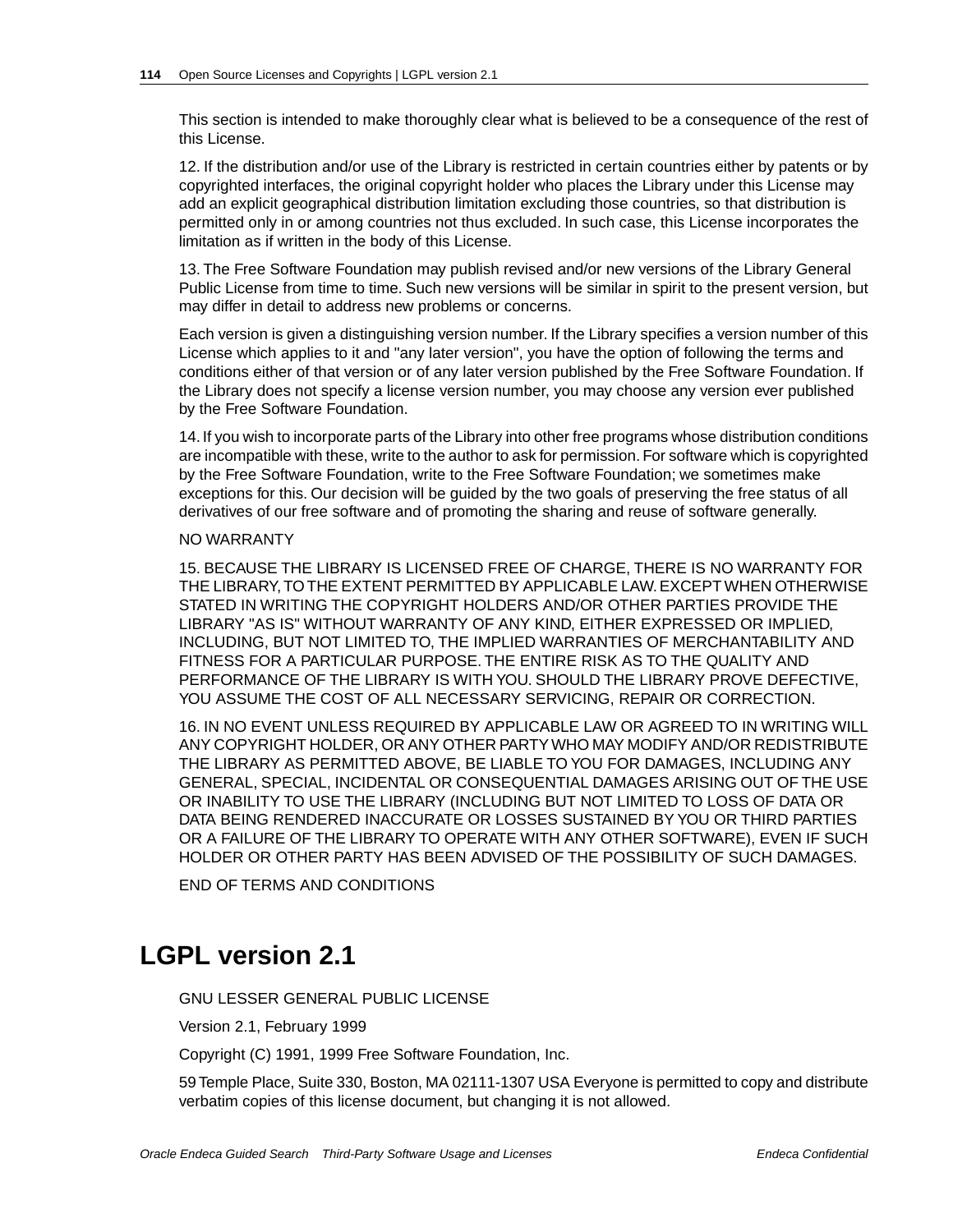[This is the first released version of the Lesser GPL. It also counts as the successor of the GNU Library Public License, version 2, hence the version number 2.1.]

#### Preamble

The licenses for most software are designed to take away your freedom to share and change it. By contrast, the GNU General Public Licenses are intended to guarantee your freedom to share and change free software--to make sure the software is free for all its users.

This license, the Lesser General Public License, applies to some specially designated software packages--typically libraries--of the Free Software Foundation and other authors who decide to use it.You can use it too, but we suggest you first think carefully about whether this license or the ordinary General Public License is the better strategy to use in any particular case, based on the explanations below.

When we speak of free software, we are referring to freedom of use, not price. Our General Public Licenses are designed to make sure that you have the freedom to distribute copies of free software (and charge for this service if you wish); that you receive source code or can get it if you want it; that you can change the software and use pieces of it in new free programs; and that you are informed that you can do these things.

To protect your rights, we need to make restrictions that forbid distributors to deny you these rights or to ask you to surrender these rights. These restrictions translate to certain responsibilities for you if you distribute copies of the library or if you modify it.

For example, if you distribute copies of the library, whether gratis or for a fee, you must give the recipients all the rights that we gave you.You must make sure that they, too, receive or can get the source code. If you link other code with the library, you must provide complete object files to the recipients, so that they can relink them with the library after making changes to the library and recompiling it. And you must show them these terms so they know their rights.

We protect your rights with a two-step method: (1) we copyright the library, and (2) we offer you this license, which gives you legal permission to copy, distribute and/or modify the library.

To protect each distributor, we want to make it very clear that there is no warranty for the free library. Also, if the library is modified by someone else and passed on, the recipients should know that what they have is not the original version, so that the original author's reputation will not be affected by problems that might be introduced by others.

Finally, software patents pose a constant threat to the existence of any free program.We wish to make sure that a company cannot effectively restrict the users of a free program by obtaining a restrictive license from a patent holder. Therefore, we insist that any patent license obtained for a version of the library must be consistent with the full freedom of use specified in this license.

Most GNU software, including some libraries, is covered by the ordinary GNU General Public License. This license, the GNU Lesser General Public License, applies to certain designated libraries, and is quite different from the ordinary General Public License. We use this license for certain libraries in order to permit linking those libraries into non-free programs.

When a program is linked with a library, whether statically or using a shared library, the combination of the two is legally speaking a combined work, a derivative of the original library.The ordinary General Public License therefore permits such linking only if the entire combination fits its criteria of freedom. The Lesser General Public License permits more lax criteria for linking other code with the library.

We call this license the "Lesser" General Public License because it does Less to protect the user's freedom than the ordinary General Public License. It also provides other free software developers Less of an advantage over competing non-free programs. These disadvantages are the reason we use the ordinary General Public License for many libraries. However, the Lesser license provides advantages in certain special circumstances.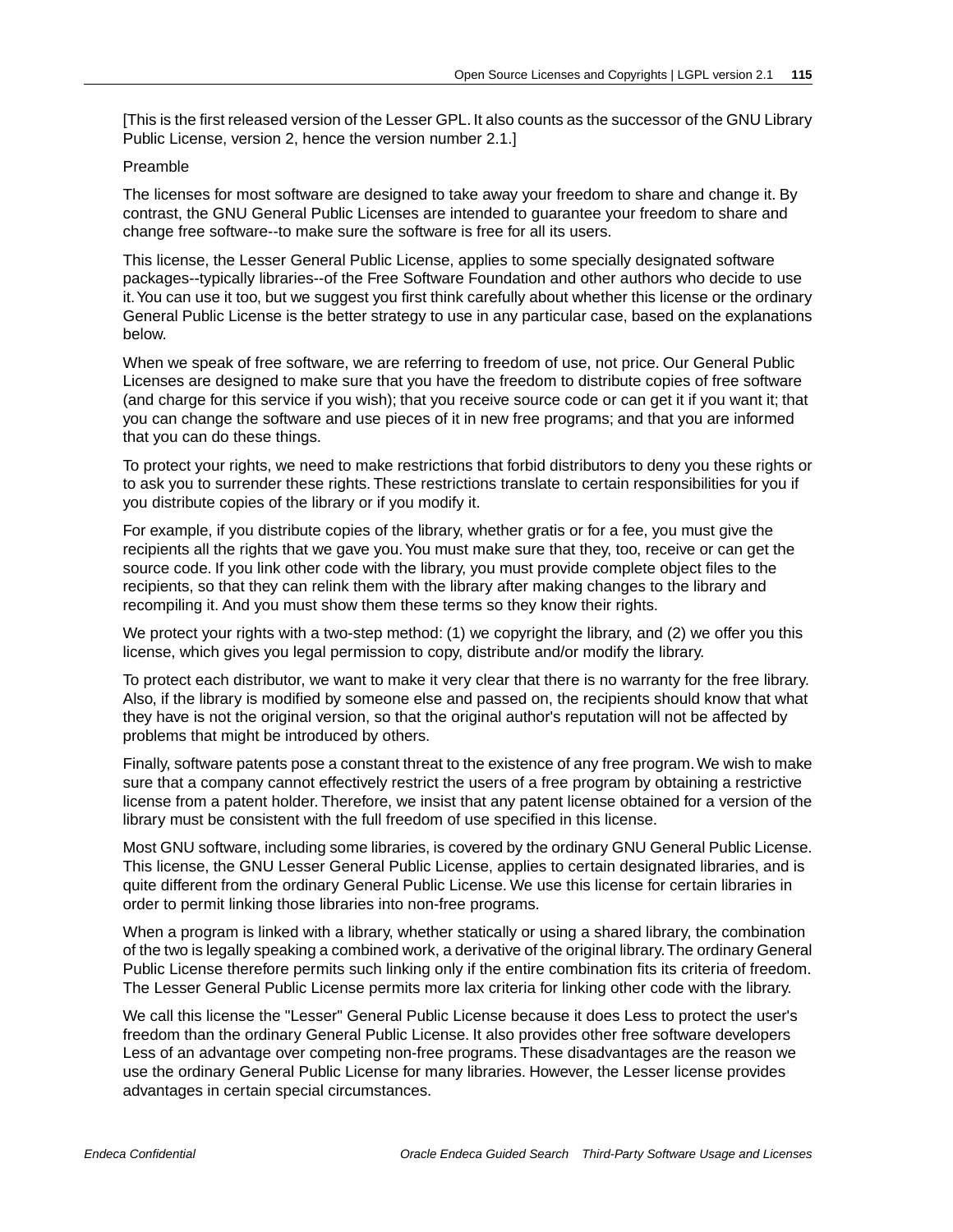For example, on rare occasions, there may be a special need to encourage the widest possible use of a certain library, so that it becomes a de-facto standard. To achieve this, non-free programs must be allowed to use the library. A more frequent case is that a free library does the same job as widely used non-free libraries. In this case, there is little to gain by limiting the free library to free software only, so we use the Lesser General Public License.

In other cases, permission to use a particular library in non-free programs enables a greater number of people to use a large body of free software. For example, permission to use the GNU C Library in non-free programs enables many more people to use the whole GNU operating system, as well as its variant, the GNU/Linux operating system.

Although the Lesser General Public License is Less protective of the users' freedom, it does ensure that the user of a program that is linked with the Library has the freedom and the wherewithal to run that program using a modified version of the Library.

The precise terms and conditions for copying, distribution and modification follow. Pay close attention to the difference between a "work based on the library" and a "work that uses the library". The former contains code derived from the library, whereas the latter must be combined with the library in order to run.

#### GNU LESSER GENERAL PUBLIC LICENSE

#### TERMS AND CONDITIONS FOR COPYING, DISTRIBUTION AND MODIFICATION

0. This License Agreement applies to any software library or other program which contains a notice placed by the copyright holder or other authorized party saying it may be distributed under the terms of this Lesser General Public License (also called "this License"). Each licensee is addressed as "you".

A "library" means a collection of software functions and/or data prepared so as to be conveniently linked with application programs

(which use some of those functions and data) to form executables.

The "Library", below, refers to any such software library or work which has been distributed under these terms. A "work based on the Library" means either the Library or any derivative work under copyright law: that is to say, a work containing the Library or a portion of it, either verbatim or with modifications and/or translated straightforwardly into another language. (Hereinafter, translation is included without limitation in the term "modification".)

"Source code" for a work means the preferred form of the work for making modifications to it. For a library, complete source code means all the source code for all modules it contains, plus any associated interface definition files, plus the scripts used to control compilation and installation of the library.

Activities other than copying, distribution and modification are not covered by this License; they are outside its scope. The act of running a program using the Library is not restricted, and output from such a program is covered only if its contents constitute a work based on the Library (independent of the use of the Library in a tool for writing it). Whether that is true depends on what the Library does and what the program that uses the Library does.

1.You may copy and distribute verbatim copies of the Library's complete source code as you receive it, in any medium, provided that you conspicuously and appropriately publish on each copy an appropriate copyright notice and disclaimer of warranty; keep intact all the notices that refer to this License and to the absence of any warranty; and distribute a copy of this License along with the Library.

You may charge a fee for the physical act of transferring a copy, and you may at your option offer warranty protection in exchange for a fee.

2.You may modify your copy or copies of the Library or any portion of it, thus forming a work based on the Library, and copy and distribute such modifications or work under the terms of Section 1 above, provided that you also meet all of these conditions: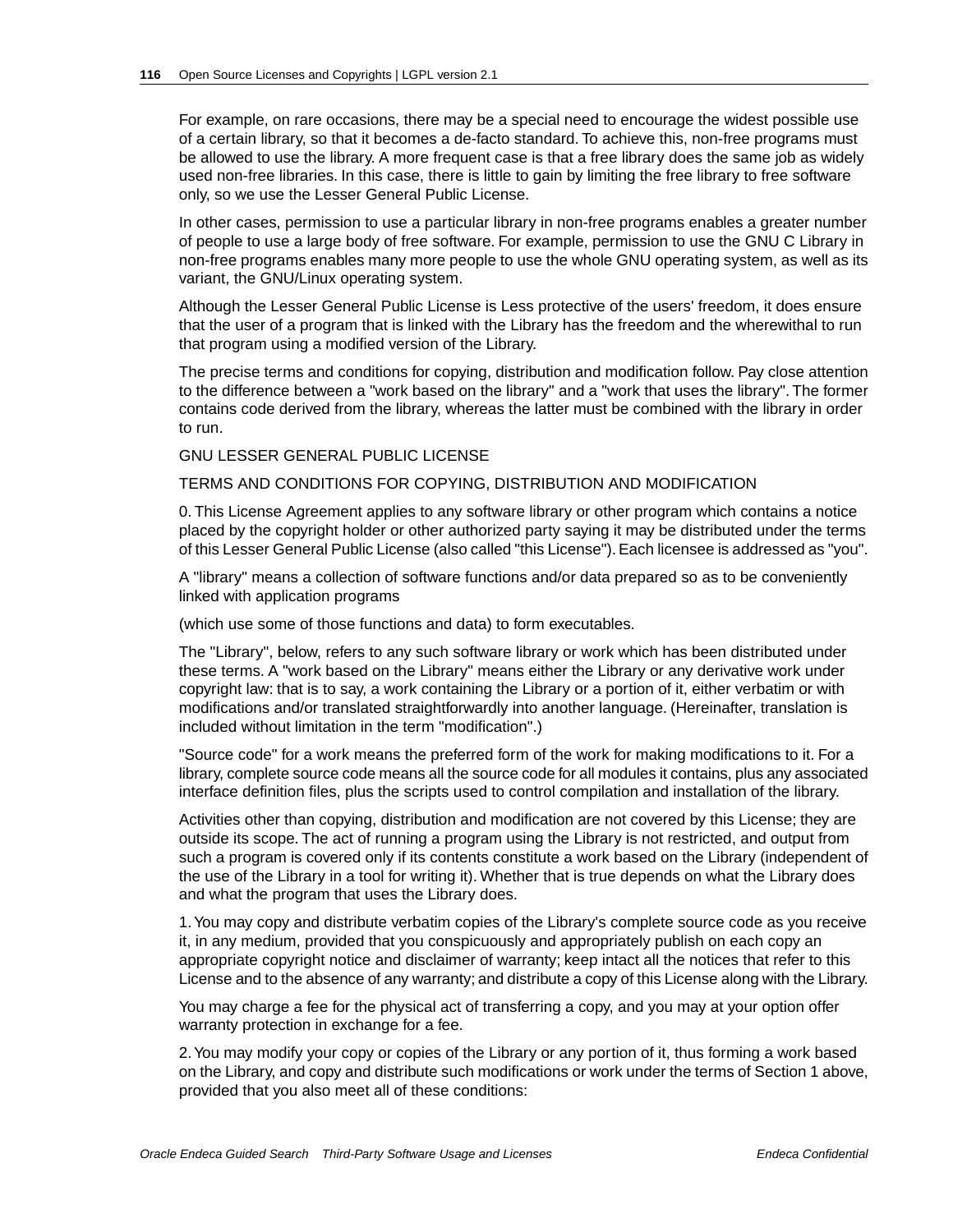a) The modified work must itself be a software library.

b) You must cause the files modified to carry prominent notices stating that you changed the files and the date of any change.

c) You must cause the whole of the work to be licensed at no charge to all third parties under the terms of this License.

d) If a facility in the modified Library refers to a function or a table of data to be supplied by an application program that uses the facility, other than as an argument passed when the facility is invoked, then you must make a good faith effort to ensure that, in the event an application does not supply such function or table, the facility still operates, and performs whatever part of its purpose remains meaningful.

(For example, a function in a library to compute square roots has a purpose that is entirely well-defined independent of the application.Therefore, Subsection 2d requires that any application-supplied function or table used by this function must be optional: if the application does not supply it, the square root function must still compute square roots.)

These requirements apply to the modified work as a whole. If identifiable sections of that work are not derived from the Library, and can be reasonably considered independent and separate works in themselves, then this License, and its terms, do not apply to those sections when you distribute them as separate works. But when you distribute the same sections as part of a whole which is a work based on the Library, the distribution of the whole must be on the terms of this License, whose permissions for other licensees extend to the entire whole, and thus to each and every part regardless of who wrote it.

Thus, it is not the intent of this section to claim rights or contest your rights to work written entirely by you; rather, the intent is to exercise the right to control the distribution of derivative or collective works based on the Library.

In addition, mere aggregation of another work not based on the Library with the Library (or with a work based on the Library) on a volume of a storage or distribution medium does not bring the other work under the scope of this License.

3.You may opt to apply the terms of the ordinary GNU General Public License instead of this License to a given copy of the Library. To do this, you must alter all the notices that refer to this License, so that they refer to the ordinary GNU General Public License, version 2, instead of to this License. (If a newer version than version 2 of the ordinary GNU General Public License has appeared, then you can specify that version instead if you wish.) Do not make any other change in these notices.

Once this change is made in a given copy, it is irreversible for that copy, so the ordinary GNU General Public License applies to all subsequent copies and derivative works made from that copy.

This option is useful when you wish to copy part of the code of the Library into a program that is not a library.

4.You may copy and distribute the Library (or a portion or derivative of it, under Section 2) in object code or executable form under the terms of Sections 1 and 2 above provided that you accompany it with the complete corresponding machine-readable source code, which must be distributed under the terms of Sections 1 and 2 above on a medium customarily used for software interchange.

If distribution of object code is made by offering access to copy from a designated place, then offering equivalent access to copy the source code from the same place satisfies the requirement to distribute the source code, even though third parties are not compelled to copy the source along with the object code.

5. A program that contains no derivative of any portion of the Library, but is designed to work with the Library by being compiled or linked with it, is called a "work that uses the Library". Such a work, in isolation, is not a derivative work of the Library, and therefore falls outside the scope of this License.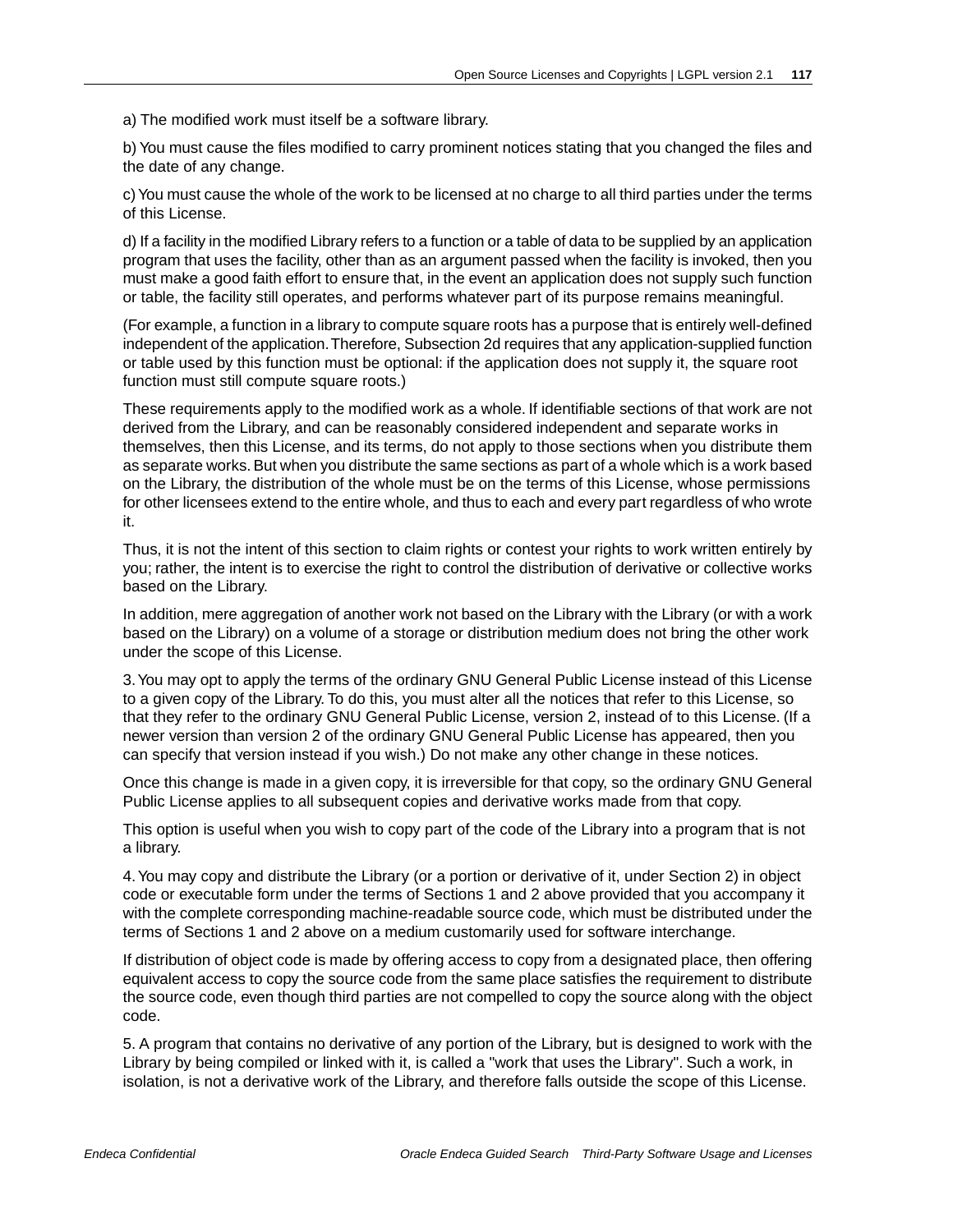However, linking a "work that uses the Library" with the Library creates an executable that is a derivative of the Library (because it contains portions of the Library), rather than a "work that uses the library". The executable is therefore covered by this License. Section 6 states terms for distribution of such executables.

When a "work that uses the Library" uses material from a header file that is part of the Library, the object code for the work may be a derivative work of the Library even though the source code is not. Whether this is true is especially significant if the work can be linked without the Library, or if the work is itself a library. The threshold for this to be true is not precisely defined by law.

If such an object file uses only numerical parameters, data structure layouts and accessors, and small macros and small inline functions (ten lines or less in length), then the use of the object file is unrestricted, regardless of whether it is legally a derivative work. (Executables containing this object code plus portions of the Library will still fall under Section 6.)

Otherwise, if the work is a derivative of the Library, you may distribute the object code for the work under the terms of Section 6. Any executables containing that work also fall under Section 6, whether or not they are linked directly with the Library itself.

6. As an exception to the Sections above, you may also combine or link a "work that uses the Library" with the Library to produce a work containing portions of the Library, and distribute that work under terms of your choice, provided that the terms permit modification of the work for the customer's own use and reverse engineering for debugging such modifications.

You must give prominent notice with each copy of the work that the Library is used in it and that the Library and its use are covered by this License. You must supply a copy of this License. If the work during execution displays copyright notices, you must include the copyright notice for the Library among them, as well as a reference directing the user to the copy of this License. Also, you must do one of these things:

a) Accompany the work with the complete corresponding machine-readable source code for the Library including whatever changes were used in the work (which must be distributed under Sections 1 and 2 above); and, if the work is an executable linked with the Library, with the complete machine-readable "work that uses the Library", as object code and/or source code, so that the user can modify the Library and then relink to produce a modified executable containing the modified Library. (It is understood that the user who changes the contents of definitions files in the Library will not necessarily be able to recompile the application to use the modified definitions.)

b) Use a suitable shared library mechanism for linking with the Library. A suitable mechanism is one that (1) uses at run time a copy of the library already present on the user's computer system, rather than copying library functions into the executable, and (2) will operate properly with a modified version of the library, if the user installs one, as long as the modified version is interface-compatible with the version that the work was made with.

c) Accompany the work with a written offer, valid for at least three years, to give the same user the materials specified in Subsection 6a, above, for a charge no more than the cost of performing this distribution.

d) If distribution of the work is made by offering access to copy from a designated place, offer equivalent access to copy the above specified materials from the same place.

e) Verify that the user has already received a copy of these materials or that you have already sent this user a copy.

For an executable, the required form of the "work that uses the Library" must include any data and utility programs needed for reproducing the executable from it. However, as a special exception, the materials to be distributed need not include anything that is normally distributed (in either source or binary form) with the major components (compiler, kernel, and so on) of the operating system on which the executable runs, unless that component itself accompanies the executable.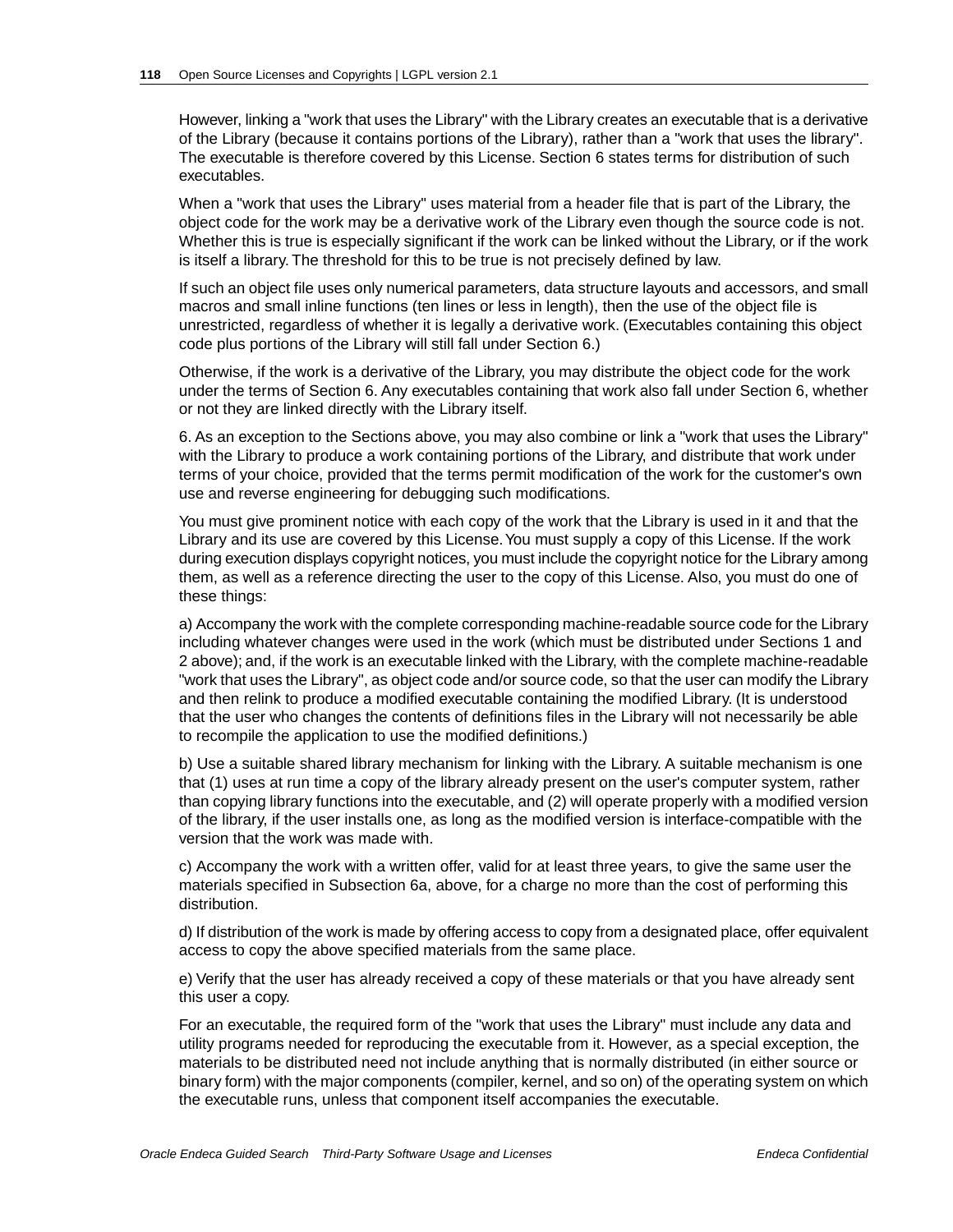It may happen that this requirement contradicts the license restrictions of other proprietary libraries that do not normally accompany the operating system. Such a contradiction means you cannot use both them and the Library together in an executable that you distribute.

7.You may place library facilities that are a work based on the Library side-by-side in a single library together with other library facilities not covered by this License, and distribute such a combined library, provided that the separate distribution of the work based on the Library and of the other library facilities is otherwise permitted, and provided that you do these two things:

a) Accompany the combined library with a copy of the same work based on the Library, uncombined with any other library facilities. This must be distributed under the terms of the Sections above,

b) Give prominent notice with the combined library of the fact that part of it is a work based on the Library, and explaining where to find the accompanying uncombined form of the same work.

8.You may not copy, modify, sublicense, link with, or distribute the Library except as expressly provided under this License. Any attempt otherwise to copy, modify, sublicense, link with, or distribute the Library is void, and will automatically terminate your rights under this License. However, parties who have received copies, or rights, from you under this License will not have their licenses terminated so long as such parties remain in full compliance.

9.You are not required to accept this License, since you have not signed it. However, nothing else grants you permission to modify or distribute the Library or its derivative works. These actions are prohibited by law if you do not accept this License. Therefore, by modifying or distributing the Library (or any work based on the Library), you indicate your acceptance of this License to do so, and all its terms and conditions for copying, distributing or modifying the Library or works based on it.

10. Each time you redistribute the Library (or any work based on the Library), the recipient automatically receives a license from the original licensor to copy, distribute, link with or modify the Library subject to these terms and conditions.You may not impose any further restrictions on the recipients' exercise of the rights granted herein.You are not responsible for enforcing compliance by third parties with this License.

11. If, as a consequence of a court judgment or allegation of patent infringement or for any other reason (not limited to patent issues), conditions are imposed on you (whether by court order, agreement or otherwise) that contradict the conditions of this License, they do not excuse you from the conditions of this License. If you cannot distribute so as to satisfy simultaneously your obligations under this License and any other pertinent obligations, then as a consequence you may not distribute the Library at all. For example, if a patent license would not permit royalty-free redistribution of the Library by all those who receive copies directly or indirectly through you, then the only way you could satisfy both it and this License would be to refrain entirely from distribution of the Library.

If any portion of this section is held invalid or unenforceable under any particular circumstance, the balance of the section is intended to apply, and the section as a whole is intended to apply in other circumstances.

It is not the purpose of this section to induce you to infringe any patents or other property right claims or to contest validity of any such claims; this section has the sole purpose of protecting the integrity of the free software distribution system which is implemented by public license practices. Many people have made

generous contributions to the wide range of software distributed through that system in reliance on consistent application of that system; it is up to the author/donor to decide if he or she is willing to distribute software through any other system and a licensee cannot impose that choice.

This section is intended to make thoroughly clear what is believed to be a consequence of the rest of this License.

12. If the distribution and/or use of the Library is restricted in certain countries either by patents or by copyrighted interfaces, the original copyright holder who places the Library under this License may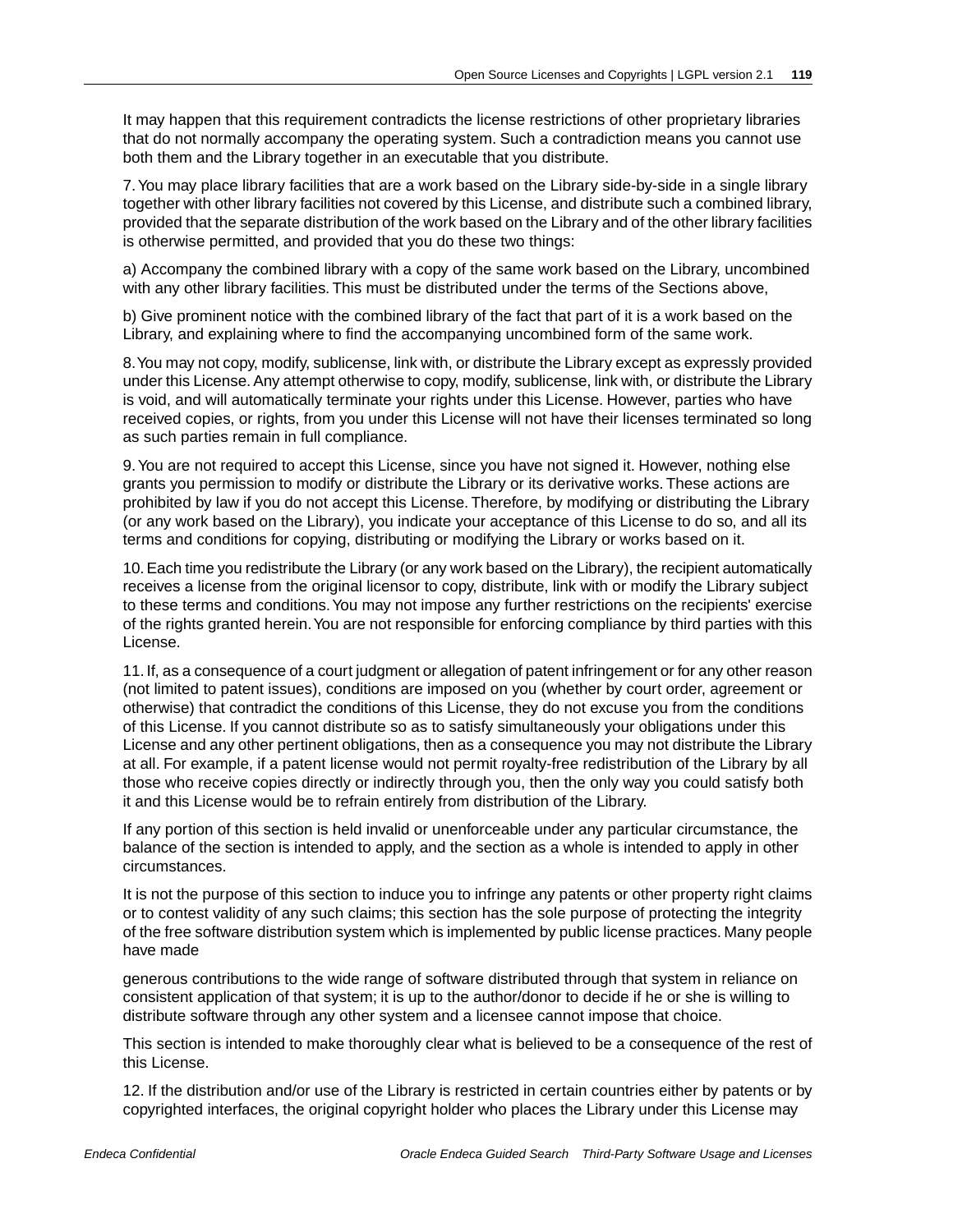add an explicit geographical distribution limitation excluding those countries, so that distribution is permitted only in or among countries not thus excluded. In such case, this License incorporates the limitation as if written in the body of this License.

13. The Free Software Foundation may publish revised and/or new versions of the Lesser General Public License from time to time. Such new versions will be similar in spirit to the present version, but may differ in detail to address new problems or concerns.

Each version is given a distinguishing version number. If the Library specifies a version number of this License which applies to it and "any later version", you have the option of following the terms and conditions either of that version or of any later version published by the Free Software Foundation. If the Library does not specify a license version number, you may choose any version ever published by the Free Software Foundation.

14. If you wish to incorporate parts of the Library into other free programs whose distribution conditions are incompatible with these, write to the author to ask for permission. For software which is copyrighted by the Free Software Foundation, write to the Free Software Foundation; we sometimes make exceptions for this. Our decision will be guided by the two goals of preserving the free status of all derivatives of our free software and of promoting the sharing and reuse of software generally.

#### NO WARRANTY

15. BECAUSE THE LIBRARY IS LICENSED FREE OF CHARGE, THERE IS NO WARRANTY FOR THE LIBRARY, TO THE EXTENT PERMITTED BY APPLICABLE LAW.

EXCEPT WHEN OTHERWISE STATED IN WRITING THE COPYRIGHT HOLDERS AND/OR OTHER PARTIES PROVIDE THE LIBRARY "AS IS" WITHOUT WARRANTY OF ANY KIND, EITHER EXPRESSED OR IMPLIED, INCLUDING, BUT NOT LIMITED TO, THE IMPLIED WARRANTIES OF MERCHANTABILITY AND FITNESS FOR A PARTICULAR PURPOSE. THE ENTIRE RISK AS TO THE QUALITY AND PERFORMANCE OF THE LIBRARY IS WITH YOU. SHOULD THE LIBRARY PROVE DEFECTIVE, YOU ASSUME THE COST OF ALL NECESSARY SERVICING, REPAIR OR CORRECTION.

16. IN NO EVENT UNLESS REQUIRED BY APPLICABLE LAW OR AGREED TO IN WRITING WILL ANY COPYRIGHT HOLDER, OR ANY OTHER PARTY WHO MAY MODIFY AND/OR REDISTRIBUTE THE LIBRARY AS PERMITTED ABOVE, BE LIABLE TO YOU FOR DAMAGES, INCLUDING ANY GENERAL, SPECIAL, INCIDENTAL OR CONSEQUENTIAL DAMAGES ARISING OUT OF THE USE OR INABILITY TO USE THE LIBRARY (INCLUDING BUT NOT LIMITED TO LOSS OF DATA OR DATA BEING RENDERED INACCURATE OR LOSSES SUSTAINED BY YOU OR THIRD PARTIES OR A FAILURE OF THE LIBRARY TO OPERATE WITH ANY OTHER SOFTWARE), EVEN IF SUCH HOLDER OR OTHER PARTY HAS BEEN ADVISED OF THE POSSIBILITY OF SUCH DAMAGES.

END OF TERMS AND CONDITIONS

## **LGPL version 3**

### GNU LESSER GENERAL PUBLIC LICENSE

Version 3, 29 June 2007

Copyright (C) 2007 Free Software Foundation, Inc. <http://fsf.org/> Everyone is permitted to copy and distribute verbatim copies of this license document, but changing it is not allowed.

This version of the GNU Lesser General Public License incorporates the terms and conditions of version 3 of the GNU General Public License, supplemented by the additional permissions listed below.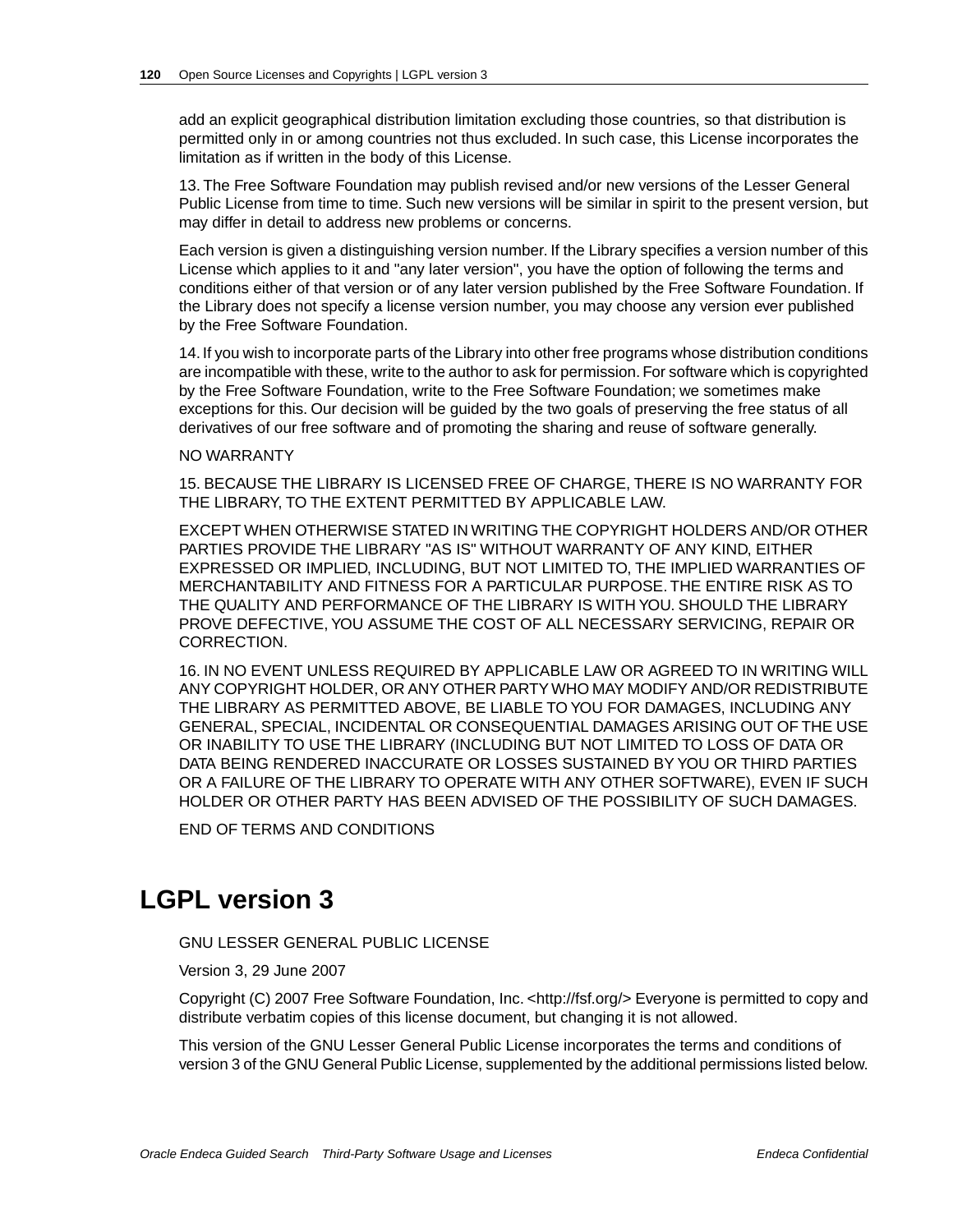#### **0. Additional Definitions.**

As used herein, "this License" refers to version 3 of the GNU Lesser General Public License, and the "GNU GPL" refers to version 3 of the GNU General Public License.

"The Library" refers to a covered work governed by this License, other than an Application or a Combined Work as defined below.

An "Application" is any work that makes use of an interface provided by the Library, but which is not otherwise based on the Library. Defining a subclass of a class defined by the Library is deemed a mode of using an interface provided by the Library.

A "Combined Work" is a work produced by combining or linking an Application with the Library. The particular version of the Library with which the Combined Work was made is also called the "Linked Version".

The "Minimal Corresponding Source" for a Combined Work means the Corresponding Source for the Combined Work, excluding any source code for portions of the Combined Work that, considered in isolation, are based on the Application, and not on the Linked Version.

The "Corresponding Application Code" for a Combined Work means the object code and/or source code for the Application, including any data and utility programs needed for reproducing the Combined Work from the Application, but excluding the System Libraries of the Combined Work.

#### **1. Exception to Section 3 of the GNU GPL.**

You may convey a covered work under sections 3 and 4 of this License without being bound by section 3 of the GNU GPL.

#### **2. Conveying Modified Versions.**

If you modify a copy of the Library, and, in your modifications, a facility refers to a function or data to be supplied by an Application that uses the facility (other than as an argument passed when the facility is invoked), then you may convey a copy of the modified version:

a) under this License, provided that you make a good faith effort to ensure that, in the event an Application does not supply the function or data, the facility still operates, and performs whatever part of its purpose remains meaningful, or

b) under the GNU GPL, with none of the additional permissions of this License applicable to that copy.

### **3. Object Code Incorporating Material from Library Header Files.**

The object code form of an Application may incorporate material from a header file that is part of the Library.You may convey such object code under terms of your choice, provided that, if the incorporated material is not limited to numerical parameters, data structure layouts and accessors, or small macros, inline functions and templates (ten or fewer lines in length), you do both of the following:

a) Give prominent notice with each copy of the object code that the Library is used in it and that the Library and its use are covered by this License.

b) Accompany the object code with a copy of the GNU GPL and this license document.

#### **4. Combined Works.**

You may convey a Combined Work under terms of your choice that, taken together, effectively do not restrict modification of the portions of the Library contained in the Combined Work and reverse engineering for debugging such modifications, if you also do each of the following: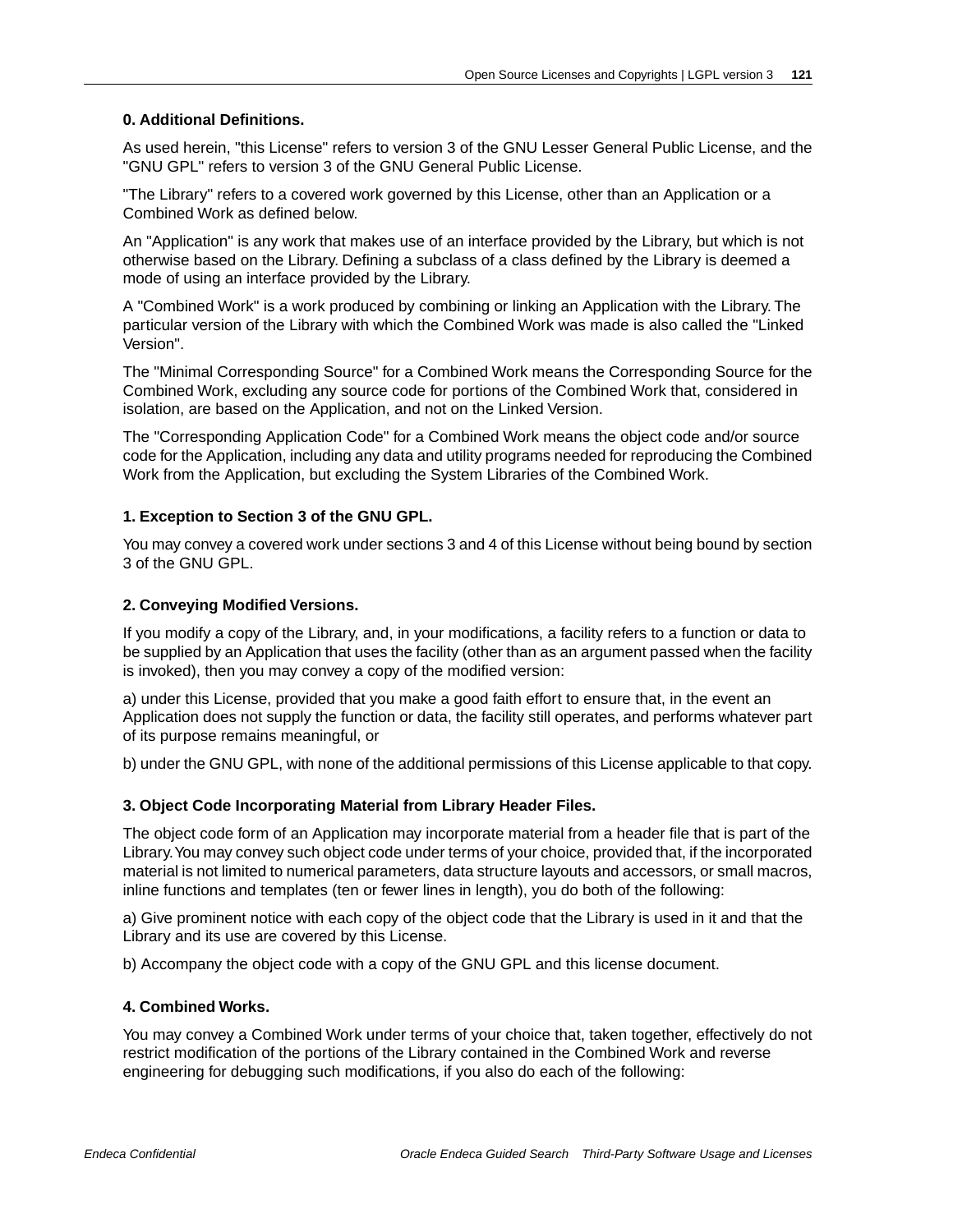a) Give prominent notice with each copy of the Combined Work that the Library is used in it and that the Library and its use are covered by this License.

b) Accompany the Combined Work with a copy of the GNU GPL and this license document.

c) For a Combined Work that displays copyright notices during execution, include the copyright notice for the Library among these notices, as well as a reference directing the user to the copies of the GNU GPL and this license document.

d) Do one of the following:

0) Convey the Minimal Corresponding Source under the terms of this License, and the Corresponding Application Code in a form suitable for, and under terms that permit, the user to recombine or relink the Application with a modified version of the Linked Version to produce a modified Combined Work, in the manner specified by section 6 of the GNU GPL for conveying Corresponding Source.

1) Use a suitable shared library mechanism for linking with the Library. A suitable mechanism is one that (a) uses at run time a copy of the Library already present on the user's computer system, and (b) will operate properly with a modified version of the Library that is interface-compatible with the Linked Version.

e) Provide Installation Information, but only if you would otherwise be required to provide such information under section 6 of the GNU GPL, and only to the extent that such information is necessary to install and execute a modified version of the Combined Work produced by recombining or relinking the Application with a modified version of the Linked Version. (If you use option 4d0, the Installation Information must accompany the Minimal Corresponding Source and Corresponding Application Code. If you use option 4d1, you must provide the Installation Information in the manner specified by section 6 of the GNU GPL for conveying Corresponding Source.)

#### **5. Combined Libraries.**

You may place library facilities that are a work based on the Library side by side in a single library together with other library facilities that are not Applications and are not covered by this License, and convey such a combined library under terms of your choice, if you do both of the following:

a) Accompany the combined library with a copy of the same work based on the Library, uncombined with any other library facilities, conveyed under the terms of this License.

b) Give prominent notice with the combined library that part of it is a work based on the Library, and explaining where to find the accompanying uncombined form of the same work.

### **6. Revised Versions of the GNU Lesser General Public License.**

The Free Software Foundation may publish revised and/or new versions of the GNU Lesser General Public License from time to time. Such new versions will be similar in spirit to the present version, but may differ in detail to address new problems or concerns.

Each version is given a distinguishing version number. If the Library as you received it specifies that a certain numbered version of the GNU Lesser General Public License "or any later version" applies to it, you have the option of following the terms and conditions either of that published version or of any later version published by the Free Software Foundation. If the Library as you received it does not specify a version number of the GNU Lesser General Public License, you may choose any version of the GNU Lesser General Public License ever published by the Free Software Foundation.

If the Library as you received it specifies that a proxy can decide whether future versions of the GNU Lesser General Public License shall apply, that proxy's public statement of acceptance of any version is permanent authorization for you to choose that version for the Library.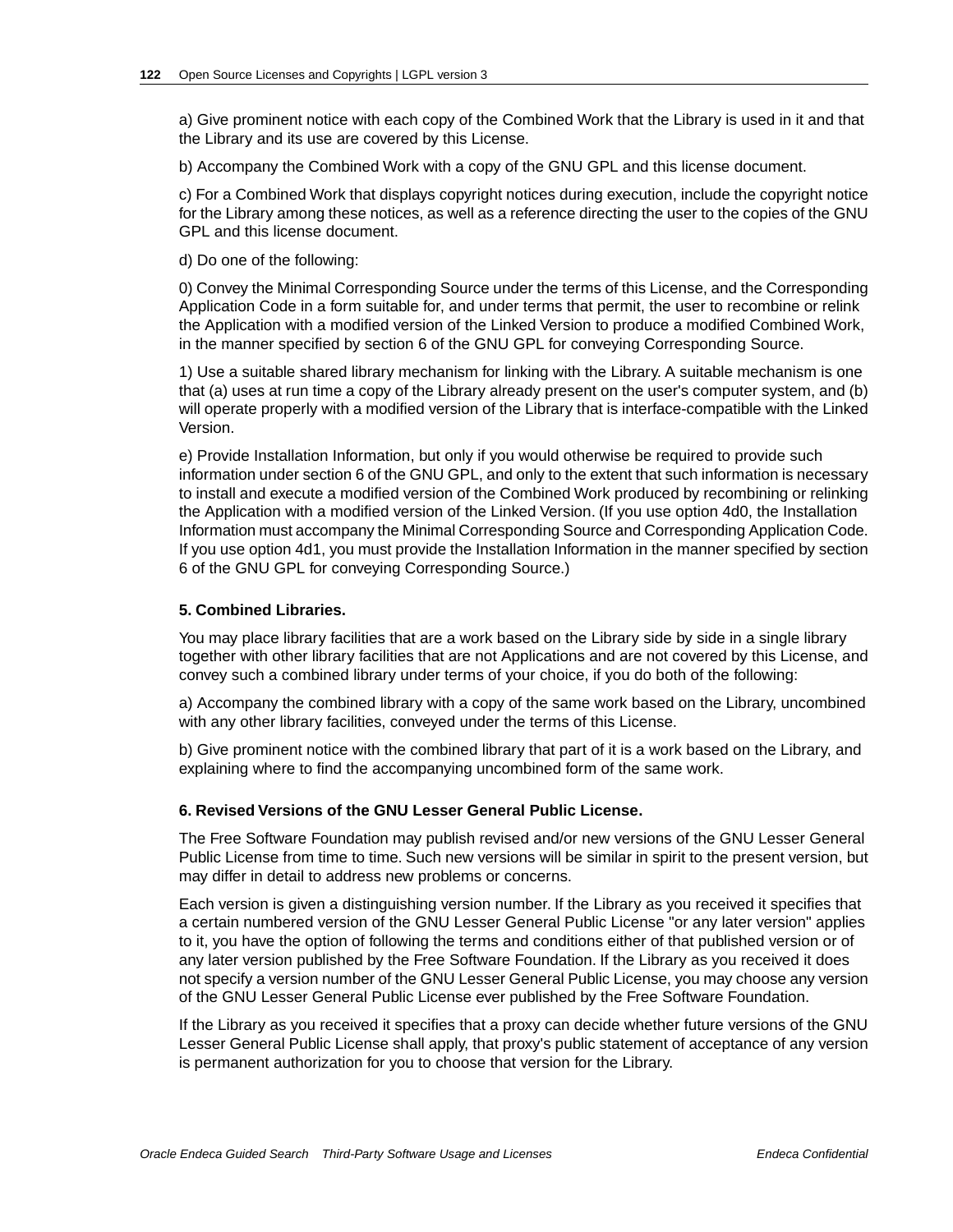## **The MIT License**

Permission is hereby granted, free of charge, to any person obtaining a copy of this software and associated documentation files (the "Software"), to deal in the Software without restriction, including without limitation the rights to use, copy, modify, merge, publish, distribute, sublicense, and/or sell copies of the Software, and to permit persons to whom the Software is furnished to do so, subject to the following conditions:

The above copyright notice and this permission notice shall be included in all copies or substantial portions of the Software.

THE SOFTWARE IS PROVIDED "AS IS", WITHOUT WARRANTY OF ANY KIND, EXPRESS OR IMPLIED, INCLUDING BUT NOT LIMITED TO THE WARRANTIES OF MERCHANTABILITY, FITNESS FOR A PARTICULAR PURPOSE AND NONINFRINGEMENT. IN NO EVENT SHALL THE AUTHORS OR COPYRIGHT HOLDERS BE LIABLE FOR ANY CLAIM, DAMAGES OR OTHER LIABILITY, WHETHER IN AN ACTION OF CONTRACT, TORT OR OTHERWISE, ARISING FROM, OUT OF OR IN CONNECTION WITH THE SOFTWARE OR THE USE OR OTHER DEALINGS IN THE SOFTWARE.

## **Mozilla Public License Version 1.1**

### **1. Definitions.**

1.0.1. "Commercial Use" means distribution or otherwise making the Covered Code available to a third party.

1.1. "Contributor" means each entity that creates or contributes to the creation of Modifications.

1.2. "Contributor Version" means the combination of the Original Code, prior Modifications used by a Contributor, and the Modifications made by that particular Contributor.

1.3. "Covered Code" means the Original Code or Modifications or the combination of the Original Code and Modifications, in each case including portions thereof.

1.4. "Electronic Distribution Mechanism" means a mechanism generally accepted in the software development community for the electronic transfer of data.

1.5. "Executable" means Covered Code in any form other than Source Code.

1.6. "Initial Developer" means the individual or entity identified as the Initial Developer in the Source Code notice required by Exhibit A.

1.7. "Larger Work" means a work which combines Covered Code or portions thereof with code not governed by the terms of this License.

1.8. "License" means this document.

1.8.1. "Licensable" means having the right to grant, to the maximum extent possible, whether at the time of the initial grant or subsequently acquired, any and all of the rights conveyed herein.

1.9. "Modifications" means any addition to or deletion from the substance or structure of either the Original Code or any previous Modifications. When Covered Code is released as a series of files, a Modification is:

A. Any addition to or deletion from the contents of a file containing Original Code or previous Modifications.

B. Any new file that contains any part of the Original Code or previous Modifications.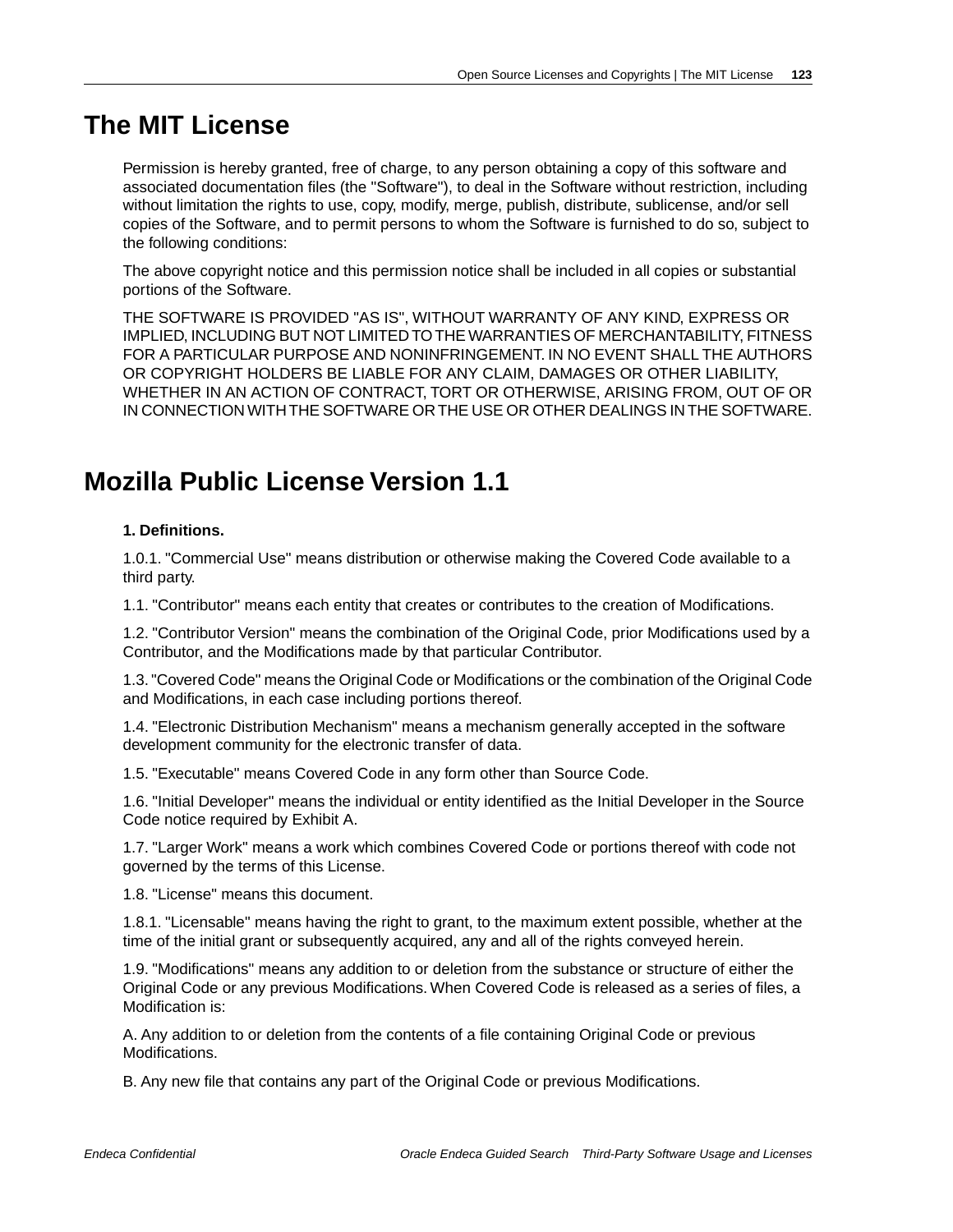1.10. "Original Code" means Source Code of computer software code which is described in the Source Code notice required by Exhibit A as Original Code, and which, at the time of its release under this License is not already Covered Code governed by this License.

1.10.1. "Patent Claims" means any patent claim(s), now owned or hereafter acquired, including without limitation, method, process, and apparatus claims, in any patent Licensable by grantor.

1.11. "Source Code" means the preferred form of the Covered Code for making modifications to it, including all modules it contains, plus any associated interface definition files, scripts used to control compilation and installation of an Executable, or source code differential comparisons against either the Original Code or another well known, available Covered Code of the Contributor's choice. The Source Code can be in a compressed or archival form, provided the appropriate decompression or de-archiving software is widely available for no charge.

1.12. "You" (or "Your") means an individual or a legal entity exercising rights under, and complying with all of the terms of, this License or a future version of this License issued under Section 6.1. For legal entities, "You" includes any entity which controls, is controlled by, or is under common control with You. For purposes of this definition, "control" means (a) the power, direct or indirect, to cause the direction or management of such entity, whether by contract or otherwise, or (b) ownership of more than fifty percent (50%) of the outstanding shares or beneficial ownership of such entity.

### **2. Source Code License.**

2.1. The Initial Developer Grant.

The Initial Developer hereby grants You a world-wide, royalty-free, non-exclusive license, subject to third party intellectual property claims:

(a) under intellectual property rights (other than patent or trademark) Licensable by Initial Developer to use, reproduce, modify, display, perform, sublicense and distribute the Original Code (or portions thereof) with or without Modifications, and/or as part of a Larger Work; and

(b) under Patents Claims infringed by the making, using or selling of Original Code, to make, have made, use, practice, sell, and offer for sale, and/or otherwise dispose of the Original Code (or portions thereof).

(c) the licenses granted in this Section 2.1 (a) and (b) are effective on the date Initial Developer first distributes Original Code under the terms of this License.

(d) Notwithstanding Section 2.1 (b) above, no patent license is granted: 1) for code that You delete from the Original Code; 2) separate from the Original Code; or 3) for infringements caused by: i) the modification of the Original Code or ii) the combination of the Original Code with other software or devices.

2.2. Contributor Grant.

Subject to third party intellectual property claims, each Contributor hereby grants You a world-wide, royalty-free, non-exclusive license

(a) under intellectual property rights (other than patent or trademark) Licensable by Contributor, to use, reproduce, modify, display, perform, sublicense and distribute the Modifications created by such Contributor (or portions thereof) either on an unmodified basis, with other Modifications, as Covered Code and/or as part of a Larger Work; and

(b) under Patent Claims infringed by the making, using, or selling of Modifications made by that Contributor either alone and/or in combination with its Contributor Version (or portions of such combination), to make, use, sell, offer for sale, have made, and/or otherwise dispose of: 1) Modifications made by that Contributor (or portions thereof); and 2) the combination of Modifications made by that Contributor with its Contributor Version (or portions of such combination).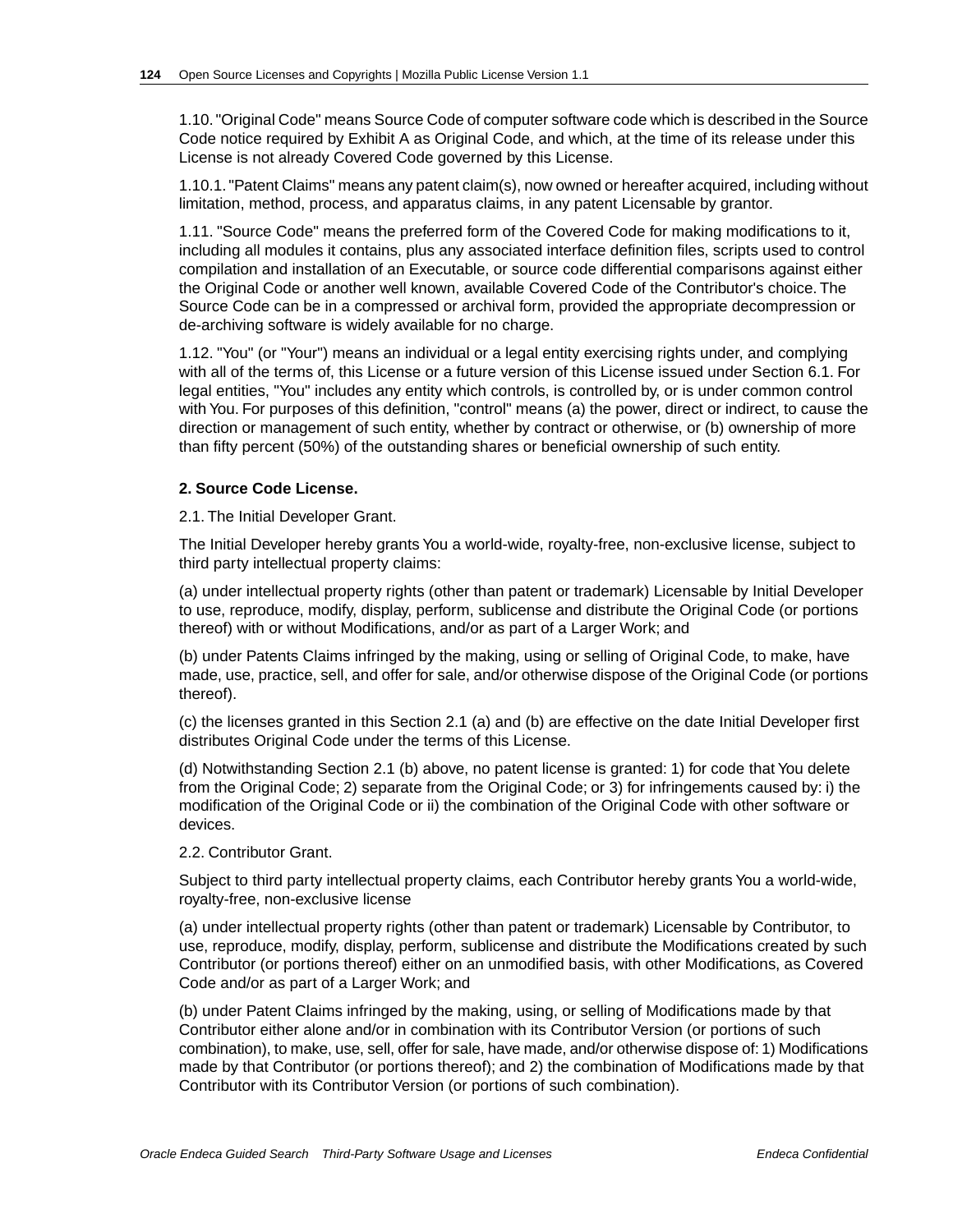(c) the licenses granted in Sections 2.2 (a) and 2.2 (b) are effective on the date Contributor first makes Commercial Use of the Covered Code.

(d) Notwithstanding Section 2.2 (b) above, no patent license is granted: 1) for any code that Contributor has deleted from the Contributor Version; 2) separate from the Contributor Version; 3) for infringements caused by: i) third party modifications of Contributor Version or ii) the combination of Modifications made by that Contributor with other software (except as part of the Contributor Version) or other devices; or 4) under Patent Claims infringed by Covered Code in the absence of Modifications made by that Contributor.

## **3. Distribution Obligations.**

### 3.1. Application of License.

The Modifications which You create or to which You contribute are governed by the terms of this License, including without limitation Section 2.2. The Source Code version of Covered Code may be distributed only under the terms of this License or a future version of this License released under Section 6.1, and You must include a copy of this License with every copy of the Source Code You distribute. You may not offer or impose any terms on any Source Code version that alters or restricts the applicable version of this License or the recipients' rights hereunder. However, You may include an additional document offering the additional rights described in Section 3.5.

#### 3.2. Availability of Source Code.

Any Modification which You create or to which You contribute must be made available in Source Code form under the terms of this License either on the same media as an Executable version or via an accepted Electronic Distribution Mechanism to anyone to whom you made an Executable version available; and if made available via Electronic Distribution Mechanism, must remain available for at least twelve (12) months after the date it initially became available, or at least six (6) months after a subsequent version of that particular Modification has been made available to such recipients.You are responsible for ensuring that the Source Code version remains available even if the Electronic Distribution Mechanism is maintained by a third party.

#### 3.3. Description of Modifications.

You must cause all Covered Code to which You contribute to contain a file documenting the changes You made to create that Covered Code and the date of any change. You must include a prominent statement that the Modification is derived, directly or indirectly, from Original Code provided by the Initial Developer and including the name of the Initial Developer in (a) the Source Code, and (b) in any notice in an Executable version or related documentation in which You describe the origin or ownership of the Covered Code.

#### 3.4. Intellectual Property Matters.

#### (a) Third Party Claims

If Contributor has knowledge that a license under a third party's intellectual property rights is required to exercise the rights granted by such Contributor under Sections 2.1 or 2.2, Contributor must include a text file with the Source Code distribution titled "LEGAL" which describes the claim and the party making the claim in sufficient detail that a recipient will know whom to contact. If Contributor obtains such knowledge after the Modification is made available as described in Section 3.2, Contributor shall promptly modify the LEGAL file in all copies Contributor makes available thereafter and shall take other steps (such as notifying appropriate mailing lists or newsgroups) reasonably calculated to inform those who received the Covered Code that new knowledge has been obtained.

### (b) Contributor APIs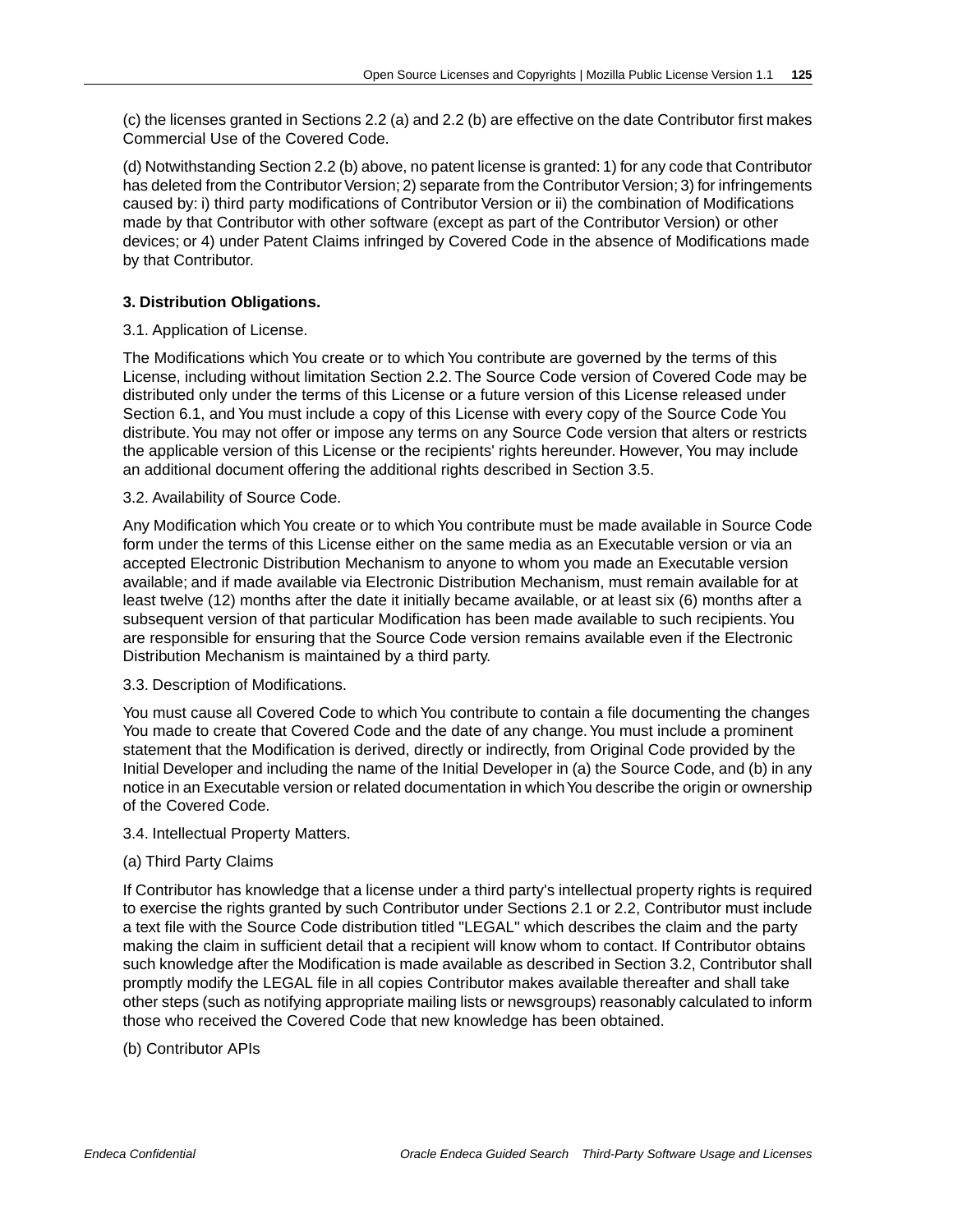If Contributor's Modifications include an application programming interface and Contributor has knowledge of patent licenses which are reasonably necessary to implement that API, Contributor must also include this information in the legal file.

#### (c) Representations

Contributor represents that, except as disclosed pursuant to Section 3.4 (a) above, Contributor believes that Contributor's Modifications are Contributor's original creation(s) and/or Contributor has sufficient rights to grant the rights conveyed by this License.

### 3.5. Required Notices.

You must duplicate the notice in Exhibit A in each file of the Source Code. If it is not possible to put such notice in a particular Source Code file due to its structure, then You must include such notice in a location (such as a relevant directory) where a user would be likely to look for such a notice. If You created one or more Modification(s) You may add your name as a Contributor to the notice described in Exhibit A.You must also duplicate this License in any documentation for the Source Code where You describe recipients' rights or ownership rights relating to Covered Code. You may choose to offer, and to charge a fee for, warranty, support, indemnity or liability obligations to one or more recipients of Covered Code. However, You may do so only on Your own behalf, and not on behalf of the Initial Developer or any Contributor. You must make it absolutely clear than any such warranty, support, indemnity or liability obligation is offered by You alone, and You hereby agree to indemnify the Initial Developer and every Contributor for any liability incurred by the Initial Developer or such Contributor as a result of warranty, support, indemnity or liability terms You offer.

3.6. Distribution of Executable Versions.

You may distribute Covered Code in Executable form only if the requirements of Sections 3.1, 3.2, 3.3, 3.4 and 3.5 have been met for that Covered Code, and if You include a notice stating that the Source Code version of the Covered Code is available under the terms of this License, including a description of how and where You have fulfilled the obligations of Section 3.2. The notice must be conspicuously included in any notice in an Executable version, related documentation or collateral in which You describe recipients' rights relating to the Covered Code. You may distribute the Executable version of Covered Code or ownership rights under a license of Your choice, which may contain terms different from this License, provided that You are in compliance with the terms of this License and that the license for the Executable version does not attempt to limit or alter the recipient's rights in the Source Code version from the rights set forth in this License. If You distribute the Executable version under a different license You must make it absolutely clear that any terms which differ from this License are offered by You alone, not by the Initial Developer or any Contributor.You hereby agree to indemnify the Initial Developer and every Contributor for any liability incurred by the Initial Developer or such Contributor as a result of any such terms You offer.

### 3.7. Larger Works.

You may create a Larger Work by combining Covered Code with other code not governed by the terms of this License and distribute the Larger Work as a single product. In such a case, You must make sure the requirements of this License are fulfilled for the Covered Code.

### **4. Inability to Comply Due to Statute or Regulation.**

If it is impossible for You to comply with any of the terms of this License with respect to some or all of the Covered Code due to statute, judicial order, or regulation then You must: (a) comply with the terms of this License to the maximum extent possible; and (b) describe the limitations and the code they affect. Such description must be included in the legal file described in Section 3.4 and must be included with all distributions of the Source Code. Except to the extent prohibited by statute or regulation, such description must be sufficiently detailed for a recipient of ordinary skill to be able to understand it.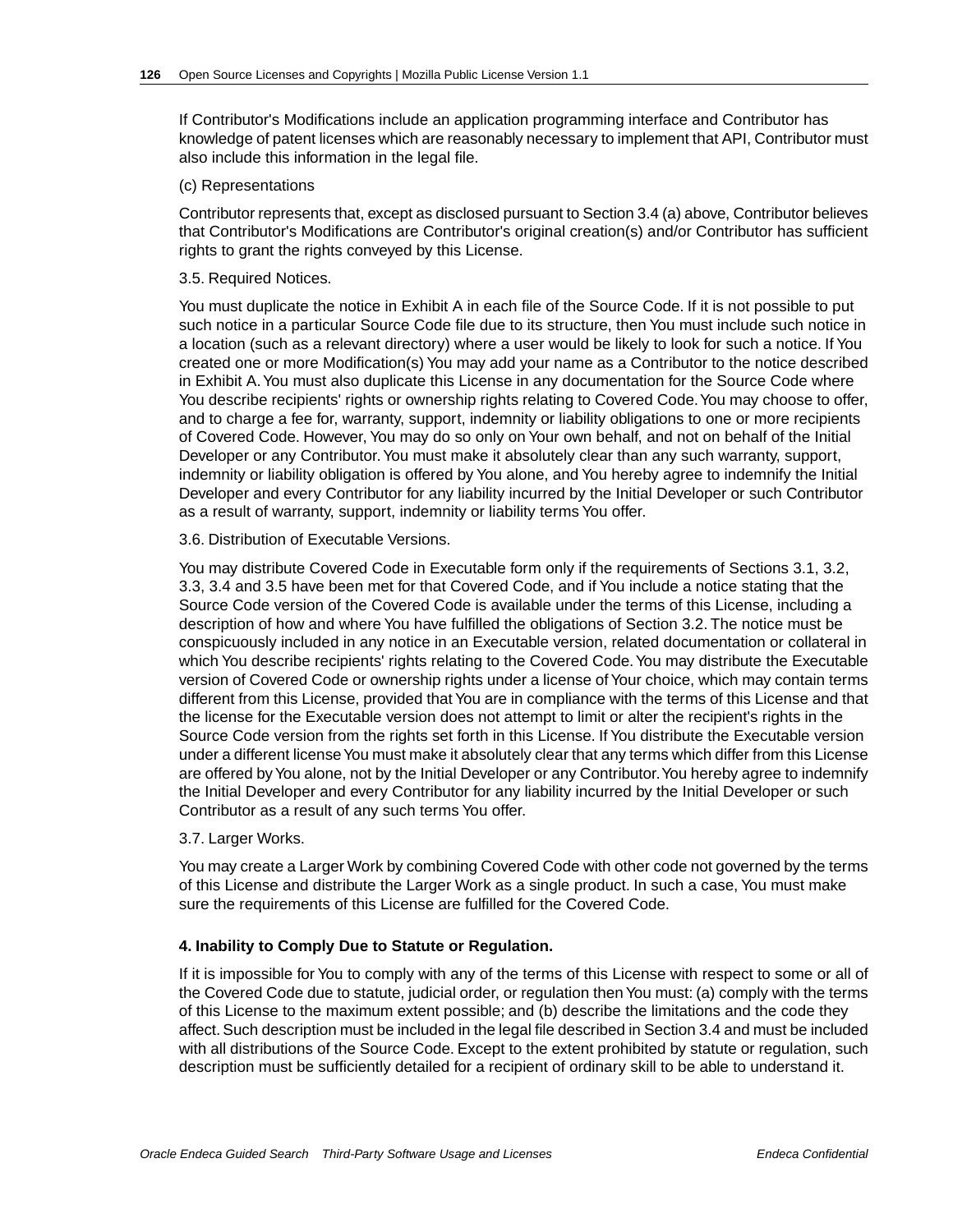## **5. Application of this License.**

This License applies to code to which the Initial Developer has attached the notice in Exhibit A and to related Covered Code.

### **6.Versions of the License.**

### 6.1. New Versions.

Netscape Communications Corporation ("Netscape") may publish revised and/or new versions of the License from time to time. Each version will be given a distinguishing version number.

### 6.2. Effect of New Versions.

Once Covered Code has been published under a particular version of the License, You may always continue to use it under the terms of that version. You may also choose to use such Covered Code under the terms of any subsequent version of the License published by Netscape. No one other than Netscape has the right to modify the terms applicable to Covered Code created under this License.

### 6.3. Derivative Works.

If You create or use a modified version of this License (which you may only do in order to apply it to code which is not already Covered Code governed by this License), You must (a) rename Your license so that the phrases "Mozilla", "MOZILLAPL", "MOZPL", "Netscape", "MPL", "NPL" or any confusingly similar phrase do not appear in your license (except to note that your license differs from this License) and (b) otherwise make it clear that Your version of the license contains terms which differ from the Mozilla Public License and Netscape Public License. (Filling in the name of the Initial Developer, Original Code or Contributor in the notice described in Exhibit A shall not of themselves be deemed to be modifications of this License.)

### **7. Disclaimer of warranty.**

Covered code is provided under this license on an "as is" basis, without warranty of any kind, either expressed or implied, including, without limitation, warranties that the covered code is free of defects, merchantable, fit for a particular purpose or non-infringing. The entire risk as to the quality and performance of the covered code is with you. Should any covered code prove defective in any respect, you (not the initial developer or any other contributor) assume the cost of any necessary servicing, repair or correction. This disclaimer of warranty constitutes an essential part of this license. No use of any covered code is authorized hereunder except under this disclaimer.

## **8.Termination.**

8.1. This License and the rights granted hereunder will terminate automatically if You fail to comply with terms herein and fail to cure such breach within 30 days of becoming aware of the breach. All sublicenses to the Covered Code which are properly granted shall survive any termination of this License. Provisions which, by their nature, must remain in effect beyond the termination of this License shall survive.

8.2. If You initiate litigation by asserting a patent infringement claim (excluding declatory judgment actions) against Initial Developer or a Contributor (the Initial Developer or Contributor against whom You file such action is referred to as "Participant") alleging that:

a. such Participant's Contributor Version directly or indirectly infringes any patent, then any and all rights granted by such Participant to You under Sections 2.1 and/or 2.2 of this License shall, upon 60 days notice from Participant terminate prospectively, unless if within 60 days after receipt of notice You either: (i) agree in writing to pay Participant a mutually agreeable reasonable royalty for Your past and future use of Modifications made by such Participant, or (ii) withdraw Your litigation claim with respect to the Contributor Version against such Participant. If within 60 days of notice, a reasonable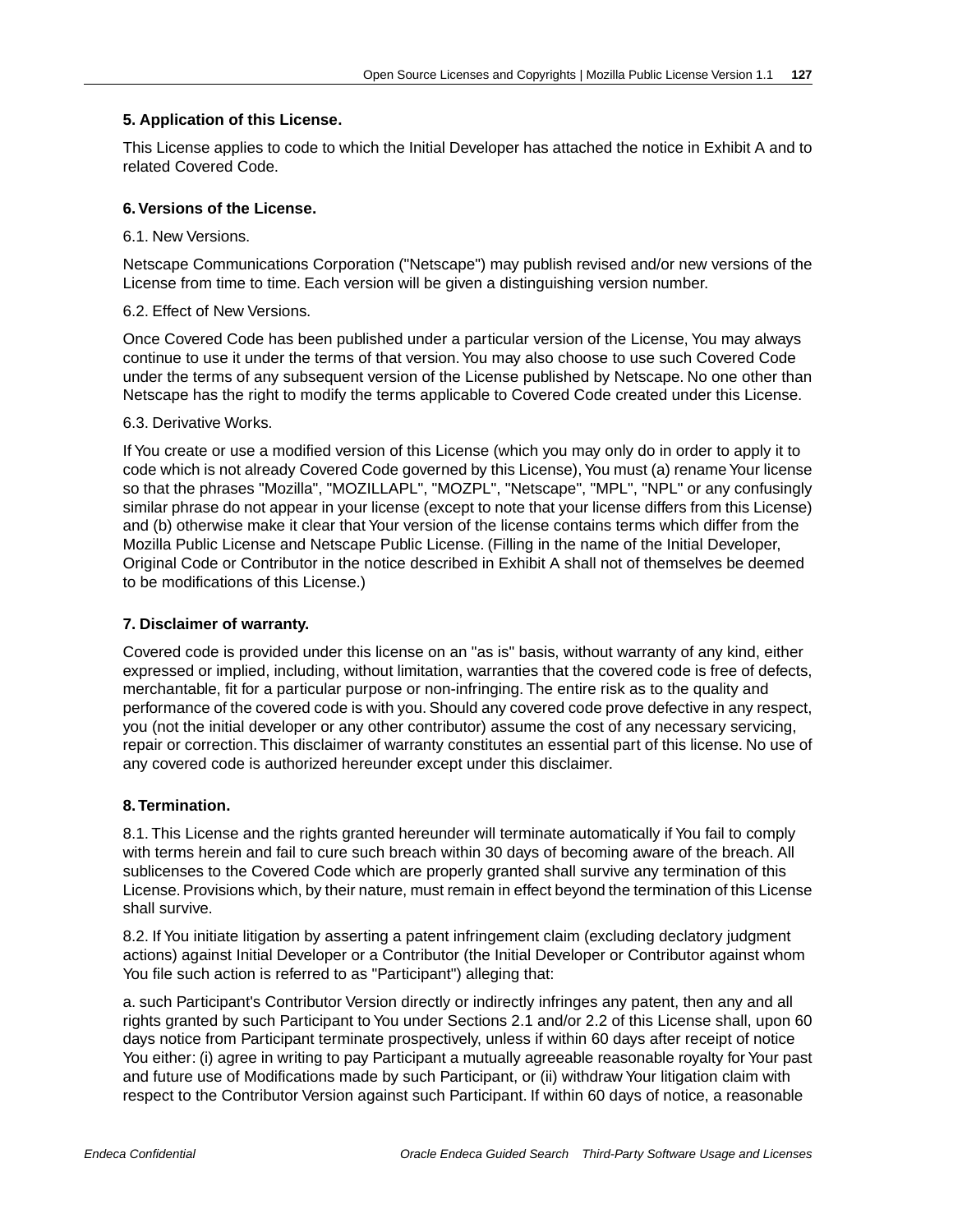royalty and payment arrangement are not mutually agreed upon in writing by the parties or the litigation claim is not withdrawn, the rights granted by Participant to You under Sections 2.1 and/or 2.2 automatically terminate at the expiration of the 60 day notice period specified above.

b. any software, hardware, or device, other than such Participant's Contributor Version, directly or indirectly infringes any patent, then any rights granted to You by such Participant under Sections 2.1(b) and 2.2(b) are revoked effective as of the date You first made, used, sold, distributed, or had made, Modifications made by that Participant.

8.3. If You assert a patent infringement claim against Participant alleging that such Participant's Contributor Version directly or indirectly infringes any patent where such claim is resolved (such as by license or settlement) prior to the initiation of patent infringement litigation, then the reasonable value of the licenses granted by such Participant under Sections 2.1 or 2.2 shall be taken into account in determining the amount or value of any payment or license.

8.4. In the event of termination under Sections 8.1 or 8.2 above, all end user license agreements (excluding distributors and resellers) which have been validly granted by You or any distributor hereunder prior to termination shall survive termination.

### **9. Limitation of liability.**

Under no circumstances and under no legal theory, whether tort (including negligence), contract, or otherwise, shall you, the initial developer, any other contributor, or any distributor of covered code, or any supplier of any of such parties, be liable to any person for any indirect, special, incidental, or consequential damages of any character including, without limitation, damages for loss of goodwill, work stoppage, computer failure or malfunction, or any and all other commercial damages or losses, even if such party shall have been informed of the possibility of such damages.This limitation of liability shall not apply to liability for death or personal injury resulting from such party's negligence to the extent applicable law prohibits such limitation. Some jurisdictions do not allow the exclusion or limitation of incidental or consequential damages, so this exclusion and limitation may not apply to you.

### **10. U.S. government end users.**

The Covered Code is a "commercial item," as that term is defined in 48 C.F.R. 2.101 (Oct. 1995), consisting of "commercial computer software" and "commercial computer software documentation," as such terms are used in 48 C.F.R. 12.212 (Sept. 1995). Consistent with 48 C.F.R. 12.212 and 48 C.F.R. 227.7202-1 through 227.7202-4 (June 1995), all U.S. Government End Users acquire Covered Code with only those rights set forth herein.

### **11. Miscellaneous.**

This License represents the complete agreement concerning subject matter hereof. If any provision of this License is held to be unenforceable, such provision shall be reformed only to the extent necessary to make it enforceable. This License shall be governed by California law provisions (except to the extent applicable law, if any, provides otherwise), excluding its conflict-of-law provisions. With respect to disputes in which at least one party is a citizen of, or an entity chartered or registered to do business in the United States of America, any litigation relating to this License shall be subject to the jurisdiction of the Federal Courts of the Northern District of California, with venue lying in Santa Clara County, California, with the losing party responsible for costs, including without limitation, court costs and reasonable attorneys' fees and expenses.The application of the United Nations Convention on Contracts for the International Sale of Goods is expressly excluded. Any law or regulation which provides that the language of a contract shall be construed against the drafter shall not apply to this License.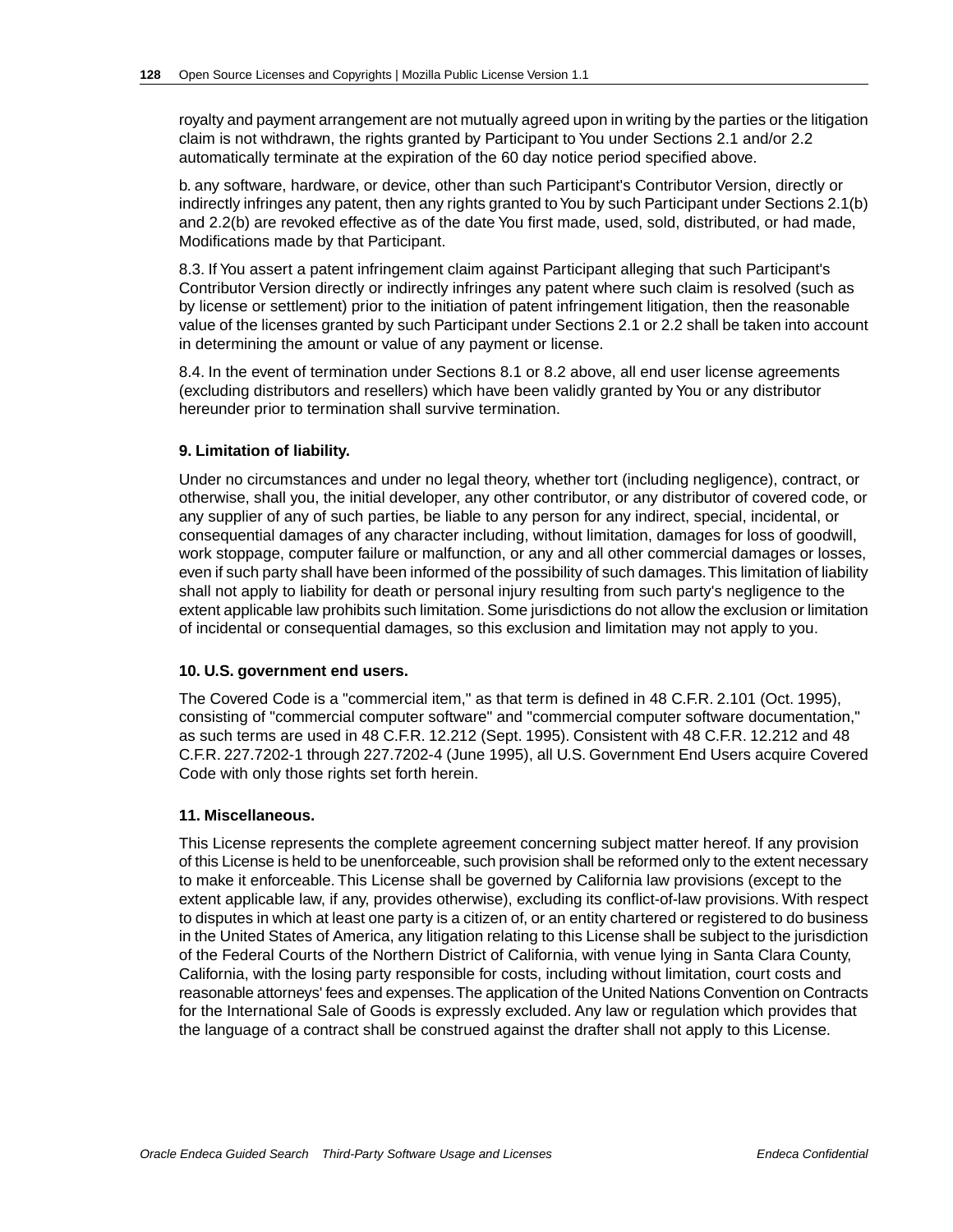#### **12. Responsibility for claims.**

As between Initial Developer and the Contributors, each party is responsible for claims and damages arising, directly or indirectly, out of its utilization of rights under this License and You agree to work with Initial Developer and Contributors to distribute such responsibility on an equitable basis. Nothing herein is intended or shall be deemed to constitute any admission of liability.

#### **13. Multiple-licensed code.**

Initial Developer may designate portions of the Covered Code as "Multiple-Licensed". "Multiple-Licensed" means that the Initial Developer permits you to utilize portions of the Covered Code under Your choice of the MPL or the alternative licenses, if any, specified by the Initial Developer in the file described in Exhibit A.

#### **Exhibit A - Mozilla Public License.**

"The contents of this file are subject to the Mozilla Public License Version 1.1 (the "License"); you may not use this file except in compliance with the License. You may obtain a copy of the License at http://www.mozilla.org/MPL/ Software distributed under the License is distributed on an "AS IS" basis, WITHOUT WARRANTY OF ANY KIND, either express or implied. See the License for the specific language governing rights and limitations under the License. The Original Code is

\_\_\_\_\_\_\_\_\_\_\_\_\_\_\_\_\_\_\_\_\_\_\_\_\_\_\_\_\_\_\_\_\_\_\_\_\_\_. The Initial Developer of the Original Code is \_\_\_\_\_\_\_\_\_\_\_\_\_\_\_\_\_\_\_\_\_\_\_\_. Portions created by \_\_\_\_\_\_\_\_\_\_\_\_\_\_\_\_\_\_\_\_\_\_ are Copyright (C) \_\_\_\_\_\_ \_\_\_\_\_\_\_\_\_\_\_\_\_\_\_\_\_\_\_\_\_\_\_. All Rights Reserved. Contributor(s): \_\_\_\_\_\_\_\_\_\_\_\_\_\_\_\_\_\_\_\_\_\_\_\_\_\_\_\_\_\_\_\_\_\_\_\_\_\_. Alternatively, the contents of this file may be used under the terms of the \_\_\_\_\_\_ license (the "[\_\_\_] License"), in which case the provisions of [\_\_\_\_\_\_] License are applicable instead of those above. If you wish to allow use of your version of this file only under the terms of the [\_\_\_\_] License and not to allow others to use your version of this file under the MPL, indicate your decision by deleting the provisions above and replace them with the notice and other provisions required by the [\_\_\_] License. If you do not delete the provisions above, a recipient may use your version of this file under either the MPL or the [\_\_\_] License."

NOTE:The text of this Exhibit A may differ slightly from the text of the notices in the Source Code files of the Original Code.You should use the text of this Exhibit A rather than the text found in the Original Code Source Code for Your Modifications.

## **The MX4J License version 1.0**

The MX4J License, Version 1.0

Copyright (c) 2001 MX4J. All rights reserved.

Redistribution and use in source and binary forms, with or without modification, are permitted provided that the following conditions are met:

- 1. Redistributions of source code must retain the above copyright notice, this list of conditions and the following disclaimer.
- 2. Redistributions in binary form must reproduce the above copyright notice, this list of conditions and the following disclaimer in the documentation and/or other materials provided with the distribution.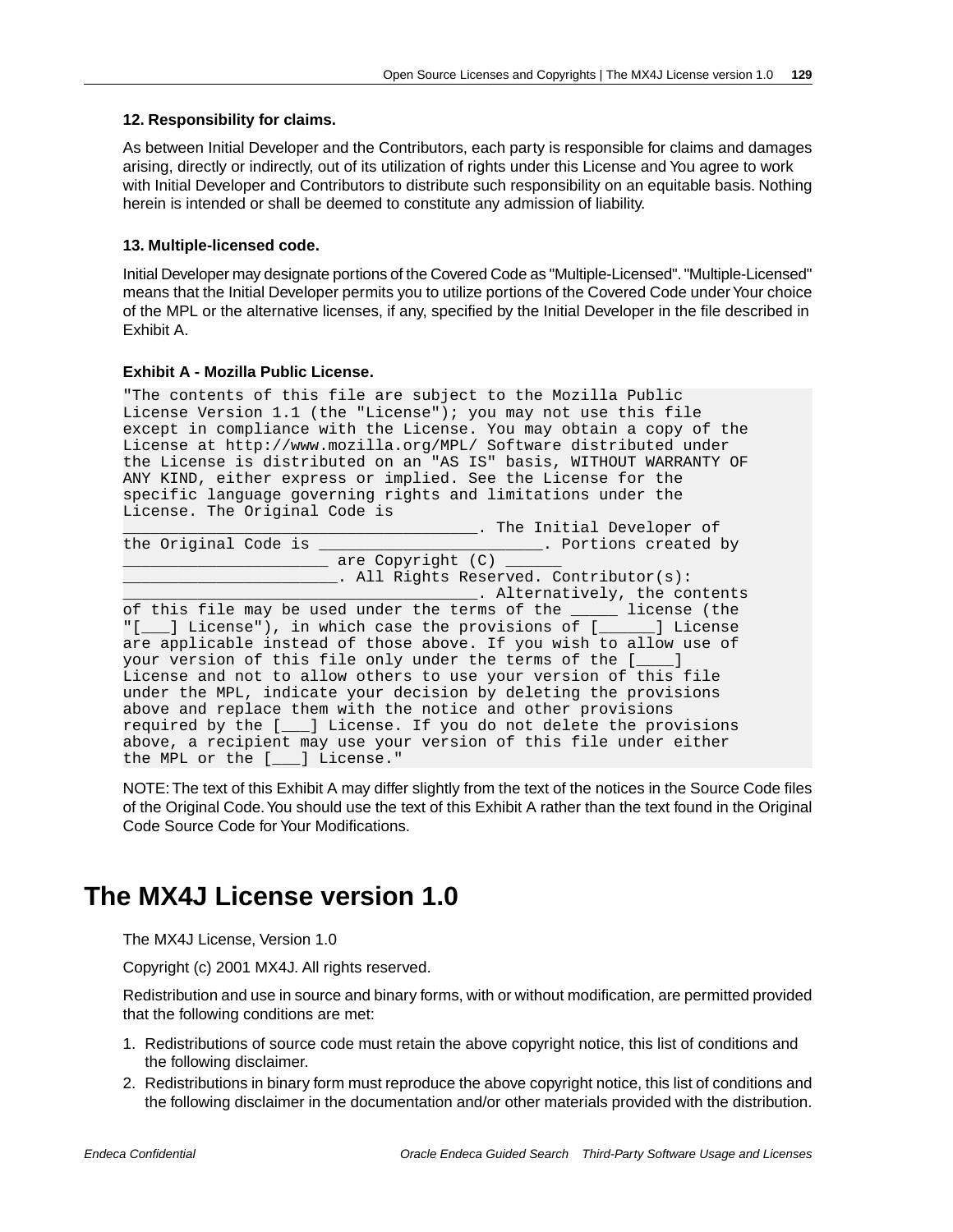- 3. The end-user documentation included with the redistribution, if any, must include the following acknowledgment: "This product includes software developed by the MX4J project." Alternately, this acknowledgment may appear in the software itself, if and wherever such third-party acknowledgments normally appear.
- 4. The names "MX4J" and "mx4j" must not be used to endorse or promote products derived from this software without prior written permission. For written permission, please contact Simone Bordet or Carlos Quiroz.
- 5. Products derived from this software may not be called "MX4J", nor may "MX4J" appear in their name, without prior written permission of Simone Bordet.

THIS SOFTWARE IS PROVIDED "AS IS" AND ANY EXPRESSED OR IMPLIED WARRANTIES, INCLUDING, BUT NOT LIMITED TO, THE IMPLIED WARRANTIES OF MERCHANTABILITY AND FITNESS FOR A PARTICULAR PURPOSE ARE DISCLAIMED. IN NO EVENT SHALL THE CHRIS SEGUIN OR ITS CONTRIBUTORS BE LIABLE FOR ANY DIRECT, INDIRECT, INCIDENTAL, SPECIAL, EXEMPLARY, OR CONSEQUENTIAL DAMAGES (INCLUDING, BUT NOT LIMITED TO, PROCUREMENT OF SUBSTITUTE GOODS OR SERVICES; LOSS OF USE, DATA, OR PROFITS; OR BUSINESS INTERRUPTION) HOWEVER CAUSED AND ON ANY THEORY OF LIABILITY, WHETHER IN CONTRACT, STRICT LIABILITY, OR TORT (INCLUDING NEGLIGENCE OR OTHERWISE) ARISING IN ANY WAY OUT OF THE USE OF THIS SOFTWARE, EVEN IF ADVISED OF THE POSSIBILITY OF SUCH DAMAGE.

This software consists of voluntary contributions made by many individuals on behalf of MX4J. For more information on MX4J, please see http://mx4j.sourceforge.net

## **Naughter Software License**

Copyright (c) 2002 - 2008 by PJ Naughter (Web: www.naughter.com, Email: pjna@naughter.com)

All rights reserved.

Copyright / Usage Details:

- You are allowed to include the source code in any product (commercial, shareware, freeware or otherwise) when your product is released in binary form.
- You are allowed to modify the source code in any way you want except you cannot modify the copyright details at the top of each module.
- If you want to distribute source code with your application, then you are only allowed to distribute versions released by the author. This is to maintain a single distribution point for the source code.

# **OpenContent License (OPL)**

Version 1.0, July 14, 1998.

This document outlines the principles underlying the OpenContent (OC) movement and may be redistributed provided it remains unaltered. For legal purposes, this document is the license under which OpenContent is made available for use.

The original version of this document may be found at http://opencontent.org/opl.shtml

## **LICENSE**

Terms and Conditions for Copying, Distributing, and Modifying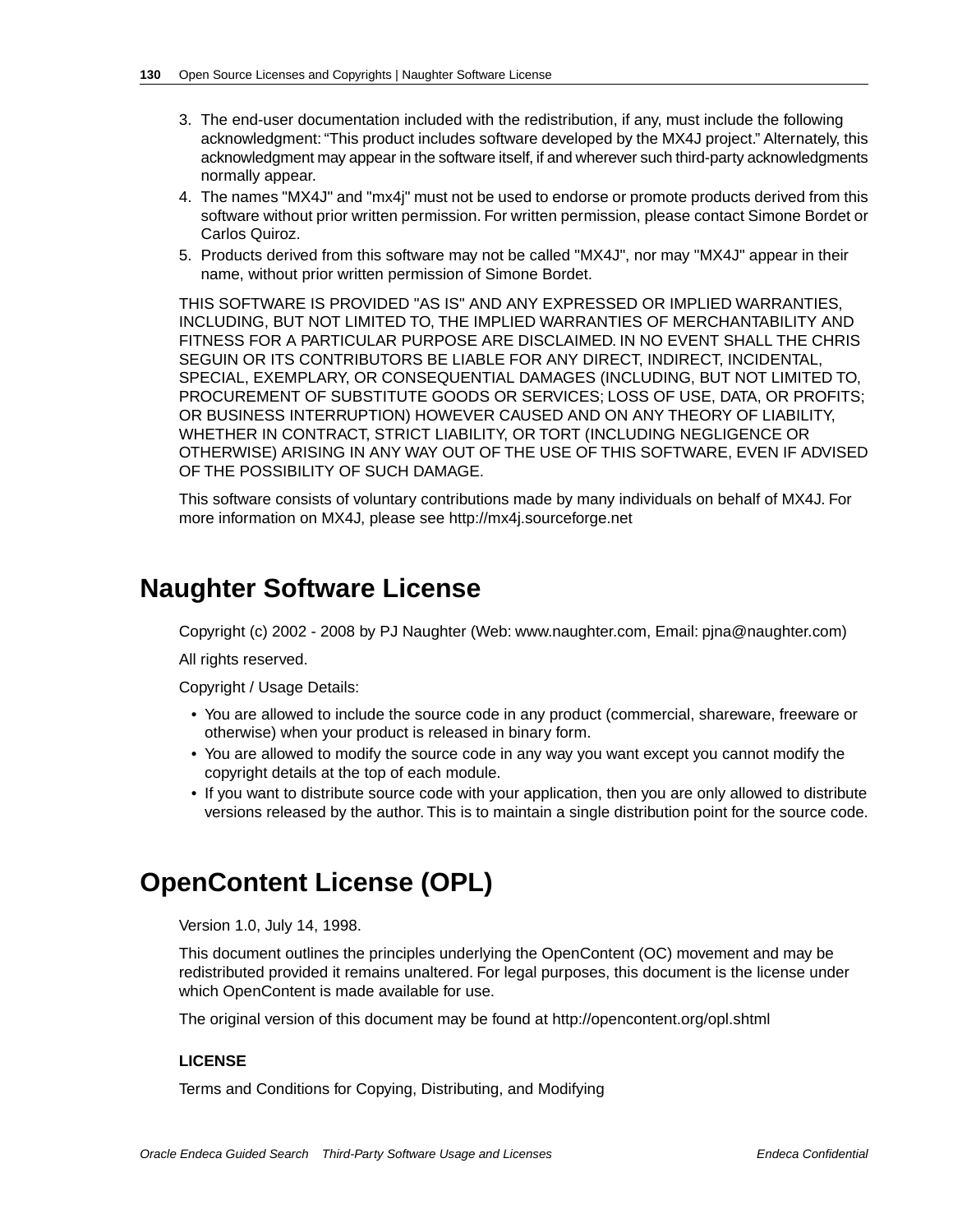Items other than copying, distributing, and modifying the Content with which this license was distributed (such as using, etc.) are outside the scope of this license.

1.You may copy and distribute exact replicas of the OpenContent (OC) as you receive it, in any medium, provided that you conspicuously and appropriately publish on each copy an appropriate copyright notice and disclaimer of warranty; keep intact all the notices that refer to this License and to the absence of any warranty; and give any other recipients of the OC a copy of this License along with the OC.You may at your option charge a fee for the media and/or handling involved in creating a unique copy of the OC for use offline, you may at your option offer instructional support for the OC in exchange for a fee, or you may at your option offer warranty in exchange for a fee.You may not charge a fee for the OC itself.You may not charge a fee for the sole service of providing access to and/or use of the OC via a network (e.g. the Internet), whether it be via the world wide web, FTP, or any other method.

2.You may modify your copy or copies of the OpenContent or any portion of it, thus forming works based on the Content, and distribute such modifications or work under the terms of Section 1 above, provided that you also meet all of these conditions:

a) You must cause the modified content to carry prominent notices stating that you changed it, the exact nature and content of the changes, and the date of any change.

b) You must cause any work that you distribute or publish, that in whole or in part contains or is derived from the OC or any part thereof, to be licensed as a whole at no charge to all third parties under the terms of this License, unless otherwise permitted under applicable Fair Use law.

These requirements apply to the modified work as a whole. If identifiable sections of that work are not derived from the OC, and can be reasonably considered independent and separate works in themselves, then this License, and its terms, do not apply to those sections when you distribute them as separate works. But when you distribute the same sections as part of a whole which is a work based on the OC, the distribution of the whole must be on the terms of this License, whose permissions for other licensees extend to the entire whole, and thus to each and every part regardless of who wrote it. Exceptions are made to this requirement to release modified works free of charge under this license only in compliance with Fair Use law where applicable.

3.You are not required to accept this License, since you have not signed it. However, nothing else grants you permission to copy, distribute or modify the OC. These actions are prohibited by law if you do not accept this License. Therefore, by distributing or translating the OC, or by deriving works herefrom, you indicate your acceptance of this License to do so, and all its terms and conditions for copying, distributing or translating the OC.

### **NO WARRANTY**

4. BECAUSE THE OPENCONTENT (OC) IS LICENSED FREE OF CHARGE, THERE IS NO WARRANTY FOR THE OC, TO THE EXTENT PERMITTED BY APPLICABLE LAW. EXCEPT WHEN OTHERWISE STATED IN WRITING THE COPYRIGHT HOLDERS AND/OR OTHER PARTIES PROVIDE THE OC "AS IS" WITHOUT WARRANTY OF ANY KIND, EITHER EXPRESSED OR IMPLIED, INCLUDING, BUT NOT LIMITED TO, THE IMPLIED WARRANTIES OF MERCHANTABILITY AND FITNESS FOR A PARTICULAR PURPOSE. THE ENTIRE RISK OF USE OF THE OC IS WITH YOU. SHOULD THE OC PROVE FAULTY, INACCURATE, OR OTHERWISE UNACCEPTABLE YOU ASSUME THE COST OF ALL NECESSARY REPAIR OR CORRECTION

5. IN NO EVENT UNLESS REQUIRED BY APPLICABLE LAW OR AGREED TO IN WRITING WILL ANY COPYRIGHT HOLDER, OR ANY OTHER PARTY WHO MAY MIRROR AND/OR REDISTRIBUTE THE OC AS PERMITTED ABOVE, BE LIABLE TO YOU FOR DAMAGES, INCLUDING ANY GENERAL, SPECIAL, INCIDENTAL OR CONSEQUENTIAL DAMAGES ARISING OUT OF THE USE OR INABILITY TO USE THE OC, EVEN IF SUCH HOLDER OR OTHER PARTY HAS BEEN ADVISED OF THE POSSIBILITY OF SUCH DAMAGES.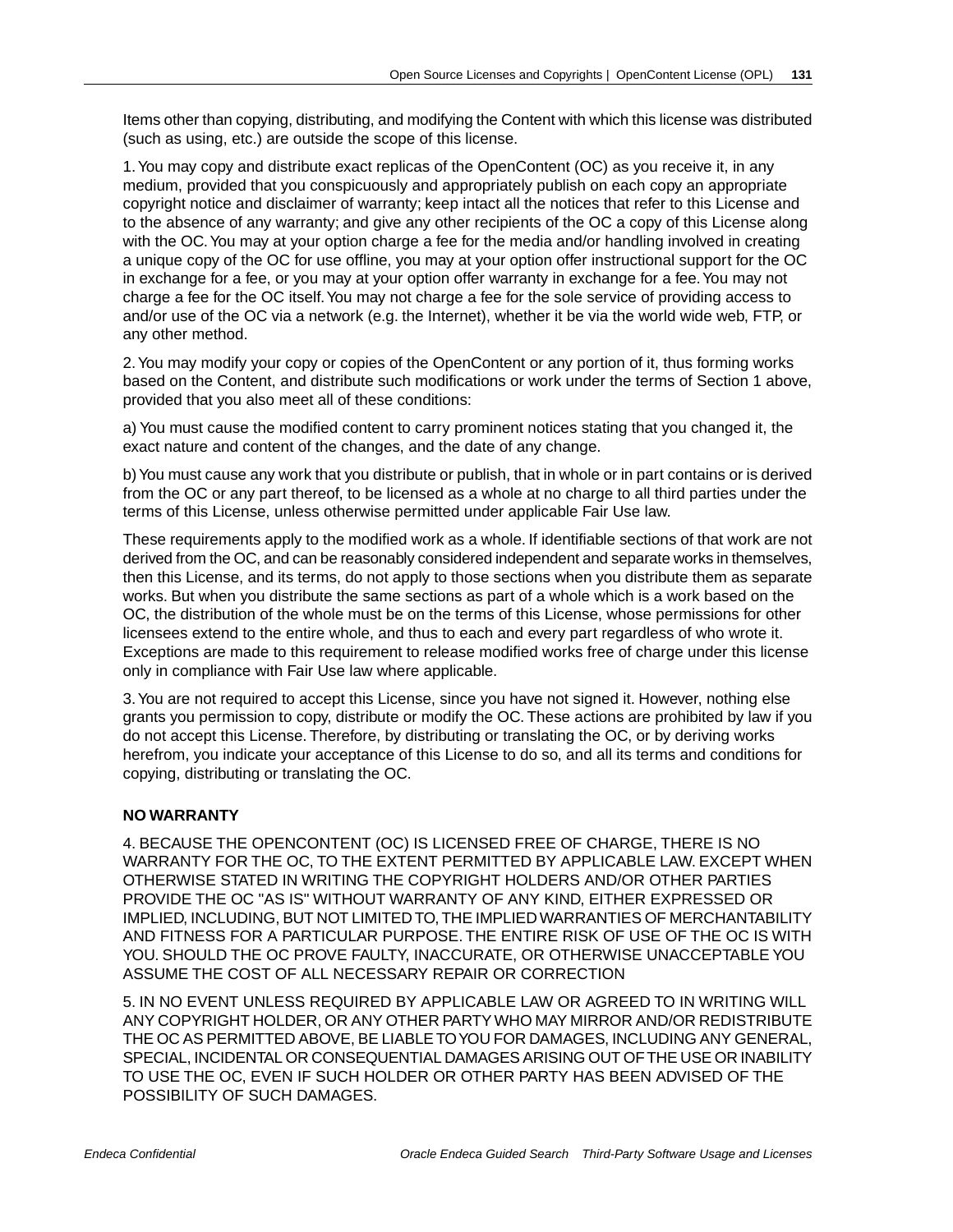# **OpenSSL Toolkit Licenses**

The OpenSSL toolkit stays under a dual license, i.e. both the conditions of the OpenSSL License and the original SSLeay license apply to the toolkit. See below for the actual license texts. Actually both licenses are BSD-style Open Source licenses. In case of any license issues related to OpenSSL please contact openssl-core@openssl.org.

## **OpenSSL License**

Copyright (c) 1998-2008 The OpenSSL Project. All rights reserved.

Redistribution and use in source and binary forms, with or without modification, are permitted provided that the following conditions are met:

- 1. Redistributions of source code must retain the above copyright notice, this list of conditions and the following disclaimer.
- 2. Redistributions in binary form must reproduce the above copyright notice, this list of conditions and the following disclaimer in the documentation and/or other materials provided with the distribution.
- 3. All advertising materials mentioning features or use of this software must display the following acknowledgment: "This product includes software developed by the OpenSSL Project for use in the OpenSSL Toolkit. (http://www.openssl.org)"
- 4. The names "OpenSSL Toolkit" and "OpenSSL Project" must not be used to endorse or promote products derived from this software without prior written permission. For written permission, please contact openssl-core@openssl.org.
- 5. Products derived from this software may not be called "OpenSSL" nor may "OpenSSL" appear in their names without prior written permission of the OpenSSL Project.
- 6. Redistributions of any form whatsoever must retain the following acknowledgment: "This product includes software developed by the OpenSSL Project for use in the OpenSSL Toolkit (http://www.openssl.org)"

THIS SOFTWARE IS PROVIDED BY THE OpenSSL PROJECT ``AS IS'' AND ANY EXPRESSED OR IMPLIED WARRANTIES, INCLUDING, BUT NOT LIMITED TO, THE IMPLIED WARRANTIES OF MERCHANTABILITY AND FITNESS FOR A PARTICULAR PURPOSE ARE DISCLAIMED. IN NO EVENT SHALL THE OpenSSL PROJECT OR ITS CONTRIBUTORS BE LIABLE FOR ANY DIRECT, INDIRECT, INCIDENTAL, SPECIAL, EXEMPLARY, OR CONSEQUENTIAL DAMAGES (INCLUDING, BUT NOT LIMITED TO, PROCUREMENT OF SUBSTITUTE GOODS OR SERVICES; LOSS OF USE, DATA, OR PROFITS; OR BUSINESS INTERRUPTION) HOWEVER CAUSED AND ON ANY THEORY OF LIABILITY, WHETHER IN CONTRACT, STRICT LIABILITY, OR TORT (INCLUDING NEGLIGENCE OR OTHERWISE) ARISING IN ANY WAY OUT OF THE USE OF THIS SOFTWARE, EVEN IF ADVISED OF THE POSSIBILITY OF SUCH DAMAGE.

This product includes cryptographic software written by Eric Young (eay@cryptsoft.com).This product includes software written by Tim Hudson (tjh@cryptsoft.com).

## **SSLeay license**

Copyright (C) 1995-1998 Eric Young (eay@cryptsoft.com)

All rights reserved.

This package is an SSL implementation written by Eric Young (eay@cryptsoft.com).The implementation was written so as to conform with Netscapes SSL.

This library is free for commercial and non-commercial use as long as the following conditions are aheared to. The following conditions apply to all code found in this distribution, be it the RC4, RSA,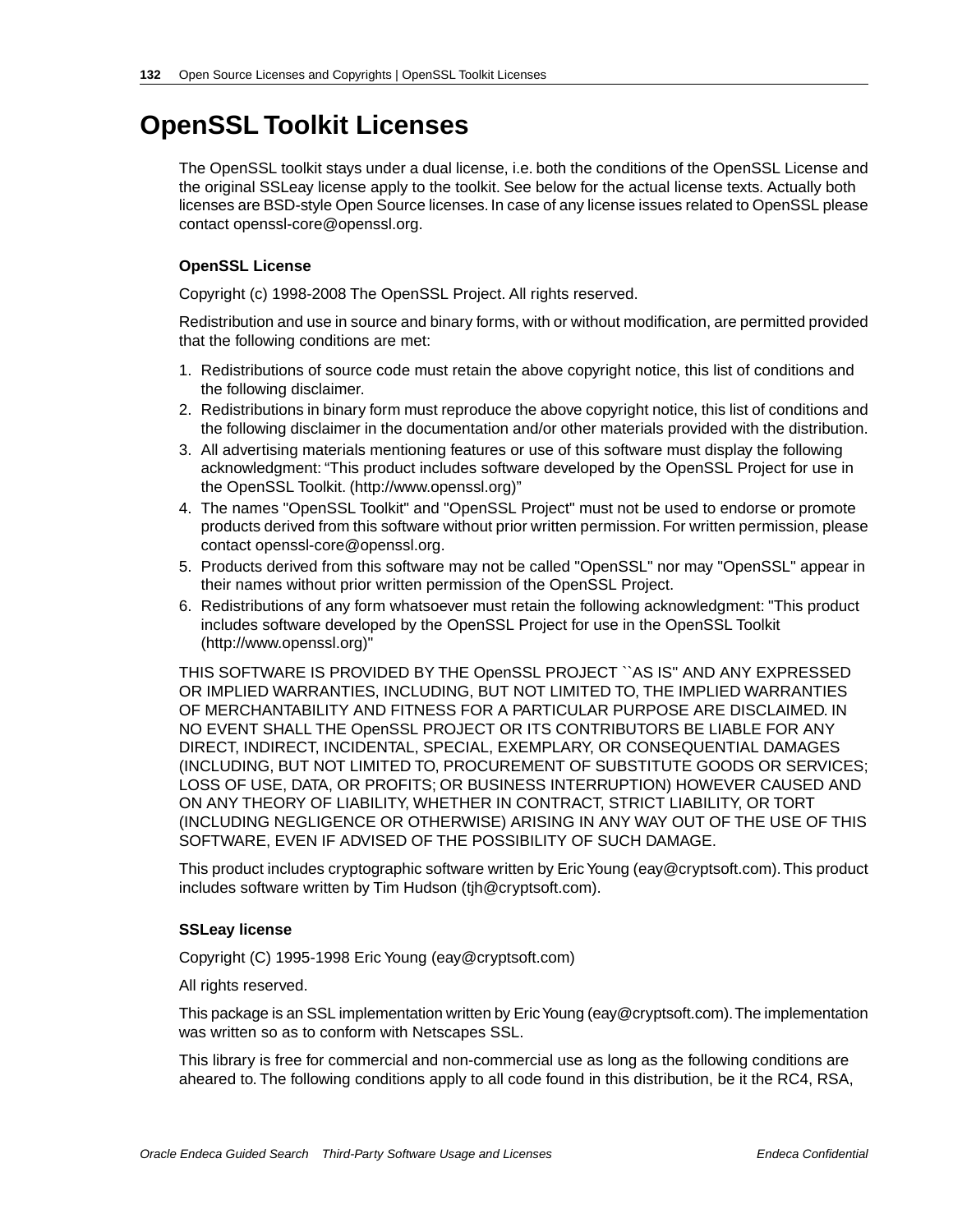lhash, DES, etc., code; not just the SSL code. The SSL documentation included with this distribution is covered by the same copyright terms except that the holder is Tim Hudson (tjh@cryptsoft.com).

Copyright remains Eric Young's, and as such any Copyright notices in the code are not to be removed. If this package is used in a product, Eric Young should be given attribution as the author of the parts of the library used.This can be in the form of a textual message at program startup or in documentation (online or textual) provided with the package.

Redistribution and use in source and binary forms, with or without modification, are permitted provided that the following conditions are met:

1. Redistributions of source code must retain the copyright notice, this list of conditions and the following disclaimer.

2. Redistributions in binary form must reproduce the above copyright notice, this list of conditions and the following disclaimer in the documentation and/or other materials provided with the distribution.

3. All advertising materials mentioning features or use of this software must display the following acknowledgement: "This product includes cryptographic software written by Eric Young (eay@cryptsoft.com)". The word 'cryptographic' can be left out if the routines from the library being used are not cryptographic related :-).

4. If you include any Windows specific code (or a derivative thereof) from the apps directory (application code) you must include an acknowledgement: "This product includes software written by Tim Hudson (tjh@cryptsoft.com)"

THIS SOFTWARE IS PROVIDED BY ERIC YOUNG ``AS IS'' AND ANY EXPRESS OR IMPLIED WARRANTIES, INCLUDING, BUT NOT LIMITED TO, THE IMPLIED WARRANTIES OF MERCHANTABILITY AND FITNESS FOR A PARTICULAR PURPOSE ARE DISCLAIMED. IN NO EVENT SHALL THE AUTHOR OR CONTRIBUTORS BE LIABLE FOR ANY DIRECT, INDIRECT, INCIDENTAL, SPECIAL, EXEMPLARY, OR CONSEQUENTIAL DAMAGES (INCLUDING, BUT NOT LIMITED TO, PROCUREMENT OF SUBSTITUTE GOODS OR SERVICES; LOSS OF USE, DATA, OR PROFITS; OR BUSINESS INTERRUPTION) HOWEVER CAUSED AND ON ANY THEORY OF LIABILITY, WHETHER IN CONTRACT, STRICT LIABILITY, OR TORT (INCLUDING NEGLIGENCE OR OTHERWISE) ARISING IN ANY WAY OUT OF THE USE OF THIS SOFTWARE, EVEN IF ADVISED OF THE POSSIBILITY OF SUCH DAMAGE.

The licence and distribution terms for any publically available version or derivative of this code cannot be changed. i.e. this code cannot simply be copied and put under another distribution licence [including the GNU Public Licence].

# **OpenSymphony Software License**

The OpenSymphony Software License, Version 1.1

(this license is derived and fully compatible with the Apache Software License - see http://www.apache.org/LICENSE.txt)

Copyright (c) 2001-2004 The OpenSymphony Group. All rights reserved.

Redistribution and use in source and binary forms, with or without modification, are permitted provided that the following conditions are met:

1. Redistributions of source code must retain the above copyright notice, this list of conditions and the following disclaimer.

2. Redistributions in binary form must reproduce the above copyright notice, this list of conditions and the following disclaimer in the documentation and/or other materials provided with the distribution.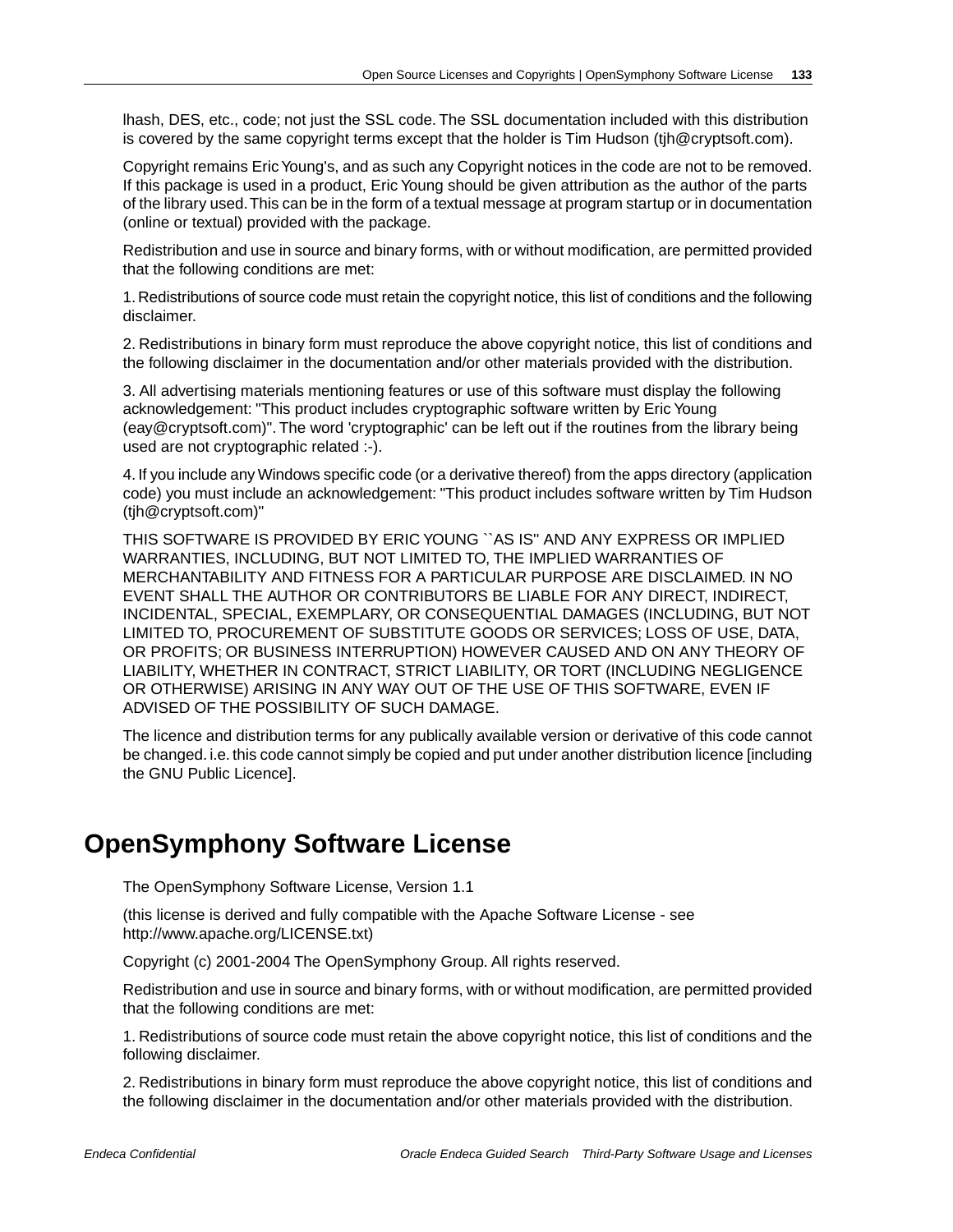3. The end-user documentation included with the redistribution, if any, must include the following acknowledgment: "This product includes software developed by the OpenSymphony Group (http://www.opensymphony.com/)." Alternately, this acknowledgment may appear in the software itself, if and wherever such third-party acknowledgments normally appear.

4. The names "OpenSymphony" and "The OpenSymphony Group" \* must not be used to endorse or promote products derived from this \* software without prior written permission. For written permission, please contact license@opensymphony.com .

5. Products derived from this software may not be called "OpenSymphony" or "OGNL", nor may "OpenSymphony" or "OGNL" appear in their name, without prior written permission of the OpenSymphony Group.

THIS SOFTWARE IS PROVIDED ``AS IS'' AND ANY EXPRESSED OR IMPLIED WARRANTIES, INCLUDING, BUT NOT LIMITED TO, THE IMPLIED WARRANTIES OF MERCHANTABILITY AND FITNESS FOR A PARTICULAR PURPOSE ARE DISCLAIMED. IN NO EVENT SHALL THE APACHE SOFTWARE FOUNDATION OR ITS CONTRIBUTORS BE LIABLE FOR ANY DIRECT, INDIRECT, INCIDENTAL, SPECIAL, EXEMPLARY, OR CONSEQUENTIAL DAMAGES (INCLUDING, BUT NOT LIMITED TO, PROCUREMENT OF SUBSTITUTE GOODS OR SERVICES; LOSS OF USE, DATA, OR PROFITS; OR BUSINESS INTERRUPTION) HOWEVER CAUSED AND ON ANY THEORY OF LIABILITY, WHETHER IN CONTRACT, STRICT LIABILITY, OR TORT (INCLUDING NEGLIGENCE OR OTHERWISE) ARISING IN ANY WAY OUT OF THE USE OF THIS SOFTWARE, EVEN IF ADVISED OF THE POSSIBILITY OF SUCH DAMAGE.

## **Ptmalloc License**

Copyright (c) 2001-2004 Wolfram Gloger

Permission to use, copy, modify, distribute, and sell this software and its documentation for any purpose is hereby granted without fee, provided that (i) the above copyright notices and this permission notice appear in all copies of the software and related documentation, and (ii) the name of Wolfram Gloger may not be used in any advertising or publicity relating to the software.

THE SOFTWARE IS PROVIDED "AS-IS" AND WITHOUT WARRANTY OF ANY KIND, EXPRESS, IMPLIED OR OTHERWISE, INCLUDING WITHOUT LIMITATION, ANY WARRANTY OF MERCHANTABILITY OR FITNESS FOR A PARTICULAR PURPOSE.

IN NO EVENT SHALL WOLFRAM GLOGER BE LIABLE FOR ANY SPECIAL, INCIDENTAL, INDIRECT OR CONSEQUENTIAL DAMAGES OF ANY KIND, OR ANY DAMAGES WHATSOEVER RESULTING FROM LOSS OF USE, DATA OR PROFITS, WHETHER OR NOT ADVISED OF THE POSSIBILITY OF DAMAGE, AND ON ANY THEORY OF LIABILITY, ARISING OUT OF OR IN CONNECTION WITH THE USE OR PERFORMANCE OF THIS SOFTWARE.

## **RSA MD5 Message-Digest Algorithm License**

Copyright (C) 1991-2, RSA Data Security, Inc. Created 1991. All rights reserved.

License to copy and use this software is granted provided that it is identified as the "RSA Data Security, Inc. MD5 Message-Digest Algorithm" in all material mentioning or referencing this software or this function.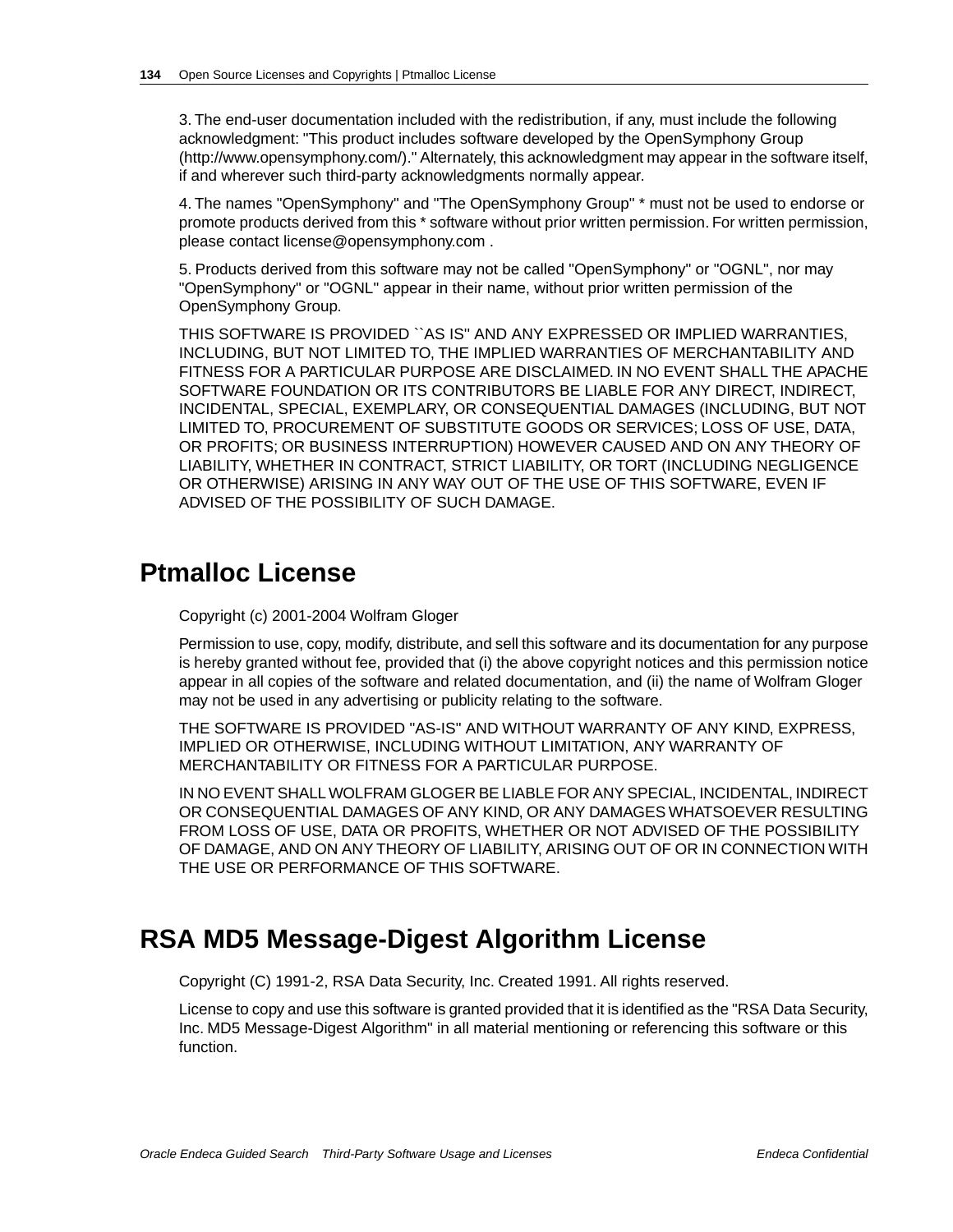License is also granted to make and use derivative works provided that such works are identified as "derived from the RSA Data Security, Inc. MD5 Message-Digest Algorithm" in all material mentioning or referencing the derived work.

RSA Data Security, Inc. makes no representations concerning either the merchantability of this software or the suitability of this software for any particular purpose. It is provided "as is" without express or implied warranty of any kind.

These notices must be retained in any copies of any part of this documentation and/or software.

# **SLF4J**

SLF4J source code and binaries are distributed under the following license.

Copyright (c) 2004-2007 QOS.ch All rights reserved. Permission is hereby granted, free of charge, to any person obtaining a copy of this software and associated documentation files (the "Software"), to deal in the Software without restriction, including without limitation the rights to use, copy, modify, merge, publish, distribute, sublicense, and/or sell copies of the Software, and to permit persons to whom the Software is furnished to do so, subject to the following conditions: The above copyright notice and this permission notice shall be included in all copies or substantial portions of the Software. THE SOFTWARE IS PROVIDED "AS IS", WITHOUT WARRANTY OF ANY KIND, EXPRESS OR IMPLIED, INCLUDING BUT NOT LIMITED TO THE WARRANTIES OF MERCHANTABILITY, FITNESS FOR A PARTICULAR PURPOSE AND NONINFRINGEMENT. IN NO EVENT SHALL THE AUTHORS OR COPYRIGHT HOLDERS BE LIABLE FOR ANY CLAIM, DAMAGES OR OTHER LIABILITY, WHETHER IN AN ACTION OF CONTRACT, TORT OR OTHERWISE, ARISING FROM, OUT OF OR IN CONNECTION WITH THE SOFTWARE OR THE USE OR OTHER DEALINGS IN THE SOFTWARE.

## **Sun Printf License**

Permission to use, copy, modify, and distribute this Software and its documentation for NON-COMMERCIAL or COMMERCIAL purposes and without fee is hereby granted.

This Software is provided "AS IS". All express warranties, including any implied warranty of merchantability, satisfactory quality, fitness for a particular purpose, or non-infringement, are disclaimed, except to the extent that such disclaimers are held to be legally invalid.

You acknowledge that Software is not designed, licensed or intended for use in the design, construction, operation or maintenance of any nuclear facility ("High Risk Activities"). Sun disclaims any express or implied warranty of fitness for such uses.

Please refer to the file http://www.sun.com/policies/trademarks/ for further important trademark information and to http://java.sun.com/nav/business/index.html for further important licensing information for the Java Technology.

## **TCMalloc License**

Copyright (c) 2005, Google Inc. All rights reserved.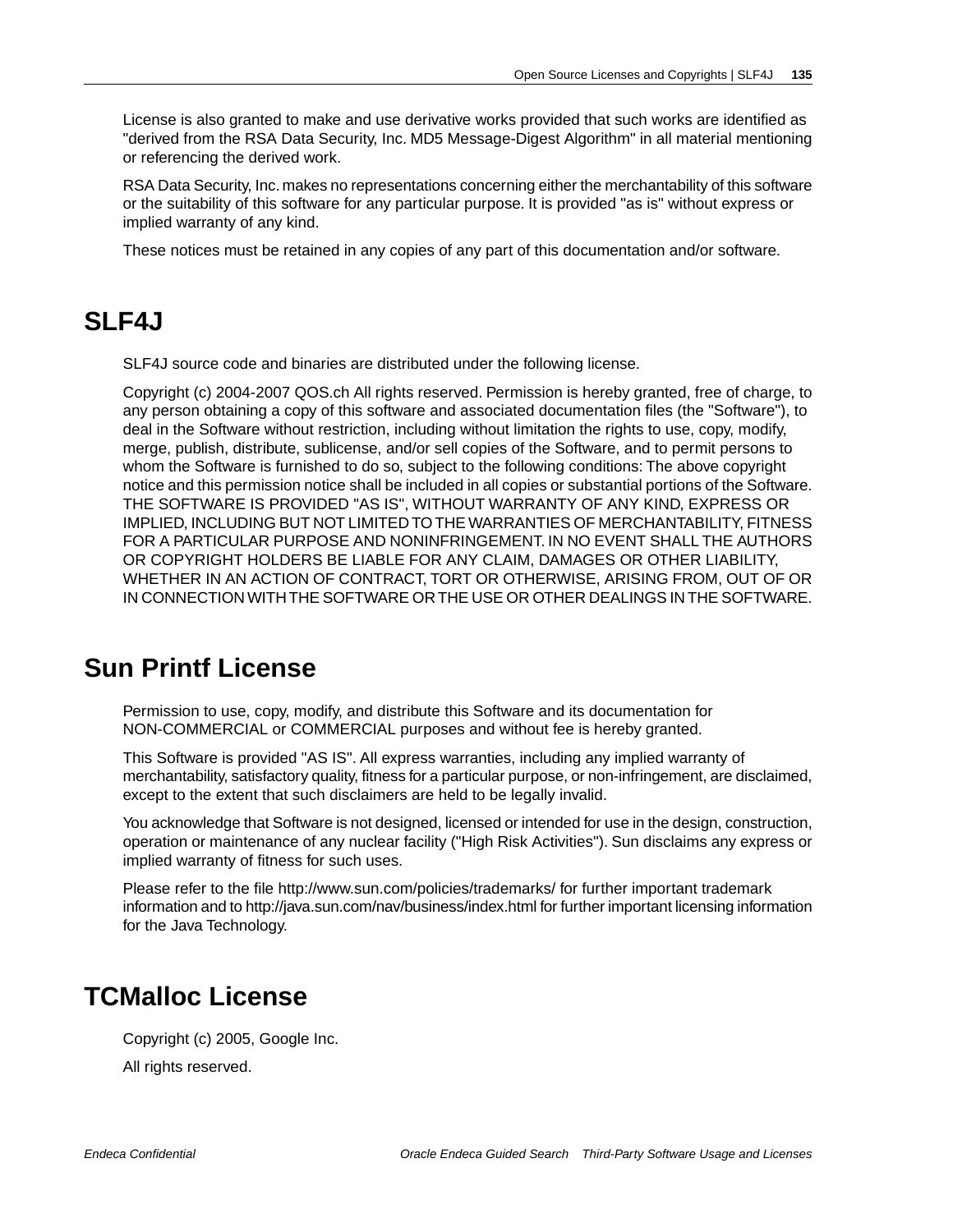Redistribution and use in source and binary forms, with or without modification, are permitted provided that the following conditions are met:

- Redistributions of source code must retain the above copyright notice, this list of conditions and the following disclaimer.
- Redistributions in binary form must reproduce the above copyright notice, this list of conditions and the following disclaimer in the documentation and/or other materials provided with the distribution.
- Neither the name of Google Inc. nor the names of its contributors may be used to endorse or promote products derived from this software without specific prior written permission.

THIS SOFTWARE IS PROVIDED BY THE COPYRIGHT HOLDERS AND CONTRIBUTORS "AS IS" AND ANY EXPRESS OR IMPLIED WARRANTIES, INCLUDING, BUT NOT LIMITED TO, THE IMPLIED WARRANTIES OF MERCHANTABILITY AND FITNESS FOR A PARTICULAR PURPOSE ARE DISCLAIMED. IN NO EVENT SHALL THE COPYRIGHT OWNER OR CONTRIBUTORS BE LIABLE FOR ANY DIRECT, INDIRECT, INCIDENTAL, SPECIAL, EXEMPLARY, OR CONSEQUENTIAL DAMAGES (INCLUDING, BUT NOT LIMITED TO, PROCUREMENT OF SUBSTITUTE GOODS OR SERVICES; LOSS OF USE, DATA, OR PROFITS; OR BUSINESS INTERRUPTION) HOWEVER CAUSED AND ON ANY THEORY OF LIABILITY, WHETHER IN CONTRACT, STRICT LIABILITY, OR TORT (INCLUDING NEGLIGENCE OR OTHERWISE) ARISING IN ANY WAY OUT OF THE USE OF THIS SOFTWARE, EVEN IF ADVISED OF THE POSSIBILITY OF SUCH DAMAGE.

## **University of Illinois/NCSA Open Source License (NCSA)**

Copyright (c) 2003 Carnegie Mellon University. All rights reserved.

Developed by: Carnegie Mellon University

Permission is hereby granted, free of charge, to any person obtaining a copy of this software and associated documentation files (the "Software"), to deal with the Software without restriction, including without limitation the rights to use, copy, modify, merge, publish, distribute, sublicense, and/or sell copies of the Software, and to permit persons to whom the Software is furnished to do so, subject to the following conditions:

- Redistributions of source code must retain the above copyright notice, this list of conditions and the following disclaimers.
- Redistributions in binary form must reproduce the above copyright notice, this list of conditions and the following disclaimers in the documentation and/or other materials provided with the distribution.
- Neither the names of Carnegie Mellon University, nor the names of its contributors may be used to endorse or promote products derived from this Software without specific prior written permission.

THE SOFTWARE IS PROVIDED "AS IS", WITHOUT WARRANTY OF ANY KIND, EXPRESS OR IMPLIED, INCLUDING BUT NOT LIMITED TO THE WARRANTIES OF MERCHANTABILITY, FITNESS FOR A PARTICULAR PURPOSE AND NONINFRINGEMENT. IN NO EVENT SHALL THE CONTRIBUTORS OR COPYRIGHT HOLDERS BE LIABLE FOR ANY CLAIM, DAMAGES OR OTHER LIABILITY, WHETHER IN AN ACTION OF CONTRACT, TORT OR OTHERWISE, ARISING FROM, OUT OF OR IN CONNECTION WITH THE SOFTWARE OR THE USE OR OTHER DEALINGS WITH THE SOFTWARE.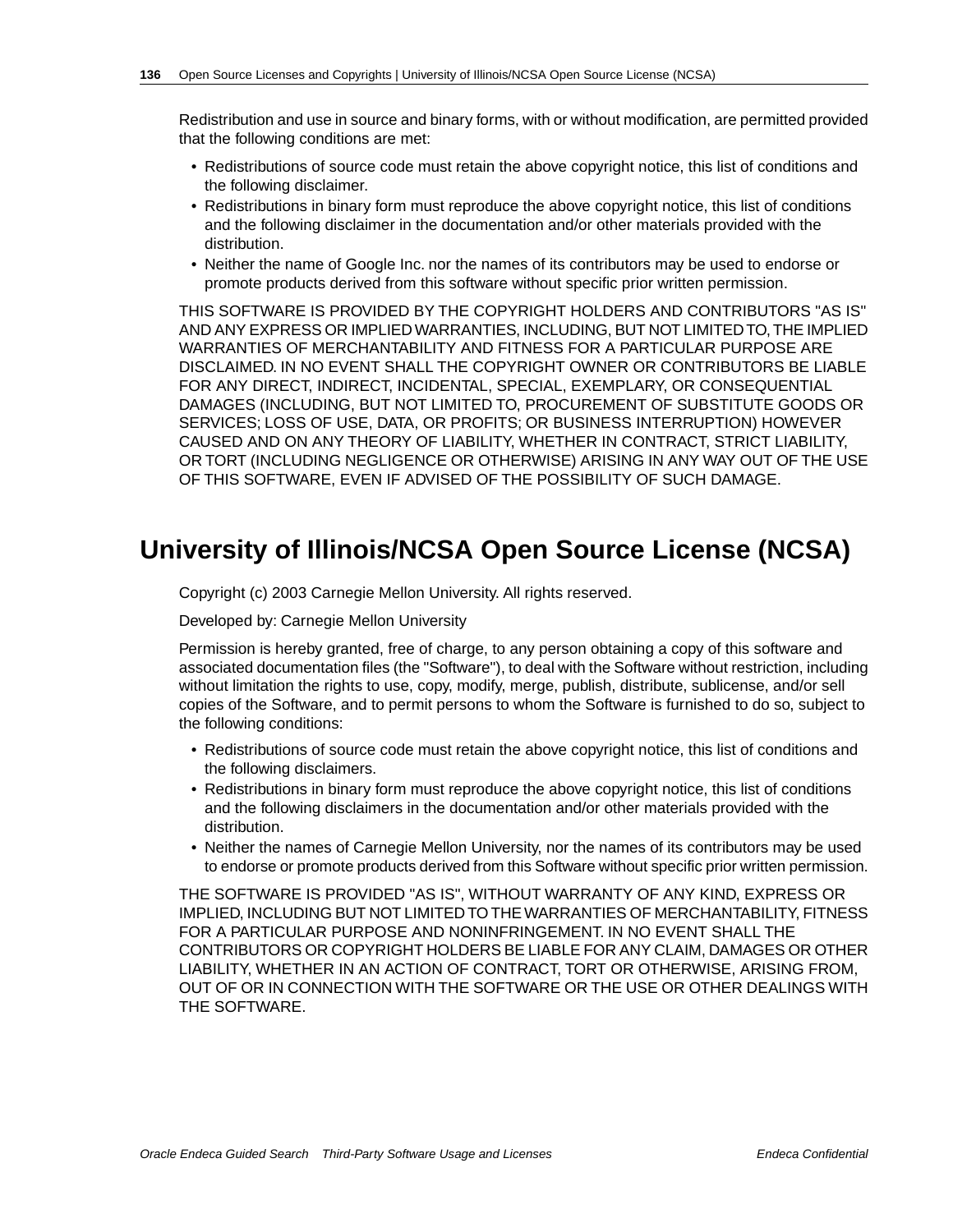## **XPP3 License**

This license covers the XPP3 XMLPull parser included in the distribution and used throughout JiBX.

Indiana University Extreme! Lab Software License

Version 1.1.1

Copyright (c) 2002 Extreme! Lab, Indiana University. All rights reserved.

Redistribution and use in source and binary forms, with or without modification, are permitted provided that the following conditions are met:

1. Redistributions of source code must retain the above copyright notice, this list of conditions and the following disclaimer.

2. Redistributions in binary form must reproduce the above copyright notice, this list of conditions and the following disclaimer in the documentation and/or other materials provided with the distribution.

3. The end-user documentation included with the redistribution, if any, must include the following acknowledgment:

"This product includes software developed by the Indiana University Extreme! Lab (http://www.extreme.indiana.edu/)."

Alternately, this acknowledgment may appear in the software itself, if and wherever such third-party acknowledgments normally appear.

4.The names "Indiana University" and "Indiana University Extreme! Lab" must not be used to endorse or promote products derived from this software without prior written permission. For written permission, please contact http://www.extreme.indiana.edu/.

5. Products derived from this software may not use "Indiana University" name nor may "Indiana University" appear in their name, without prior written permission of the Indiana University.

THIS SOFTWARE IS PROVIDED "AS IS" AND ANY EXPRESSED OR IMPLIED WARRANTIES, INCLUDING, BUT NOT LIMITED TO, THE IMPLIED WARRANTIES OF MERCHANTABILITY AND FITNESS FOR A PARTICULAR PURPOSE ARE DISCLAIMED.

IN NO EVENT SHALL THE AUTHORS, COPYRIGHT HOLDERS OR ITS CONTRIBUTORS BE LIABLE FOR ANY DIRECT, INDIRECT, INCIDENTAL, SPECIAL, EXEMPLARY, OR CONSEQUENTIAL DAMAGES (INCLUDING, BUT NOT LIMITED TO, PROCUREMENT OF SUBSTITUTE GOODS OR SERVICES; LOSS OF USE, DATA, OR PROFITS; OR BUSINESS INTERRUPTION) HOWEVER CAUSED AND ON ANY THEORY OF LIABILITY, WHETHER IN CONTRACT, STRICT LIABILITY, OR TORT (INCLUDING NEGLIGENCE OR OTHERWISE) ARISING IN ANY WAY OUT OF THE USE OF THIS SOFTWARE, EVEN IF ADVISED OF THE POSSIBILITY OF SUCH DAMAGE.

## **XStream**

XStream is open source software, made available under a BSD license.

Copyright (c) 2003-2006, Joe Walnes

Copyright (c) 2006-2007, XStream Committers

All rights reserved.

Redistribution and use in source and binary forms, with or without modification, are permitted provided that the following conditions are met: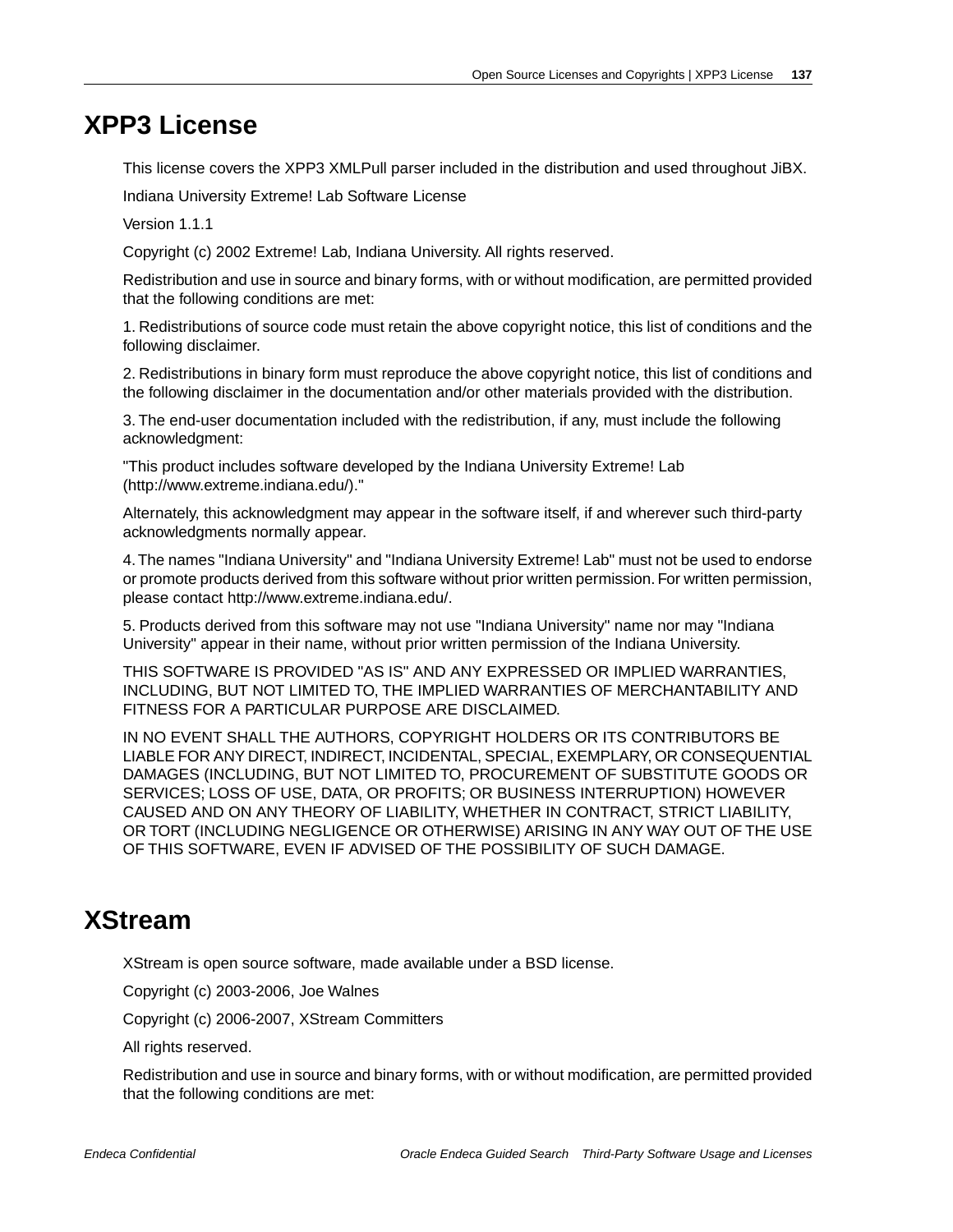Redistributions of source code must retain the above copyright notice, this list of conditions and the following disclaimer. Redistributions in binary form must reproduce the above copyright notice, this list of conditions and the following disclaimer in the documentation and/or other materials provided with the distribution.

Neither the name of XStream nor the names of its contributors may be used to endorse or promote products derived from this software without specific prior written permission.

THIS SOFTWARE IS PROVIDED BY THE COPYRIGHT HOLDERS AND CONTRIBUTORS "AS IS" AND ANY EXPRESS OR IMPLIED WARRANTIES, INCLUDING, BUT NOT LIMITED TO, THE IMPLIED WARRANTIES OF MERCHANTABILITY AND FITNESS FOR A PARTICULAR PURPOSE ARE DISCLAIMED. IN NO EVENT SHALL THE COPYRIGHT OWNER OR CONTRIBUTORS BE LIABLE FOR ANY DIRECT, INDIRECT, INCIDENTAL, SPECIAL, EXEMPLARY, OR CONSEQUENTIAL DAMAGES (INCLUDING, BUT NOT LIMITED TO, PROCUREMENT OF SUBSTITUTE GOODS OR SERVICES; LOSS OF USE, DATA, OR PROFITS; OR BUSINESS INTERRUPTION) HOWEVER CAUSED AND ON ANY THEORY OF LIABILITY, WHETHER IN CONTRACT, STRICT LIABILITY, OR TORT (INCLUDING NEGLIGENCE OR OTHERWISE) ARISING IN ANY WAY OUT OF THE USE OF THIS SOFTWARE, EVEN IF ADVISED OF THE POSSIBILITY OF SUCH DAMAGE.

## **Yahoo! UI Library License**

Software License Agreement (BSD License)

Copyright © 2007, Yahoo! Inc.

All rights reserved.

Redistribution and use of this software in source and binary forms, with or without modification, are permitted provided that the following conditions are met:

Redistributions of source code must retain the above copyright notice, this list of conditions and the following disclaimer.

Redistributions in binary form must reproduce the above copyright notice, this list of conditions and the following disclaimer in the documentation and/or other materials provided with the distribution.

Neither the name of Yahoo! Inc. nor the names of its contributors may be used to endorse or promote products derived from this software without specific prior written permission of Yahoo! Inc.

THIS SOFTWARE IS PROVIDED BY THE COPYRIGHT HOLDERS AND CONTRIBUTORS "AS IS" AND ANY EXPRESS OR IMPLIED WARRANTIES, INCLUDING, BUT NOT LIMITED TO, THE IMPLIED WARRANTIES OF MERCHANTABILITY AND FITNESS FOR A PARTICULAR PURPOSE ARE DISCLAIMED. IN NO EVENT SHALL THE COPYRIGHT OWNER OR CONTRIBUTORS BE LIABLE FOR ANY DIRECT, INDIRECT, INCIDENTAL, SPECIAL, EXEMPLARY, OR CONSEQUENTIAL DAMAGES (INCLUDING, BUT NOT LIMITED TO, PROCUREMENT OF SUBSTITUTE GOODS OR SERVICES; LOSS OF USE, DATA, OR PROFITS; OR BUSINESS INTERRUPTION) HOWEVER CAUSED AND ON ANY THEORY OF LIABILITY, WHETHER IN CONTRACT, STRICT LIABILITY, OR TORT (INCLUDING NEGLIGENCE OR OTHERWISE) ARISING IN ANY WAY OUT OF THE USE OF THIS SOFTWARE, EVEN IF ADVISED OF THE POSSIBILITY OF SUCH DAMAGE.

## **Zlib**

zlib.h -- interface of the 'zlib' general purpose compression library version 1.1.4, March 11th, 2002